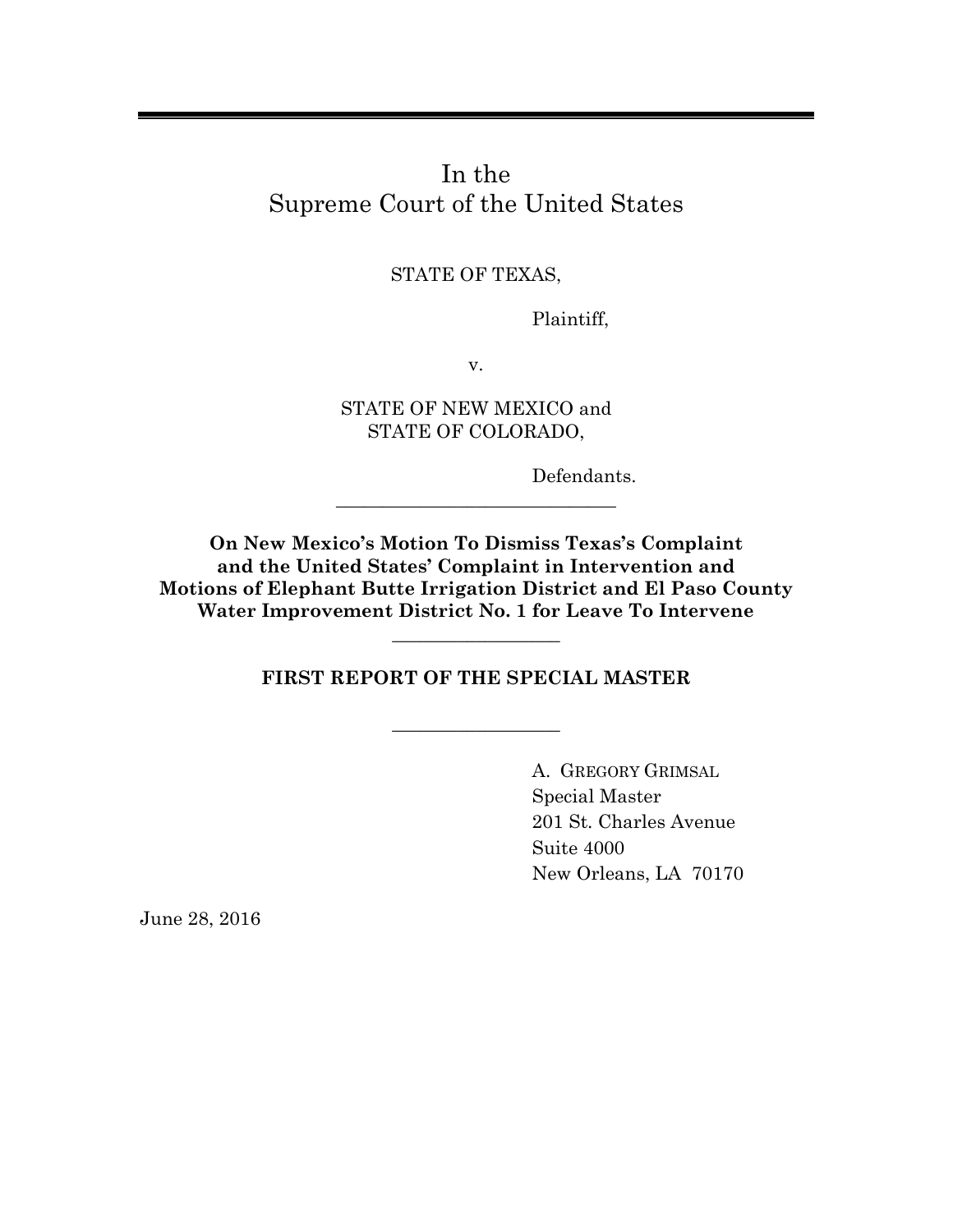## **TABLE OF CONTENTS**

| I.  |                                                               |    |                                                                                                                                                                                                             |  |  |  |
|-----|---------------------------------------------------------------|----|-------------------------------------------------------------------------------------------------------------------------------------------------------------------------------------------------------------|--|--|--|
| II. |                                                               |    |                                                                                                                                                                                                             |  |  |  |
|     | A.                                                            |    |                                                                                                                                                                                                             |  |  |  |
|     | B.                                                            |    |                                                                                                                                                                                                             |  |  |  |
| Ш.  | The Historical Context: Events Leading to the Ratification of |    |                                                                                                                                                                                                             |  |  |  |
|     | A.                                                            |    | The Geography of the Upper Rio Grande Basin 26                                                                                                                                                              |  |  |  |
|     | <b>B.</b>                                                     |    | The Natural Behavior of the Rio Grande Lends Itself to                                                                                                                                                      |  |  |  |
|     |                                                               | 1. | The Treaty of Guadalupe Hildago creates the<br>International Boundary Commission to handle                                                                                                                  |  |  |  |
|     |                                                               | 2. | Resource disputes lead to a plan for an<br>international dam and reservoir on the Rio Grande 31                                                                                                             |  |  |  |
|     |                                                               | 3. | The Republic of Mexico lodges a formal claim for<br>damages alleging misappropriation of water from<br>the Rio Grande by United States citizens34                                                           |  |  |  |
|     |                                                               | 4. | The Harmon Doctrine is rejected in favor of<br>referring the international dispute to the<br>International Boundary Commission for amicable                                                                 |  |  |  |
|     |                                                               | 5. | A competing plan for a privately funded reservoir<br>and dam on the Rio Grande interferes with the<br>negotiation of a convention between the United                                                        |  |  |  |
|     | C.                                                            |    | Legislative Attempts Toward Solving the Problems<br>Regarding Reclamation of the Western Arid States,<br>Including the Equitable Distribution of the Waters of the                                          |  |  |  |
|     |                                                               | 1. | The<br>debate<br>between cession<br>versus<br>a<br>comprehensive federal scheme for reclamation of<br>western arid lands leads to the 1902 Reclamation<br>Act and the creation of the Reclamation Service53 |  |  |  |
|     |                                                               | 2. | Congress establishes the Rio Grande Project                                                                                                                                                                 |  |  |  |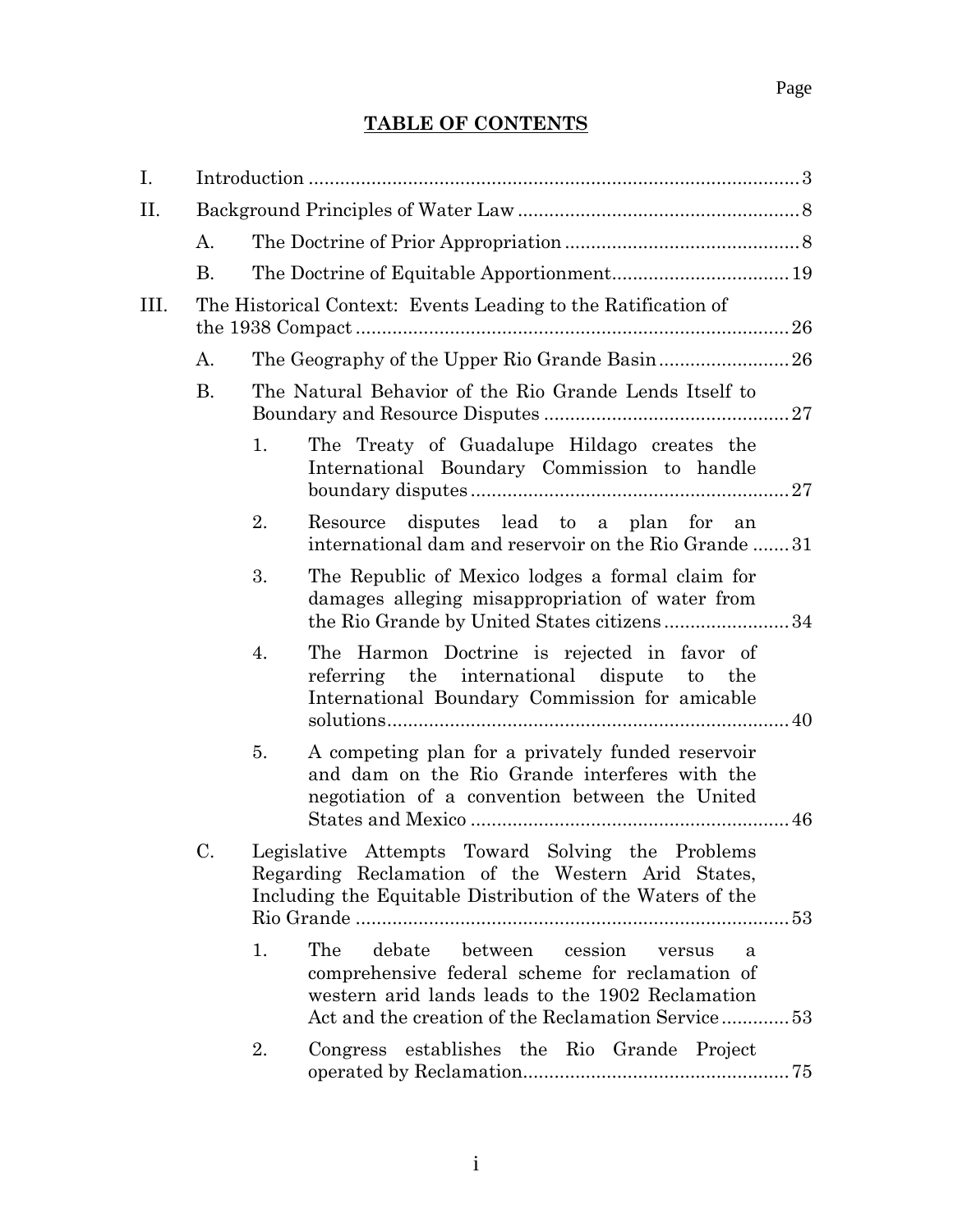|     |           | 3.                                                       | Irrigation districts are established to guarantee the                                                                                                |  |  |  |
|-----|-----------|----------------------------------------------------------|------------------------------------------------------------------------------------------------------------------------------------------------------|--|--|--|
|     |           | 4.                                                       | An international convention settles Mexico's claim<br>for damages due to alleged misappropriation of Rio                                             |  |  |  |
|     | D.        | The Completion and Operation of the Rio Grande Project90 |                                                                                                                                                      |  |  |  |
|     | E.        |                                                          |                                                                                                                                                      |  |  |  |
|     |           | 1.                                                       | Compact Commission<br>The<br>Rio<br>Grande<br>$\overline{18}$<br>established to address the 1896 embargo still in                                    |  |  |  |
|     |           | 2.                                                       | The Secretary of the Interior lifts the 1896<br>embargo, causing compact negotiations to break                                                       |  |  |  |
|     |           | 3.                                                       |                                                                                                                                                      |  |  |  |
|     | F.        |                                                          |                                                                                                                                                      |  |  |  |
|     |           | 1.                                                       | The Rio Grande Compact Commission reconvenes<br>on the eve of the expiration of the 1929 Interim                                                     |  |  |  |
|     |           | 2.                                                       | The National Resources Committee is called upon<br>to triage and assist in the resolution of the<br>interstate water dispute in the Upper Rio Grande |  |  |  |
|     |           | 3.                                                       | A final compact apportioning Rio Grande waters is                                                                                                    |  |  |  |
|     |           | 4.                                                       | Ratification of the 1938 Compact proves difficult 138                                                                                                |  |  |  |
|     |           | 5.                                                       |                                                                                                                                                      |  |  |  |
| IV. |           | New Mexico's Motion To Dismiss Texas's Complaint 161     |                                                                                                                                                      |  |  |  |
|     | А.        |                                                          |                                                                                                                                                      |  |  |  |
|     | <b>B.</b> |                                                          | Texas Has Stated a Claim Under the Unambiguous Text                                                                                                  |  |  |  |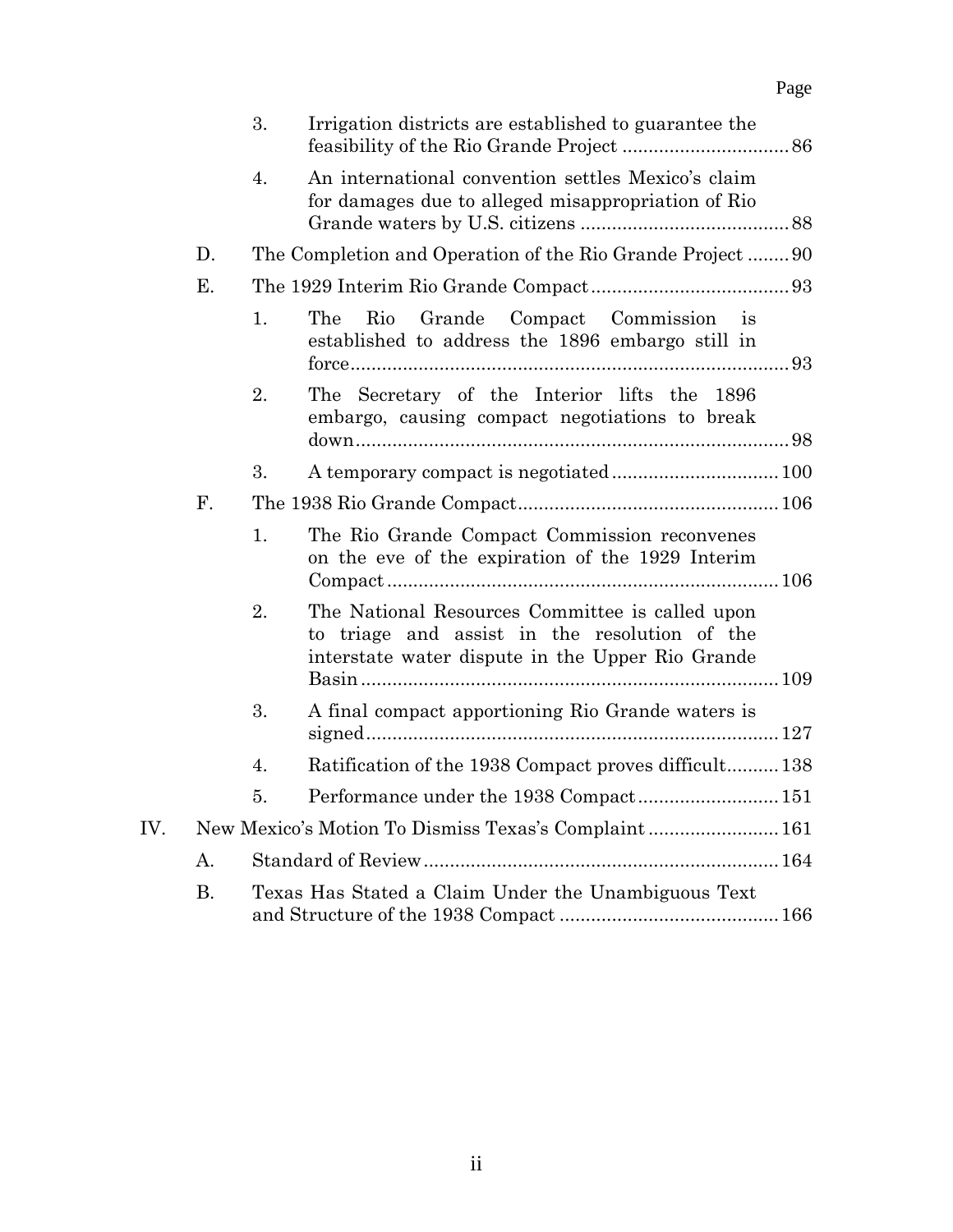|     |                                                             | 1.<br>The text of the 1938 Compact requires New Mexico<br>to relinquish control of Project water permanently<br>once it delivers water to the Elephant Butte                                                                 |  |  |  |
|-----|-------------------------------------------------------------|------------------------------------------------------------------------------------------------------------------------------------------------------------------------------------------------------------------------------|--|--|--|
|     |                                                             | 2.<br>The structure of the 1938 Compact integrates the<br>Rio Grande Project wholly and completely, thereby<br>protecting both deliveries to and releases from                                                               |  |  |  |
|     | C.                                                          | The Purpose and History of the 1938 Compact Confirm<br>the Reading That New Mexico Is Prohibited From<br>Recapturing Water It Has Delivered to the Rio Grande<br>Project After Project Water Is Released from the Elephant   |  |  |  |
|     | D.                                                          | Application of the Supreme Court's Doctrine of Equitable<br>Apportionment Also Prohibits New Mexico<br>From<br>Recapturing Project Water After That Water Is Released<br>from the Elephant Butte Reservoir Through the       |  |  |  |
| V.  | New Mexico's Motion To Dismiss the United States' Complaint |                                                                                                                                                                                                                              |  |  |  |
|     | A.                                                          | The United States' Litigation Roles Within Original                                                                                                                                                                          |  |  |  |
|     | <b>B.</b>                                                   | The 1938 Compact Does Not Transform the United States'<br>Federal Reclamation Claims into Compact Claims By<br>Virtue of Its Utilization of the Project To Effect the<br>Apportionment of Rio Grande Waters to Texas and New |  |  |  |
|     | C.                                                          | The Court Should Nevertheless Exercise Its Discretion To<br>Extend Its Original, But Not Exclusive, Jurisdiction<br>Under 28 U.S.C. $\S 1251(b)(2)$ To Hear the United States'<br><b>200</b>                                 |  |  |  |
| VI. |                                                             | Elephant Butte Irrigation District's Motion To Intervene 205                                                                                                                                                                 |  |  |  |
|     | А.                                                          |                                                                                                                                                                                                                              |  |  |  |
|     | Β.                                                          |                                                                                                                                                                                                                              |  |  |  |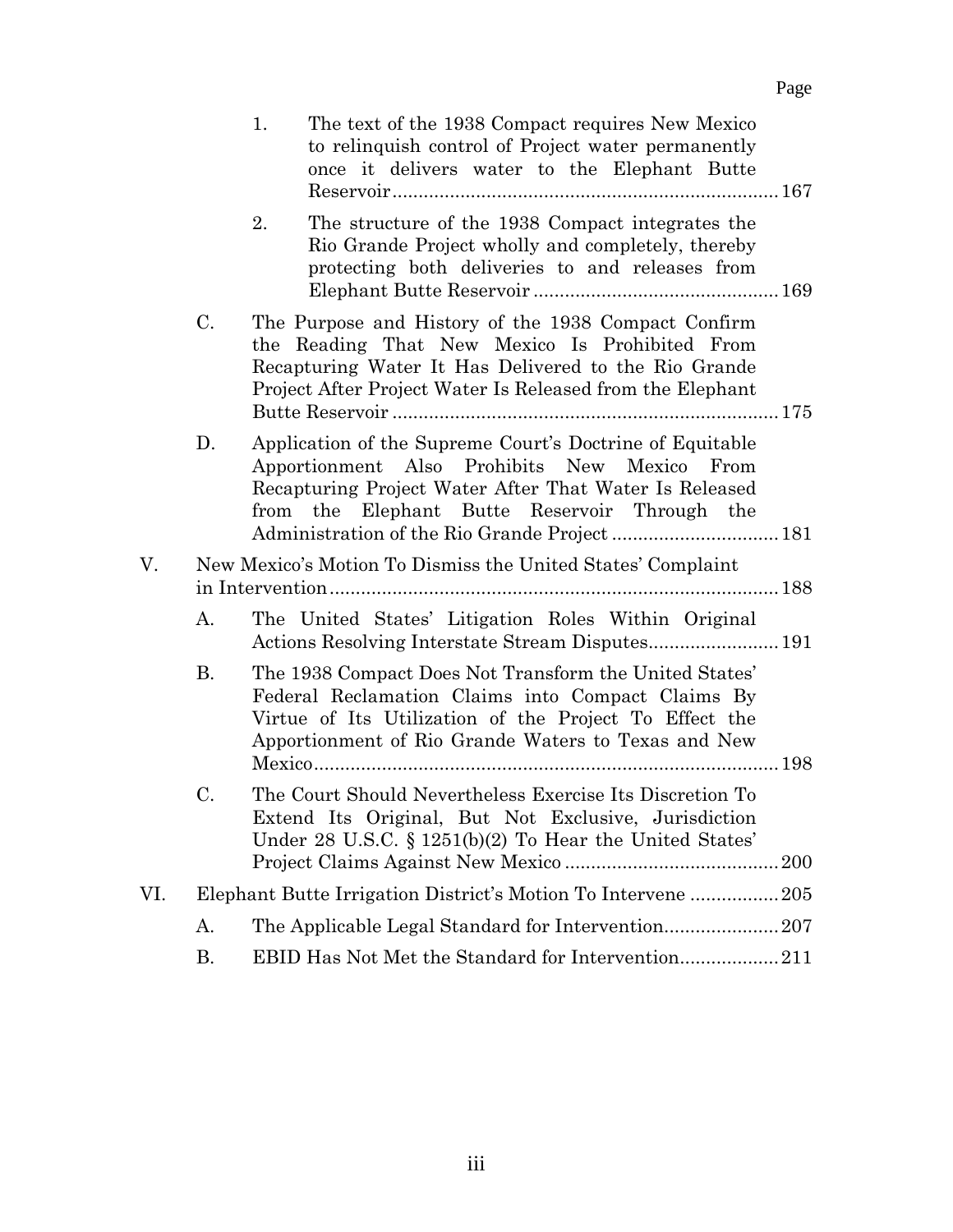|      |                                                             | 1.                                                | EBID's motion to intervene is procedurally                                                                 |      |  |
|------|-------------------------------------------------------------|---------------------------------------------------|------------------------------------------------------------------------------------------------------------|------|--|
|      |                                                             | 2.                                                | EBID fails to satisfy its burden to establish a<br>compelling interest that is unlike the interests of     |      |  |
|      |                                                             | 3.                                                | EBID has not rebutted the presumption that New<br>Mexico adequately represents EBID's interests in         |      |  |
|      |                                                             | 4.                                                | Practical considerations militate against permitting                                                       | 229  |  |
|      | C.                                                          |                                                   |                                                                                                            | .230 |  |
| VII. | El Paso County Water Improvement District No. 1's Motion To |                                                   |                                                                                                            |      |  |
|      | А.                                                          | The Applicable Legal Standard for Intervention233 |                                                                                                            |      |  |
|      | B.                                                          |                                                   | EP No. 1 Has Not Met the Standard for Intervention 234                                                     |      |  |
|      |                                                             | 1.                                                | EP No. 1 fails to satisfy its burden to establish a<br>compelling interest that is unlike the interests of |      |  |
|      |                                                             | 2.                                                | EP No. 1 has not rebutted the presumption that<br>Texas adequately represents EP No. 1's interests in      | .238 |  |
|      | C.                                                          |                                                   |                                                                                                            |      |  |

Page

## **APPENDIX**

iv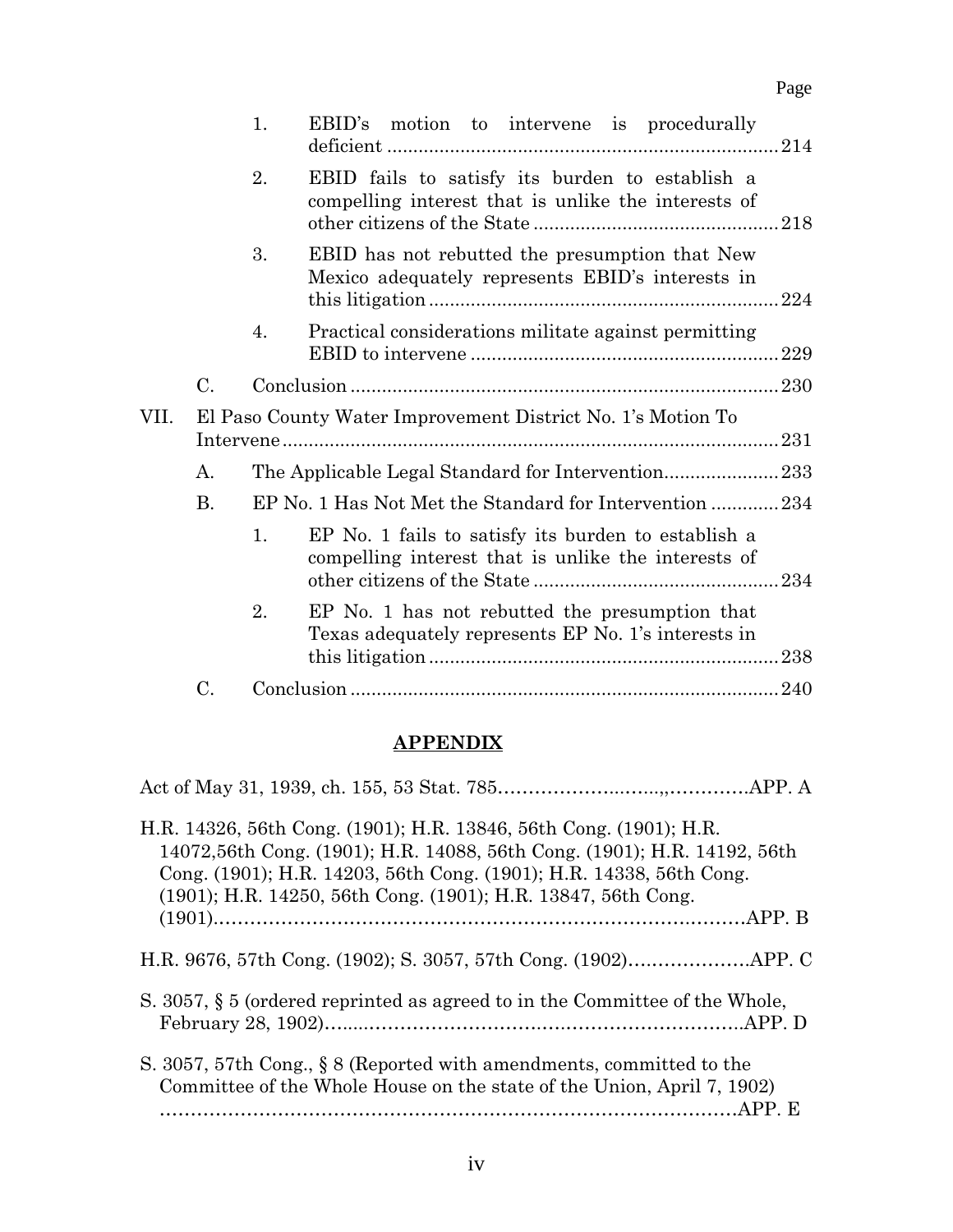| Letter from J.A. Breckons to Sen. F.E. Warren (Apr. 3, 1902), Francis E.<br>Warren Papers, Box 5, Folder 3, Am. Heritage Ctr., Univ. of                                                                                                                                                  |
|------------------------------------------------------------------------------------------------------------------------------------------------------------------------------------------------------------------------------------------------------------------------------------------|
| THE OFFICIAL PROCEEDINGS OF THE TWELFTH NATIONAL IRRIGATION CONGRESS<br>HELD AT EL PASO, TEXAS, NOV. 15-16-17-18, 1904 (Guy Elliott Mitchell,<br>ed.                                                                                                                                     |
|                                                                                                                                                                                                                                                                                          |
| Rio Grande River Compact Commission, Proceedings of the Rio Grande<br>Compact Conference Held at Santa Fe, New Mexico, December 10 11, 1934,<br><i>in</i> Papers of Delph E. Carpenter and Family, Water Resources Archive,                                                              |
| Transcript of First Meeting of Rio Grande River Compact Commission                                                                                                                                                                                                                       |
| Delph E. Carpenter, Rio Grande Water Controversy (1926), in Papers of<br>Delph E. Carpenter and Family, Water Resources Archive, Colorado State                                                                                                                                          |
| Letter from Delph E. Carpenter, Comm'r, Rio Grande River Compact<br>Comm'n, to William H. Adams, Gov. of Colorado (Mar. 1, 1929), in Papers<br>of Delph E. Carpenter and Family, Water Resources Archive, Colorado                                                                       |
| Rio Grande Compact Commission, Proceedings of the Rio Grande Compact<br>Commission Held in Santa Fe, New Mexico, December 2–3, 1935, in Rio<br>Grande Compact Commission Records, 1924–1941, 1970, Dolph Briscoe<br>Center for American History, The University of Texas at Austin, Box  |
| Rio Grande Compact Commission, Proceedings of the Rio Grande Compact<br>Commission Held in Santa Fe, New Mexico, March 3 and 4, 1937, in Rio<br>Grande Compact Commission Records, 1924–1941, 1970, Dolph Briscoe<br>Center for American History, The University of Texas at Austin, Box |
| Rio Grande River Compact Commission, Proceedings of the Meeting of the<br>Rio Grande Compact Commission Held in Santa Fe, New Mexico,<br>September 27, to October 1, 1937, in Rio Grande Compact Commission<br>Records, 1924–1941, 1970, Dolph Briscoe Center for American History, The  |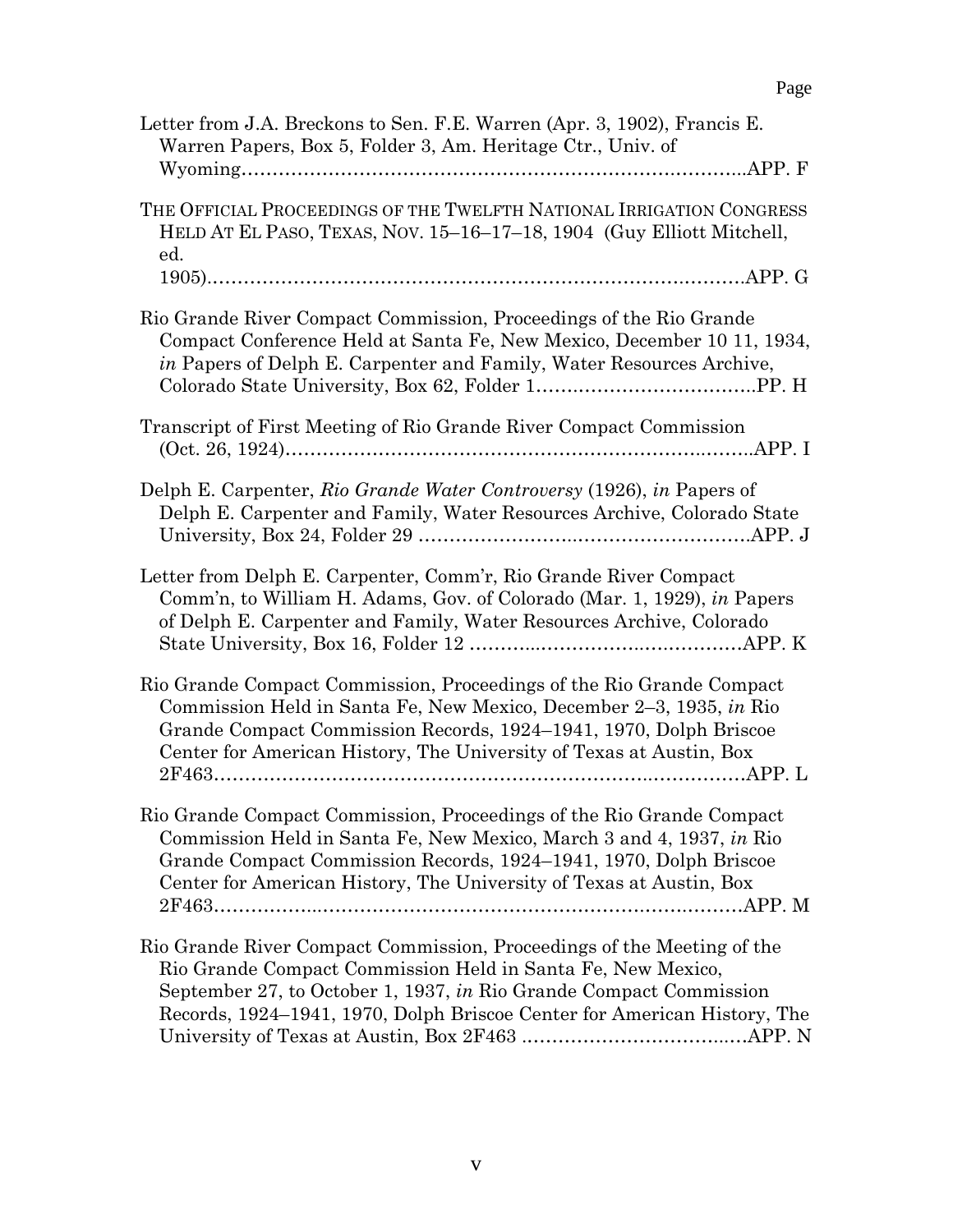| Letter from Comm. of Eng'g Advisors to Rio Grande Compact Comm'n (Mar.<br>9, 1938) (transmitting second engineers' report), in Rio Grande Compact<br>Commission Records, Dolph Briscoe Center for American History, The                                                                                                                                               |
|-----------------------------------------------------------------------------------------------------------------------------------------------------------------------------------------------------------------------------------------------------------------------------------------------------------------------------------------------------------------------|
| Letter from Charles Warren, Special Master, to Frank B. Clayton,<br>Commissioner, Rio Grande Compact Commission (Dec. 21, 1937), in Rio<br>Grande Compact Commission Records, 1924-1941, 1970, Dolph Briscoe<br>Center for American History, The University of Texas at Austin, Box                                                                                   |
| Rio Grande Compact Commission, Proceedings of the Rio Grande Compact<br>Commission Held at Santa Fe, New Mexico, March 3rd to March 18th, inc.<br>1938, in Rio Grande Compact Commission Records, Dolph Briscoe Center<br>for American History, The University of Texas at Austin, Box 2F463                                                                          |
| Letter from Thomas M. McClure, New Mexico State Eng'r and Comm'r, Rio<br>Grande Compact Comm'n, to S.O. Harper, Chief Eng'r, Dep't of the Interior<br>and Chairman, Rio Grande Compact Comm'n (Jan. 25, 1938), in Rio<br>Grande Compact Commission Records, 1924–1941, 1970, Dolph Briscoe<br>Center for American History, The University of Texas at Austin, Box     |
| Letter from M.C. Hinderlider, Colorado Comm'r to the Rio Grande Compact<br>Comm'n, to S.O. Harper, Chief Eng'r, Dep't of the Interior and Chairman,<br>Rio Grande Compact Comm'n (Feb. 4, 1938), in Rio Grande Compact<br>Commission Records, 1924–1941, 1970, Dolph Briscoe Center for American                                                                      |
| Letter from Raymond A. Hill to Frank B. Clayton (Feb. 8, 1938), in Rio<br>Grande Compact Commission Records, 1924–1941, 1970, Dolph Briscoe<br>Center for American History, The University of Texas at Austin, Box                                                                                                                                                    |
| Contract Between Elephant Butte Irrigation District of New Mexico and El<br>Paso County Water Improvement District No. 1 of Texas (Feb. 16, 1938),<br>approved by Secretary of the Interior (Apr. 11, 1938), in Rio Grande<br>Compact Commission Records, 1924–1941, 1970, Dolph Briscoe Center for<br>American History, The University of Texas at Austin, Box 2F466 |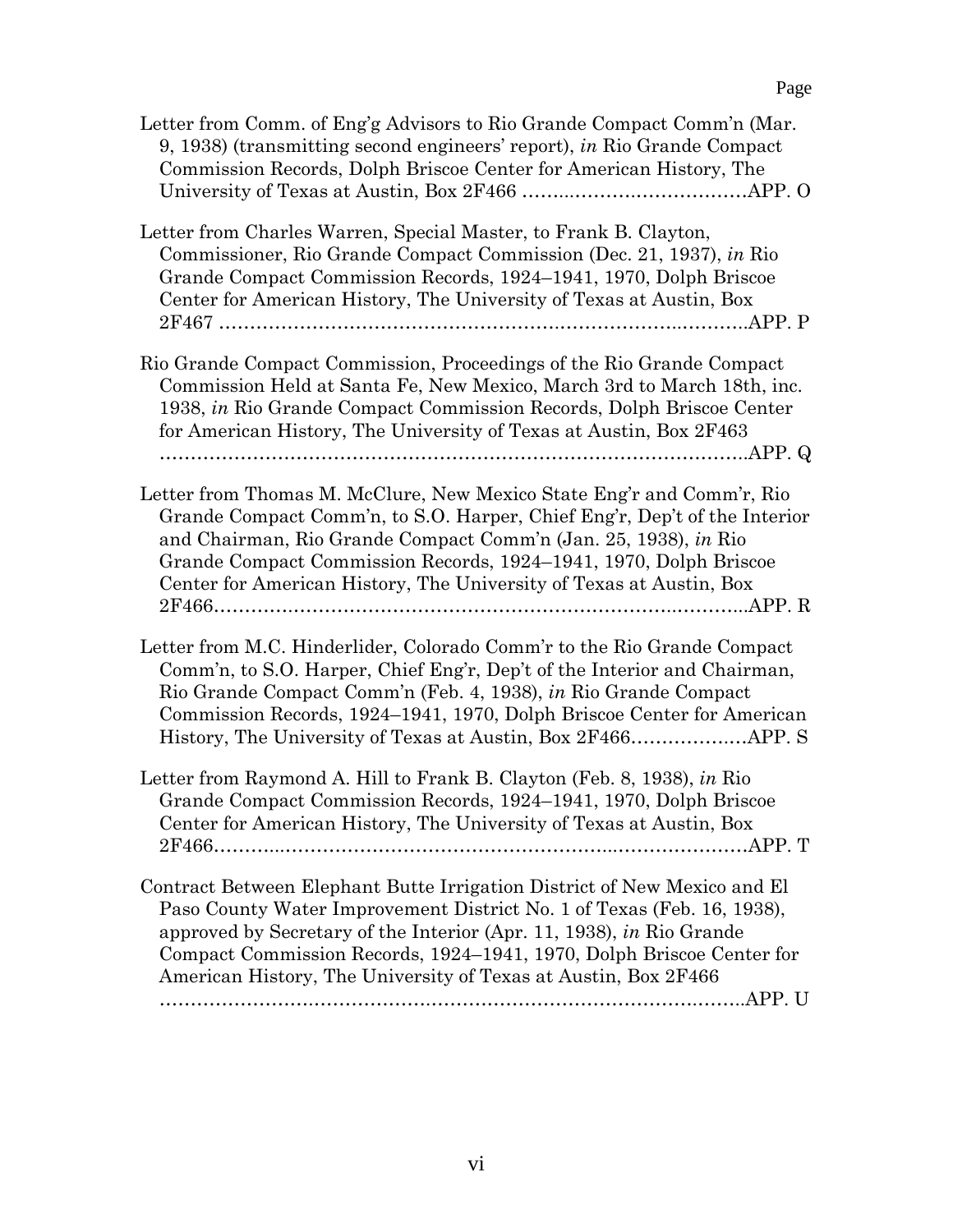| Letter from S.O. Harper, Chief Eng'r, Dep't of the Interior and Chairman, Rio<br>Grande Compact Comm'n, to M.C. Hinderlider, Thomas M. McClure, and<br>Frank B. Clayton (Feb. 12, 1938), in Rio Grande Compact Commission<br>Records, 1924–1941, 1970, Dolph Briscoe Center for American History, The                                                            |
|------------------------------------------------------------------------------------------------------------------------------------------------------------------------------------------------------------------------------------------------------------------------------------------------------------------------------------------------------------------|
| Proceedings of Meeting Held On Friday, May 27, 1938 at El Paso, Texas<br>Between Representatives of Lower Rio Grande Water Users and<br>Representatives of Irrigation Districts Under the Rio Grande Project of the<br>Bureau of Reclamation, in Rio Grande Compact Commission Records,<br>Dolph Briscoe Center for American History, The University of Texas at |
| M.C. HINDERLIDER, RIO GRANDE BASIN COMPACT (1938), in Papers of Delph E.<br>Carpenter and Family, Water Resources Archive, Colorado State                                                                                                                                                                                                                        |
| Letter from Raymond A. Hill, Engineering Advisor to the Rio Grande<br>Compact Comm'n, to Julian P. Harrison, Esq., Rio Grande Compact<br>Comm'r for the State of Tex. (Dec. 8, 1940), in Raymond A. Hill Papers,<br>1890–1945, Dolph Briscoe Center for American History, The University of                                                                      |
| Letter from Frank B. Clayton, Rio Grande Compact Comm'r for Texas, to<br>Judge Edwin Mechem, counsel for the Elephant Butte Irrigation District<br>(Aug. 12, 1938), in Rio Grande Compact Commission Records, Dolph<br>Briscoe Center for American History, The University of Texas at Austin,                                                                   |
| Letter from Frank B. Clayton, Rio Grande Compact Comm'r for Texas, to<br>Maj. Richard F. Burges, Counsel for El Paso Cnty. Water Improvement<br>Dist. No. 1 (Aug. 30, 1938), in Rio Grande Compact Commission Records,<br>Dolph Briscoe Center for American History, The University of Texas at                                                                  |
| Letter from Frank B. Clayton, Rio Grande Compact Comm'r for Texas, to<br>Hon. Oscar C. Dancy (Sept. 20, 1938), in Rio Grande Compact Commission<br>Records, Dolph Briscoe Center for American History, The University of                                                                                                                                         |
| Letter from H. Grady Chandler, First Assistant Att'y Gen. of Texas, to Frank<br>H. Patton, Att'y Gen. of New Mexico, and Byron G. Rogers, Att'y Gen. of<br>Colorado (Sept. 8, 1938), in Rio Grande Compact Commission Records,<br>Dolph Briscoe Center for American History, The University of Texas at                                                          |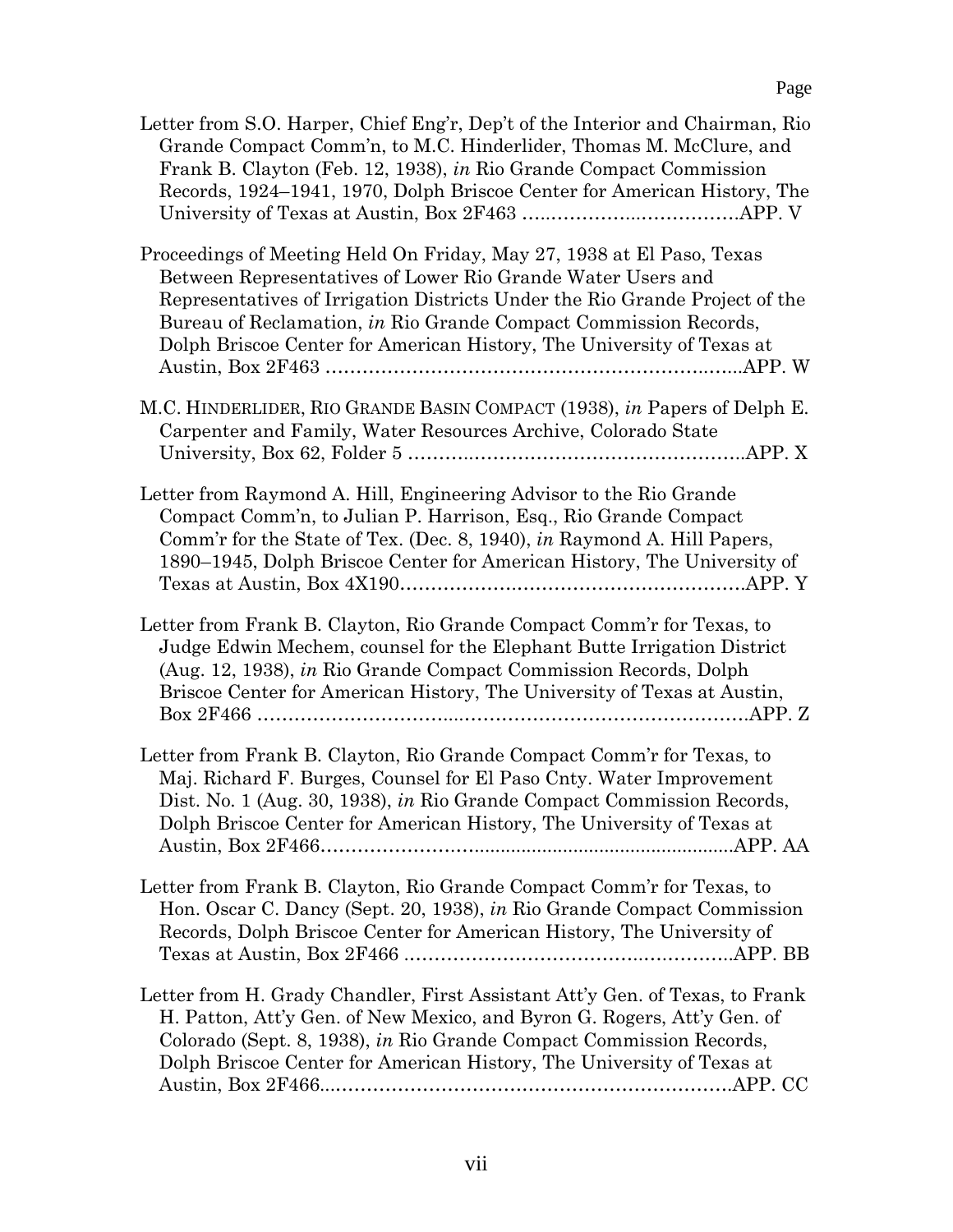| Letter from Frank B. Clayton, Rio Grande Compact Comm'r from Texas, to<br>Dr. Harlan H. Barrows, Nat'l Res. Comm. (Oct. 1, 1938), in Rio Grande<br>Compact Commission Records, Dolph Briscoe Center for American History,      |
|--------------------------------------------------------------------------------------------------------------------------------------------------------------------------------------------------------------------------------|
| Letter from Dr. Harlan H. Barrows, Nat'l Res. Comm., to Frank B. Clayton,<br>Rio Grande Compact Comm'r from Texas (Sept. 29, 1938), in Rio Grande<br>Compact Commission Records, Dolph Briscoe Center for American History,    |
| Letter from Frank B. Clayton, Rio Grande Compact Comm'r for Texas, to<br>Hon. Homer L. Leonard (Aug. 3, 1938), in Rio Grande Compact<br>Commission Records, Dolph Briscoe Center for American History, The                     |
| Letter from Frank B. Clayton, Rio Grande Compact Comm'r for Texas, to<br>Gov. W. Lee O'Daniel (Nov. 16, 1938), in Rio Grande Compact Commission<br>Records, Dolph Briscoe Center for American History, The University of       |
| Letter from Sawnie B. Smith, Esq., to Frank B. Clayton, Rio Grande Compact<br>Comm'r (Sept. 29, 1938), in Rio Grande Compact Commission Records,<br>Dolph Briscoe Center for American History, The University of Texas at      |
| Letter from Frank B. Clayton, Rio Grande Compact Comm'r. of Texas, to<br>Sawnie B. Smith, Esq. (Oct. 4, 1938), in Rio Grande Compact Commission<br>Records, Dolph Briscoe Center for American History, The University of       |
| Letter from Frank B. Clayton, Rio Grande Compact Comm'r. of Texas, to Sen.<br>H.L. Winfield of Texas (Feb. 7, 1939), in Rio Grande Compact Commission<br>Records, Dolph Briscoe Center for American History, The University of |
| State Engineer Explains Anticipated Court Action on SLV Waters, THE                                                                                                                                                            |

VALLEY COURIER (Alamosa, Colorado), Feb. 18, 1975…………....…APP. KK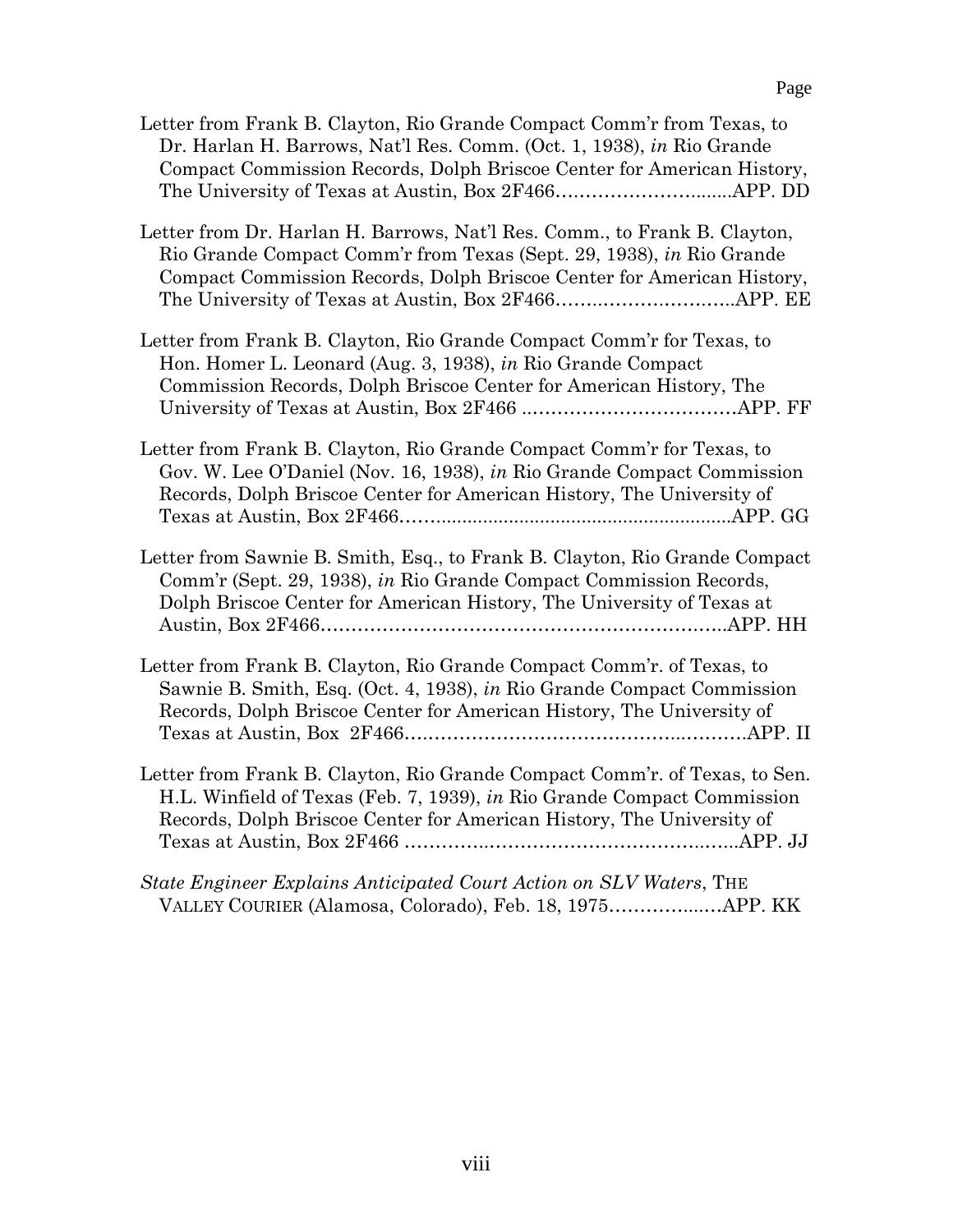## **TABLE OF AUTHORITIES**

#### **Cases**

| Alamosa-La Jara Water Users Protection Ass'n v. Gould (In re Rules &<br>Regulations Governing the Use, Control, and Protection of Water Rights for<br>Both Surface and Underground Water Located in the Rio Grande and<br>Conejos River Basins and Their Tributaries), 674 P. 2d 914 (Colo. 1983) (en |
|-------------------------------------------------------------------------------------------------------------------------------------------------------------------------------------------------------------------------------------------------------------------------------------------------------|
|                                                                                                                                                                                                                                                                                                       |
|                                                                                                                                                                                                                                                                                                       |
|                                                                                                                                                                                                                                                                                                       |
|                                                                                                                                                                                                                                                                                                       |
| Beckman Indus., Inc. v. Int'l Ins. Co., 966 F. 2d 470 (9th Cir. 1992) 253                                                                                                                                                                                                                             |
|                                                                                                                                                                                                                                                                                                       |
| Cal. Or. Power Co. v. Beaver Portland Cement Co., 295 U.S. 142 (1935) .15, 16                                                                                                                                                                                                                         |
|                                                                                                                                                                                                                                                                                                       |
|                                                                                                                                                                                                                                                                                                       |
|                                                                                                                                                                                                                                                                                                       |
|                                                                                                                                                                                                                                                                                                       |
| Gen. Dynamics Land Sys., Inc. v. Cline, 540 U.S. 581 (2004) 210                                                                                                                                                                                                                                       |
| Hinderlider v. La Plata River & Cherry Creek Ditch Co.,                                                                                                                                                                                                                                               |
|                                                                                                                                                                                                                                                                                                       |
|                                                                                                                                                                                                                                                                                                       |
|                                                                                                                                                                                                                                                                                                       |
|                                                                                                                                                                                                                                                                                                       |
|                                                                                                                                                                                                                                                                                                       |
|                                                                                                                                                                                                                                                                                                       |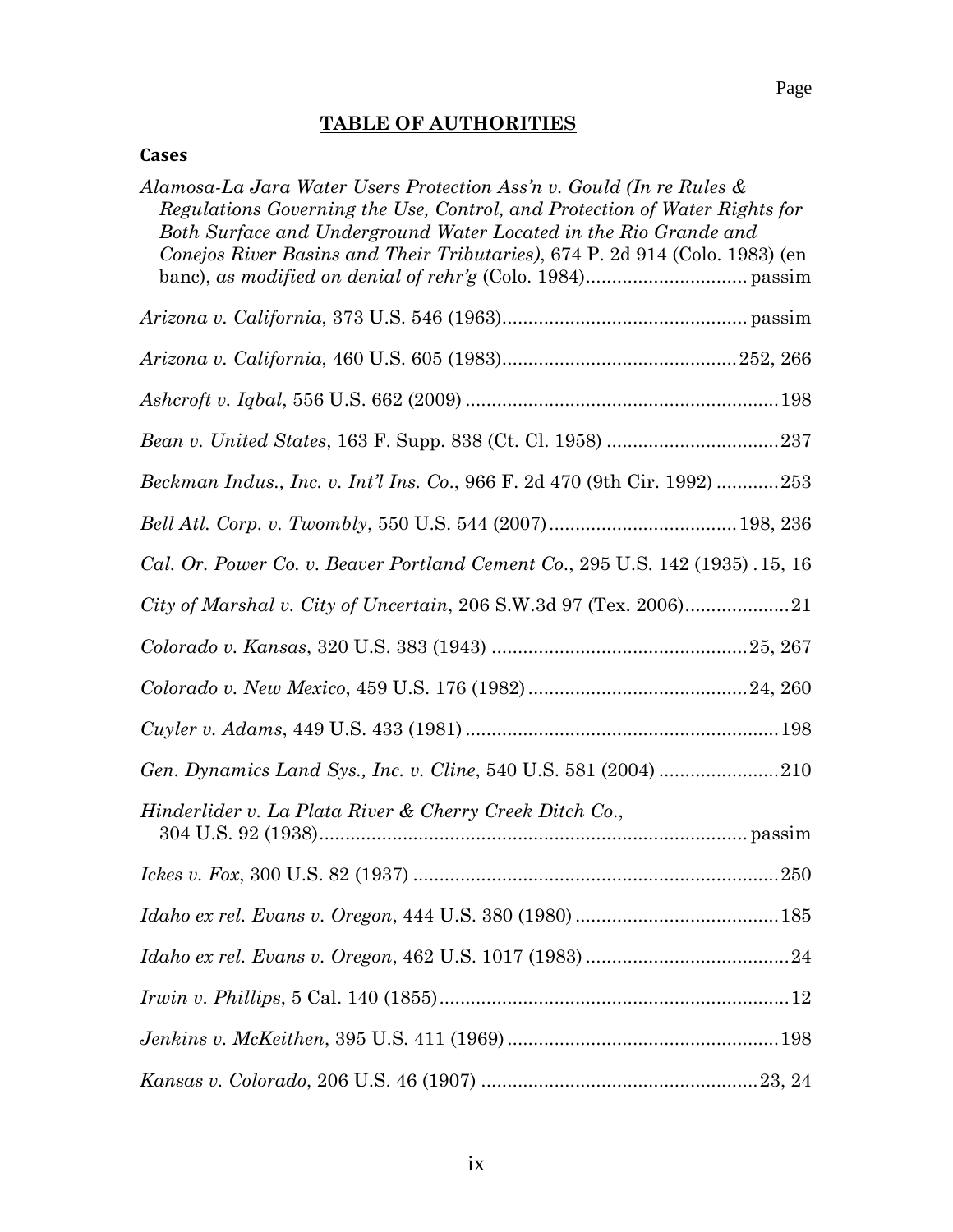*Kansas v. Colorado*, 514 U.S. 673 (1995) .......................................................209 *Kansas v. Colorado*, 533 U.S. 1 (2001) ...........................................................262 *Kansas v. Nebraska*, 135 S. Ct. 1042 (2015).........................................4, 26, 215 *Kansas v. Nebraska*, 562 U.S. 820 (2010).......................................................226 *Kelly v. Natoma Water Co*., 6 Cal. 105 (1856) ..................................................13 *Maeris v. Bicknell*, 7 Cal. 261 (1857) ................................................................13 *Maryland v. Louisiana,* 451 U.S. 725 (1981)..................................................261 *Massachusetts v. Microsoft Corp*., 373 F. 3d 1199 (D.C. Cir. 2004)...............253 *McCreary Cnty., Ky. v. Am. Civil Liberties Union of Ky*., 545 U.S. 844 (2005) ..............................................................................................................200, 210 *Montana v. Wyoming*, 550 U.S. 932 (2007) ....................................................226 *Montgomery v. Lomos Altos, Inc*., 150 P. 3d 971 (N.M. 2006) .......................222 *Nebraska v. Wyoming*, 304 U.S. 545 (1938) ...................................................228 *Nebraska v. Wyoming*, 325 U.S. 589 (1945) ............................................. passim *Nebraska v. Wyoming*, 515 U.S. 1 (1995) ................................................. passim *New Jersey v. New York*, 283 U.S. 336 (1931)............................22, 23, 216, 234 *New Jersey v. New York,* 345 U.S. 369 (1953).......................................... passim *Oklahoma v. New Mexico*, 501 U.S. 221 (1991)..............................................199 *Rio Grande Dam & Irrigation Co. v. United States*, 215 U.S. 266 (1909).......66 *South Carolina v. North Carolina*, 558 U.S. 256 (2010).......................... passim *Tarrant Reg'l Water Dist. v. Herrmann*, 133 S. Ct. 2120 (2013) ...................200 *Texas v. Colorado*, 389 U.S. 1000 (1967) ....................................................2, 187 *Texas v. Colorado*, 391 U.S. 901 (1968) ..........................................................187 *Texas v. Colorado*, 474 U.S. 1017 (1985) ........................................................189 *Texas v. New Mexico*, 134 S. Ct. 1050 (2014)..............................................2, 195

Page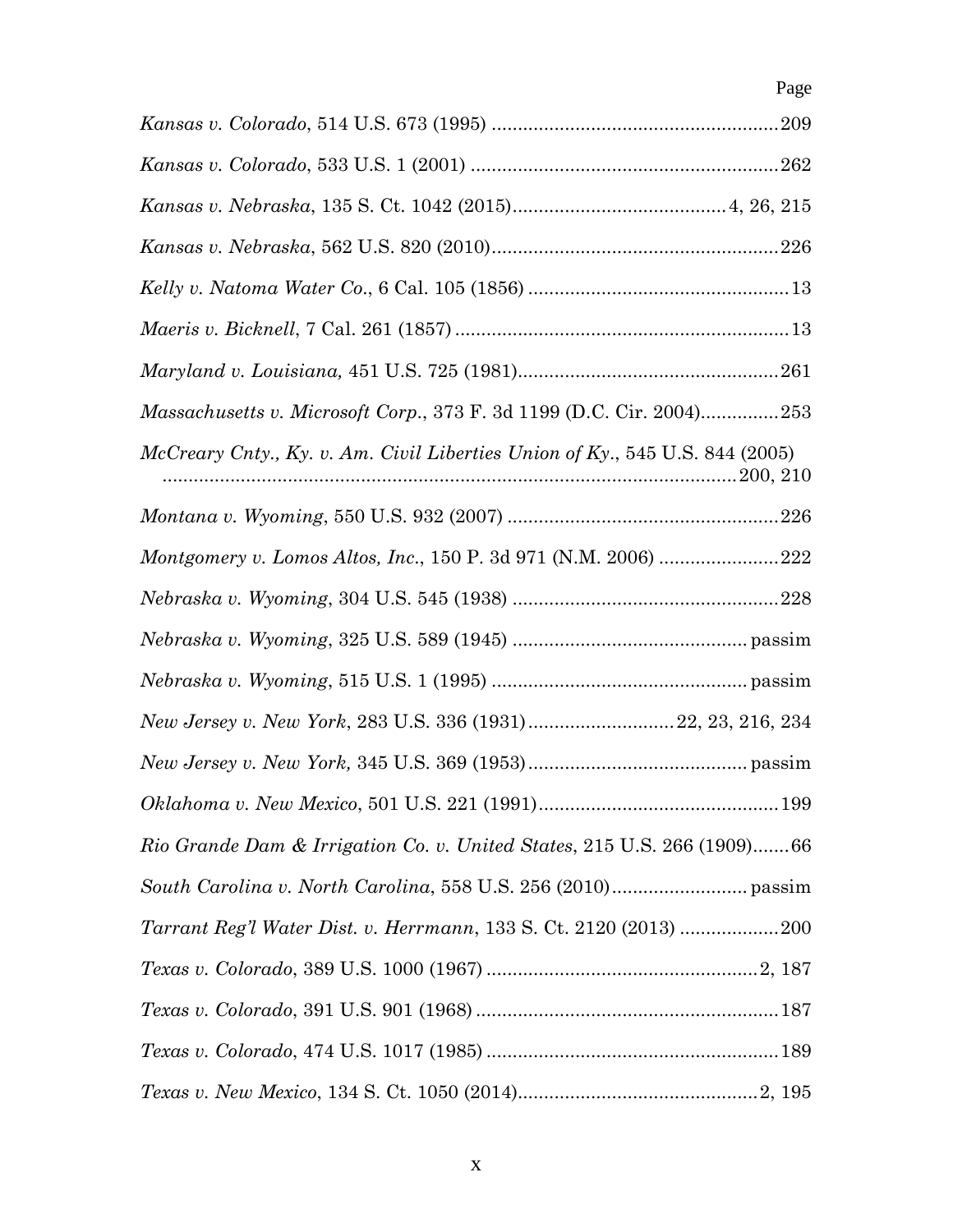| 1 0000 0. ITOW INCOVOO, IO I N. OV. ITOO (401 I/                           |
|----------------------------------------------------------------------------|
|                                                                            |
|                                                                            |
|                                                                            |
|                                                                            |
|                                                                            |
|                                                                            |
| <i>The Schooner Exchange v. McFadden, 11 U.S. (7 Cranch) 116 (1812) 45</i> |
|                                                                            |
|                                                                            |
|                                                                            |
|                                                                            |
| United States v. City of Las Cruces, 289 F. 3d 1170 (10th Cir. 2002) 241   |
|                                                                            |
| United States v. Nevada & California, 412 U.S. 534 (1973) 240              |
| United States v. Rio Grande Dam & Irrigation Co., 13 N.M. 386 (1906)  65   |
| United States v. Rio Grande Dam & Irrigation Co., 174 U.S. 690 (1899)64    |
| United States v. Rio Grande Dam & Irrigation Co., 184 U.S. 416 (1902)65    |
| United States v. Rio Grande Dam & Irrigation Co., 9 N.M. 292 (1898)  64    |
|                                                                            |
|                                                                            |
|                                                                            |

## **Constitutional Provisions**

|--|--|--|--|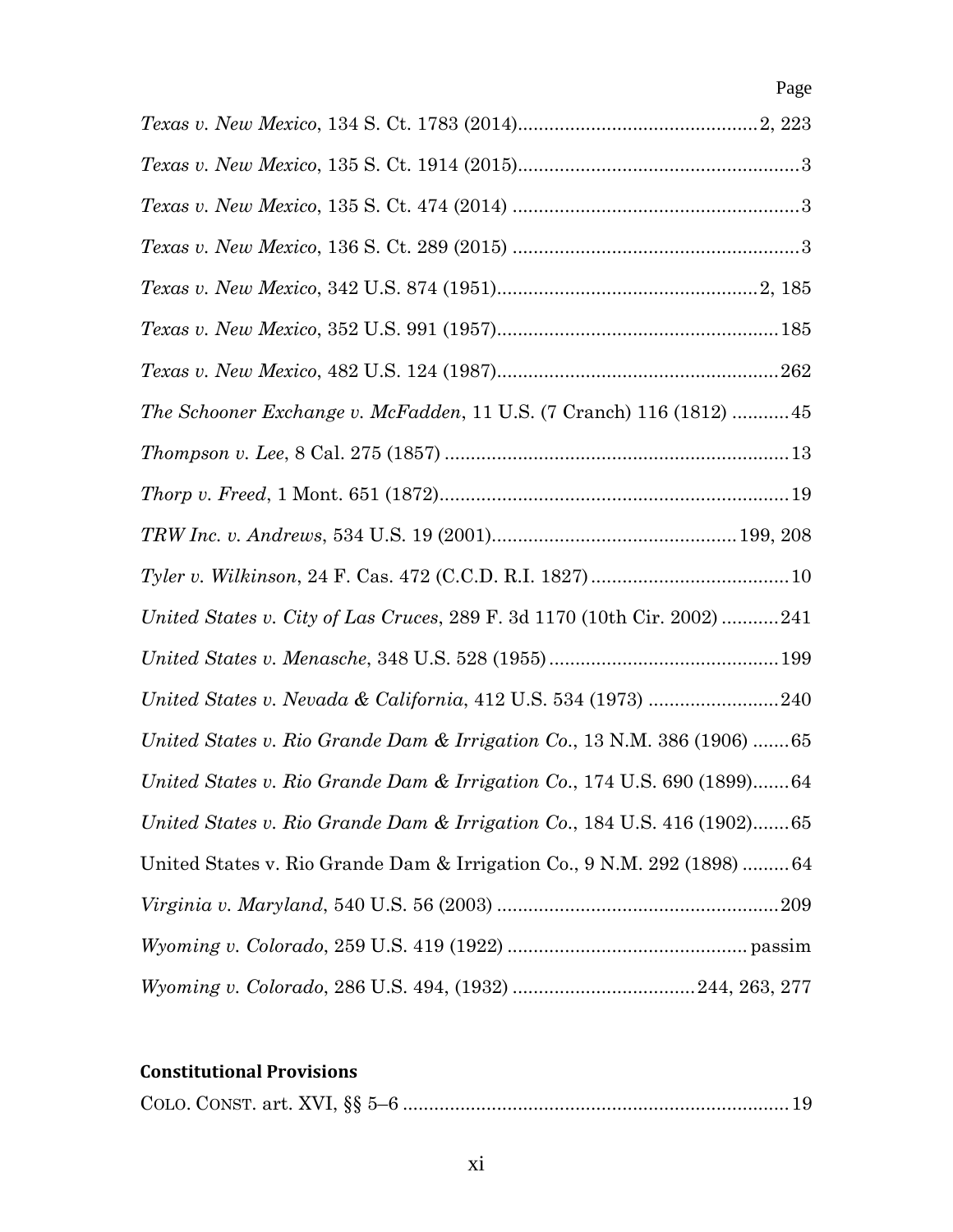Page

#### **Statutes**

| 1850 Cal. Stat. 219 (codified as amended at CAL. CIV. CODE § 22.2)12            |
|---------------------------------------------------------------------------------|
|                                                                                 |
|                                                                                 |
|                                                                                 |
|                                                                                 |
|                                                                                 |
|                                                                                 |
|                                                                                 |
|                                                                                 |
|                                                                                 |
|                                                                                 |
|                                                                                 |
|                                                                                 |
| Act of Apr. 19, 1937, ch. 228, 1937 Colo. Sess. Laws 1056136                    |
| Act of Apr. 26, 1937, ch. 226, 1937 Tex. Gen. Laws 440136                       |
|                                                                                 |
|                                                                                 |
| Act of Aug. 18, 1894, ch. 301, $\S 4$ , 28 Stat. 422 (codified as amended at 43 |
|                                                                                 |
|                                                                                 |
|                                                                                 |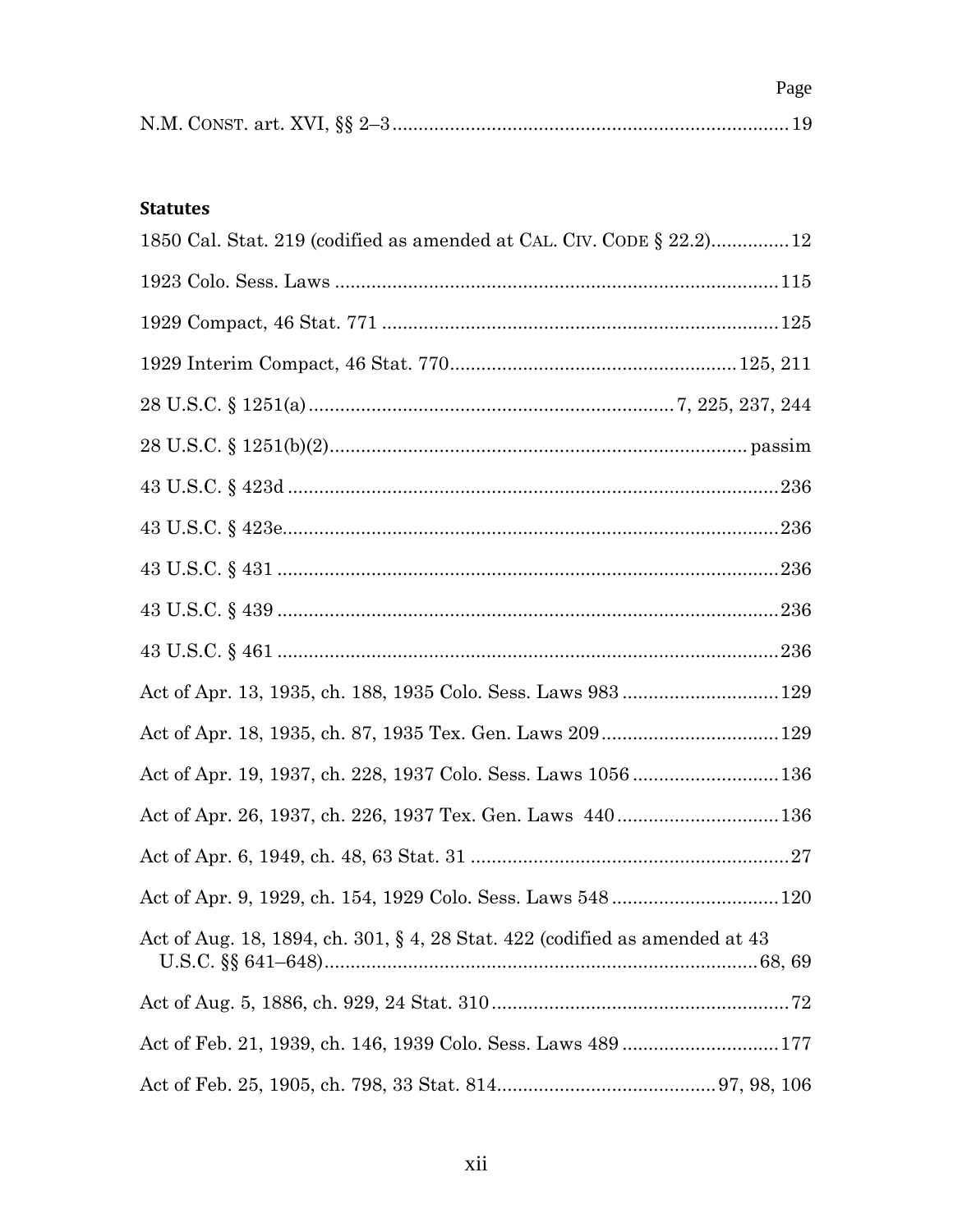| Page                                                                           |
|--------------------------------------------------------------------------------|
|                                                                                |
|                                                                                |
| Act of July 9, 1870, ch. 235, $\S 17$ , 16 Stat. 217 (codified as amended at   |
|                                                                                |
| Act of June 17, 1902, ch. 1092, 32 Stat. 388 (codified as amended at 43 U.S.C. |
| Act of June 17, 1902, ch. 1093, 32 Stat. 388 (codified as amended at 43 U.S.C. |
| Act of June 17, 1902, ch. 1093, 32 Stat. 390 (codified as amended at 43 U.S.C. |
|                                                                                |
|                                                                                |
|                                                                                |
|                                                                                |
|                                                                                |
|                                                                                |
|                                                                                |
| Act of Mar. 20, 1923, ch. 192, 1923 Colo. Sess. Laws 702 114                   |
|                                                                                |
|                                                                                |
|                                                                                |
|                                                                                |
|                                                                                |
|                                                                                |
|                                                                                |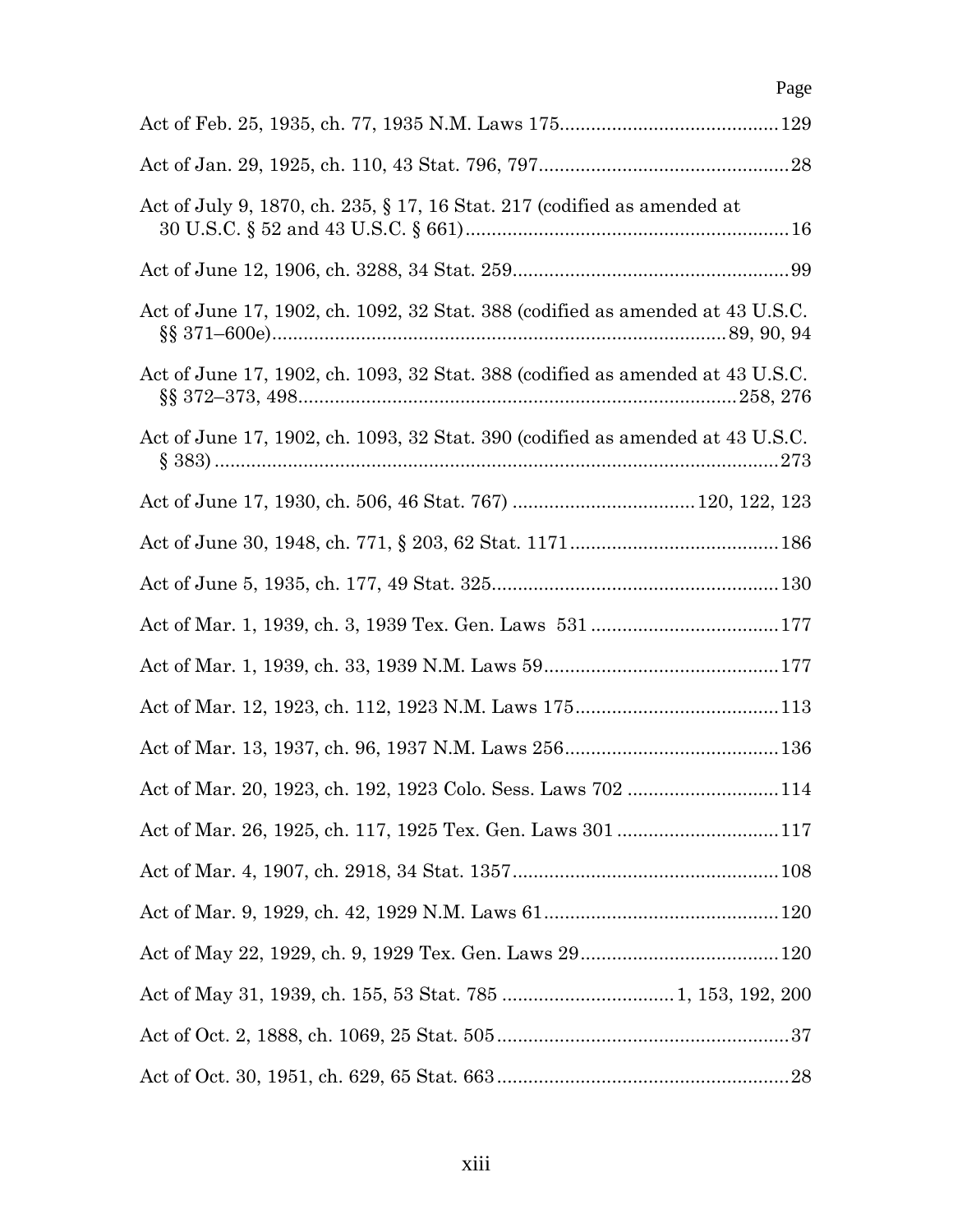## Page

| Convention Between the United States and Mexico providing for the<br>Equitable Distribution of the Waters of the Rio Grande for Irrigation                                                                                                                                                                                                                                            |
|---------------------------------------------------------------------------------------------------------------------------------------------------------------------------------------------------------------------------------------------------------------------------------------------------------------------------------------------------------------------------------------|
| Convention Between the United States of America and the United States of<br>Mexico To Facilitate the Carrying Out of the Principles Contained in the<br>Treaty of November 12, 1884, and To Avoid the Difficulties Occasioned by<br>Reason of the Changes Which Take Place in the Bed of the Rio Grande and<br>That of the Colorado River, U.S.–Mex., Mar. 1, 1889, 26 Stat. 1512  35 |
| Convention Between the United States of America and the United States of<br>Mexico Touching the International Boundary Line Where It Follows the<br>Bed of the Rio Colorado, U.S.–Mex., Nov. 12, 1884, 24 Stat. 101134                                                                                                                                                                |
|                                                                                                                                                                                                                                                                                                                                                                                       |
|                                                                                                                                                                                                                                                                                                                                                                                       |
|                                                                                                                                                                                                                                                                                                                                                                                       |
|                                                                                                                                                                                                                                                                                                                                                                                       |
|                                                                                                                                                                                                                                                                                                                                                                                       |
|                                                                                                                                                                                                                                                                                                                                                                                       |
|                                                                                                                                                                                                                                                                                                                                                                                       |
|                                                                                                                                                                                                                                                                                                                                                                                       |
| Treaty Between the United States of America and the United Mexican States<br>Relating to the Utilization of the Waters of the Colorado and Tijuana<br>Rivers, and of the Rio Grande (Rio Bravo) from Fort Quitman, Texas, to the<br>Gulf of Mexico, U.S.–Mex., Feb. 3, 1944, 59 Stat. 1219177                                                                                         |
| Treaty of Peace, Friendship, Limits, and Settlement With the Republic of                                                                                                                                                                                                                                                                                                              |
| Treaty With Mexico Dec. 30, 1853, U.S.–Mex.,                                                                                                                                                                                                                                                                                                                                          |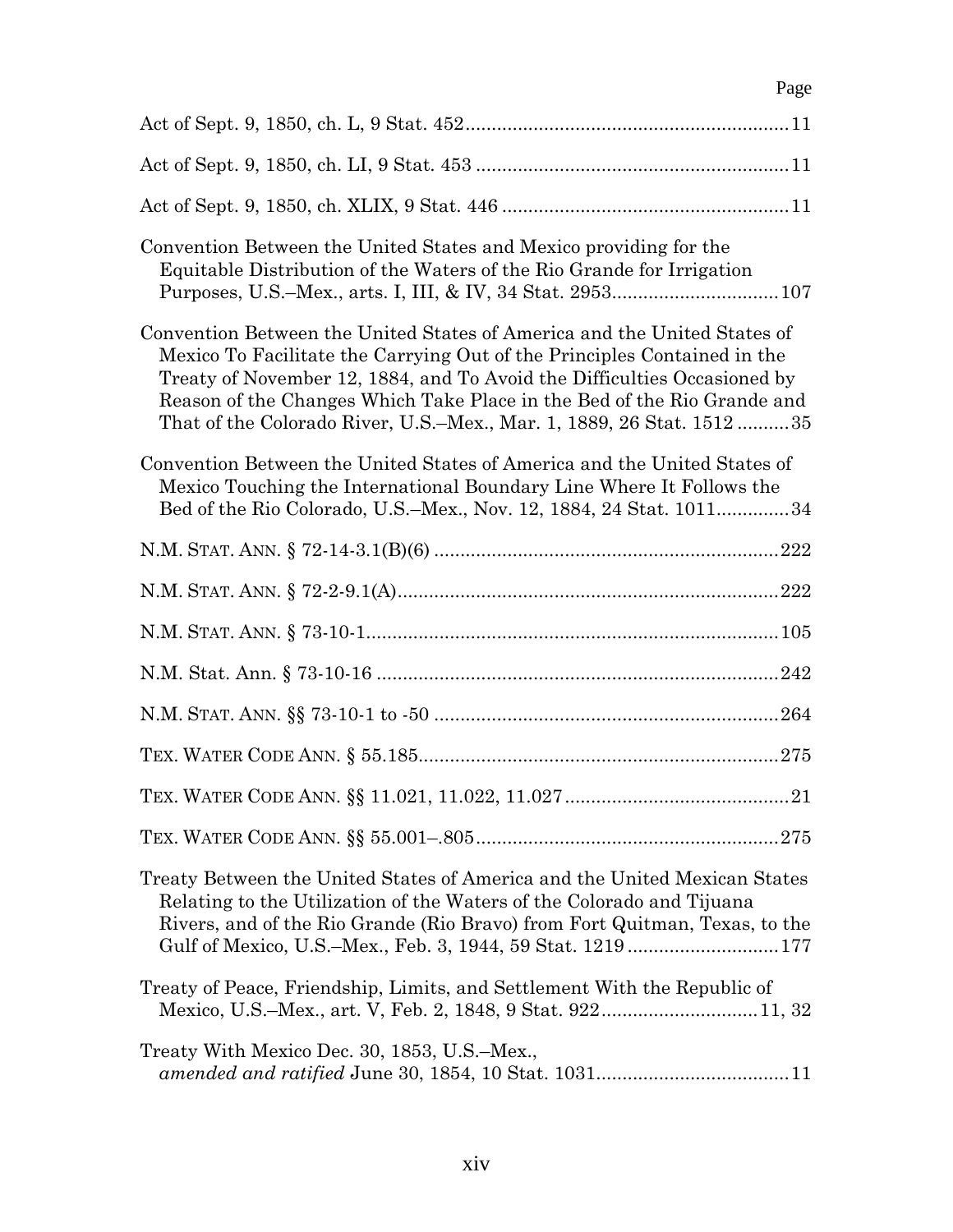| ANN. RPT. OF THE SEC'Y OF THE INTERIOR 79-80 (1905),<br>https://archive.org/stream/annualreportsof01unit#page/78/mode/2up 91                                                                                                                                                                                                                                                                                                                     |
|--------------------------------------------------------------------------------------------------------------------------------------------------------------------------------------------------------------------------------------------------------------------------------------------------------------------------------------------------------------------------------------------------------------------------------------------------|
| Letter from Frank Adams & Harlan H. Barrows, Rio Grande Joint<br>Investigation, to Abel Wolman, Chairman, Water Resources Committee,<br>National Resources Committee (Aug. 10, 1937), in NAT'L RES. COMM.,<br>REGIONAL PLANNING: PART VI-THE RIO GRANDE JOINT INVESTIGATION IN<br>THE UPPER RIO GRANDE BASIN IN COLORADO, NEW MEXICO, AND TEXAS 1936-                                                                                            |
| Letter from José Zayas Guarneros, Mexican Consul at El Paso, to Matias<br>Romero, Mexican Minister in Washington, D.C. (Oct. 4, 1894), in THE<br>EXECUTIVE DOCUMENTS OF THE HOUSE OF REPRESENTATIVES FOR THE THIRD<br>SESSION OF THE FIFTY-THIRD CONGRESS 1894–95 (1895)41                                                                                                                                                                       |
| Letter from Matias Romero, Mexican Minister in Washington, D.C., to Walter<br>Q. Gresham, U.S. Sec'y of State (Oct. 12, 1894), in THE EXECUTIVE<br>DOCUMENTS OF THE HOUSE OF REPRESENTATIVES FOR THE THIRD SESSION OF                                                                                                                                                                                                                            |
| Letter from President Franklin D. Roosevelt to Fed. Agencies Concerned<br>With Projects or Allotments for Water Use in the Upper Rio Grande Valley<br>Above El Paso (Sept. 23, 1935), reprinted in Rio Grande Compact<br>Commission, Proceedings of the Rio Grande Compact Commission Held in<br>Santa Fe, New Mexico, December 2–3, 1935, at 1, in Rio Grande Compact<br>Commission Records, 1924–1941, 1970, Dolph Briscoe Center for American |
| NAT'L RES. COMM., REGIONAL PLANNING: PART VI-THE RIO GRANDE JOINT<br>INVESTIGATION IN THE UPPER RIO GRANDE BASIN IN COLORADO, NEW                                                                                                                                                                                                                                                                                                                |
| Resolution of the Rio Grande Compact Commission at the Annual Meeting<br>Held at El Paso, Texas, February 22–24, 1948, Changing Gaging Stations                                                                                                                                                                                                                                                                                                  |
| RIO GRANDE COMPACT COMM'N, EIGHTH ANNUAL REPORT OF THE RIO GRANDE<br>COMPACT COMMISSION 1946 (1947),<br>http://www.ose.state.nm.us/Compacts/RioGrande/isc_rio_grande_tech_com                                                                                                                                                                                                                                                                    |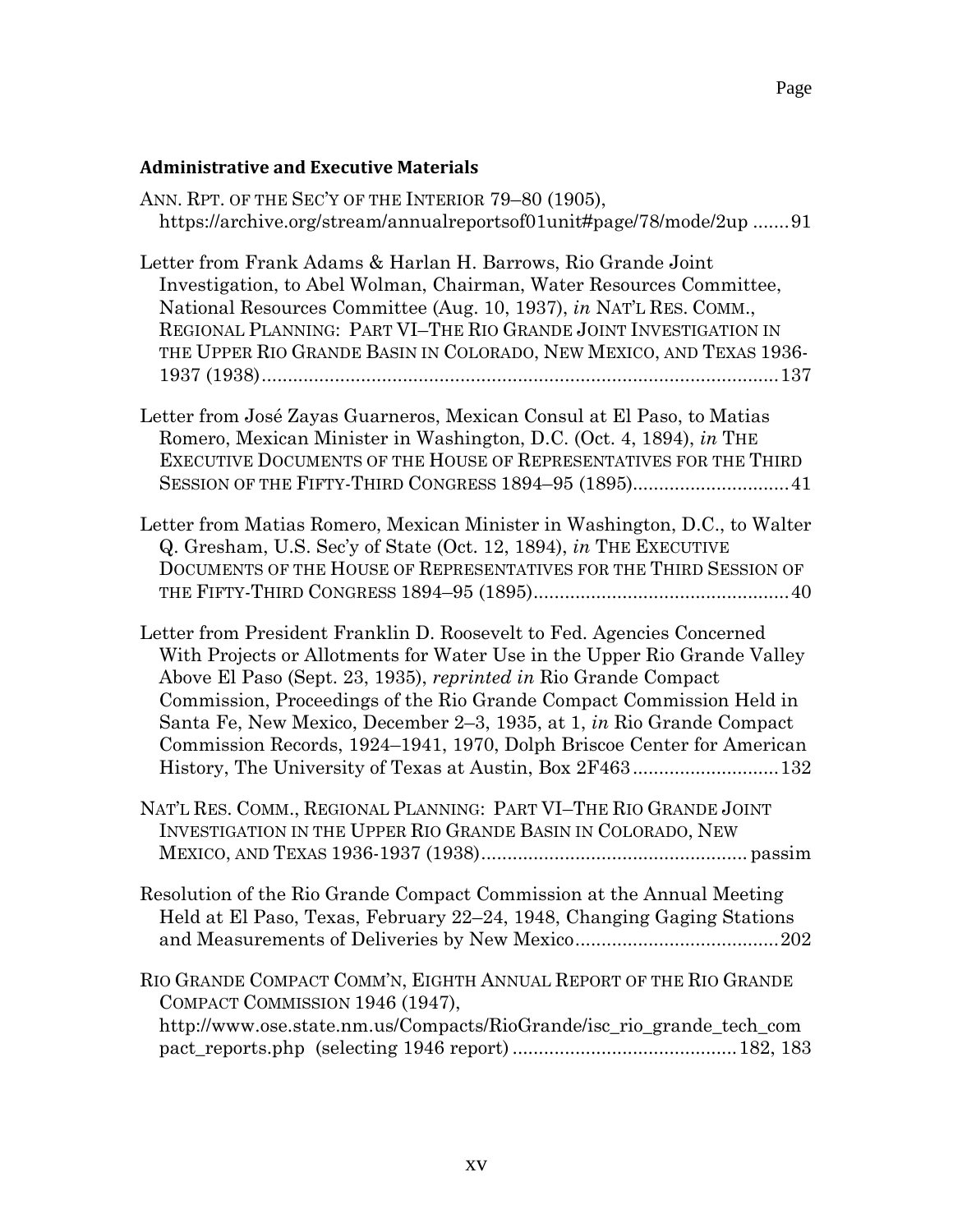| RIO GRANDE COMPACT COMM'N, ELEVENTH ANNUAL REPORT OF THE RIO<br>GRANDE COMPACT COMMISSION 1949 (1950),<br>http://www.ose.state.nm.us/Compacts/RioGrande/isc_rio_grande_tech_com                   |
|---------------------------------------------------------------------------------------------------------------------------------------------------------------------------------------------------|
| RIO GRANDE COMPACT COMM'N, FIFTH ANNUAL REPORT OF THE RIO GRANDE<br>COMPACT COMMISSION 1943 (1944),<br>http://www.ose.state.nm.us/Compacts/RioGrande/isc_rio_grande_tech_com                      |
| RIO GRANDE COMPACT COMM'N, FIRST AND SECOND ANNUAL REPORTS OF THE<br>RIO GRANDE COMPACT COMMISSION 1939 AND 1940 (1941),<br>http://www.ose.state.nm.us/Compacts/RioGrande/isc_rio_grande_tech_com |
| RIO GRANDE COMPACT COMM'N, FOURTH ANNUAL REPORT OF THE RIO GRANDE<br>COMPACT COMMISSION 1942 (1943),<br>http://www.ose.state.nm.us/Compacts/RioGrande/isc_rio_grande_tech_com                     |
| RIO GRANDE COMPACT COMM'N, NINTH ANNUAL REPORT OF THE RIO GRANDE<br>COMPACT COMMISSION 1947 (1948),<br>http://www.ose.state.nm.us/Compacts/RioGrande/isc_rio_grande_tech_com                      |
| RIO GRANDE COMPACT COMM'N, REPORT OF THE RIO GRANDE COMPACT<br>COMMISSION 1952-1958 (1959),<br>http://www.ose.state.nm.us/Compacts/RioGrande/isc_rio_grande_tech_com                              |
| RIO GRANDE COMPACT COMM'N, REPORT OF THE RIO GRANDE COMPACT<br>COMMISSION 1960 (1961),<br>http://www.ose.state.nm.us/Compacts/RioGrande/isc_rio_grande_tech_com                                   |
| RIO GRANDE COMPACT COMM'N, REPORT OF THE RIO GRANDE COMPACT<br>COMMISSION 1966 (1967),<br>http://www.ose.state.nm.us/Compacts/RioGrande/isc_rio_grande_tech_com                                   |
| RIO GRANDE COMPACT COMM'N, REPORT OF THE RIO GRANDE COMPACT<br>COMMISSION 1985 (1986),<br>http://www.ose.state.nm.us/Compacts/RioGrande/isc_rio_grande_tech_com                                   |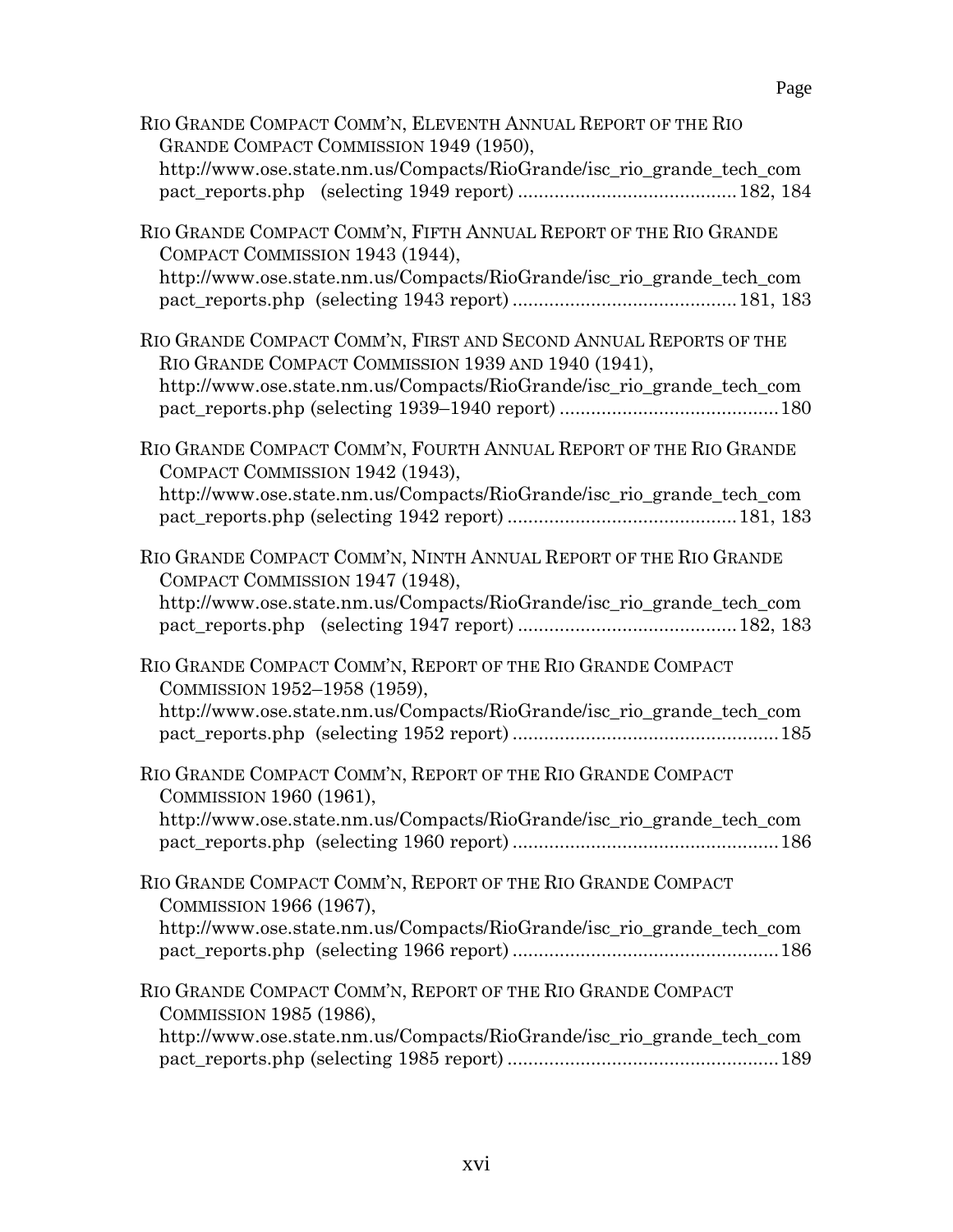| RIO GRANDE COMPACT COMM'N, REPORT OF THE RIO GRANDE COMPACT<br>COMMISSION 1996 (1997),                                                                          |
|-----------------------------------------------------------------------------------------------------------------------------------------------------------------|
| http://www.ose.state.nm.us/Compacts/RioGrande/isc_rio_grande_tech_com                                                                                           |
| RIO GRANDE COMPACT COMM'N, REPORT OF THE RIO GRANDE COMPACT<br>COMMISSION 1997 (1997),<br>http://www.ose.state.nm.us/Compacts/RioGrande/isc_rio_grande_tech_com |
| RIO GRANDE COMPACT COMM'N, REPORT OF THE RIO GRANDE COMPACT<br>COMMISSION 2002 (2003),<br>http://www.ose.state.nm.us/Compacts/RioGrande/isc_rio_grande_tech_com |
| RIO GRANDE COMPACT COMM'N, REPORT OF THE RIO GRANDE COMPACT<br>COMMISSION 2004 (2005),<br>http://www.ose.state.nm.us/Compacts/RioGrande/isc_rio_grande_tech_com |
| RIO GRANDE COMPACT COMM'N, REPORT OF THE RIO GRANDE COMPACT<br>COMMISSION 2005 (2006),<br>http://www.ose.state.nm.us/Compacts/RioGrande/isc_rio_grande_tech_com |
| RIO GRANDE COMPACT COMM'N, REPORT OF THE RIO GRANDE COMPACT<br>COMMISSION 2006 (2007),<br>http://www.ose.state.nm.us/Compacts/RioGrande/isc_rio_grande_tech_com |
| RIO GRANDE COMPACT COMM'N, REPORT OF THE RIO GRANDE COMPACT<br>COMMISSION 2007 (2008),<br>http://www.ose.state.nm.us/Compacts/RioGrande/isc_rio_grande_tech_com |
| RIO GRANDE COMPACT COMM'N, REPORT OF THE RIO GRANDE COMPACT<br>COMMISSION 2009 (2010),<br>http://www.ose.state.nm.us/Compacts/RioGrande/isc_rio_grande_tech_com |
| RIO GRANDE COMPACT COMM'N, REPORT OF THE RIO GRANDE COMPACT<br>COMMISSION 2010 (2011),<br>http://www.ose.state.nm.us/Compacts/RioGrande/isc_rio_grande_tech_com |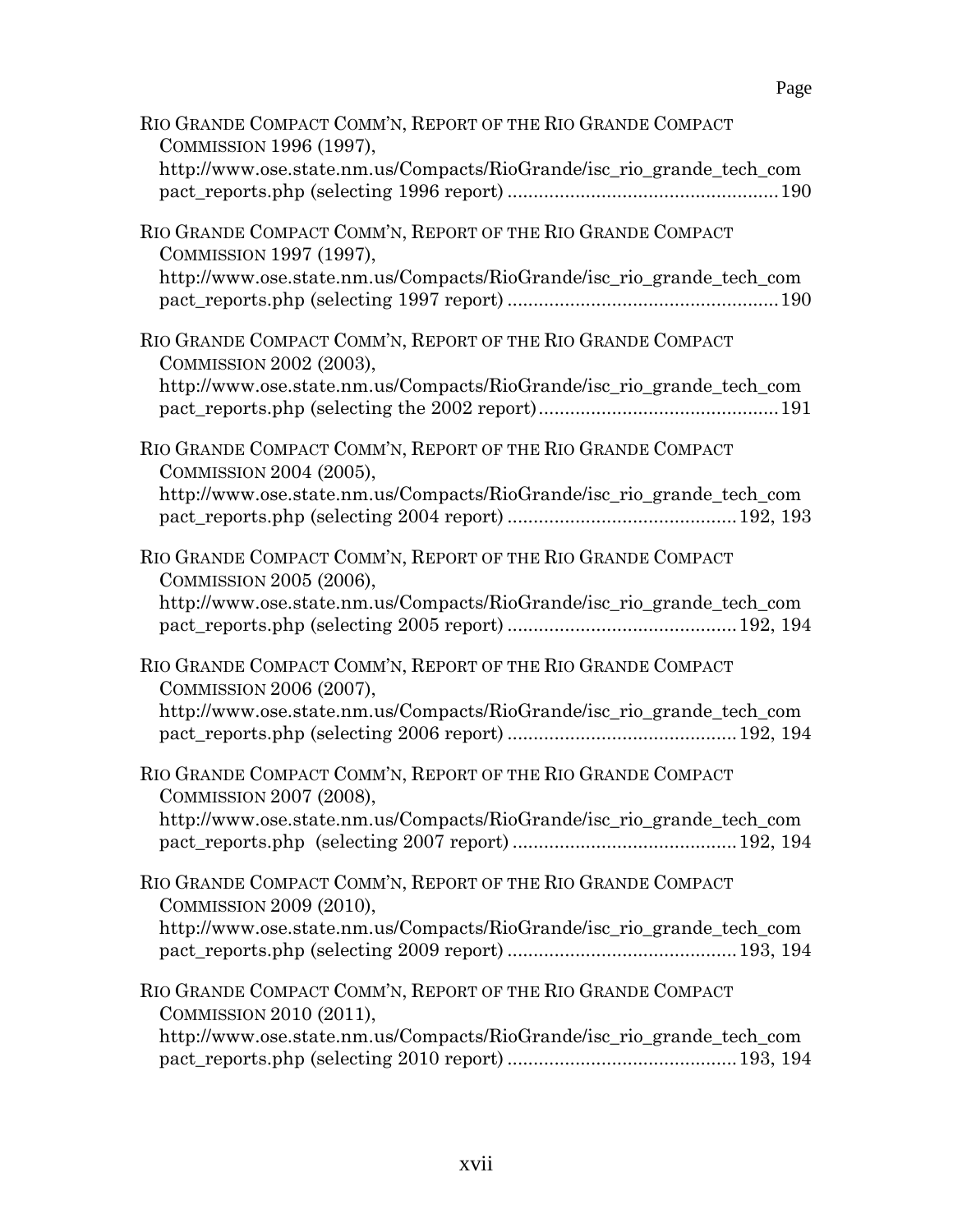| RIO GRANDE COMPACT COMM'N, REPORT OF THE RIO GRANDE COMPACT<br>COMMISSION 2011 (2012),                                                                          |
|-----------------------------------------------------------------------------------------------------------------------------------------------------------------|
| http://www.ose.state.nm.us/Compacts/RioGrande/isc_rio_grande_tech_com                                                                                           |
| RIO GRANDE COMPACT COMM'N, REPORT OF THE RIO GRANDE COMPACT<br>COMMISSION 2012 (2013),<br>http://www.ose.state.nm.us/Compacts/RioGrande/isc_rio_grande_tech_com |
|                                                                                                                                                                 |
| RIO GRANDE COMPACT COMM'N, REPORT OF THE RIO GRANDE COMPACT<br>COMMISSION 2013 (2014),                                                                          |
| http://www.ose.state.nm.us/Compacts/RioGrande/isc_rio_grande_tech_com                                                                                           |
| RIO GRANDE COMPACT COMM'N, REPORT OF THE RIO GRANDE COMPACT<br>COMMISSION 2014 (2015),                                                                          |
| http://www.ose.state.nm.us/Compacts/RioGrande/isc_rio_grande_tech_com<br>pact_reports.php (selecting 2014 report)  191, 193, 194, 195                           |
| RIO GRANDE COMPACT COMM'N, REPORT OF THE RIO GRANDE COMPACT<br>COMMISSION,                                                                                      |
| http://www.ose.state.nm.us/Compacts/RioGrande/isc_rio_grande_tech_com<br>pact_reports.php (selecting germane annual report)190                                  |
| RIO GRANDE COMPACT COMM'N, SEVENTH ANNUAL REPORT OF THE RIO GRANDE<br>COMPACT COMMISSION 1945 (1946),                                                           |
| http://www.ose.state.nm.us/Compacts/RioGrande/isc_rio_grande_tech_com                                                                                           |
| RIO GRANDE COMPACT COMM'N, SIXTH ANNUAL REPORT OF THE RIO GRANDE<br>COMPACT COMMISSION 1944 (1945),                                                             |
| http://www.ose.state.nm.us/Compacts/RioGrande/isc_rio_grande_tech_com                                                                                           |
| Rio Grande Compact Comm'n, Tenth Annual Report of the Rio Grande<br>Compact Commission (1948),                                                                  |
| http://www.ose.state.nm.us/Compacts/RioGrande/isc_rio_grande_tech_com                                                                                           |
| RIO GRANDE COMPACT COMM'N, THIRD ANNUAL REPORT OF THE RIO GRANDE<br>COMPACT COMMISSION 1941 (1942),                                                             |
| http://www.ose.state.nm.us/Compacts/RioGrande/isc_rio_grande_tech_com                                                                                           |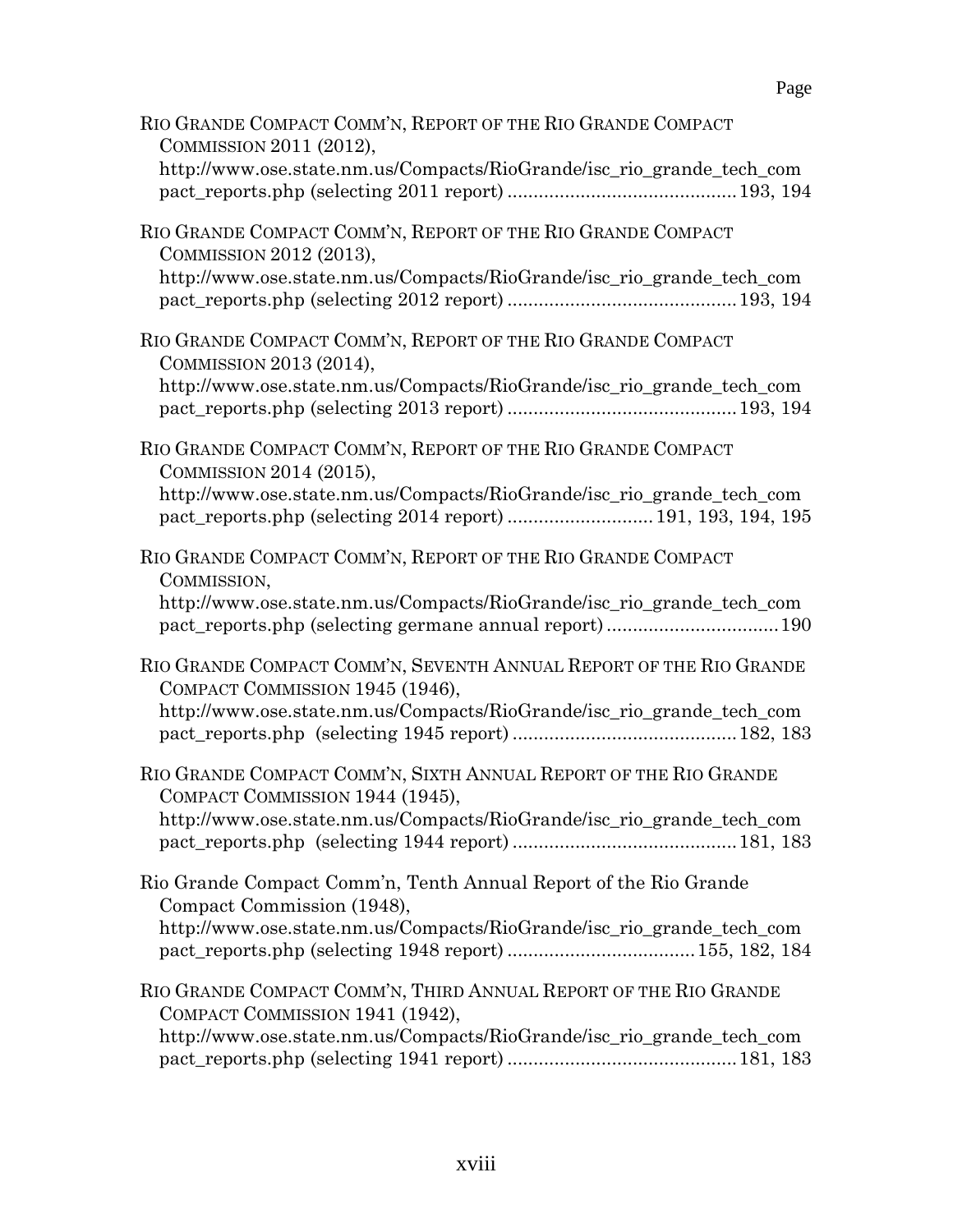| RIO GRANDE COMPACT COMM'N, THIRTEENTH ANNUAL REPORT OF THE RIO<br>GRANDE COMPACT COMMISSION 1951 (1952),<br>http://www.ose.state.nm.us/Compacts/RioGrande/isc_rio_grande_tech_com                                                                                                                                                                                               |
|---------------------------------------------------------------------------------------------------------------------------------------------------------------------------------------------------------------------------------------------------------------------------------------------------------------------------------------------------------------------------------|
| RIO GRANDE COMPACT COMM'N, TWELFTH ANNUAL REPORT OF THE RIO GRANDE<br>COMPACT COMMISSION 1950 (1951),<br>http://www.ose.state.nm.us/Compacts/RioGrande/isc_rio_grande_tech_com                                                                                                                                                                                                  |
| Rio Grande Compact Commission, Proceedings of the Rio Grande Compact<br>Commission Held in Santa Fe, New Mexico, December 2–3, 1935, at 1, in<br>Rio Grande Compact Commission Records, 1924–1941, 1970, Dolph Briscoe<br>Center for American History, The University of Texas at Austin, Box                                                                                   |
| Rio Grande Compact Commission, Proceedings of the Rio Grande Compact<br>Commission Held in Santa Fe, New Mexico, March 3 and 4, 1937, in Rio<br>Grande Compact Commission Records, 1924–1941, 1970, Dolph Briscoe<br>Center for American History, The University of Texas at Austin, Box                                                                                        |
| Rio Grande River Compact Commission, Proceedings of the Meeting of the<br>Rio Grande Compact Commission Held in Santa Fe, New Mexico,<br>September 27, to October 1, 1937, in Rio Grande Compact Commission<br>Records, 1924–1941, 1970, Dolph Briscoe Center for American History, The                                                                                         |
| Rio Grande River Compact Commission, Proceedings of the Rio Grande<br>Compact Conference Held at Santa Fe, New Mexico, December 10 11, 1934,<br>in Papers of Delph E. Carpenter and Family, Water Resources Archive,<br>Colorado State University, Box 62, Folder 1, available at<br>http://lib.colostate.edu/archives/findingaids/water/wdec.html#series7114,<br>125, 127, 211 |
| THE EXECUTIVE DOCUMENTS OF THE HOUSE OF REPRESENTATIVES FOR THE<br>THIRD SESSION OF THE FIFTY-THIRD CONGRESS 1894–95 (1895) 42                                                                                                                                                                                                                                                  |
| Transcript of First Meeting of Rio Grande River Compact Commission (Oct.<br>26, 1924), <i>available at http://digitool.library.colostate.edu</i> (search<br>"Transcript of First Meeting of Rio Grande River"                                                                                                                                                                   |
| U.S. Dep't of the Interior, Bureau of Reclamation, Caballo Dam,<br>http://www.usbr.gov/projects/Facility.jsp?fac_Name=Caballo+Dam&groupN                                                                                                                                                                                                                                        |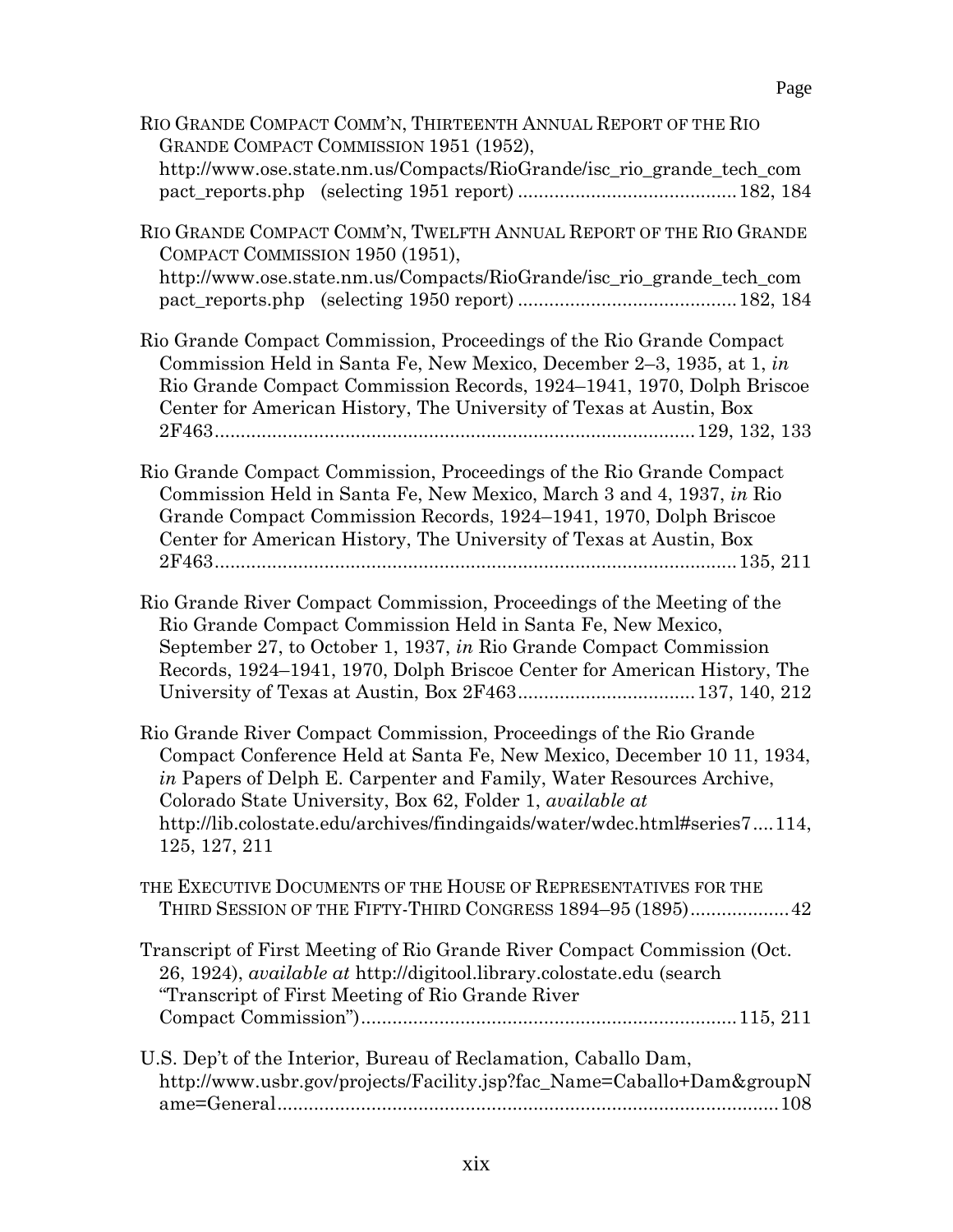## **Legislative Materials**

| $34~{\rm CONG.}\;{\rm REC.}\;3552~(1901)58$ |  |
|---------------------------------------------|--|
|                                             |  |
|                                             |  |
|                                             |  |
|                                             |  |
|                                             |  |
|                                             |  |
|                                             |  |
|                                             |  |
|                                             |  |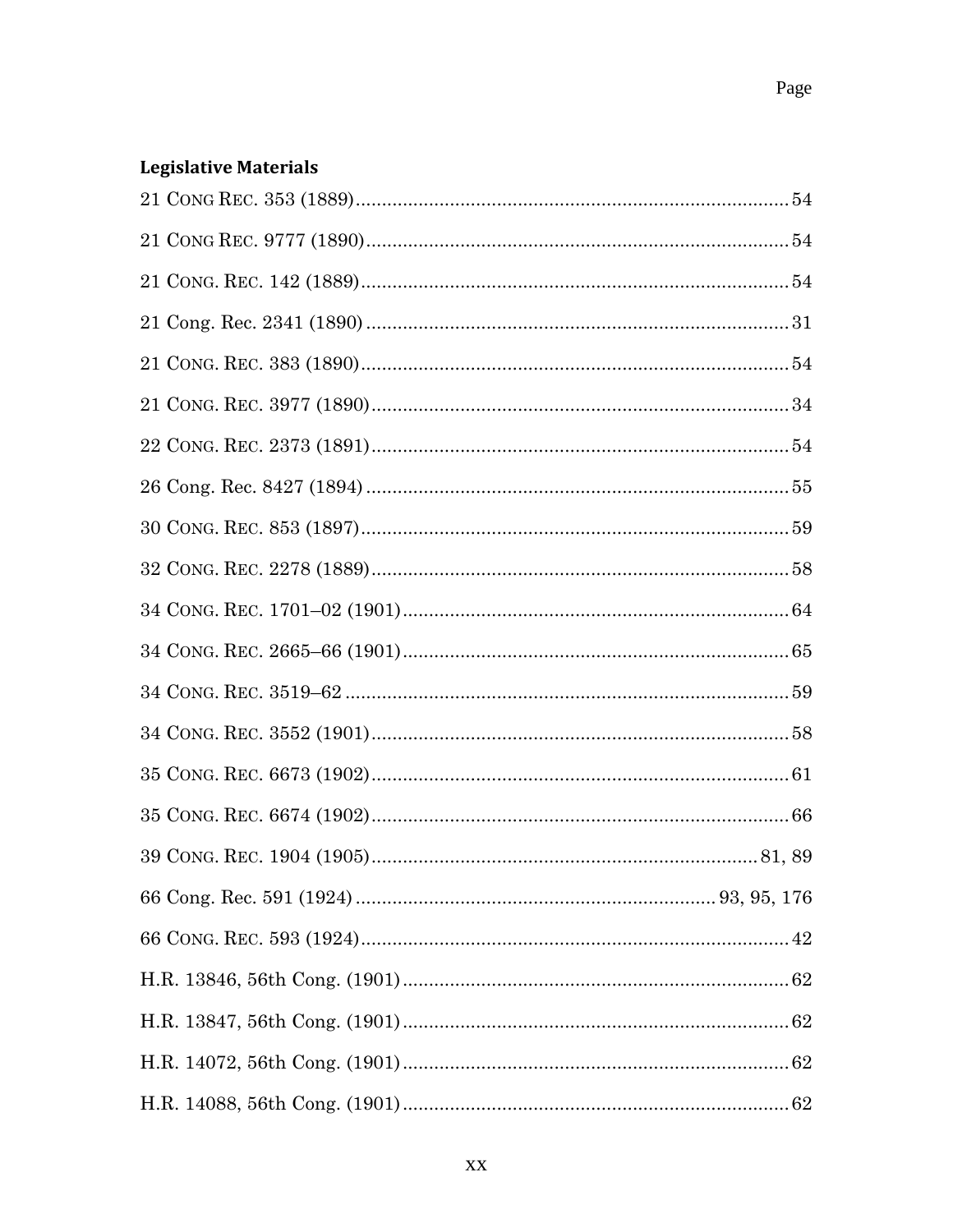| Page                                                                                                                                                                                                                                                                                                                                                                                                                                                                                                                                                                                                                                                                                                                            |
|---------------------------------------------------------------------------------------------------------------------------------------------------------------------------------------------------------------------------------------------------------------------------------------------------------------------------------------------------------------------------------------------------------------------------------------------------------------------------------------------------------------------------------------------------------------------------------------------------------------------------------------------------------------------------------------------------------------------------------|
|                                                                                                                                                                                                                                                                                                                                                                                                                                                                                                                                                                                                                                                                                                                                 |
|                                                                                                                                                                                                                                                                                                                                                                                                                                                                                                                                                                                                                                                                                                                                 |
|                                                                                                                                                                                                                                                                                                                                                                                                                                                                                                                                                                                                                                                                                                                                 |
|                                                                                                                                                                                                                                                                                                                                                                                                                                                                                                                                                                                                                                                                                                                                 |
|                                                                                                                                                                                                                                                                                                                                                                                                                                                                                                                                                                                                                                                                                                                                 |
|                                                                                                                                                                                                                                                                                                                                                                                                                                                                                                                                                                                                                                                                                                                                 |
| International (Water) Boundary Commission, United States and Mexico:<br>Hearing Before the H. Comm. on Foreign Affairs, 63rd Cong. 3–4 (1914),<br>http://babel.hathitrust.org/cgi/pt?id=chi.45145611;view=1up;seq=529                                                                                                                                                                                                                                                                                                                                                                                                                                                                                                           |
|                                                                                                                                                                                                                                                                                                                                                                                                                                                                                                                                                                                                                                                                                                                                 |
| Letter from Anson Mills, Col. Third Cavalry, U.S. Army & Comm'r of the Int'l<br>Boundary Comm'n, John A. Harper, Sec. of the Int'l Boundary Comm'n, F.<br>Javier Osorno, Mexican Comm'r of the Int'l Boundary Comm'n, & S.F.<br>Maillefert, Mexican Sec. of the Int'l Boundary Comm'n, to Richard Olney,<br>U.S. Sec'y of State (Nov. 25, 1896), in WILLIAM MCKINLEY, MESSAGE FROM<br>THE PRESIDENT OF THE UNITED STATES, TRANSMITTING, IN RESPONSE TO<br>RESOLUTION OF THE SENATE OF FEBRUARY 26, 1898, REPORTS FROM THE<br>SECRETARY OF STATE, THE SECRETARY OF WAR, THE SECRETARY OF THE<br>INTERIOR, AND THE ATTORNEY-GENERAL, WITH ACCOMPANYING PAPERS,<br>RELATIVE TO THE EQUITABLE DISTRIBUTION OF THE WATERS OF THE RIO |
| Letter from Anson Mills, Col., Third Cavalry, U.S. Army, to Richard Olney,<br>U.S. Sec'y of State (Nov. 17, 1896), in William McKinley, Message from the<br>President of the United States, Transmitting, In Response To Resolution of<br>the Senate of February 26, 1898, Reports from the Secretary of State, the<br>Secretary of War, the Secretary of the Interior, and the Attorney-General,<br>with Accompanying Papers, Relative to the Equitable Distribution of the<br>Waters of the Rio Grande River, S. Doc. No. 55-229 (1898) 41, 49                                                                                                                                                                                |
| Letter from Arthur Powell Davis, Dir. U.S. Reclamation Serv., to Albert B.<br>Fall, Sec'y of the Interior (Mar. 2, 1923), in 66 CONG. REC. 599 (1924)94                                                                                                                                                                                                                                                                                                                                                                                                                                                                                                                                                                         |
| Letter from Benjamin M. Hall, Supervising Eng'r, U.S. Reclamation Serv., to<br>David L. White, N.M. Territorial Irrigation Eng'r (Jan. 23, 1906), reprinted                                                                                                                                                                                                                                                                                                                                                                                                                                                                                                                                                                     |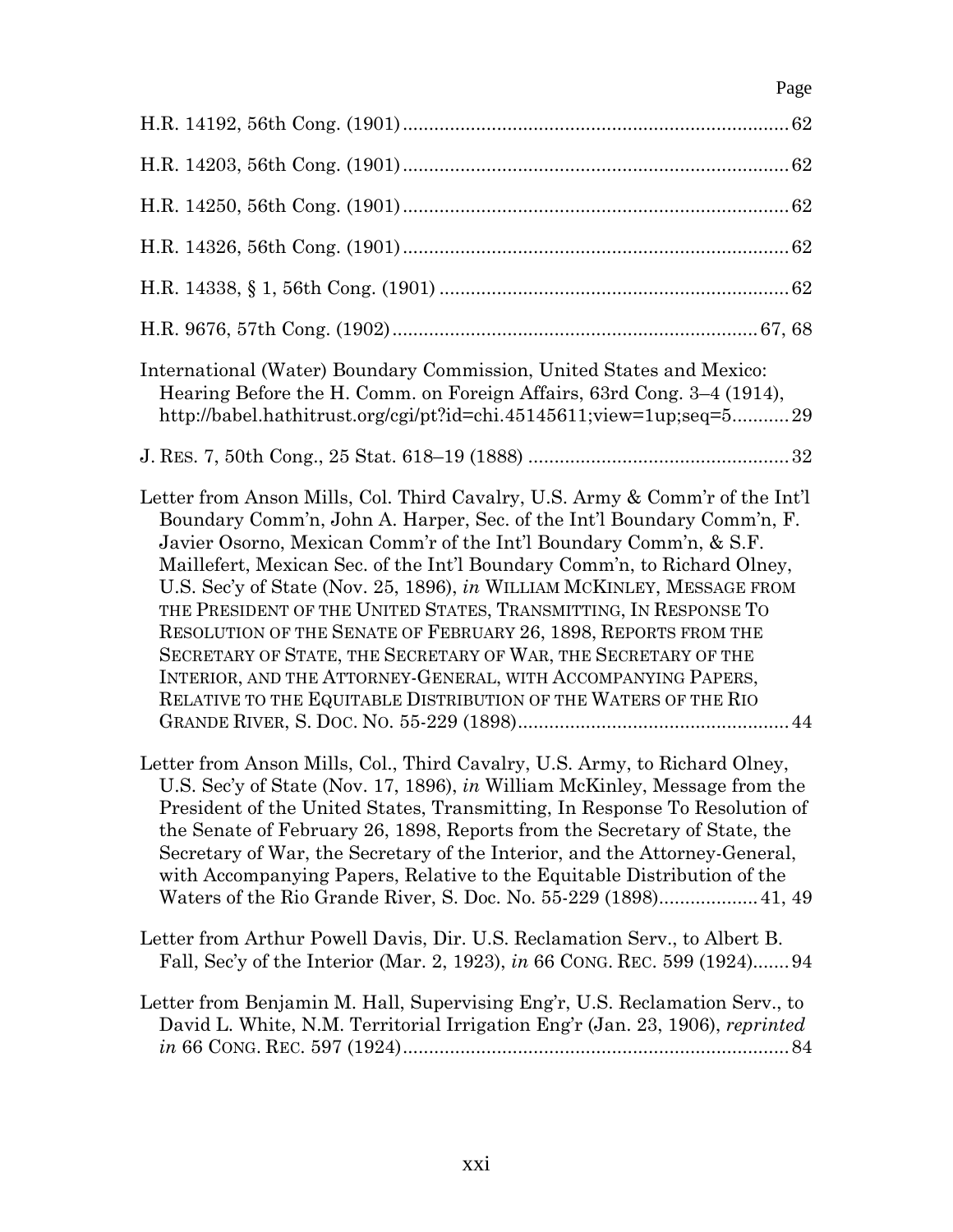| Letter from Col. Anson Mills, Major Tenth Calvary, to Thomas F. Bayard, |
|-------------------------------------------------------------------------|
| U.S. Sec'y of State (Dec. 10, 1888), in INTERNATIONAL DAM IN RIO GRANDE |
|                                                                         |

- Letter from D.R. Francis, Sec'y of the Interior, to Comm'r of the Gen. Land Office (Dec. 5, 1896), *in* Walter L. Fisher, Letter from the Secretary of the Interior, Transmitting, By Direction of the President, Orders and Regulations of the Interior Department Touching Use, Appropriation, or Disposition for Irrigation of the Waters of the Rio Grande and Its Tributaries in Colorado and New Mexico, H.R. Doc. 62-39 (1911)..............42
- Letter from D.R. Francis, Sec'y of the Interior, to Comm'r of the Gen. Land Office (Jan. 13, 1897), *in* Walter L. Fisher, Letter from the Secretary of the Interior, Transmitting, By Direction of the President, Orders and Regulations of the Interior Department Touching Use, Appropriation, or Disposition for Irrigation of the Waters of the Rio Grande and Its Tributaries in Colorado and New Mexico, H.R. Doc. 62-39 (1911)..............94

Letter from E.A. Hitchcock, Sec'y of the Interior, to Comm'r of the Gen. Land Office (May 25, 1906), *in* Walter L. Fisher, Letter from the Secretary of the Interior, Transmitting, By Direction of the President, Orders and Regulations of the Interior Department Touching Use, Appropriation, or Disposition for Irrigation of the Waters of the Rio Grande and Its Tributaries in Colorado and New Mexico, H.R. Doc. 62-39 (1911)..............94

Letter from Frank Burke to President William McKinley (Aug. 7, 1897), *in* William McKinley, Message from the President of the United States, Transmitting, In Response To Resolution of the Senate of February 26, 1898, Reports from the Secretary of State, the Secretary of War, the Secretary of the Interior, and the Attorney-General, with Accompanying Papers, Relative to the Equitable Distribution of the Waters of the Rio Grande River, S. Doc. No. 55-229 (1898) ......................................................53

- Letter from Frederick H. Newell, Dir., U.S. Reclamation Serv., to J.R. Garfield, Sec'y of the Interior (Apr. 25, 1907), *in* Walter L. Fisher, Letter from the Secretary of the Interior, Transmitting, By Direction of the President, Orders and Regulations of the Interior Department Touching Use, Appropriation, or Disposition for Irrigation of the Waters of the Rio Grande and Its Tributaries in Colorado and New Mexico, H.R. Doc. 62-39 (1911)..............................................................................................................94
- Letter from G.M. Derby, Capt. U.S. Army Corps of Engineers, to W.P. Craighill, Brig. Gen., U.S. Army Corps of Engineers (Feb. 1, 1897), *in* WILLIAM MCKINLEY, MESSAGE FROM THE PRESIDENT OF THE UNITED STATES, TRANSMITTING, IN RESPONSE TO RESOLUTION OF THE SENATE OF FEBRUARY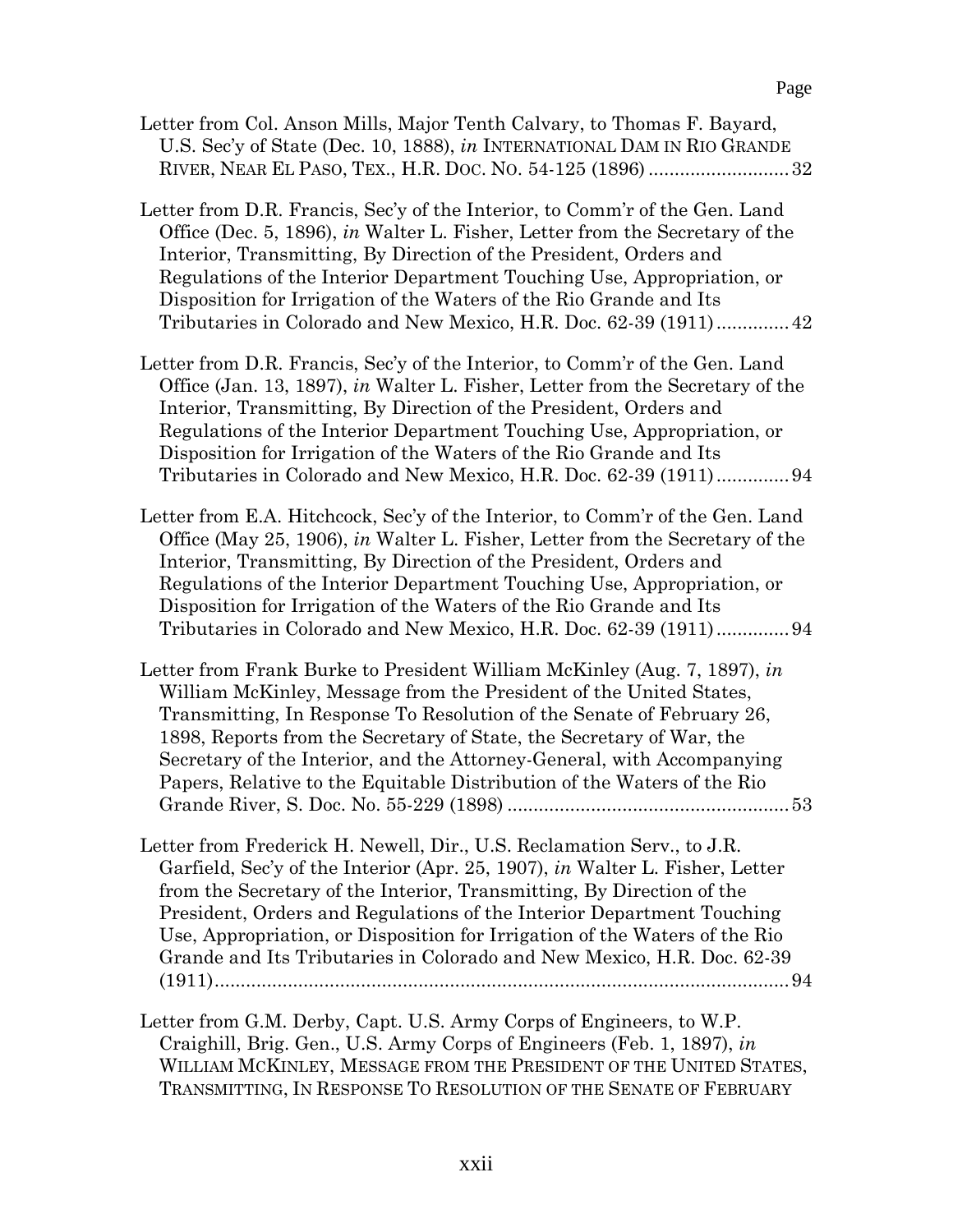| 26, 1898, REPORTS FROM THE SECRETARY OF STATE, THE SECRETARY OF WAR,<br>THE SECRETARY OF THE INTERIOR, AND THE ATTORNEY-GENERAL, WITH<br>ACCOMPANYING PAPERS, RELATIVE TO THE EQUITABLE DISTRIBUTION OF THE<br>WATERS OF THE RIO GRANDE RIVER, S. DOC. NO. 55-229 (1898) 51                                                                                                                                                                                             |
|-------------------------------------------------------------------------------------------------------------------------------------------------------------------------------------------------------------------------------------------------------------------------------------------------------------------------------------------------------------------------------------------------------------------------------------------------------------------------|
| Letter from Holmes Conrad, Solicitor-General, to Russell A. Alger, Sec'y of<br>War (Apr. 24, 1897), in William McKinley, Message from the President of<br>the United States, Transmitting, In Response To Resolution of the Senate<br>of February 26, 1898, Reports from the Secretary of State, the Secretary of<br>War, the Secretary of the Interior, and the Attorney-General, with<br>Accompanying Papers, Relative to the Equitable Distribution of the Waters    |
| Letter from Judson Harmon, U.S. Att'y Gen. to Richard Olney, U.S. Sec'y of<br>State (Dec. 12, 1895), in Theodore Roosevelt, Jr., Message from the<br>President of the United States, Transmitting a Report from the Secretary<br>of State, With Accompanying Papers, In Regard to the Equitable<br>Distribution of the Waters of the Rio Grande, S. Doc. No. 57-154 (1903)37                                                                                            |
| Letter from Louis C. Hill, Supervising Eng'r, U.S. Reclamation Serv., to<br>Vernon L. Sullivan, N.M. Territorial Eng'r (Apr. 8, 1908), reprinted in 66                                                                                                                                                                                                                                                                                                                  |
| Letter from Matias Romero, Foreign Minister, to Richard Olney, U.S. Sec'y of<br>State (Aug. 4, 1896), in William McKinley, Message from the President of<br>the United States, Transmitting, In Response To Resolution of the Senate<br>of February 26, 1898, Reports from the Secretary of State, the Secretary of<br>War, the Secretary of the Interior, and the Attorney-General, with<br>Accompanying Papers, Relative to the Equitable Distribution of the Waters  |
| Letter from Matias Romero, Foreign Minister, to Richard Olney, U.S. Sec'y of<br>State (Dec. 29, 1896), in William McKinley, Message from the President of<br>the United States, Transmitting, In Response To Resolution of the Senate<br>of February 26, 1898, Reports from the Secretary of State, the Secretary of<br>War, the Secretary of the Interior, and the Attorney-General, with<br>Accompanying Papers, Relative to the Equitable Distribution of the Waters |
| Letter from Matias Romero, Foreign Minister, to Richard Olney, U.S. Sec'y of<br>State (Jan. 30, 1897), in William McKinley, Message from the President of                                                                                                                                                                                                                                                                                                               |

State (Jan. 30, 1897), *in* William McKinley, Message from the President of the United States, Transmitting, In Response To Resolution of the Senate of February 26, 1898, Reports from the Secretary of State, the Secretary of War, the Secretary of the Interior, and the Attorney-General, with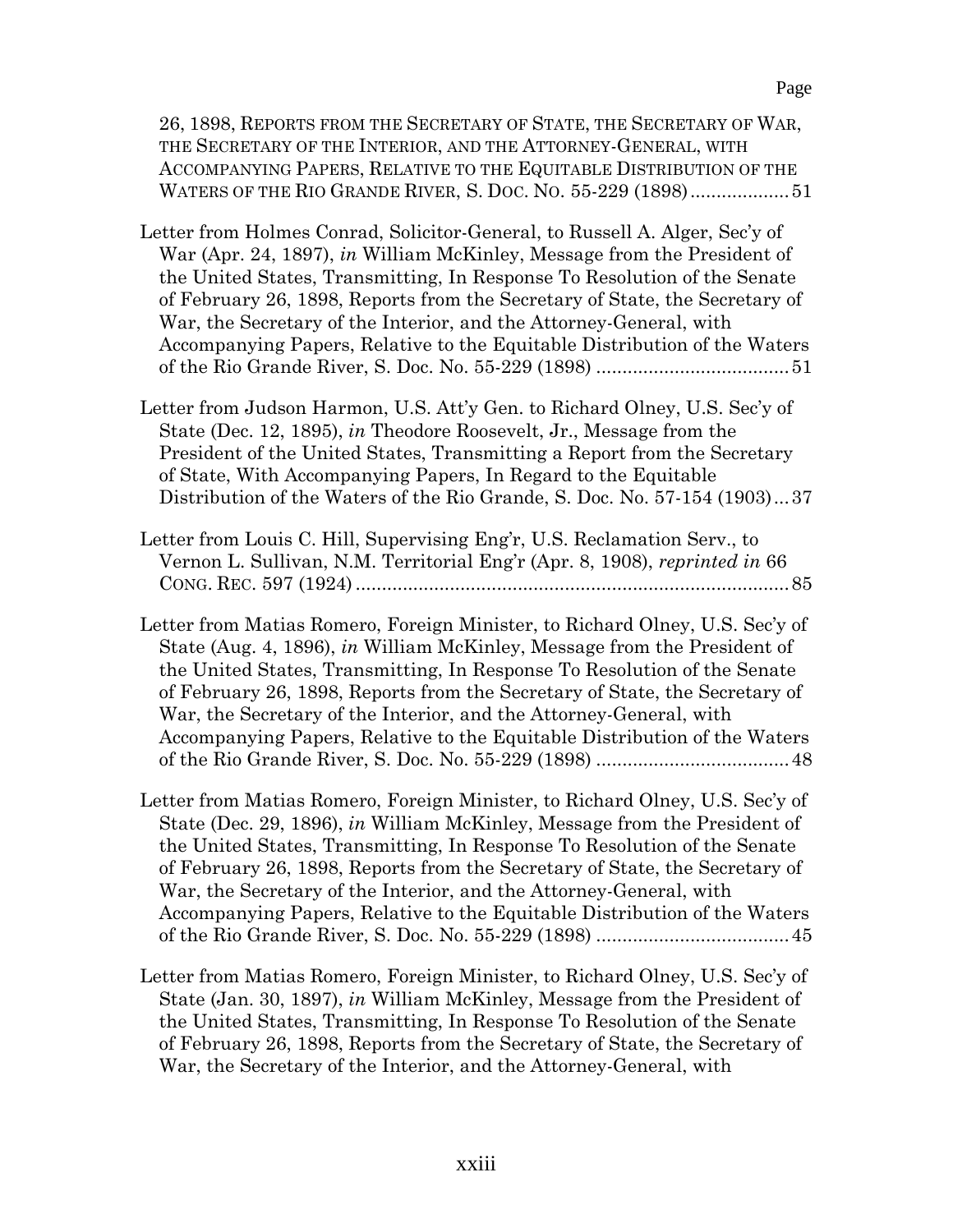| Letter from Matias Romero, Foreign Minister, to Richard Olney, U.S. Sec'y of<br>State (Jan. 5, 1897), in William McKinley, Message from the President of<br>the United States, Transmitting, In Response To Resolution of the Senate<br>of February 26, 1898, Reports from the Secretary of State, the Secretary of<br>War, the Secretary of the Interior, and the Attorney-General, with<br>Accompanying Papers, Relative to the Equitable Distribution of the Waters |
|------------------------------------------------------------------------------------------------------------------------------------------------------------------------------------------------------------------------------------------------------------------------------------------------------------------------------------------------------------------------------------------------------------------------------------------------------------------------|
| Letter from Matias Romero, Mexican Minister in Washington, to Richard<br>Olney, U.S. Sec'y of State (Oct. 21, 1895), in Theodore Roosevelt, Jr.,<br>Message from the President of the United States, Transmitting a Report<br>from the Secretary of State, With Accompanying Papers, In Regard to the<br>Equitable Distribution of the Waters of the Rio Grande, S. Doc. No. 57-154                                                                                    |
| Letter from Nathan E. Boyd, Dir.-Gen., Rio Grande Dam & Irrigation<br>Company, to Honorable Members of the United States Senate (Jan. 10,<br>1901), in S. COMM. ON FOREIGN RELATIONS, HISTORY OF THE RIO GRANDE<br>DAM AND IRRIGATION COMPANY, S. DOC. NO. 56-104 (1901)  47                                                                                                                                                                                           |
| Letter from Richard Olney, U.S. Sec'y of State to Judson Harmon, U.S. Att'y<br>Gen. (Nov. 5, 1895), in Theodore Roosevelt, Jr., Message from the President<br>of the United States, Transmitting a Report from the Secretary of State,<br>With Accompanying Papers, In Regard to the Equitable Distribution of the                                                                                                                                                     |
| Letter from Richard Olney, U.S. Sec'y of State, to Daniel S. Lamont, U.S.<br>Sec'y of War (Jan. 13, 1897), in William McKinley, Message from the<br>President of the United States, Transmitting, In Response To Resolution of<br>the Senate of February 26, 1898, Reports from the Secretary of State, the<br>Secretary of War, the Secretary of the Interior, and the Attorney-General,<br>with Accompanying Papers, Relative to the Equitable Distribution of the   |
| Letter from Richard Olney, U.S. Sec'y of State, to Matias Romero, Foreign<br>Minister (Jan. 4, 1897), in William McKinley, Message from the President<br>of the United States, Transmitting, In Response To Resolution of the<br>Senate of February 26, 1898, Reports from the Secretary of State, the<br>Secretary of War, the Secretary of the Interior, and the Attorney-General,<br>with Accompanying Papers, Relative to the Equitable Distribution of the        |

Accompanying Papers, Relative to the Equitable Distribution of the Waters of the Rio Grande River, S. Doc. No. 55-229 (1898) .....................................45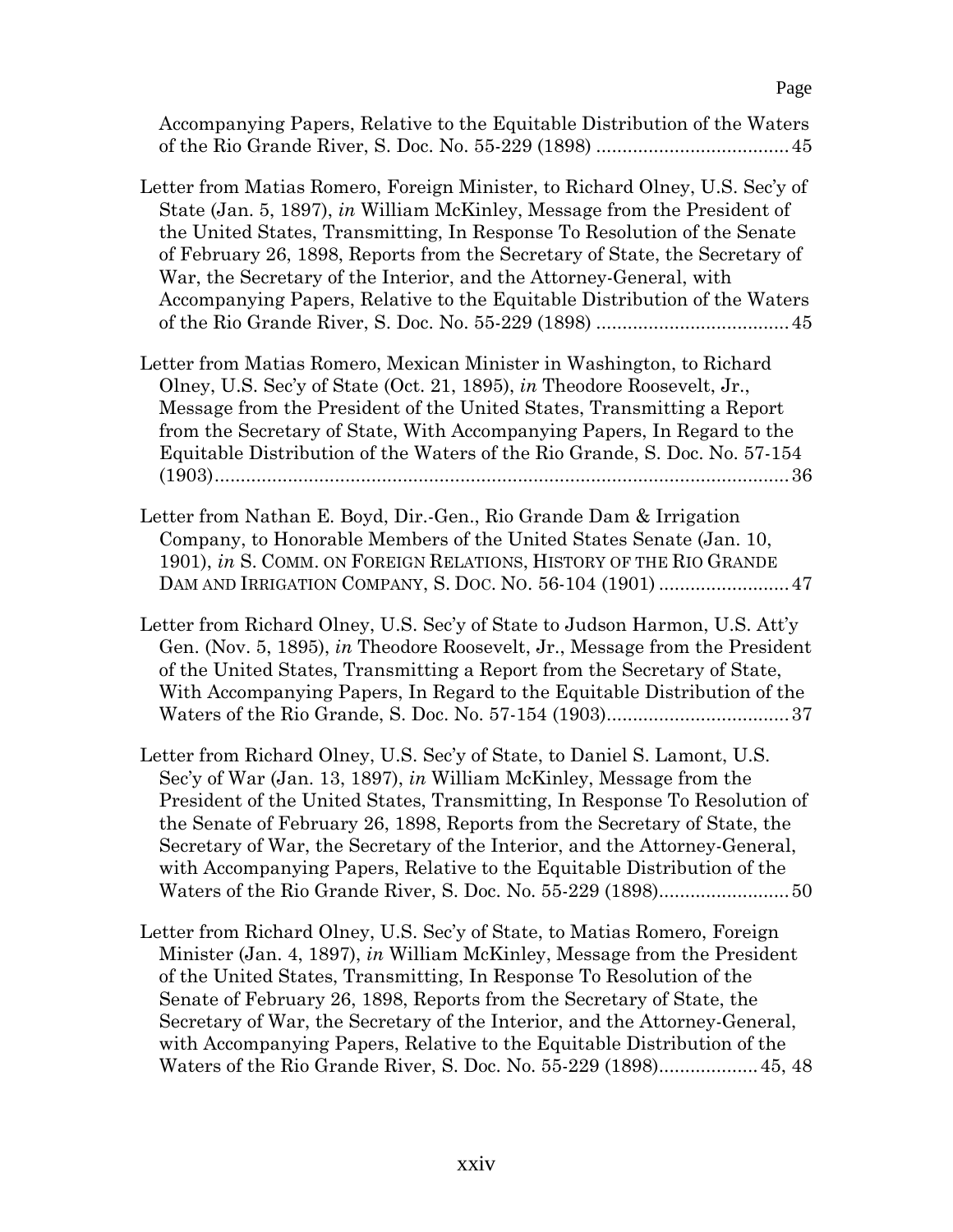Letter from Richard Olney, U.S. Sec'y of State, to Matias Romero, Foreign Minister (Mar. 3, 1897), *in* William McKinley, Message from the President of the United States, Transmitting, In Response To Resolution of the Senate of February 26, 1898, Reports from the Secretary of State, the Secretary of War, the Secretary of the Interior, and the Attorney-General, with Accompanying Papers, Relative to the Equitable Distribution of the Waters of the Rio Grande River, S. Doc. No. 55-229 (1898).........................45

Letter from Thomas Ryan, Acting Sec'y of the Interior, to Comm'r of the Gen. Land Office (July 10, 1906), *in* Walter L. Fisher, Letter from the Secretary of the Interior, Transmitting, By Direction of the President, Orders and Regulations of the Interior Department Touching Use, Appropriation, or Disposition for Irrigation of the Waters of the Rio Grande and Its Tributaries in Colorado and New Mexico, H.R. Doc. 62-39 (1911)..............94

Letter from Thomas Ryan, Acting Sec'y of the Interior, to Comm'r of the Gen. Land Office (Sept. 27, 1906), *in* Walter L. Fisher, Letter from the Secretary of the Interior, Transmitting, By Direction of the President, Orders and Regulations of the Interior Department Touching Use, Appropriation, or Disposition for Irrigation of the Waters of the Rio Grande and Its Tributaries in Colorado and New Mexico, H.R. Doc. 62-39 (1911)..............94

Protocol Relating to the Irrigation of the Arid Lands in the Valley of the Rio Grande River and to the Construction of a Dam Across Said River, Mex.– U.S., May 6, 1896, *reprinted in United States–Mexico Water Boundary: Hearings Before the Comm. on Foreign Affairs Relative to the International (Water) Boundary Comm'n, United States, and Mexico*, 63rd Cong. 38 (1914), http://catalog.hathitrust.org/Record/100734841 ..............................41

| Report of the Special Committee of the United States Senate on the            |
|-------------------------------------------------------------------------------|
| Irrigation and Reclamation of Arid Lands: Vol. III–Rocky Mountain             |
| Region and Great Plains (1890),                                               |
| http://babel.hathitrust.org/cgi/pt?id=chi.73646723;view=1up;seq=733           |
|                                                                               |
| U.S. Dep't of the Interior, United States Geological Survey, Third Annual     |
| Report of the Reclamation Service 1903–04,                                    |
|                                                                               |
| Walter L. Fisher, Letter from the Secretary of the Interior, Transmitting, By |

Direction of the President, Orders and Regulations of the Interior Department Touching Use, Appropriation, or Disposition for Irrigation of the Waters of the Rio Grande and Its Tributaries in Colorado and New Mexico, H.R. Doc. 62-39 (1911) .....................................................................86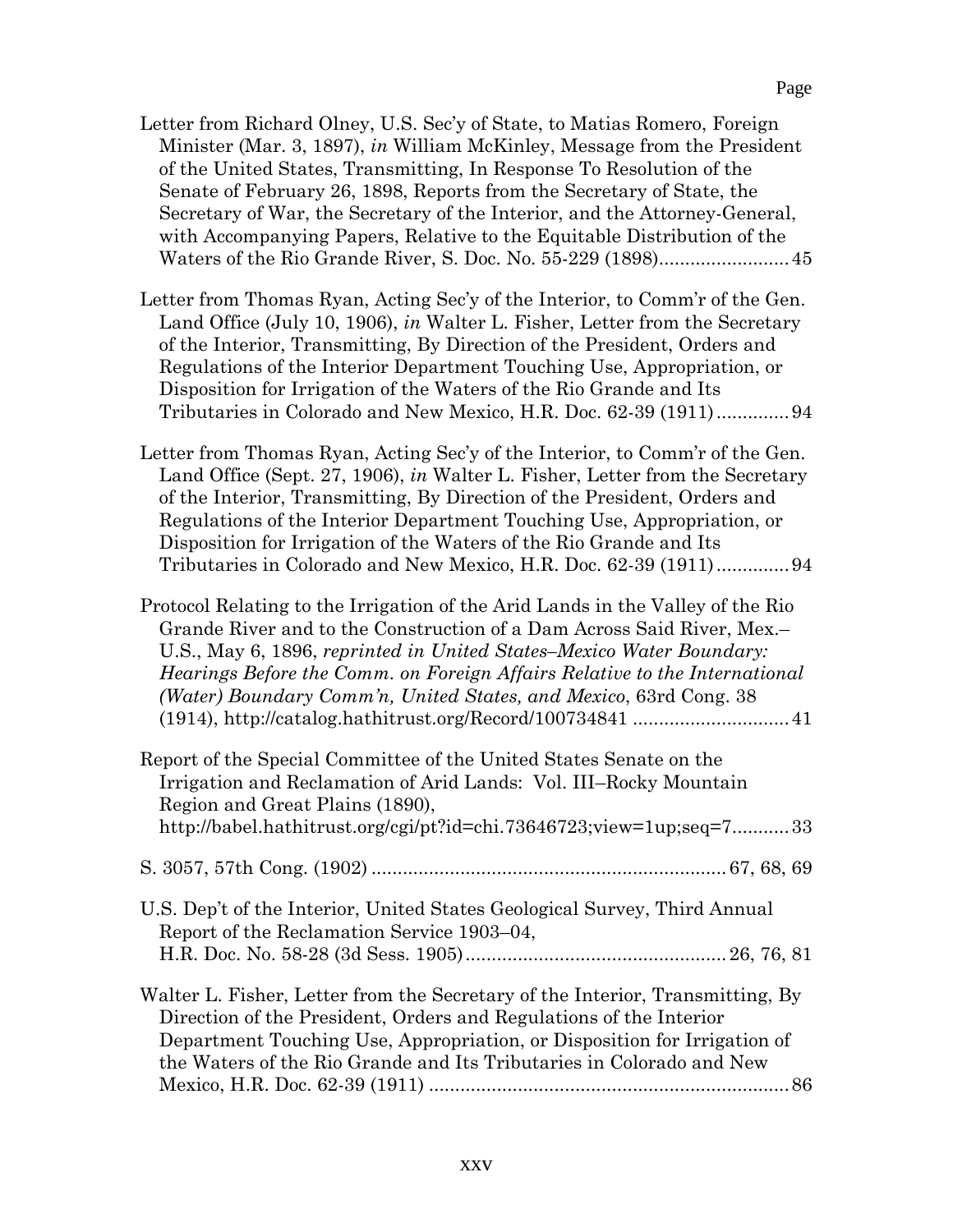# **Regulations**

#### **Rules**

### **Other Authorities**

| A. DAN TARLOCK, LAW OF WATER RIGHTS AND RESOURCES § 5.1 (2011)10                                                                                                                                                                                                                                                                                                         |
|--------------------------------------------------------------------------------------------------------------------------------------------------------------------------------------------------------------------------------------------------------------------------------------------------------------------------------------------------------------------------|
| At the White House, Conference on the Subject of Irrigation Today, THE<br>EVENING STAR (Washington, D.C.), Apr. 2, 1902,<br>http://chroniclingamerica.loc.gov/lccn/sn83045462/1902-04-02/ed-1/seq-1/73                                                                                                                                                                   |
|                                                                                                                                                                                                                                                                                                                                                                          |
| Colorado River Compact of 1922,                                                                                                                                                                                                                                                                                                                                          |
| Contract Between Elephant Butte Irrigation District of New Mexico and El<br>Paso County Water Improvement District No. 1 of Texas (Feb. 16, 1938),<br>approved by Secretary of the Interior (Apr. 11, 1938), in Rio Grande<br>Compact Commission Records, 1924–1941, 1970, Dolph Briscoe Center for<br>American History, The University of Texas at Austin, Box 2F466121 |
| Delph E. Carpenter, Rio Grande Water Controversy 1 (1926), in Papers of<br>Delph E. Carpenter and Family, Water Resources Archive, Colorado State<br>University, Box 24, Folder 29,<br>http://lib.colostate.edu/archives/findingaids/water/wdec.html#idp243680.99                                                                                                        |
| DONALD J. PISANI, TO RECLAIM A DIVIDED WEST: WATER, LAW, AND PUBLIC                                                                                                                                                                                                                                                                                                      |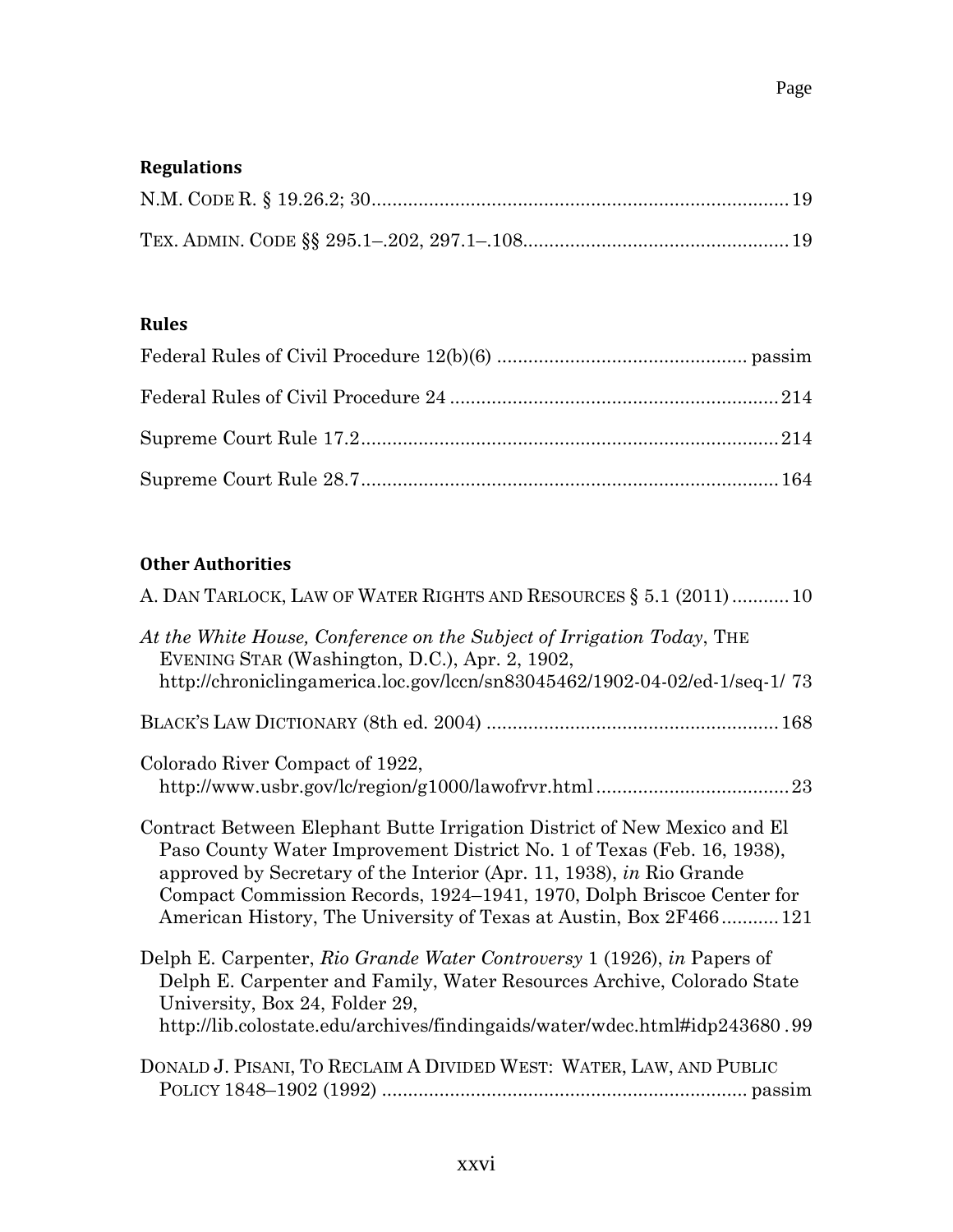| DOUGLAS R. LITTLEFIELD, CONFLICT ON THE RIO GRANDE: WATER AND THE                                                                                                                                                                                                                                        |
|----------------------------------------------------------------------------------------------------------------------------------------------------------------------------------------------------------------------------------------------------------------------------------------------------------|
| EL PASO COUNTY WATER IMPROVEMENT DISTRICT #1, About Us,                                                                                                                                                                                                                                                  |
| ELWOOD MEAD, IRRIGATION INSTITUTIONS: A DISCUSSION OF THE ECONOMIC<br>AND LEGAL QUESTIONS CREATED BY THE GROWTH OF IRRIGATED<br>AGRICULTURE IN THE WEST (1903),<br>http://catalog.hathitrust.org/Record/010464135 13, 17, 18                                                                             |
| ERWIN CHEMERINSKY, FEDERAL JURISDICTION § 10.3.1 (5th ed. 2007)  201                                                                                                                                                                                                                                     |
| IRA G. CLARK, WATER IN NEW MEXICO: A HISTORY OF ITS MANAGEMENT AND                                                                                                                                                                                                                                       |
| John E. Thorson, Ramsey Laursoo Kropf, Dar Crammond & Andrea K.<br>Gerlak, Dividing Western Waters: A Century of Adjudicating Rivers and                                                                                                                                                                 |
| Kathleen A. Miller, Lawrence J. MacDonald & Steven L. Rhodes,<br>Groundwater Rights in an Uncertain Environment: Theoretical<br><i>Perspectives on the San Luis Valley, 33 NAT. RESOURCES J., 727 (1993)156</i>                                                                                          |
| Letter from Benjamin Ide Wheeler, President, Univ. of Cal. to President<br>Theodore Roosevelt (Apr. 15, 1902), Theodore Roosevelt Papers, Library of<br>Congress Manuscript Div., Theodore Roosevelt Digital Library, Dickinson<br>State Univ., http://www.theodorerooseveltcenter.org/Research/Digital- |
| Letter from Charles Warren, Special Master, to Frank B. Clayton,<br>Commissioner, Rio Grande Compact Commission (Dec. 21, 1937), in Rio<br>Grande Compact Commission Records, 1924-1941, 1970, Dolph Briscoe<br>Center for American History, The University of Texas at Austin, Box                      |
| Letter from Comm. of Eng'g Advisors to Rio Grande Compact Comm'n (Mar.<br>9, 1938) (transmitting second engineers' report), in Rio Grande Compact<br>Commission Records, Dolph Briscoe Center for American History, The                                                                                  |
| Letter from Comm. of Eng'g Advisors to Rio Grande Compact Comm'n (Mar.<br>9, 1938) (transmitting second report), in Rio Grande Compact Commission<br>Records, Dolph Briscoe Center for American History, The University of                                                                               |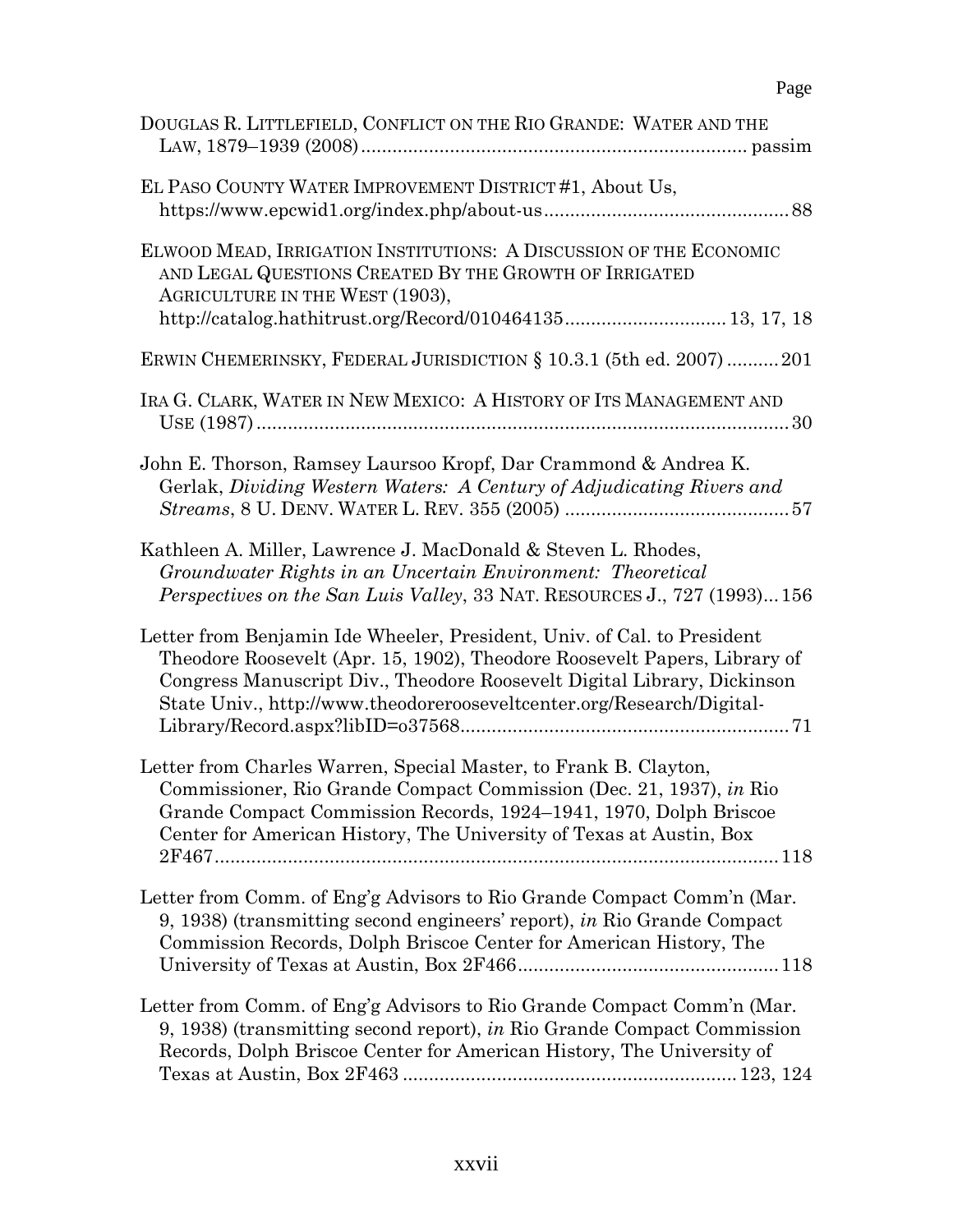| Letter from Delph E. Carpenter, Comm'r, Rio Grande River Compact<br>Comm'n, to William H. Adams, Gov. of Colorado (Mar. 1, 1929), in Papers<br>of Delph E. Carpenter and Family, Water Resources Archive, Colorado<br>State University, Box 16, Folder 12,<br>http://lib.colostate.edu/archives/findingaids/water/wdec.html#idp243680 |
|---------------------------------------------------------------------------------------------------------------------------------------------------------------------------------------------------------------------------------------------------------------------------------------------------------------------------------------|
| Letter from Dr. Harlan H. Barrows, Nat'l Res. Comm., to Frank B. Clayton,<br>Rio Grande Compact Comm'r from Texas (Sept. 29, 1938), in Rio Grande<br>Compact Commission Records, Dolph Briscoe Center for American History,                                                                                                           |
| Letter from Frank B. Clayton, Rio Grande Compact Comm'r for Texas, to<br>Gov. W. Lee O'Daniel (Nov. 16, 1938), in Rio Grande Compact Commission<br>Records, Dolph Briscoe Center for American History, The University of                                                                                                              |
| Letter from Frank B. Clayton, Rio Grande Compact Comm'r for Texas, to<br>Hon. Homer L. Leonard 2 (Aug. 3, 1938), in Rio Grande Compact<br>Commission Records, Dolph Briscoe Center for American History, The                                                                                                                          |
| Letter from Frank B. Clayton, Rio Grande Compact Comm'r for Texas, to<br>Hon. Oscar C. Dancy 1 (Sept. 20, 1938), in Rio Grande Compact<br>Commission Records, Dolph Briscoe Center for American History, The                                                                                                                          |
| Letter from Frank B. Clayton, Rio Grande Compact Comm'r for Texas, to<br>Judge Edwin Mechem, counsel for the Elephant Butte Irrigation District<br>(Aug. 12, 1938), in Rio Grande Compact Commission Records, Dolph<br>Briscoe Center for American History, The University of Texas at Austin,<br>138                                 |
| Letter from Frank B. Clayton, Rio Grande Compact Comm'r for Texas, to<br>Maj. Richard F. Burges, Counsel for El Paso Cnty. Water Improvement<br>Dist. No. 1 (Aug. 30, 1938), in Rio Grande Compact Commission Records,<br>Dolph Briscoe Center for American History, The University of Texas at                                       |
| Letter from Frank B. Clayton, Rio Grande Compact Comm'r from Texas, to<br>Dr. Harlan H. Barrows, Nat'l Res. Comm. (Oct. 1, 1938), in Rio Grande<br>Compact Commission Records, Dolph Briscoe Center for American History,                                                                                                             |
| Letter from Frank B. Clayton, Rio Grande Compact Comm'r. of Texas, to<br>Sawnie B. Smith, Esq. (Oct. 4, 1938), in Rio Grande Compact Commission                                                                                                                                                                                       |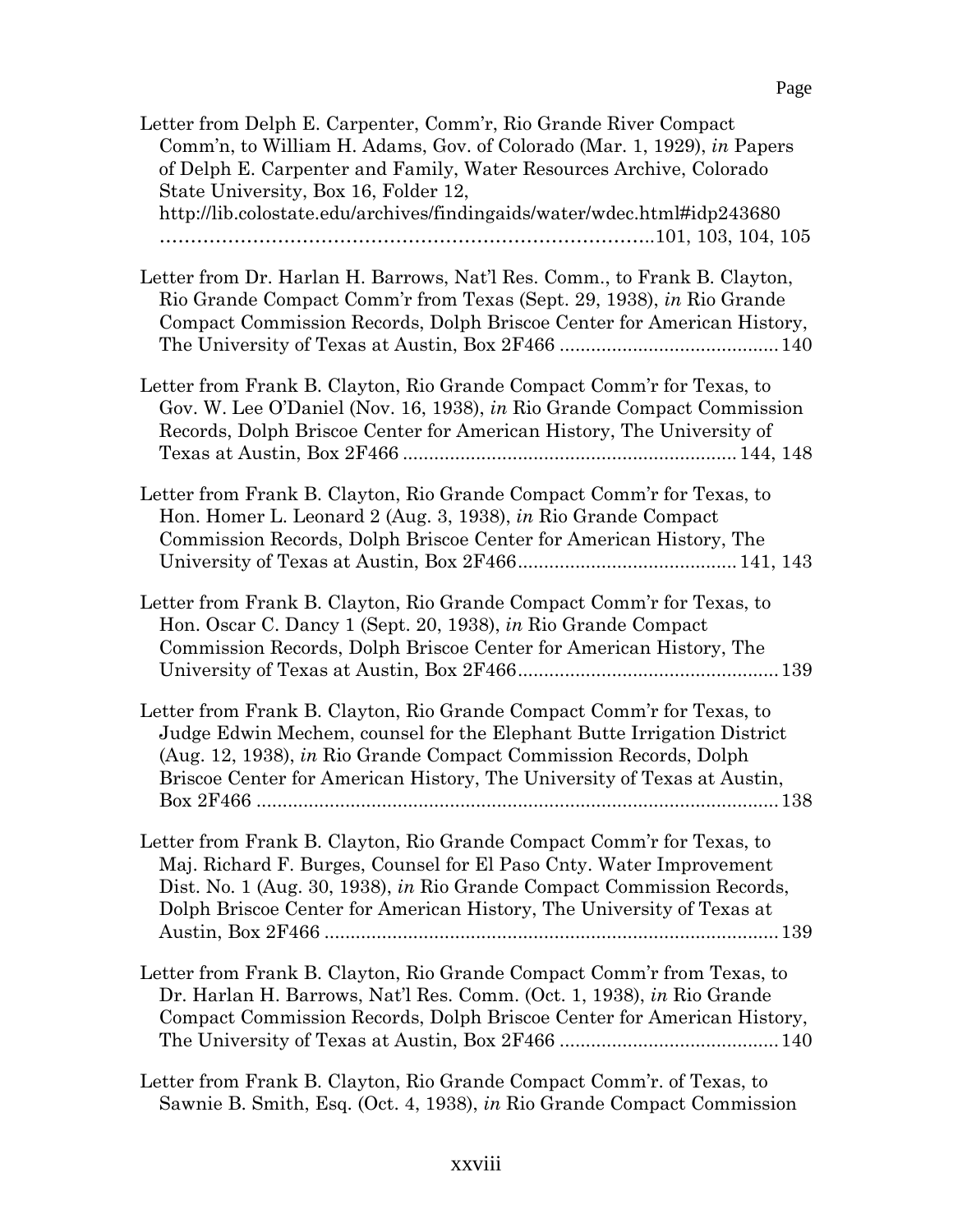| Records, Dolph Briscoe Center for American History, The University of                                                                                                                                                                                                                                     |
|-----------------------------------------------------------------------------------------------------------------------------------------------------------------------------------------------------------------------------------------------------------------------------------------------------------|
| Letter from Frank B. Clayton, Rio Grande Compact Comm'r. of Texas, to Sen.<br>H.L. Winfield of Texas (Feb. 7, 1939), in Rio Grande Compact Commission<br>Records, Dolph Briscoe Center for American History, The University of                                                                            |
| Letter from H. Grady Chandler, First Assistant Att'y Gen. of Texas, to Frank<br>H. Patton, Att'y Gen. of New Mexico, and Byron G. Rogers, Att'y Gen. of<br>Colorado 2 (Sept. 8, 1938), in Rio Grande Compact Commission Records,<br>Dolph Briscoe Center for American History, The University of Texas at |
| Letter from J.A. Breckons to Sen. F.E. Warren (Apr. 3, 1902), Francis E.<br>Warren Papers, Box 5, Folder 3, Am. Heritage Ctr., Univ. of Wyoming 70                                                                                                                                                        |
| Letter from M.C. Hinderlider, Colorado Comm'r to the Rio Grande Compact<br>Comm'n, to S.O. Harper, Chief Eng'r, Dep't of the Interior and Chairman,<br>Rio Grande Compact Comm'n (Feb. 4, 1938), in Rio Grande Compact<br>Commission Records, 1924–1941, 1970, Dolph Briscoe Center for American          |
| Letter from President Theodore Roosevelt to Benjamin Ide Wheeler (Apr. 21,<br>1902), Theodore Roosevelt Papers, Library of Congress Manuscript Div.,<br>Theodore Roosevelt Digital Library, Dickinson State Univ.,<br>http://www.theodorerooseveltcenter.org/Research/Digital-                            |
| Letter from Raymond A. Hill to Frank B. Clayton (Feb. 8, 1938), in Rio<br>Grande Compact Commission Records, 1924–1941, 1970, Dolph Briscoe<br>Center for American History, The University of Texas at Austin, Box                                                                                        |
| Letter from Raymond A. Hill, Engineering Advisor to the Rio Grande<br>Compact Comm'n, to Julian P. Harrison, Esq., Rio Grande Compact<br>Comm'r for the State of Tex. (Dec. 8, 1940), in Raymond A. Hill Papers,<br>1890-1945, Dolph Briscoe Center for American History, The University of               |
| Letter from Sawnie B. Smith, Esq., to Frank B. Clayton, Rio Grande Compact<br>Comm'r (Sept. 29, 1938), in Rio Grande Compact Commission Records,<br>Dolph Briscoe Center for American History, The University of Texas at                                                                                 |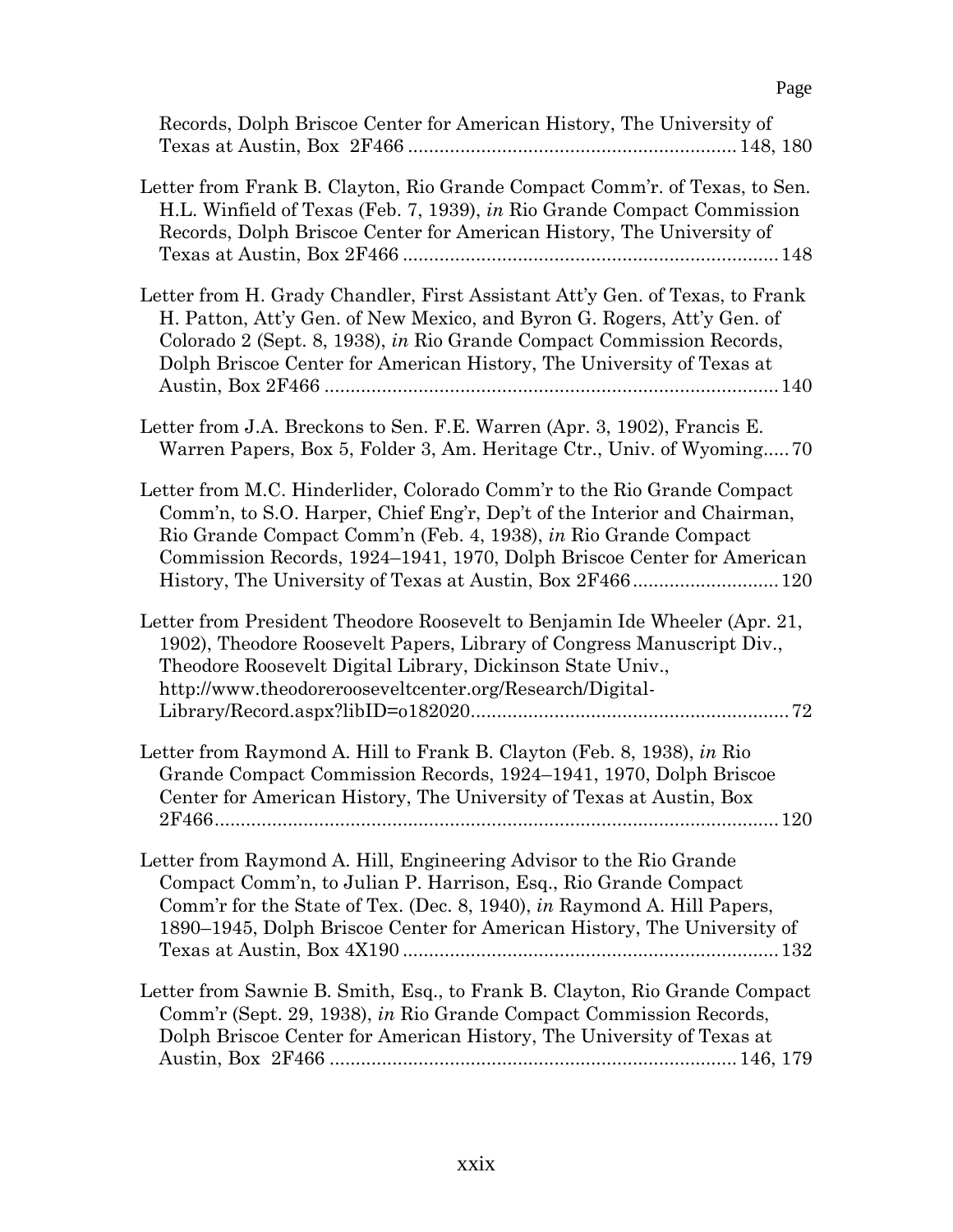| Letter from Thomas M. McClure, New Mexico State Eng'r and Comm'r, Rio<br>Grande Compact Comm'n, to S.O. Harper, Chief Eng'r, Dep't of the Interior<br>and Chairman, Rio Grande Compact Comm'n (Jan. 25, 1938), in Rio<br>Grande Compact Commission Records, 1924–1941, 1970, Dolph Briscoe<br>Center for American History, The University of Texas at Austin, Box |
|-------------------------------------------------------------------------------------------------------------------------------------------------------------------------------------------------------------------------------------------------------------------------------------------------------------------------------------------------------------------|
|                                                                                                                                                                                                                                                                                                                                                                   |
| MARION CLAWSON, NEW DEAL PLANNING: THE NATIONAL RESOURCES                                                                                                                                                                                                                                                                                                         |
| NATIONAL CONFERENCE OF STATE LEGISLATURES, STATE WATER WITHDRAWAL<br>REGULATIONS, http://www.ncsl.org/research/environment-and-natural-                                                                                                                                                                                                                           |
| News and Notes, <i>The Irrigation Bill</i> , FORESTRY AND IRRIGATION, Apr. 1902,<br>https://books.google.com/books?id=ImwmAQAAMAAJ&pg=PA141&lpg=PA<br>141&dq=Forestry+and+Irrigation+April+1902&source=bl&ots=d1MsmPlk<br>$kD\&sig$ 71                                                                                                                            |
| Papers of Delph E. Carpenter and Family, Water Resources Archive,<br>Colorado State University, Box 62, Folder 5,<br>http://lib.colostate.edu/archives/findingaids/water/wdec.html#idp243680130                                                                                                                                                                   |
| Proceedings of Meeting Held On Friday, May 27, 1938 at El Paso, Texas<br>Between Representatives of Lower Rio Grande Water Users and<br>Representatives of Irrigation Districts Under the Rio Grande Project of the<br>Bureau of Reclamation, in Rio Grande Compact Commission Records,<br>Dolph Briscoe Center for American History, The University of Texas at  |
| Proceedings of the Ninth Annual Session of the National Irrigation Congress,<br>Held At Central Music Hall, Chicago, Ill., Nov. 21, 22, 23, and 24, 1900<br>$(1900)$ , http://babel.hathitrust.org/cgi/pt?id=uc1.b2936543;view=1up;seq=762                                                                                                                        |
| Raymond A. Hill, <i>Development of the Rio Grande Compact of 1938</i> , 14 NAT.                                                                                                                                                                                                                                                                                   |
| Rio Grande Compact Commission, Proceedings of the Rio Grande Compact<br>Commission Held at Santa Fe, New Mexico, March 3rd to March 18th, inc.<br>1938, in Rio Grande Compact Commission Records, Dolph Briscoe Center<br>for American History, The University of Texas at Austin, Box 2F463 passim                                                               |
| State Engineer Explains Anticipated Court Action on SLV Waters, THE<br>VALLEY COURIER (Alamosa, Colorado), Feb. 18, 1975  157                                                                                                                                                                                                                                     |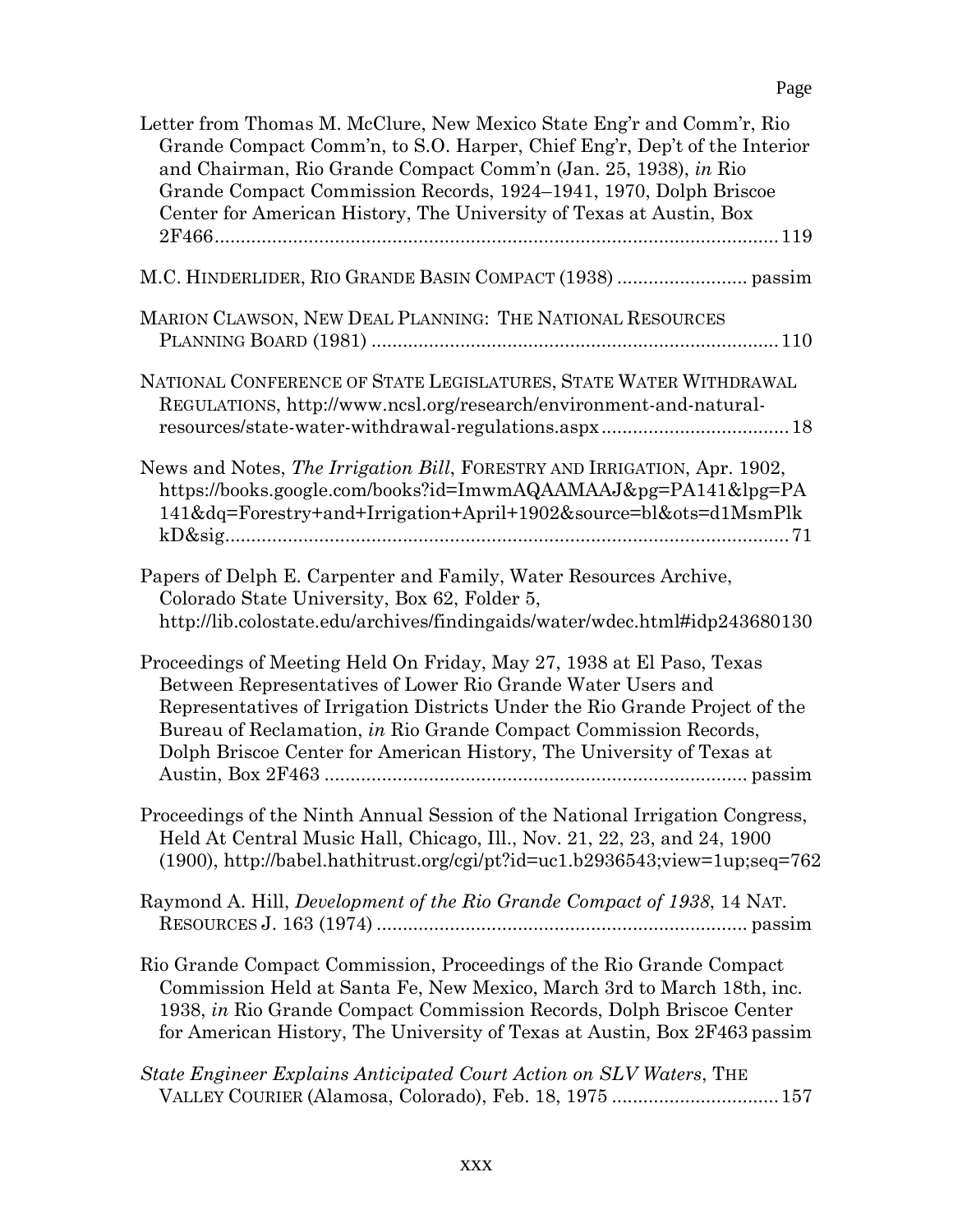| ۰. |
|----|
|----|

| Stephen C. McCaffrey, The Harmon Doctrine One Hundred Years Later:<br><i>Buried, Not Praised, 36 NAT. RESOURCES J. 725 (1996)</i> 39                        |
|-------------------------------------------------------------------------------------------------------------------------------------------------------------|
| Telegram from A.T. Hannett, Gov. of N.M., to Clarence J. Morley, Gov. of<br>Colo. (Oct. 11, 1926), reprinted in Carpenter, Rio Grande Controversy           |
|                                                                                                                                                             |
| The Official Proceedings of the Twelfth National Irrigation Congress Held At<br>El Paso, Texas, Nov. 15-16-17-18, 1904 (Guy Elliott Mitchell, ed. 1905). 80 |
|                                                                                                                                                             |
| Theodore Roosevelt, Fifth Annual Message (Dec. 5, 1905), in STATE PAPERS                                                                                    |
| Theodore Roosevelt, First Annual Message (Dec. 3, 1901), in STATE PAPERS                                                                                    |
| William A. Paddock, The Rio Grande Compact of 1938, 5 U. DENV. WATER L.                                                                                     |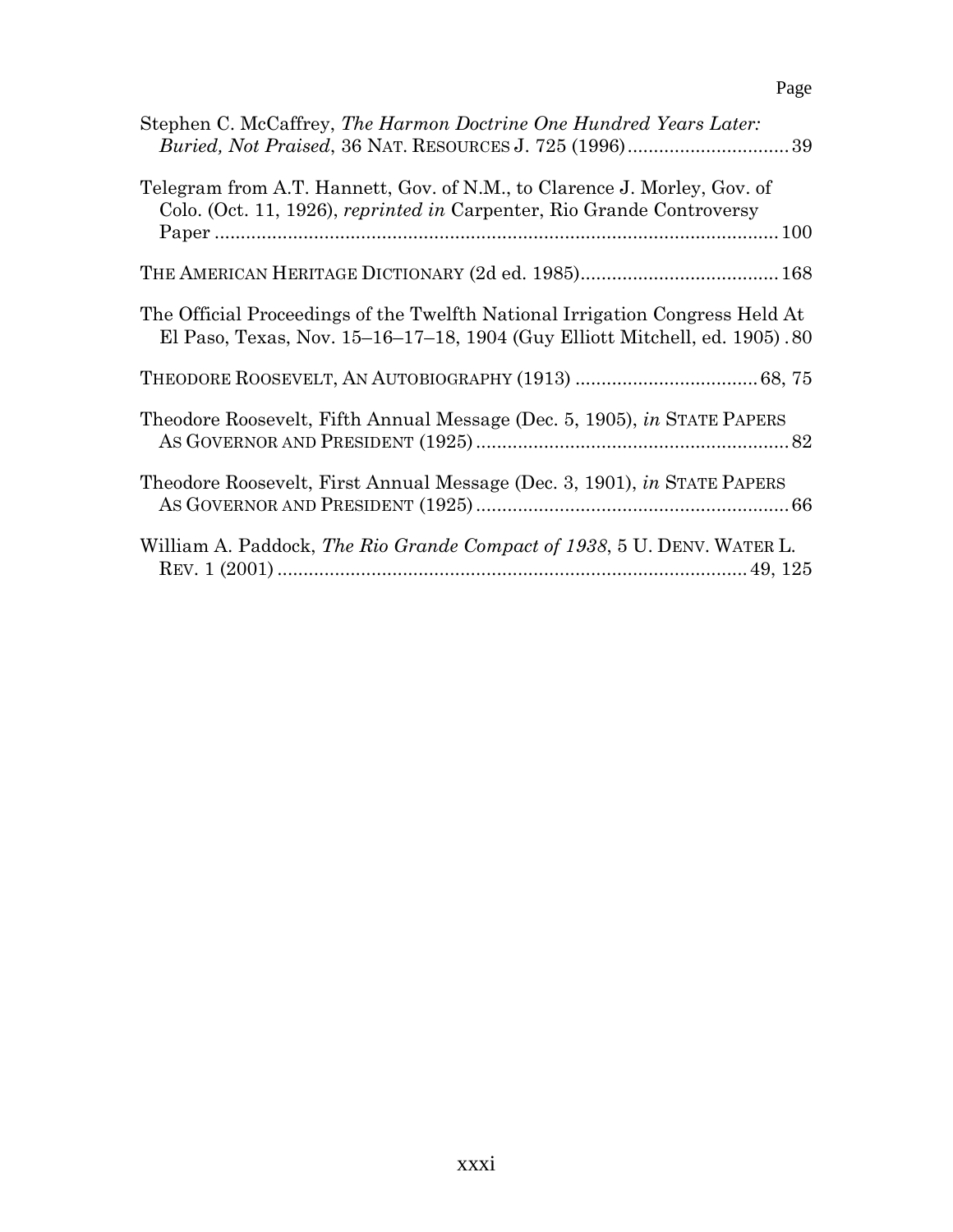In the Supreme Court of the United States

 $\overline{\phantom{a}}$ 

No. 141, Original

 $\overline{\phantom{a}}$ 

STATE OF TEXAS,

Plaintiff,

v.

STATE OF NEW MEXICO and STATE OF COLORADO,

 $\overline{\phantom{a}}$ 

Defendants.

**On New Mexico's Motion To Dismiss Texas's Complaint and the United States' Complaint in Intervention and Motions of Elephant Butte Irrigation District and El Paso County Water Improvement District No. 1 for Leave To Intervene**

> **FIRST REPORT OF THE SPECIAL MASTER** \_\_\_\_\_\_\_\_\_\_\_\_\_\_\_\_\_\_

 $\overline{\phantom{a}}$ 

This original jurisdiction Action presents a question of construction of the Rio Grande Compact, a 1938 agreement among the States of Colorado, New Mexico, and Texas, approved by Congress in 1939, and purposed to "effect[] an equitable apportionment" of "the waters of the Rio Grande above Fort Quitman, Texas." Act of May 31, 1939, ch. 155, 53 Stat. 785 [hereinafter 1938 Compact] (attached hereto as **Appendix A**). Although the negotiators of the 1938 Compact intended the compact "to remove all causes of present and future controversy among these States and between citizens of one of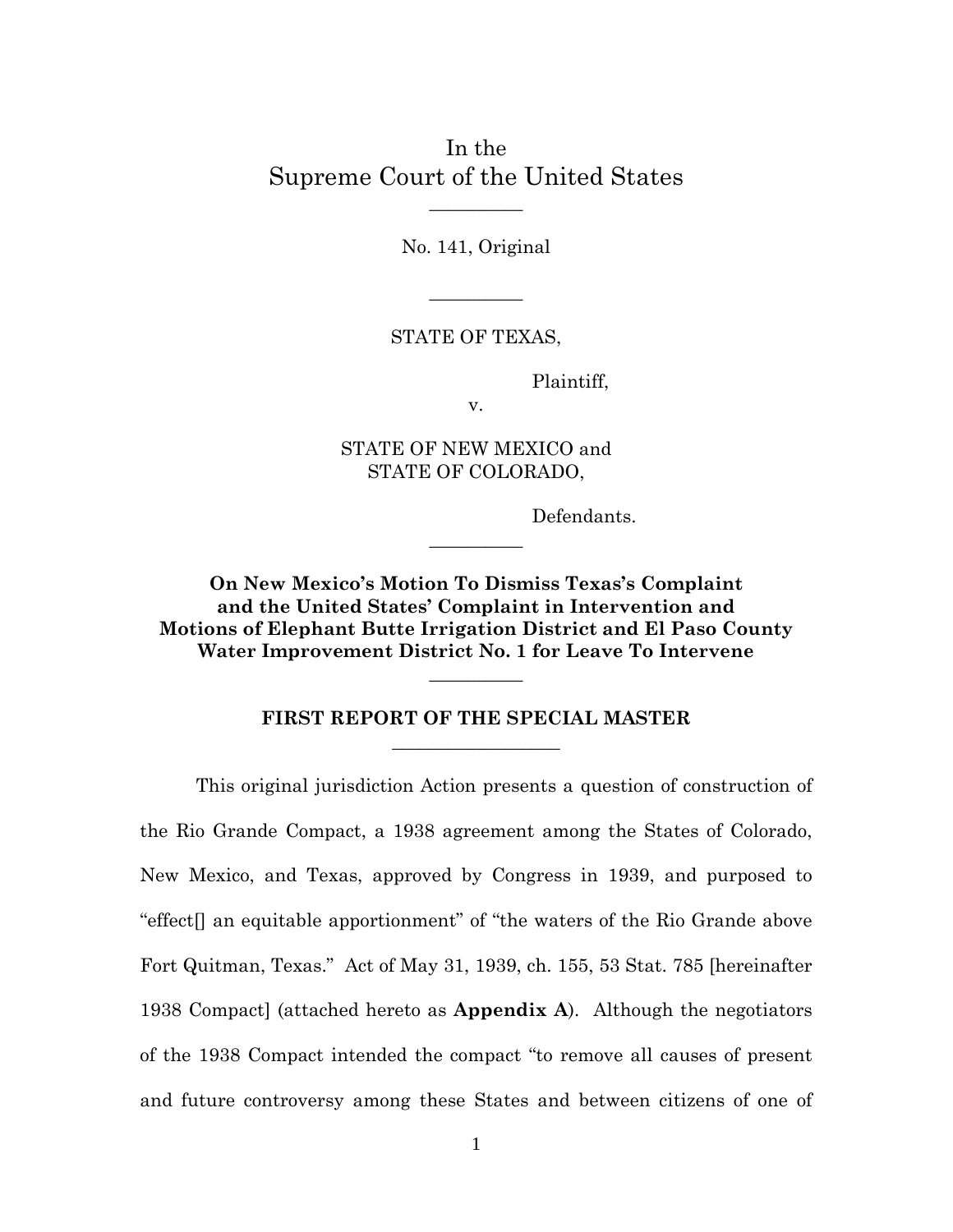these States and citizens of another State with respect to the use of the waters of the Rio Grande," *id*. at 785, that lasting peace has not been achieved, as evidenced by the periodic litigation between signatory States since the compact's ratification, *see, e.g*., *Texas v. New Mexico*, 342 U.S. 874 (1951); *Texas v. Colorado*, 389 U.S. 1000 (1967).

The United States Supreme Court granted leave to Texas in 2014 to file the instant Complaint, in which Texas claims that various actions of New Mexico deprive Texas of water to which it is entitled under the 1938 Compact in violation of that compact. *See Texas v. New Mexico*, 134 S. Ct. 1050 (2014). In its Order granting Texas leave to file its Complaint, the Court also granted New Mexico sixty days within which to file a motion to dismiss the case. *See id.* By leave of the Court, *see Texas v. New Mexico*, 134 S. Ct. 1783 (2014), the United States filed a Complaint in Intervention to protect what it termed "distinctively federal interests" concerning the effect this dispute has on the Rio Grande Project, a federal reclamation project operated by the Bureau of Reclamation of the Department of the Interior on the Rio Grande River at Elephant Butte Reservoir, located approximately 105 miles from the New Mexico–Texas border. On April 30, 2014, New Mexico filed its motion to dismiss both Texas's Complaint and the United States' Complaint in Intervention pursuant to Rule 12(b)(6) of the Federal Rules of Civil Procedure. After the parties submitted briefing on the motion to dismiss, the Court referred the motion to me for resolution. *See* 135 S. Ct. 474 (2014).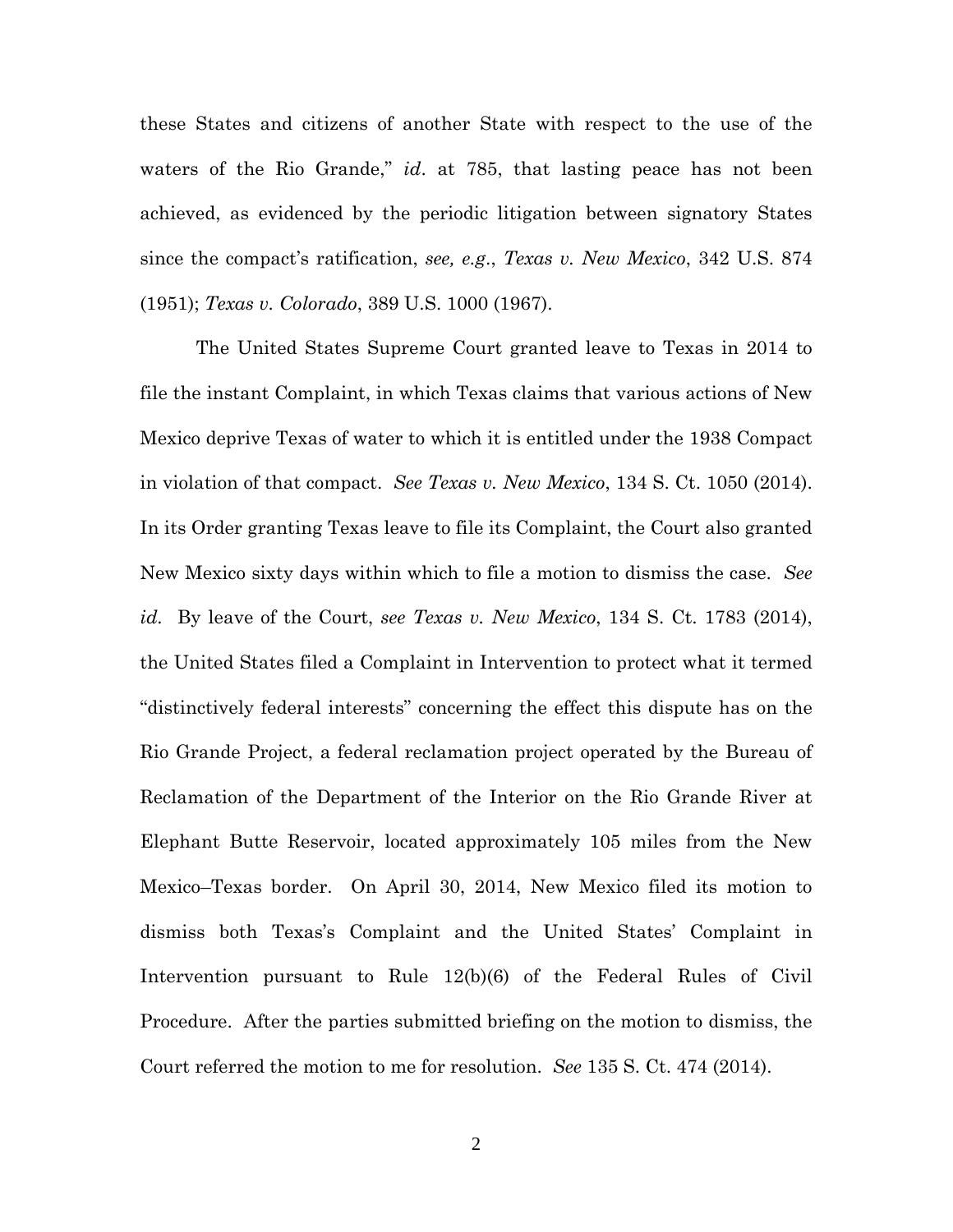On December 3, 2014, Elephant Butte Irrigation District filed a motion to intervene as a party to these proceedings, and on April 22, 2015, El Paso County Water Improvement District No. 1 also filed a motion to intervene as a party to these proceedings. After the parties submitted responses to those motions, the Court referred those motions to me for resolution as well. *See* 136 S. Ct. 289 (2015); 135 S. Ct. 1914 (2015).

The First Report of the Special Master addresses those three pretrial motions. The next step in this case will be discovery. This is an appropriate time for the Court to examine and consider the issues that have arisen in the case to date. New Mexico's motion to dismiss presents major legal issues that are critical to the ultimate resolution of this matter; its outcome will immediately shape the scope of discovery moving forward and may encourage settlement discussions among the parties. Also important is the resolution of the motions of Elephant Butte Irrigation District and El Paso County Water Improvement District No. 1 requesting leave to intervene, as the resolution of those motions will assist the parties and the Special Master in establishing the scope and procedure of discovery.

#### **I. Introduction**

In its Complaint, Texas alleges that New Mexico, through the actions of its officers, agents, and po**l**itical subdivisions, has allowed the diversion of surface water and pumping of groundwater within the boundaries of New Mexico that is hydrologically connected to the Rio Grande downstream of the Elephant Butte Reservoir, thereby diminishing the amount of water that is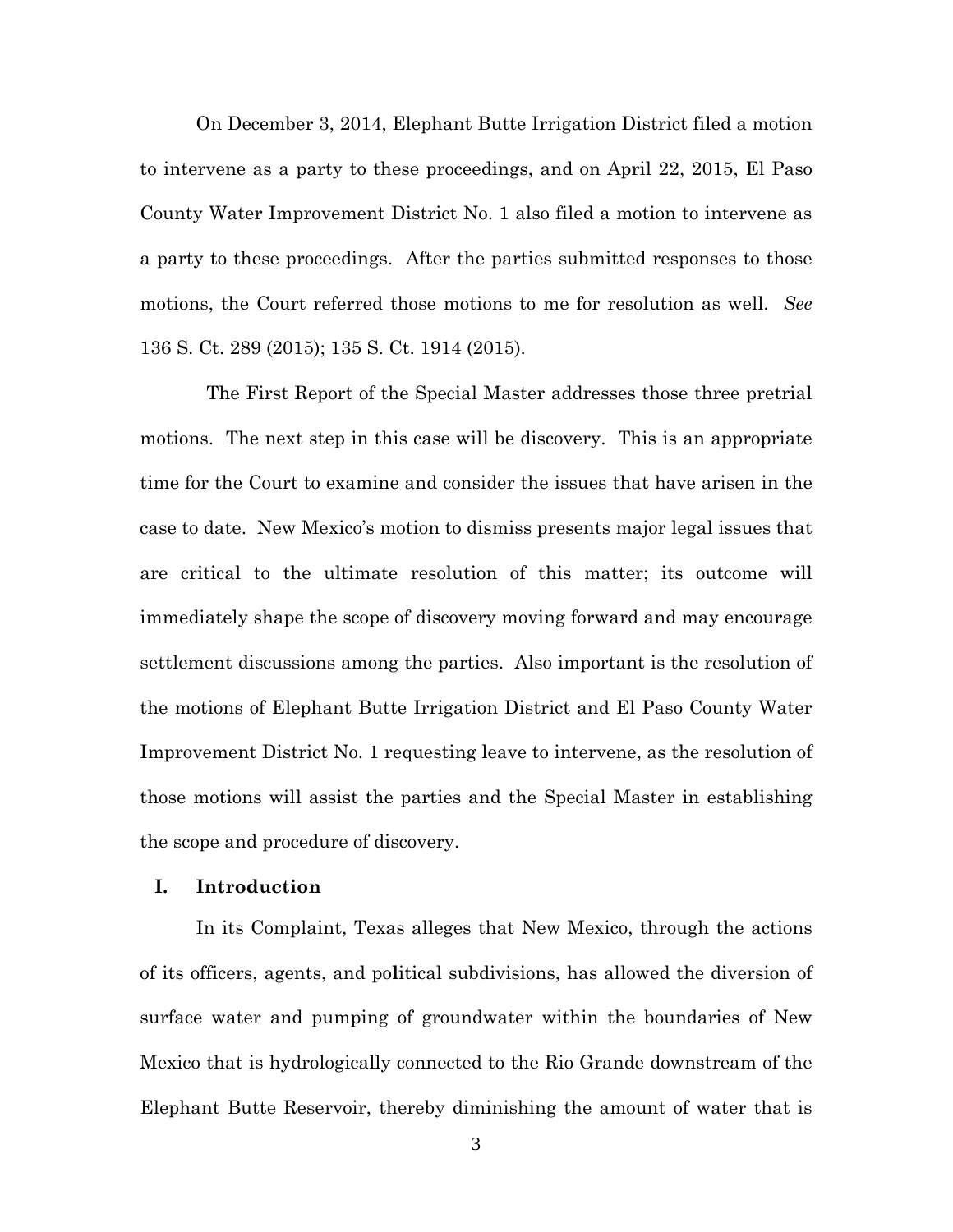released by the Rio Grande Project into Texas by tens of thousands of acrefeet<sup>1</sup> in violation of the 1938 Compact. Texas seeks (i) declaratory relief as to its rights to the waters of the Rio Grande pursuant to the 1938 Compact; (ii) an order compelling New Mexico to "deliver the waters of the Rio Grande in accordance with the provisions of the Rio Grande Compact and the Rio Grande Project Act" and enjoining New Mexico from interfering with or usurping the United States' authority to operate the Rio Grande Project; and (iii) an order awarding damages including pre- and post-judgment interest for injuries suffered by Texas as a result of New Mexico's actions. Compl., at 15– 16.<sup>2</sup>

Similarly, in its Complaint in Intervention, the United States alleges that "New Mexico has allowed the diversion of surface water and the pumping of groundwater that is hydrologically connected to the Rio Grande downstream of Elephant Butte Reservoir by water users who either do not have contracts with the Secretary [of the Interior] or are using water in excess of contractual amounts," in violation of federal reclamation law. Compl. in Intervention ¶ 13. The United States also alleges that New Mexico's diversions below Elephant Butte Reservoir negatively interfere with

<sup>1</sup> An acre-foot of water is enough to cover an acre of land with one foot of water. *See Kansas v. Nebraska*, 135 S. Ct. 1042, 1051 & n.2 (2015).

<sup>&</sup>lt;sup>2</sup> Colorado is named as a defendant in Texas's Complaint because it is a signatory to the 1938 Compact, but Texas seeks no relief from Colorado. Compl. ¶ 5. Colorado filed limited responses to Texas's motion for leave to file its Complaint and to the United States' brief as amicus curiae, but filed no response to the United States' motion for leave to intervene.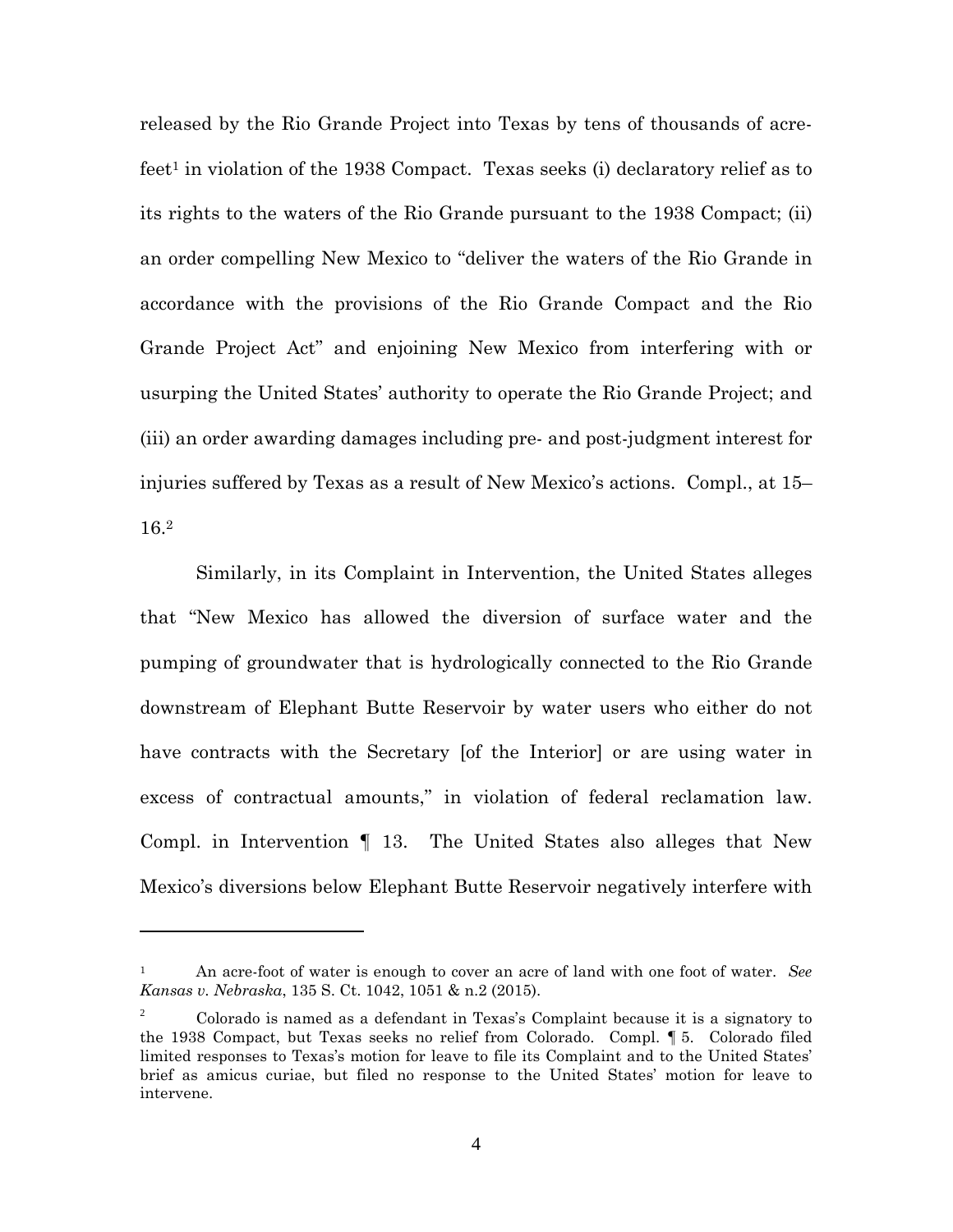the United States' contractual obligations to deliver water to its consumers, including its obligation pursuant to the Convention of 1906 to deliver water to Mexico. *Id*. ¶¶ 14–15. The United States seeks declaratory and injunctive relief, asking the Court (i) to declare that New Mexico, as a party to the 1938 Compact, may not permit parties not in privity with the Bureau of Reclamation, as well as Rio Grande Project beneficiaries in New Mexico, to intercept or interfere with delivery of water from the Rio Grande Project; and (ii) to enjoin New Mexico from permitting such interception and interference from junior appropriators. *Id*. at 5.

New Mexico moves to dismiss Texas's Complaint and the United States' Complaint in Intervention for failure to state a claim upon which relief can be granted under the terms of the 1938 Compact. New Mexico asserts that Texas's claim that New Mexico has "allowed and authorized Rio Grande Project water intended for use in Texas to be intercepted and used in New Mexico" fails to state a claim under the 1938 Compact because the compact does not require New Mexico to deliver or guarantee water deliveries to the New Mexico–Texas state line or "to prevent diversion of water after New Mexico has delivered it at Elephant Butte Reservoir." Mot. To Dismiss, at 28 (quoting Compl. ¶ 4). Indeed, New Mexico argues that its *only* duty under the 1938 Compact is to deliver water to Elephant Butte Reservoir. *See id*. at 59 ("New Mexico's duty under the Compact is to deliver water to Elephant Butte Reservoir, and neither Texas nor the United States alleges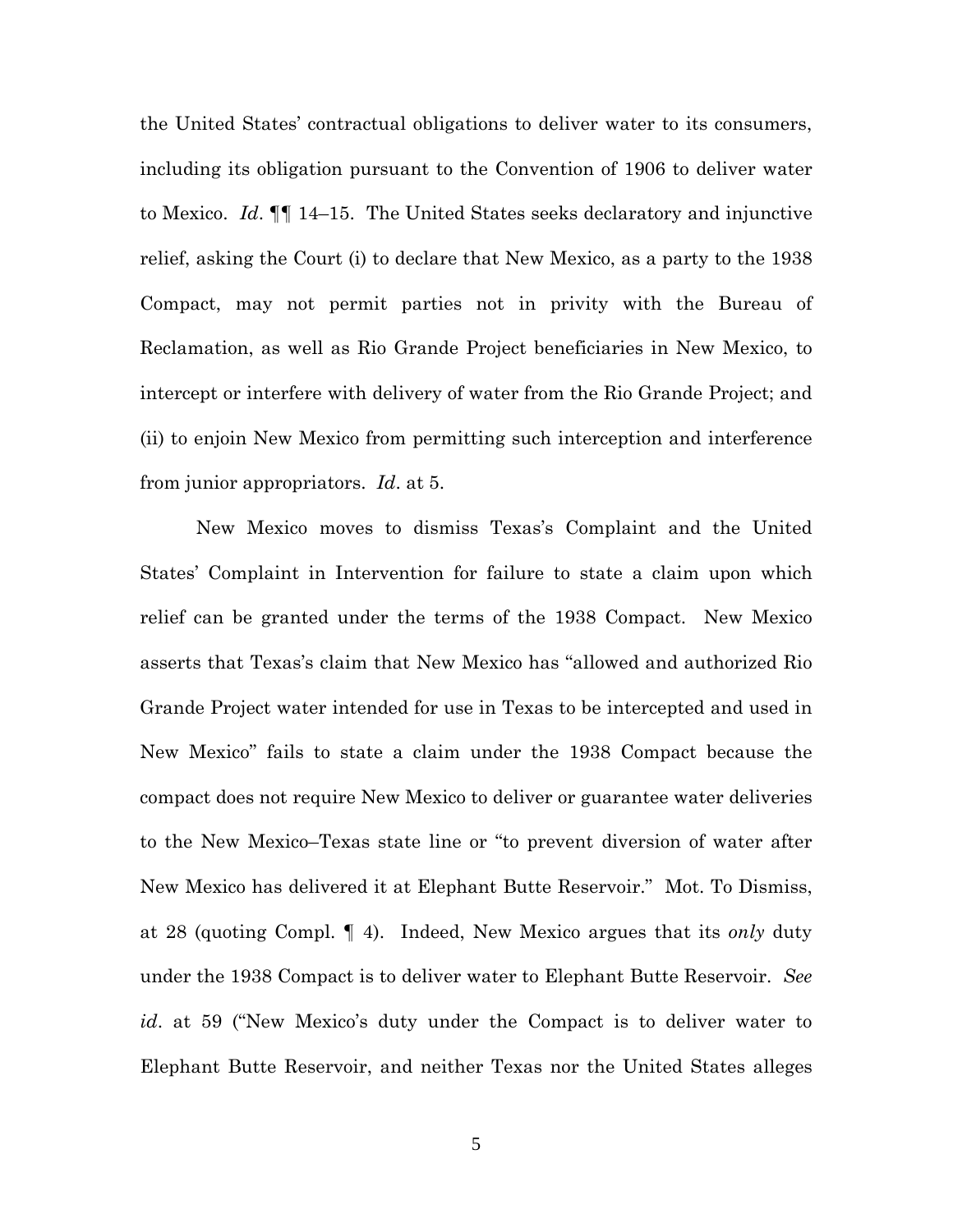that New Mexico breached that duty."); *id*. at 61 ("In sum, New Mexico's duty under the Compact is to deliver water to Elephant Butte."). New Mexico, therefore, argues that it has no duty under the 1938 Compact "to limit post-1938 development below Elephant Butte" within its boundaries. *Id*. at 45.

New Mexico further asserts that its own state law, not the 1938 Compact, governs the distribution of water released from Elephant Butte Reservoir within New Mexico state boundaries. *See* Reply Br. at 14–15 ("Texas' and the United States' reading of the Compact . . . transforms Article IV's requirement that New Mexico deliver water to Elephant Butte into a silent but sweeping relinquishment of New Mexico's sovereign authority to regulate the use of state waters in southern New Mexico and a complete disavowal of this Court's long-standing recognition of the primacy of state water law under Section 8 of the Reclamation Act."). Therefore, in the event that the Supreme Court dismisses Texas's Complaint for failure to state a plausible claim under the 1938 Compact (thereby removing the basis for the Court's original jurisdiction over the matter pursuant to 28 U.S.C.  $\S$  1251(a)), New Mexico argues that the Court should decline to extend its jurisdiction under § 1251(b)(2) and refuse to hear the United States' Complaint in Intervention because more appropriate venues exist in which the United States may assert its Project claims against New Mexico. *See* Mot. To Dismiss, at 63–64.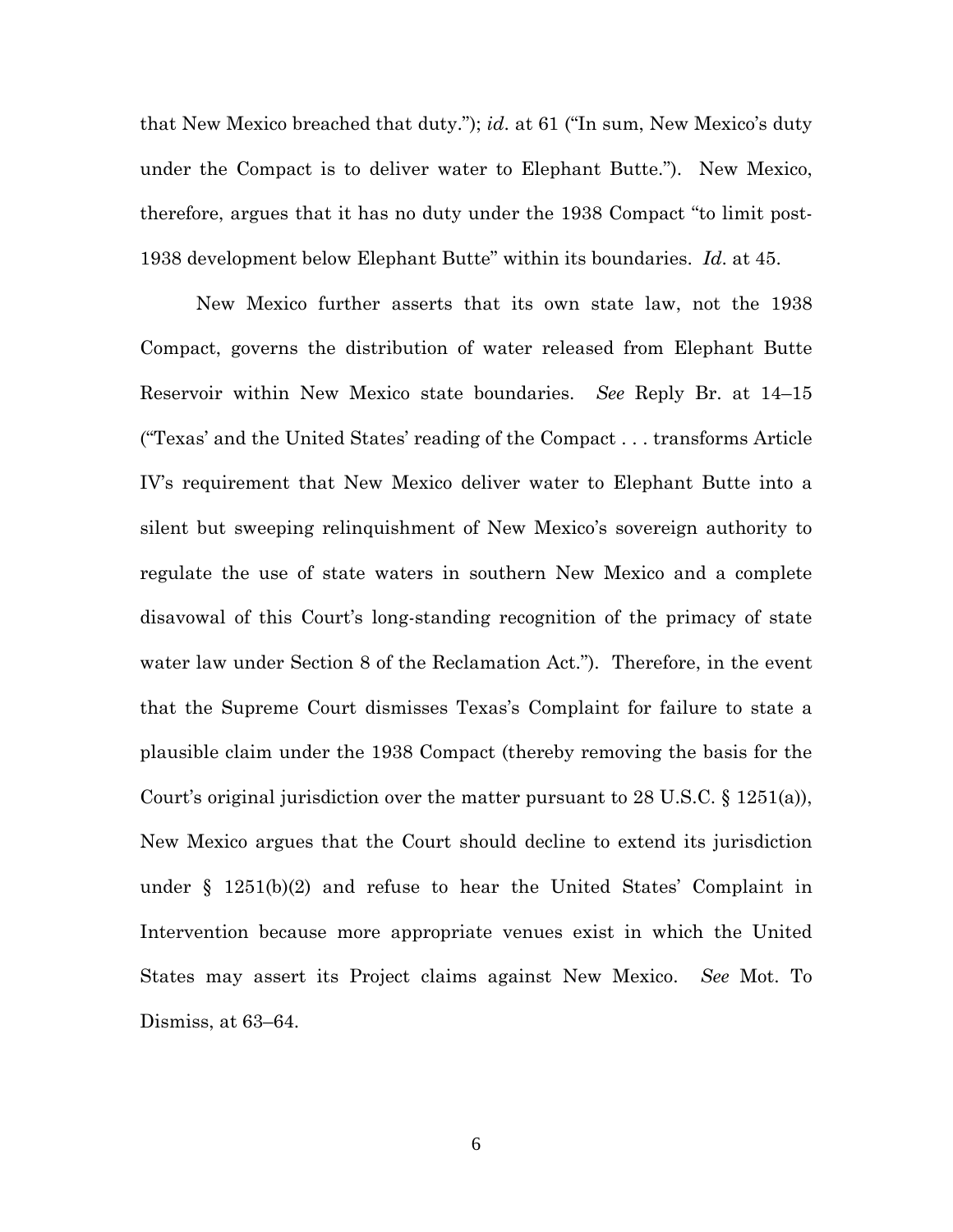Assuming Texas's and the United States' allegations of water usurpation are true, with all inferences inuring to the plaintiffs' benefit for the purposes of considering a motion pursuant to Rule 12(b)(6) of the Federal Rules of Civil Procedure, to determine whether Texas and the United States have each stated a plausible claim under the 1938 Compact requires me to interpret the plain text and structure of the 1938 Compact, as well as to consider the effect of the 1938 Compact's equitable apportionment has upon all other state-law appropriations granted by New Mexico. As discussed in detail below, I recommend that this Court deny New Mexico's motion to dismiss Texas's Complaint, but grant New Mexico's motion to dismiss the United States' Complaint in Intervention to the extent it fails to state a claim under the 1938 Compact; rather, to the extent that the United States has stated plausible claims against New Mexico under federal reclamation law, I recommend that the Court extend its original, but not exclusive, jurisdiction pursuant to 28 U.S.C. § 1251(b)(2) and resolve the claims alleged in the Complaint in Intervention for purposes of judicial economy and due to the interstate and international nature of the Rio Grande Project. Finally, I recommend that the Court deny the motions of the irrigation districts for leave to intervene.

Whatever their many other differences may be, counsel for the principal adversaries, Texas and New Mexico, appear to agree upon one proposition: namely, that "this compact and how it works and the facts in

7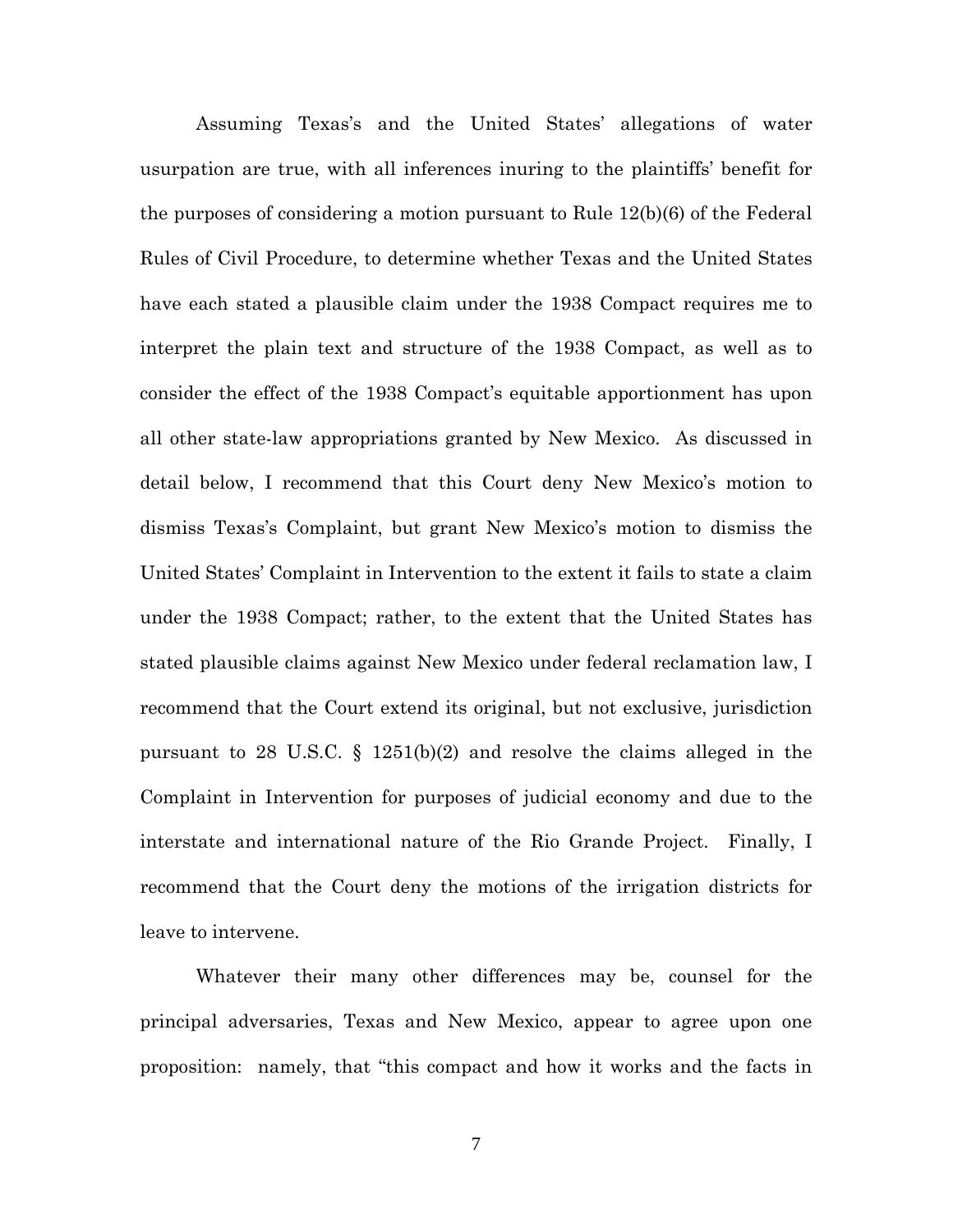this case  $\ldots$  [are] complex. This is a complex system." Hr'g Tr. 71:11-14, Aug. 19, 2015 (SM R. Doc. 37) (statements of counsel for Texas).<sup>3</sup> Similarly, counsel for New Mexico remarked: "[T]his case is much more complex than the *Montana* [*v. Wyoming & North Dakota*, Original 137] case was . . . . People have been fighting over this river for about 400 years and there's a lot of information to be imparted." Hr'g Tr. 20:24–25, 21:3–4, Apr. 23, 2015 (SM R. Doc. 34). Therefore, before presenting my analysis of and recommendations for each of the motions, I move to an explanation of the broader contexts in which this case and the motions arise. Indeed, the "meaning and scope" of the 1938 Compact "can be better understood when the [Compact] is set against its background." *Arizona v. California*, 373 U.S. 546, 552 (1963).

# **II. Background Principles of Water Law**

## **A. The Doctrine of Prior Appropriation**

"In the humid half of the nation, the right to use water generally depended on the ownership of land adjoining a watercourse." DONALD J. PISANI, TO RECLAIM A DIVIDED WEST: WATER, LAW, AND PUBLIC POLICY 1848– 1902, at 11 (1992) [hereinafter PISANI, RECLAIM A DIVIDED WEST]. As explained by Justice Joseph Story, credited for introducing the doctrine of riparian rights to our legal system:

<sup>3</sup> Citations to the record maintained by the Special Master at http://www.gordonarata.com are designated with the prefix "SM R. Doc."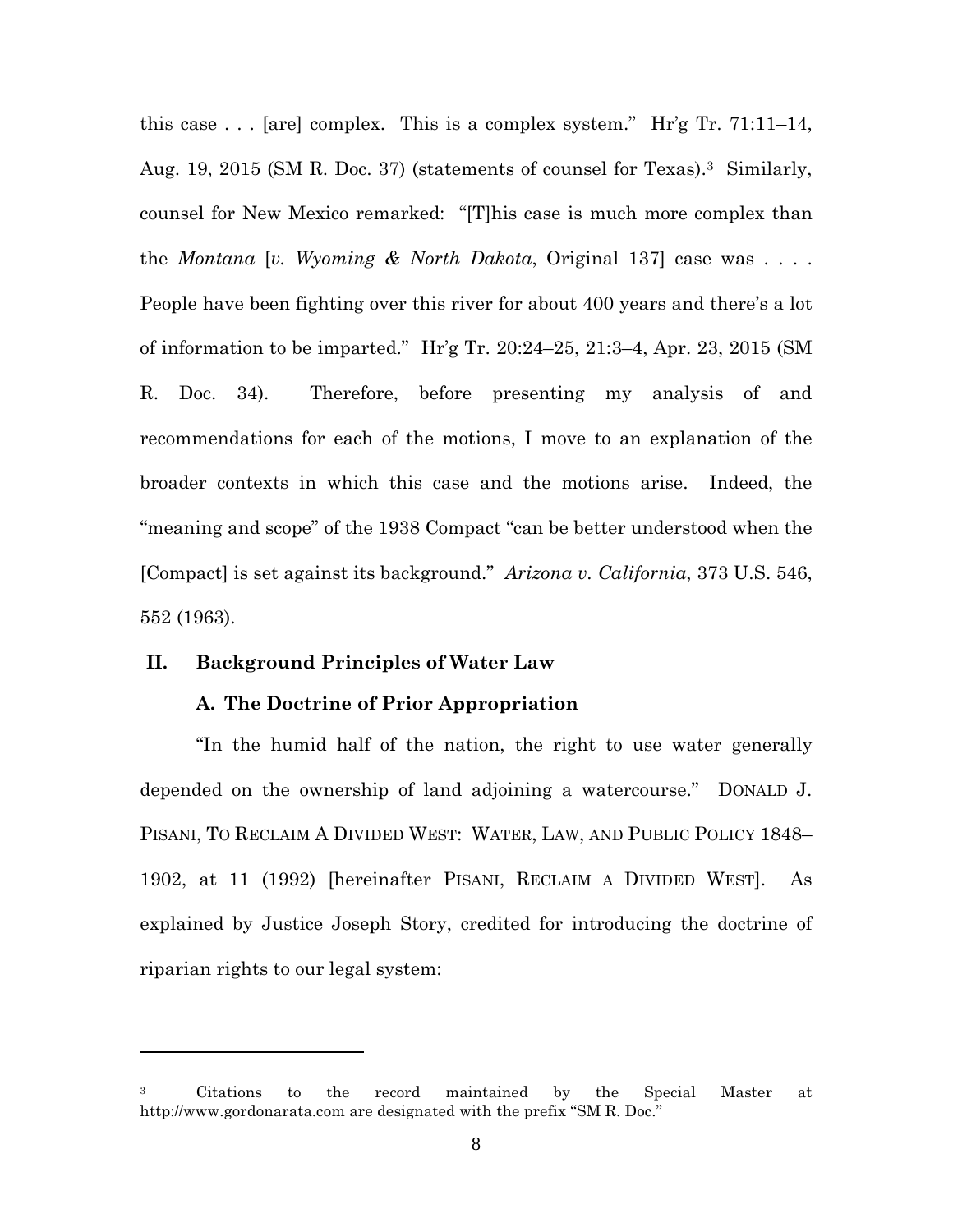Primâ facie every proprietor upon each bank of a river is entitled to the land, covered with water, in front of his bank, to the middle thread of the stream, or, as it is commonly expressed, usque ad filum acquae. In virtue of this ownership he has a right to the use of the water flowing over it in its natural current, without diminution or obstruction. But, strictly speaking, he has no property in the water itself; but a simple use of it, while it passes along. The consequence of this principle is, that no proprietor has a right to use the water to the prejudice of another. It is wholly immaterial, whether the party be a proprietor above or below, in the course of the river; the right being common to all the proprietors on the river, no one has a right to diminish the quantity which will, according to the natural current, flow to a proprietor below, or to throw it back upon a proprietor above. This is the necessary result of the perfect equality of right among all the proprietors of that, which is common to all. The natural stream, existing by the bounty of Providence for the benefit of the land through which it flows, is an incident annexed, by operation of law, to the land itself.

*Tyler v. Wilkinson*, 24 F. Cas. 472, 474 (C.C.D. R.I. 1827) (Story, J.). Justice

Story may have recognized that *any* use by one proprietor would surely

prejudice another, because he qualified those statements by introducing the

concept of "reasonable use" of the flow of the stream:

When I speak of this common right, I do not mean to be understood, as holding the doctrine, that there can be no diminution whatsoever, and no obstruction or impediment whatsoever, by a riparian proprietor, in the use of the water as it flows; for that would be to deny any valuable use of it. There may be, and there must be allowed of that, which is common to all, a reasonable use. The true test of the principle and extent of the use is, whether it is to the injury of the other proprietors or not. There may be a diminution in quantity, or a retardation or acceleration of the natural current indispensable for the general and valuable use of the water, perfectly consistent with the existence of the common right. The diminution, retardation, or acceleration, not positively and sensibly injurious by diminishing the value of the common right, is an implied element in the right of using the stream at all.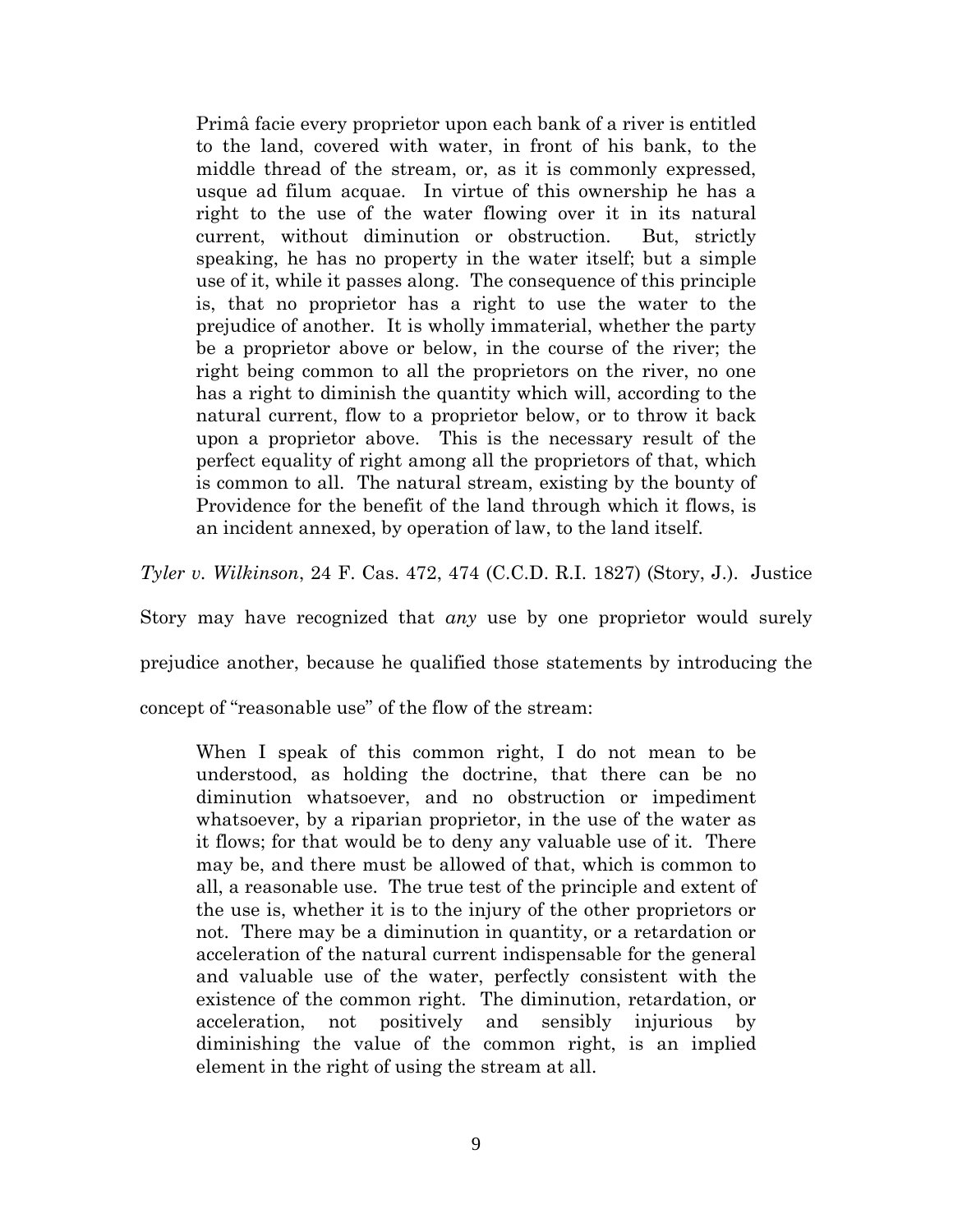As western arid and semi-arid territories joined the United States in mid-nineteenth century, those lands became part of the public domain of the United States.<sup>4</sup> "In theory, the ownership of the public domain in the West by the federal government prevented states from rejecting the common law of riparian rights and adopting a theory of water rights separate from land ownership," one that would recognize water uses that are prior in time as prior in right. A. DAN TARLOCK, LAW OF WATER RIGHTS AND RESOURCES § 5.1 (2011). But "[t]he California mining industry, and specifically its enormous need for capital, transformed water into a species of private property." PISANI, RECLAIM A DIVIDED WEST, at 12. The doctrine of prior appropriation evolved in the mining industry in California and other western arid States as a grassroots method to allocate rights in the absence of the federal government's assertion of its own right to control the use of the public

<sup>4</sup> The ratification of the 1848 peace treaty between the United States and Mexico that ended the Mexican-American War, commonly known as the Treaty of Guadalupe Hidalgo, redrew Mexico's northern border, required the United States to pay \$15 million to Mexico and to discharge claims against Mexico belonging to United States citizens in exchange for the lands west of the Rio Grande comprising of parts of what are today New Mexico, Arizona, Nevada, Utah, Wyoming, and California. *See* Treaty of Peace, Friendship, Limits, and Settlement With the Republic of Mexico, U.S.–Mex., art. V, Feb. 2, 1848, 9 Stat. 922, 926. Although Congress admitted Texas as a constituent State of the Union in 1845, Texas's current boundaries were not finalized until the Compromise of 1850, a package of separate bills passing in September 1850, pursuant to which, in pertinent part, California entered the Union, Utah became a Territory, and the Republic of Texas ceded its claims to lands east of the Rio Grande to the United States, including parts of present-day New Mexico, Colorado, Kansas, Oklahoma, and Wyoming, in exchange for \$10 million of the Republic's debt. *See* Act of Sept. 9, 1850, ch. XLIX, 9 Stat. 446; Act of Sept. 9, 1850, ch. L, 9 Stat. 452; Act of Sept. 9, 1850, ch. LI, 9 Stat. 453. And in 1853, the United States acquired title to the lands south of the Gila River, comprising what is today southern Arizona and New Mexico, for \$10 million through the Gadsden Purchase Treaty. *See* Treaty With Mexico Dec. 30, 1853, U.S.– Mex., *amended and ratified* June 30, 1854, 10 Stat. 1031.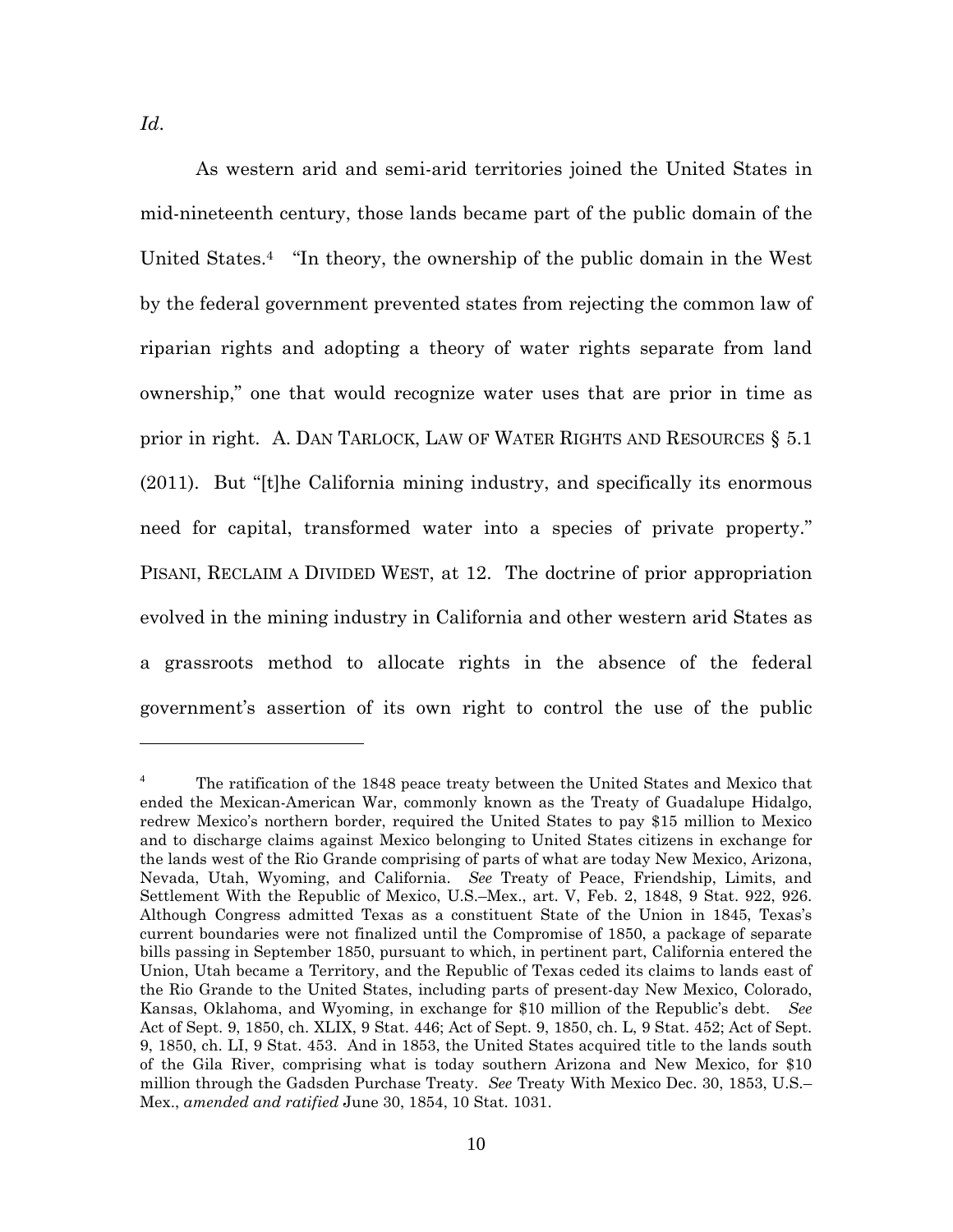domain. So, although the California legislature in 1850 adopted the common law as "the rule of decision in all the Courts of this State," which would have meant the application of the riparian doctrine to decide issues of water rights, 1850 Cal. Stat. 219 (codified as amended at CAL. CIV. CODE § 22.2), in 1855, the Supreme Court of California applied the doctrine of prior appropriation as it had evolved in practice to decide the rights of two miners who had each diverted the same stream, *see Irwin v. Phillips*, 5 Cal. 140 (1855).

The *Irwin* court began with the premise that "the lands are the property either of the State or of the United States," but observed that

[n]o right or intent of disposition of these lands has been shown either by the United States or the State governments, and with the exception of certain State regulations, very limited in their character, a system has been permitted to grow up by the voluntary action and assent of the population, whose free and unrestrained occupation of the mineral region has been tacitly assented to by the one government, and heartily encouraged by the expressed legislative policy of the other.

*Id.* at 145–46. The court concluded that both miners' rights were junior to

the government as the true owner of the land, but

that however much the policy of the State, as indicated by her legislation, has conferred the privilege to work the mines, it has equally conferred the right to divert the streams from their natural channels, and as these two rights stand upon an equal footing, when they conflict, they must be decided by the fact of priority upon the maxim of equity, *qui prior est in tempore potior est injure* [sic].

*Id*. at 147. The Supreme Court of California in later decisions continued to refine the doctrine of prior appropriation to include the requirements of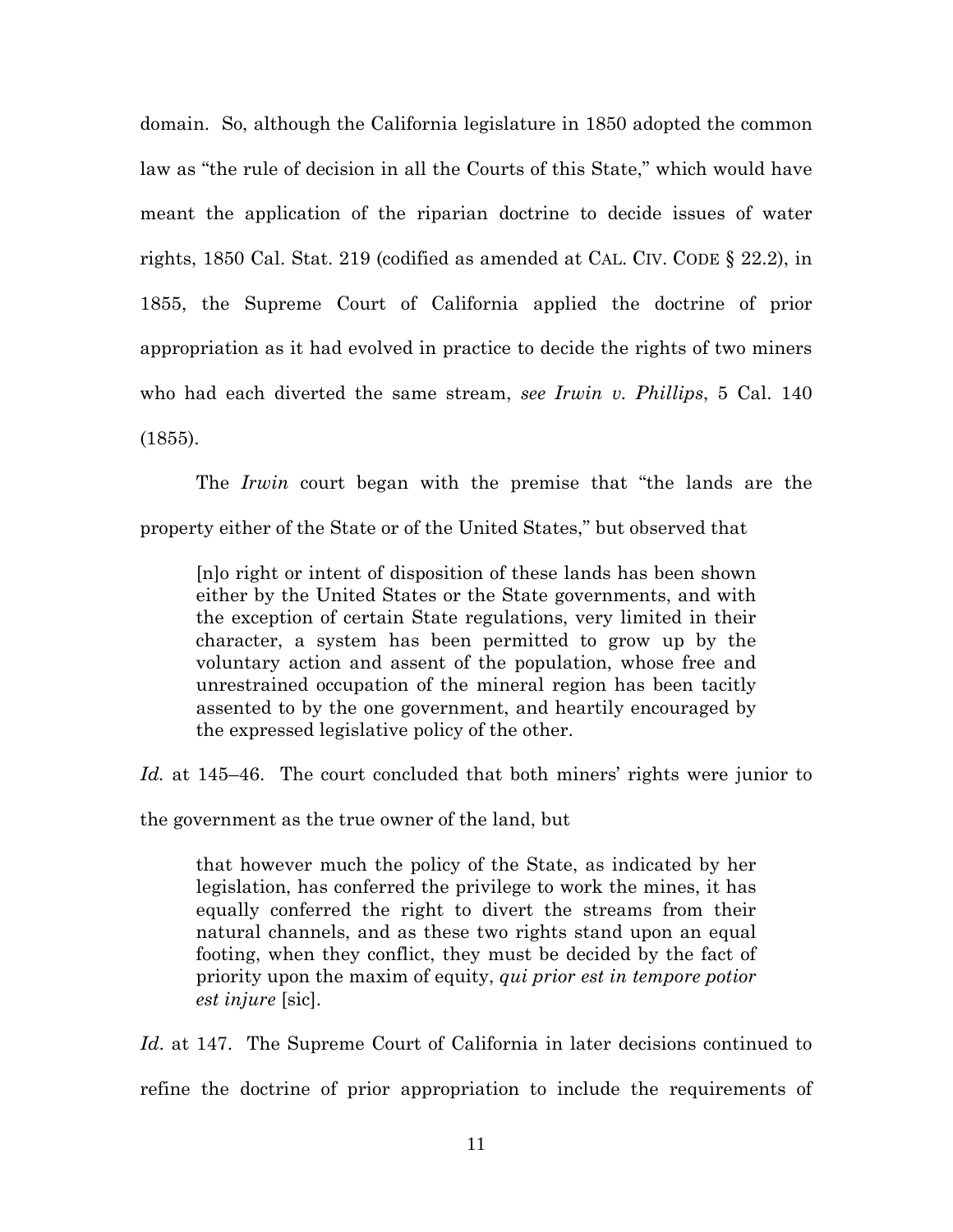actual and continual appropriation for a beneficial use before rights could vest. *See Kelly v. Natoma Water Co*., 6 Cal. 105, 108 (1856) ("Possession, or actual appropriation, must be the test of priority in all claims to the use of water, whenever such claims are not dependent upon the ownership of the land through which the water flows."); *Maeris v. Bicknell*, 7 Cal. 261, 263 (1857) (requiring "an actual appropriation, or intention to appropriate, followed by due diligence" in order to "gain[ ] a priority over . . . all persons holding under them"); *Thompson v. Lee*, 8 Cal. 275, 280 (1857) (holding that water rights vest from date of notice of appropriation, as long as appropriator followed through with actual use of water for a beneficial use).

The rationales underlying the evolution and spread of the doctrine of prior appropriation throughout the western arid States was explained in 1903 by Elwood Mead, a former State Engineer of Wyoming who would later serve as the head of irrigation investigations for the U.S. Department of Agriculture and Chairman of Reclamation under President Calvin Coolidge:

As many ditches were built about the same time, it became necessary to prescribe rules for determining when the right should attach. If the right should date from the time of actual use of the water, a premium would be placed upon poor construction, and it might happen that during the construction of a large canal smaller canals or those more easily built might be begun and completed and appropriate all the water, leaving the large canal a total loss to its builders. To avoid this the doctrine of relation has been adopted; that is, the right does not date from the time the water is used but relates back to the time of the beginning of the work. To prevent an abuse, this doctrine has been modified by the provision that the work of construction must be carried on with due diligence. Under the doctrine of relation, a water right is initiated when the work of construction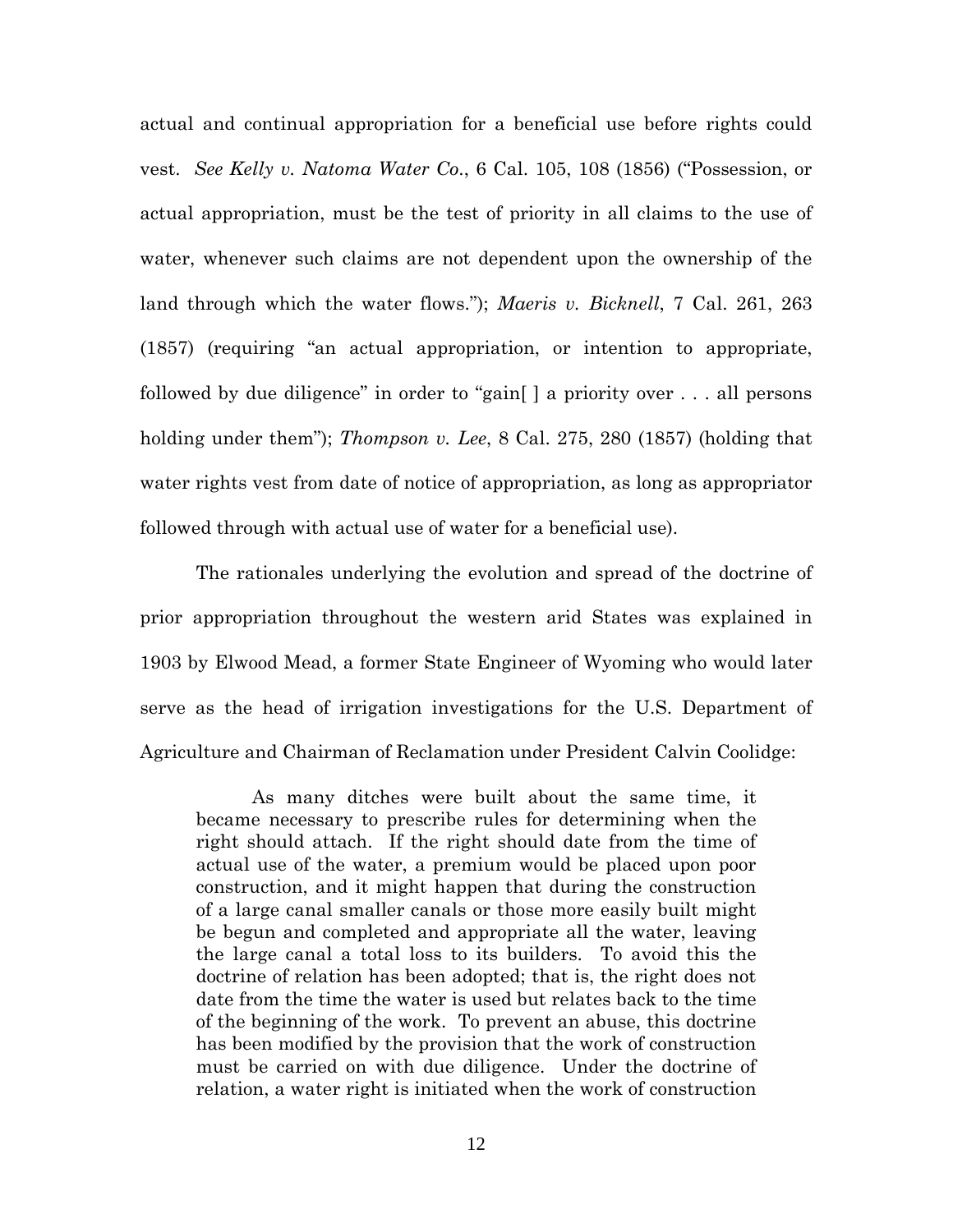begins, and dates from that time, but is not perfected until the water has been actually diverted and used. The question of what is due diligence is a question of fact to be determined in each particular case, and when such diligence is not used, the right dates from the time of use.

. . . .

As scarcity of water led to the adoption of the doctrine of priority, the two led to the necessity of defining the quantity of water to which an appropriator should be entitled. While the early appropriators were entitled to protection in their use of water, the later comers had an equal claim to protection from an enlargement of those uses. The first appropriator had the first right, but he had not the right to take all the water he might want at any future time. His right must, in justice to others, be defined as to quantity as well as to time. In theory, beneficial use has been made the measure of a right. That is, each appropriator has a right as against a subsequent appropriator to a continued use of whatever quantity of water he had put to a beneficial use at the time of the acquirement of the subsequent right. What constitutes beneficial use, and the determination of the quantity of water so used, has been left to the courts in most States, and their decisions on these points have been the cause of a large part of the controversies over water rights. This, however, is not a fault of the theory, but of its application.

ELWOOD MEAD, IRRIGATION INSTITUTIONS: A DISCUSSION OF THE ECONOMIC AND LEGAL QUESTIONS CREATED BY THE GROWTH OF IRRIGATED AGRICULTURE IN THE WEST 65–67 (1903) [hereinafter MEAD, IRRIGATION INSTITUTIONS], http://catalog.hathitrust.org/Record/010464135.

"Th[e] general policy [of prior appropriation] was approved by the silent acquiescence of the federal government, until it received formal confirmation at the hands of Congress by the Act of [July 26,] 1866, [ch. 262, § 9, 14 Stat. 251, 253 (codified as amended at 30 U.S.C. § 51 and 43 U.S.C. § 661)]." *Cal. Or. Power Co. v. Beaver Portland Cement Co*., 295 U.S. 142, 154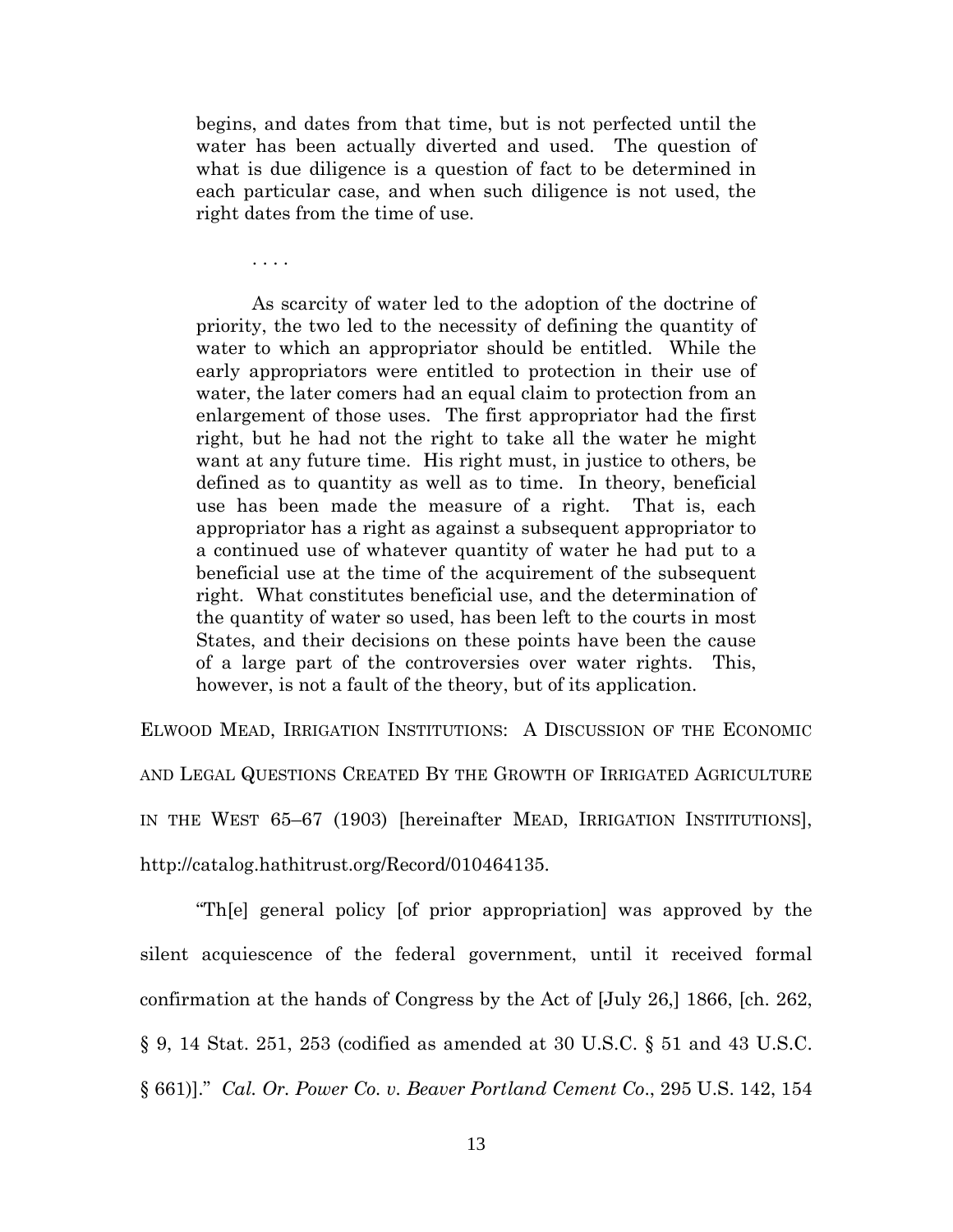(1935). "This provision was 'rather a voluntary recognition of a pre-existing right of possession, constituting a valid claim to its continued use, than the establishment of a new one.'" *Id*. at 155 (quoting *Broder v. Natoma Water & Mining Co*., 101 U.S. 274, 276 (1879)). "And in order to make it clear that the grantees of the United States would take their lands charged with the existing servitude," *id*., the Act of July 9, 1870, amended the Act of 1866 to reflect that "[a]ll patents granted, or preemption or homesteads allowed, shall be subject to any vested and accrued water rights, or rights to ditches and reservoirs used in connection with such water rights, as may have been acquired under [the Act of 1866]," ch. 235, § 17, 16 Stat. 217, 218 (codified as amended at 30 U.S.C. § 52 and 43 U.S.C. § 661).

As explained by the Supreme Court, Congress understood that, to encourage settlement and reclamation of the arid Western States, "an enforcement of the common-law rule, by greatly retarding if not forbidding the diversion of waters from their accustomed channels, would disastrously affect the policy of dividing the public domain into small holdings and effecting their distribution among innumerable settlers." *Cal. Or. Power Co*., 295 U.S. at 157. Indeed,

it had become evident to Congress, as it had to the inhabitants, that the future growth and well-being of the entire region depended upon a complete adherence to the rule of appropriation for a beneficial use as the exclusive criterion of the right to the use of water. The streams and other sources of supply from which this water must come was separated from one another by wide stretches of parched and barren land which never could be made to produce agricultural crops except by the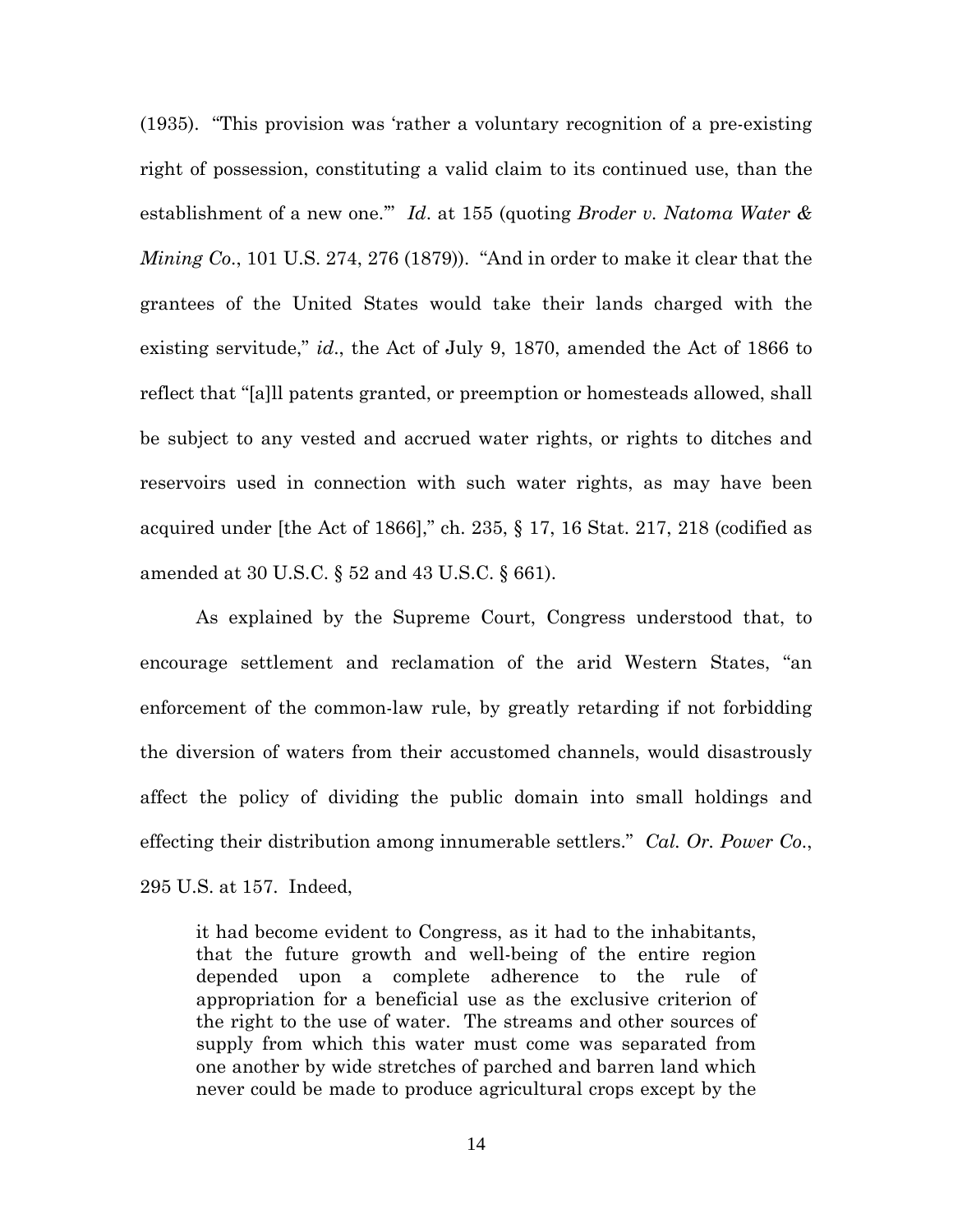transmission of water for long distances and its entire consumption in the processes of irrigation. Necessarily, that involved the complete subordination of the common-law doctrine of riparian rights to that appropriation. . . .

In the light of the foregoing considerations, the Desert Land Act [of 1877] was passed . . . . By its terms, not only all surplus water over and above such as might be appropriated and used by the desert land entrymen, but 'the water of all lakes, rivers, and other sources of water supply upon the public lands and not navigable' were to remain 'free for the appropriation and use of the public for irrigation, mining and manufacturing purposes.' If this language is to be given its natural meaning, and we see no reason why it should not, it effected a severance of all waters upon the public domain, not theretofore appropriated, from the land itself. From that premise, it follows that a patent issued thereafter for lands in a desert land state or territory, under any of the land laws of the United States, carried with it, of its own force, no common-law right to the water flowing through or bordering upon the lands conveyed.

*Id*. at 157–58 (quoting Act of Mar. 3, 1877, ch. 107, 19 Stat. 377 (codified as

amended at  $43$  U.S.C.  $\S$  321)). In sum,

[u]nder [the prior-appropriation] doctrine the first person who acts toward the diversion of water from a natural stream and the application of such water to a beneficial use has the first right, provided he diligently continues his enterprise to completion and beneficially applies the water. The rights of subsequent appropriations are subject to rights already held in the stream.

*Hinderlider v. La Plata River & Cherry Creek Ditch Co*., 304 U.S. 92, 98 (1938); *see also Arizona v. California*, 373 U.S. 546, 555 (1963) ("Under [the prior appropriation doctrine], the one who first appropriates water and puts it to beneficial use thereby acquires a vested right to continue to divert and use that quantity of water against all claimants junior to him in point of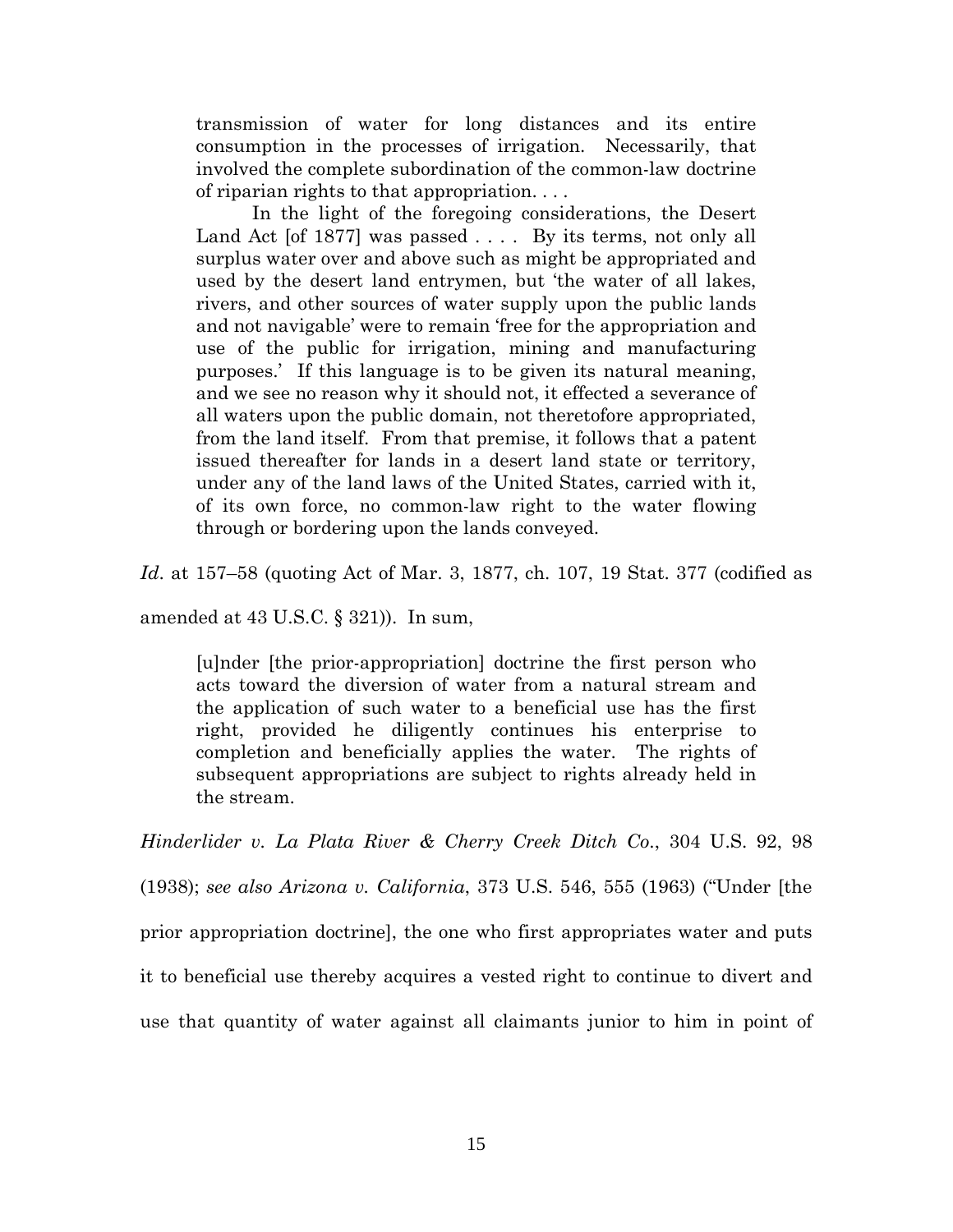time. 'First in time, first in right' is the short hand expression of this legal principle.").

But as the prior appropriation doctrine permeated throughout the western arid States, not everyone believed the doctrine of prior appropriation to be a panacea for establishing water use rights or resolving subsequent disputes. As an example, prior to Congress's passage of the Desert Land Act of 1877, which abrogated common law riparian rights on federal public lands to make way for the doctrine of prior appropriation to determine water use rights, Chief Justice Decius Wade of the Montana Supreme Court cautioned against the consequences of wholesale adoption of the doctrine of prior appropriation:

Now, if the doctrine of prior appropriation is to prevail, this consequence must inevitably result: A few men will locate their farms near the mouth of a stream and appropriate the waters thereof, and any subsequent locators up the stream would be guilty of a trespass if they undertook to use any of the waters thereof, and an action could be prosecuted and maintained against them. The result is, that thousands of acres in our valleys must remain barren deserts, while, with an equal and just distribution of water, all might be cultivated. Thus the prior appropriator renders vast tracts of land utterly worthless, and their sale is lost to the government and their cultivation to the people. Such a doctrine is against public policy and cripples the life of the industries of the Territory.

It is well known to any individual who has resided in this Territory for one season, that there is not sufficient available water in the Territory for the purposes of irrigation, and if the doctrine of prior appropriation . . . is to prevail, long before onetenth part of the tillable land in the Territory is subjected to cultivation the entire available water of the country will have

. . . .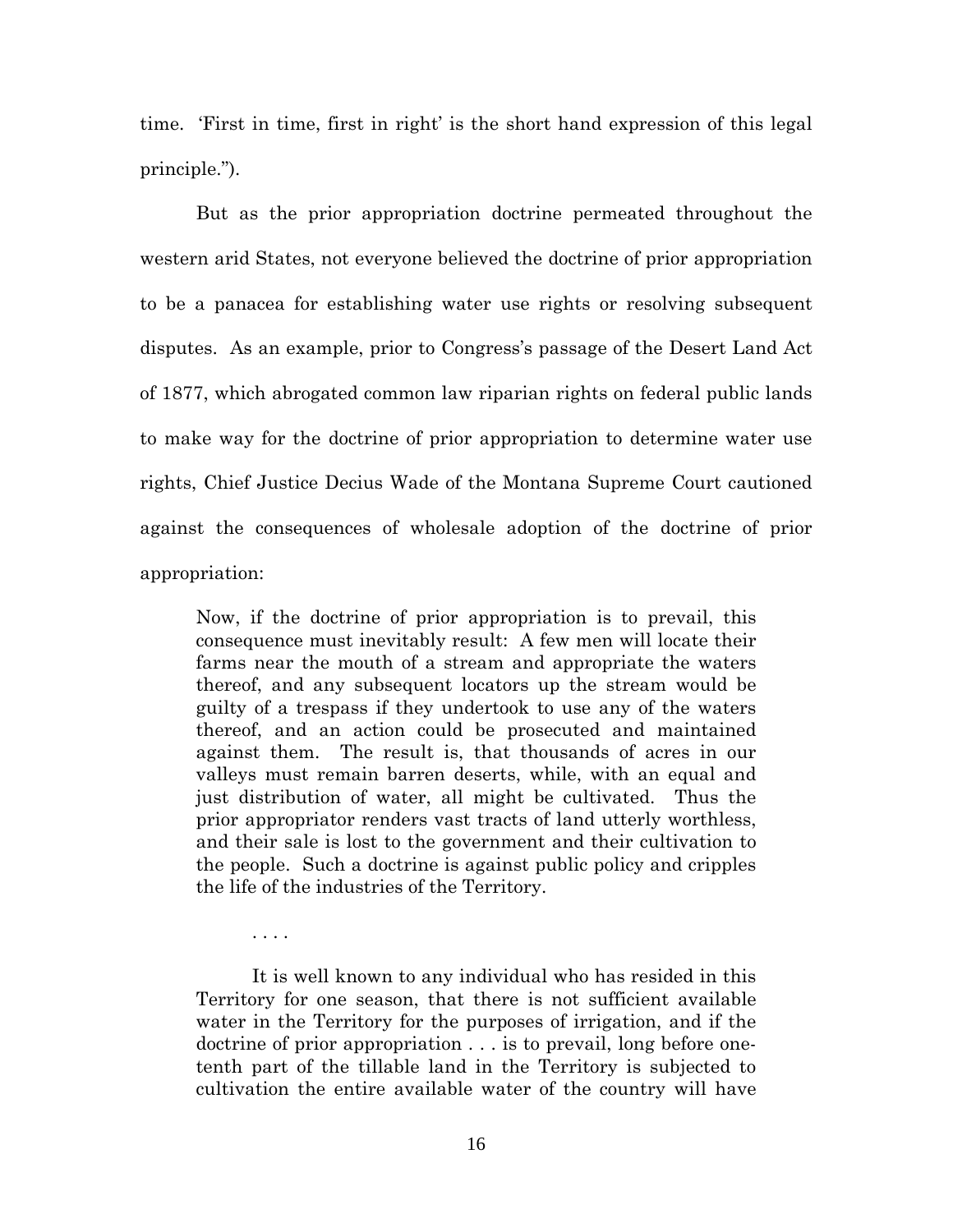been monopolized and owned by a few individuals, thereby defeating any advance in the agricultural prosperity of the country, and thereby directly repelling immigration thither. . . .

. . . .

What says the government of the United States to the doctrine that renders the public domain of Montana utterly of no value? The doctrine of prior appropriation robs the general government of its property, by making the government lands of no value. And all these consequences, so disastrous in any view, are to be visited upon Montana, that a few individuals may have what does not now, and never did, belong to them.

*Thorp v. Freed*, 1 Mont. 651, 677–78, 686–87 (1872) (Wade, C.J., concurring).

Elwood Mead also documented serious systemic flaws in the application of the doctrine of appropriation, identifying inefficiencies, fraud, and confusion in the noticing, recording, and perfecting of water rights claims. *See* MEAD, IRRIGATION INSTITUTIONS, at 67–81.<sup>5</sup> He advocated for an

### <sup>5</sup> As described by Mead:

A land system which would permit of a score of filings on the same quarter-section, and then leave the claimants to fight for its possession, would not be held in high esteem. The law for recording appropriations of water which places no restrictions on the number or volume of these claims is just as illogical, and is fraught with more serious evil. To say the least, these records are of little value. The clerk or the recorder has to write down whatever is submitted. He has no means of knowing whether a new claim is in accordance with facts, whether a projected work will be carried out, or if it will be a public benefit. No means is provided for ascertaining if the claims recorded have been followed by construction. No provision is made for measuring the flow of streams, in order to know if the amount appropriated is equal to or in excess of the supply. The law says that the appropriation must be made for a useful or beneficial purpose, but it goes no farther. It provides no methods by which the public may ascertain promptly and inexpensively whether the amount taken out is the amount to which claim was laid, whether it has been applied beneficially or not applied at all. If the claimant proceeds diligently and uninterruptedly with construction and uses the water as described in his notice, he is entitled to the right thereby acquired, and it should be protected without cost to him. On the other hand, if a claim is not completed in accordance with statements of the notice, if the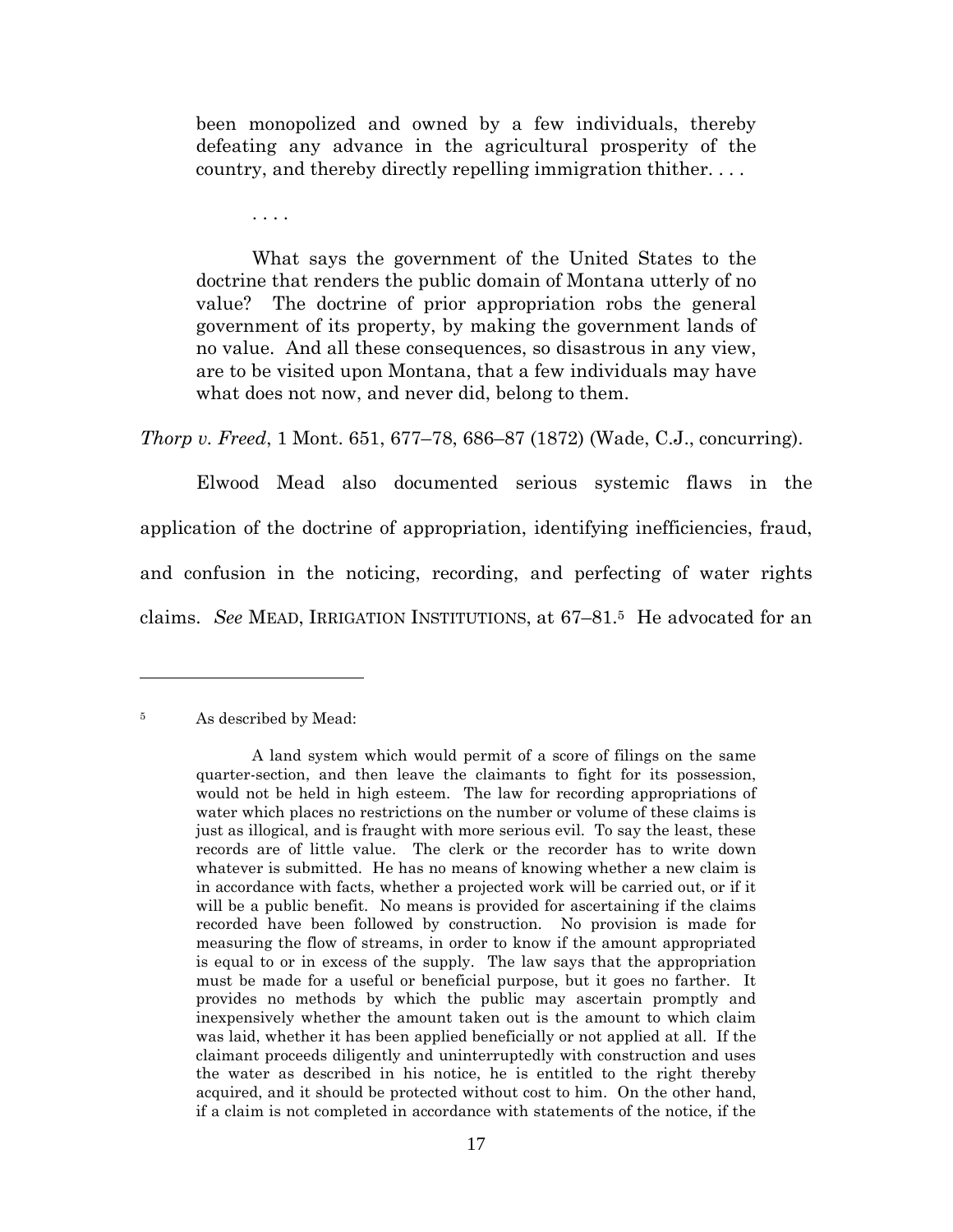administrative permit system to regulate the acquisition, priority, transfer, and termination of water use rights:

As the demands upon the water-supply have grown, necessity has led to a gradual decrease in the freedom of the appropriator and an increase in the control exercised by the public authorities. . . . The person wishing to use water must secure a permit from a board of State officials, and the right acquired is not governed by the appropriator's claim, but by the license for the diversion issued by the State authorities. This tendency toward public supervision is manifest in the other arid States, and it seems only a question of time when the doctrine of appropriation will give way to complete public supervision.

*Id.* at 82.

Mead's ideas for using administrative permit systems to regulate water use rights and priorities within each arid state gained traction, resulting in the eventual implementation in most arid states of an administrative permit system to regulate surface water use rights within the boundaries of each state. *See* National Conference of State Legislatures, State Water Withdrawal Regulations, http://www.ncsl.org/research/environment-and-natural-resources/state-waterwithdrawal-regulations.aspx (last visited Feb. 15, 2016). Pertinent here, the States of Colorado, New Mexico, and Texas, like other western arid and semiarid states, adopted the prior-appropriation doctrine to govern water use

MEAD, IRRIGATION INSTITUTIONS, at 78–79.

water claimed is not all used or not used in the manner specified, it is equally important that the records show these facts. Unfortunately, the completion of appropriations in accordance with the statements of claims is the exception rather than the rule, in which case the recorded notices are false and misleading and in time acquire a force and standing to which they are not entitled.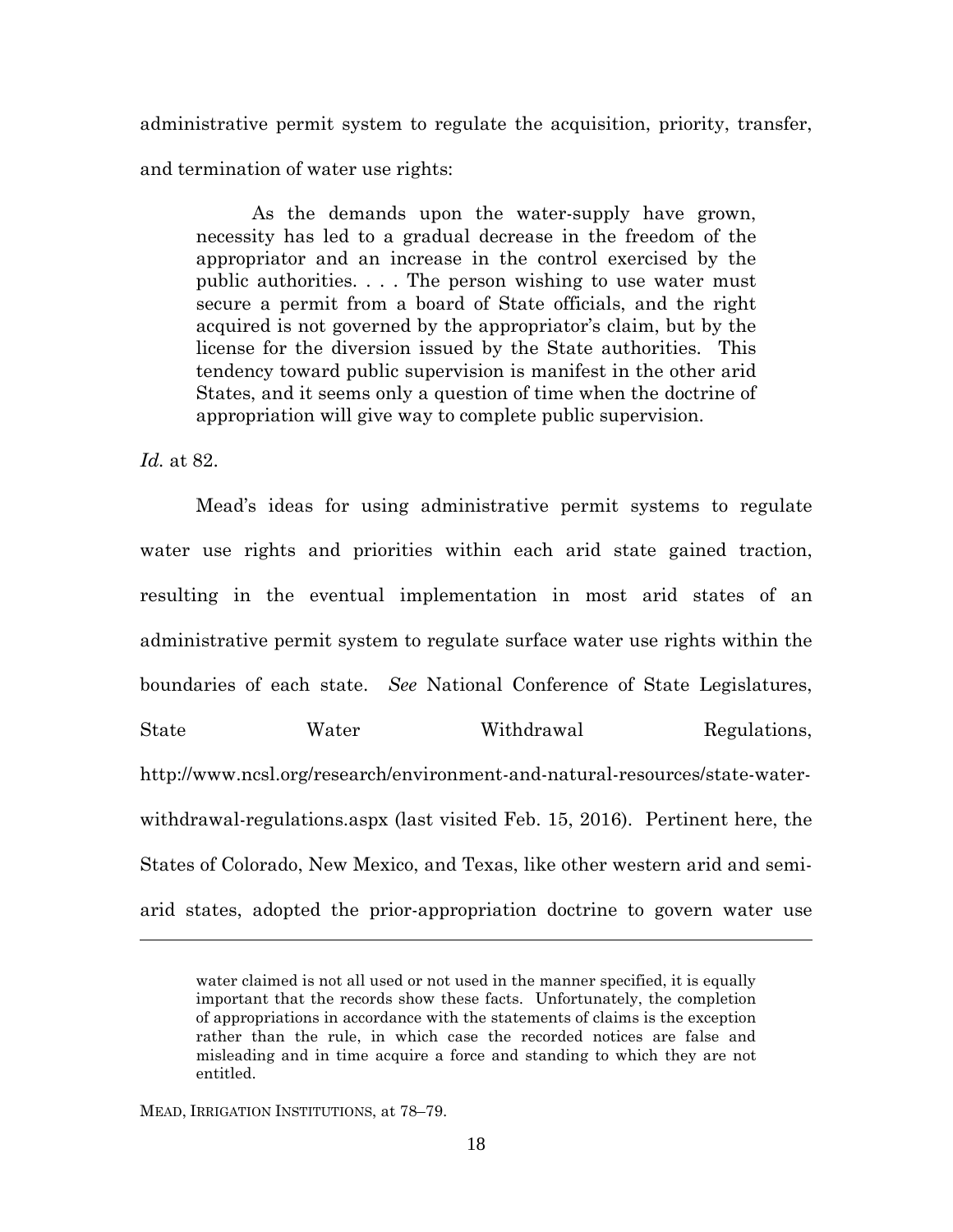within each state. *See* COLO. CONST. art. XVI, §§ 5–6 ("Priority of appropriation shall give the better right as between those using the water for the same purpose  $\dots$  ."); N.M. CONST. art. XVI, §§ 2–3 ("The unappropriated water of every natural stream, perennial or torrential, within the state of New Mexico, is hereby declared to belong to the public and to be subject to appropriation for beneficial use, in accordance with the laws of the state. Priority of appropriation shall give the better right."); TEX. WATER CODE ANN. §§ 11.021, 11.022, 11.027 ("As between appropriators, the first in time is the first in right."). <sup>6</sup> Of those three States, only New Mexico and Texas have implemented a regulatory permit framework. *See* N.M. CODE R. § 19.26.2; 30, TEX. ADMIN. CODE §§ 295.1–.202, 297.1–.108.

## **B. The Doctrine of Equitable Apportionment**

The state-law doctrine of prior appropriation governs intrastate water rights and disputes in western arid States; but an interstate stream used beneficially in each State through which it passes is considered to be "more than an amenity, [but rather] a treasure [that] offers a necessity of life that must be rationed among those who have power over it." *New Jersey v. New York*, 283 U.S. 336, 342 (1931); *see also Wyoming v. Colorado*, 259 U.S. 419, 466 (1922). Indeed, all States through which an interstate stream flows

<sup>&</sup>lt;sup>6</sup> Because of its unique history and the circumstances surrounding its entrance into the Union, as well as its wide range of climates, Texas is actually a dual-doctrine state that recognizes both prior-appropriation and riparian doctrines of water use. *See generally City of Marshal v. City of Uncertain*, 206 S.W.3d 97, 101–03 (Tex. 2006) (describing evolution of Texas water law).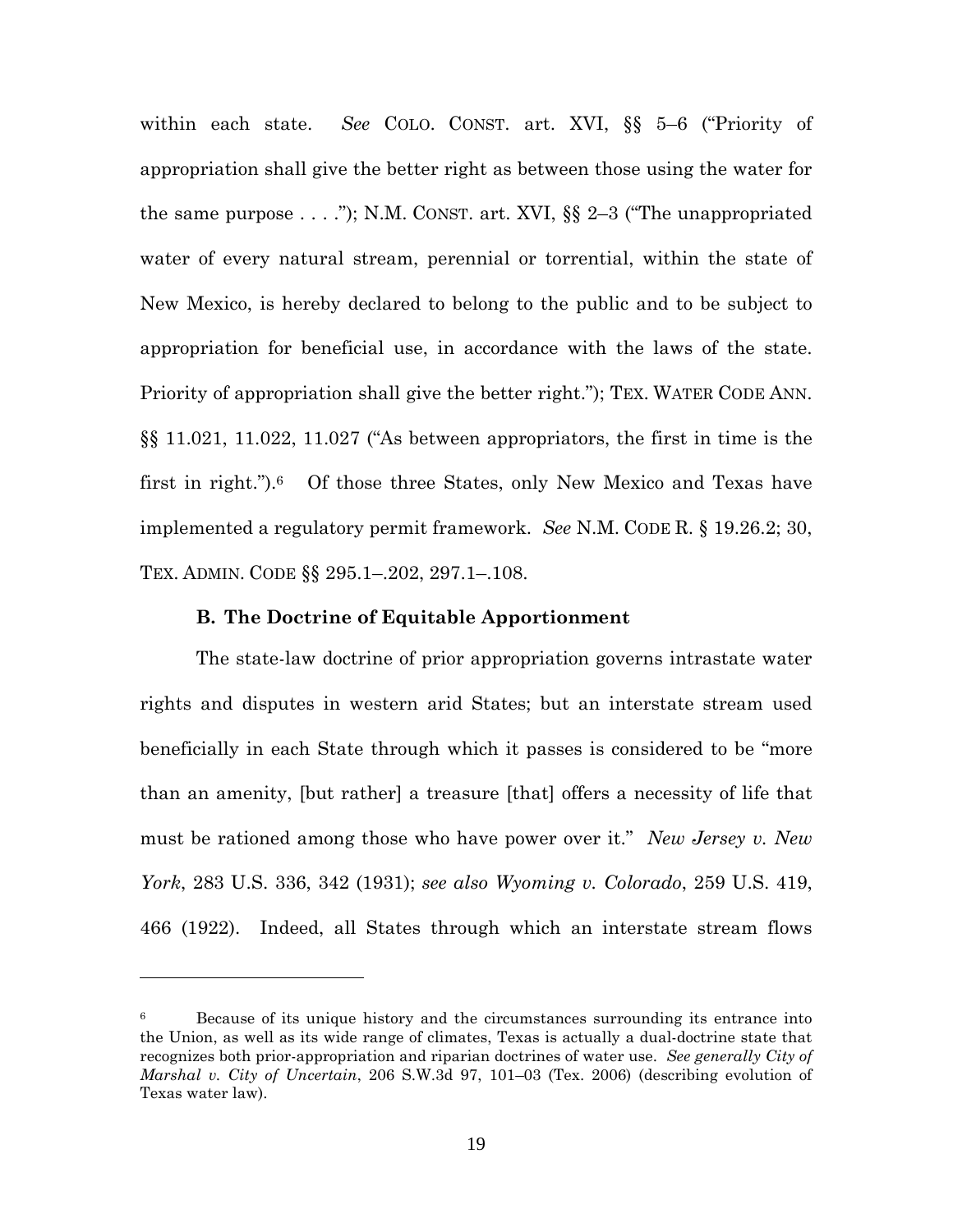"have real and substantial interests in the River that must be reconciled as best they may." *New Jersey*, 283 U.S. at 342–43. The Harmon Doctrine that opinion advanced by U.S. Attorney General Judson Harmon in 1895 in response to Mexico's claims pertaining to the usurpation of Rio Grande waters by United States citizens that essentially would allow a sovereign country to dispose of its resources within its own boundaries regardless of the consequences of that action in a neighboring sovereign country—was practically rejected at the time by the U.S. Secretary of State, resulting in the Convention of 1906 between the United States and Mexico apportioning Rio Grande water to Mexico. *See* discussion *infra* Parts III.B.3.–4. & III.C.4. And its application to interstate stream conflicts between quasi-sovereigns was likewise rejected by the Supreme Court first in *Kansas v. Colorado*, 206 U.S. 46, 97 (1907), and has since been consistently rejected. *See Wyoming*, 259 U.S. at 466 ("The contention of Colorado that she as a state rightfully may divert and use, as she may choose, the waters flowing within her boundaries in this interstate stream, regardless of any prejudice that this may work to others having rights in the stream below her boundary, cannot be maintained. The river throughout its course in both states is but a single stream, wherein each state has an interest which should be respected by the other. A like contention was set up by Colorado in her answer in Kansas v. Colorado and was adjudged untenable. Further consideration satisfies us that the ruling was right."); *see also New Jersey*, 283 U.S. at 342–43.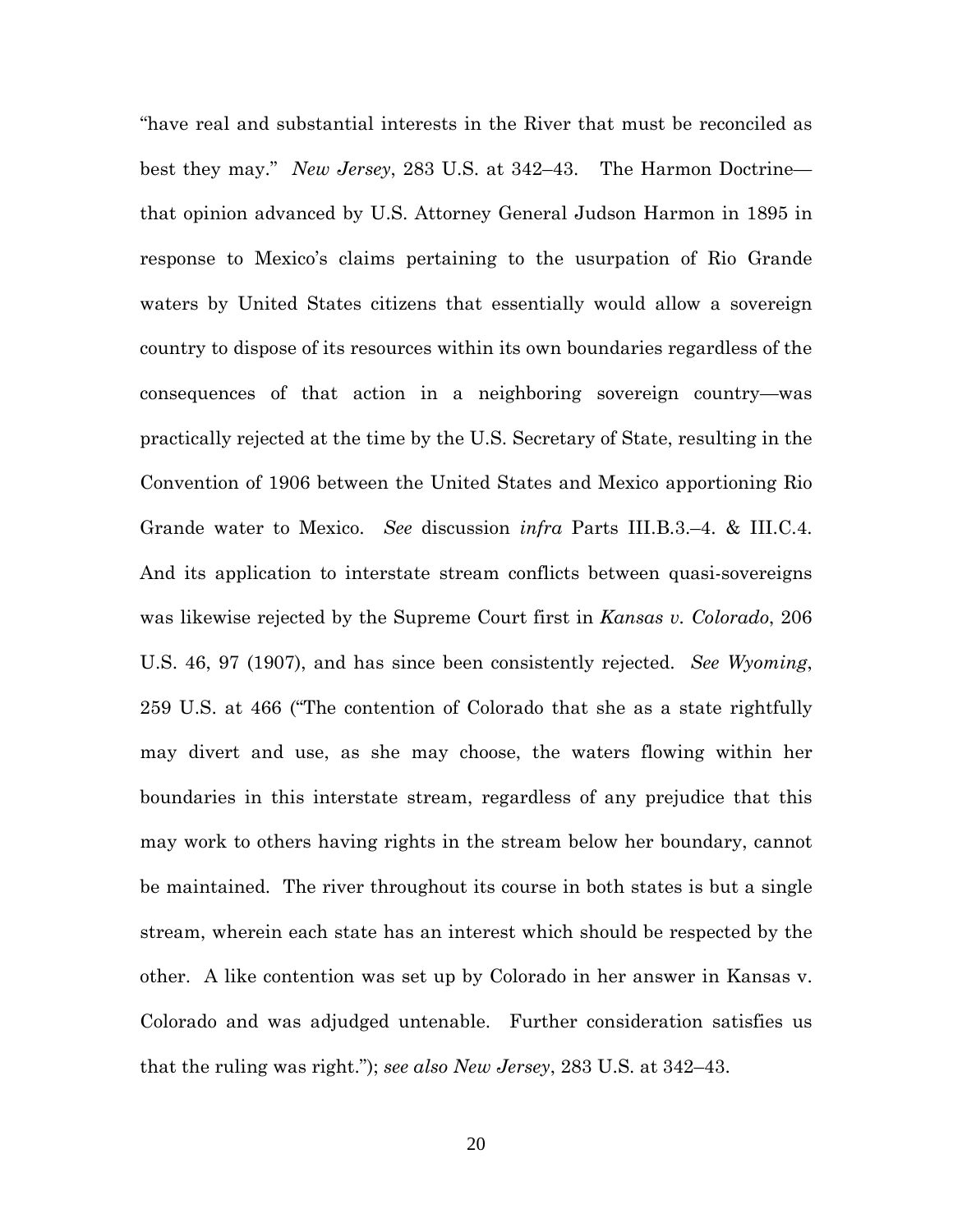Equitable apportionment, then, as it has evolved through *Kansas v. Colorado* and its progeny, "is the doctrine of federal common law that governs disputes between states concerning their rights to use the water of an interstate stream." *Colorado v. New Mexico*, 459 U.S. 176, 183 (1982) (citing *Kansas*, 206 U.S. at 98; *Connecticut v. Massachusetts*, 282 U.S. 660, 670–71 (1931)). Equitable apportionment of the waters of interstate streams, or other natural resources,<sup>7</sup> may be accomplished in one of two ways: (i) judicially, by the Supreme Court of the United States, *see, e.g.*, *Kansas*, 206 U.S. at 97–98;<sup>8</sup> or (ii) legislatively, by interstate compact or other

At the root of the doctrine is the same principle that animates many of the Court's Commerce Clause cases: a State may not preserve solely for its own inhabitants natural resources located within its borders. Consistent with this principle, States have an affirmative duty under the doctrine of equitable apportionment to take reasonable steps to conserve and even to augment the natural resources within their borders for the benefit of other States....

#### *Id*. (internal citations omitted).

<sup>8</sup> In *Hinderlider v. LaPlata River & Cherry Creek Ditch Co*., the Supreme Court commented on its own jurisdiction to equitably apportion interstate streams and decide controversies emanating therefrom:

For whether the water of an interstate stream must be apportioned between the two States is a question of 'federal common law' upon which neither the statutes nor the decisions of either State can be conclusive. Jurisdiction over

<sup>&</sup>lt;sup>7</sup> The Supreme Court has also applied the equitable apportionment doctrine to apportion interstate natural resources other than water. *See, e.g.*, *Idaho ex rel. Evans v. Oregon*, 462 U.S. 1017, 1025 (1983) (applying the doctrine to equitably apportion anadromous fish traveling through multiple states). As explained by the Court:

The doctrine of equitable apportionment is neither dependent on nor bound by existing legal rights to the resource being apportioned. The fact that no State has a pre-existing legal right of ownership in the fish does not prevent an equitable apportionment. Conversely, although existing legal entitlements are important factors in formulating an equitable decree, such legal rights must give way in some circumstances to broader equitable considerations. . . .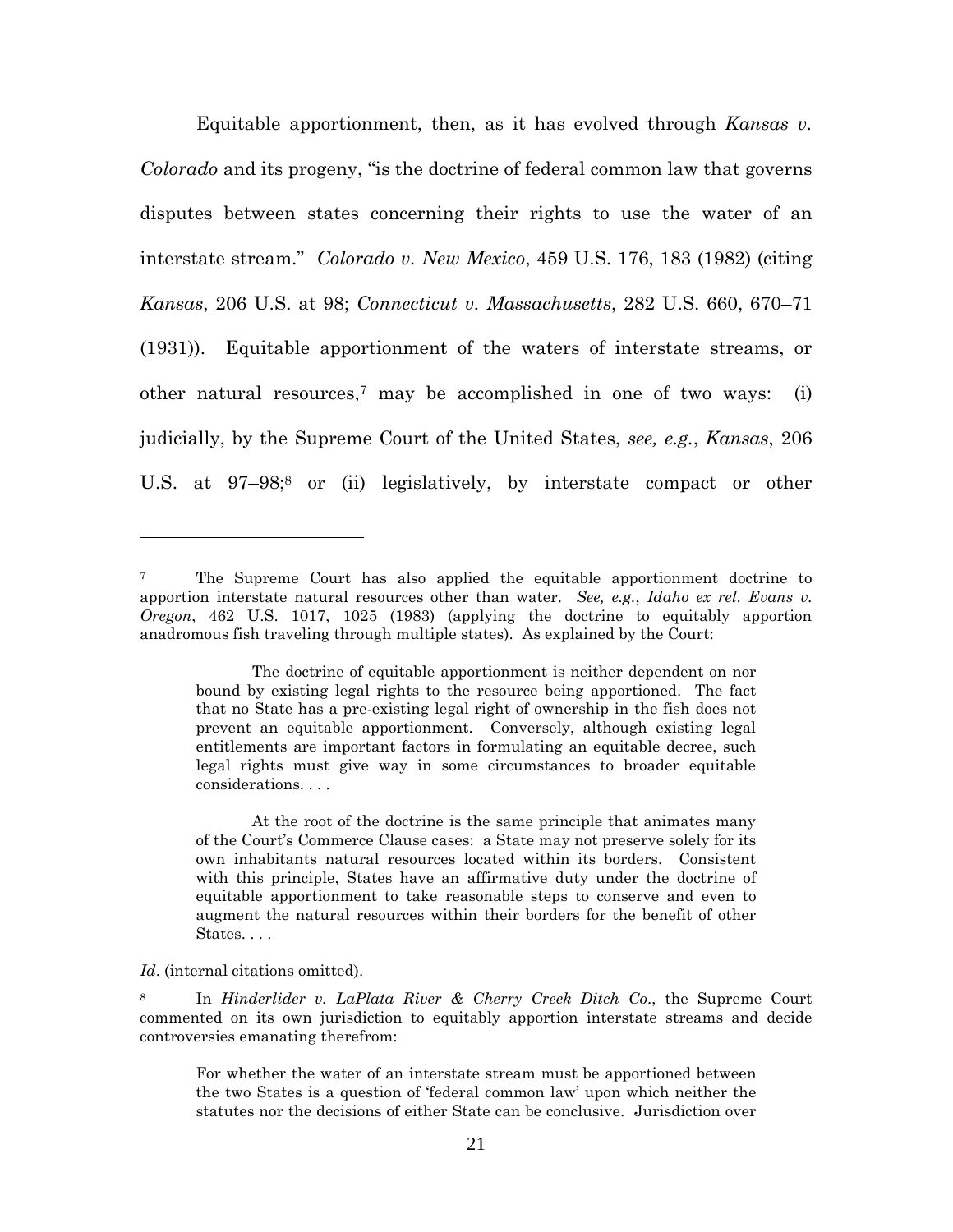congressional act, *see, e.g.*, *Colorado v. Kansas*, 320 U.S. 383, 392 (1943) ("Such controversies may appropriately be composed by negotiation and agreement, pursuant to the compact clause of the Federal constitution."); *Arizona v. California*, 373 U.S. 546, 557–65 (1963) (describing Congress's specific apportionment of water to three States via the Boulder Canyon Project Act). As explained by the Supreme Court regarding the latter:

The compact—the legislative means—adapts to our Union of sovereign States the age-old treaty making power of independent sovereign nations. Adjustment by compact without a judicial or quasi-judicial determination of existing rights had been practiced in the Colonies, was practiced by the States before the adoption of the Constitution, and had been extensively practiced in the United States for nearly half a century before this Court first applied the judicial means in settling the boundary dispute in Rhode Island v. Massachusetts, 12 Pet. 657, 723–725, 9 L. Ed. 1233.

controversies concerning rights in interstate streams is not different from those concerning boundaries. These have been recognized as presenting federal questions.

304 U.S. 92, 110 (1938) (internal citations omitted). In 1945, the Supreme Court formulated the standard for equitable apportionment that remains intact today, one which does not necessarily require strict adherence to the doctrine of prior appropriation:

[I]f an allocation between two appropriation States is to be just and equitable, strict adherence to the priority rule may not be possible. . . . So far as possible those established uses should be protected though strict application of the priority rule might jeopardize them. Apportionment calls for the exercise of an informed judgment on a consideration of many factors. Priority of appropriation is the guiding principle. But physical and climatic conditions, the consumptive use of water in the several sections of the river, the character and rate of return flows, the extent of established uses, the availability of storage water, the practical effect of wasteful uses on downstream areas, the damage to upstream areas as compared to the benefits to downstream areas if a limitation is imposed on the former—these are all relevant factors.

*Nebraska v. Wyoming*, 325 U.S. 589, 618 (1945).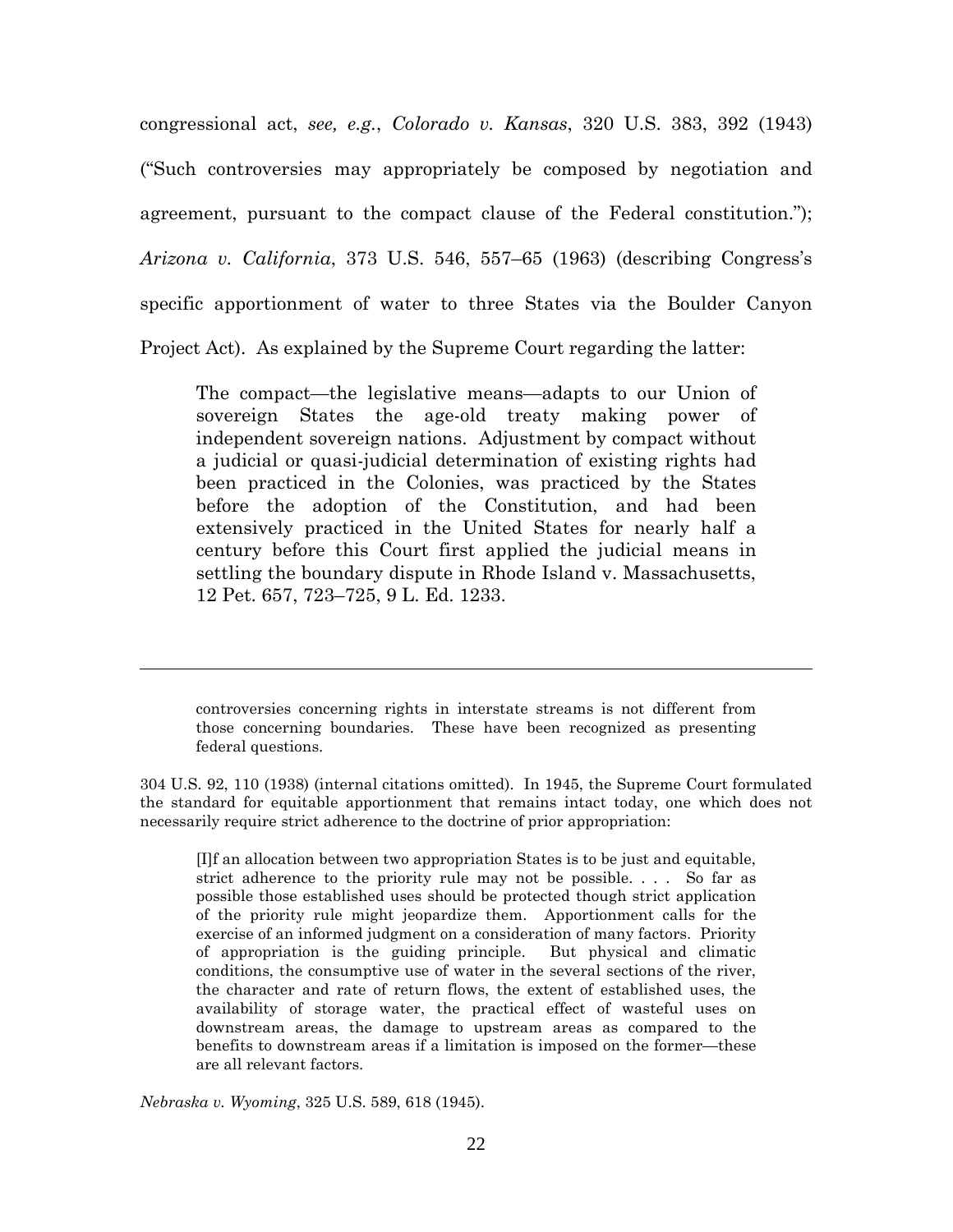*Hinderlider v. La Plata River & Cherry Creek Ditch Co*., 304 U.S. 92, 104 (1938) (internal footnotes and citations omitted).

But in equitably apportioning via compact, the States do so "in the shadow of [the Supreme Court's] equitable apportionment power—that is, [the Court's] capacity to prevent one State from taking advantage of another." *Kansas v. Nebraska*, 135 S. Ct. 1042, 1052 (2015). "Each State's 'right to invoke the original jurisdiction of th[e] Court [is] an important part of the context' in which any compact is made." *Id*. (quoting *Texas v. New Mexico*, 462 U.S. 554, 569 (1983)). "And it is 'difficult to conceive' that a downstream State 'would trade away its right' to [the Court's] equitable apportionment if, under such an agreement, an upstream State could avoid its obligations or otherwise continue overreaching." *Id*. (quoting *Texas*, 462 U.S. at 569).

As quasi-sovereigns, States entering a compact to equitably apportion an interstate stream have the power to allocate the water among the signatory States in any way they see fit in order "[t]o secure the greatest beneficial use of the water in the stream." *Hinderlider*, 304 U.S. at 108 (internal quotations omitted). For example, in 1922, seven States entered into a compact equitably apportioning the Colorado River and its tributaries between two regions, with each region receiving 7.5 million acre-feet: the Upper Basin, comprising Colorado, New Mexico, Utah, and Wyoming; and the Lower Basin, comprising Nevada, Arizona, and California. *See* Colorado River Compact of 1922, http://www.usbr.gov/lc/region/g1000/lawofrvr.html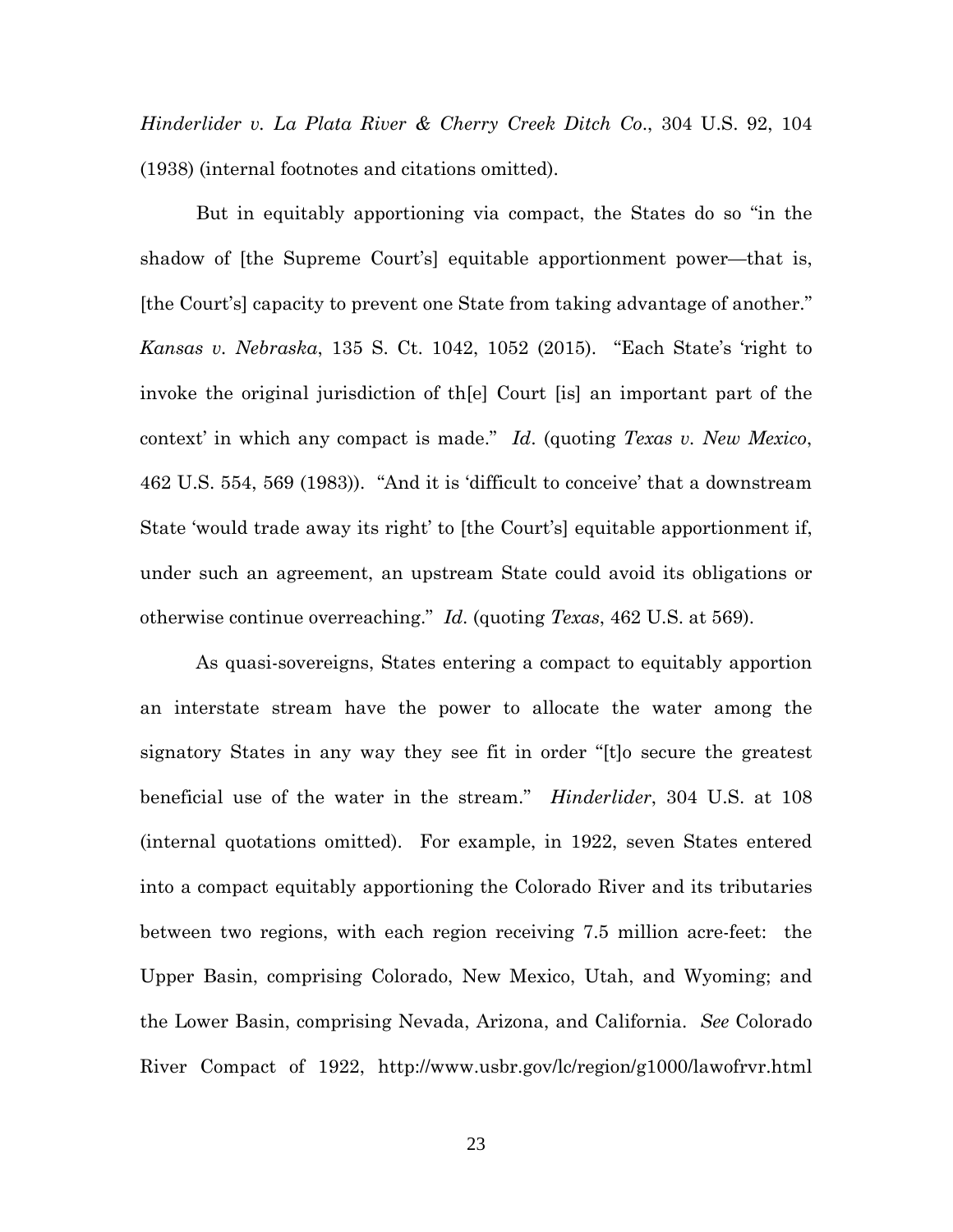(last visited Feb. 15, 2016).<sup>9</sup> In 1925, the States of Colorado and New Mexico equitably apportioned the La Plata River, allowing unrestricted usage by each State for approximately two months of each year and also for the other months of the year, if the mean flow is above 100 cubic feet per second at the state-line gauging station; otherwise, Colorado is required to deliver half of the mean flow below 100 cubic feet per second, and, at all times, the State Engineers have the discretion to rotate the waters when the flow is very low to secure the "greatest beneficial use" of the river. Act of Jan. 29, 1925, ch. 110, 43 Stat. 796, 797. As a last example, in 1951, Montana, Wyoming, and North Dakota allocated the Yellowstone River and its tributaries first by protecting appropriative rights existing as of January 1, 1950, and then by allocating fixed percentages of the remaining unappropriated water of each tributary to each State through which the tributary flows. Act of Oct. 30, 1951, ch. 629, 65 Stat. 663, 666–67

<sup>9</sup> But the States within each Basin could not immediately agree upon each State's share of the water. Therefore, in 1928, "Congress in passing the [Boulder Canyon] Project Act intended to and did create its own comprehensive scheme for the apportionment among California, Arizona, and Nevada of the Lower Basin's share of the mainstream waters of the Colorado River, leaving each State its tributaries." *Arizona v. California*, 373 U.S. 546, 565 (1963) (describing Act of Dec. 21, 1928, ch. 42, 45 Stat. 1057, 1059). Accepting the volumes apportioned by Reclamation (as operator and administrator of the Boulder Canyon Project) through contracts with water users in each of the three States, Congress apportioned 4.4 million acre-feet of water to California, 2.8 million acre-feet of water to Arizona, and 300,000 acre-feet of water to Nevada, with Arizona and California splitting any surplus. *Id*. at 560– 565. In the Act, Congress left open the option for the Lower Basin States to agree upon different terms of apportionment via compact, which would have also required congressional approval, but they never chose that option. *Id*. at 562, 579.

Much later, in 1949, the States of the Upper Basin apportioned by compact to each State a percentage of water of the Colorado River allocated to the Upper Basin. *See* Act of Apr. 6, 1949, ch. 48, 63 Stat. 31.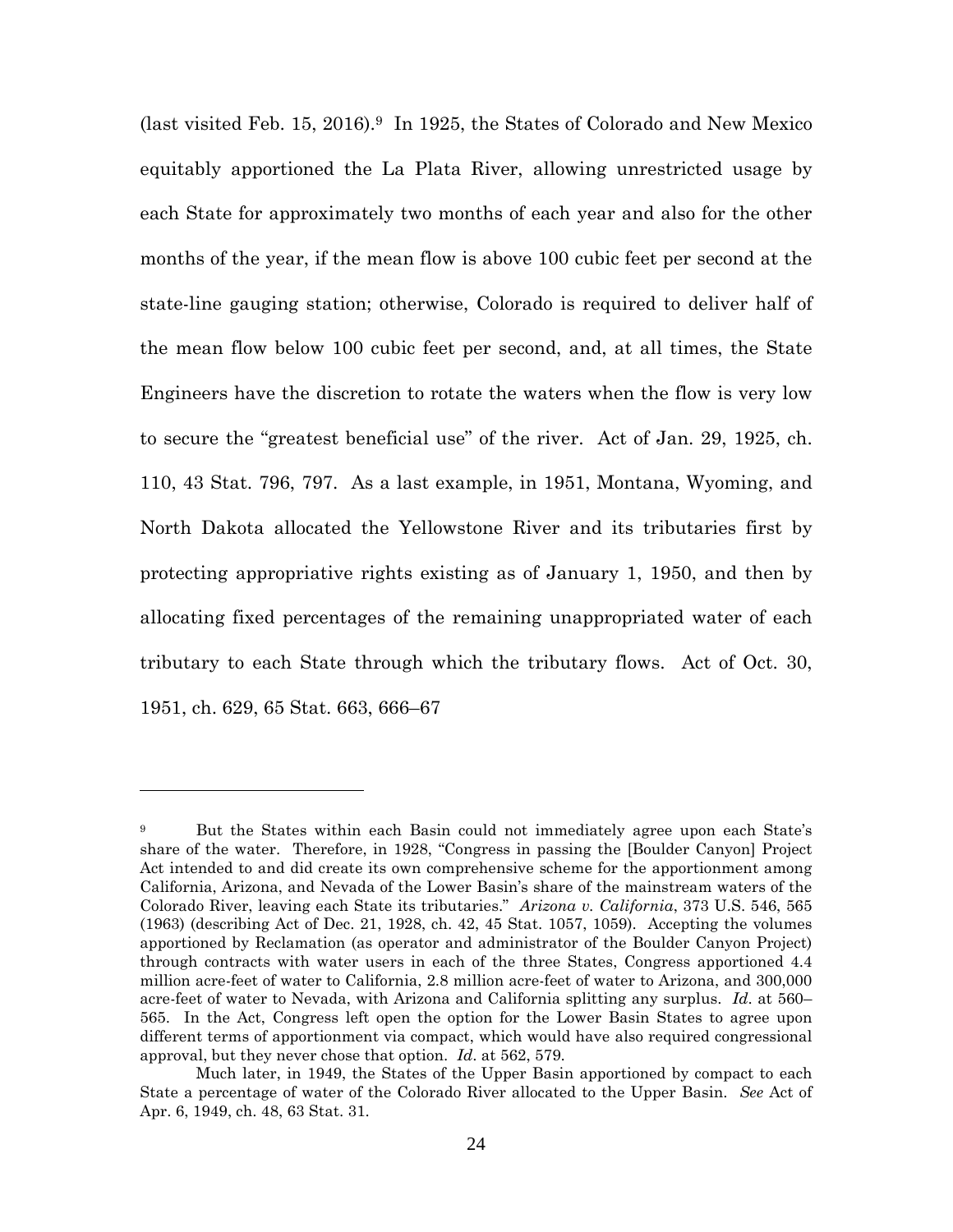Because an equitable apportionment by compact represents the work and will of quasi-sovereign States who each hold title to equitable portions of an interstate stream, the Supreme Court has held that such an apportionment "is binding upon the citizens of each State and all water claimants, even where the State had granted the water rights before it entered into the compact." *Hinderlider v. La Plata River & Cherry Creek Ditch Co.*, 304 U.S. 92, 106 (1938).<sup>10</sup> But because each State's share of an interstate stream is limited to an equitable portion thereof, it necessarily follows that the maximum right to appropriate interstate waters that each State could ever confer upon its own citizens cannot exceed that State's equitable share of the stream. *See id.* at 102. As one high court deduced, it follows that "[e]quitable apportionment, a federal doctrine, can determine times of delivery and sources of supply to satisfy that delivery without conflicting with state law, for state law applies only to the water which has not been committed to other states by the equitable apportionment."

<sup>10</sup> In so holding, the *Hinderlider* Court relied on its reasoning in *Wyoming v. Colorado*:

But it is said that water claims . . . could not be, and were not, affected by the decree [of equitable apportionment], because the claimants were not parties to the suit or represented therein. In this the nature of the suit is misconceived. It was one between states, each acting as a quasi sovereign and representative of the interests and rights of her people in a controversy with the other. Counsel for Colorado insisted in their brief in that suit that the controversy was 'not between private parties' but 'between the two sovereignties of Wyoming and Colorado'; and this court in its opinion assented to that view, but observed that the controversy was one of immediate and deep concern to both states and that the interests of each were indissolubly linked with those of her appropriators.

*Id*. at 107 (quoting *Wyoming v. Colorado*, 286 U.S. 494, 508 (1932)).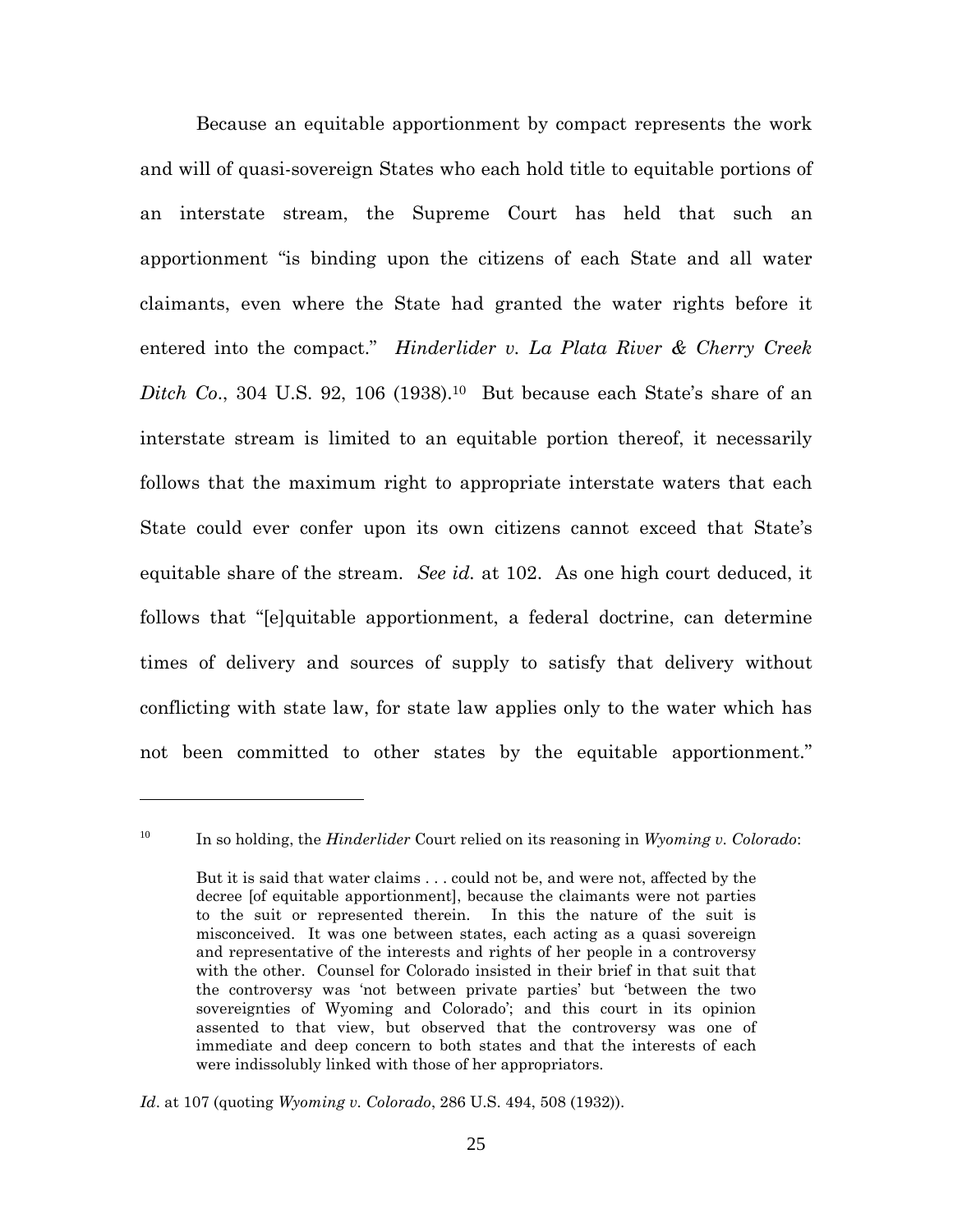*Alamosa-La Jara Water Users Protection Ass'n v. Gould (In re Rules & Regulations Governing the Use, Control, and Protection of Water Rights for Both Surface and Underground Water Located in the Rio Grande and Conejos River Basins and Their Tributaries)*, 674 P. 2d 914, 922 (Colo. 1983) (en banc), *as modified on denial of rehr'g* (Colo. 1984) (citing *id.* at 106–08).

# **III. The Historical Context: Events Leading to the Ratification of the 1938 Compact**

### **A. The Geography of the Upper Rio Grande Basin**

The Rio Grande is an 1800-mile interstate and international stream, rising in Colorado, winding southward approximately 400 miles across New Mexico, and crossing into Texas, where it forms the 1250-mile international boundary between the United States and Mexico. *See* NAT'L RES. COMM., REGIONAL PLANNING: PART VI–THE RIO GRANDE JOINT INVESTIGATION IN THE UPPER RIO GRANDE BASIN IN COLORADO, NEW MEXICO, AND TEXAS 1936-1937, at 7 (1938) [hereinafter RIO GRANDE JOINT INVESTIGATION]. "So far as [the Rio Grande's] history is known it has always been a torrential or storm-water stream, subject at times to great floods and at other times to periods of minimum flow, when its bed was dry or carried an insignificant amount of water along certain parts of its course." U.S. DEP'T OF THE INTERIOR, UNITED STATES GEOLOGICAL SURVEY, THIRD ANNUAL REPORT OF THE RECLAMATION SERVICE 1903–04, H.R. Doc. No. 58-28, at 395 (3d Sess. 1905) [hereinafter 1903-04 THIRD ANNUAL REPORT OF THE RECLAMATION SERVICE]. "The country through which it flows is very fertile, but the rainfall is so meager and so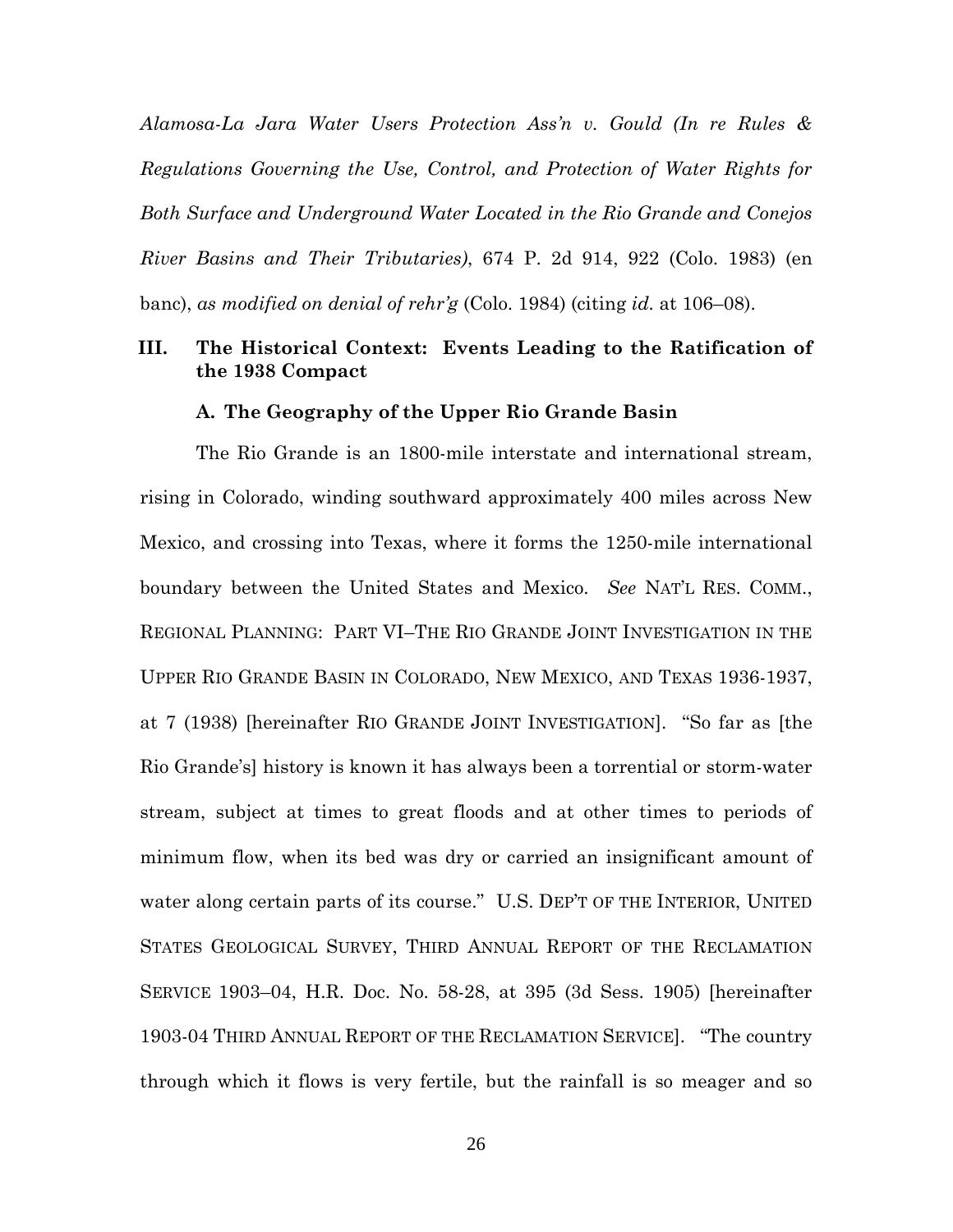erratic that it is an arid desert and no crops can be raised without artificial irrigation." *Id*.

"With respect to usage of water and the problems concerned with that usage, the river is divided into two distinct sections at Fort Quitman, or at the narrow gorge a few miles below." RIO GRANDE JOINT INVESTIGATION, at 7. The Upper Rio Grande Basin (the area above Fort Quitman, Texas) is comprised of "parts of Colorado and New Mexico, and a very small part of Texas," with "more than 99 percent of the water supply com[ing] from Colorado and New Mexico in about equal amounts." *Id*. "Below, in the lower basin, the river develops its flow mainly from tributaries in Mexico." *Id*. The Upper Rio Grande Basin is naturally divided into three sections: (1) the San Luis section in Colorado, (2) the Middle section in New Mexico, and (3) the Elephant Butte–Fort Quitman section in New Mexico, Texas, and Mexico. *See id*. This case centers primarily upon events concerning and occurring in the Elephant Butte–Fort Quitman section of the Upper Rio Grande Basin.

# **B. The Natural Behavior of the Rio Grande Lends Itself to Boundary and Resource Disputes**

# *1. The Treaty of Guadalupe Hildago creates the International Boundary Commission to handle boundary disputes*

The Treaty of Guadalupe Hidalgo, the peace treaty between the United States and Mexico that ended the Mexican–American War, granted to the United States lands west of the Rio Grande comprising parts of what are now New Mexico, Arizona, Nevada, Utah, Wyoming, and Arizona. *See* Treaty of Peace, Friendship, Limits, and Settlement With the Republic of Mexico, U.S.–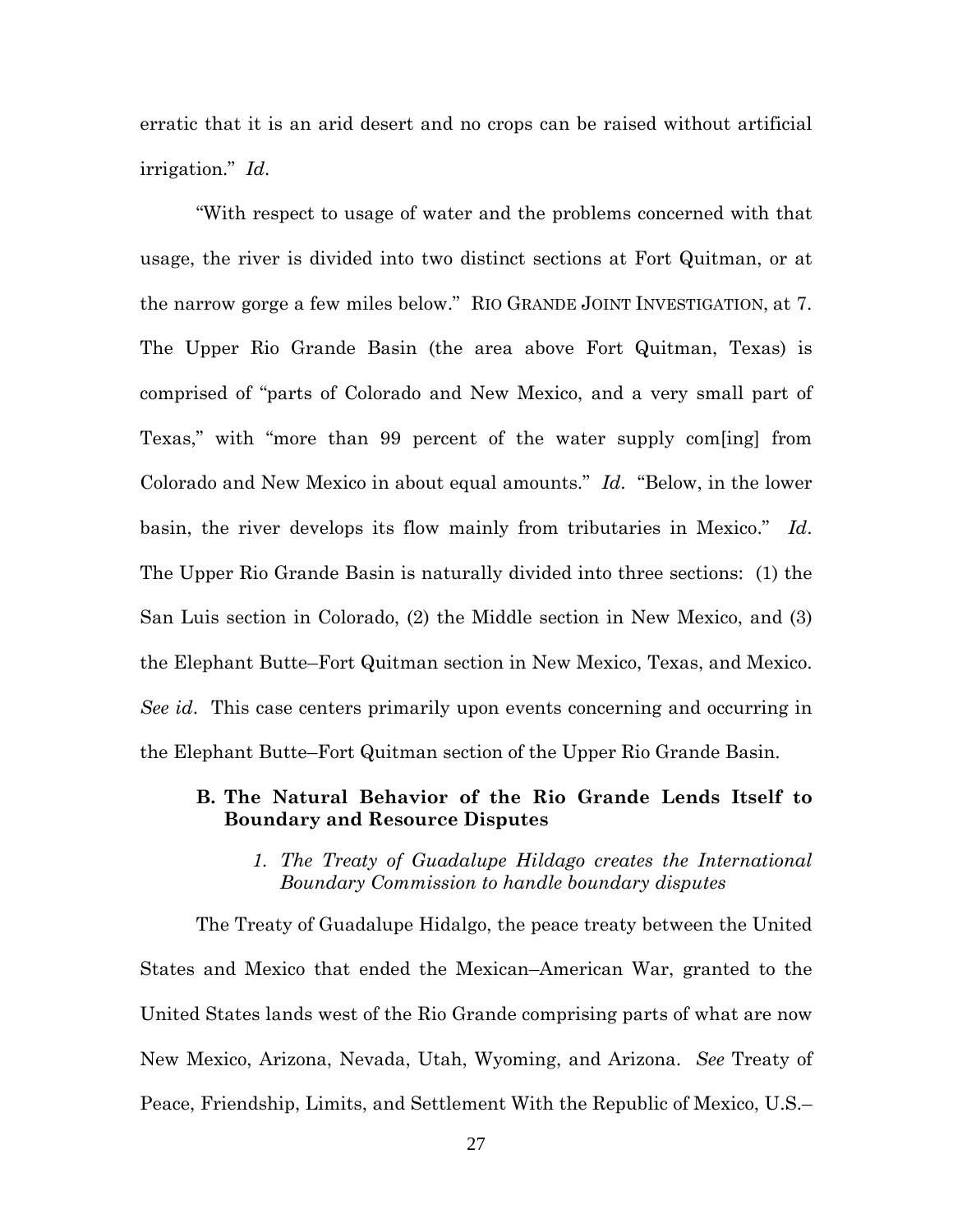Mex., art. V, Feb. 2, 1848, 9 Stat. 922, 926 [hereinafter 1848 Treaty of Guadalupe Hidalgo]. The treaty created and charged the International Boundary Commission

to designate the [international] boundary line with due precision, upon authoritative maps, and to establish upon the ground landmarks which shall show the limits of both republics, as described in the present article, the two governments shall each appoint a commissioner and a surveyor, who, before the expiration of one year from the date of the exchange of ratifications of this treaty, shall meet at the port of San Diego, and proceed to run and mark the said boundary in its whole course to the mouth of the Rio Bravo del Norte.

Id. at 927. Article XXI of that treaty provided that future disagreements between the countries "should be settled by the arbitration of commissioners appointed on each side, or by that of a friendly nation." *Id*. at 939.

When issues or disagreements regarding the international boundary arose, subsequent conventions between the two countries reconvened the International Boundary Commission and assigned resolution of those disagreements to that commission pursuant to Article XXI of the 1848 Treaty of Guadalupe Hidalgo. For example, a convention ratified in the mid-1880s required the Commission to deal with a specific problem caused, in large part, by the behavior of the Rio Grande. As explained in 1914 by General Anson Mills, then-Commissioner of the International Boundary Commission, to the House of Representatives Committee on Foreign Affairs:

The Rio Grande is a torrential stream. In our 20 years' investigation we have found no other like it in the world. There are changes in the river brought about by condition that we have found in no other river. In times of flood the river carries,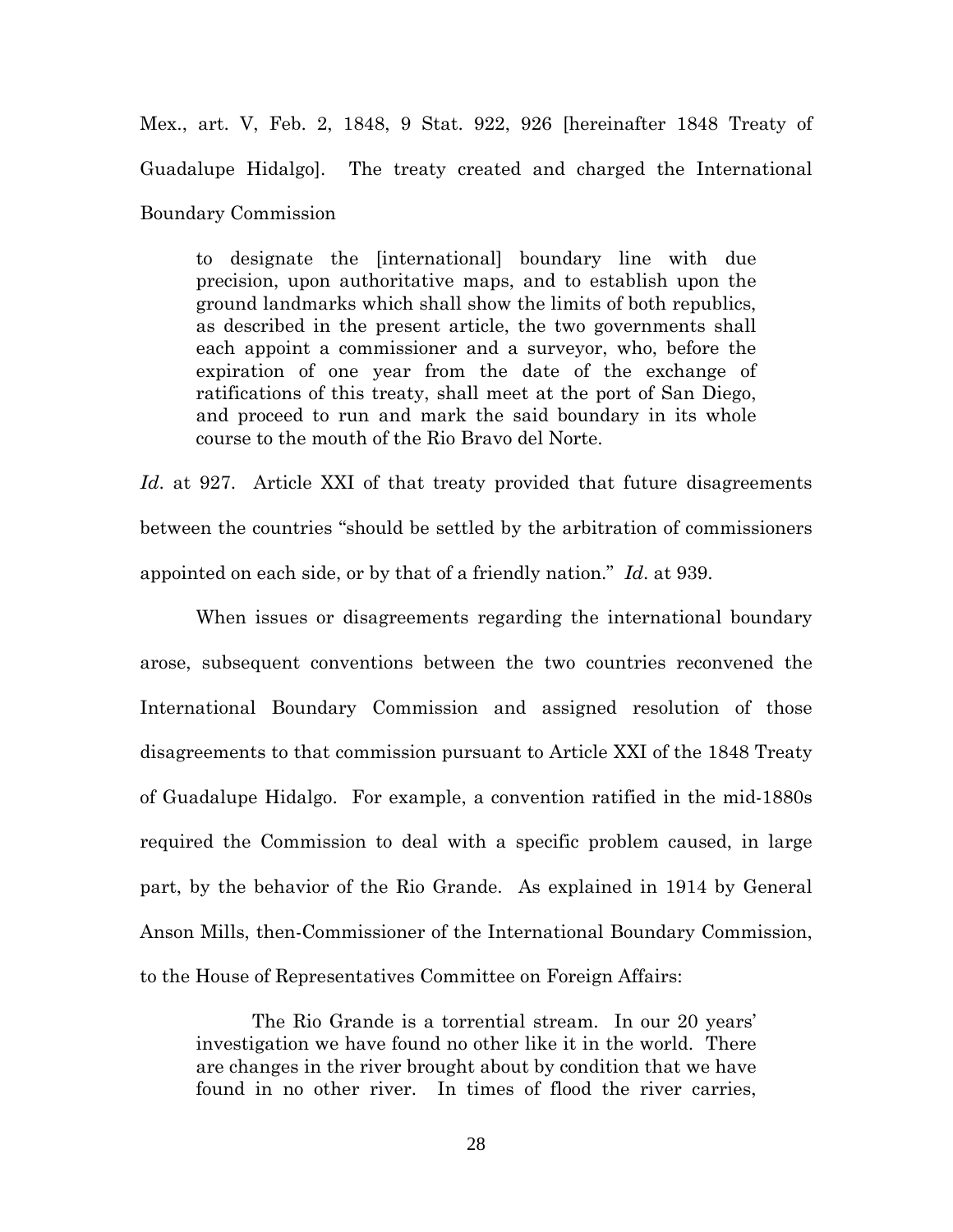throughout its length, a great deal of water, but frequently it goes dry, sometimes for 200 miles, and in one year there was no water passed for eight months.

The cause of the organization of this commission was that these changes brought about islands and separate pieces of land, the jurisdiction of which was unknown to either country, and they were a refuge for smugglers, horse thieves, and other criminals, wherein neither country could find the jurisdiction to try them. This created a great deal of trouble for the last 50 years, but the climax came in 1892 when one of the islands or bancos, as they are now called, namely, Banco de Vela, became a subject of contention between the citizens of each side of the river.

. . . .

Each country provoked the other until the Mexicans arrested three Americans on the island by their officers, carried them across and imprisoned them in jails, and the Americans arrested several Mexicans whom they found on the islands and confined them in jail. Each country appealed to its State Department, and through the War Department, I being in command of the Third Cavalry on the American side of the river, we ordered and placed troops to prevent collision, and the Mexican Fourth Cavalry was likewise by the Mexican Government ordered to align a number of their men on the Mexican side.

*International (Water) Boundary Commission, United States and Mexico:*

*Hearing Before the H. Comm. on Foreign Affairs*, 63rd Cong. 3–4 (1914)

(statement of Gen. Anson Mills),

http://babel.hathitrust.org/cgi/pt?id=chi.45145611;view=1up;seq=5. To

address those problems associated with the bancos and other issues stemming from use of the waters of the Rio Grande, an 1884 convention between the countries established the rules for determining the location of the international boundary when the behavior of the Rio Grande transferred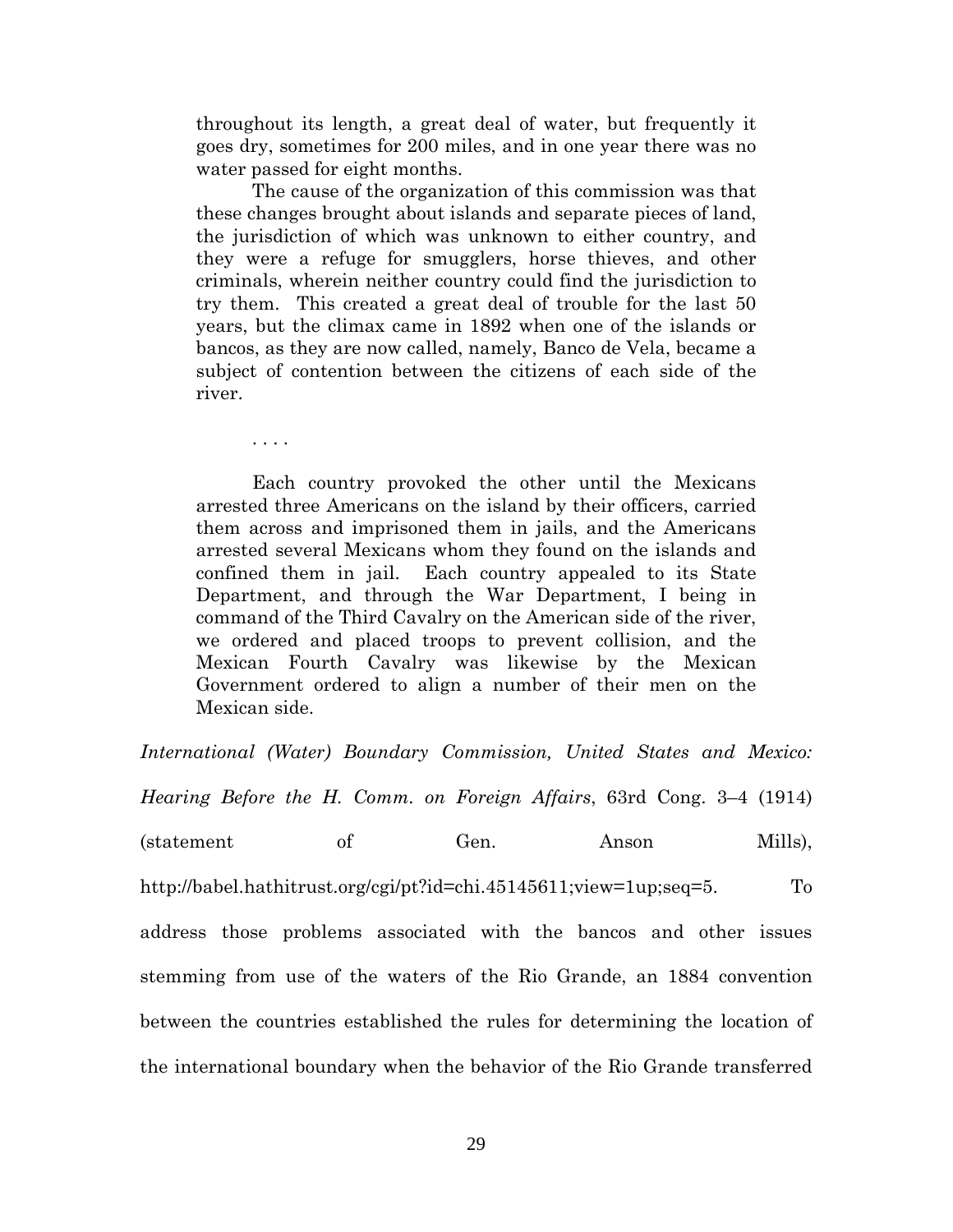tracts of land from one bank of the river to the other. *See* Convention Between the United States of America and the United States of Mexico Touching the International Boundary Line Where It Follows the Bed of the Rio Colorado, U.S.–Mex., Nov. 12, 1884, 24 Stat. 1011 [hereinafter Convention of 1884].<sup>11</sup> And in 1889, the countries ratified another convention to reconvene the International Boundary Commission and grant jurisdiction to that body to adjudicate disputes associated with the bancos, man-made diversions of water on both sides of the river, and the location of the boundary line in the context of the principles and rules adopted in the Convention of 1884. *See* Convention Between the United States of America and the United States of Mexico To Facilitate the Carrying Out of the Principles Contained in the Treaty of November 12, 1884, and To Avoid the Difficulties Occasioned by Reason of the Changes Which Take Place in the Bed of the Rio Grande and That of the Colorado River, U.S.–Mex., Mar. 1, 1889, 26 Stat. 1512 [hereinafter Convention of 1889].

<sup>11</sup> The jurisdiction issues caused by the bancos were not the only issues affecting relations between the United States and Mexico at that time which the 1884 Convention was meant to address. *See, e.g*., IRA G. CLARK, WATER IN NEW MEXICO: A HISTORY OF ITS MANAGEMENT AND USE 90 (1987) ("Friction continued to develop over diversions of water and the building of small restraining dams, a condition intensified by the river changing its course at each flood stage."); DOUGLAS R. LITTLEFIELD, CONFLICT ON THE RIO GRANDE: WATER AND THE LAW, 1879–1939, at 19–20 (2008) (describing "tensions over irrigation supplies along the border between Texas and Mexico [increasing] to the point that rumors abounded regarding the supposed plans of armed Mexicans to destroy an American diversion dam at Hart's Mill (near present-day downtown El Paso on the Rio Grande)" and the petitions of residents to the El Paso County Commissioners' Court "[c]laiming that over the previous few years the waters of the Rio Grande had become insufficient to irrigate crops and water cattle . . . [and contending] that the shortages had brought immense hardships to the area[; therefore,] they sought a monetary grant to ease their burdens or, alternatively, relief from paying property taxes").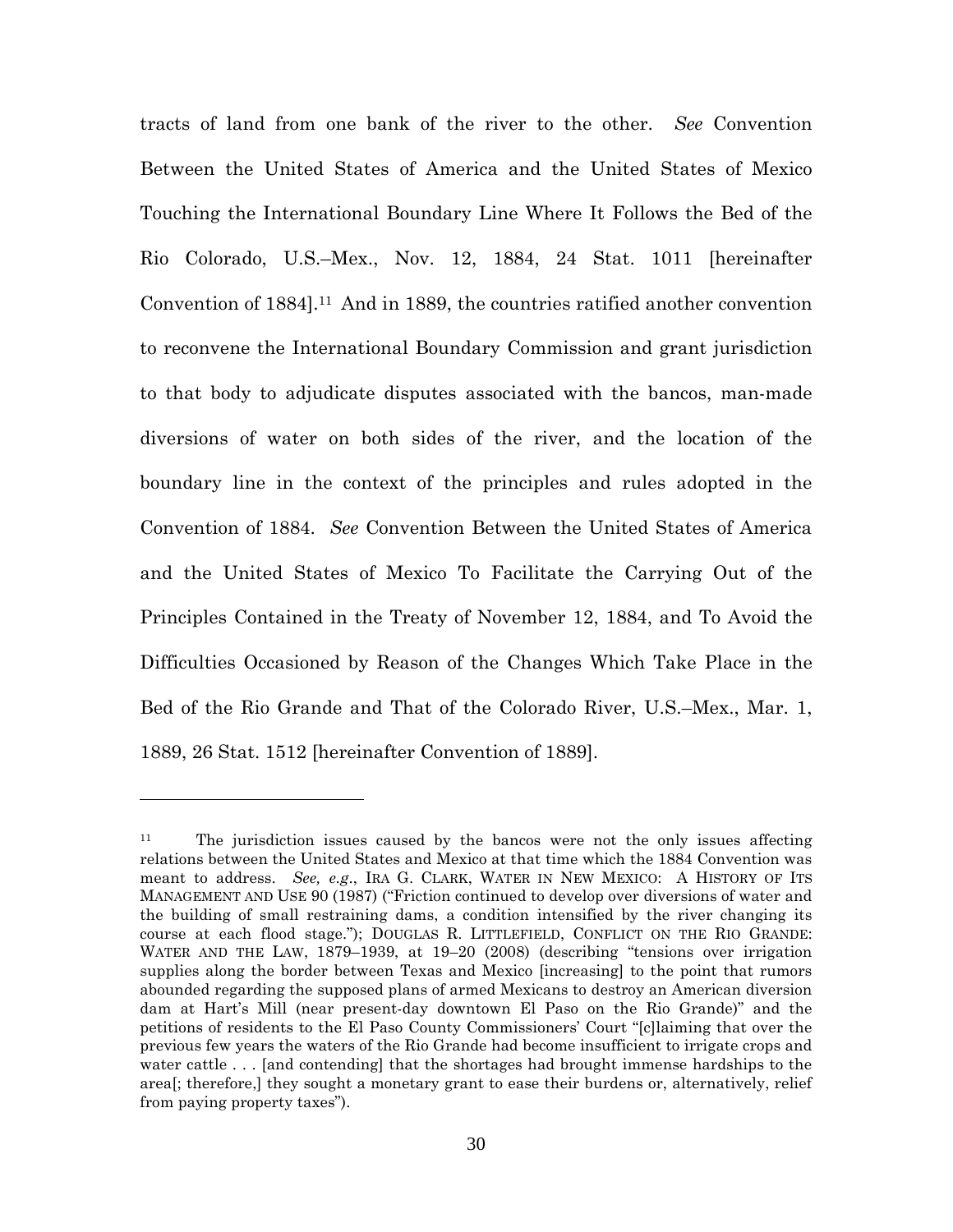## *2. Resource disputes lead to a plan for an international dam and reservoir on the Rio Grande*

Throughout the 1880s, as a result of a significant increase in population and development in the San Luis section of the Upper Rio Grande Basin as well as naturally occurring drought conditions, "water shortages occurred along the Rio Grande in Mesilla and El Paso Valleys and people near Juarez, across the river from El Paso, complained to the Mexican Government." *See* RIO GRANDE JOINT INVESTIGATION, at 8.<sup>12</sup> In 1888, Congress appropriated funds pursuant to a March 20, 1888 joint resolution,

One [trouble] which must be looked for sooner or later is in connection with the water taken from the Rio Grande for irrigation, as soon as the attempt is made to largely extend cultivation in this valley (there will not be enough water for all, and both sides have an equal right). From this troubles are certain to arise sooner or later which may involve the two countries seriously.

. . . .

Then, in the [1889] report of General Stanley . . . to the Secretary of War, he uses this language:

Our relations with our Mexican neighbors upon the long line of the Rio Grande have been kindly, although they are good deal excited over what they deem the violation of their riparian rights through our people taking all the water of the Rio Grande for the irrigation of the San Luis Valley, which leaves the Rio Grande a dry bed for 500 miles. The question is one that must be settled by the State Department, and thus far there has been no call for military force.

21 Cong. Rec. 2341 (1890) (statements of Sen. Reagan).

<sup>12</sup> Reports from various sources also reported to Congress the problem experienced by residents on both sides of the stream during that time:

In the report of the troubles on the Rio Grande, transmitted to the House of Representatives by the Secretary of War in 1878, Executive Document No. 84, Forty-fifth Congress, second session, Colonel Hatch says, among other things: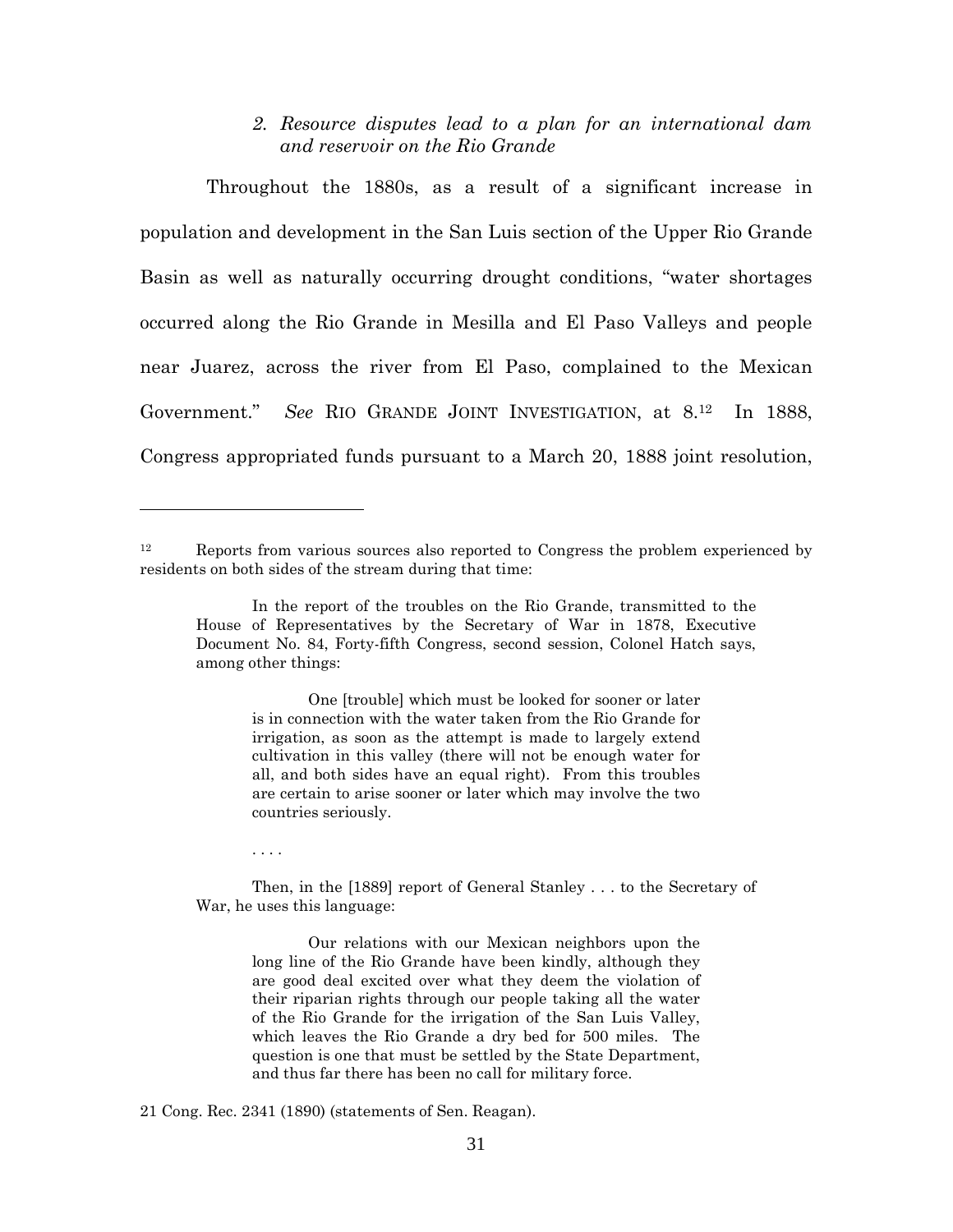*see* J. RES. 7, 50th Cong., 25 Stat. 618–19 (1888), to the United States Geological Survey ("USGS")

[f]or the purpose of investigating the extent to which the arid region of the United States can be redeemed by irrigation, and the segregation of the irrigable lands in such arid region, and for the selection of sites for reservoirs and other hydraulic works necessary for the storage and utilization of water for irrigation and the prevention of floods and overflows . . . .,

Act of Oct. 2, 1888, ch. 1069, 25 Stat. 505, 526. At the same time, the city council of El Paso had approached then-Colonel Anson Mills, a resident and founder of El Paso and surveyor for the Army Corps of Engineers, to "submit to it a plan for water supply and irrigation that would overcome" the immediate drought conditions the residents of El Paso experienced. Letter from Col. Anson Mills, Major Tenth Calvary, to Thomas F. Bayard, U.S. Sec'y of State (Dec. 10, 1888), *in* INTERNATIONAL DAM IN RIO GRANDE RIVER, NEAR EL PASO, TEX., H.R. DOC. NO. 54-125, at 3 (1896). Colonel Mills, who had already received support for his idea from Major John Wesley Powell, the Director of the USGS, proposed to the United States Secretary of State that an international reservoir and dam be built at El Paso, funded jointly by the United States and Mexico, the details of which to be negotiated by

a joint commission [comprised of members from the two countries] to draw up the necessary treaty stipulations to protect the work and the rights of all interested in them, the fundamental feature of which should certainly be that each nation should have the right to divert no more than one-third of the flow at any period, and that one-third of the flow should be maintained in the bed of the river, and that this international commission have charge and control of the work after completion as well as during construction.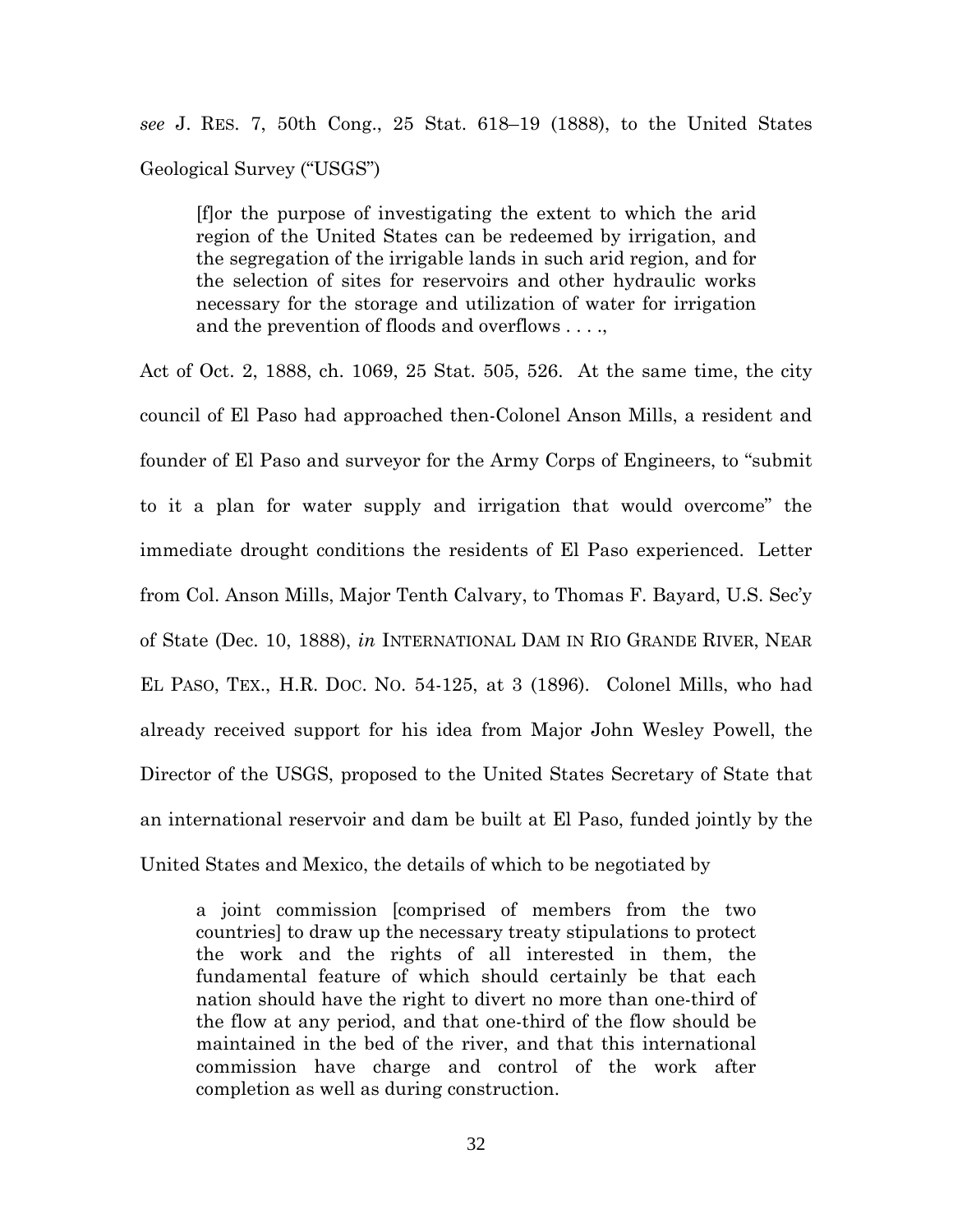*Id*. at 5.

After working with the USGS to research more thoroughly his idea for a federally funded, international reservoir and dam to solve the irrigation needs of El Paso and Juarez residents, Colonel Mills testified before a Senate committee in 1889, detailing his thoughts on the location and construction of the project, and also explaining his rationale for federal funding and oversight:

Now, in regard to the construction of this dam—by whom should it be made—I would like to say this: I do not see how it will be possible to construct it by private enterprise; and for these reasons: It is international, in the first place, and it would be hard to get a charter from the two Governments that would sufficiently secure the investors in their rights to dividends. In our country it is very feasible, because here they can take a lien on the land for the money invested. In Mexico, however, it is different. The proprietors of this enterprise would necessarily be Americans, and there would be that doubt on the part of Mexico and on the part of the investors that they were fairly dealt with. Then, to control the boundary, I do not see how private individuals could do that.

. . . .

My idea would be for the Government to build the dam, build the reservoir, change the railroad, and provide how that water should be disposed of, and turn it over to a private corporation thereafter. That could be arranged.

REPORT OF THE SPECIAL COMMITTEE OF THE UNITED STATES SENATE ON THE IRRIGATION AND RECLAMATION OF ARID LANDS: VOL. III–ROCKY MOUNTAIN REGION AND GREAT PLAINS 16–17 (1890) (statement of Maj. Anson Mills), http://babel.hathitrust.org/cgi/pt?id=chi.73646723;view=1up;seq=7 (last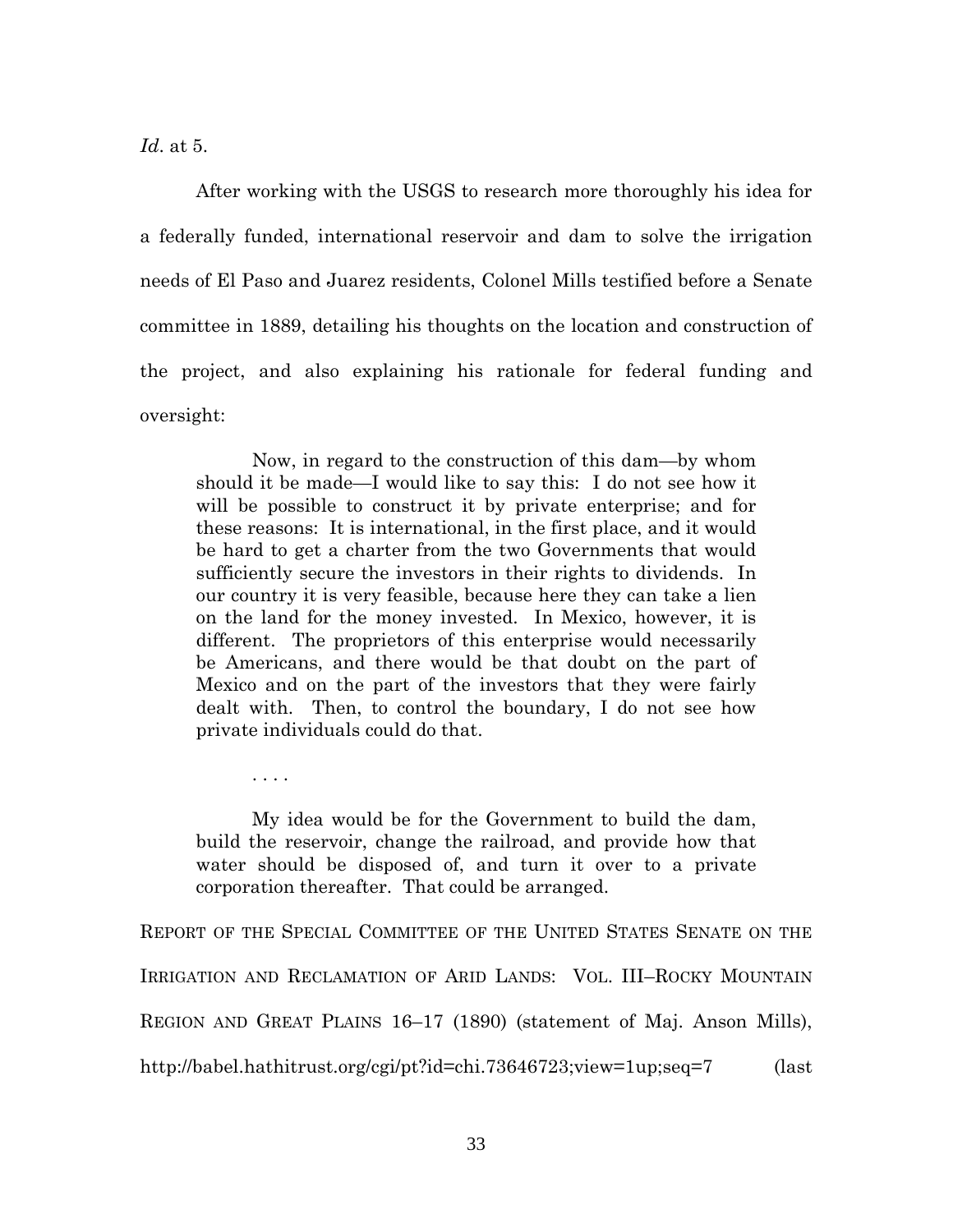visited Mar. 3, 2016). In addition to presenting a detailed plan for a reservoir and dam at El Paso, Major Mills also identified "a good site for a dam at Fort Selden," approximately sixty miles north of El Paso, near Elephant Butte, New Mexico, but opined that a reservoir at that site would hold a fraction of water compared to the one he proposed at El Paso. *Id.* at 16.

After those hearings, however, legislative attempts to solve irrigation problems by building the dam and reservoir recommended by Mills and the USGS stalled; Congress turned to the President in 1890, requesting him "to enter into negotiations with the Government of Mexico with a view to the remedy of all such [boundary and irrigation disputes]" on both sides of the Rio Grande, which Congress characterized as "a standing menace to the harmony and prosperity of the citizens of said countries, and the amicable and orderly administration of their respective Governments." 21 CONG. REC. 3977 (1890) [hereinafter 1890 Concurrent Resolution].

> *3. The Republic of Mexico lodges a formal claim for damages alleging misappropriation of water from the Rio Grande by United States citizens*

In October 1894, the Mexican ambassador to the United States forwarded a letter to the U.S. Secretary of State that he had received from consul of Mexico at El Paso in an attempt "to solicit, very specially, an examination and decision of this grave question by the Department of State, in order that the evils referred to by the Mexican consul at El Paso, Tex., may be remedied." Letter from Matias Romero, Mexican Minister in Washington, D.C., to Walter Q. Gresham, U.S. Sec'y of State (Oct. 12, 1894), *in* THE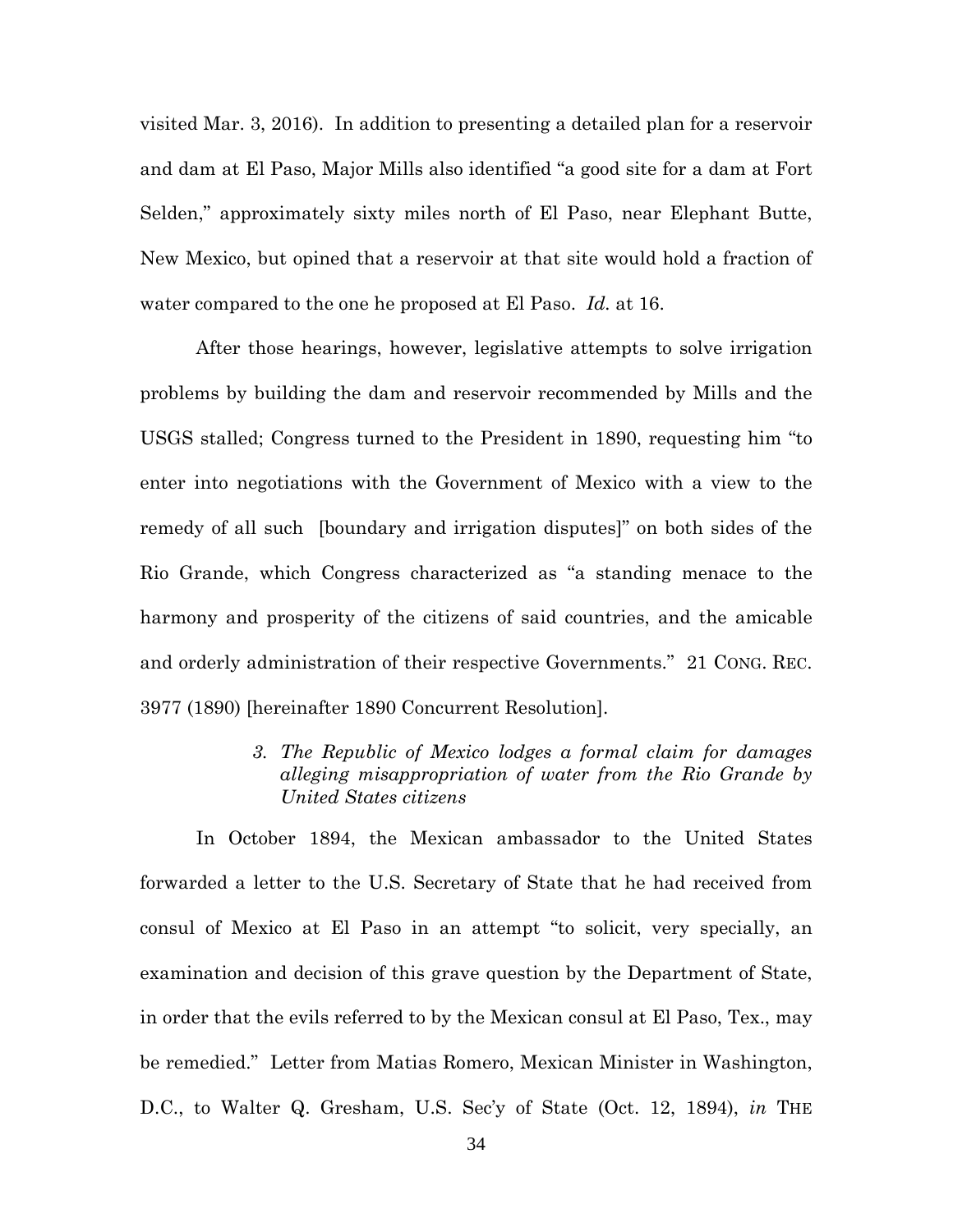EXECUTIVE DOCUMENTS OF THE HOUSE OF REPRESENTATIVES FOR THE THIRD SESSION OF THE FIFTY-THIRD CONGRESS 1894–95, at 395 (1895) [hereinafter CLEVELAND FOREIGN RELATIONS PAPERS]. The letter of the Mexican consul detailed tribulations caused by "the numberless drains which have been made by the farmers of Colorado and New Mexico, who have settled the pending questions [regarding the equitable division of the waters of the river] by appropriating the water of the Rio Grande to their own exclusive use." Letter from José Zayas Guarneros, Mexican Consul at El Paso, to Matias Romero, Mexican Minister in Washington, D.C. (Oct. 4, 1894), *in* CLEVELAND FOREIGN RELATIONS PAPERS, at 396. Those tribulations included the "total destruction within perhaps two years" of agriculture, which, in turn, would "inevitably entail the ruin of the infant industries" and the depopulation of the city of Juarez. *Id*.

Although President Cleveland acknowledged in his annual address of Congress in December 1894 that "[t]he problem of the storage and use of the waters of the Rio Grande for irrigation should be solved by appropriate concurrent action of the two interested countries," CLEVELAND FOREIGN RELATIONS PAPERS, at *xi*, negotiations moved slowly. In October 1895, the Mexican ambassador to the United States sent another letter to the U.S. Secretary of State, complaining that the digging of "a great many trenches . . . in the State of Colorado (especially in the St. Louis [sic] Valley) and in the Territory of New Mexico, through which the Rio Grande and its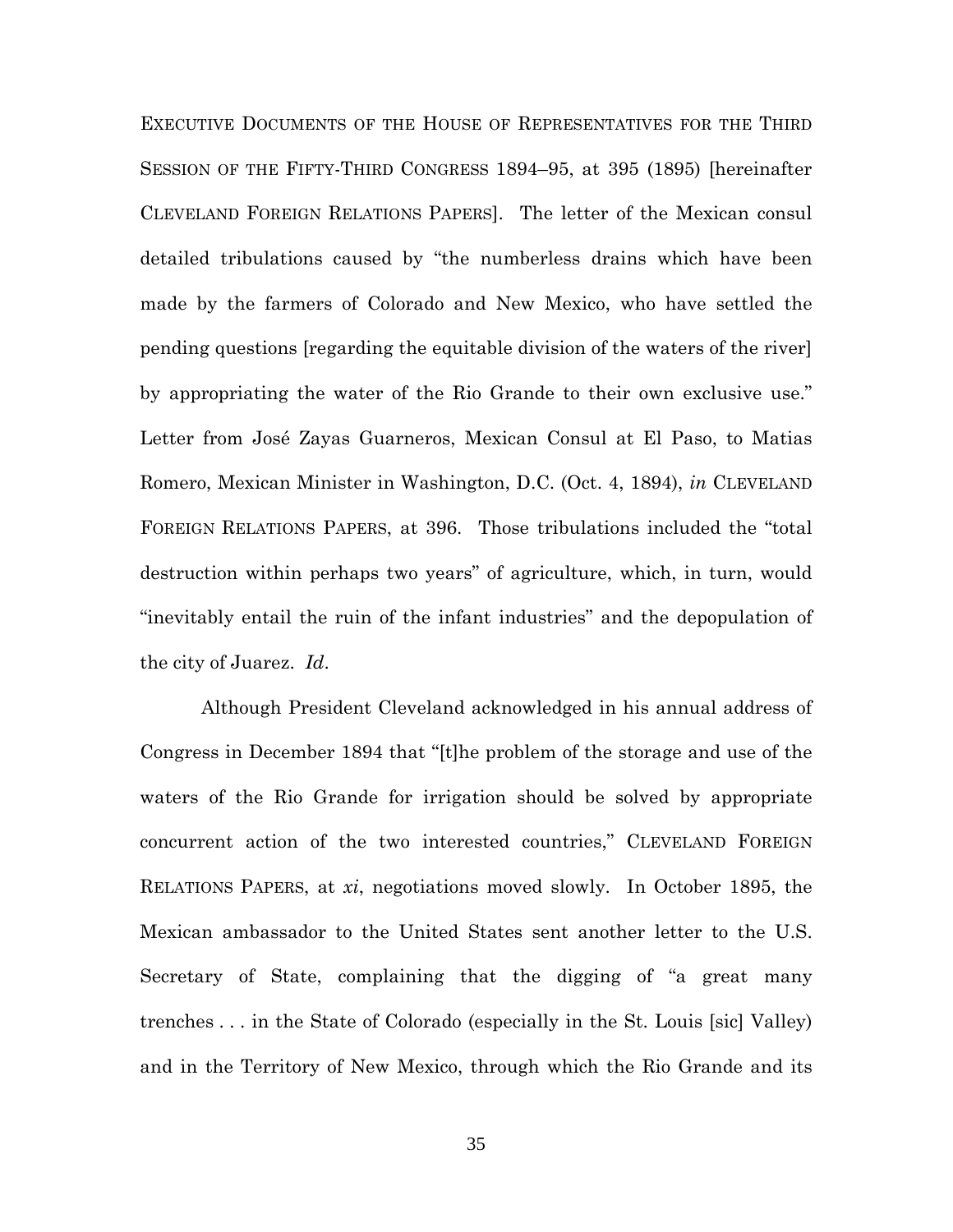affluents flow" resulted in the destruction of the navigability of the Rio Grande and the deprivation of water for irrigation downstream in violation of the 1848 Treaty of Guadalupe Hidalgo, the Convention of 1884, and international law. Letter from Matias Romero, Mexican Minister in Washington, to Richard Olney, U.S. Sec'y of State (Oct. 21, 1895), *in* THEODORE ROOSEVELT, JR., MESSAGE FROM THE PRESIDENT OF THE UNITED STATES, TRANSMITTING A REPORT FROM THE SECRETARY OF STATE, WITH ACCOMPANYING PAPERS, IN REGARD TO THE EQUITABLE DISTRIBUTION OF THE WATERS OF THE RIO GRANDE [hereinafter ROOSEVELT PAPERS REGARDING THE EQUITABLE DISTRIBUTION OF RIO GRANDE WATERS], S. DOC. NO. 57-154, at 7–8 (1903). As stated by the ambassador in his letter:

The Government of Mexico thinks that according to Article VII of the treaty of Guadalupe Hidalgo of February 2, 1848, the inhabitants of one country can not, without the consent of the other, build any works that obstruct or impede navigation in international rivers, and nothing could impede it more absolutely than works which wholly turn aside the water of those rivers. It is true that Article IV of the treaty of Mesilla of December 30, 1853, annulled Article VII of the treaty of Guadalupe Hidalgo, but at the same time it left its stipulations in force, as far as the Rio Grande is concerned, from the point where that river begins to be the boundary line between the two countries, and moreover, by Article V of the convention of November 12, 1884, the right of both countries to that river was again recognized, and it was again stipulated that one could not construct any works that obstructed navigation therein without the consent of the other.

. . . .

Still, even supposing, without admitting it, that the Mexican Government's interpretation of the treaties were not well founded, and even if there were no stipulation on this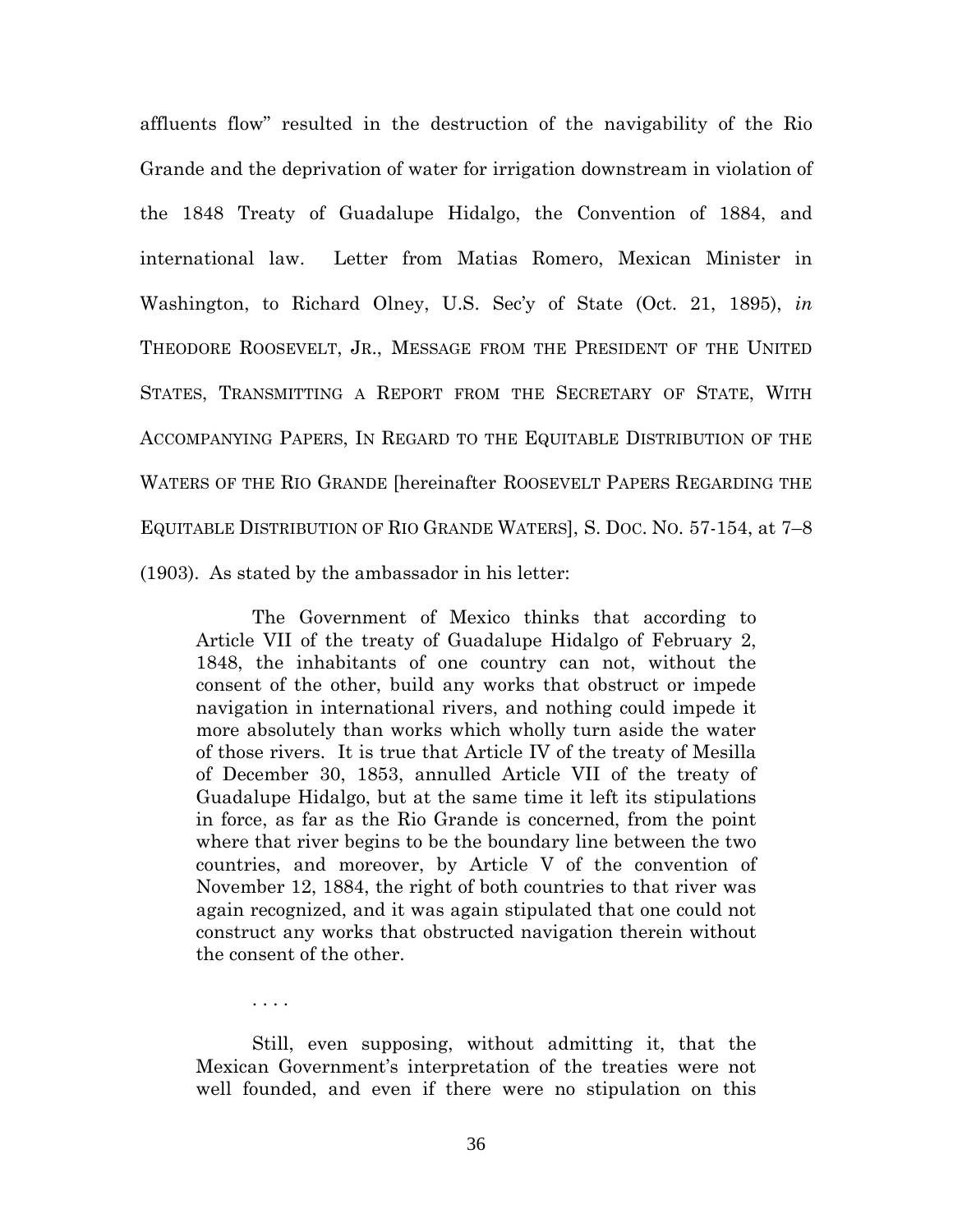subject between the two countries, the principles of international law would form a sufficient basis for the rights of the Mexican inhabitants of the bank of the Rio Grande. Their claim to the use of the water of that river is incontestable, being prior to that of the inhabitants of Colorado by hundreds of years, and, according to the principles of civil law, a prior claim takes precedence in case of dispute.

*Id*. at 8.

The U.S. Secretary of State requested a legal opinion from the U.S. Attorney General regarding the validity of Mexico's claims. *See* Letter from Richard Olney, U.S. Sec'y of State to Judson Harmon, U.S. Att'y Gen. (Nov. 5, 1895), *in* ROOSEVELT PAPERS REGARDING THE EQUITABLE DISTRIBUTION OF RIO GRANDE WATERS, at 9–10. Attorney General Harmon agreed that the Treaty of Guadalupe Hidalgo and the Convention of 1884 protected the rights of Mexico as to maintaining the *navigability* of the Rio Grande, but opined that those agreements applied only to the section of the river serving as the boundary between Mexico and the United States, observing that Mexico's claims pertained to interference with irrigation—not navigability of the river. *See* Letter from Judson Harmon, U.S. Att'y Gen. to Richard Olney, U.S. Sec'y of State (Dec. 12, 1895), *in* ROOSEVELT PAPERS REGARDING THE EQUITABLE DISTRIBUTION OF RIO GRANDE WATERS, at 10–13. As to the validity of Mexico's claim under international law, Attorney General Harmon analyzed several legal authorities pertaining to natural international servitudes and the overlay of the principle of absolute sovereignty of nations. *Id*. at 14–16. Ultimately, relying primarily upon Chief Justice John Marshall's opinion in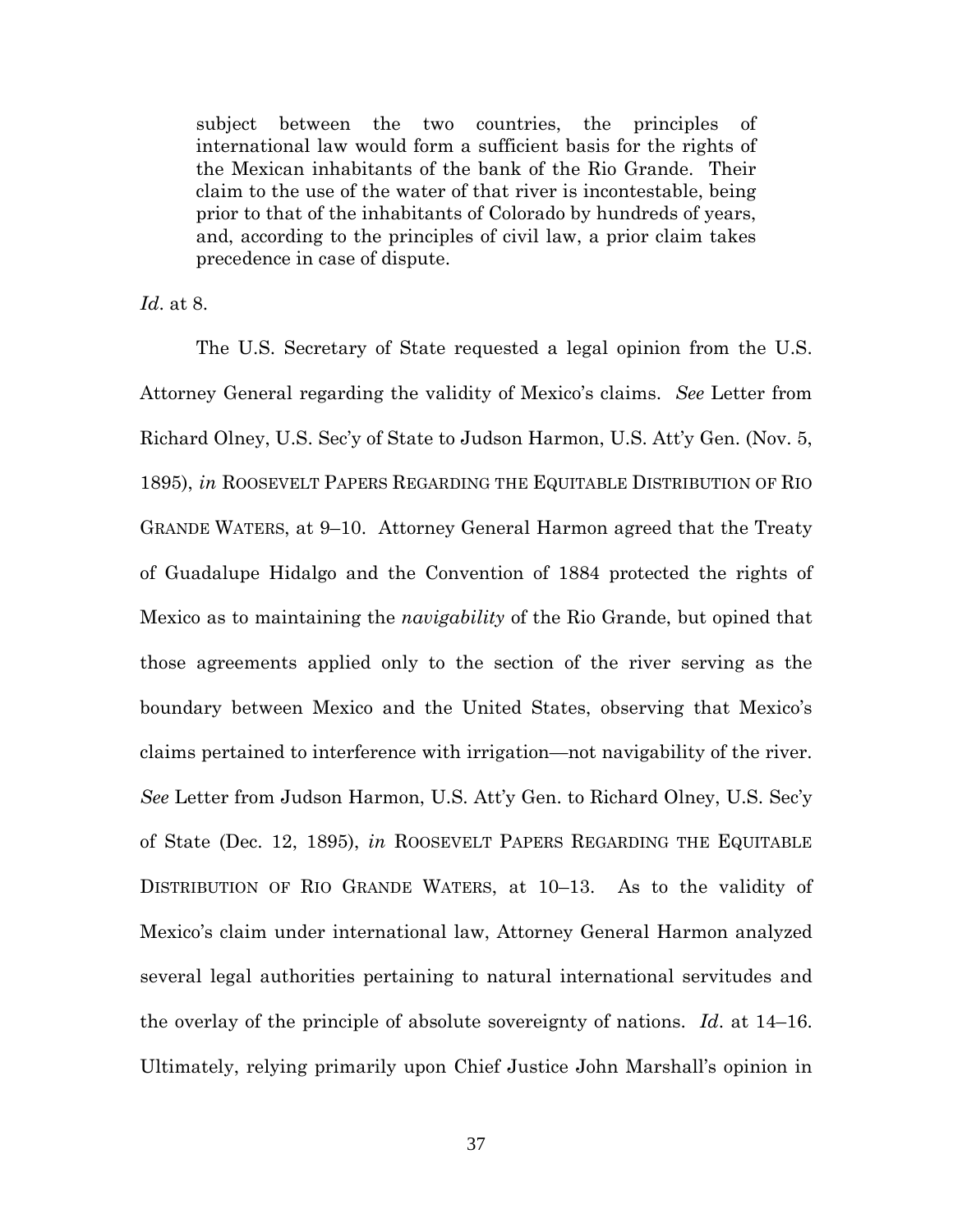*The Schooner Exchange v. McFadden*, 11 U.S. (7 Cranch) 116, 136 (1812), he

advised:

The fundamental principle of international law is the absolute sovereignty of every nation as against all others within its own territory. Of the nature and scope of sovereignty with respect to judicial jurisdiction, which is one of its elements, Chief Justice Marshall said:

The jurisdiction of the nation within its own territory is necessarily exclusive and absolute. It is susceptible of no limitation not imposed by itself. Any restriction upon it, deriving validity from an external source, would imply a diminution of its sovereignty to the extent of the restriction, and an investment of that sovereignty to the same extent in that power which could impose such restriction.

All exceptions, therefore, to the full and complete power of a nation within its own territories must be traced up to the consent of the nation itself. They can flow from no other legitimate source.

. . . .

It is not suggested that the injuries complained of are or have been in any measure due to wantonness or wastefulness in the use of water, or to any design or intention to injure. The water is simply insufficient to supply the needs of the great stretch of arid country through which the river, never large in the dry season, flows, giving much and receiving little.

The case presented is a novel one. Whether the circumstances make it possible or proper to take any action from consideration of comity is a question which does not pertain to this Department; but that question should be decided as one of policy only because, in my opinion, the rules, principles, and precedents of international law impose no liability or obligation upon the United States.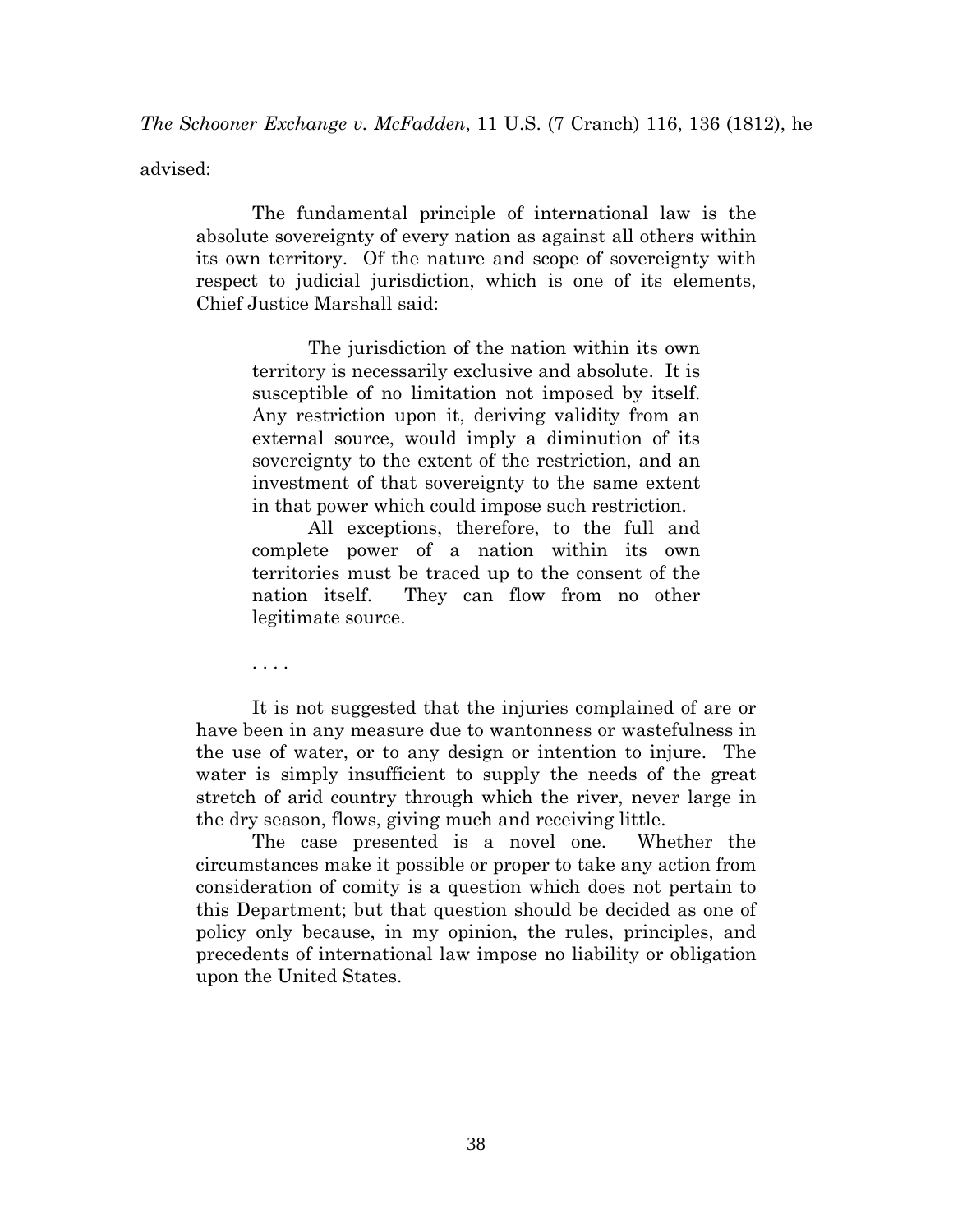Id. at 15–16 (internal citation omitted).<sup>13</sup> In sum, Attorney General Harmon's opinion stated that the United States had no duty toward Mexico regarding the alleged water misappropriation by U.S. citizens.

The world being composed of distinct sovereignties, possessing equal rights and equal independence, whose mutual benefit is promoted by intercourse with each other, . . . all sovereigns have consented to a relaxation in practice, in cases under certain peculiar circumstances, of that absolute and complete jurisdiction within their respective territories which sovereignty confers . . . .

A nation would justly be considered as violating its faith, although that faith might not be expressly plighted, which should suddenly and without previous notice, exercise its territorial powers in a manner not consonant to the usages and received obligations of the civilized world.

Marshall thus recognized that the realities of the international intercourse and interdependence meant that states often did not insist upon "that absolute and complete jurisdiction within their respective territories which sovereignty confers."

Stephen C. McCaffrey, *The Harmon Doctrine One Hundred Years Later: Buried, Not Praised*, 36 NAT. RESOURCES J. 725, 744 (1996) (quoting *The Schooner Exchange v. McFadden*, 11 U.S. (7 Cranch) 116, 136–37 (1812)).

<sup>13</sup> The concept that a sovereign country may dispose of its resources within its own boundaries regardless of the consequences of that action in a neighboring sovereign country became known as the "Harmon Doctrine." In his article questioning the Harmon Doctrine's inclusion in international law, Professor Stephen McCaffrey writes:

It is remarkable that Attorney General Harmon rested his entire case upon two brief paragraphs from an old Supreme Court decision that he did not proceed to apply to the facts before him. It is true that the Supreme Court's opinion was written by one of the greatest jurists ever to sit on the Court, Chief Justice John Marshall. But could such a great judge, even in the early years of the nineteenth century, have in fact intended to make pronouncements about sovereignty that are as absolute and inflexible as they appear to be in Harmon's opinion? Reading two sentences beyond the end of Harmon's quotation from the decision supplies the answer. Chief Justice Marshall wrote: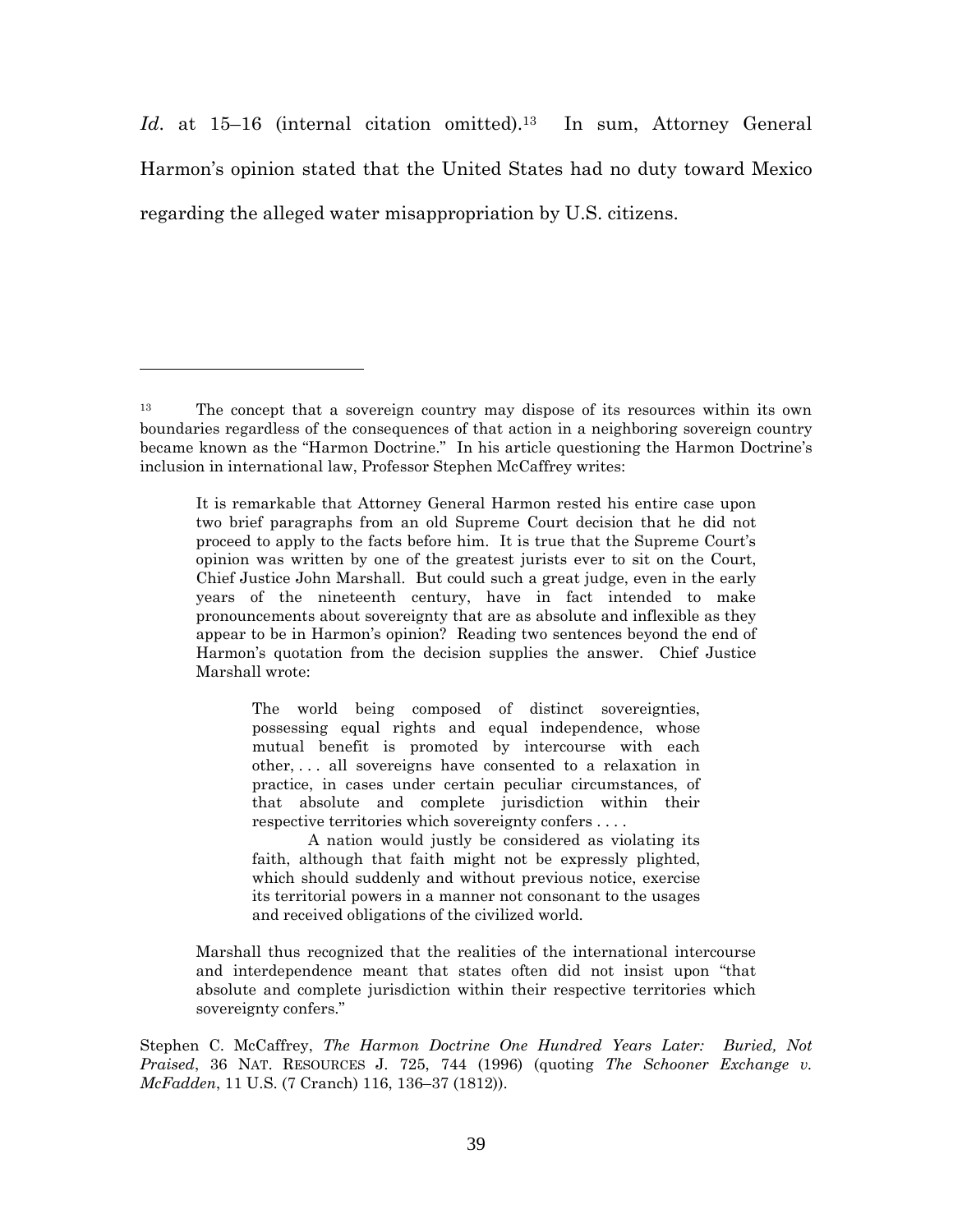*4. The Harmon Doctrine is rejected in favor of referring the international dispute to the International Boundary Commission for amicable solutions*

Despite the advice contained in Attorney General Harmon's opinion,

the State Department continued to work toward a solution. Ultimately,

pursuant to the 1890 Concurrent Resolution, the countries issued a protocol

on May 6, 1896, referring the issue of Mexico's claim to the International

Boundary Commission for investigation and report on three specific topics:

It being essential to the conduct of the negotiations contemplated by the concurrent resolution of the Congress of April 29, 1890, that there should be a definite and authoritative ascertainment of the facts relating to the irrigation of the arid lands in the valley of the Rio Grande River, to the construction of a dam across said river at El Paso, Tex., and to the other subjects [*sic*] matter of said resolution:

And the Mexican Government deeming that it is of vital interest for the Republic and especially for the inhabitants of the right bank of the Rio Bravo (Grande) to contribute for their part to preparing the means for carrying out the negotiations recommended in the aforesaid resolution of the Congress of the United States of America;

Col. Anson Mills and Señor Don F. Javior Osorno, members of the International Boundary Commission organized under the convention of March 1, 1889, are hereby requested and directed to investigate and report, as soon as practicable, upon the questions and matters following, to wit:

- 1. The amount of water of the Rio Grande taken by the irrigation canals constructed in the United States of America.
- 2. The average amount of water in said river, year by year, before the construction of said irrigation canals and since said construction—the present year included.
- 3. The best and most feasible mode, whether through a dam to be constructed across the Rio Grande near El Paso, Tex., or otherwise, of so regulating the use of the waters of said river as to secure to each country concerned and to its inhabitants their legal and equitable rights and interests in said waters. . . .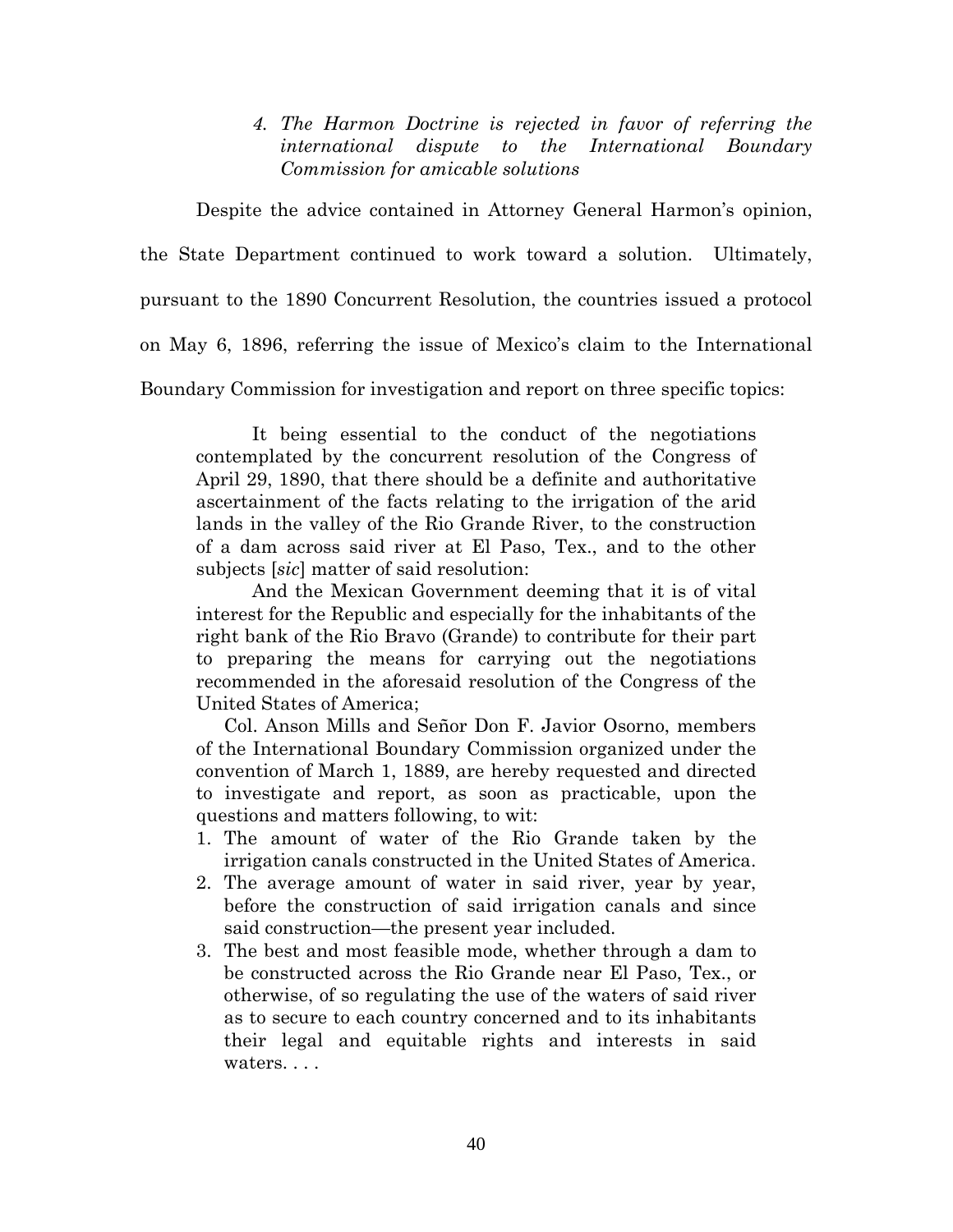Protocol Relating to the Irrigation of the Arid Lands in the Valley of the Rio Grande River and to the Construction of a Dam Across Said River, Mex.– U.S., May 6, 1896, *reprinted in United States–Mexico Water Boundary: Hearings Before the Comm. on Foreign Affairs Relative to the International (Water) Boundary Comm'n, United States, and Mexico*, 63rd Cong. 38 (1914), http://catalog.hathitrust.org/Record/100734841 (last visited Mar. 3, 2016).

Based upon a request from Colonel Mills as Commissioner of the International Boundary Commission,<sup>14</sup> the Secretary of the Interior of the United States directed the Commissioner of the General Land Office in December 1896 "to suspend action on any and all applications for right of way through public lands for the purpose of irrigation by using the waters of the Rio Grande River or any of its tributaries in the State of Colorado or in the Territory of New Mexico until further instructed by this department." Letter from D.R. Francis, Sec'y of the Interior, to Comm'r of the Gen. Land Office (Dec. 5, 1896), *in* WALTER L. FISHER, LETTER FROM THE SECRETARY OF THE INTERIOR, TRANSMITTING, BY DIRECTION OF THE PRESIDENT, ORDERS AND REGULATIONS OF THE INTERIOR DEPARTMENT TOUCHING USE, APPROPRIATION, OR DISPOSITION FOR IRRIGATION OF THE WATERS OF THE RIO GRANDE AND ITS

<sup>14</sup> *See* Letter from Anson Mills, Col., Third Cavalry, U.S. Army, to Richard Olney, U.S. Sec'y of State (Nov. 17, 1896), *in* WILLIAM MCKINLEY, MESSAGE FROM THE PRESIDENT OF THE UNITED STATES, TRANSMITTING, IN RESPONSE TO RESOLUTION OF THE SENATE OF FEBRUARY 26, 1898, REPORTS FROM THE SECRETARY OF STATE, THE SECRETARY OF WAR, THE SECRETARY OF THE INTERIOR, AND THE ATTORNEY-GENERAL, WITH ACCOMPANYING PAPERS, RELATIVE TO THE EQUITABLE DISTRIBUTION OF THE WATERS OF THE RIO GRANDE RIVER, S. DOC. NO. 55-229, at 11–14 (1898).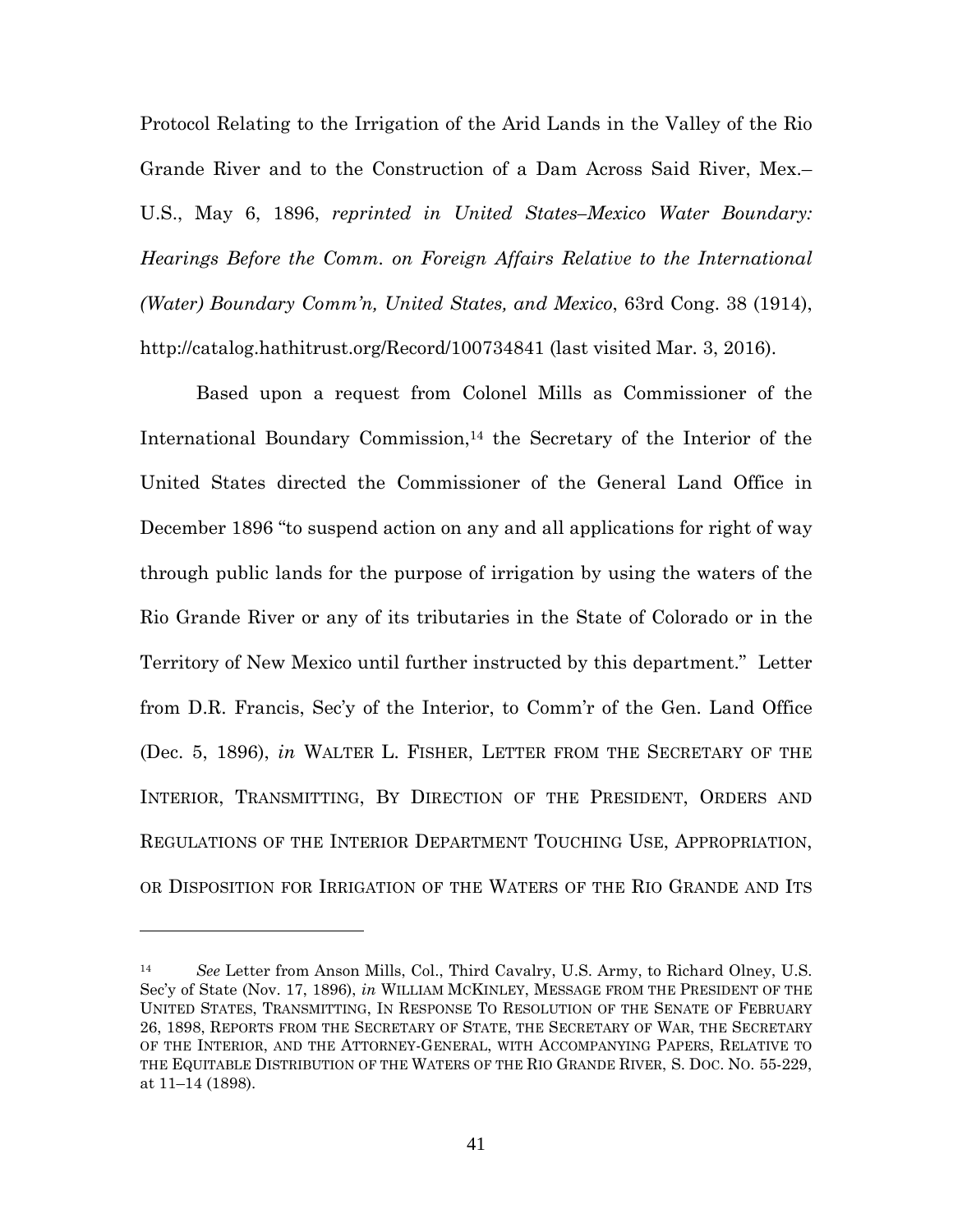TRIBUTARIES IN COLORADO AND NEW MEXICO [hereinafter FISHER PAPERS REGARDING APPROPRIATION OF WATERS OF THE RIO GRANDE], H.R. DOC. 62-39, at 2 (1911); *see also* 66 CONG. REC. 593 (1924) (attaching letter as Exhibit E).<sup>15</sup>

The International Boundary Commission issued its report on November 25, 1896, and reported significant increases in irrigation of acreage in Colorado and New Mexico from 1880 to 1896, directly resulting in a marked decrease in annual flow of the river at El Paso:

From the very elaborate statistical report of Civil Engineer Follett the commission find that prior to 1880 there were in Colorado 511 canals taken from the Rio Grande and its tributaries, irrigating about 121,000 acres of land; that this number of canals and amount of land irrigated has kept increasing year by year, many of the canals being enlarged during the same period, so that the number of canals at this date has increased to 925, irrigating 318,000 acres of land; and that in New Mexico there were, prior to 1880, 563 canals taken from the Rio Grande and its tributaries, irrigating 183,000 acres of land, and at the present time there are 603 canals, irrigating 186,000 acres of land.

These results show an aggregate of 1,074 canals taken out in Colorado and New Mexico prior to 1880, and 1,528 taken from the river and its tributaries at this date, showing an increase of 454 canals and of 196,000 acres irrigated in the State of Colorado and Territory of New Mexico. This shows quite accurately the increase for the past sixteen years. There are no reliable records available showing the increase in the preceding years, but they were doubtless on a more rapidly increasing ratio.

It will also be observed that the greatest increase during these sixteen years was in the State of Colorado, the number of

<sup>15</sup> The perpetual nature of the December 1896 embargo preventing new grants of rights-of-way would become the significant source of contention years later for irrigators in Colorado's San Luis Valley and the Middle section of the Upper Rio Grande Basin in New Mexico. *See* discussion *infra* Part III.E.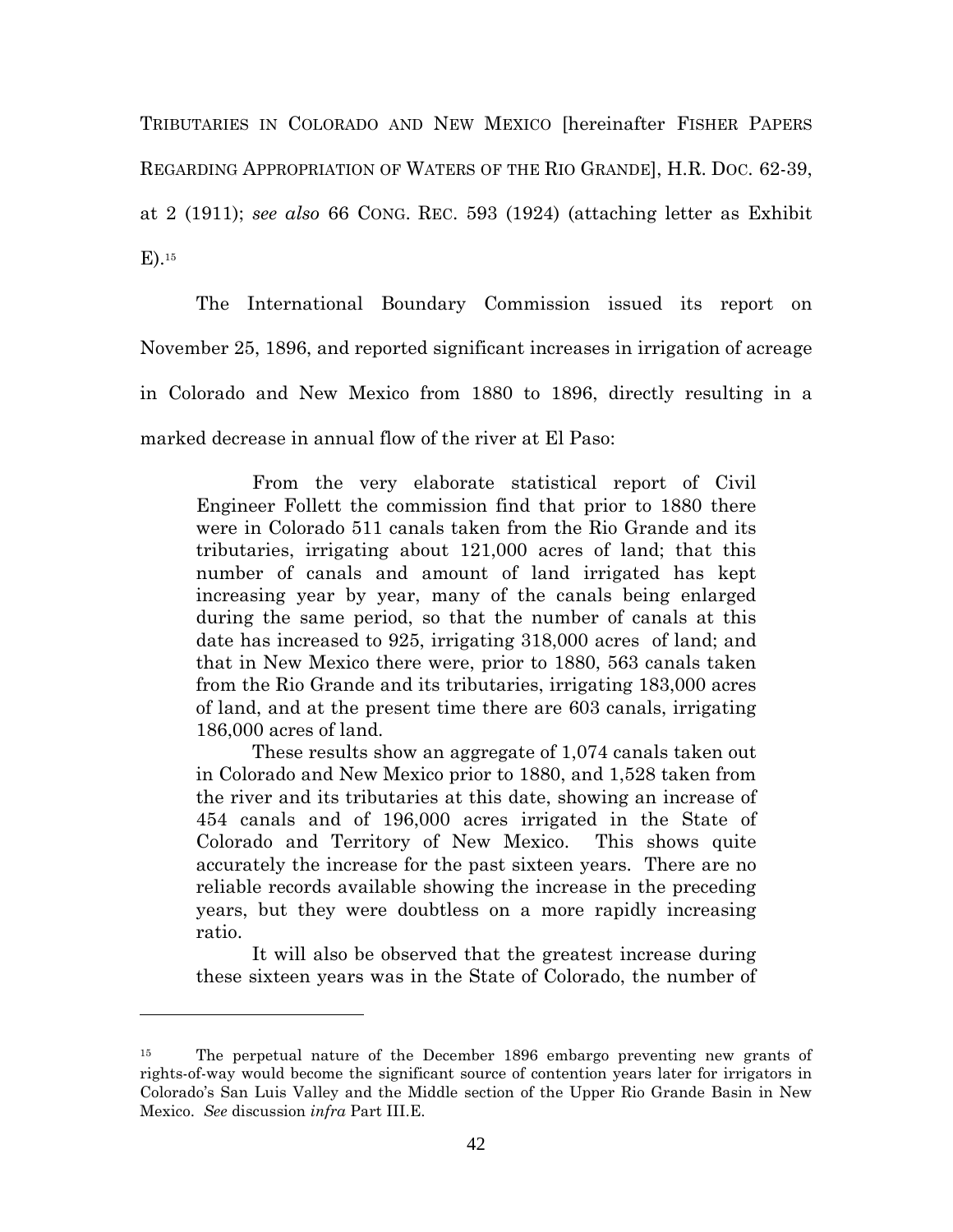canals and acres irrigated remaining almost stationary in New Mexico for that period, but this is easily accounted for by the fact that the appropriation of water in Colorado has rendered such a scarcity in New Mexico that little further increase of canals and acreage was profitable.

It is evident to the commissioners that as the flow of water in the Rio Grande had not only become scarce at El Paso, but high up in New Mexico prior to 1888 or 1889, any increase of water used in Colorado would diminish materially the flow at El Paso during the irrigation season.

. . . .

[Based on] the large mass of information and statistics taken by our engineers [to answer the question charged to the International Boundary Commission regarding the average amount of water in the Rio Grande, year by year, before and after the construction of irrigation canals in Colorado and New Mexico to date], we form the following conclusions:

That the flow of the river at El Paso has now been decreased by the taking of water for irrigation by canals constructed in the United States of America, about 1,000 secondfeet for one hundred days annually, equal to 200,000 acre-feet of water.

Letter from Anson Mills, Col. Third Cavalry, U.S. Army & Comm'r of the Int'l Boundary Comm'n, John A. Harper, Sec. of the Int'l Boundary Comm'n, F. Javier Osorno, Mexican Comm'r of the Int'l Boundary Comm'n, & S.F. Maillefert, Mexican Sec. of the Int'l Boundary Comm'n, to Richard Olney, U.S. Sec'y of State (Nov. 25, 1896), *in* WILLIAM MCKINLEY, MESSAGE FROM THE PRESIDENT OF THE UNITED STATES, TRANSMITTING, IN RESPONSE TO RESOLUTION OF THE SENATE OF FEBRUARY 26, 1898, REPORTS FROM THE SECRETARY OF STATE, THE SECRETARY OF WAR, THE SECRETARY OF THE INTERIOR, AND THE ATTORNEY-GENERAL, WITH ACCOMPANYING PAPERS, RELATIVE TO THE EQUITABLE DISTRIBUTION OF THE WATERS OF THE RIO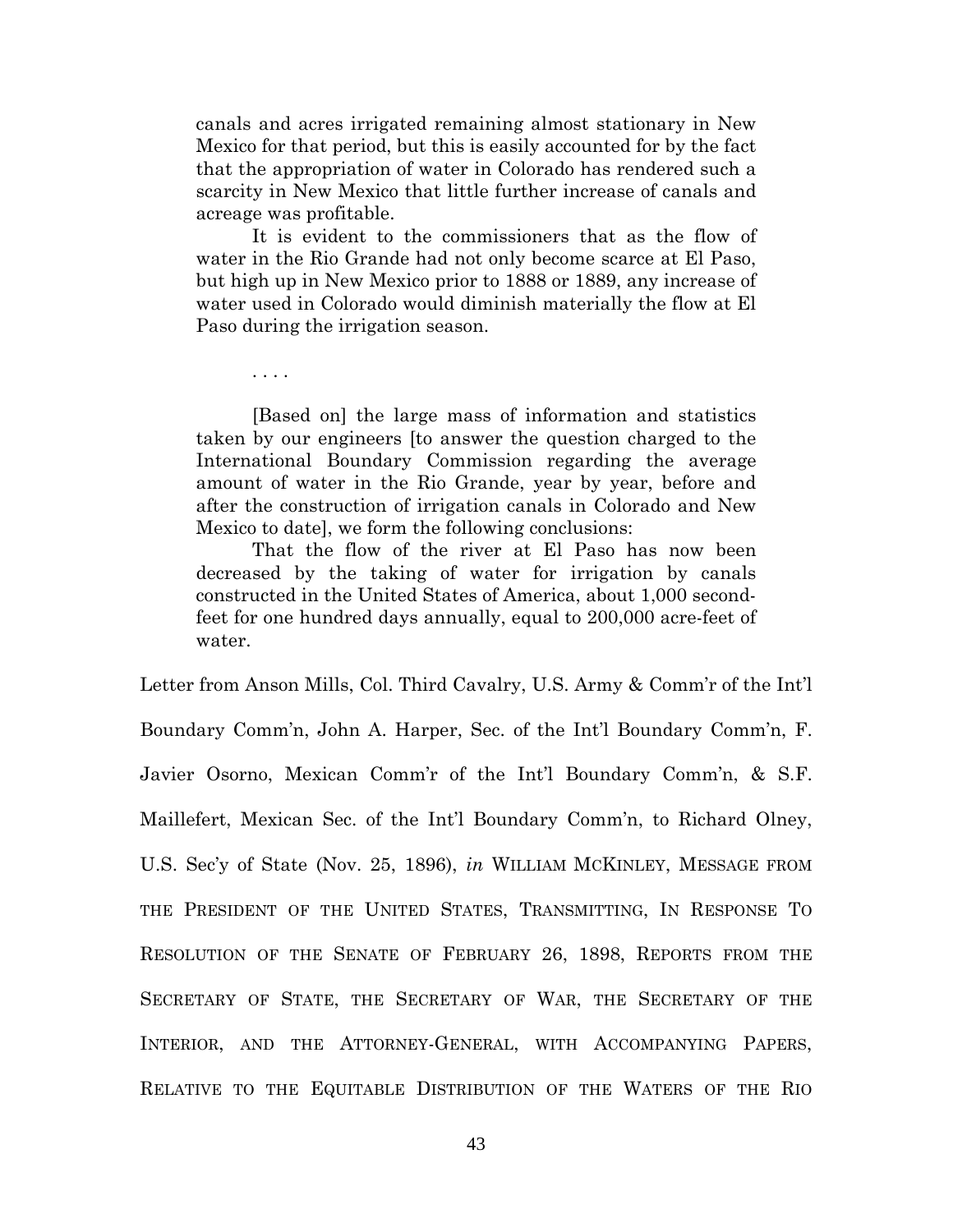GRANDE RIVER, S. DOC. NO. 55-229, at 38–39 (1898) [hereinafter MCKINLEY PAPERS ON EQUITABLE DISTRIBUTION OF RIO GRANDE WATERS]. The Commission proposed the following plan—essentially the plan Anson Mills originally proposed to the U.S. Secretary of State in 1888—to regulate the water of the Rio Grande and resolve Mexico's claim:

> (1) That the United States cede to Mexico the small tract of land before referred to [to allow Mexico to own one end of the dam and have access to the lake for the purpose of conducting its share of the waters impounded through its own territory], but reserving corporate rights of the Southern Pacific Railway Company to the United States.

> (2) Construct the dam [at El Paso] as designed by the joint engineers.

> (3) Remove the railroads from the bed of the proposed reservoir.

(4) Acquire the land to be submerged.

(5) And in some way prevent the construction of any large reservoirs in the Rio Grande in the Territory of New Mexico, or in lieu thereof, if that be impracticable, restrain any such reservoirs hereafter constructed from the use of any waters to which the citizens of the El Paso Valley, either in Mexico or the United States, have right by prior appropriation, and provide some legal and practicable remedy and redress, in case such waters should be used, to the citizens of both countries.

*Id*. at 41. The proposal further provided that the reservoir and dam would be jointly owned by the two countries and, in exchange for "Mexico relinquish[ing] all claims for indemnity for the unlawful use of waters in the past, and accept the dam so constructed as an equitable distribution, past and future, of the waters of said river," the United States would fund the entire project. *Id*.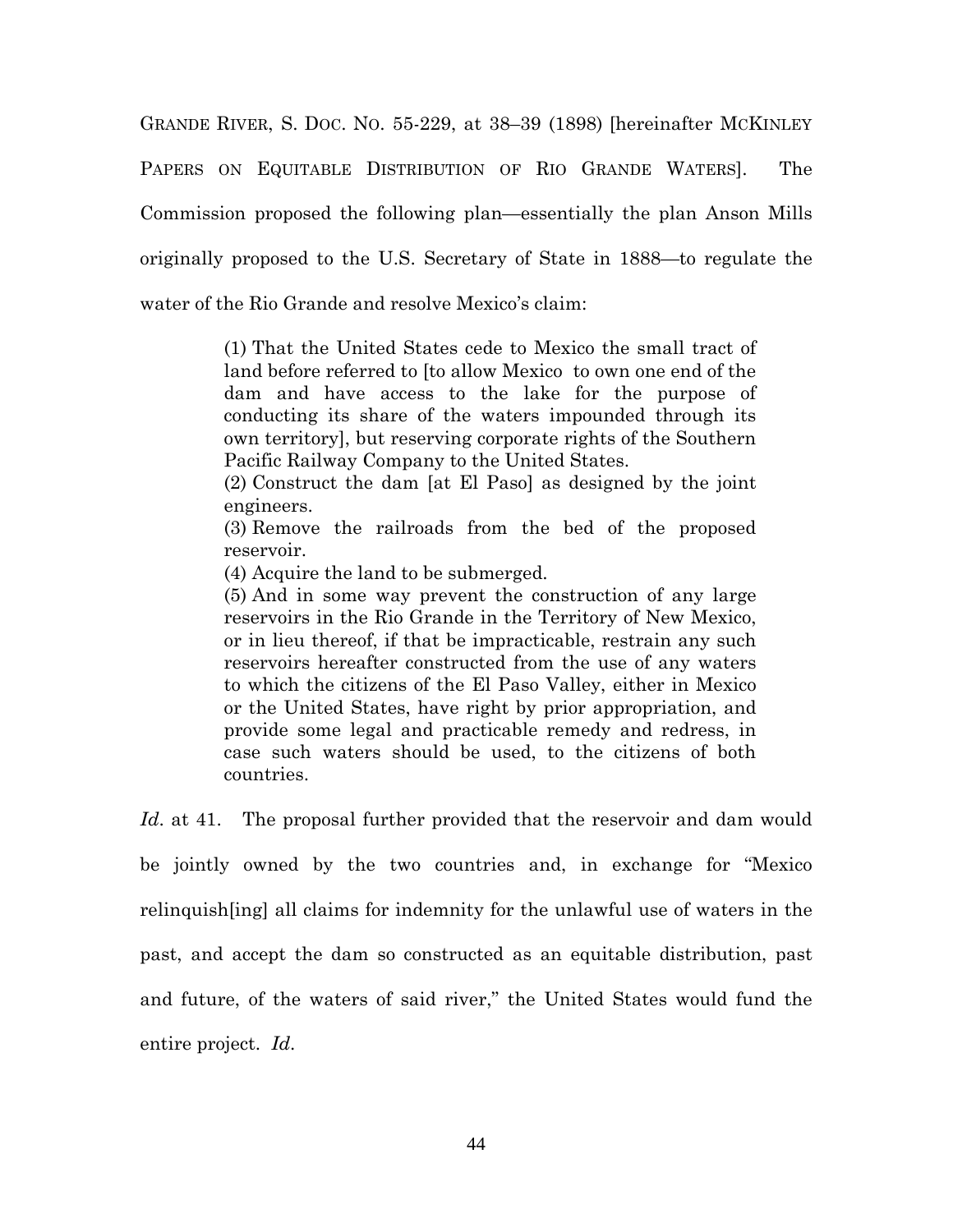Once the International Boundary Commission released its report in November 1896, recommending the construction of an international reservoir and dam at El Paso, the Mexican government supported the idea and entered into negotiations with the United States for a convention between the two countries which would conform to the specific recommendations of the International Boundary Commission. *See, e.g*., Letter from Matias Romero, Foreign Minister, to Richard Olney, U.S. Sec'y of State (Dec. 29, 1896), *in* MCKINLEY PAPERS ON EQUITABLE DISTRIBUTION OF RIO GRANDE WATERS, S. DOC. NO. 55-229, at 178; Letter from Richard Olney, U.S. Sec'y of State, to Matias Romero, Foreign Minister (Jan. 4, 1897), *in* MCKINLEY PAPERS ON EQUITABLE DISTRIBUTION OF RIO GRANDE WATERS, S. DOC. NO. 55-229, at 179; Letter from Matias Romero, Foreign Minister, to Richard Olney, U.S. Sec'y of State (Jan. 5, 1897), *in* MCKINLEY PAPERS ON EQUITABLE DISTRIBUTION OF RIO GRANDE WATERS, S. DOC. NO. 55-229, at 179–81 (attaching draft convention); Letter from Matias Romero, Foreign Minister, to Richard Olney, U.S. Sec'y of State (Jan. 30, 1897), *in* MCKINLEY PAPERS ON EQUITABLE DISTRIBUTION OF RIO GRANDE WATERS, S. DOC. NO. 55-229, at 181–84 (attaching subsequent draft convention); Letter from Richard Olney, U.S. Sec'y of State, to Matias Romero, Foreign Minister (Mar. 3, 1897), *in* MCKINLEY PAPERS ON EQUITABLE DISTRIBUTION OF RIO GRANDE WATERS, S. DOC. NO. 55-229, at 184.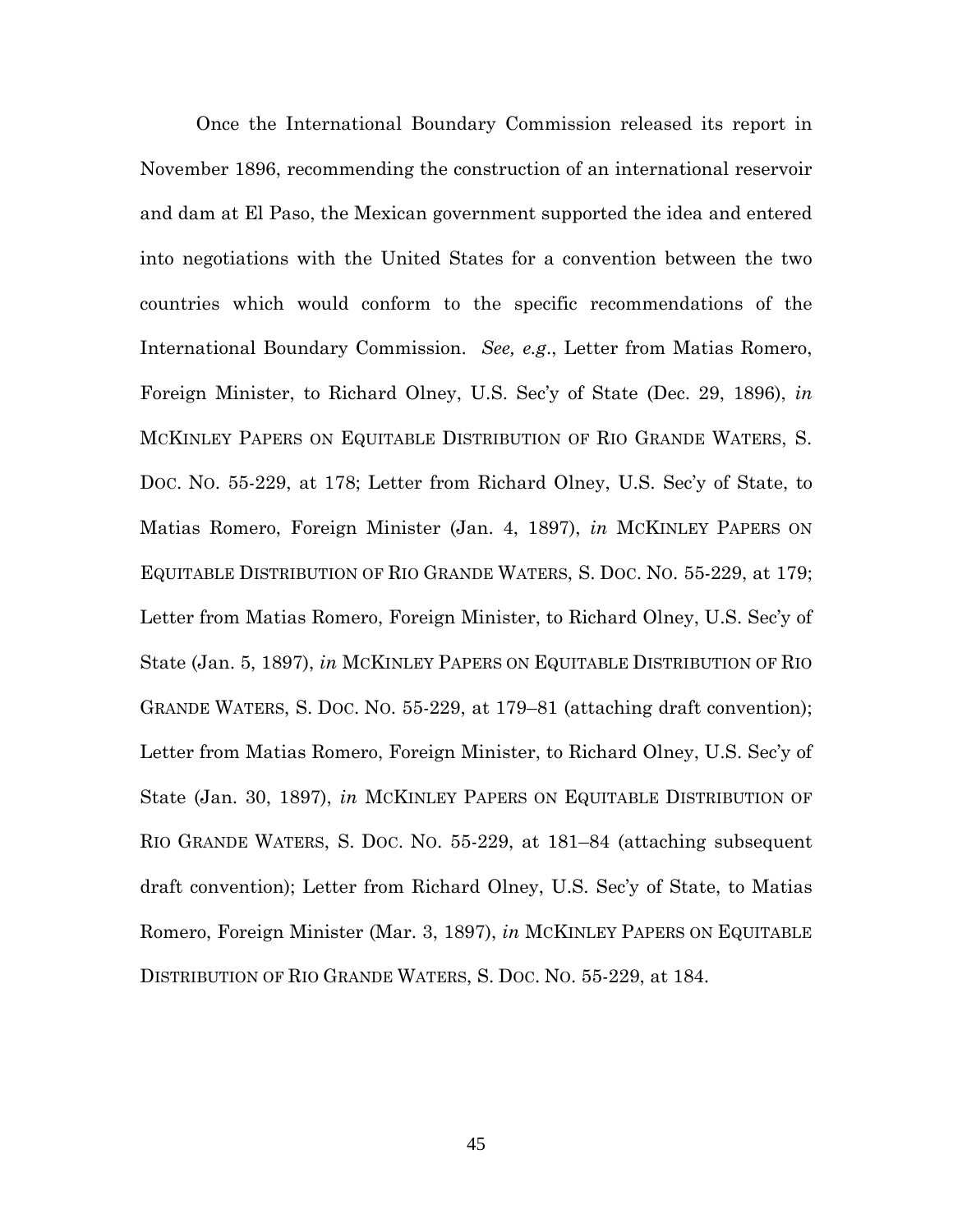## *5. A competing plan for a privately funded reservoir and dam on the Rio Grande interferes with the negotiation of a convention between the United States and Mexico*

But a wrinkle existed that interfered with the negotiations between the United States and Mexico: Anson Mills' proposal for a federally funded, international reservoir and dam was not the only irrigation proposal circulating during the 1880s. Interstate disputes between residents of the State of Texas and then-territory New Mexico over use of Rio Grande waters also festered, complicated by the uncertainty of local, territorial, and state authority over water rights. And so private equity, specifically the Rio Grande Dam and Irrigation Company, appeared and sought to build a reservoir and dam in New Mexico at Elephant Butte, the site that was brushed aside earlier by Mills. As recounted in 1901 by Nathan E. Boyd, Director-General of the Rio Grande Dam and Irrigation Company:

From time to time during the past twenty years and more[,] various means of raising capital for the construction of a great storage dam to impound the flood waters of the river have been proposed by citizens of the Territory [of New Mexico]. Government aid has again and again been sought and investment of private capital solicited, but without avail. At one time the Federal Government appeared seriously to entertain plans, recommended by the Irrigation Bureau, for the construction of a series of storage dams. Reservoir sites on the Rio Grande were surveyed by Government engineers, who reported favorably on the proposition, and these sites were duly reserved, but nothing came of it, and ultimately they were thrown open for public appropriation (act of 1891) for reservoir purposes.

In 1893 the Rio Grande Dam and Irrigation Company was incorporated under the laws of New Mexico. All the requirements of the Territorial and Federal statutes were complied with in order to legally establish the reservoir rights essential to the company's undertaking . . . .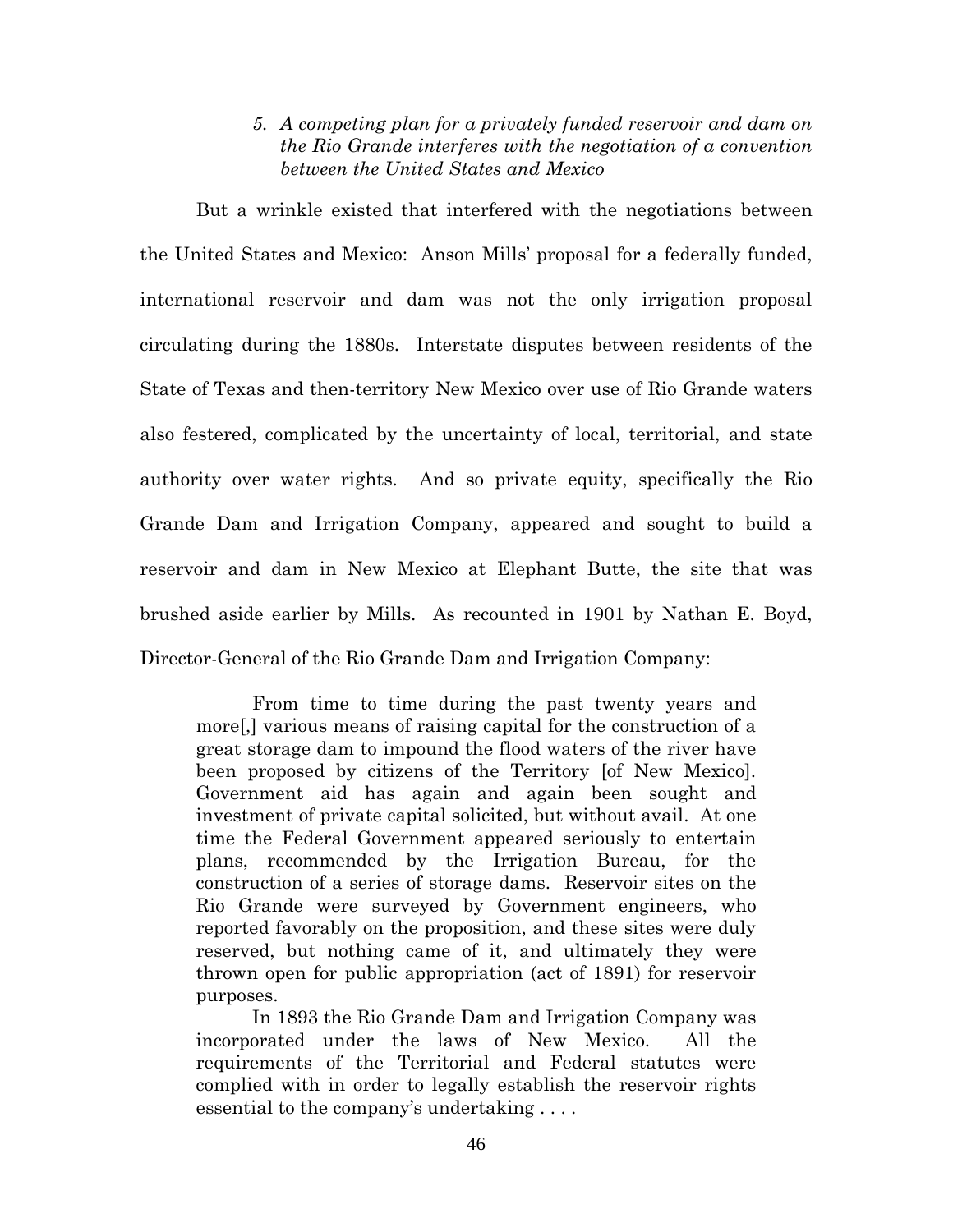[After an English company was formed, taking advantage of England's laws holding directors of a company personally liable and soothing anxieties of investors who mistrusted American industrial securities] to issue 8 per cent preference shares and 5 per cent debenture bonds (the former at par, the latter at a premium of 5 per cent), to be secured by a lease of the American company's undertaking, . . . [w]ork on the proposed dams and canals was begun [at the Elephant Butte site]; a great colonization system was organized; branch offices and agencies were established in Great Britain and on the Continent, and the company's literature, descriptive of the climatic and other advantages offered to settlers in the valley and of the resources of the Territory, was printed in English and French and widely circulated; contracts for the sale of large blocks of land for fruit and vine culture were made, the company undertaking to provide water within two years; agreements were entered into with the owners of the community ditches in the valley whereunder the American company would concede water rights to the landowners along such ditches in exchange for the community ditches and for blocks of land, the farmers to pay an annual water rent of \$1.50 per acre for every acre irrigated. In fact, everything conducive to the colonization and development of the valley which good management could suggest and capital secure was provided for.

Letter from Nathan E. Boyd, Dir.-Gen., Rio Grande Dam & Irrigation Company, to Honorable Members of the United States Senate (Jan. 10, 1901), *in* S. COMM. ON FOREIGN RELATIONS, HISTORY OF THE RIO GRANDE DAM AND IRRIGATION COMPANY, S. DOC. NO. 56-104, at 3–4 (1901) [hereinafter 1901 Boyd Testimony].

Formed in 1893, the activities and diversions of the Rio Grande by the Rio Grande Dam and Irrigation Company immediately drew the ire of downstream inhabitants. In 1896, citizens of Mexico urged their government to intercede on their behalf to insist that the United States suspend all work of the Rio Grande Dam and Irrigation Company in its construction of a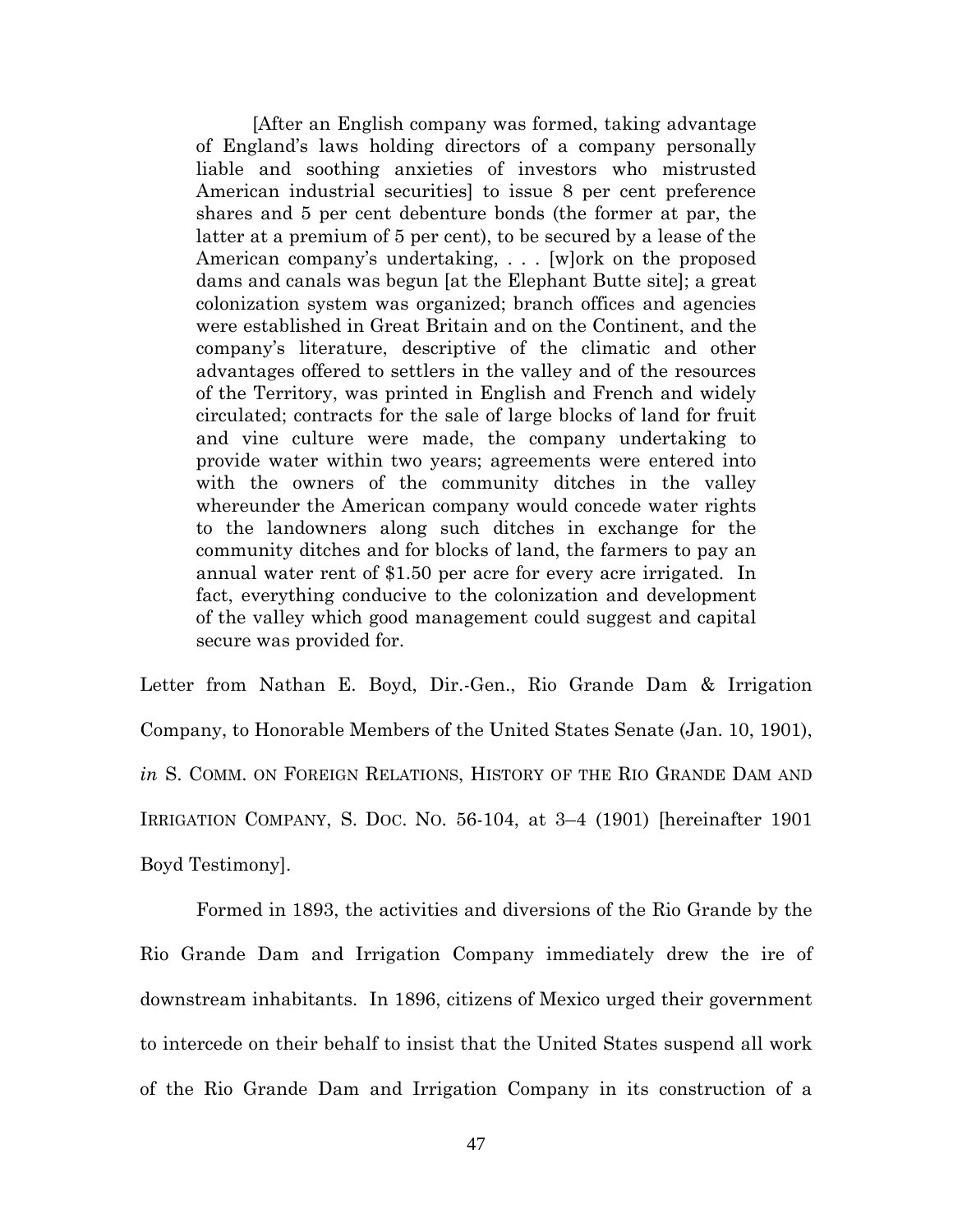reservoir and dam at Elephant Butte. *See, e.g*., Letter from Matias Romero, Foreign Minister, to Richard Olney, U.S. Sec'y of State (Aug. 4, 1896), *in* MCKINLEY PAPERS ON EQUITABLE DISTRIBUTION OF RIO GRANDE WATERS, S. DOC. NO. 55-229, at 2–3 (1898) (attaching translation of a June 22, 1896, letter from a representative of Mexican citizens to the Mexican Secretary of Foreign Relations).

Although by 1897, the United States and Mexico had embraced the recommendations of the International Boundary Commission and had entered negotiations regarding the international, U.S.–funded reservoir and dam at El Paso, the United States had a problem: What to do about the water rights and land grants already given by the U.S. Secretary of the Interior (and the Territory of New Mexico) to the Rio Grande Dam and Irrigation Company to construct the Elephant Butte reservoir and dam? As explained to the Mexican Foreign Minister by the U.S. Secretary of State:

I must add, however, that in preparing to enter into negotiations the Department has found the subject embarrassed by greatly perplexing complications arising out of reservoir dams, etc., either already built or authorized through the concurrent action of the Federal and State authorities. Just what legal validity is to be imputed to such grants of authority, or in what way structures completed or begun are to be dealt with, are questions under careful investigation and which must be disposed of before the United States will be in a condition to negotiate.

Letter from Richard Olney, U.S. Sec'y of State, to Matias Romero, Foreign Minister (Jan. 4, 1897), *in* MCKINLEY PAPERS ON EQUITABLE DISTRIBUTION OF RIO GRANDE WATERS, S. DOC. NO. 55-229, at 179. Practically speaking, it was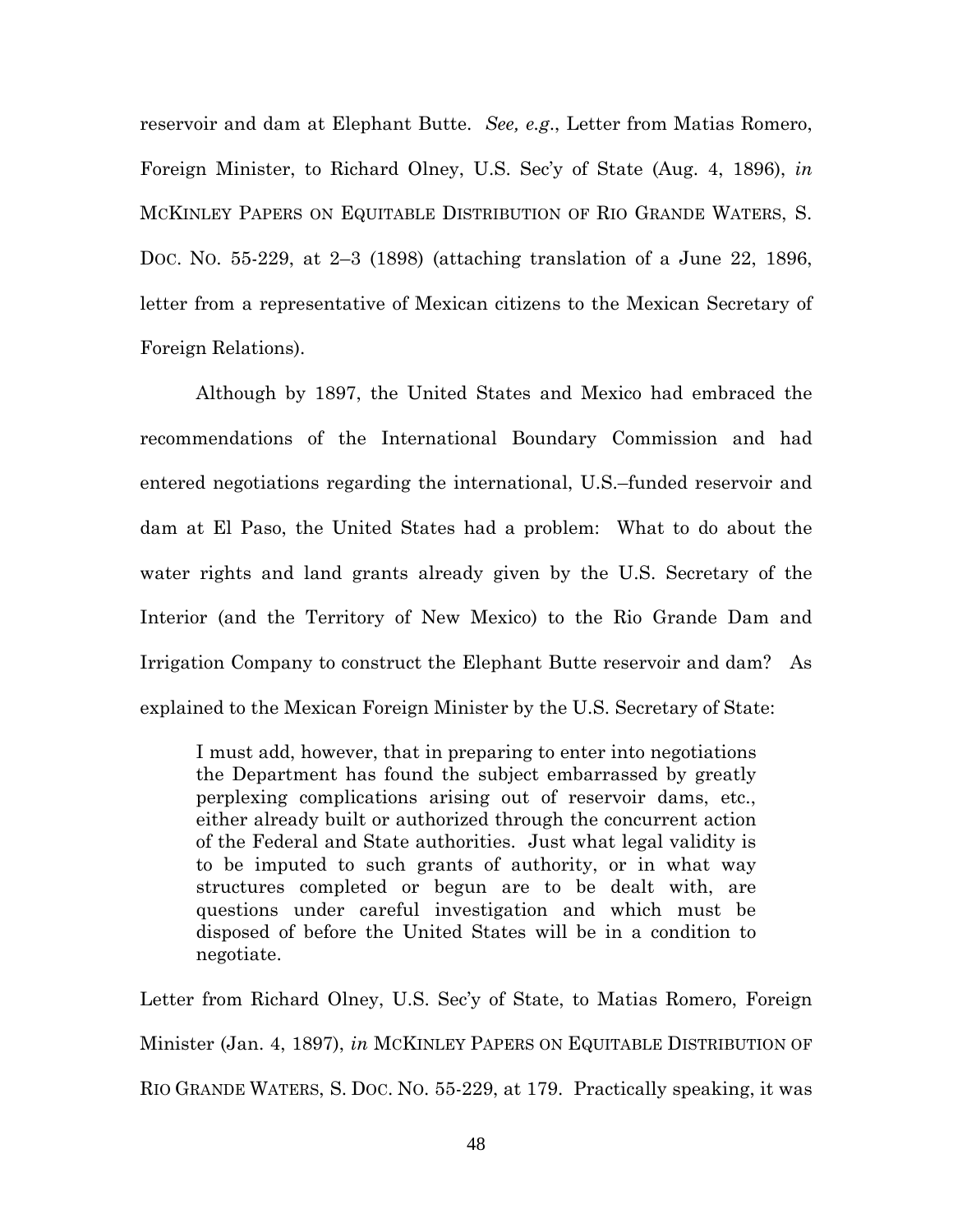clear that two reservoirs and dams on the Rio Grande within close proximity were hopelessly incompatible projects: "First, if the Rio Grande Company built the proposed dam at Elephant Butte, a reliable water supply would not exist for the proposed international dam at El Paso[;] [s]econd, the proposed international dam would flood a substantial portion of the irrigated land in the Mesilla Valley [in New Mexico]." William A. Paddock, *The Rio Grande Compact of 1938*, 5 U. DENV. WATER L. REV. 1, 11 (2001).<sup>16</sup>

The U.S. State Department coordinated with the Departments of War and Justice to assess those issues. Secretary of State Olney wrote to the Secretary of War to ascertain whether he characterized the Rio Grande as a "navigable water," in which case, pursuant to applicable law, the Rio Grande Dam and Irrigation Company would have been required to obtain the

<sup>&</sup>lt;sup>16</sup> In November 1896, when the International Boundary Commission released its recommendations for an internationally funded dam and reservoir at El Paso, Colonel Mills saw that the privately funded dam at Elephant Butte would interfere with the Commission's proposal. He made a request to Secretary of State Richard Olney

that if practicable the approval of the reservoir of the Rio Grande Land and Irrigation Company, Limited, at Elephant Butte be canceled or withdrawn, and, if not practicable to cancel or withdraw the same, that such executive or legislative restriction be placed upon it as to prohibit it from using any part of the flow of the river to which the inhabitants of either bank of the river below may have a prior right by appropriation, and that some prompt and efficient remedy be provided the possessors of these prior rights by appropriation in case the company should use any water to which the inhabitants referred are entitled.

Letter from Anson Mills, Col., Third Cavalry, U.S. Army, to Richard Olney, U.S. Sec'y of State (Nov. 17, 1896), *in* WILLIAM MCKINLEY, MESSAGE FROM THE PRESIDENT OF THE UNITED STATES, TRANSMITTING, IN RESPONSE TO RESOLUTION OF THE SENATE OF FEBRUARY 26, 1898, REPORTS FROM THE SECRETARY OF STATE, THE SECRETARY OF WAR, THE SECRETARY OF THE INTERIOR, AND THE ATTORNEY-GENERAL, WITH ACCOMPANYING PAPERS, RELATIVE TO THE EQUITABLE DISTRIBUTION OF THE WATERS OF THE RIO GRANDE RIVER, S. DOC. NO. 55-229, at 13 (1898).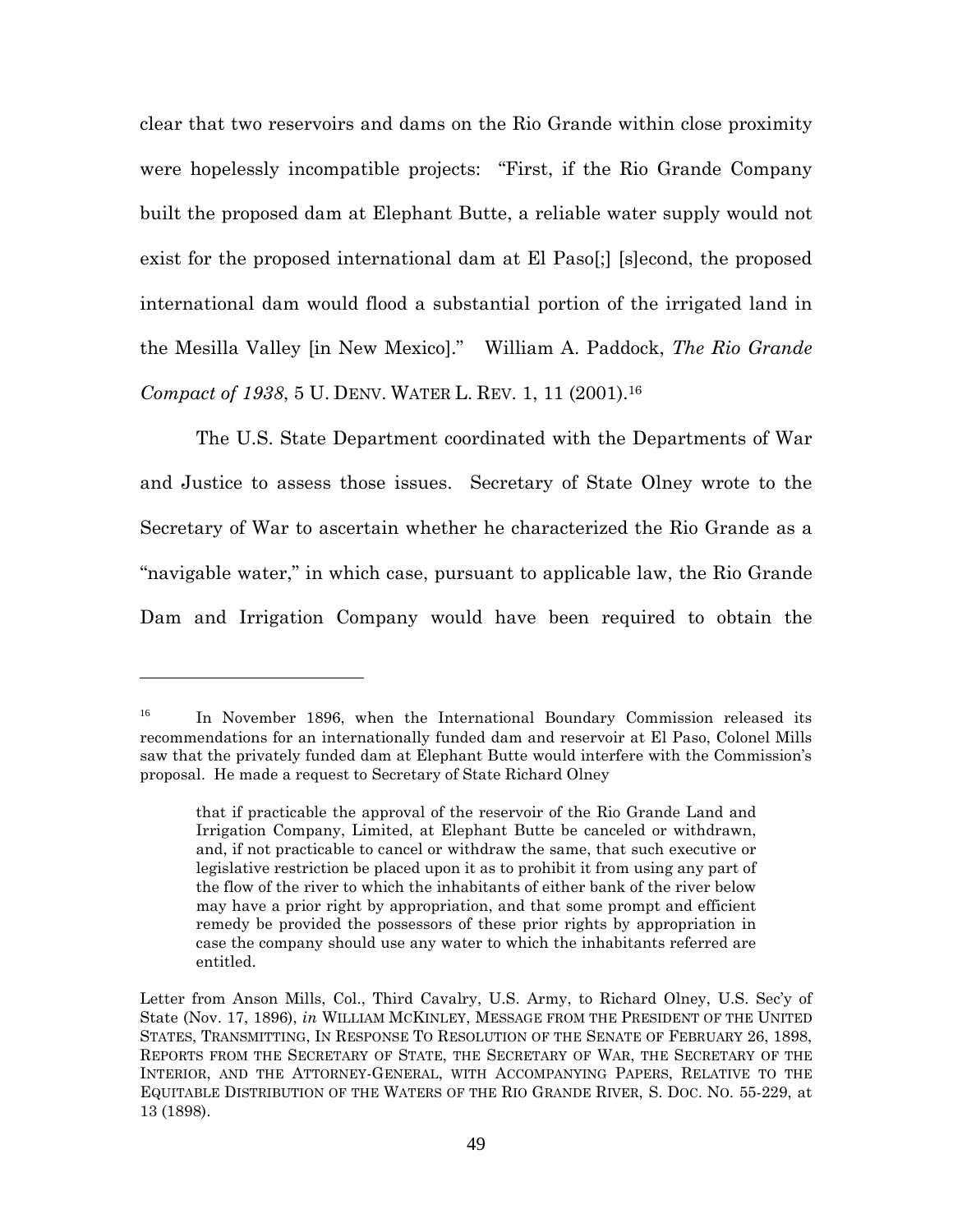permission from the Secretary of War as "a necessary prerequisite to the lawful erection of the dam." *See* Letter from Richard Olney, U.S. Sec'y of State, to Daniel S. Lamont, U.S. Sec'y of War (Jan. 13, 1897), *in* MCKINLEY PAPERS ON EQUITABLE DISTRIBUTION OF RIO GRANDE WATERS, S. Doc. No. 55-

229, at 25. The Secretary of State reminded the Secretary of War that

[s]ection 10 of the act of September 19, 1890, is a general provision enforcible in the courts under the direction of the Attorney-General of the United States, and his aid would necessarily be invoked by you should you determine to put this provision of law in force against the Rio Grande Dam and Irrigation Company's obstruction of the river at Elephant Buttes  $|\text{sic}|$ .

*Id.* at 26. After finding that the Rio Grande was indeed navigable,<sup>17</sup> and, therefore, the building of a dam at Elephant Butte required the approval of

<sup>&</sup>lt;sup>17</sup> The War Department received advice regarding "the navigability of the Rio Grande River as affecting the validity of the claim to the right to dam the river at Elephant Butte, made by the Rio Grande Dam and Irrigation Company" from an engineer who served on the International Boundary Commission:

The periods of high water recur annually with regularity, and at such times the river is unquestionably navigable at and above El Paso, and could certainly be used in commerce for floating logs and flatboats. I have no knowledge of the fact that this portion of the river has ever been put to such use, the country being but sparsely settled and timber being exceedingly scarce. But the issue is not whether the river has been actually navigated, but whether it is navigable within the meaning of the law, so that it can be classified as navigable waters of the United States entitled to the protection of the Secretary of War under the act of September 19, 1890.

As many rivers of the country have been so classified which in point of depth, volume, and regularity of flow offer fewer advantages to navigation than does the Rio Grande at El Paso, it seems clear to me that this stream should also be so classified.

Further, it would appear from the inclosed papers that it has heretofore been decided that the Rio Grande is navigable at and below a point 150 miles below El Paso, and since the river receives no important tributary within this 150 miles of its course, it is manifest that a dam at Elephant Butte which would entirely stop the flow at El Paso would necessarily injuriously "modify the capacity of the channel" of the river in that part of its course where it has heretofore been held to be navigable.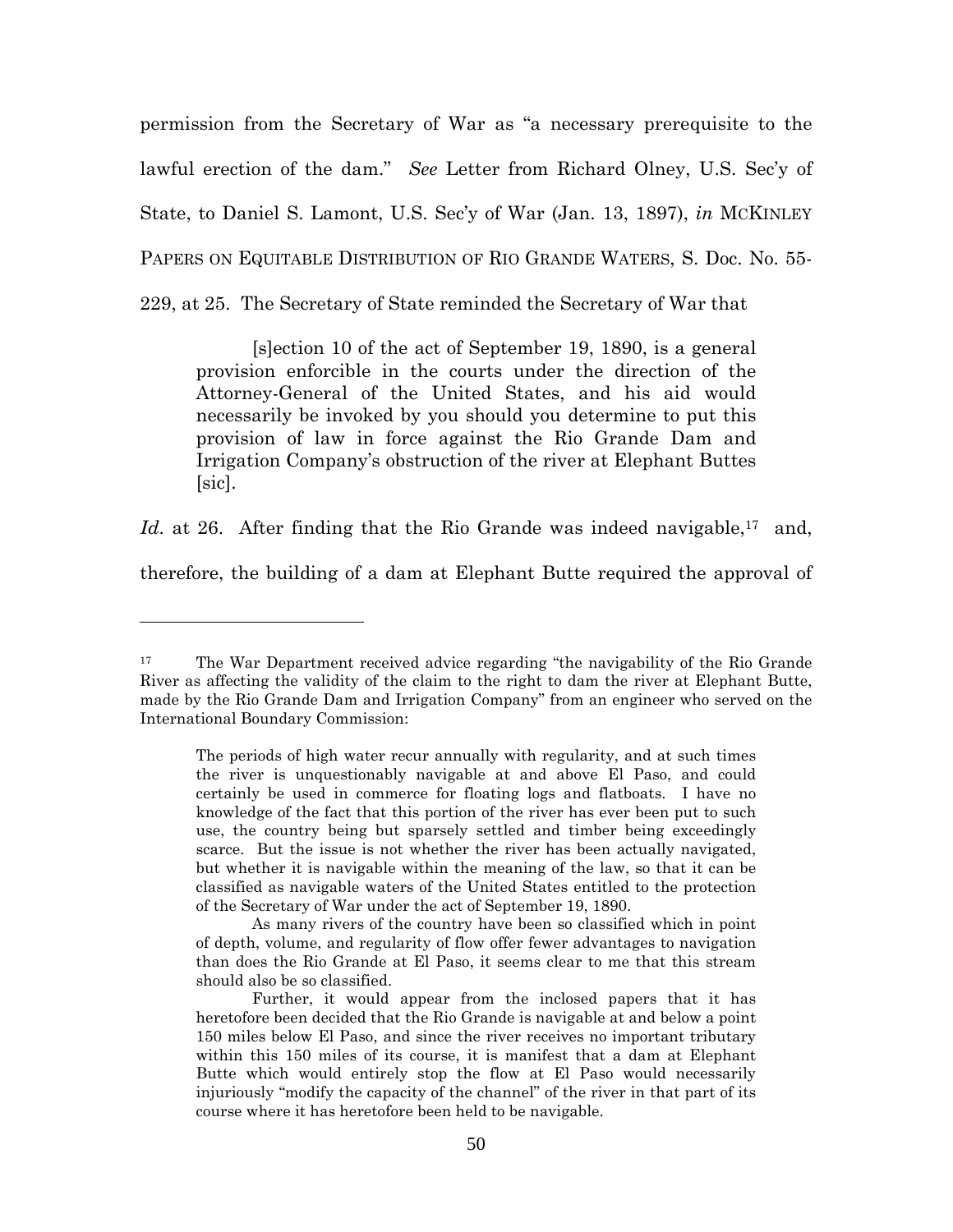the War Department, the Secretary of War requested advice from the U.S.

Attorney General's Office as to how to proceed, which concluded

(1) That the Secretary of the Interior had no power, under the provisions of the act of March 3, 1891 . . . to grant the rights claimed.

(2) That the remedy of the United States is by injunction under section 10 of the act of September 19, 1890 . . . and if the dam has been constructed, also by criminal prosecution.

Upon being advised that the obstruction has been or is about to be erected, I shall at once order proper proceedings to be instituted by the United States district attorney . . . .

Letter from Holmes Conrad, Solicitor-General, to Russell A. Alger, Sec'y of War (Apr. 24, 1897), *in* MCKINLEY PAPERS ON EQUITABLE DISTRIBUTION OF RIO GRANDE WATERS, S. Doc. No. 55-229, at 189–90.

The United States intervened in 1897 to halt construction of the Rio Grande Dam and Irrigation Company's construction of the dam and reservoir at Elephant Butte. The legal challenges by the United States were predicated upon the theory that the "Rio Grande is a navigable river, and that the proposed dam will obstruct the navigation of the river, the flow of waters therein, and interfere with its navigable capacity; and that such obstructions would be contrary to the treaty with Mexico, and in violation of the acts of congress." *United States v. Rio Grande Dam & Irrigation Co*., 9 N.M. 292, 295 (1898). The litigation lasted years. *See, e.g., United States v.*

From either of these standpoints it would appear that the plans of the Rio Grande Dam and Irrigation Company require the approval and authorization of the Secretary of War.

Letter from G.M. Derby, Capt. U.S. Army Corps of Engineers, to W.P. Craighill, Brig. Gen., U.S. Army Corps of Engineers (Feb. 1, 1897), *in* MCKINLEY PAPERS ON EQUITABLE DISTRIBUTION OF RIO GRANDE WATERS, S. Doc. No. 55-229, at 185–86.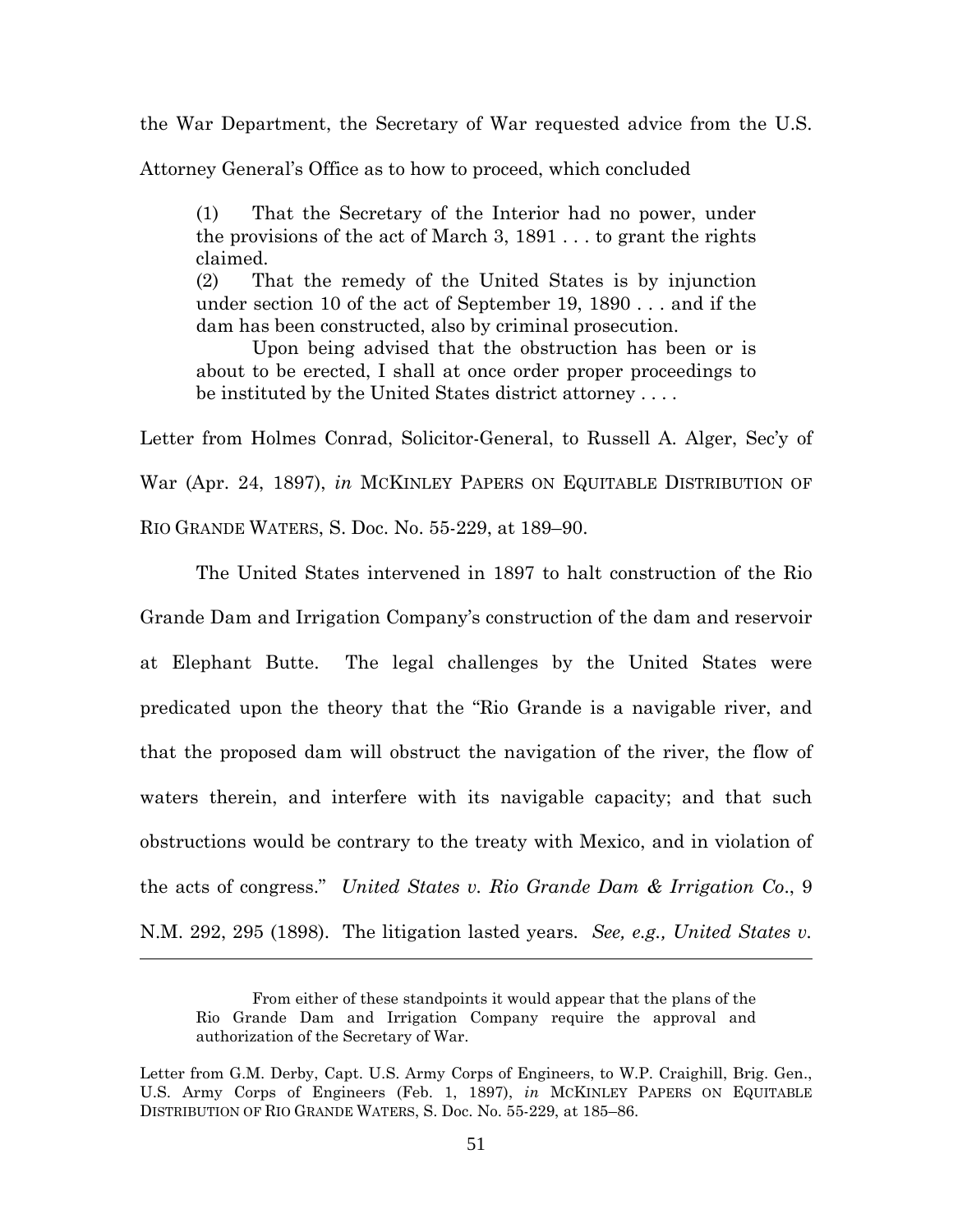*Rio Grande Dam & Irrigation Co*., 174 U.S. 690, 710 (1899) (reversing the holding of the New Mexico high court, remanding, and ordering "an inquiry into the question whether the intended acts of the defendants in the construction of a dam and in appropriating the waters of the Rio Grande will substantially diminish the navigability of that stream within the limits of present navigability"); *United States v. Rio Grande Dam & Irrigation Co*., 184 U.S. 416, 424 (1902) (reversing the holding of the New Mexico high court and remanding "with direction to grant leave to both sides to adduce further evidence," as "it is quite clear that the record does not contain evidence of a material character" and "the questions presented may involve rights secured by treaties concluded between this country and the Republic of Mexico").

In the end, Nathan Boyd and the Rio Grande Dam and Irrigation Company won battles, but lost the war. In April 1903, the United States filed a supplemental complaint against the Rio Grande Dam and Irrigation Company, alleging that its grant to construct the dam and reservoir had expired, as the 1891 General Revision Act required reservoir projects to be at least partially constructed, if not completed, within five years of obtaining the grant. *See United States v. Rio Grande Dam & Irrigation Co*., 13 N.M. 386, 395 (1906). In 1909, the Supreme Court affirmed the lower court's ruling that the Rio Grande Dam and Irrigation Company's grant had expired for non-use; thus ended the privately funded dam and reservoir project*. See Rio Grande Dam & Irrigation Co. v. United States*, 215 U.S. 266, 277–78 (1909).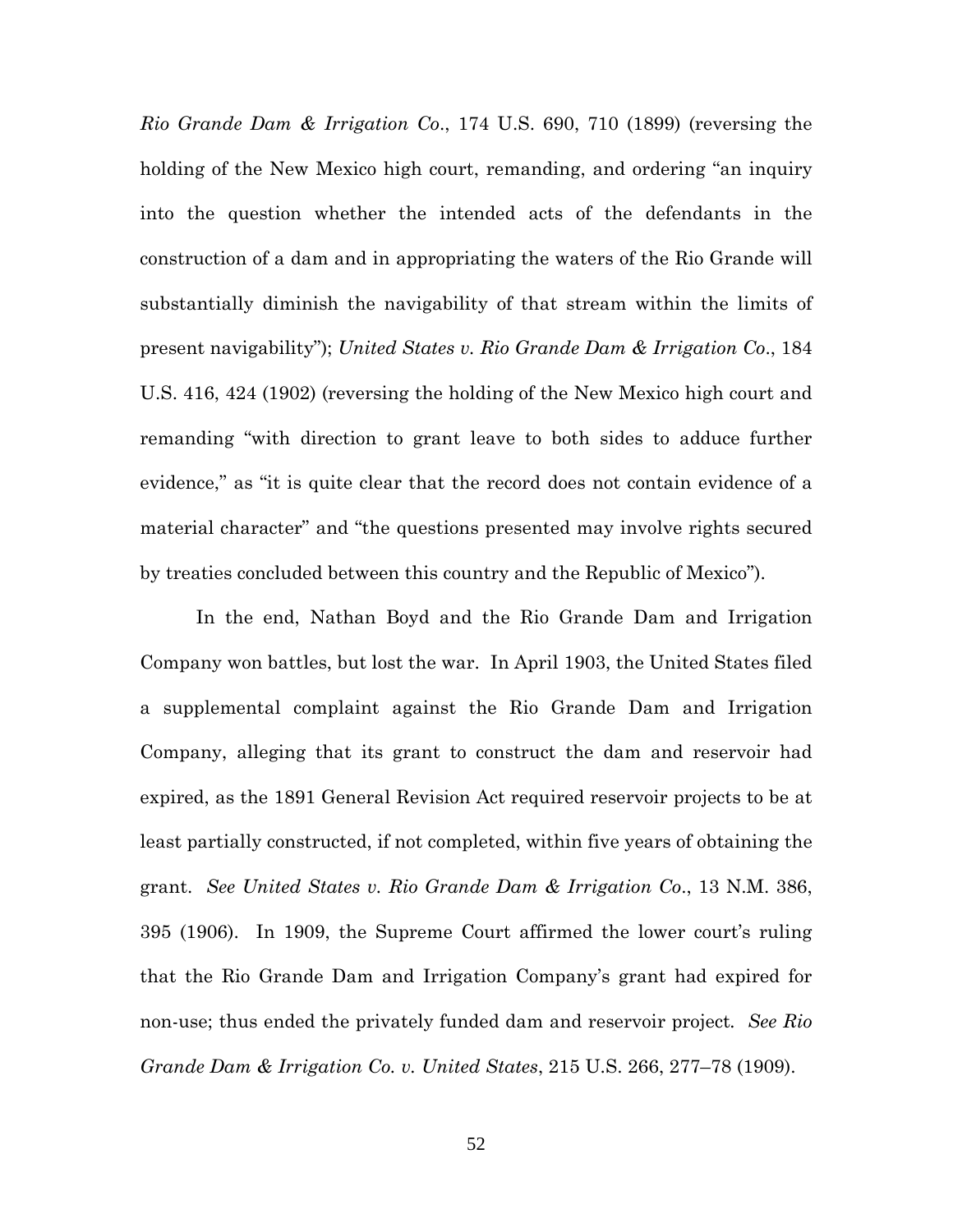Although it appeared that the litigation to stop the privately funded dam and reservoir at Elephant Butte would clear the path for the international convention with Mexico to resolve its claim for damages, the U.S. Attorney General's intervention did not proceed unnoticed by citizens of New Mexico. *See, e.g*., Letter from Frank Burke to President William McKinley (Aug. 7, 1897), *in* MCKINLEY PAPERS ON EQUITABLE DISTRIBUTION OF RIO GRANDE WATERS, S. Doc. No. 55-229, at 195–96 ("Your Attorney-General stopped us from building our dam on the grounds that we would obstruct navigation, yet the Mexican people have their dam in [El Paso]. . . . I am a lifelong Republican, and I am sure we feel the Attorney acts in our party in southern New Mexico. We fail to see where the protection comes in, as it is only helping old Mexico."). And the protracted litigation did not go smoothly for the United States. The United States would not prevail in the litigation against the Rio Grande Dam and Irrigation Company until 1909, leaving Mexico's claim for damages an open wound for years.

## **C. Legislative Attempts Toward Solving the Problems Regarding Reclamation of the Western Arid States, Including the Equitable Distribution of the Waters of the Rio Grande**

*1. The debate between cession versus a comprehensive federal scheme for reclamation of western arid lands leads to the 1902 Reclamation Act and the creation of the Reclamation Service*

Throughout the late 1880s and early 1890s, Congress received scores of petitions from individuals and legislatures of western states to fund reclamation projects; all petitions were referred to the Select Committee on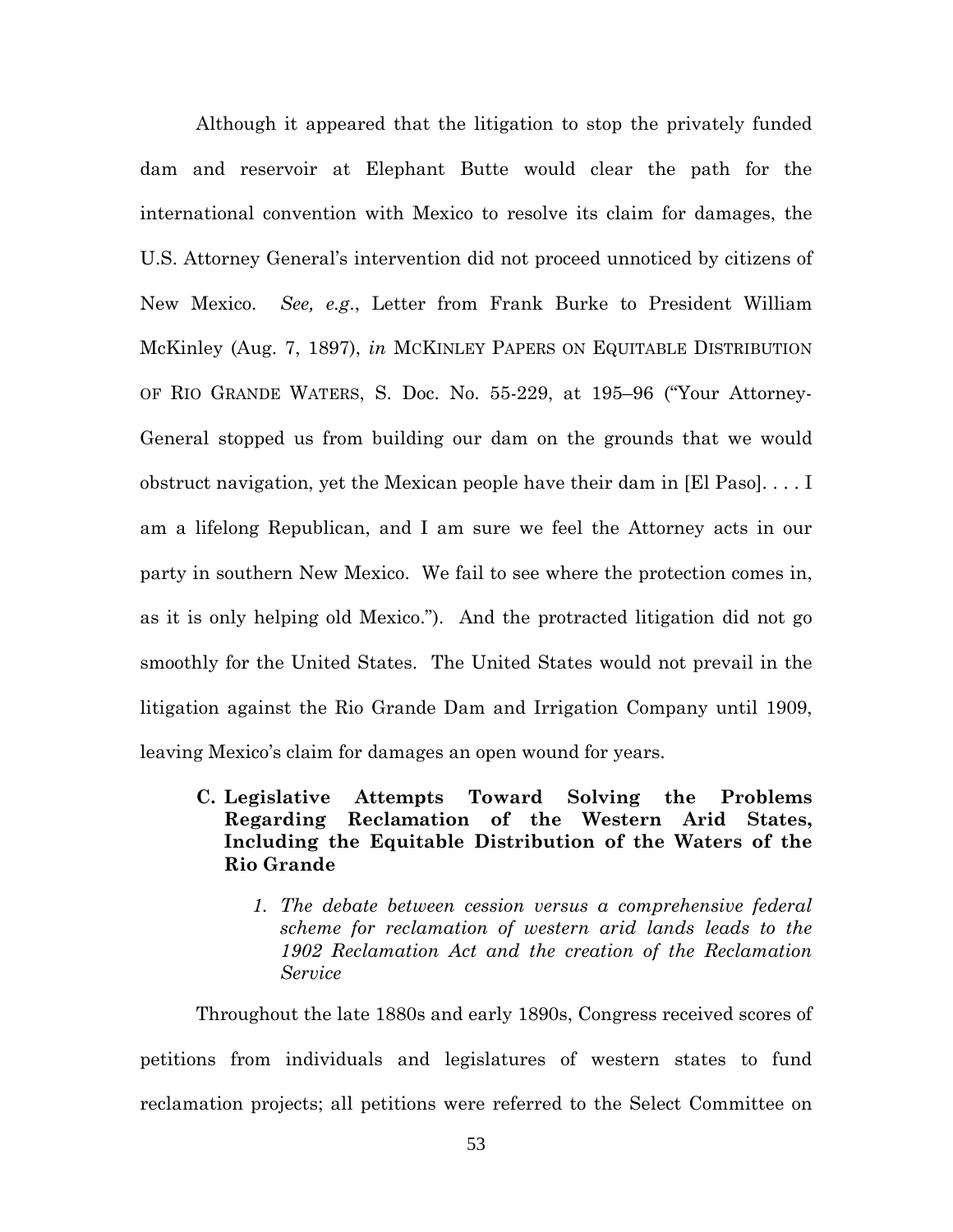Irrigation and Reclamation of Arid Lands. *See, e.g*., 21 CONG. REC. 142 (1889) (presenting "a communication from the acting secretary of the Territory of Arizona, inclosing a memorial of the fifteenth Legislative Assembly of the Territory of Arizona, relating to the construction of a storage reservoir for the reclamation of arid land"); 21 CONG REC. 353 (1889) (presenting "a memorial of 180 farmers, residents of Edmunds County, South Dakota, showing that the rainfall in that locality is insufficient for successful farming, and praying for such assistance from the Government as may be consistently rendered to obtain water for the purposes of irrigation"); 21 CONG. REC. 383 (1890) (presenting "a petition of the fruit-growers of California, praying for the irrigation of arid lands"); 21 CONG REC. 9777 (1890) (presenting "the petition of J.H. Hanna and 69 other citizens of Chase County, Nebraska, praying that an appropriation be made in aid of irrigation"); 22 CONG. REC. 2373 (1891) (presenting "the petition of the Legislature of the State of Kansas, praying for the adoption of a system of irrigation and the appropriation of the sum of money necessary therefor").

In 1894, Congress enacted the Carey Act, named for Senator Joseph M. Carey of Wyoming. *See* Act of Aug. 18, 1894, ch. 301, § 4, 28 Stat. 422 (codified as amended at 43 U.S.C. §§ 641–648). Representative Francis Griffith Newlands of Nevada summarized the climate existing prior to the Carey Act's passage as he argued in favor of the Act:

[T]he arid-land question has been agitated for a great many years, not only in the western regions of our country, but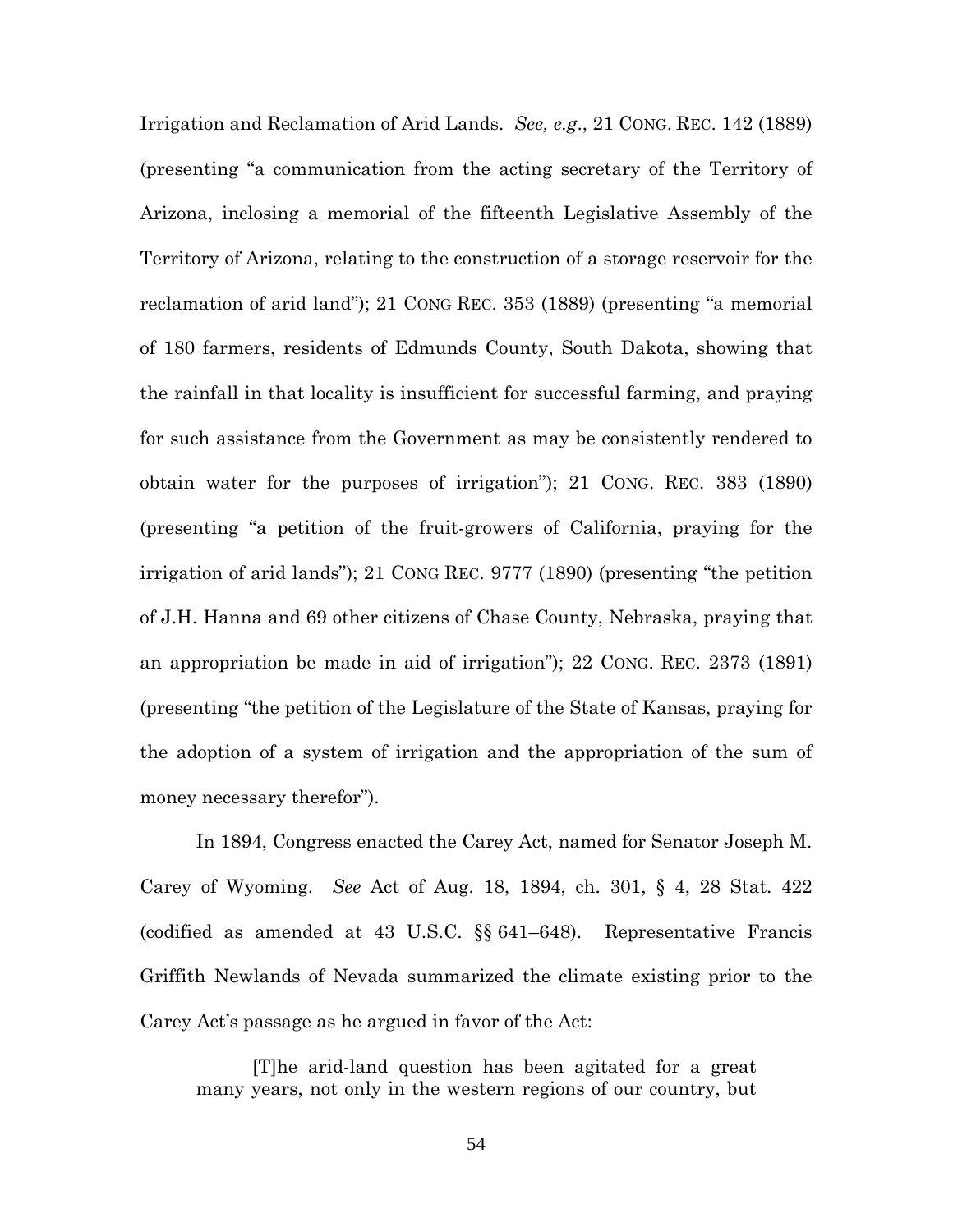in the Halls of Congress. Conventions have been held throughout the West upon this important subject, and the unanimous sentiment is now, after long discussion, that the question of the reclamation of these arid lands can be settled alone by the respective States. They have come to that conclusion, though they desired in the first place that the Government of the United States should undertake the work of reclamation and should then open the reclaimed lands to settlement.

The Government of the United States has been unwilling to do that, for the reason that it involved the selection of vast areas of land, the erection of irrigation works, reservoirs, distributing canals, etc., and the expenditure of a sum ranging from \$10 to \$50 per acre in the work of reclamation. The National Government is unwilling to undertake the work, though the States in the arid region desired it to do so, and through it ought to do so.

Various measures have been introduced in Congress with reference to the granting of these arid lands to the various States. Measures looking to this end have repeatedly passed one House and failed of consideration in the other. Committees have passed upon the question in various forms. I think I am safe in saying that it is almost the unanimous sentiment of the various irrigation committees of this Congress and of past Congresses that grants of these lands should be made to the States, and that they should undertake the work of reclamation.

26 Cong. Rec. 8427 (1894).

The Carey Act attempted to encourage settlement of public lands in western states that required irrigation for productive farming by allowing the federal government through the General Land Office to transfer up to one million acres of public lands to individual western States that established federally approved reclamation programs. 28 Stat. at 422.<sup>18</sup> The States themselves would not necessarily be required to fund or establish

<sup>18</sup> Notably, territories such as Arizona and New Mexico were excluded from the Carey Act.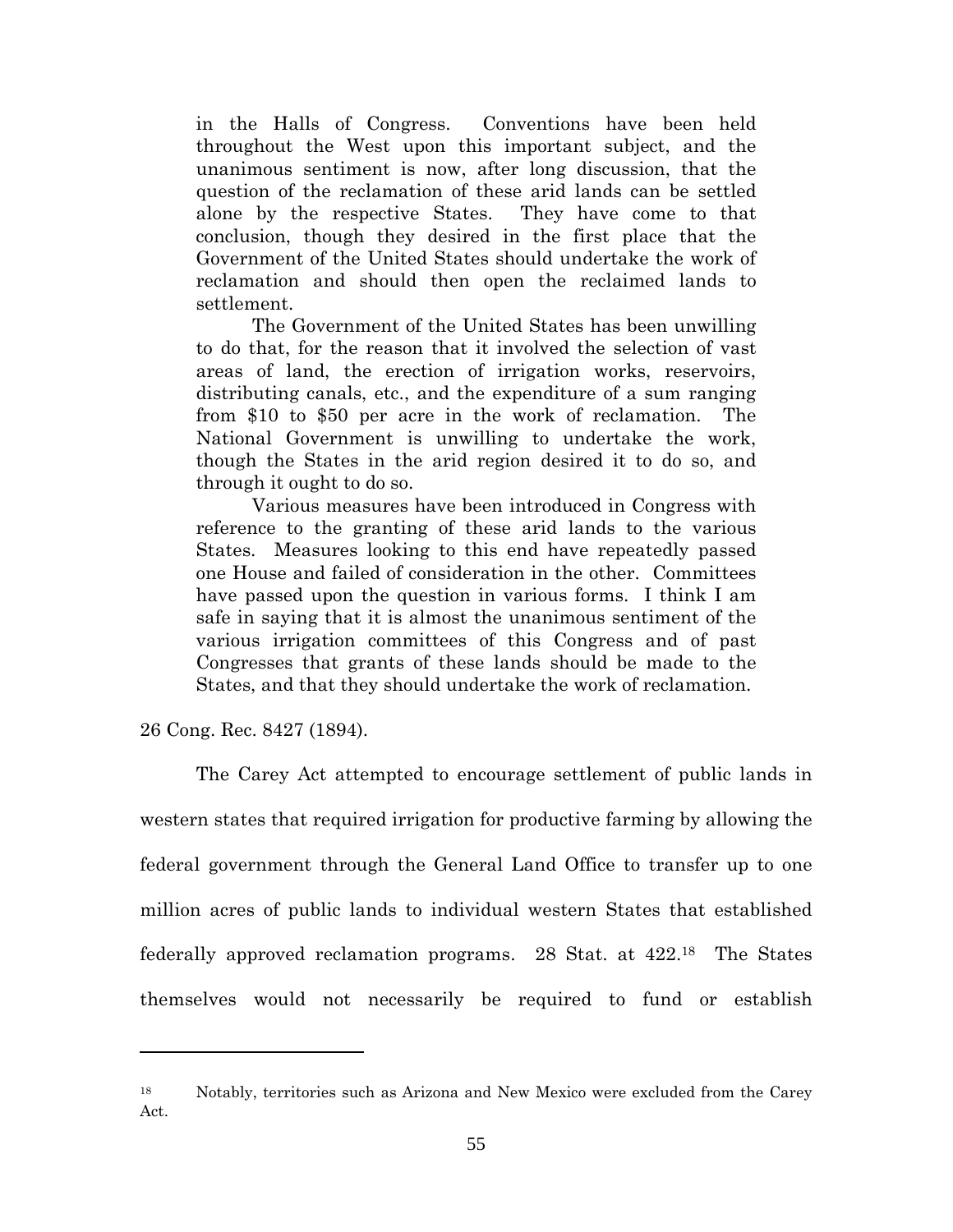reclamation projects; rather, the States could contract with private companies to finance the projects and profit from selling the water at rates regulated and fixed by the State. *Id*. Once the State or private company recouped its investment plus a set profit, "any surplus of money derived by any State from the sale of said lands in excess of the cost of their reclamation, [would] be held as a trust fund for and be applied to the reclamation of other desert lands in such State." *Id*. at 423. Construction and settlement of the reclamation projects had to be completed within ten years. *Id*. at 422. The States were responsible not only for identifying the land, but also for soliciting farmers and settlers according to established criteria, usually including paying a fee for the land and promising to cultivate a certain percentage of the land; but "said States shall not sell or dispose of more than one hundred and sixty acres of said lands to any one person." *Id*. at 422–23. If settlers complied with cultivating at least twenty acres of the 160 acres granted to them, they could ultimately obtain the deed to those acres. *Id*. at 422.

Although some states achieved successes under the Carey Act, historians consider the Act a dismal failure for the most part:

[The Carey Act] was designed to serve the needs of those states whose largest streams still carried plenty of unclaimed water, such as Wyoming, Montana, and Idaho. The law contained nothing that would encourage private companies to build expensive *storage* projects, and it assumed a very low per-acre cost for water. . . .

. . . .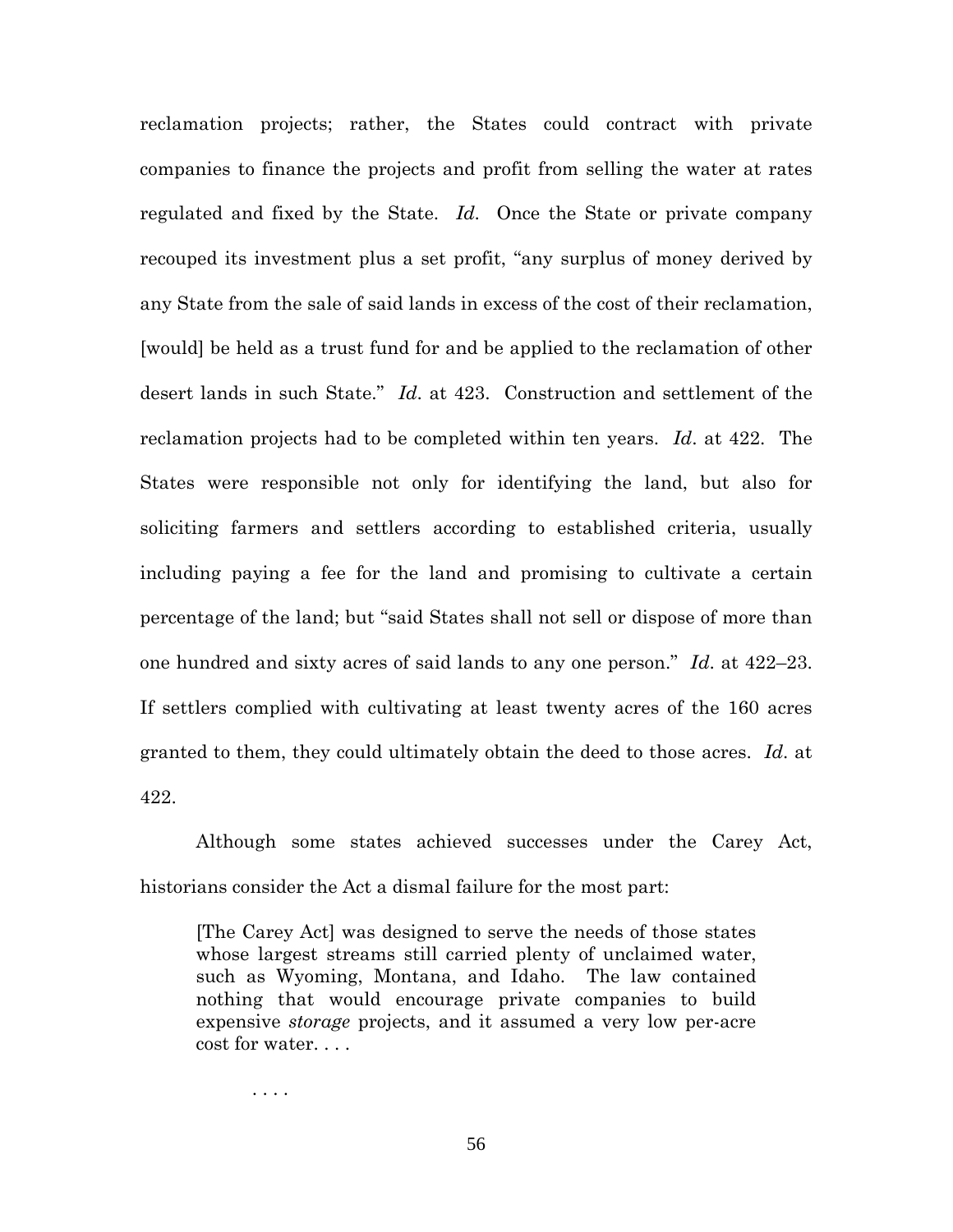Oddly, the most obvious question about the Carey Act—how it could manage to lure farmers west in the midst of a depression—was never asked. . . .

. . . .

The Carey Act companies quickly ran out of money; the expected wave of new farmers never materialized; and those who came had too little capital to carry them through the lean months and years before their farms began to pay. Moreover, the projects were far removed from rail lines and major markets. Worst of all, the 1894 law did not provide adequate protection against speculators. The Carey Act could work only if the land to be reclaimed was segregated and reserved *immediately*. The first applications for Carey Act land sent to the General Land Office received no response for months . . . .

PISANI, TO RECLAIM A DIVIDED WEST, at 252–54, 260; *see also* John E. Thorson, Ramsey Laursoo Kropf, Dar Crammond & Andrea K. Gerlak, *Dividing Western Waters: A Century of Adjudicating Rivers and Streams*, 8 U. DENV. WATER L. REV. 355, 382–83 (2005).

Amid conflicts between agricultural and grazing interests in the western States,<sup>19</sup> as well as between western States' desires to develop agriculture within their borders and eastern States' desires to protect their own economies,<sup>20</sup> a debate emerged between cession and an overarching

<sup>19</sup> *See generally* PISANI, TO RECLAIM A DIVIDED WEST, at 225–72, 294–98.

<sup>&</sup>lt;sup>20</sup> Annual appropriations granted under the Rivers and Harbors Act became a battle ground between eastern and western States. Historically, the federal government had funded improvements to river channels and harbors; by 1886, annual appropriations had become considerable. *See* Act of Aug. 5, 1886, ch. 929, 24 Stat. 310 (appropriating over \$100 million "for the construction, repair, and preservation of certain public works on rivers and harbors, and for other purposes"). Indeed, the annual appropriations made via the Rivers and Harbors Act were viewed as a cash cow for states across the nation. As described by Senator Francis Warren of Wyoming: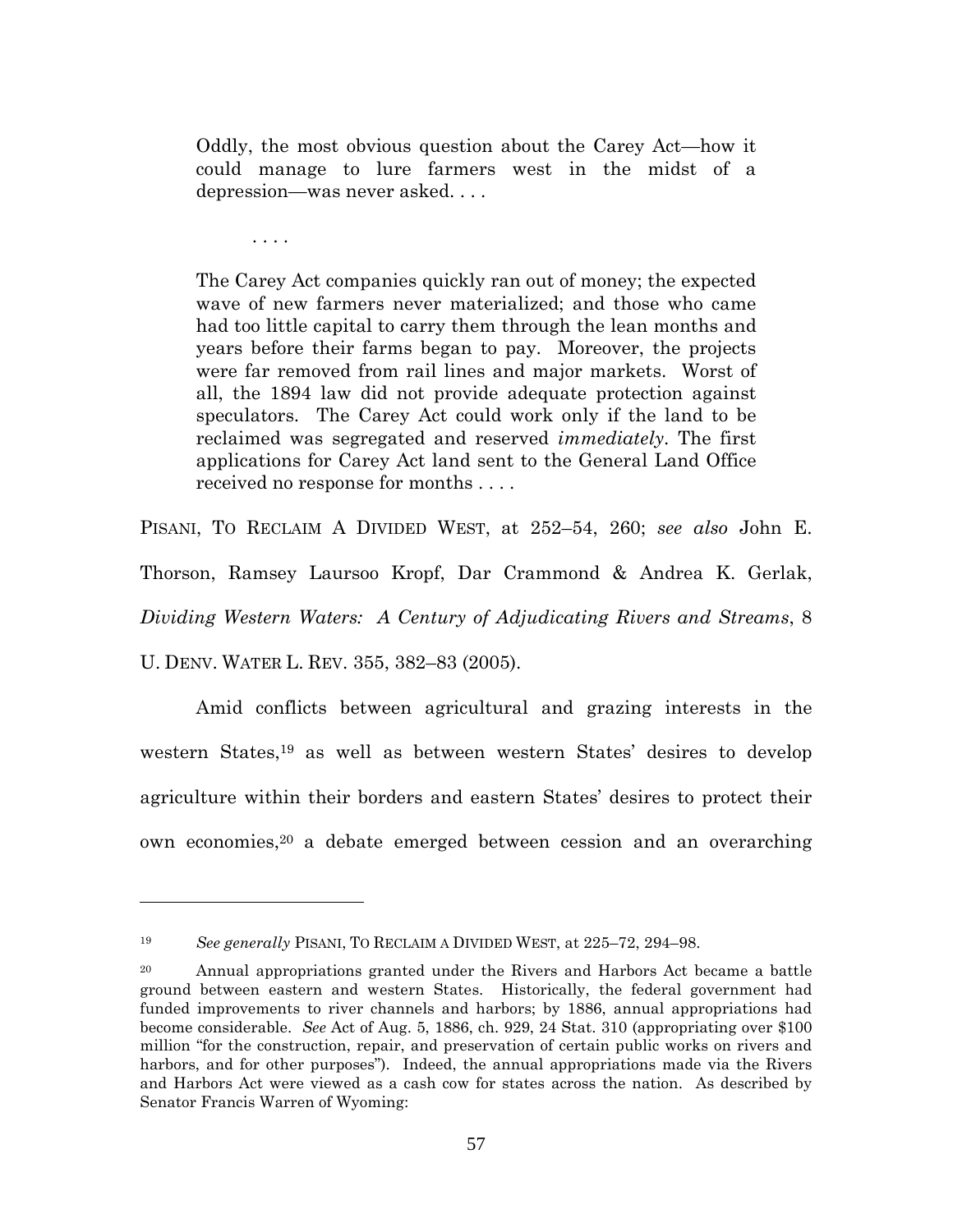I maintain that the river and harbor bill may be dumped into the wastebasket this morning and the country go on just the same. There is not a single dollar in all the twenty-eight or thirty million dollars carried in the bill, exclusive of the Nicaragua Canal and nearly one hundred and fifty million including it, that we can not get along without expending.

Nobody is subsisting on it; nobody's distress is relieved by it. What is it, then? It is simply a dividend declared by this nation and distributed over it for the benefit of trade and commerce. That is all there is of it, and there need be no concealment. If it was truly a river and harbor bill, Simon pure, to improve some river or harbor most necessary for ships to go in and out through, we would not find 15 or 16 rivers and creeks that we had never heard of before and we can not find on any official map generously provided for with appropriations in this bill. Not at all.

32 CONG. REC. 2278 (1889); *see also* 34 CONG. REC. 3552 (1901) ("For many years I have witnessed the growth of this bill. The country has witnessed it. There need be no mistake about that. This river and harbor bill is known to people in the backwoods counties of every State in the Union as 'the pork bill.' Men who have never seen a harbor know that there is something wrong about the way this bill is put together.") (statements of Sen. Thomas H. Carter of Montana).

In 1899, senators from Montana and Wyoming offered amendments to the Rivers and Harbors bill for the purpose of constructing reclamation projects in those States, but the bill was opposed by many senators from eastern States, worried that western States would compete unfairly with eastern U.S. farmers:

I do not look grudgingly at the development of the West or its resources, mineral and agricultural as well, but I only called attention to the fact that [the proposed amendments] would impose an unequal burden of taxation to develop the agricultural resources of any part of this country at the expense of another, and that the exercise of which I conceive to be an unconstitutional power would result in just that thing and justify the wisdom of those who made the great charter of our Government in withholding from the Government the power to thus discriminate.

I welcome every advance made by the part of the country, teeming with great resources, from which the Senator comes and which he so ably represents. Every addition that it makes to its own prosperity is an addition to the common weal. I know that. I do not envy him or grudge him his silver and his gold and his golden fleeces.

. . . .

I do not grudge him, but all I want is that he shall be content with the bountiful gifts of Providence that have been with such a lavish hand distributed to that glorious country, and not seek to take a tail of taxation from the poor farmers east of the Mississippi in order to increase what has already so bountifully been supplied.

32 CONG. REC. 2278 (1889) (statements of Sen. George Gray of Delaware). Senator Warren countered by arguing that western States, in fact, had been subsidizing eastern States annually through the Rivers and Harbors Act appropriations, as evidenced by the fact that, in the proposed bill, "for the subdivisions of the United States there are more than \$30,000,000 appropriated by the bill," and "of the nineteen or twenty-two political divisions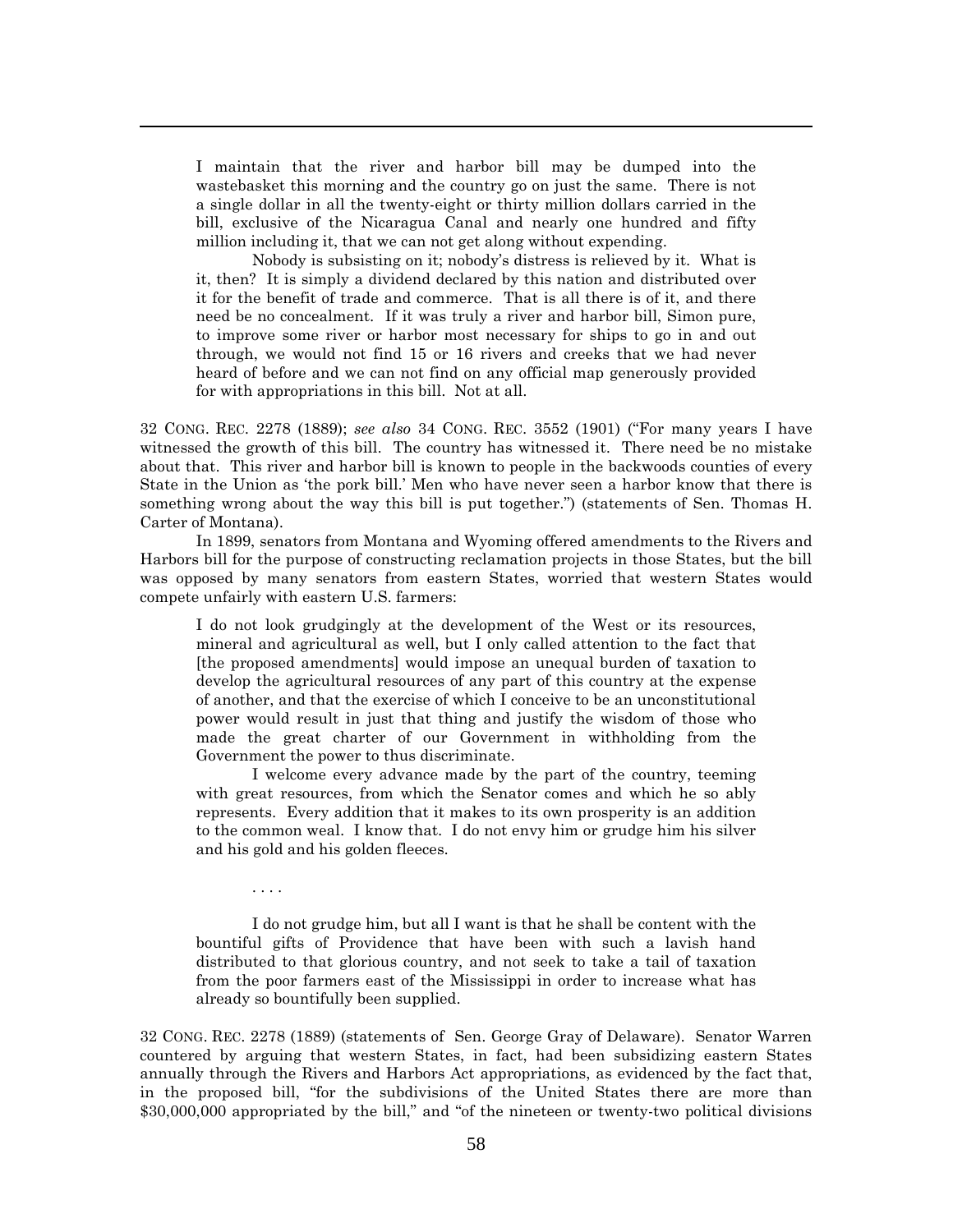federal scheme as the best way to reclaim western arid lands. Cessionists advocated for public or surplus lands to be transferred by the federal government to individual States in order for those States, or private enterprise, to construct and operate reclamation projects under state law. *See, e.g.*, 30 CONG. REC. 853 (1897) (introducing and debating S. 372 that would cede all public lands to the states for purposes including education and irrigation). Cession would ensure state control over water. As pressed in 1897 by Senator John Tyler Morgan of Alabama:

There is another question that would follow along with this, which is about to produce a good deal of legislation here, perhaps some of it a little wild, some of it a slight strain upon the constitutional authority of Congress, and that is the subject of irrigation. If you will give all these public lands to the different States, they will undertake systems of irrigation and carry them out in such a way as will enable them to develop untold thousands and millions of acres of land that are now fertile lands, but entirely unproductive for the want of water. That great question would be removed from [federal] jurisdiction and left in the hands of the States and Territories, where the ultimate purpose of all the revenues to be derived from the sale of public lands in the States and Territories is for education. Of course, *the incidental power of disposal would follow the grant*. The grant, as I propose to make it in this amendment, is a grant without condition. It merely indicates the purpose for which the grant is made, and that purpose is not a condition subsequent,

covering the western half of the country, there is a paltry and measly sum of \$2,000,000 only." *Id*. The proposed 1899 amendments appropriating funds to western States did not pass, even after a valiant effort by Senator Warren to block the entire Rivers and Harbors Act by filibuster. But when western States proposed similar amendments to the 1901 Rivers and Harbors bill, which were again rejected by eastern interests, Senator Carter of Montana filibustered successfully, defeating the entire 1901 bill, ensuring that no state received appropriations that year under the Rivers and Harbors Act. *See* 34 CONG. REC. 3519–62.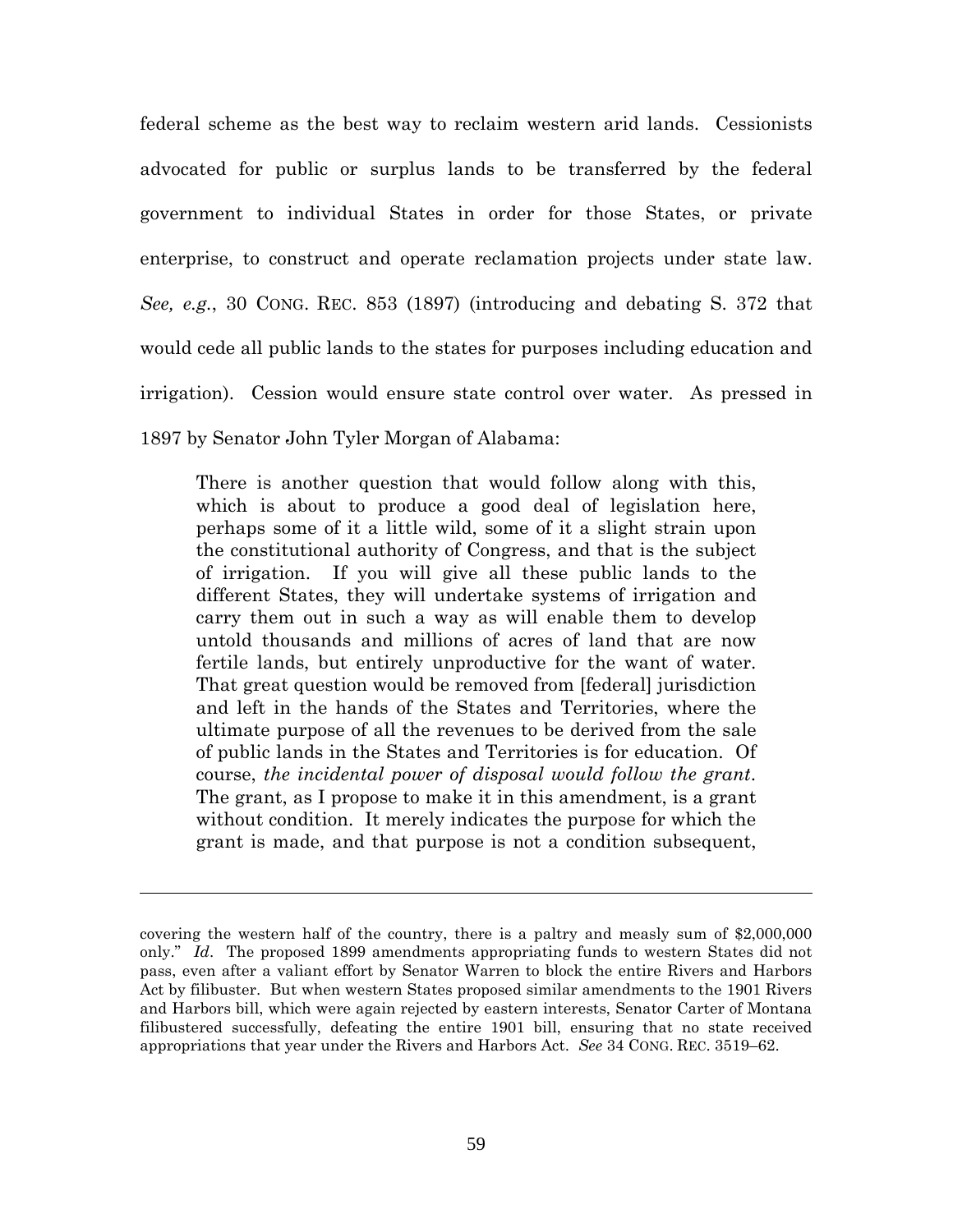upon which the grant would be declared void in the event that it was not executed.

*Id*. at 854 (emphasis added). On the other hand, "[t]he states that supported federal reclamation did so for very different reasons." PISANI, RECLAIM A DIVIDED WEST, at 267. "For example, Arizona resented the fact that the territories were not included in the Carey legislation, and Kansas did so in part because it feared Colorado's control over the interstate streams the two states shared." *Id*.

But by 1900, faced with the lack of success of endeavors such as the Carey Act, the members of the Ninth National Irrigation Congress<sup>21</sup> passed a resolution advocating for a national reclamation scheme:

We hail with satisfaction the fact that both of the great political parties of the nation in their platforms in the last campaign declared in favor of the reclamation of Arid America,<sup>22</sup>

LITTLEFIELD, *supra* note 11, at 105 (citations omitted).

<sup>21</sup> The National Irrigation Congress

had evolved into one of the most important forces behind federal involvement in reclamation in the western states. The delegates to these conferences included prominent state and national politicians, irrigation engineers, educators in the field of agriculture, members of commercial organizations, officials of private water companies, and other leaders of public opinion. . . .

<sup>22</sup> Representative Francis Newlands recounted before the House of Representatives in 1902:

For years the arid States have been insisting upon some action by the Federal Government in reference to the arid public lands, composing as they do in some States 95 per cent of their entire area, and they have been insisting that it is the duty of the Government to prepare these lands for settlement, so that the States in which they are located may become populated.

They urged for a long time the cession of these lands to the States. But Congress, regarding this great public domain as a public trust, not to be lightly turned over to sparsely settled States to be managed according to the judgment or lack of judgment, the discretion or indiscretion, the honesty or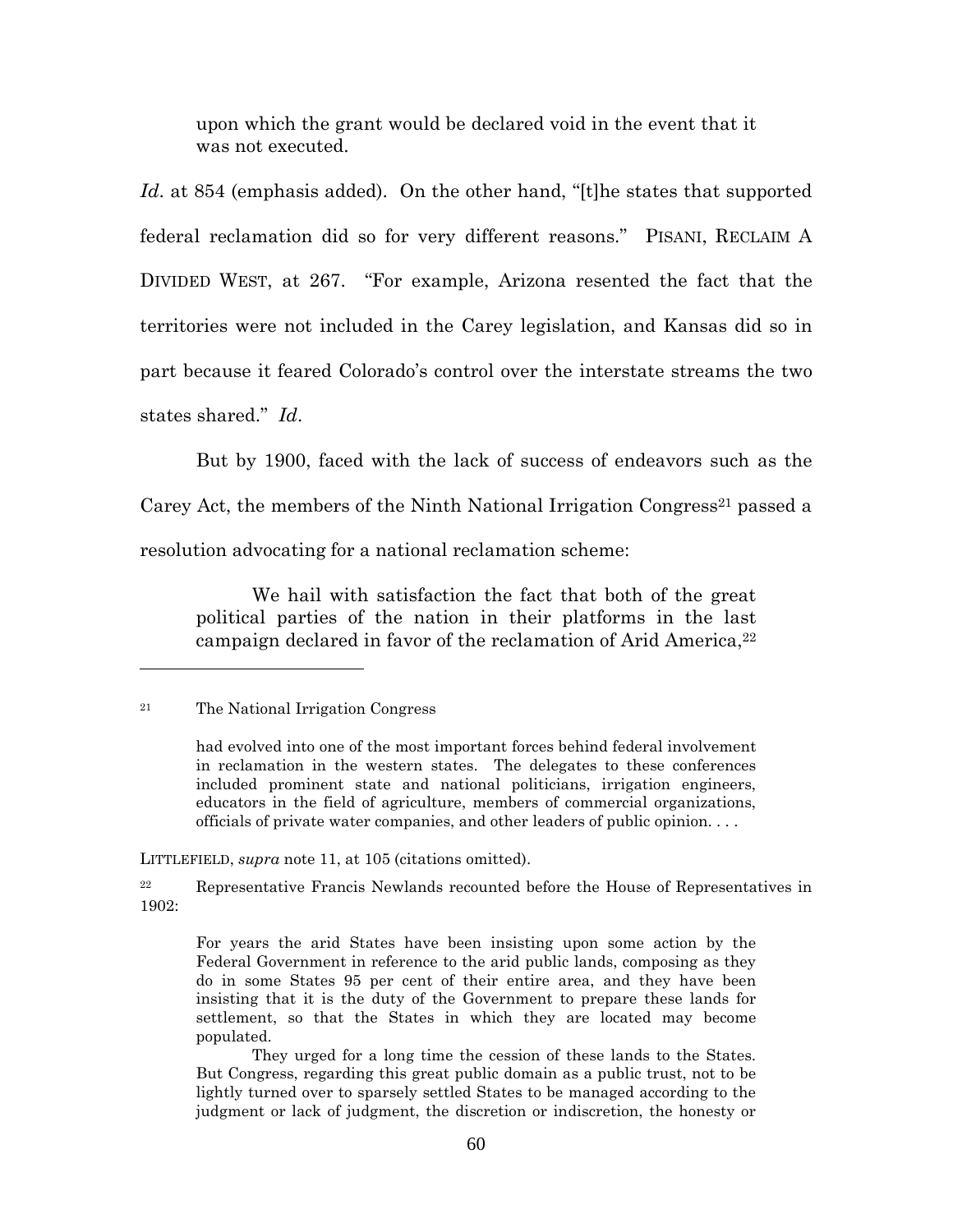in order that settlers might build homes on the public domain, and to that end we urge upon congress that national appropriations commensurate with the magnitude of the problem should be made for the preservation of the forests and the reforestation of denuded areas as national storage reservoirs and for the construction by the national government, as part of its policy of internal improvements, of storage reservoirs and other works for flood protection, and to save for use in aid of navigation and irrigation the waters which now run to waste, and for the development of artesian and subterranean sources of water supply.

The water of all streams should forever remain subject to public control, and the right to use of water for irrigation should inhere in the land irrigated and beneficial use be the basis, the measure and the limit of the right.

The work of building the reservoirs necessary to store the floods should be done directly by the government under existing statutes relating to the employment of labor and hours of work, and under laws that will give to all American citizens fair and equal opportunity to get first employment and then a home on the land.

We commend the efficient work of the various bureaus of the national Government in the investigation of the physical and legal problems and other conditions relating to irrigation, and in promoting the adoption of more effective laws, customs and methods of irrigated agriculture and urge upon congress the necessity of providing liberal appropriations for this important work.

35 CONG. REC. 6673 (1902).

dishonesty, the providence or improvidence, of State legislatures, regarding it as a heritage for the entire Union, to be preserved for our unborn millions, has refused in its wisdom a cession to the States. So, at last, after the subject had been debated in and out of Congress for twenty years or more, the two parties in 1896 met in their respective conventions and formulated their expression on this subject, almost identical in terms—certainly identical in spirit.

Both parties declared in favor of the reclamation of these arid lands by the National Government and the holding of such lands for actual settlers, and in so declaring they but followed the general sentiment of the country, which was against any abandonment of its trust by the National Government and its surrender to the States.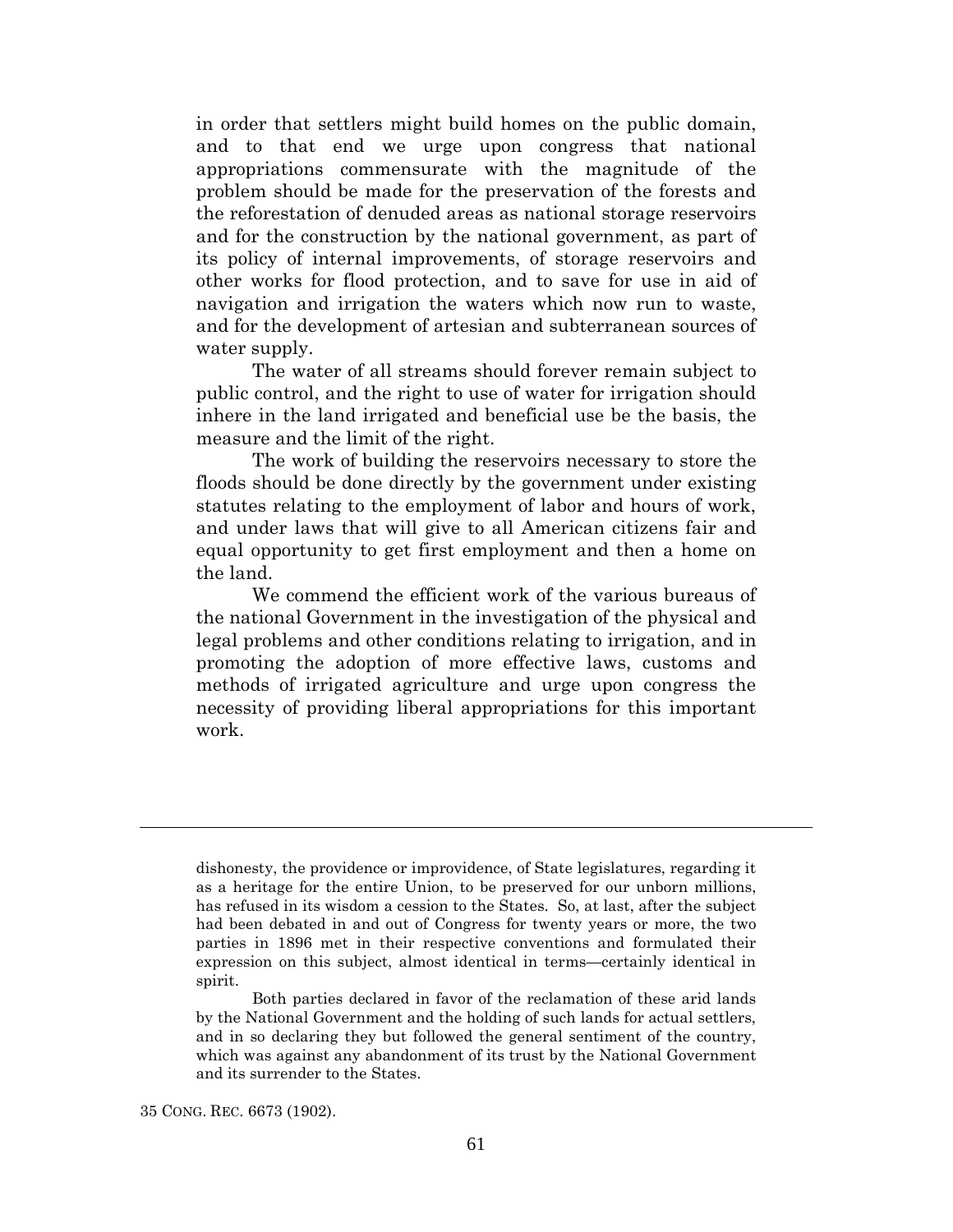PROCEEDINGS OF THE NINTH ANNUAL SESSION OF THE NATIONAL IRRIGATION CONGRESS, HELD AT CENTRAL MUSIC HALL, CHICAGO, ILL., NOV. 21, 22, 23, AND 24, 1900, at  $270-71$  (1900), http://babel.hathitrust.org/cgi/pt?id=uc1.b2936543;view=1up;seq=7 (last visited Mar. 3, 2016).

In the first quarter of 1901, Representative Francis Newlands and others introduced competing and amended bills aimed at establishing a national reclamation scheme. *See, e.g*., H.R. 13846, 56th Cong. (1901); H.R. 14088, 56th Cong. (1901); H.R. 14192, 56th Cong. (1901); H.R. 14203, 56th Cong. (1901); H.R. 14250, 56th Cong. (1901); H.R. 14326, 56th Cong. (1901).<sup>23</sup> The highlights of the last bill introduced by Representative Newlands on March 1, 1901, provided that (i) a reclamation fund would be created through the sale of the federal public lands in western States and would be dedicated to reclamation projects in those states (but not necessarily in the State from which the sales derived), *see* H.R. 14338, § 1, 56th Cong. (1901);<sup>24</sup> (ii) "the Secretary of the Interior may, in his discretion, withdraw from public entry the lands required for reservoir or other irrigation works," *see id*. § 3; (iii) the

<sup>23</sup> Alternatively, Representative Newlands and others also introduced bills proposing discrete reclamation projects or surveys. *See, e.g*., H.R. 13847, 56th Cong. (1901) (bill introduced by Rep. Frank Wheeler Mondell of Wyoming proposing survey and report by Geological Survey of possibilities and cost of comprehensive water storage in arid western states and territories); H.R. 14072, 56th Cong. (1901) (bill introduced by Rep. Newlands proposing appropriations for specific reclamation projects in seventeen western states and territories).

<sup>&</sup>lt;sup>24</sup> All of Representative Newlands' above-cited proposed legislation, as well as the bills cited in footnote 23, can be found in the Francis Griffith Newlands Papers (MS 371), Manuscripts & Archives, Yale University Library and are attached hereto as **Appendix B**.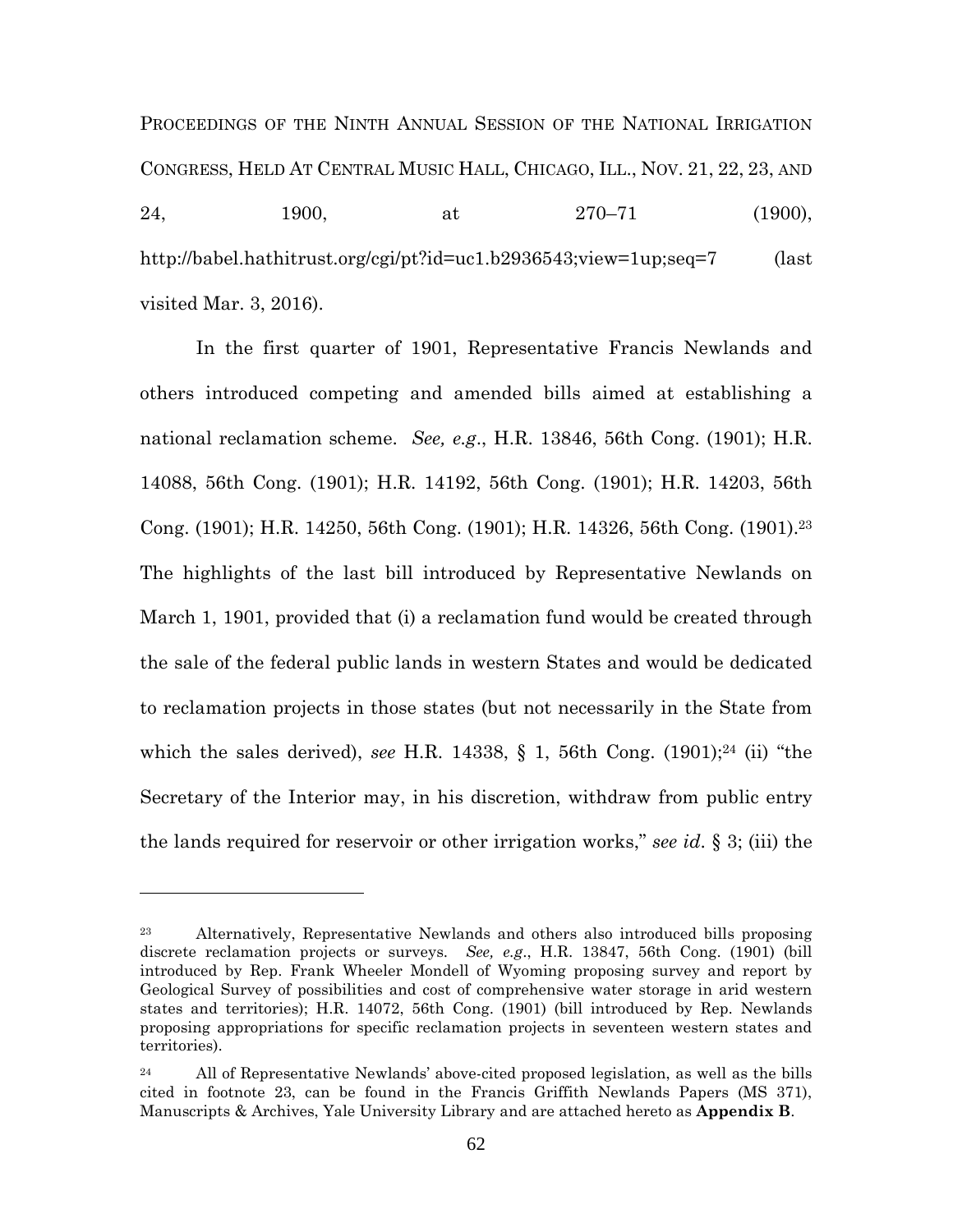federal government would construct and perpetually operate and maintain all reservoirs constructed pursuant to the act, but the irrigation works apart from the reservoirs would "pass as an appurtenance to the lands irrigated thereunder, to be maintained and operated by the owners of such lands at their own expense" once the federal government had been paid for the construction of those works, *id*. § 8; (iv) the Secretary of the Interior would be responsible to dispose of the lands pursuant to the Homestead Act, *see id*. § 5; and (v) the costs of the construction and maintenance of irrigation works would be borne by the entryman over a period of ten years after completion of the works, with "the right to the use of the water shall be perpetually appurtenant to the land irrigated, and beneficial use shall be the basis, the measure, and the limit of the right," *id*. Regarding the relationship of the proposed national reclamation project to state water law, the bill provided

[t]hat nothing in this Act shall be construed as affecting or intended to affect or in any way interfere with the laws of any State relating to rights to water or its distribution for irrigation, and in the selection of locations for the construction of reservoirs or irrigation works under this Act, the Secretary of the Interior shall select localities where in his judgment the provisions of this Act can be carried into effect without any conflict or interference with the laws of any State relating to irrigation, *and the Secretary of the Interior may decline to let any contract for the construction of any proposed reservoir or irrigation works in any State until under the laws of such State the rights to the use of water from such reservoir or irrigation works in accordance with the provisions of this Act shall be assured under the laws of such State*.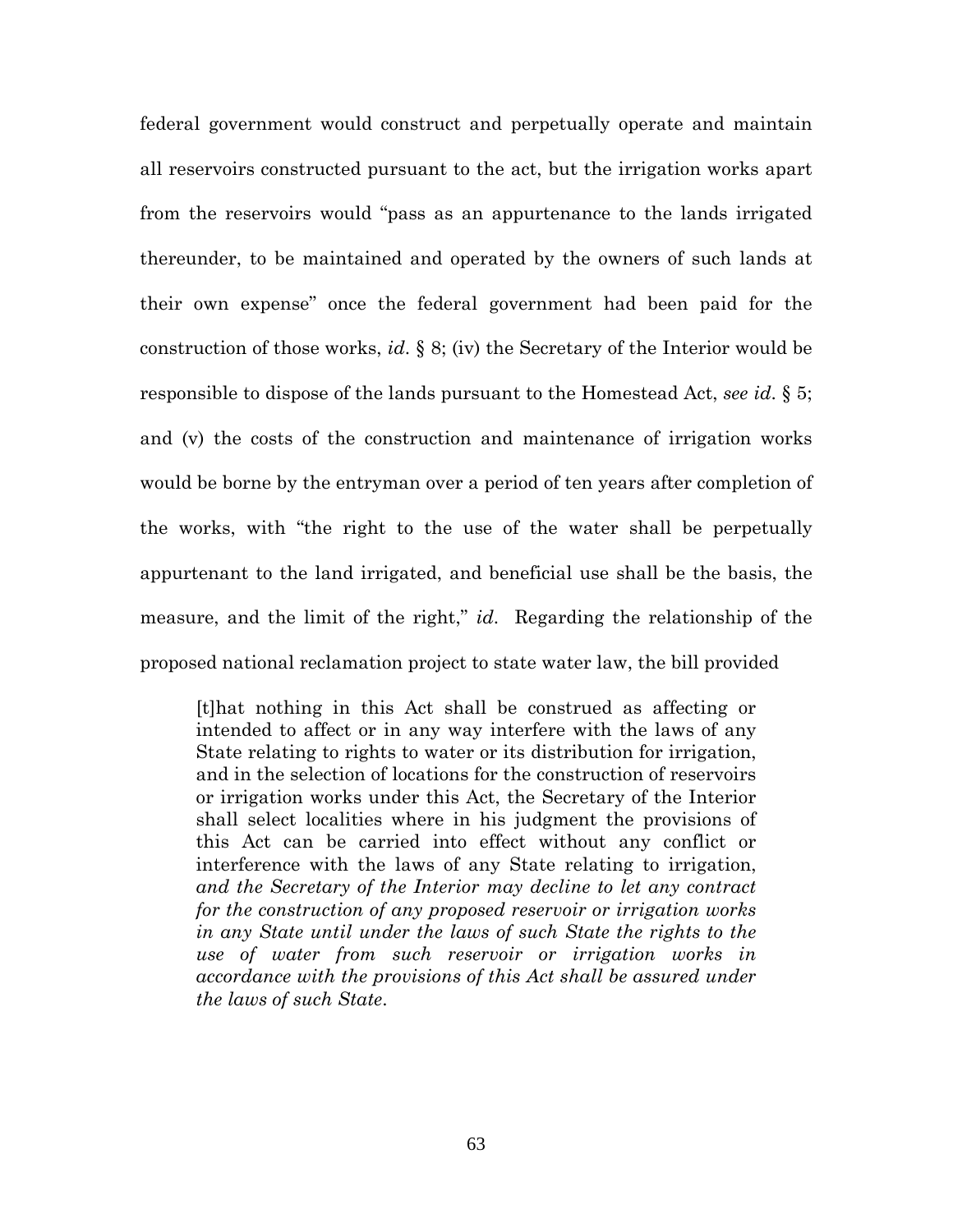*Id*. § 11 (emphasis added). Congress adjourned without a full debate on the

bill.<sup>25</sup>

<sup>25</sup> Representative Newlands' bill reflected a staunch opposition to cession and State control over reclamation projects:

Mr. ROBINSON of Indiana. Would the gentleman from Nevada take the arid lands and have them reclaimed by the States?

Mr. NEWLANDS. No; we object to granting the arid lands to the States, and for this reason: We feel sure that the trust will be improvidently exercised by the State. Many States are too poor to enter upon the reclamation, and the result would be that the land would be improvidently granted and given over to these monopolistic holdings which now prevail. We claim that it is the aim of the Government to promote these small holdings for the small settlers.

. . . .

Mr. MOODY of Massachusetts. Does the gentleman think that the management of these arid lands would be more improvident and unintelligent under the State than by the action of Congress?

Mr. NEWLANDS. I do.

Mr. MOODY of Massachusetts. It seems to me that is a reflection upon the gentlemen's own State.

Mr. NEWLANDS. No; it is not. It is simply a recognition of the fact that many of the arid States have neither the funds with which to commence reclamation or the scientific knowledge and information at their command essential to the provident utilization of the grant. It is a recognition of the fact that the Government, dealing with the entire public domain regardless of State lines, is better equipped to carry out a comprehensive plan than the State, which has to plan regarding streams whose sources are in an adjoining State, and thus beyond its jurisdiction and control, and of the fact that the very limitation of State lines will compel an improvident use of the grant.

It is a recognition of the fact that the Government has for twenty years been training a body of scientific men in the Geological Survey for this very work—a corps unsurpassed in the world so far as regards education, scientific knowledge, and practical experience, and that it would be a blunder amounting to a crime to substitute for the accumulated experiences and intelligent and comprehensive work of this corps the inexperience of individual States and Territories operating under the most embarrassing limitations.

34 CONG. REC. 1701–02 (1901). Cessionists, such as Representative Joseph Cannon of Illinois, Chair of the House Appropriations Committee, opposed the legislation:

Mr. NEWLANDS. [Representative Cannon] proposes to cede the arid lands in Nevada to the State of Nevada. The arid lands in that State are the plains which are irrigated by the streams that take their source in California. All these reservoir sites, which are to store the flood water so essential to increase the area of reclamation, are in California. Now, I ask the gentleman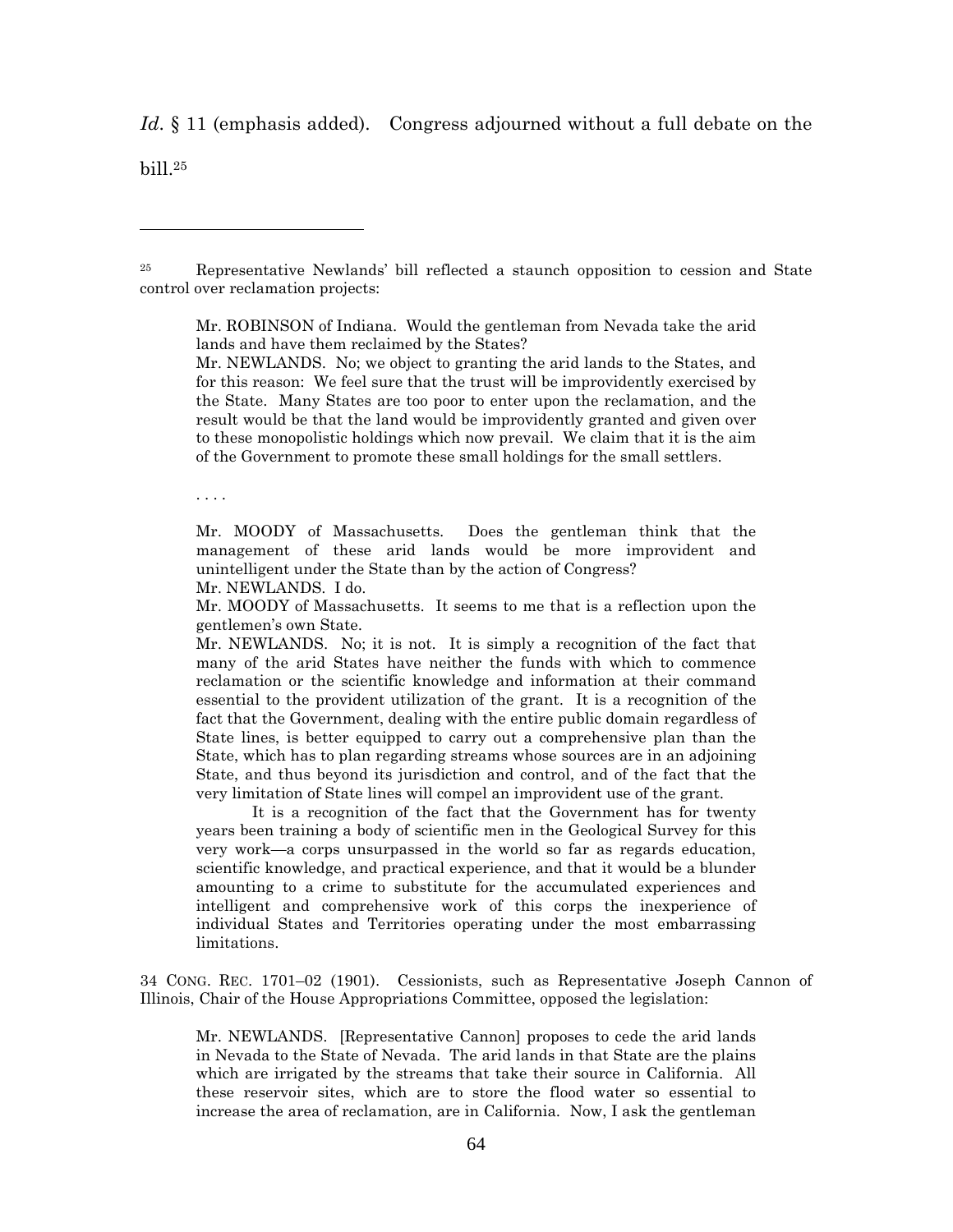In December 1901, President Theodore Roosevelt delivered his first annual message to Congress and appealed for coordinated national reclamation and irrigation, but included a somewhat mixed signal regarding a federal reclamation scheme's relationship to state water law:

There remain . . . vast areas of public land which can be made available for homestead settlement, but only by reservoirs and main-line canals impracticable for private enterprise. These irrigation works should be built by the National

whether he is willing to cede to Nevada not only the lands in Nevada, but the entire eastern slope of the Sierra Nevada Mountains, whose streams are tributary thereto.

. . . .

Mr. CANNON. If the Federal courts have not already jurisdiction, I would give them jurisdiction to legislate and determine the interests of Nevada and California. But, far better than that, I should like to pursue such a policy as would make Nevada, with 40,000 people, a respectable county in the State of California. [Laughter.]

Mr. NEWLANDS. The policy that the gentleman pursues will result in Nevada remaining a State of 40,000 people. The contraction of the energies of that State and the contraction of the population of that State are entirely due to the policy inaugurated by the party to which the gentleman belongs, and which he sustains.

Now, I ask the gentleman whether he will favor, as one of the leaders of the House, the consideration, before Congress adjourns, of these comprehensive plans and measures?

Mr. CANNON. . . . [S]peaking for myself, I will not vote, as I am now informed, to pay by grant from the Federal Treasury for the irrigation of 600,000,000 acres of land. It would breed maladministration; it would be a great draft upon the Treasury; it would breed great scandals in the public service and destroy the manhood of the very constituents that the gentleman represents.

. . . .

Mr. CANNON. There are about ten days left of this session. I am for doing the business necessary, and in such a way that when it expires we can say we have finished this work of great public importance, and I will not seek to side track the House on this issue at this time.

34 CONG. REC. 2665–66 (1901).

. . . .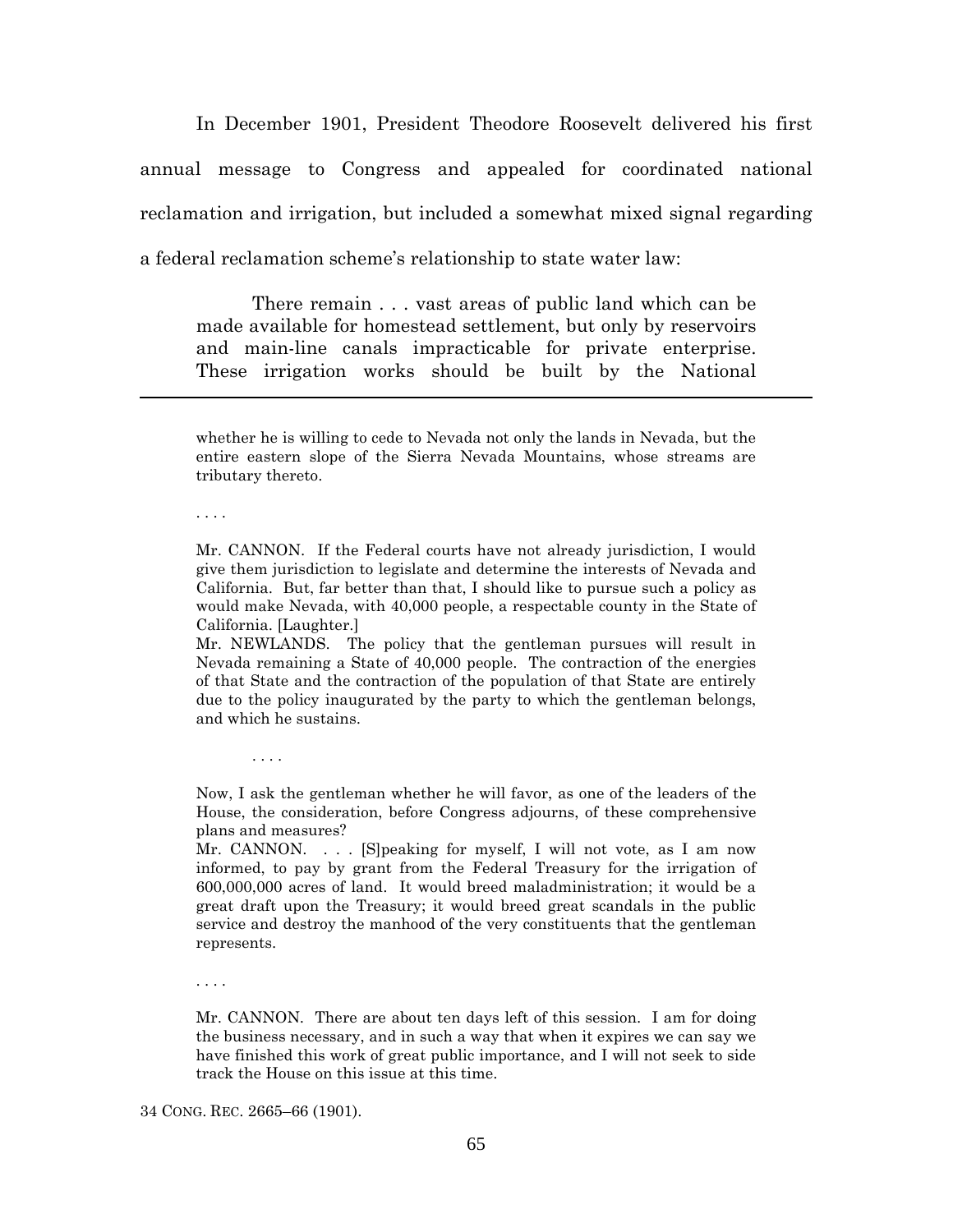Government. The lands reclaimed by them should be reserved by the government for actual settlers, and the cost of construction should so far as possible be repaid by the land reclaimed. *The distribution of the water, the division of the streams among irrigators, should be left to the settlers themselves in conformity with State laws and without interference with those laws or with vested rights.* The policy of the National Government should be to aid irrigation in the several States and Territories in such manner as will enable the people in the local communities to help themselves, and as will stimulate needed reforms in the State laws and regulations governing irrigation.

Our aim should be not simply to reclaim the largest area of land and provide homes for the largest number of people, but to create for this new industry the best possible social and industrial conditions; and this requires that we not only understand the existing situation, but avail ourselves of the best experience of the time in the solution of its problems. A careful study should be made, both by the nation and the States, of the irrigation laws and conditions here and abroad. *Ultimately it will probably be necessary for the nation to co-operate with the several arid States in proportion as these States by their legislation and administration show themselves fit to receive it*.

Theodore Roosevelt, First Annual Message (Dec. 3, 1901), *in* STATE PAPERS

AS GOVERNOR AND PRESIDENT 106, 108–09 (1925) (emphasis added).

. . . .

Shortly after President Roosevelt's December 1901 address, "the Senators and Representatives from 13 States and 3 Territories, constituting the arid region, met together and appointed a committee of 17, regardless of party, to frame and present for their approval an irrigation measure." 35 CONG. REC. 6674 (1902) (statement of Rep. Newlands). Representative Newlands and Senator Henry C. Hansbrough of North Dakota simultaneously introduced a reclamation bill, modified in accordance with the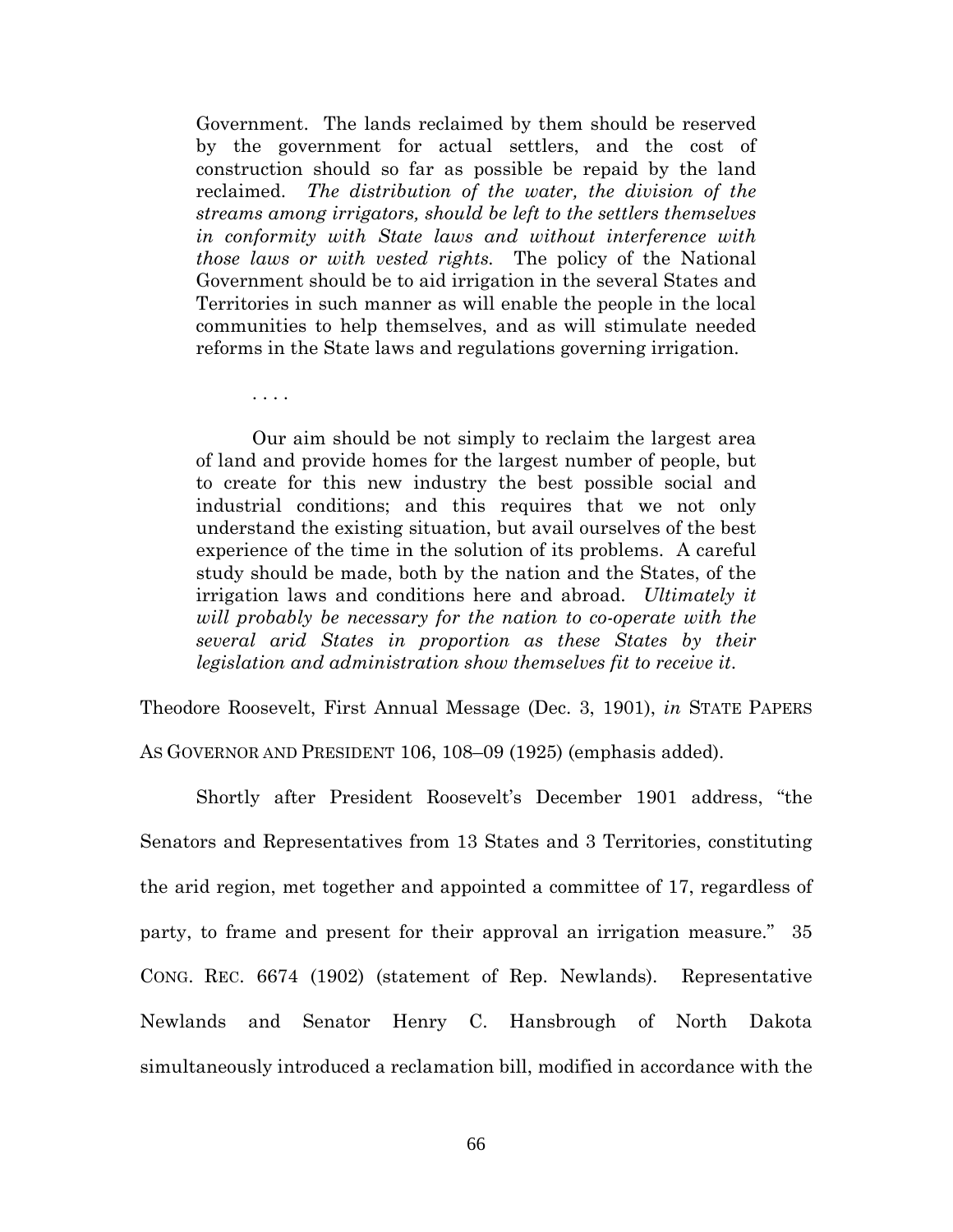President's remarks, in the House and Senate on January 21, 1902. *See* H.R.

9676, 57th Cong. (1902); S. 3057, 57th Cong. (1902) (attached hereto as

**Appendix C**).<sup>26</sup>

<sup>26</sup> President Roosevelt recounted his own interest and participation in the path of the Reclamation Act:

The first work I took up when I became President was the work of reclamation. Immediately after I had come to Washington, after the assassination of President McKinley, while staying at the house of my sister, Mrs. Cowles, before going into the White House, [F.H.] Newell and [Gifford] Pinchot called upon me and laid before me their plans for National irrigation of the arid lands of the West, and for the consolidation of the forest work of the Government in the Bureau of Forestry.

. . . .

The idea that our natural resources were inexhaustible still obtained, and there was as yet no real knowledge of their extent and condition. The relation of the conservation of natural resources to the problems of National welfare and National efficiency had not yet dawned on the public mind. The reclamation of arid public lands in the West was still a matter for private enterprise alone; and our magnificent river system, with its superb possibilities for public usefulness, was dealt with by the National Government not as a unit, but as a disconnected series of pork-barrel problems, whose only real interest was in their effect on the reëlection or defeat of a Congressman here and there—a theory which, I regret to say, still obtains.

. . . .

Such was the condition of things when Newell and Pinchot called on me. I was a warm believer in reclamation and in forestry, and, after listening to my two guests, I asked them to prepare material on the subject for me to use in my first message to Congress, of December 3, 1901. This message laid the foundation for the development of irrigation and forestry during the next seven and one-half years. It set forth the new attitude toward the natural resources in the words: "The Forest and water problems are perhaps the most vital internal problems of the United States."

On the day the message was read, a committee of Western Senators and Congressmen was organized to prepare a Reclamation Bill in accordance with the recommendations. By far the most effective of the Senators in drafting and pushing the bill, which became known by his name, was Newlands. The draft of the bill was worked over by me and others at several conferences and revised in important particulars; my active interference was necessary to prevent it from being made unworkable by an undue insistence upon States Rights, in accordance with the efforts of Mr. Mondell and other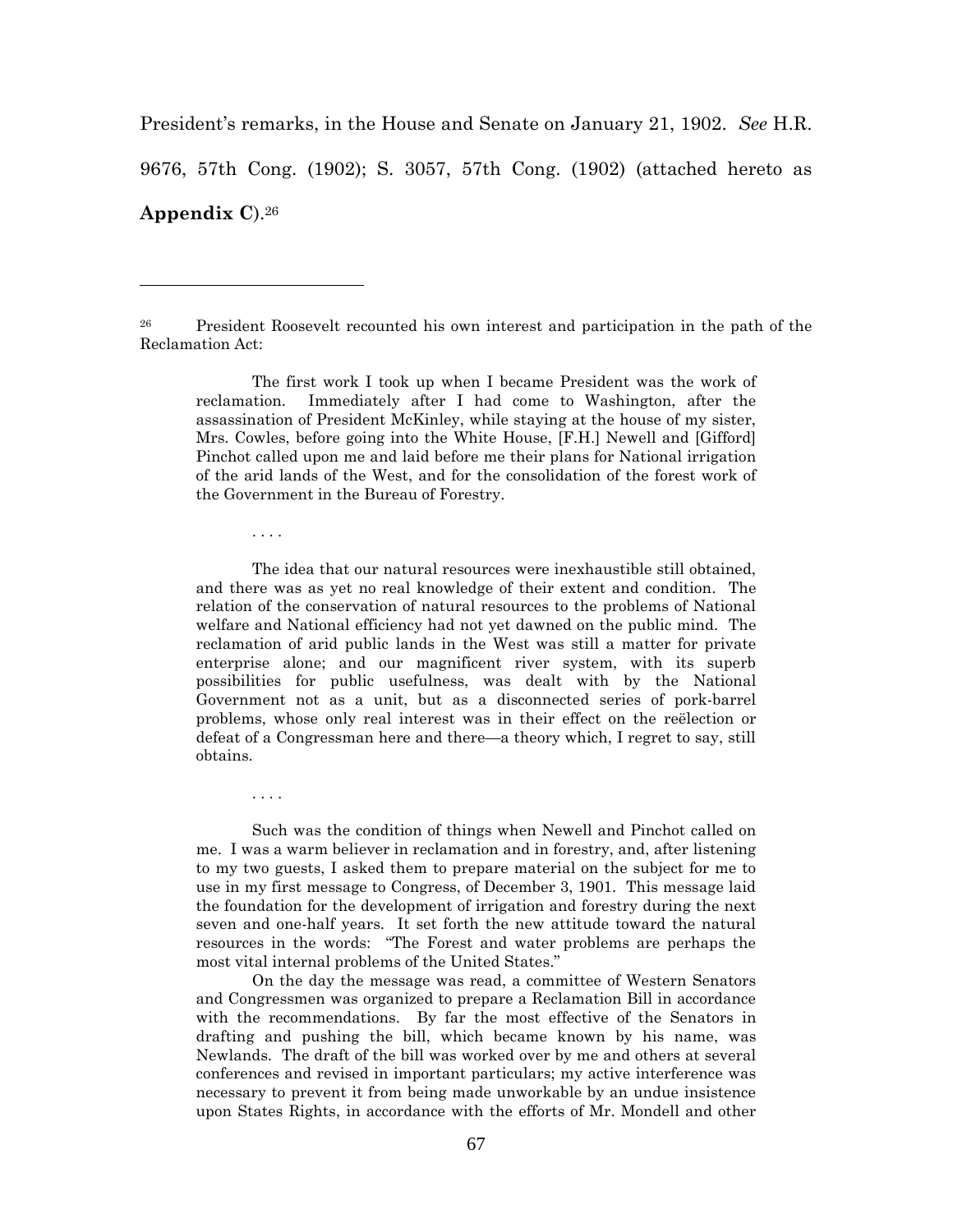The modifications contained in the reclamation bill introduced in January 1902, included an increase in the maximum amount of acreage available for purchase under the Act to 160 acres. *See* H.R. 9676, §§ 3, 5; S. 3057, §§ 3, 5. Other modifications included a provision that would pass "the management and operation of, but not the title to . . . irrigation works, excepting reservoirs and the works necessary for their protection and operation" to the owners of the land irrigated thereby once repayment had been made to the federal government for construction of those works. H.R. 9676, § 6; S. 3057, § 6. Regarding the proposed federal reclamation scheme's relationship with state water law, the modified 1902 reclamation bill contained much stronger federal deference to state water law:

[N]othing in this Act shall be construed as affecting or intended to affect or to in any way interfere with the laws of any State or Territory relating to the control, appropriation, use, or distribution of water used in irrigation, *but State and Territorial laws shall govern and control in the appropriation, use, and distribution of the waters rendered available by the works constructed under the provisions of this Act*: *Provided*, That the right to the use of water acquired under the provisions of this Act shall be appurtenant to the land irrigated, and beneficial use shall be the basis, the measure, and the limit of the right.

H.R. 9676, § 8 (emphasis added); S. 3057, § 8 (emphasis added).

THEODORE ROOSEVELT, AN AUTOBIOGRAPHY 394–96 (1913).

Congressmen, who consistently fought for local and private interests as against the interests of the people as a whole.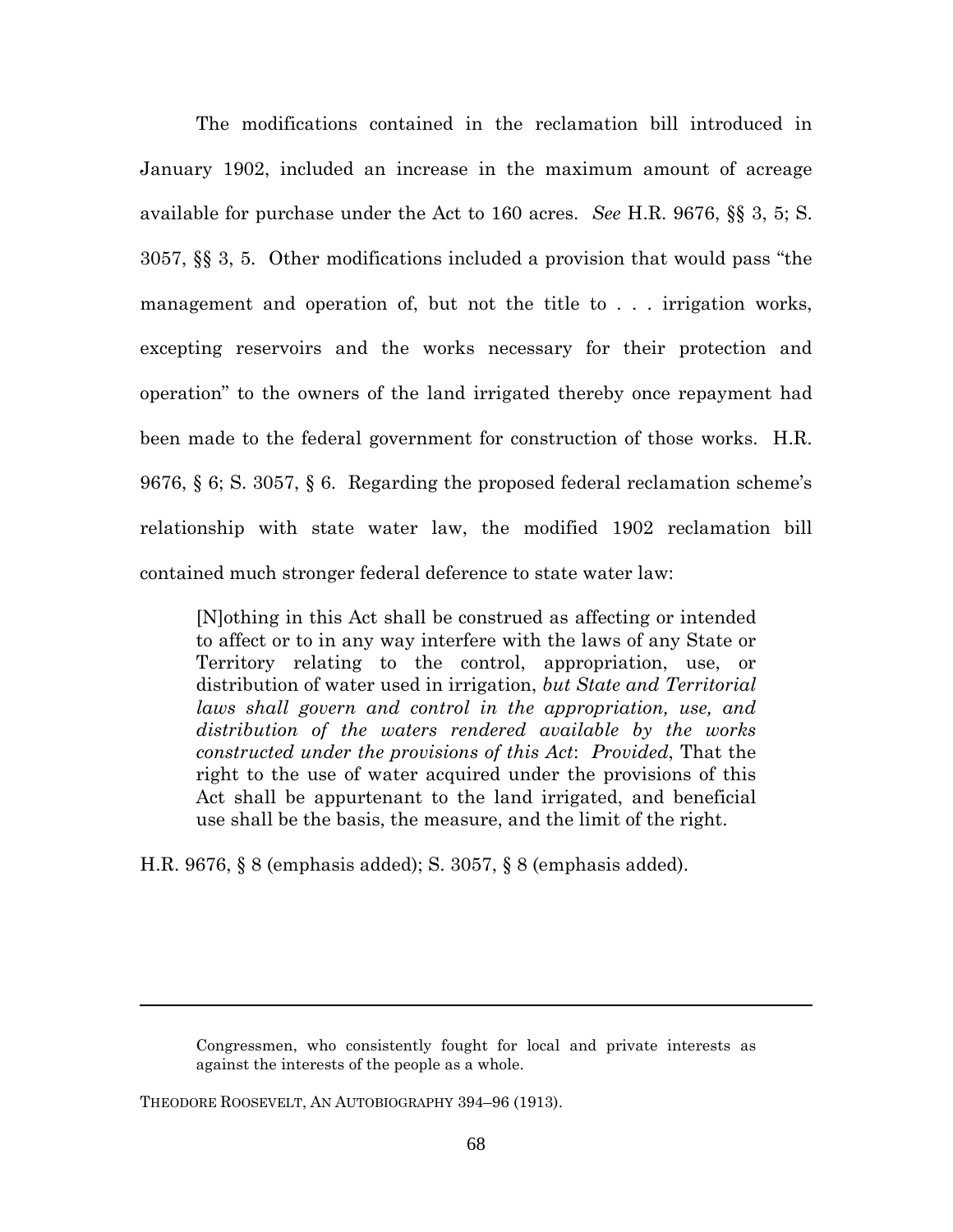As the 1902 reclamation bill wound its way through the legislative process, it sustained several minor amendments.<sup>27</sup> In early April 1902, President Roosevelt met with various Congressmen and advisors on the terms of the reclamation bill, including the wording of Section 8 of the bill and to what extent state water law should govern the appropriation, distribution, and use of water stored through federal reclamation projects under the proposed Act; as a result of that meeting, the phrase "but State and Territorial laws shall govern and control in the appropriation, use, and distribution of the waters rendered available by the works constructed under the provisions of this Act" was stricken and replaced with new language, so that the text of Section 8 of the proposed bill read:

That nothing in this Act shall be construed as affecting or intended to affect or to in any way interfere with the laws of any State or Territory relating to the control, appropriation, use, or distribution of water used in irrigation, *or any vested right acquired thereunder, and the Secretary of the Interior, in carrying out the provisions of this Act, shall proceed in conformity with such laws, and nothing herein shall in any way affect any right of any State or of the Federal Government or of any land owner, appropriator, or user of water in, to, or from any interstate stream or the waters thereof*; *Provided*, That the right to the use of the water acquired under the provisions of this Act shall be appurtenant to the land irrigated, and beneficial use shall be the basis, the measure, and the limit of the right.

S. 3057, 57th Cong., § 8 (Reported with amendments, committed to the Committee of the Whole House on the state of the Union, April 7, 1902)

<sup>&</sup>lt;sup>27</sup> For example, in February 1902, legislators added the requirement that entrymen irrigate "*at least one-half of the total area of his entry* for agricultural purposes." S. 3057, § 5 (ordered reprinted as agreed to in the Committee of the Whole, February 28, 1902) (attached hereto as **Appendix D**).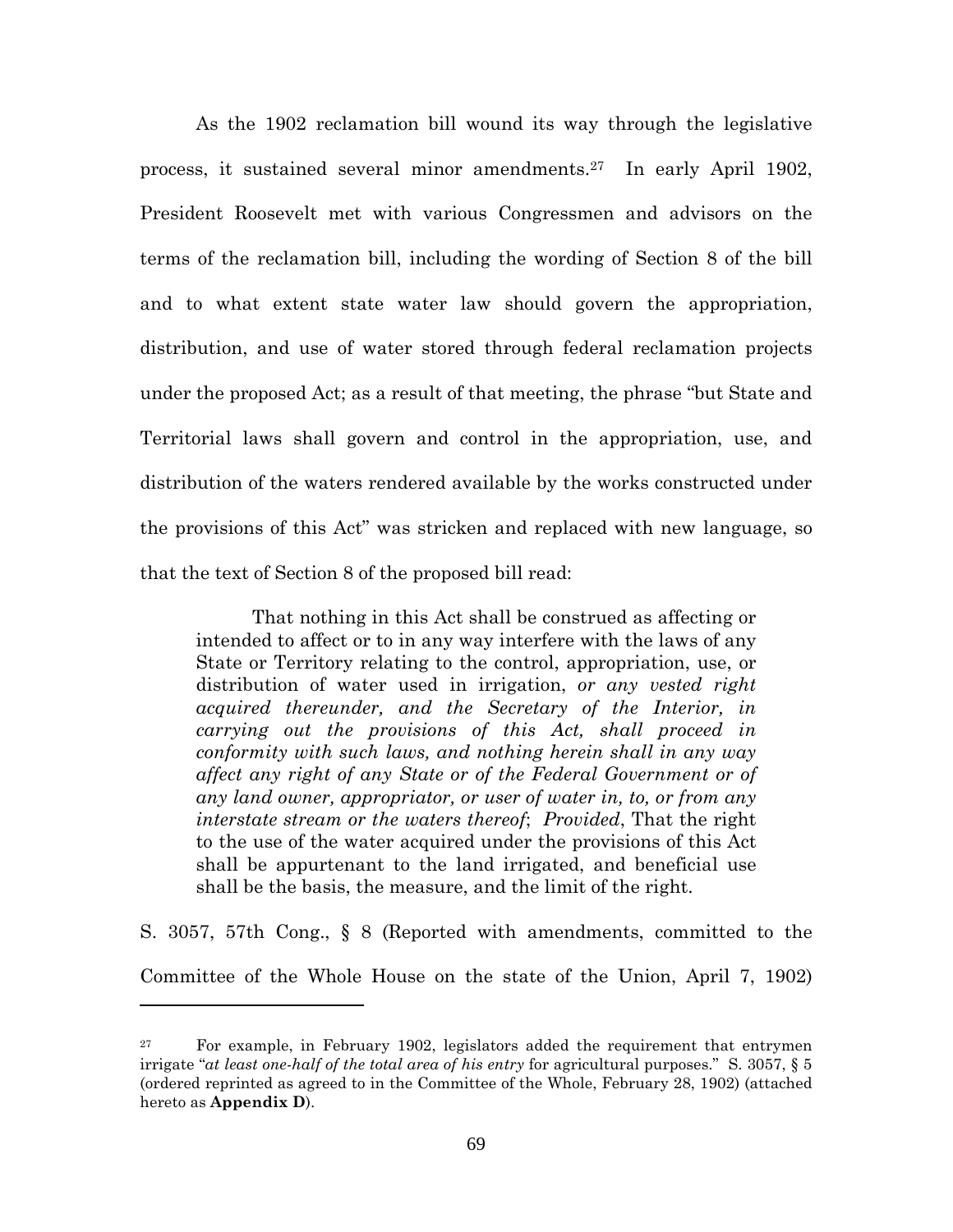(attached hereto as **Appendix E**); *see also e.g.,* Letter from J.A. Breckons to Sen. F.E. Warren (Apr. 3, 1902), Francis E. Warren Papers, Box 5, Folder 3, Am. Heritage Ctr., Univ. of Wyoming ("The conference was requested by [Rep. Frank W.] Mondell [of Wyoming], and at his suggestion the President invited [George] Maxwell and [Gifford] Pinchot to attend, inasmuch as they had been the strongest opponents here of the state control section of the irrigation bill. . . . [The President] then took up the irrigation bill, saying that he trusted the House Irrigation Committee would modify the state control section so that the measure could have the support of those who favored the general idea of irrigation, but were opposed to absolute state control. He intimated that he would favor such a bill, even though it should not meet the views and receive the indorsement [sic] of extremists.") (attached hereto as

**Appendix F**. As reported in one magazine:

The so-called state-control clause was modified by striking out the later portion of the section and making a substitution therefor, so that as the clause now stands it provides that nothing in the bill shall interfere with any state law relative to the appropriation, distribution, or use of water, and the Secretary of the Interior in carrying out the provisions of the act shall proceed in conformity with state laws; also that nothing in the bill shall be held to affect the rights of any state or states, or of the federal government, or of any individual in the waters of any interstate stream. The last provision simply leaves in operation the present rule of priority on the arid region.

The members of the Irrigation Committee feel sure that the bill as reported will be satisfactory to all irrigation interests. The last clause of the state-control provision is inserted with the idea of fully meeting the views of all those living in states along the lower course of streams used for irrigation purposes.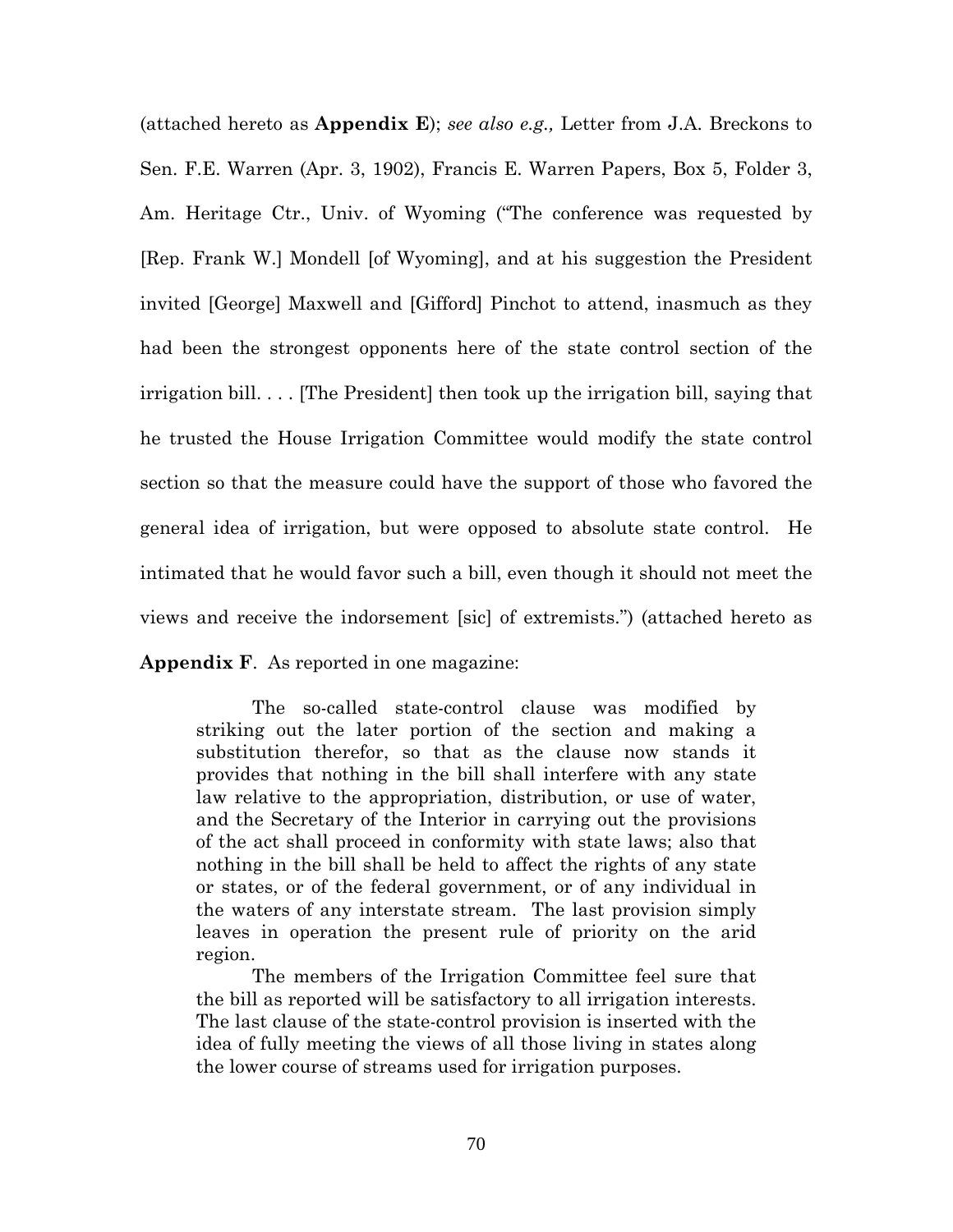News and Notes, *The Irrigation Bill*, FORESTRY AND IRRIGATION, Apr. 1902, at

141,

https://books.google.com/books?id=ImwmAQAAMAAJ&pg=PA141&lpg=PA14 1&dq=Forestry+and+Irrigation+April+1902&source=bl&ots=d1MsmPlkkD& sig (last visited Mar. 3, 2016).<sup>28</sup>

I noticed some days ago an item in the newspapers which indicated your justifiable suspicion regarding the bearings of Section 8 of the Bill,—the section which, among other things, provides that "state and territorial laws shall govern and control in the appropriation," etc., "of the waters rendered available." I do not know precisely the range of your objection, but I can surmise that you think the section either goes too far or not far enough. This, I think, is true; but still the section, even as it stands, is, I believe, essential to the success of the measures proposed. Either the Federal Government must assume the entire charge of not only the storage, but the division and distribution of waters, and create anew the principles and methods and mechanism for such distribution, or it must require the States to pass laws providing for the administration of water supplies by State authorities, as is now done in Colorado, Wyoming, and Nebraska, and to some extent in Utah, Idaho, and Arizona; and it must furthermore insist upon action in the different States calculated to determine who now hold water rights and what their nature is. That the Federal Government should undertake the whole business is, I suppose, entirely out of the question. I think it would not be acceptable to the people of the West. I think also it would be too radical a measure altogether. What then remains, therefore, seems to me is for the Federal Government to commit the distribution, the use, etc., of the waters to the charge of State tribunals and laws, insisting that it will deal with only such as have established regular Commissions or Boards of Control which have determined what rights exist and are prepared to administer under those rights.

Letter from Benjamin Ide Wheeler, President, Univ. of Cal. to President Theodore Roosevelt 1–2 (Apr. 15, 1902), Theodore Roosevelt Papers, Library of Congress Manuscript Div., Theodore Roosevelt Digital Library, Dickinson State Univ., http://www.theodorerooseveltcenter.org/Research/Digital-Library/Record.aspx?libID=o37568. President Wheeler continued:

The majority of the reservoirs to be built under the Act referred to will be located in the channels of running streams from which many ditches now divert water for irrigation. In some cases the water from the public

<sup>28</sup> On April 15, 1902, Benjamin Ide Wheeler, President of the University of California, and member of a state commission charged with drafting laws and rules for state water boards in California, wrote to President Roosevelt with his views on Section 8 of the proposed reclamation bill: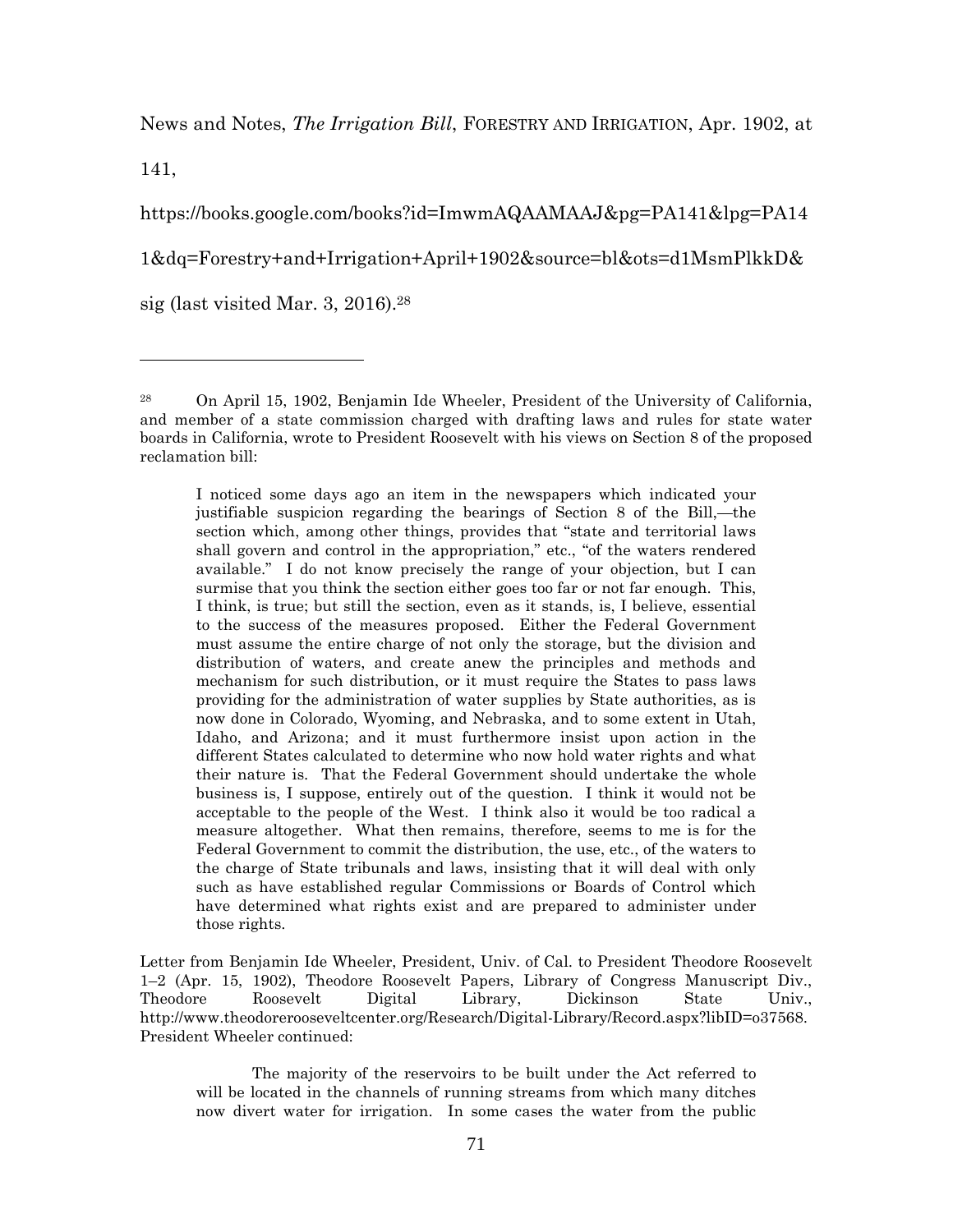Another amendment to the bill occurring after the meeting with the President included the requirement that the Secretary of the Interior, when practicable, "*expend the major portion of the funds arising from the sale of public lands within each State and Territory hereinbefore named for the arid and semiarid lands within the limits of such State or Territory*," as well as the requirement that the sale of water pursuant to the Act be made only to "*actual bona fide resident[s] on such land, or occupant[s] thereof residing in the neighborhood of said land*." S. 3057, §§ 9, 5 (Reported with amendments, committed to the Committee of the Whole House on the state of the Union, April 7, 1902) (**App. E**). The revised bill also included the provision that the Secretary of the Interior withdraw from public entry *all* lands required for a

reservoir can be best used for existing ditches, in others new ditches may be built, and in all cases the stored water will have to be turned in with the natural flow, and some authority will have to regulate the head-gates of the ditches already built so as to prevent them from taking a part of the stored water, to which they are not entitled,—in other words, to insure that the purchasers of water rights in the Government reservoir get what they have paid for. There is not a stream in California of any consequence for the case in hand where the distribution of stored water will not create conflicts with present holders of rights established under the State laws. If, therefore, the Federal Government should undertake to administer the distribution of the water it stores, it would come into inextricable conflict with the States. It is evidently impossible to divide the water of one and the same stream between Federal administration and State administration without enormously intensifying the present chaos regarding water rights. I should like, therefore, if Section 8 is amended to see it amended so as to insist upon State Boards of Control and determination of existing facts and rights in such States as expect to share the advantages offered by the Government.

*Id*. at 2.

President Roosevelt quickly responded to Wheeler: "I thank you cordially . . . for the very favorable information you give me about irrigation  $\dots$ . I believe you are right.  $\dots$ ." Letter from President Theodore Roosevelt to Benjamin Ide Wheeler (Apr. 21, 1902), Theodore Roosevelt Papers, Library of Congress Manuscript Div., Theodore Roosevelt Digital Library, Dickinson State Univ., http://www.theodorerooseveltcenter.org/Research/Digital-Library/Record.aspx?libID=o182020.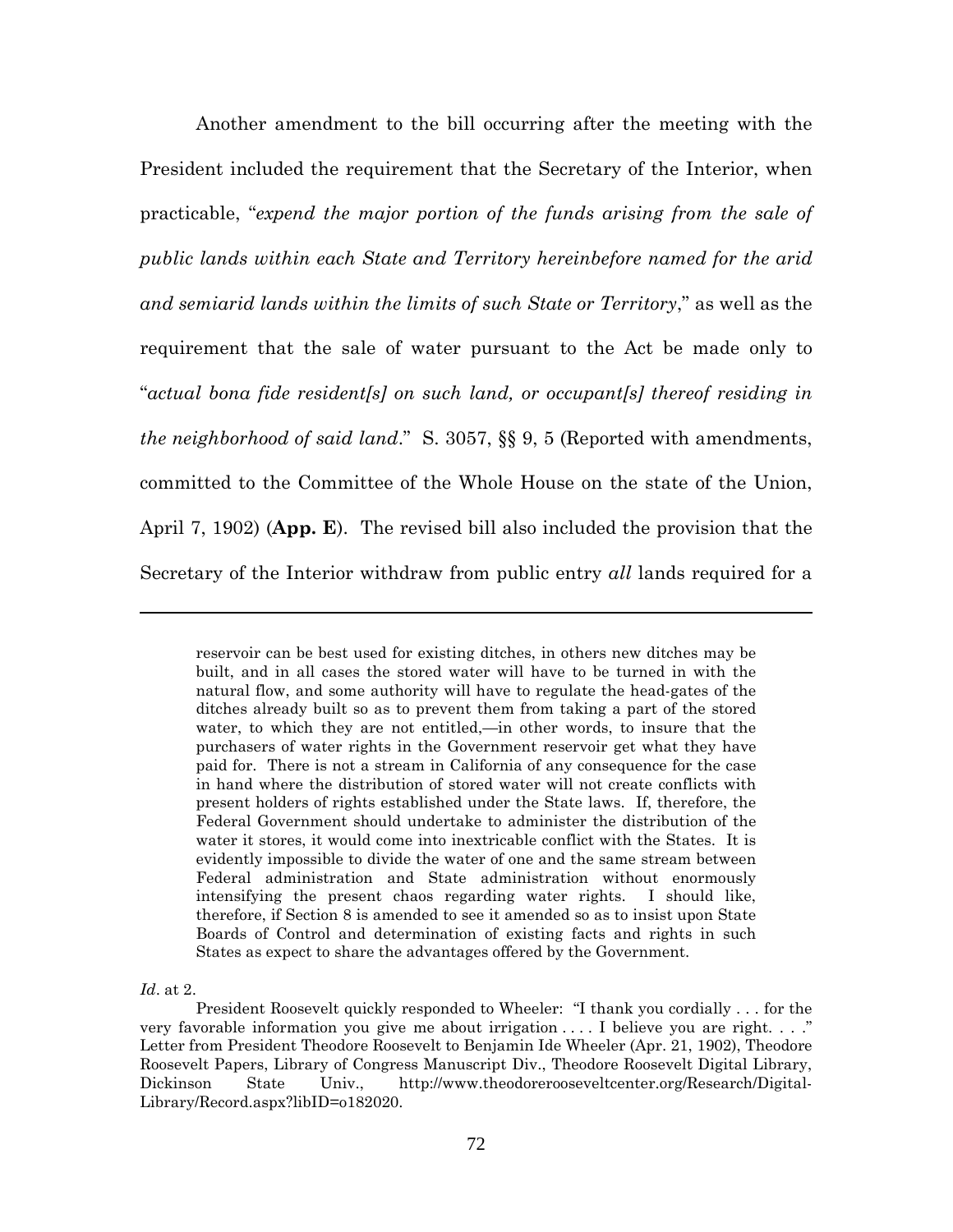particular project (not only those needed specifically for dams, reservoirs, and canals) and that he do so prior to the start of construction of those works. *Id*. § 3.<sup>29</sup>

In June 1902, Congress enacted into law the April 1902 bill as the Newlands Reclamation Act; in so doing, Congress established the Reclamation Service within the Department of the Interior ("Reclamation") to oversee the concerted federal effort to alleviate the economic depression, drought, and population concerns in western states and territories at that time by allowing the government to undertake irrigation projects to establish family farms to relieve urban congestion. *See* Act of June 17, 1902, ch. 1092, 32 Stat. 388 (codified as amended at 43 U.S.C. §§ 371–600e) [hereinafter 1902 Reclamation Act]. The 1902 Reclamation Act required

[t]hat all moneys received from the sale and disposal of public lands in Arizona, California, Colorado, Idaho, Kansas, Montana, Nebraska, Nevada, New Mexico, North Dakota, Oklahoma, Oregon, South Dakota, Utah, Washington, and Wyoming . . . [be] reserved, set aside, and appropriated . . . to be used in the examination and survey for and the construction and maintenance of irrigation works for the storage, diversion, and

<sup>29</sup> As reported by one newspaper:

Another matter for modification is the portion regarding the withdrawal of lands from entry. It is desired that the bill shall be so carefully worded as to give the benefit of irrigation to bona fide settlers and prevent any opportunity at speculation. The interests of settlers are to be guarded most carefully.

*At the White House, Conference on the Subject of Irrigation Today*, THE EVENING STAR (Washington, D.C.), Apr. 2, 1902, at 1, http://chroniclingamerica.loc.gov/lccn/sn83045462/1902-04-02/ed-1/seq-1/ (last visited Mar. 3, 2016).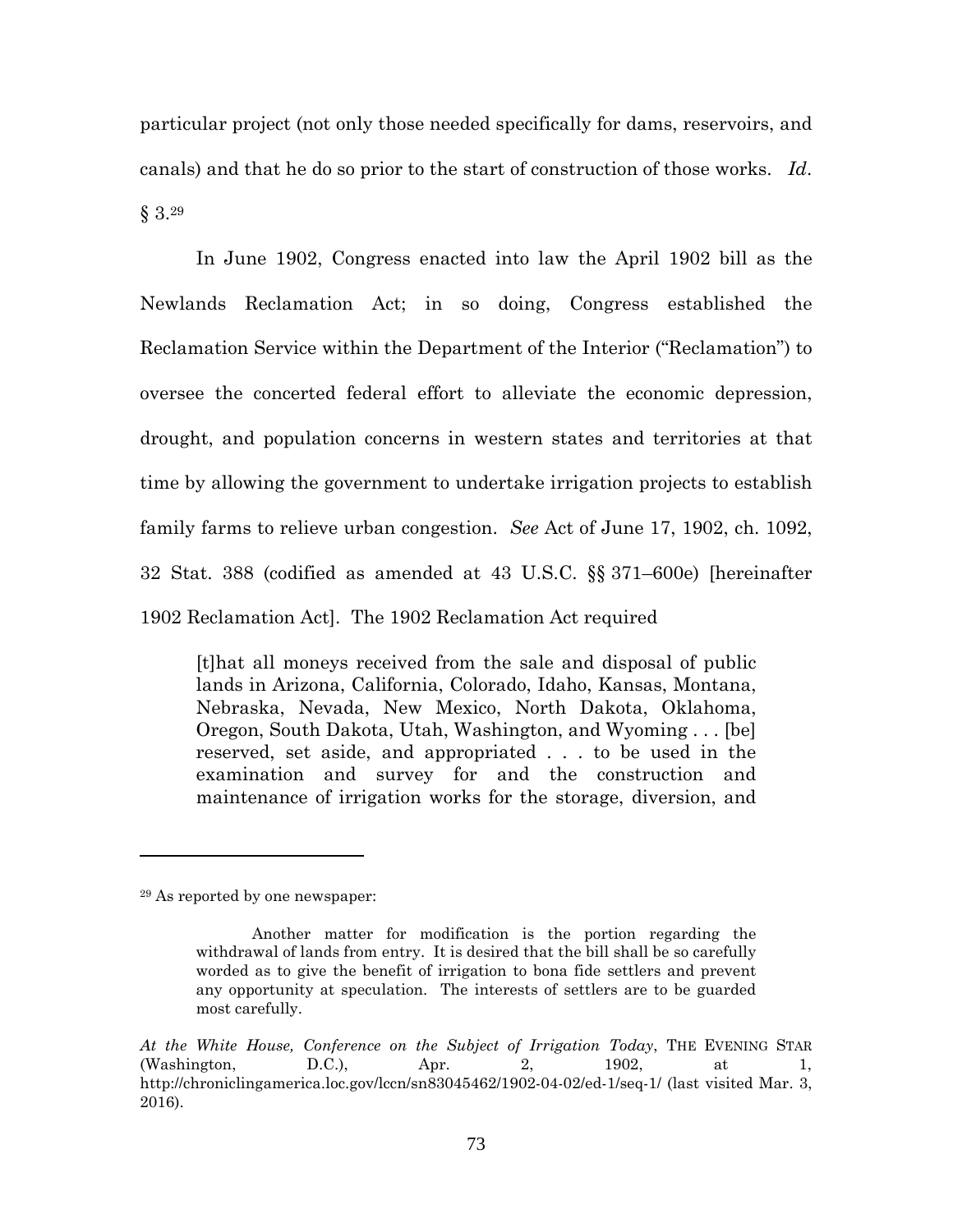development of waters for the reclamation of arid and semiarid lands in the said States and Territories . . . .

Id. § 1. The 1902 Reclamation Act also limited distribution of water from its federal projects to landholdings and farms 160 acres or smaller, in order to create and serve new small family farms and avoid the creation of federally subsidized large farms in the West that would unfairly compete with smaller established farms in the East. *See id.* § 5. As Ethan A. Hitchcock, Secretary of the Interior, explained in 1905:

Owing to the lavish disposal of the public lands during recent years there remains in the possession of the Government only a comparatively small amount of land which ultimately may be irrigated, most of the reclaimable land being in the hands of individuals or corporations. One of the wisest provisions of the reclamation act is that which states that "no right to the use of water for land in private ownership shall be sold for a tract exceeding 160 acres to any one landowner, and no such sale shall be made to any landowner unless he be an actual bona fide resident on such land, or an occupant thereof residing in the neighborhood." It is believed that judicious enforcement of this provision will bring about the cultivation of the reclaimed land in small holdings; thus indirectly many of the errors of the past in respect to profligate disposal of irrigable land may be partly remedied. It is obviously not the intent of the reclamation act to irrigate at public expense large private holdings and increase the wealth of a small number of men unless the public receives an equivalent gain. The strongest argument for the law is, not that it adds to the wealth of the State, but that it builds the greatest number of homes and creates a community of owners of the soil who live on the land and derive their sustenance from it.

ANN. RPT. OF THE SEC'Y OF THE INTERIOR 79–80 (1905), https://archive.org/stream/annualreportsof01unit#page/78/mode/2up (last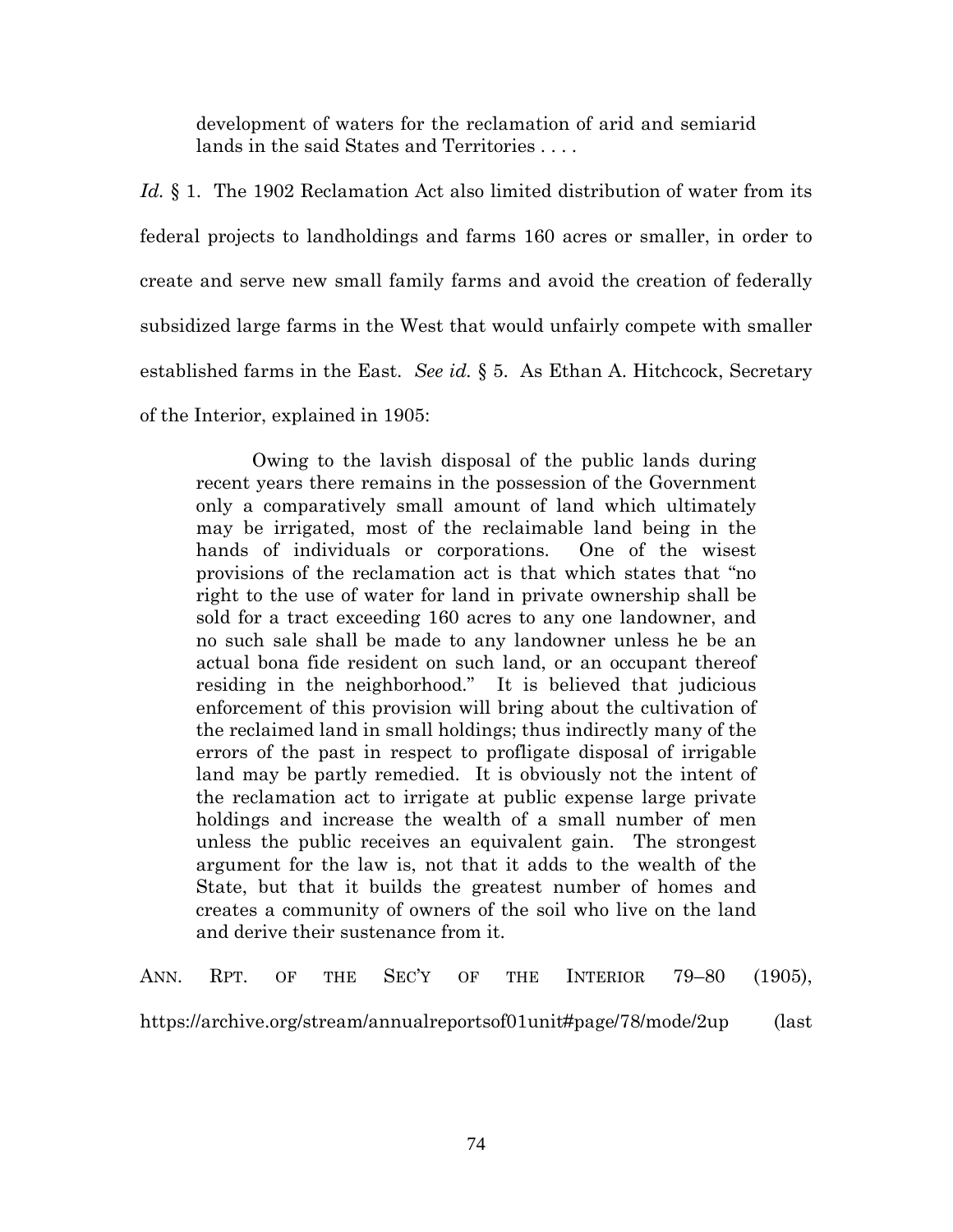visited Mar. 3, 2016). Reflecting in 1913 on the passage and implementation

of the 1902 Reclamation Act, President Theodore Roosevelt stated:

On June 17, 1902, the Reclamation Act was passed. It set aside the proceeds of the disposal of public lands for the purpose of reclaiming the waste areas of the arid West by irrigating lands otherwise worthless, and thus creating new homes upon the land. The money so appropriated was to be repaid to the Government by the settlers, and to be used again as a revolving fund continuously available for the work.

The impatience of the Western people to see immediate results from the Reclamation Act was so great that red tape was disregarded, and the work was pushed forward at a rate previously unknown in Government affairs. . . .

. . . .

Every item of the whole great plan of Reclamation now in effect was undertaken between 1902 and 1906. By the spring of 1909 the work was an assured success, and the Government had become fully committed to its continuance.

THEODORE ROOSEVELT, AN AUTOBIOGRAPHY 396–97 (1913).

*2. Congress establishes the Rio Grande Project operated by Reclamation*

Shortly after its inception, Reclamation examined the merits of the

International Boundary Commission's 1896 proposal for a reservoir and dam

at El Paso. Reclamation took issue with the Commission's proposal:

While the published report of the Commission and its engineers plainly sets forth the fact that increased irrigation in Colorado caused shortage of water in Mexico, Texas, and New Mexico, the recommendations not only leave New Mexico out of all the benefits to be derived from a project inaugurated for the purpose of making up this shortage, but give part of her territory to Mexico; cover up another part of it by the proposed reservoir, and distinctly ask that the Government shall prevent the construction of any other large reservoir on the Rio Grande in the Territory of New Mexico. The only reasonable explanation of these recommendations lies in the probable fact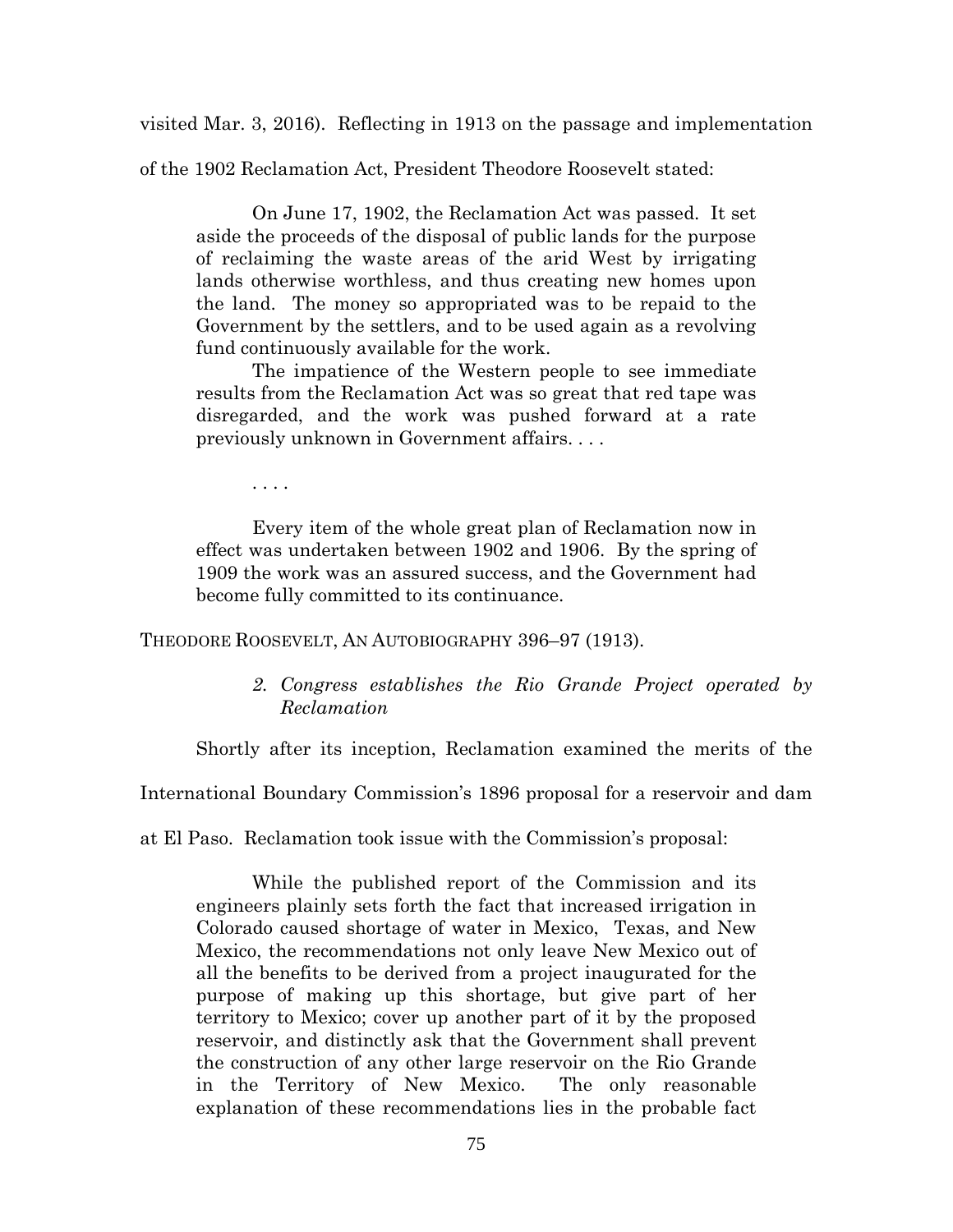that the Commission had no alternative plan for consideration, and thought that the plan recommended was the only possible means that could be adopted for restoring the water to which Mexico laid claim by virtue of ancient prior use. Indeed they were confronted at the time with the prospect of an Elephant Butte dam in New Mexico, not under Government management, but to be constructed, owned, and operated by a stock company of private capitalists, whose plans contemplated the construction of a comparatively low dam without sufficient storage capacity for irrigating a large area above and leaving a surplus for Mexico. Now that conditions have completely changed, and there is an alternative plan which it is claimed will accomplish just as much for Mexico and a great deal more for the United States, it becomes necessary to compare these two plans and choose between them.

1903–04 THIRD ANNUAL REPORT OF THE RECLAMATION SERVICE, at 397–98. In addition to citing the prohibitive costs of flooding "the many thousand acres of rich, high-priced, Mesilla Valley lands," and the required removal of railroad tracks occupying the land to be flooded, Reclamation noted that "[t]he El Paso reservoir would waste more water by evaporation and overflow each year than it would furnish for irrigation." *Id*. at 419. Further,

[i]t would produce in the immediate vicinity of El Paso many thousands of acres of mud flats and marshes on land that would otherwise be exceedingly valuable for agricultural and other purposes. It would furnish no water for irrigating the great Mesilla Valley in New Mexico, a region as truly tributary to El Paso as El Paso Valley itself, although it would waste enough water by evaporation and overflow to irrigate 83,000 acres.

## *Id*.

Considering several factors, Reclamation sought its own solution to cure the water deficits below El Paso: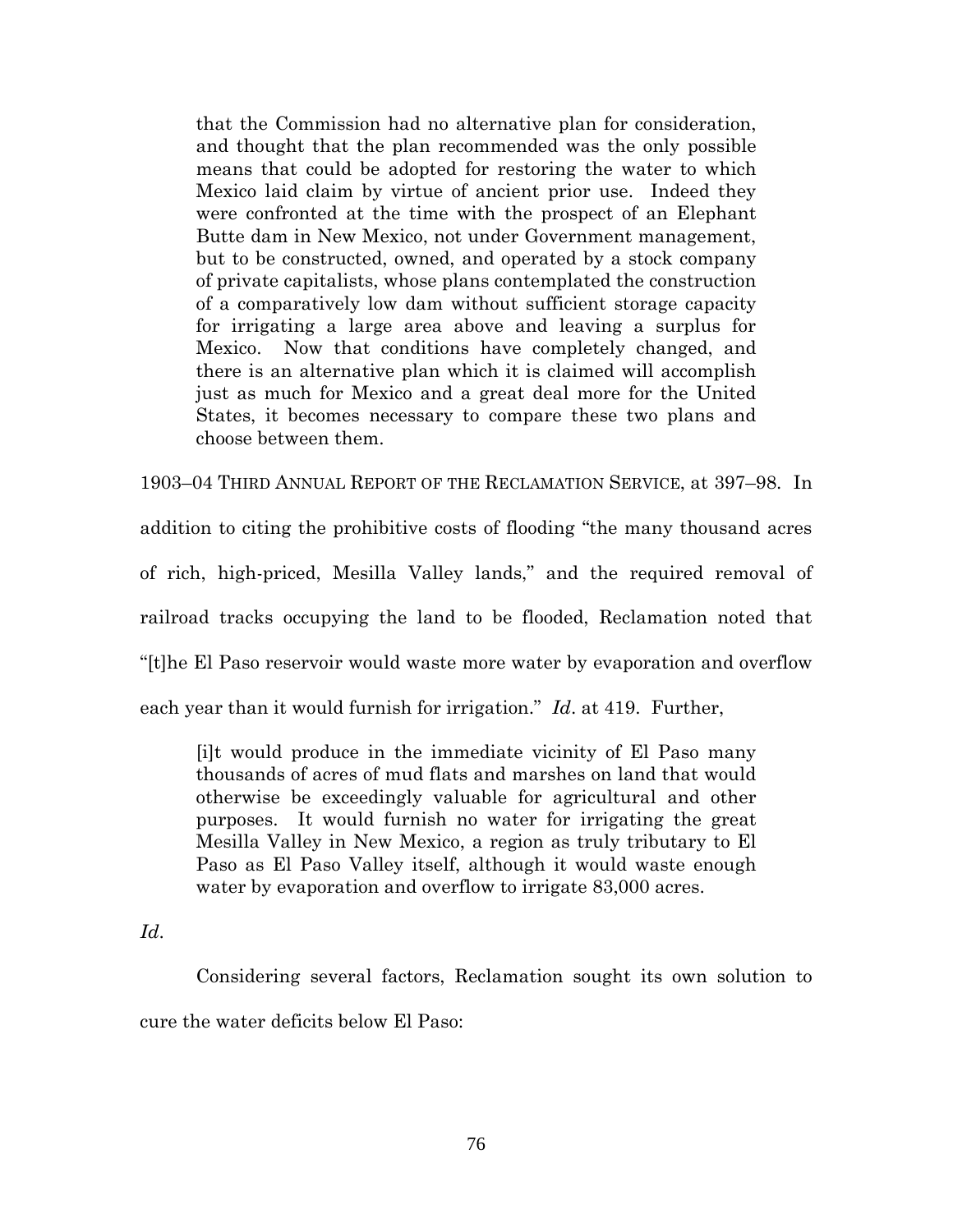In considering these projects or any other plans of water storage on the Rio Grande it is well to keep in mind the following facts:

(1) While the floods on the river are enormous, they do not come with any regularity, and the total flow in some years is less than one-tenth of the flow in other years.

(2) Any reservoir constructed on the river will stop all the silt that comes down the river in suspension. Hence a small reservoir will accumulate as many acre-feet of mud per year as a large one until it is filled with mud.

(3) All the water that comes down the river is needed for irrigation, and none should be wasted.

These three conditions make it imperative that the reservoir should be as large and as deep as possible, and should have capacity for carrying a supply of water over from year to year to equalize the yearly inequalities, a surplus capacity for mud accumulations, and a surface for evaporation that is as small as possible in comparison with the quantity of water in storage.

Id. at 398. It identified a site at Engle, New Mexico, a short distance downstream from the site at Elephant Butte proposed earlier by the privately owned Rio Grande Dam and Irrigation Company, which would allow Reclamation to take better advantage of the geography and expand the size of the dam and resulting reservoir. The Elephant Butte, as "a conical mountain peak rising abruptly from the river bank to a height of about 500 feet," provided the perfect geological structure at which "to build a dam that will form a reservoir 175 feet deep at its lower end and 40 miles long, with a storage capacity of 2,000,000 acre-feet, enough water to furnish 600,000 acrefeet per annum and irrigate 180,000 acres of land" in the following distributions: (i) 110,000 acres in New Mexico; (ii) 20,000 acres in Texas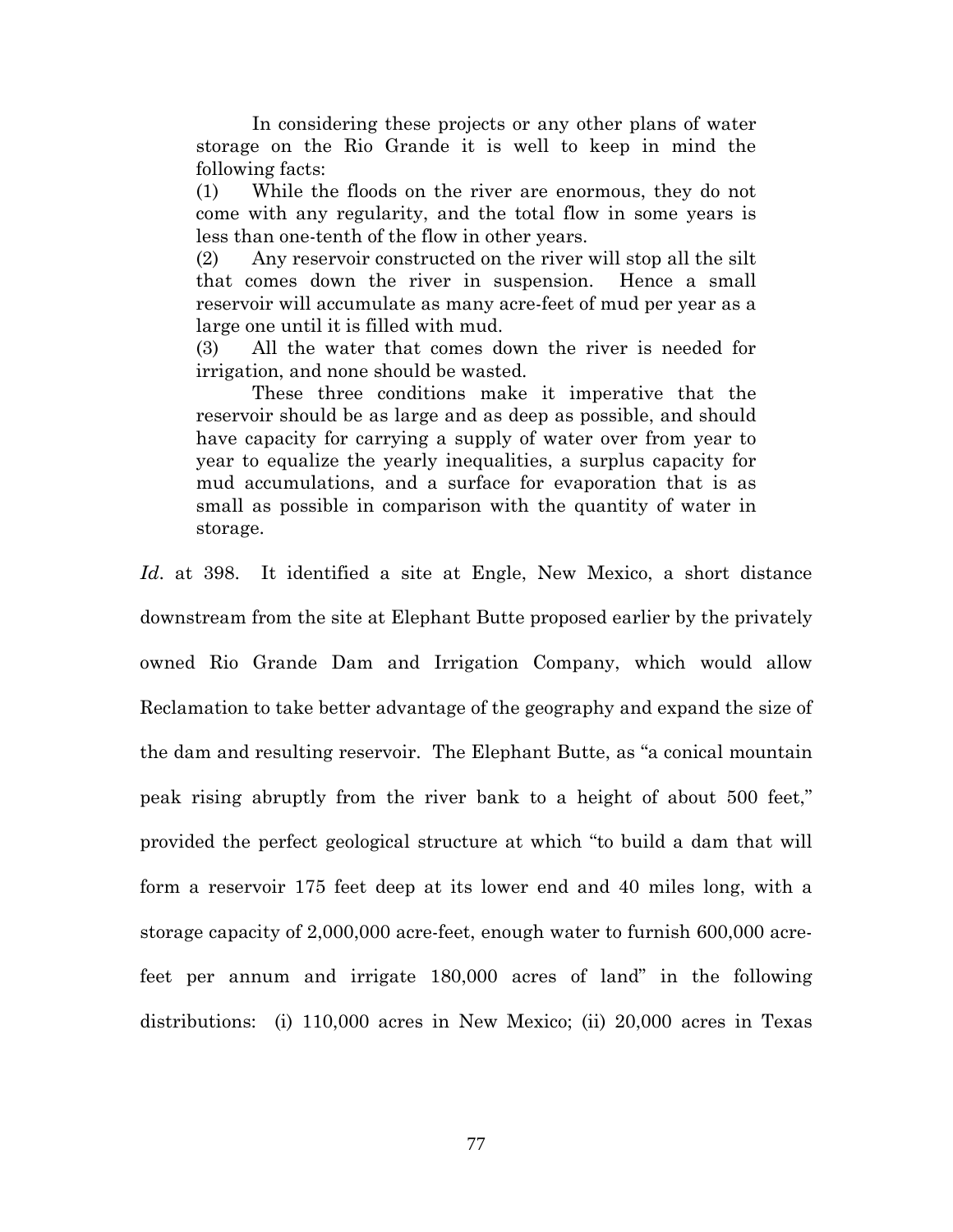above El Paso; and (iii) 50,000 acres in the El Paso valley below El Paso in Texas and Mexico. *Id*. at 398. As explained by Reclamation:

[T]he Engle reservoir will waste no water by overflow and a minimum amount by evaporation, and at the same time will furnish enough water for irrigation to supply Mesilla Valley, give a flow to the old Mexican canal equal to that which was used from it years ago for irrigation, and have enough left over to allow Texas to participate in the benefits.

The Engle dam has the final advantage of being in New Mexico and subject to the reclamation act.

*Id*. at 419.<sup>30</sup>

Frederick Haynes Newell, Reclamation's Chief Engineer, and Benjamin M. Hall, consulting engineer to Reclamation, presented their proposal to the Twelfth National Irrigation Congress at its meeting held in El Paso, Texas, in 1904. "Hall believed that support by the 1904 National Irrigation Congress for a dam at Elephant Butte and the Rio Grande Project would result in its formal authorization by the secretary of the interior, the passage of related federal legislation extending the Reclamation Act to the El Paso Valley in Texas, and the ratification of a treaty with Mexico." LITTLEFIELD, *supra* note 11, at 105–06.

Reclamation's proposal for a federally funded dam and reservoir to be constructed at Engle/Elephant Butte was met with resounding approval. As

<sup>&</sup>lt;sup>30</sup> Texas was not included in the original sixteen states and territories identified in the 1902 Reclamation Act, as it had earlier existed as a sovereign republic and possessed no U.S. federal lands to sell or underwrite the reclamation fund; therefore, Reclamation had no authority upon which to execute a reclamation project in the El Paso Valley.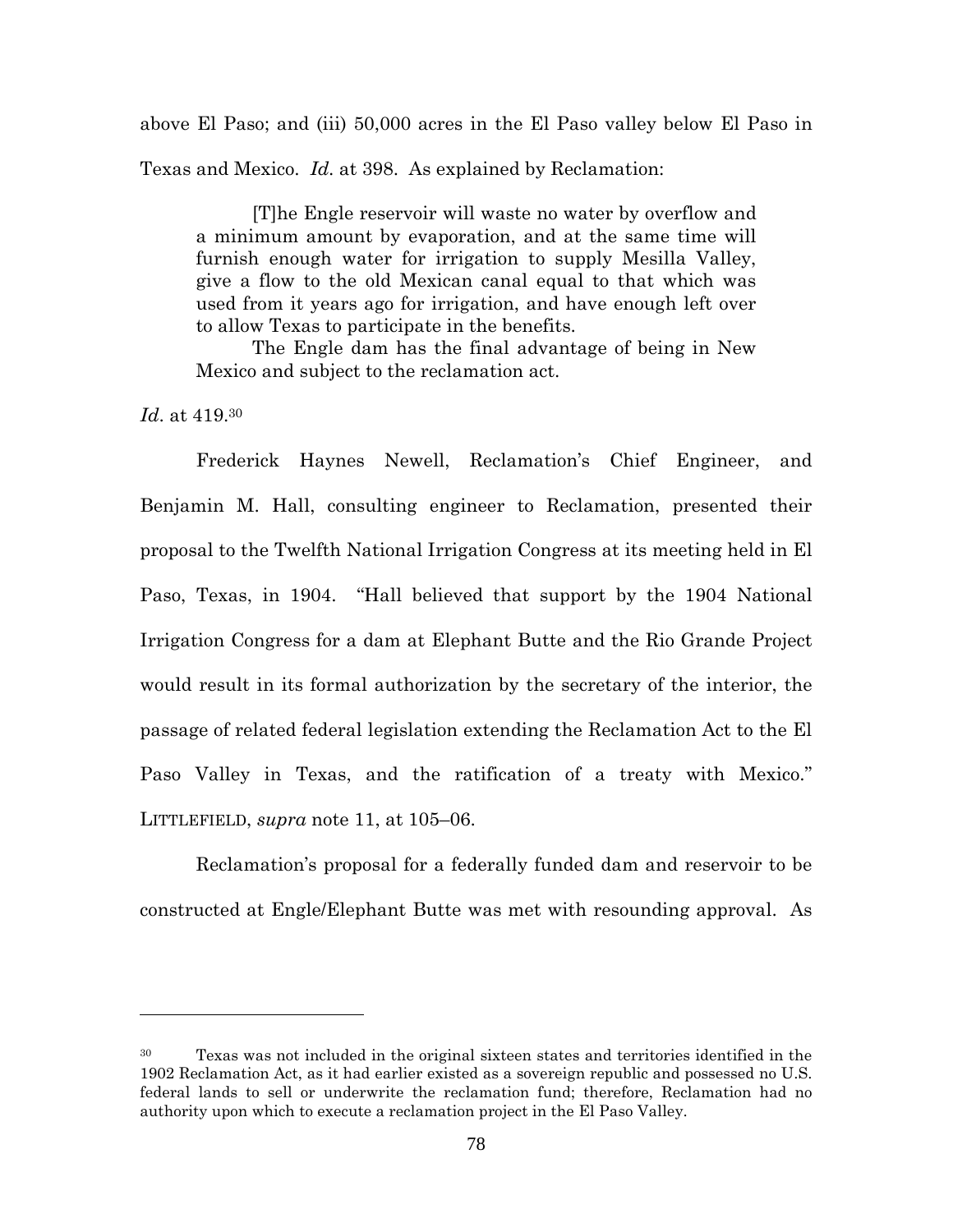conveyed by L. Bradford Prince, former New Mexico Governor and a delegate

to the National Irrigation Congress:

For a number of years there has existed a diversity of opinion—no, I rather may say a bitterness of action—between those living in the Rio Grande valley with regard to the irrigation improvements which seem necessary in order to utilize the water of that river. It was a three-cornered controversy—on the north, those living in the Territory of New Mexico; to the south and east of the river, those living in the State of Texas, and on the west of the river our brothers in the Republic of Mexico. Each had its own ideas, and each was sufficiently tenacious and sufficiently powerful to prevent action on the part of the other. Each, I am sorry to say, as time went by, became more and more antagonistic to the other, so that it seems as if harmony of action was almost among the impossibilities. But a miracle has come; that which seemed to be impossible is not only possible, but is an assured and accomplished fact. Harmony and unity of action have succeeded in the place where before was contention and bitterness. There have been frequent assurances during the course of the existence of this Congress, among all of those from all parts of the Rio Grande valley, north and central and south, and this has resulted in the adoption of a resolution which has been very aptly called "a most happy solution of a vexed question." This agreement was so perfect, that yesterday afternoon, at a meeting in this room, a resolution was adopted unanimously, by all who were present, asking that some course of action should prevail, and that the officers of the Reclamation Service should go on and do the great work which they had found it was possible to do. And since that time, in another conference, this statement, with an addendum explanatory to some extent, has been signed. I hold here the original; it has been signed by five representing New Mexico, five representing Texas and five representing the Republic of Mexico. The resolution which was adopted yesterday read: "*That we heartily approve the valuable work of the Reclamation Service under the Department of the Interior of Washington, whose officers of the Rio Grande have been in New Mexico and elsewhere, and we heartily endorse and approve the proposal of building the Elephant Butte dam as a happy solution of a vexed question that has embarrassed the parties interested, providing that an equitable distribution of the*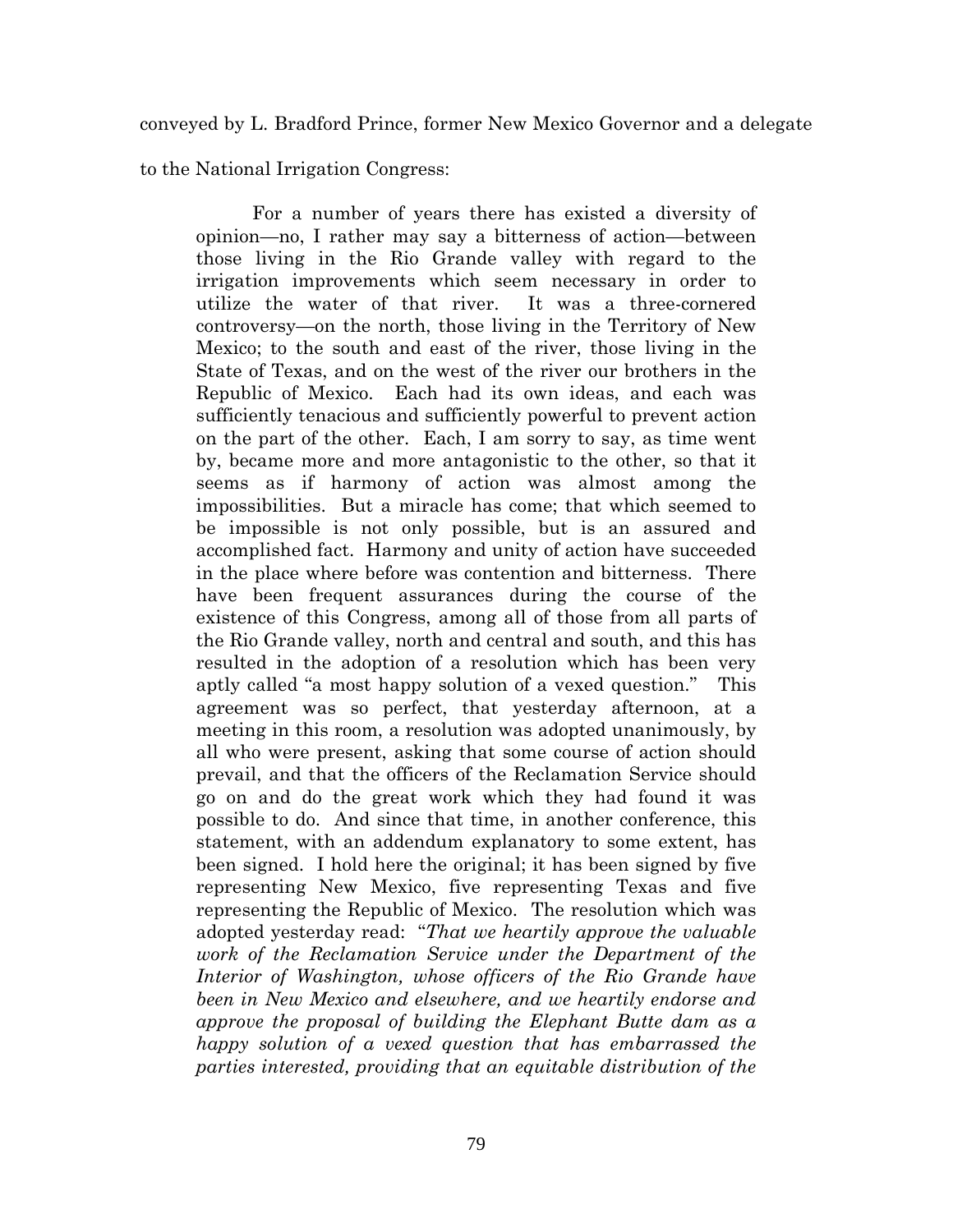*waters of the Rio Grande with due regard to the rights of New Mexico, Texas and Mexico*."

THE OFFICIAL PROCEEDINGS OF THE TWELFTH NATIONAL IRRIGATION CONGRESS HELD AT EL PASO, TEXAS, NOV. 15–16–17–18, 1904, at 107 (Guy Elliott Mitchell, ed. 1905) [hereinafter, 1904 PROCEEDINGS OF TWELFTH NATIONAL IRRIGATION CONGRESS] (emphasis added) (attached hereto as **Appendix G**).

The National Irrigation Congress sweepingly approved a resolution adopting Reclamation's proposal, notably including the acceptance that Reclamation would allocate the waters of the Rio Grande among New Mexico, Texas, and Mexico, not based upon the parties' historical usage or priorities, but based upon Reclamation's research and science. *Id*. at 107–09. In endorsing Reclamation's proposal, Mexican delegates suggested they would rely upon "surveys to be made by the engineers of the United States Reclamation Service to determine the number of acres upon the Mexican side of the Rio Grande which can be so irrigated." *Id*. at 108. The American delegates "heartily and unanimously endorse[d] the above statement and presentations, made by the honorable delegation representing the Mexican republic, and through them, the Mexican side of the Rio Grande valley . . . ." Id. As concluded by Governor Prince: "[N]ow that all obstacles are removed, now that all have agreed to accept the dictum of the authorities on the subject at Washington, and to work harmoniously in order that they may be brought to a practical conclusion, it is, as I say, a matter of great congratulations to all of us." *Id*. at 108–09.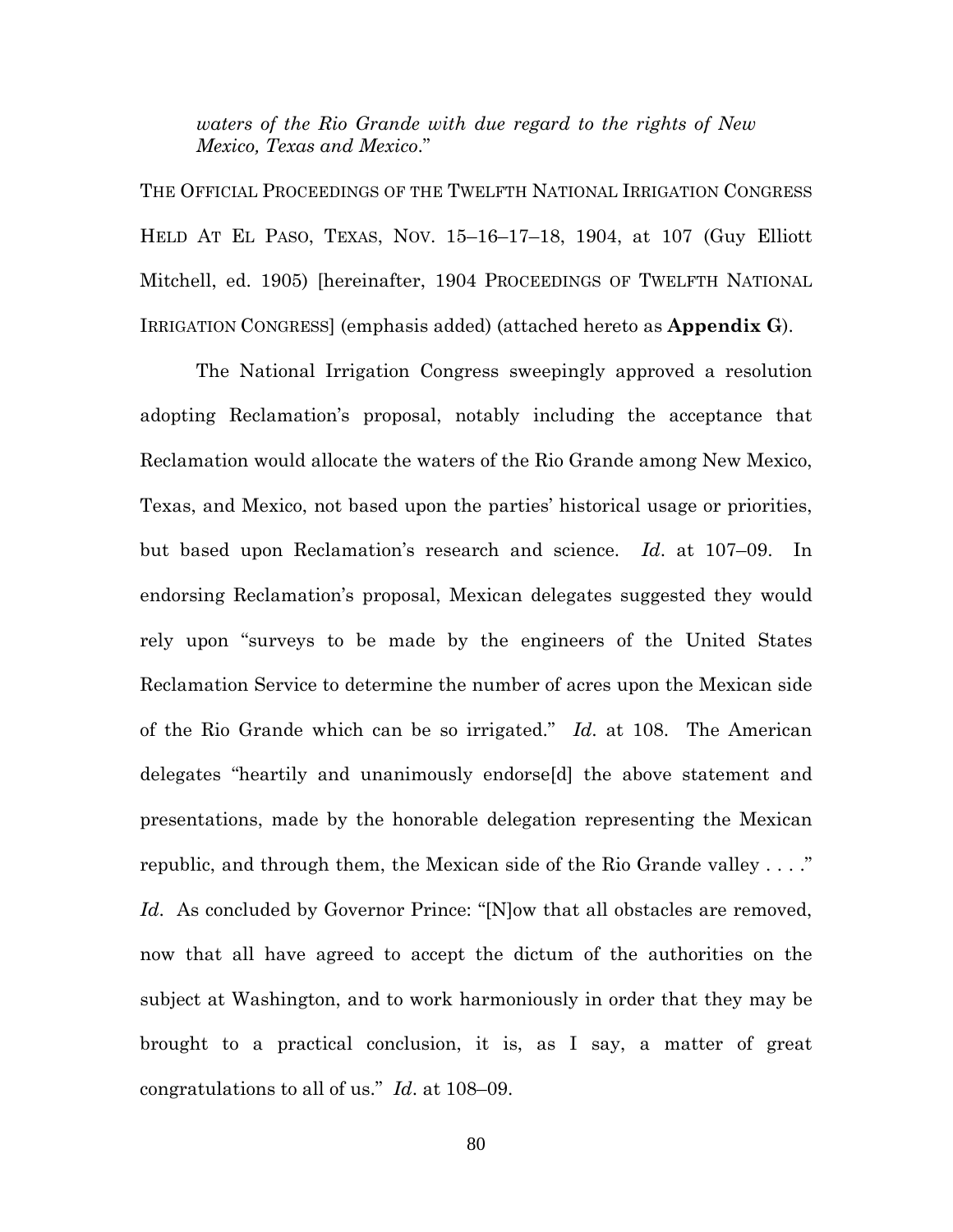In 1905, Congress established the Rio Grande Project, as envisioned by the resolution of the National Irrigation Congress adopting Reclamation's proposal, by ratifying an Act to allow the construction of a dam "near Engle, in the Territory of New Mexico, on the Rio Grande, to store the flood waters of that river." Act of Feb. 25, 1905, ch. 798, 33 Stat. 814. The Act allowed Reclamation to proceed with the dam's construction "as part of the general system of irrigation," only after "ascertain[ing] [whether there be] sufficient land in New Mexico and in Texas which can be supplied with the stored water at a cost which shall render the project feasible and return to the reclamation fund the cost of the enterprise." *Id*. Congress appropriated no funds from the U.S. Treasury to build the reservoir and dam; rather, Reclamation was charged with identifying and surveying the irrigable lands in New Mexico and Texas to determine if the proceeds from the sale of public land in those States would feasibly pay for the project. *See id*; *see also* 39 CONG. REC. 1904 (1905). In fact, Reclamation had already performed surveys of irrigable lands in New Mexico and Texas during 1903 and 1904, estimating that 180,000 acres of land to be irrigated in the following distributions, and, in effect, apportioning the waters of the Rio Grande in the Elephant Butte– Fort Quitman section of the Upper Rio Grande Basin: (i) 110,000 acres in New Mexico; (ii) 20,000 acres in Texas above El Paso; and (iii) 50,000 acres in the El Paso valley below El Paso in Texas and Mexico. *See* 1903–04 RECLAMATION SERVICE REPORT, at 398.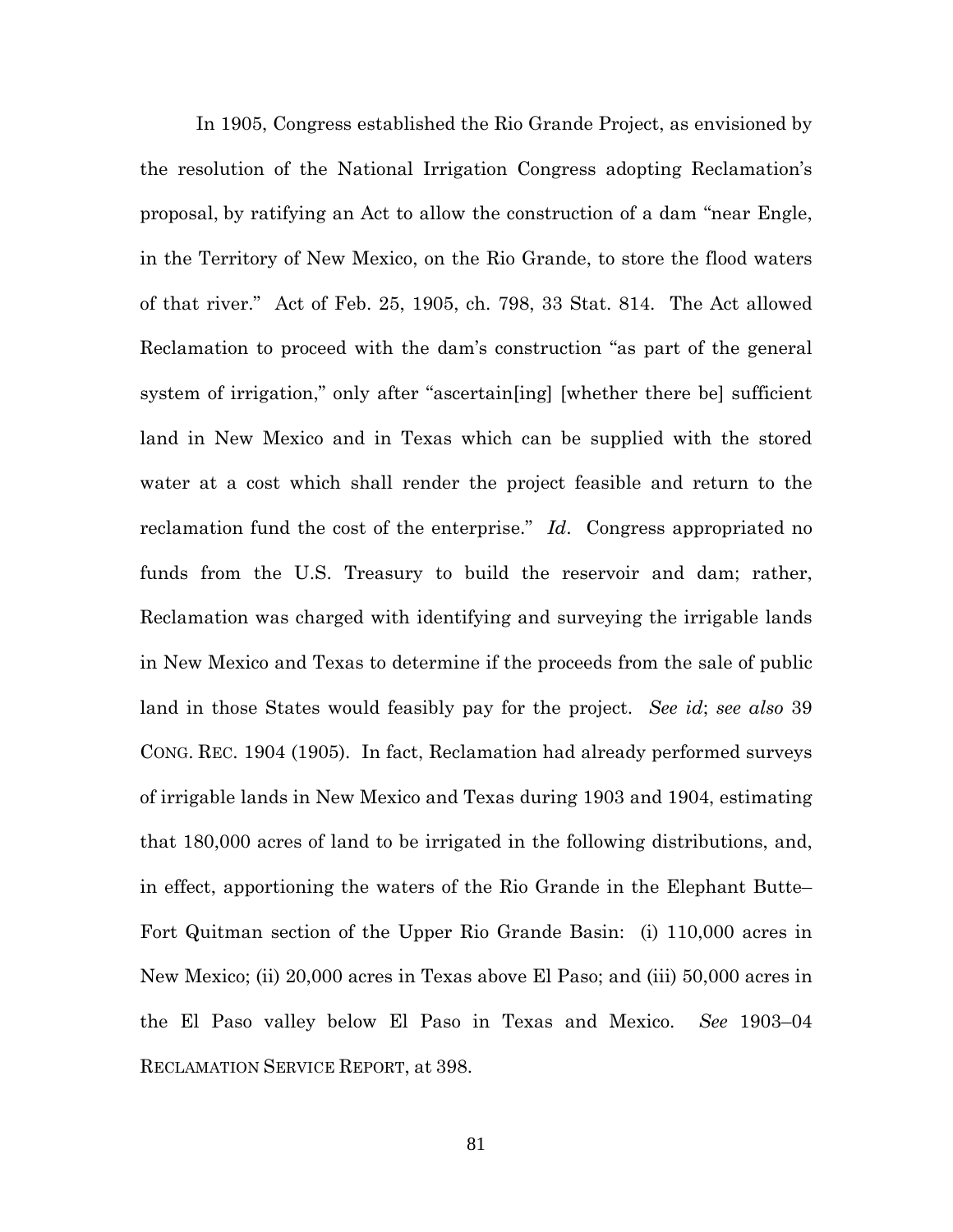To satisfy the interstate aspect of the compromise reached at the 1904 National Irrigation Congress, the Act of February 25, 1905, also extended the Reclamation Act to include "the portion of Texas bordering upon the Rio Grande which can be irrigated" by the proposed dam. Act of Feb. 25, 1905, ch. 798, 33 Stat. 814. Texas was not included in the original sixteen states and territories identified in the Reclamation Act, as it had entered the Union as a sovereign republic and had contributed no lands to the public domain, the sale of which could underwrite the 1902 Reclamation Act. According to one historian, the extension of the 1902 Reclamation Act to West Texas was of major import to the success of the Rio Grande Project:

[W]ithout legislation allowing part of the Rio Grande Project to be built in the El Paso Valley, Reclamation Service officials realized that they would have to release waters for lands below El Paso into the riverbed at the southern boundary of New Mexico. This was a potentially wasteful procedure that conflicted with the prevailing sentiments that favored efficient natural resource management. Such a process also would cause a great deal of water to be lost to American farmers in Texas by what were essentially unregulated Mexican diversions along the Rio Grande.

LITTLEFIELD, *supra* note 11, at 114–15.<sup>31</sup>

<sup>&</sup>lt;sup>31</sup> In December 1905, President Theodore Roosevelt updated the country on the impact of the 1902 Reclamation Act, stating that "under that act the construction of great irrigation works has been proceeding rapidly and successfully, the lands reclaimed are eagerly taken up, and the prospect that the policy of national irrigation will accomplish all that was expected of it is bright," and adding his recommendation that the Act "should be extended to include the State of Texas." Theodore Roosevelt, Fifth Annual Message (Dec. 5, 1905), *in* STATE PAPERS AS GOVERNOR AND PRESIDENT 314 (1925). The following year, Congress extended the Reclamation Act to include the entire state of Texas with the sixteen original Reclamation Act states. Act of June 12, 1906, ch. 3288, 34 Stat. 259.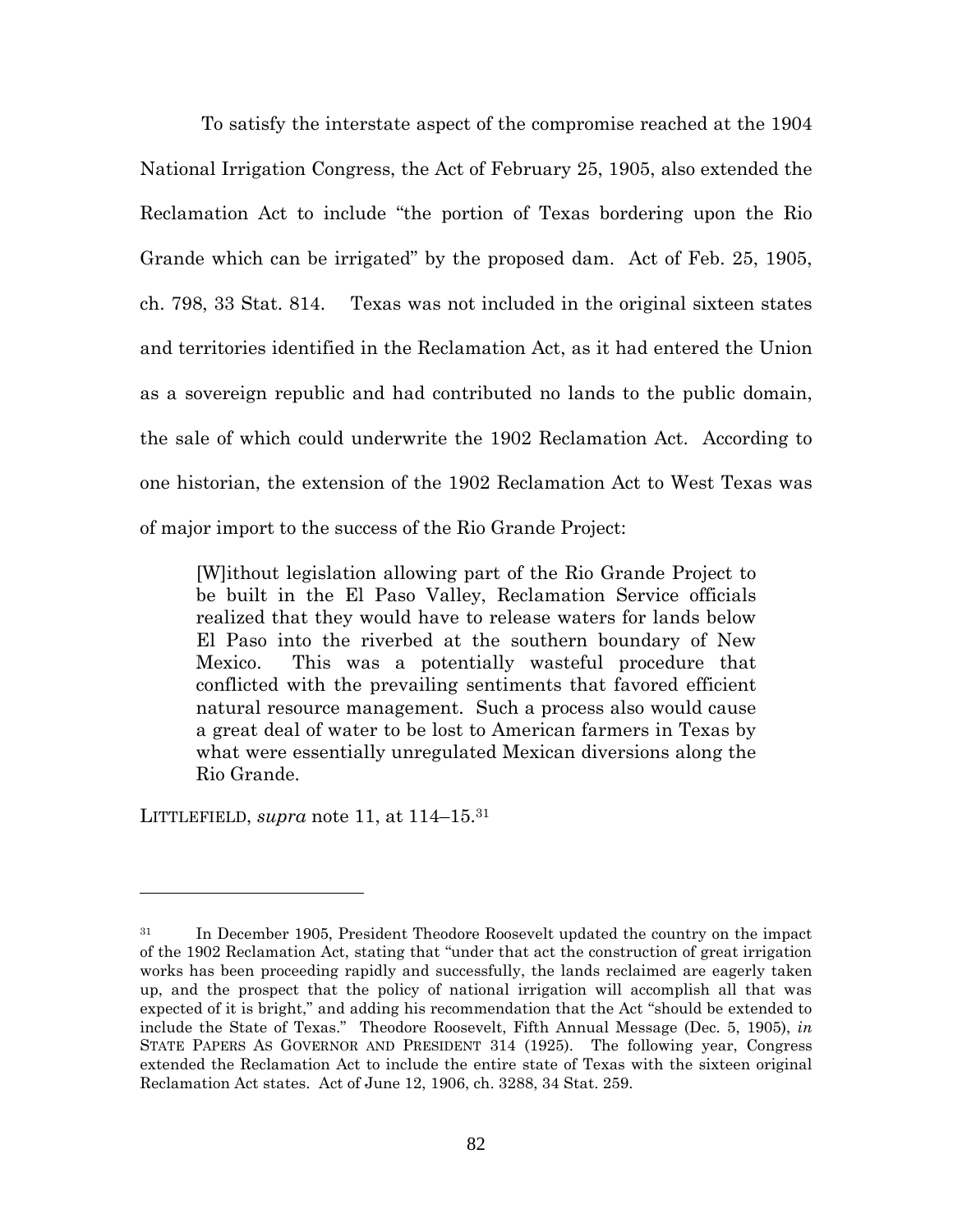In January 1906, pursuant to the 1902 Reclamation Act and in accordance with the laws of the Territory of New Mexico, Reclamation filed in the office of the Territorial Irrigation Engineer of New Mexico a notice of appropriation of 730,000 acre-feet of water per annum from the Rio Grande River for the Rio Grande Project:

DEAR SIR: The United States Reclamation Service, acting under authority of an act of Congress known as the reclamation act, approved June 17, 1902 (32 Stat. 388), proposes to construct within the Territory of New Mexico certain irrigation works in connection with the so-called Rio Grande project. The operation of the works in question contemplates the diversion of water from the Rio Grande River.

Section 22 of chapter 102 of the laws enacted in 1905 by the Thirty-sixth Legislative Assembly of the Territory of New Mexico, an act entitled "An act creating the office of Territorial irrigation engineer, to promote irrigation development and conserve the waters of New Mexico for the irrigation of lands, and for other purposes," approved March 16, 1905, reads as follows:

> "Whenever the proper officers of the United States authorized by law to construct irrigation works shall notify the Territorial irrigation engineer that the United States intends to utilize certain specified waters, the waters so described and unappropriated at the date of such notice *shall not be subject to further appropriations under the laws of New Mexico*, and no adverse claims to the use of such waters, initiated subsequent to the date of such notice, shall be recognized under the laws of the Territory, except as to such amount of the water described in such notice as may be formally released in writing by an officer of the United States thereunto duly authorized."

In pursuance of the above statute of the Territory you are hereby notified that the United States intends to utilize the following-described waters, to wit:

A volume of water equivalent to 730,000 acre-feet per year, requiring a maximum diversion or storage of 2,000,000 miner's inches, said water to be diverted or stored from the Rio Grande River at a point described as follows: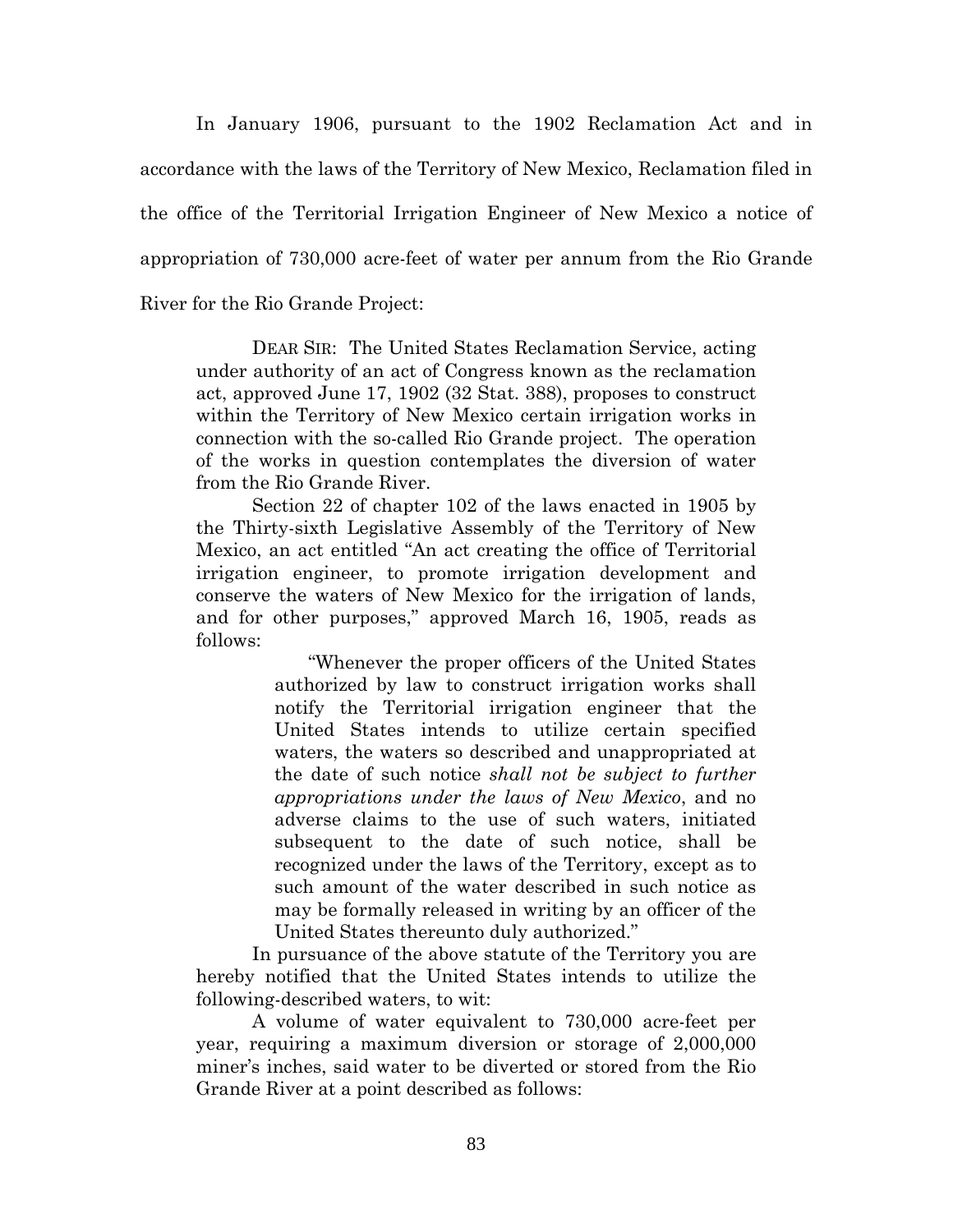Storage dam about 9 miles west of Engle, N. Mex., with capacity for 2,000,000 acre-feet, and diversion dams below in Palomas, Rincon, Mesilla, and El Paso Valleys, in New Mexico and Texas.

It is therefore requested that the waters above described *be withheld from further appropriation and that the rights and interests of the United States in the premises be otherwise protected as contemplated by the statute above cited*.

Letter from Benjamin M. Hall, Supervising Eng'r, U.S. Reclamation Serv., to

David L. White, N.M. Territorial Irrigation Eng'r (Jan. 23, 1906), *reprinted in*

66 CONG. REC. 597 (1924) (emphasis added).

Two years later, Reclamation followed that notice with a notice of its

intent to appropriate "[a]ll the unappropriated water of the Rio Grande and

its tributaries" for use in the Rio Grande Project:

DEAR SIR: Claiming and reserving all rights under our former notice of January 23, 1906, addressed to David L. White, Territorial engineer of New Mexico, which said notice advised him of the intention of the United States to use the waters of the Rio Grande for the purpose of irrigation, and is now filed in your office, I do now hereby give you the following notice in addition to said former notice and supplemental thereto:

The United States, acting under authority of an act of Congress, known as the reclamation act, approved June 17, 1902 (32 Stat. 388), proposes to construct within the Territory of New Mexico certain works in connection with the so-called Rio Grande project. The operation of the works in question contemplates the diversion of the water of the Rio Grande River.

Section 40 of chapter 49 of the laws enacted in 1907 by the Thirty-seventh Legislative Assembly of the Territory of New Mexico, an act entitled "An act to conserve and regulate the use and distribution of the waters of New Mexico; to create the office of Territorial engineer; to create a board of water commissioners, and for other purposes," approved March 19, 1907, reads as follows:

> "Whenever the proper officers of the United States authorized by law to construct works for utilization of waters within the Territory, shall notify the Territorial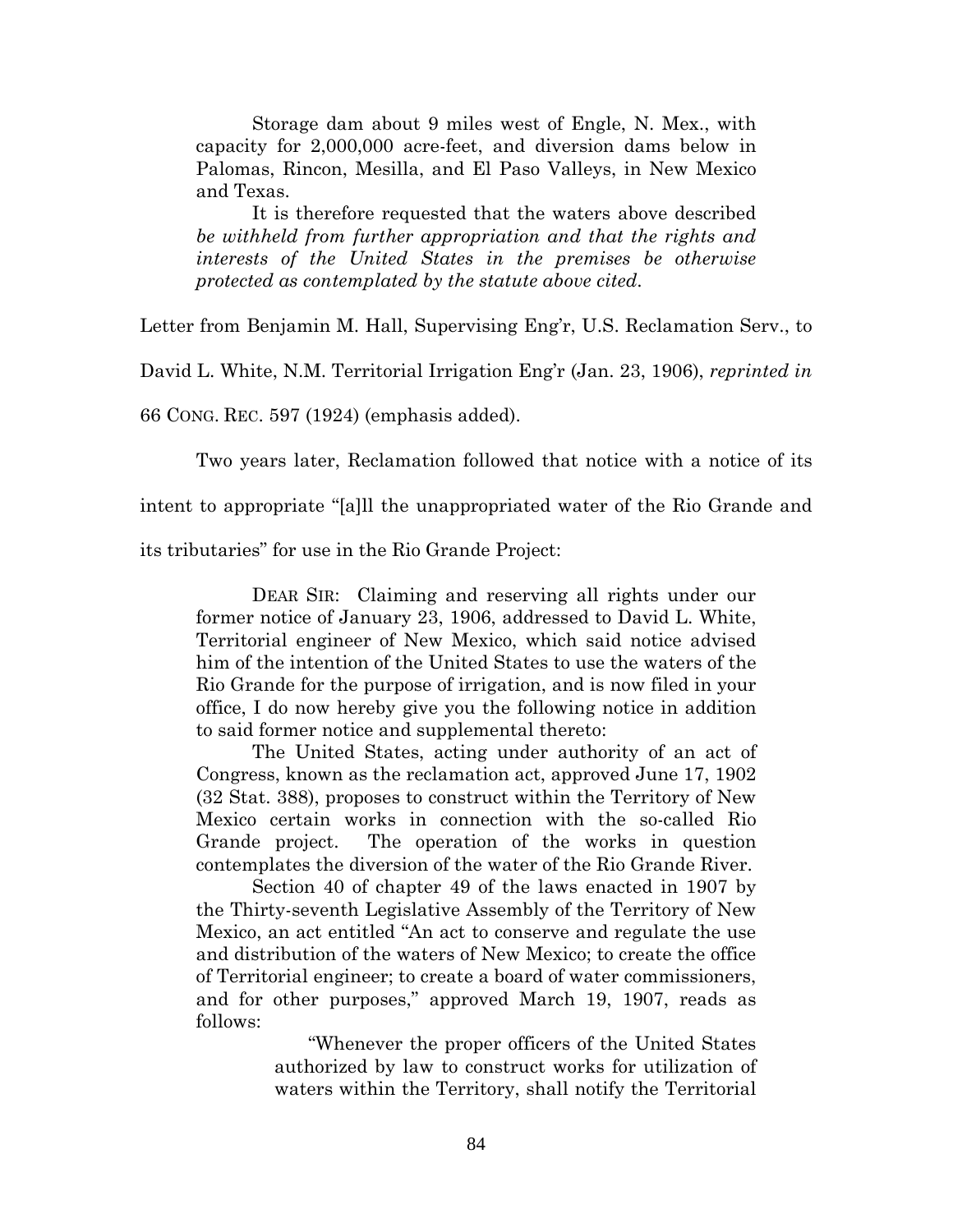engineer that the United States intends to utilize certain specified waters, the waters so described, and unappropriated, and not covered by applications or affidavits duly filed or permits as required by law, at the date of such notice, shall not be subject to a further appropriation under the laws of the Territory of New Mexico for a period of three years from the date of said notice, within which time the proper officers of the United States shall file plans for the proposed work in the office of the Territorial engineer for his information, and no adverse claim to the use of the waters required in connection with such plans, initiated subsequent to the date of such notice, shall be recognized under the laws of the Territory, except as to such amount of water described in such notice as may be formally released in writing by an officer of the United States thereunto duly authorized: *Provided*, That in case of failure to file plans of the proposed work within three years, as herein required, the waters specified in the notice given by the United States to the Territorial engineer shall become public water, subject to general appropriations."

In pursuance of the above statute of the Territory you are hereby notified that the United States intends to utilize the following-described waters, to wit:

*All of the unappropriated water of the Rio Grande and its tributaries*, said water to be diverted or stored from the Rio Grande river at a point described as follows:

Storage dam about 9 miles west of Engle, N. Mex., with capacity for 2,000,000 acre-feet, and diversion dams below in Palomas, Rincon, Mesilla, and El Paso valleys in New Mexico and Texas.

It is therefore requested that the waters above described *be withheld from further appropriation and that the rights and interests of the United States in the premises be otherwise protected as contemplated by the statute above cited*.

Letter from Louis C. Hill, Supervising Eng'r, U.S. Reclamation Serv., to

Vernon L. Sullivan, N.M. Territorial Eng'r (Apr. 8, 1908), *reprinted in* 66

CONG. REC. 597 (1924) (emphasis added).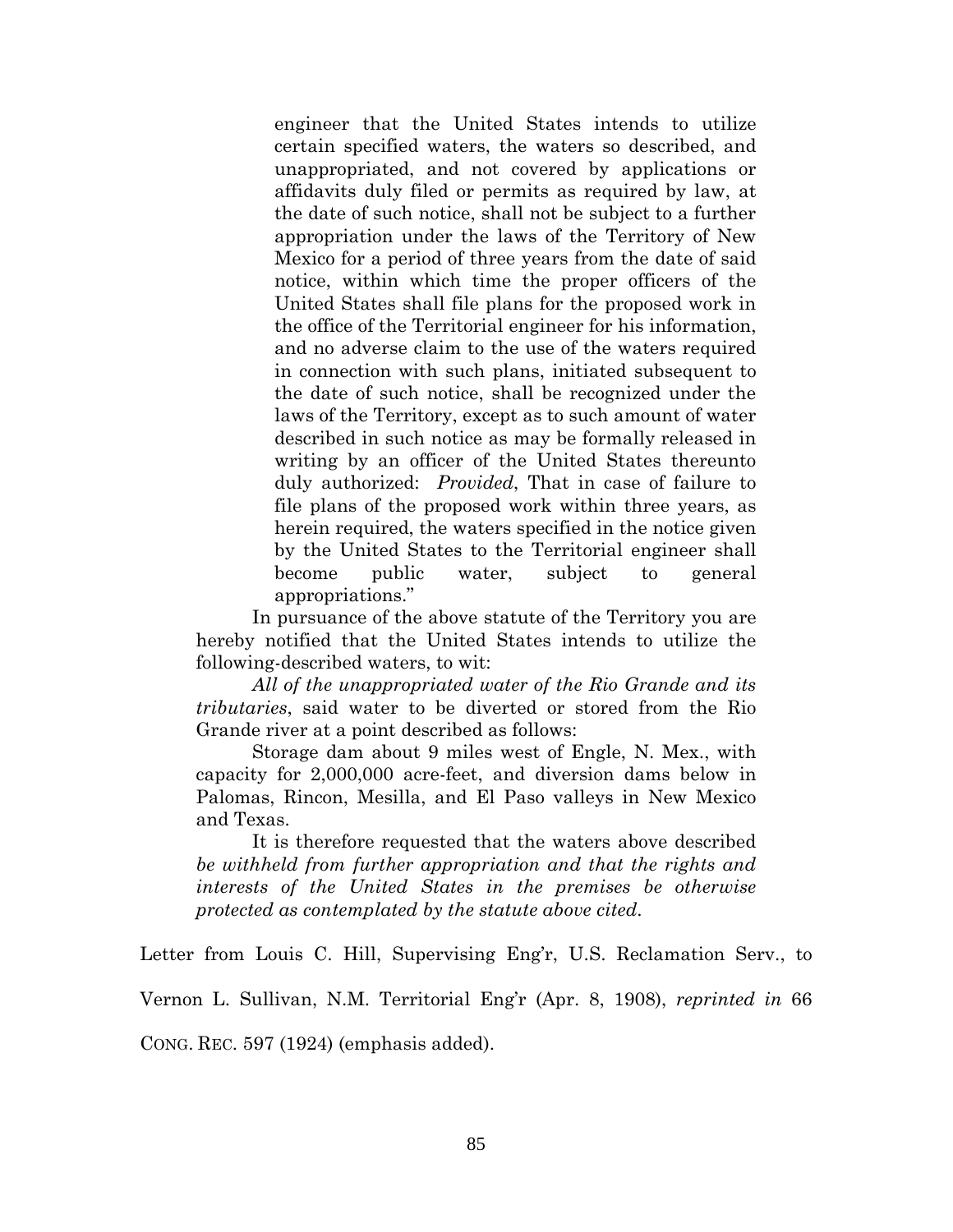# *3. Irrigation districts are established to guarantee the feasibility of the Rio Grande Project*

To assess the feasibility of the Rio Grande Project, Reclamation solicited pledges of acreage from New Mexican and Texan farmers and businessmen to repay the costs of building the Rio Grande Project. By mid-1906, a formal agreement had been struck between Reclamation and two irrigation associations: the Elephant Butte Water Users' Association and the El Paso Valley Water Users' Association. *See* FISHER PAPERS REGARDING APPROPRIATION OF WATERS OF THE RIO GRANDE, H.R. DOC. 62–39, at 10–12 (transmitting June 27, 1906 Articles of Agreement as Exhibit B).

That agreement provided "[t]hat only those who are or who may become members of said associations, under the provisions of their articles of incorporation and by-laws, shall be accepted as applicants for rights to the use of water available by means of said proposed irrigation works." *Id.* at 10– 11. In addition to providing the terms by which the irrigation associations would "guarantee the payments for that part of the cost of the irrigation works which shall be apportioned by the Secretary of the Interior to their shareholders," the agreement further provided

[t]hat the aggregate amount of such rights to be issued shall in no event exceed the number of acres of land capable of irrigation by the total amount of water available for the purpose, being (1) the amount now appropriated by the shareholders of said associations and (2) the amount to be delivered from all sources in excess of the water now appropriated; and that *the Secretary of the Interior shall determine the number of acres so capable of such irrigation as aforesaid, his determination to be made upon due and expert consideration of all available data*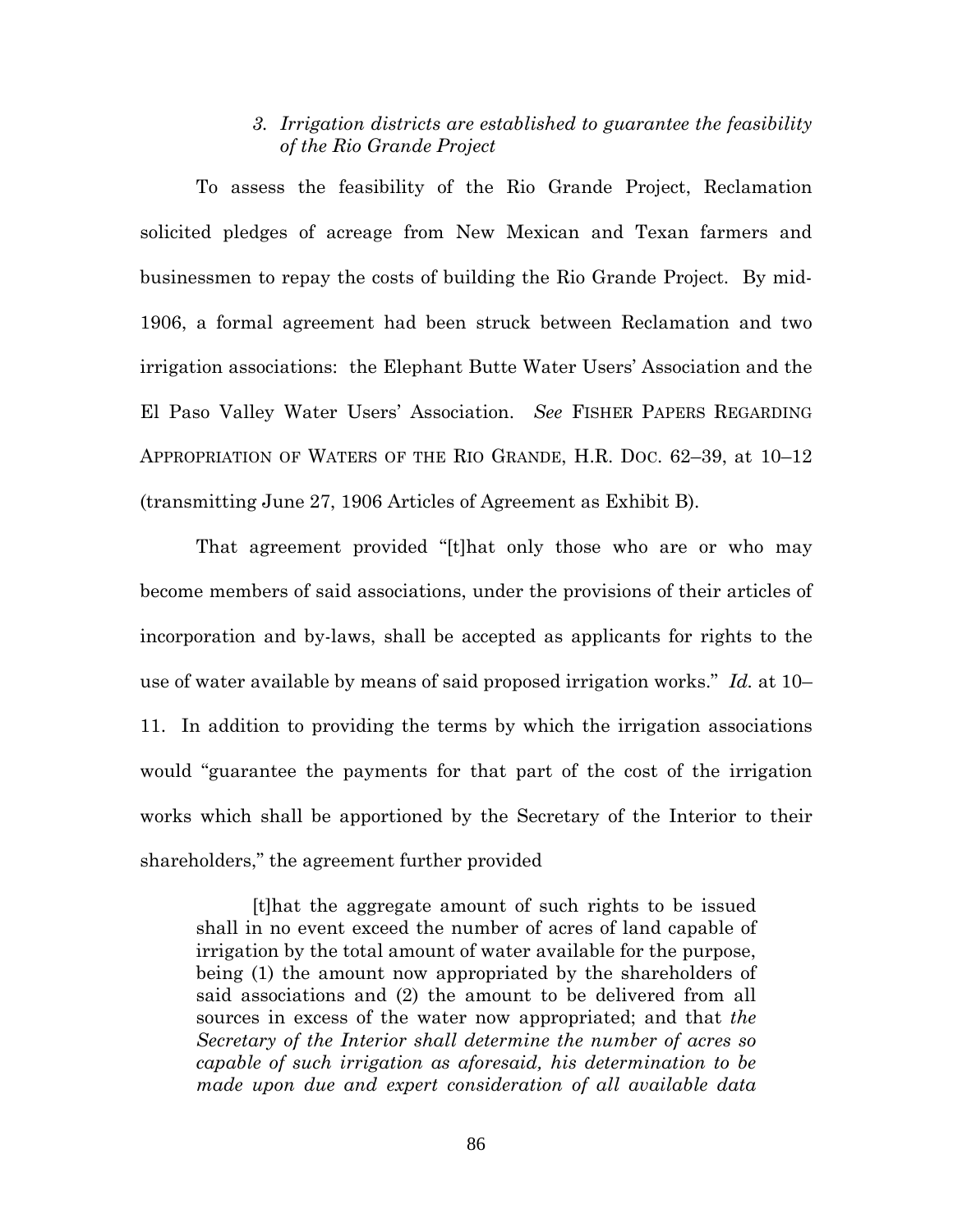*and to be based upon and measured and limited by the beneficial use of water*[; and]

. . . .

[t]hat in all the relations between the United States and these associations and the members of the associations, the rights of the members of the associations to the use of water where the same have vested, are to be defined, determined and enjoyed in accordance with the provisions of the said act of Congress and of other acts of Congress on the subject of the acquisition and enjoyment of the rights to use water; and also by the laws of New Mexico and Texas, where not inconsistent therewith, modified, if modified at all, by the provisions of the articles of incorporation and by-laws of said associations.

*Id.* at  $11-12$  (emphasis added).<sup>32</sup>

Despite Congress's reluctance to permit the Reclamation Service to enter contracts with irrigation districts, the district form remained very attractive. Districts could sell bonds and use the proceeds to repay the federal government *immediately* for the cost of construction. They seemed ideally suited to administer water projects in which the national government built dams and main canals and the district constructed the distribution and drainage systems. And while the Reclamation Service found it difficult to collect charges from uncultivated or dry-farmed land within its projects, irrigation districts had the power to tax *all* land within their boundaries, including urban real estate, whether the owners chose to irrigate or not.

The irrigation district offered great advantages over water user associations, which prevailed on most of the projects. Water user associations were inherently "undemocratic." They operated on the principle of one acre, one vote, rather than one man, one vote, and they had little authority to discipline members. They were not collection agencies. Every water user had a separate contract and account with the government, which drove up the Reclamation Service's administrative and bookkeeping costs. When farmers refused to repay construction debt, the government filed suits against every farmer in arrears. Nor could water user associations compel project landowners who refused to apply for water rights to pay operation and maintenance charges. By transferring administrative responsibilities to local officials elected by the farmers themselves, it was hoped, much criticism could be diverted away from the Reclamation Service. The Warren Act, which permitted the Reclamation Service to sell surplus water stored in government reservoirs to landowners outside project boundaries, renewed interest in the irrigation district. In many parts of the West, farmers who

<sup>32</sup> Eventually, a corporate transition from water user associations to water districts occurred: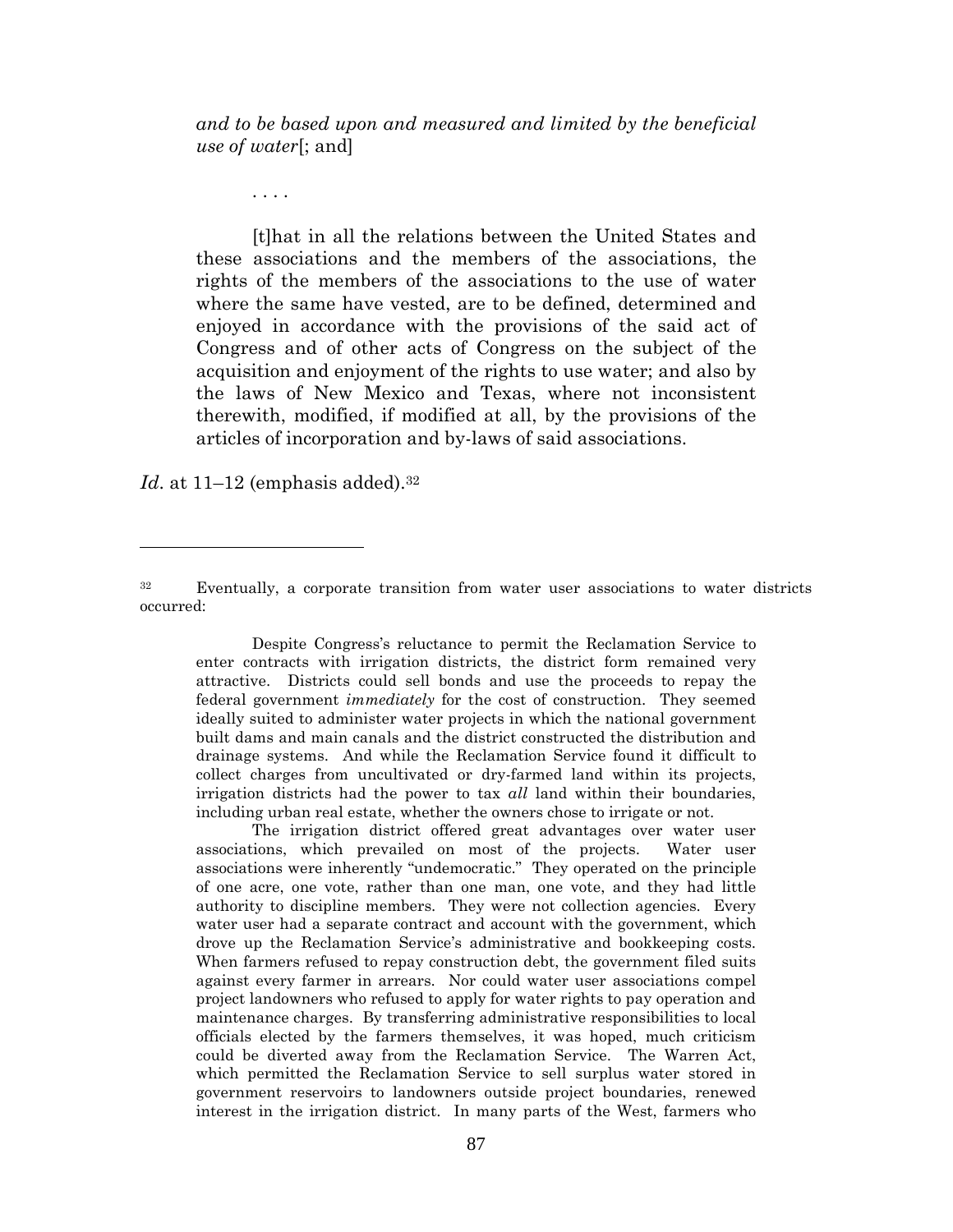With the lands of the El Paso Valley incorporated into the purview of the Reclamation Act and the feasibility of the Rio Grande Project confirmed by Reclamation, the interstate aspects of the Rio Grande Project appeared satisfied. Reclamation, however, had estimated that 50,000 acres in the El Paso valley below El Paso in Texas and Mexico could be irrigated through the construction of the reservoir and dam; therefore, Texas's apportionment depended heavily on a resolution by the United States of Mexico's claim to the waters of the Rio Grande.

> *4. An international convention settles Mexico's claim for damages due to alleged misappropriation of Rio Grande waters by U.S. citizens*

The Act of Feb. 25, 1905, reflecting the agreement reached at the 1904 National Irrigation Congress and establishing the Rio Grande Project, did not grant Reclamation authority to deliver any of the waters of the Rio Grande River to Mexico. *See* Act of Feb. 25, 1905, ch. 798, 33 Stat. 814. As explained by Representative Stephens of Texas during statements just prior to the passage of the Act:

I was a member of the irrigation congress at El Paso last November, and was present at the discussions when these

worked land adjoining federal projects organized irrigation districts with the express purpose of purchasing water.

DONALD J. PISANI, WATER AND AMERICAN GOVERNMENT: THE RECLAMATION BUREAU, NATIONAL WATER POLICY, AND THE WEST, 1902–1935, at 133–34 (2002). Today, Elephant Butte Irrigation District is the successor water district to the Elephant Butte Water Users Association. *See* N.M. STAT. ANN. § 73-10-1. And El Paso County Water Improvement District No. 1 is the successor water district to the El Paso Valley Water Users' Association. *See* EL PASO COUNTY WATER IMPROVEMENT DISTRICT #1, About Us, https://www.epcwid1.org/index.php/about-us (last visited Feb. 24, 2016).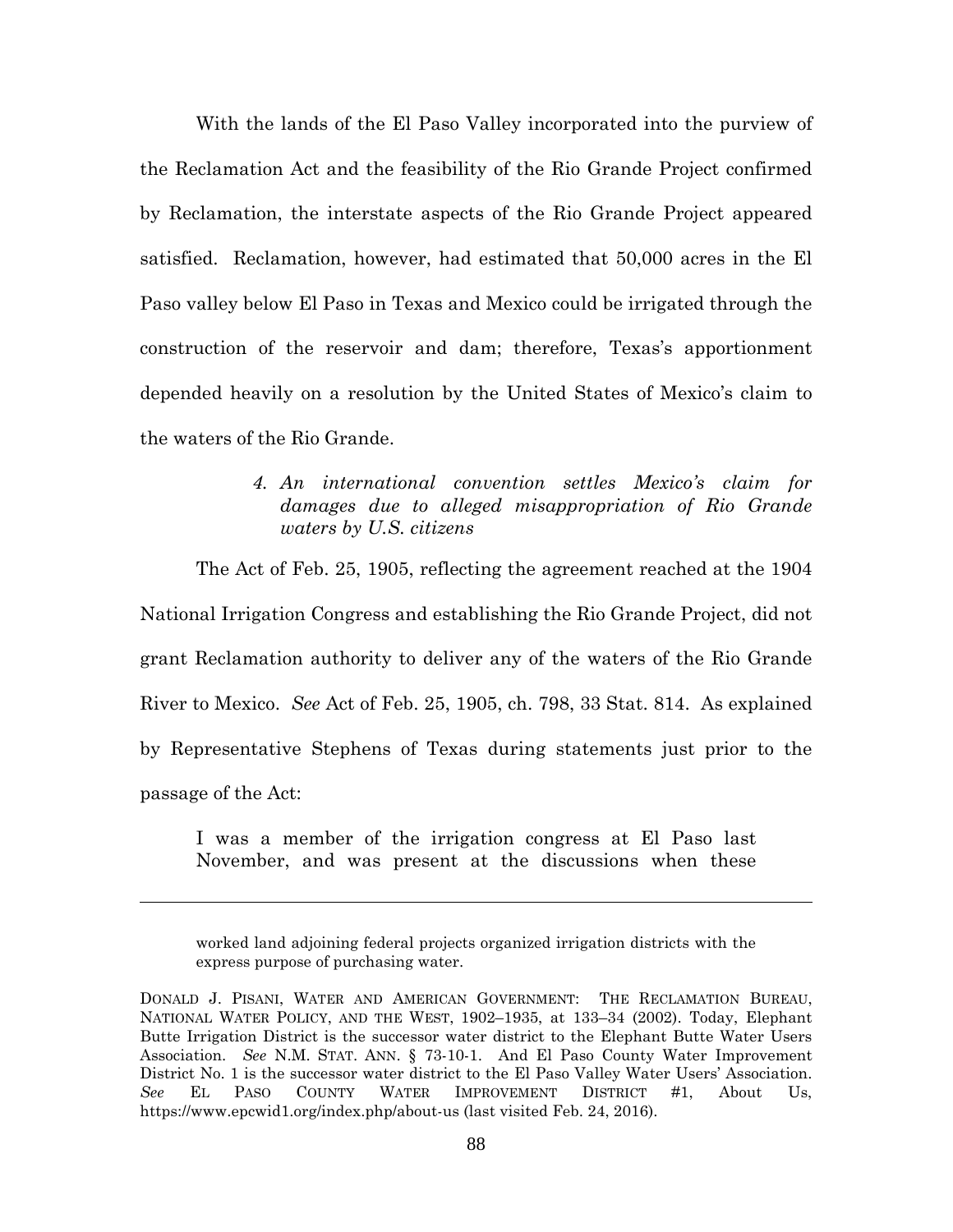agreements were made, and I wish to state that a full understanding was reached by all the parties at interest, and the dam as proposed in this bill was to be built in New Mexico, more than 100 miles above the line of Texas and old Mexico. . . .

. . . .

. . . The water impounded by this irrigation dam is not to be used in Mexico or turned over to Mexico unless there is, first, a treaty entered into between the United States and Mexico providing for an equitable division of the waters of the Rio Grande River, and providing that the claims of Mexico against the United States for the water Mexico has been deprived of shall be paid by furnishing Mexico with water from this reservoir. This bill does not admit that there is any such claim outstanding against the United States, but provides for determining this question; and we do not furnish Mexico with any water unless the treaty-making power of the United States and Mexico so stipulates.

39 Cong. Rec. 1904 (1905).

The issue of Mexico's rights to an equitable apportionment of the Rio Grande had smoldered since the late 1880s. It was not until Texas, New Mexico, and Mexico reached a compromise at the 1904 National Irrigation Congress and the U.S. Congress subsequently green-lighted the Rio Grande Project that a convention between the United States and Mexico became tangible. The eventual realization of a treaty for the international apportionment of the waters of the Rio Grande between the United States and Mexico depended upon the combined efforts of officials of Reclamation and the U.S. Department of State, Texas representatives and senators to Congress, and individual citizen activists; indeed, Texans participated fully,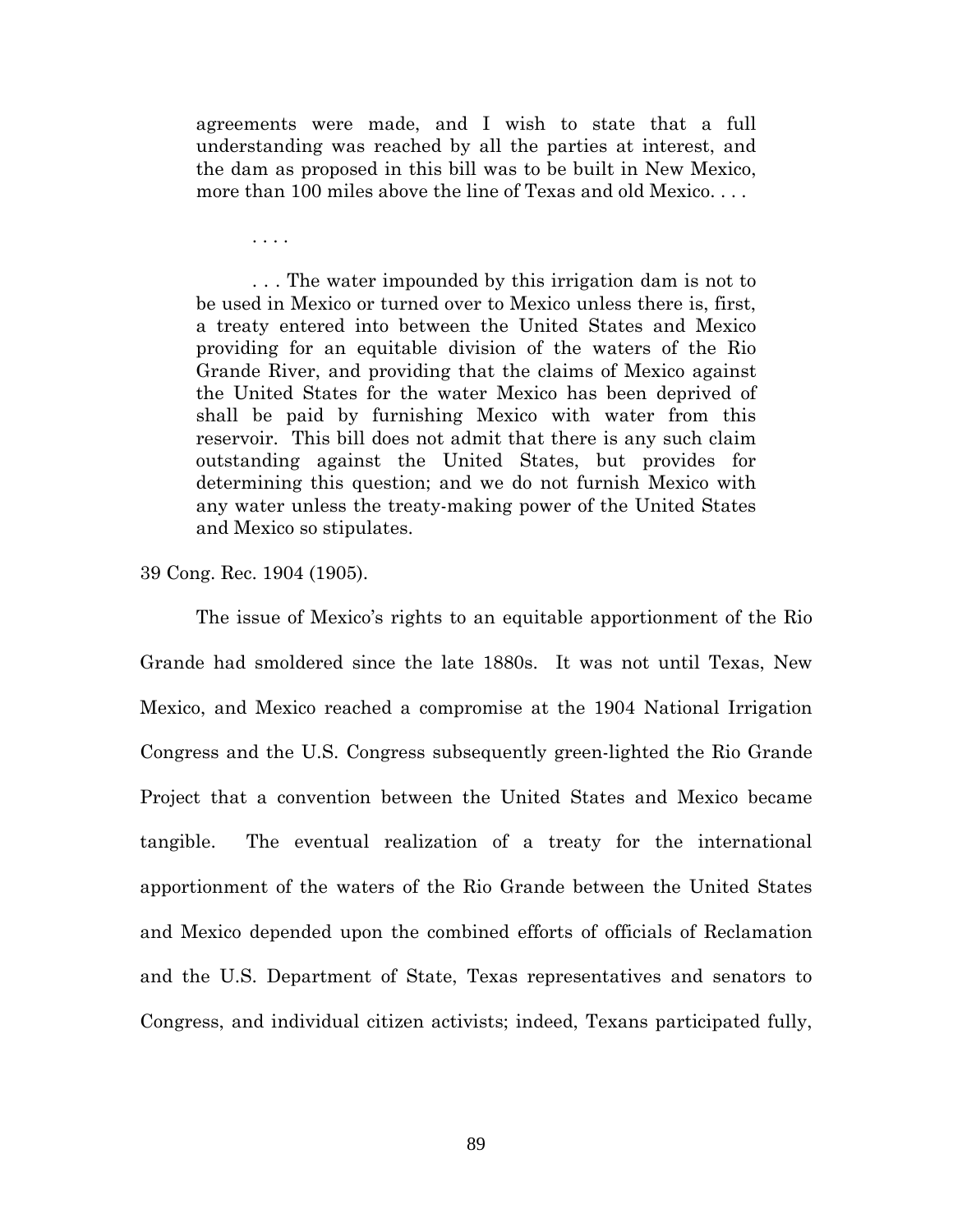as they were well aware that the satisfaction of Mexico's claims would directly impact the water allocation Texas received.<sup>33</sup>

In May 1906, the two countries reached an agreement whereby, in exchange for Mexico's waiver of all of claims for damages, and "[a]fter the completion of the proposed storage dam near Engle, New Mexico, and the distributing system auxiliary thereto," the United States would deliver to Mexico, without cost, "a total of 60,000 acre-feet of water annually." Convention Between the United States and Mexico providing for the Equitable Distribution of the Waters of the Rio Grande for Irrigation Purposes, U.S.–Mex., arts. I, III, & IV, 34 Stat. 2953, 2953–55 [hereinafter Convention of 1906].

#### **D. The Completion and Operation of the Rio Grande Project**

After an appropriation of \$1 million by Congress in 1907, *see* Act of Mar. 4, 1907, ch. 2918, 34 Stat. 1357, construction of the Elephant Butte dam and reservoir began in 1911 and was completed in 1916, *see* RIO GRANDE JOINT INVESTIGATION, at 73.<sup>34</sup>

<sup>33</sup> For a thorough discussion of the negotiations between U.S. and Mexican representatives, as well as the politics negotiated internally by the various American interests, see LITTLEFIELD, *supra* note 11, at 131–45.

<sup>34</sup> A system of drains was added by 1925. *See* RIO GRANDE JOINT INVESTIGATION, at 73. By 1936, the status of the Project was as follows:

All old community ditches were taken over by the Project, reconstructed, enlarged, or extended, and incorporated as parts of the present system of more than 630 miles of main canals and laterals through which the waters released from Elephant Butte Reservoir are distributed. There are diversion dams and permanent diversion works at six points along the river. These are Percha Dam at the head of Rincon Valley, diverting to the Arrey canal;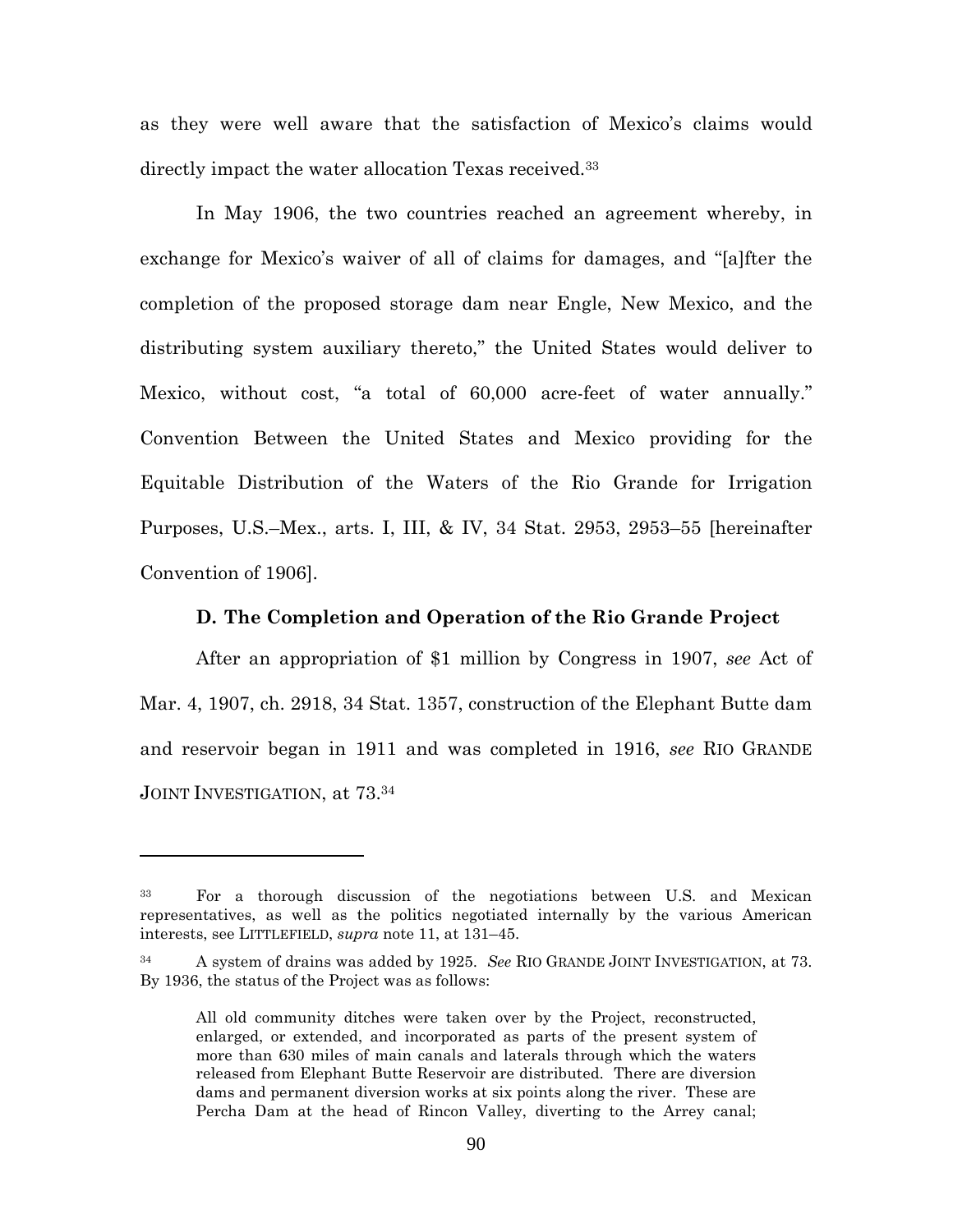Land owners on the Rio Grande Project represented by the Elephant Butte Irrigation District in New Mexico and the El Paso County Water Improvement District No. 1 in Texas [had] contracted with the Government for full repayment of construction costs of the Project, except for the million dollars appropriated by the Congress to cover the cost of supplying water to Mexico under the terms of the treaty of 1906.

*Id*. at 73–74.

But until the late 1920s, the question of how waters from the dam and reservoir would be physically carried and dispersed to consumers downstream complicated many issues as construction and operation of the Rio Grande Project progressed, not the least of which was the remaining issue of the number and location of actual acres in New Mexico and Texas, respectively, that would be irrigated by the Project. With Mexico's allotment of water "fixed" by the Convention of 1906,<sup>35</sup> irrigators in both New Mexico

<sup>35</sup> In 1938, the National Resources Committee reported:

Leasburg Dam at the head of Mesilla Valley, diverting to the Leasburg canal; Mesilla Dam southwest of Las Cruces, diverting to the east side and west side canals; the International Diversion Dam opposite El Paso, diverting the Mexican Acequia Madre on the west side and to the Franklin canal on the east side; Riverside Heading about 15 miles below El Paso, diverting to the Riverside canal and Franklin feeder; and Tornillo Heading near the town of Fabeus, diverting to the Tornillo canal. The drainage system of the Project is completed except for revisions and reconstruction occasioned by the river rectification programs of the International Boundary Commission and it comprises more than 450 miles of deep open drains.

*Id.* at 83–84. In 1936, Congress funded the construction of a second storage facility, Caballo Reservoir, a short distance below Elephant Butte Reservoir. *Id*. at 85. That reservoir was completed in 1938. *See* U.S. Dep't of the Interior, Bureau of Reclamation, Caballo Dam, http://www.usbr.gov/projects/Facility.jsp?fac\_Name=Caballo+Dam&groupName=General (last visited Feb. 29, 2016).

The International Diversion Dam is owned by Mexico and was built to divert water into the Mexican canal. It is at this dam that delivery must be made to Mexico of 60,000 acre-feet annually under the terms of the treaty of 1906. The Bureau of Reclamation is responsible for this delivery, which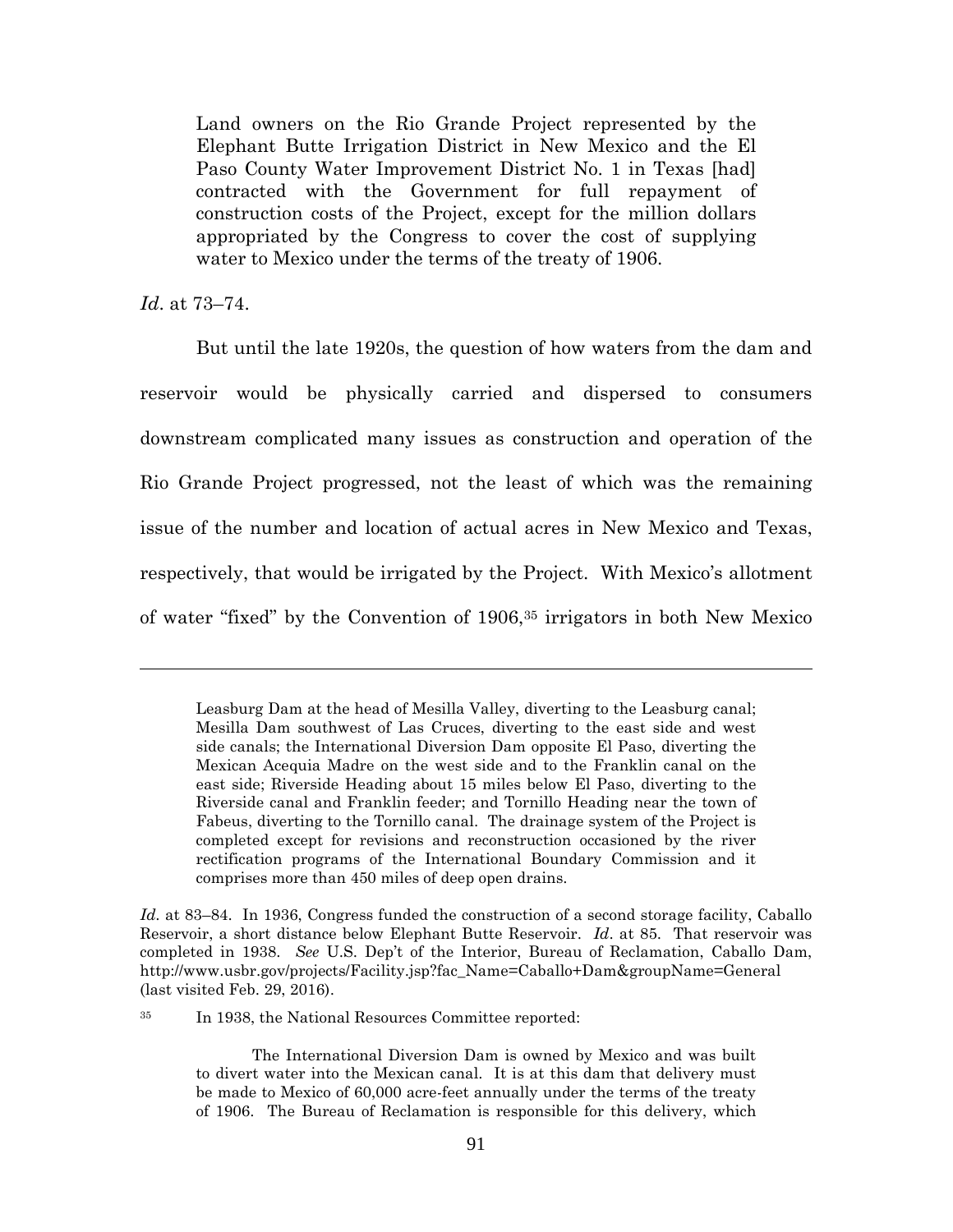and Texas had an interest in seeing the maximum number of acres irrigated by the Project. By 1928, the actual number of acres irrigated by Reclamation through the administration of the Rio Grande Project was approximately 88,000 in New Mexico and 67,000 in Texas. *See id*. at 74–75.<sup>36</sup>

must be accomplished largely through releases from Elephant Butte Reservoir, more than 125 miles upstream. The channel of the Rio Grande is thus used to carry water both for delivery to Mexico and for canals serving the Rio Grande Project. Below the Mexican Dam the river channel carries water to the Rio Grande Project canals heading below El Paso. In spite of its dual obligation to deliver water to Mexico and to the Rio Grande Project canals, the United States neither owns nor controls this carrying channel from Elephant Butte to the Mexican Dam. Since quantities of water considerably in excess of 60,000 acre-feet must pass the Mexican Dam to supply Project canals below El Paso, and since the United States has no control over Mexican diversion to the Acequia Madre at the west end of the dam, which lies in Mexican territory, it has never been possible to deliver exactly 60,000 acre-feet to Mexico or to determine accurately the extent of the Mexican diversion. As a result of this situation, *it is indicated that the diversions by Mexico have exceeded the treaty specification by substantial amounts*. Moreover, there are other Mexican ditches heading on the river below Juarez and having no rights under the treaty, into which water is diverted if and when possible.

RIO GRANDE JOINT INVESTIGATION, at 84 (emphasis added).

<sup>36</sup> Irrigation of those acres included direct deliveries of water as well as return flows. *See id*. at 49. As explained by the National Resources Committee:

In the main river valleys of the upper basin a supply of considerable magnitude is water which, once diverted for irrigation, returns to the stream as direct drainage or as inflow from the ground-water basin. This "return water" has its source (1) in losses from canals or other conduits during conveyance of water from points of diversion to points of use, (2) in surface drainage from the land after irrigation, and (3) in seepage to the underground basin. . . . Below the San Acacia diversion at the head of Socorro Valley the return flow is lost for use in the Middle Valley but passes on to the Elephant Butte Reservoir and ultimate use in the Elephant Butte–Fort Quitman section. In [that section] the return water of each subvalley becomes available to that next lower as far as the Tornillo heading of the Rio Grande Project. Below this, return water is available to the Hudspeth County Conversation and Reclamation District.

In estimating the water supply for the major units of the upper basin under given future conditions of irrigation development, the return water is an important consideration.

*Id*. at 47, 49.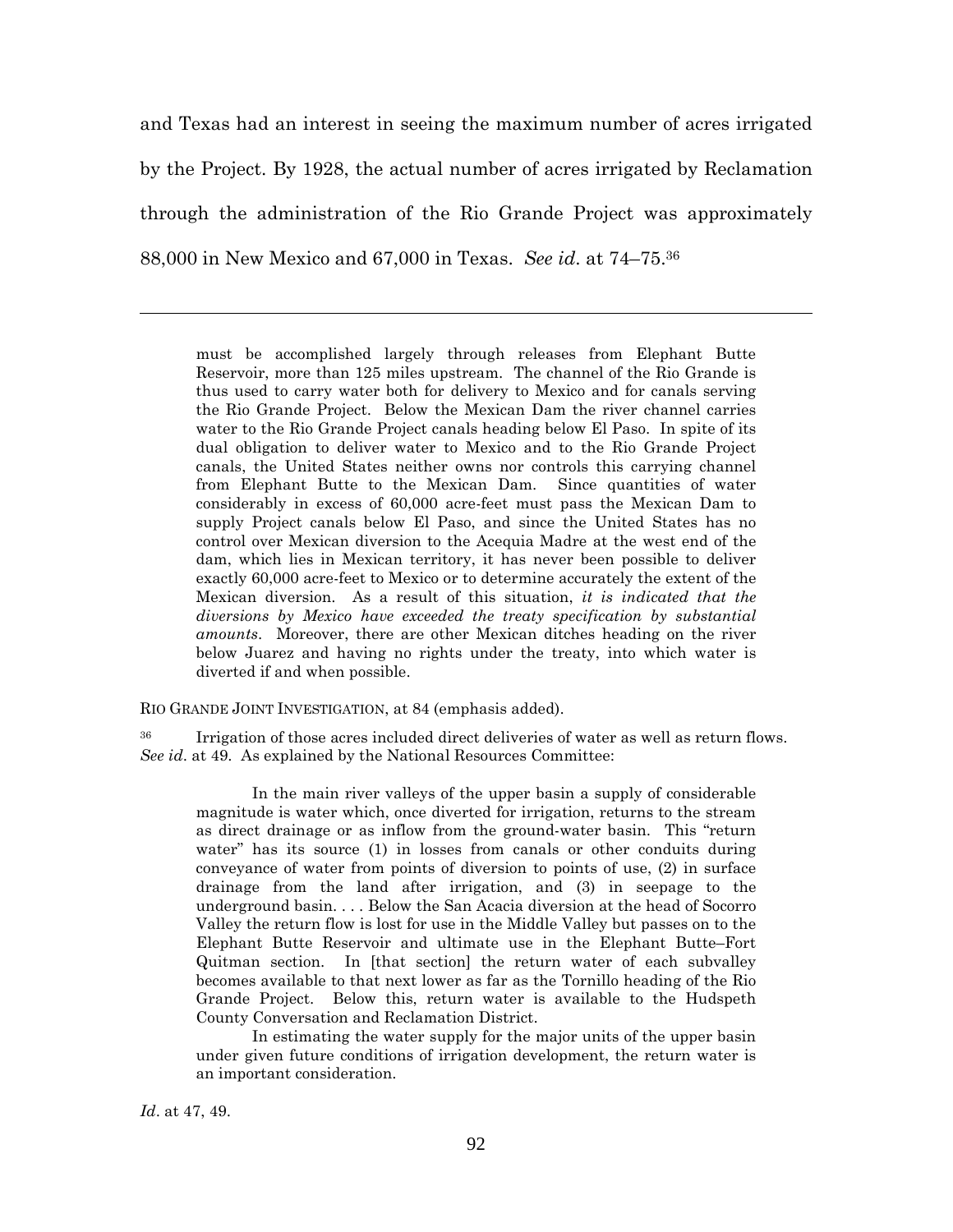### **E. The 1929 Interim Rio Grande Compact**

*1. The Rio Grande Compact Commission is established to address the 1896 embargo still in force*

After Mexico filed its formal claim for damages in October 1894 alleging misappropriation of Rio Grande waters, the Secretary of the Interior in response established an embargo in December 1896, suspending all development and further appropriation of Rio Grande waters in Colorado and New Mexico indefinitely. *See* discussion *supra* Part III.B.4. In the two decades following the imposition of the 1896 embargo, landowners and irrigators, primarily from Colorado's San Luis Valley, "where the burden of the embargo [was] most keenly felt," registered complaints and protests concerning the continuance of the embargo. 66 Cong. Rec. 591 (1924). Ottamar Hamele, special attorney for Reclamation, summed up the arguments in a report submitted to the House of Representatives:

On the part of the complainants it has been urged (a) that the embargo is a restriction on the use of water and is in conflict with the enabling act of March 3, 1875 (18 Stat. 474), under which Colorado was admitted to the Union; (b) that the right of way act of March 3, 1891 (26 Stat. 1095), makes a grant, and the Secretary of the Interior has no authority to withhold this grant, as demanded by the embargo; and (c) that diversions in Colorado will not adversely affect the Government project.

On the other hand, the United States contends (a) that the enabling act of March 3, 1875, reserves to the Federal Government full authority over its public lands; (b) that the right of way act of March 3, 1891, gives the Secretary of the Interior a discretion to refuse to approve an application for a right of way when in his opinion it is contrary to the public interest to do so; and (c) that as a condition precedent to the approval of any application it must appear clear that the Government project will not be injured thereby.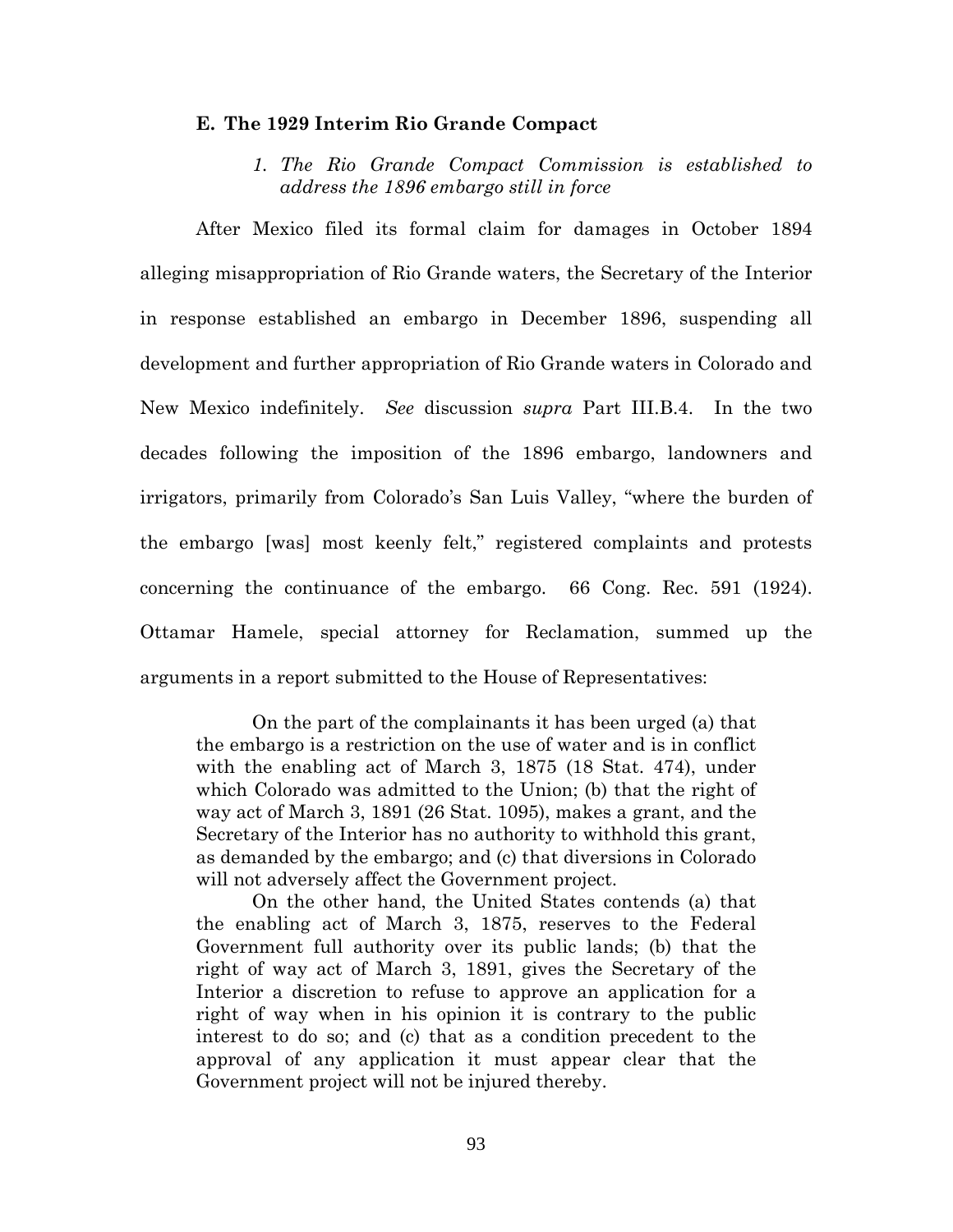Between 1896 and 1923, the Secretary of the Interior had modified the embargo, but nevertheless maintained it, severely limiting the grants of rights-of-way for irrigation purposes in the Upper Rio Grande Basin.<sup>37</sup> "Complaints against the embargo finally brought forth the suggestion that a commission should be named to make a study of the water supply and draft a

<sup>37</sup> *See* Letter from D.R. Francis, Sec'y of the Interior, to Comm'r of the Gen. Land Office (Jan. 13, 1897), *in* FISHER PAPERS REGARDING APPROPRIATION OF WATERS OF THE RIO GRANDE, H.R. DOC. 62-39, at 3 (1911) (modifying embargo to allow grants of rights-of-way for irrigation using the Pecos River because that tributary reaches the Rio Grande south of Juarez and, therefore, would not impact the issues concerning the irrigable area at Juarez); Letter from E.A. Hitchcock, Sec'y of the Interior, to Comm'r of the Gen. Land Office (May 25, 1906), *in* FISHER PAPERS REGARDING APPROPRIATION OF WATERS OF THE RIO GRANDE, H.R. DOC. 62-39, at 3–4 (1911) (modifying embargo to allow approval of rights-of-way over public lands initiated by field surveys based upon notices of appropriation of water filed under laws of Colorado prior to March 1, 1903); Letter from Thomas Ryan, Acting Sec'y of the Interior, to Comm'r of the Gen. Land Office (July 10, 1906), *in* FISHER PAPERS REGARDING APPROPRIATION OF WATERS OF THE RIO GRANDE, H.R. DOC. 62-39, at 4 (1911) (modifying embargo to require all current and future applications for rights-of-way to be submitted "to the Director of the Geological Survey to ascertain whether they will conflict with the obligations of the United States, under the treaty with Mexico, recently ratified, or with the Rio Grande or any other project of the Reclamation Service"); Letter from Thomas Ryan, Acting Sec'y of the Interior, to Comm'r of the Gen. Land Office (Sept. 27, 1906), *in* FISHER PAPERS REGARDING APPROPRIATION OF WATERS OF THE RIO GRANDE, H.R. DOC. 62-39, at 4 (1911) (rescinding order of December 5, 1896 establishing embargo and all modifying orders but ordering that "before any applications involving the use of the waters [of the Rio Grande] in Colorado and New Mexico are submitted for final departmental action by [the General Land Office] they be first submitted to the Director of the Geological Survey to ascertain whether favorable action thereon would interfere with any project of the Reclamation Service or with the obligations of the United States under the treaty of May 21, 1906 with Mexico"); Letter from Frederick H. Newell, Dir., U.S. Reclamation Serv., to J.R. Garfield, Sec'y of the Interior (Apr. 25, 1907), *in* FISHER PAPERS REGARDING APPROPRIATION OF WATERS OF THE RIO GRANDE, H.R. DOC. 62-39, at 5–6 (1911) (requesting and receiving approval to modify embargo to approve applications for rights-of-way showing that parties' rights to irrigation were initiated prior to March 1, 1903 when the Reclamation Service began operations and those requesting diversion of water less than 1000 acre-feet per annum); Letter from Arthur Powell Davis, Dir. U.S. Reclamation Serv., to Albert B. Fall, Sec'y of the Interior (Mar. 2, 1923), *in* 66 CONG. REC. 599, 600 (1924) (requesting and receiving approval to modify embargo to allow the Reclamation Service "to negotiate for the release of specific areas of public land for purposes of water storage under conditions that will best conserve and utilize the water resources and will protect vested rights in all parts of the Rio Grande Basin—such negotiations to be subject to the approval of the Secretary of the Interior, and, prior to such approval, to be subject to the scrutiny of all interested parties").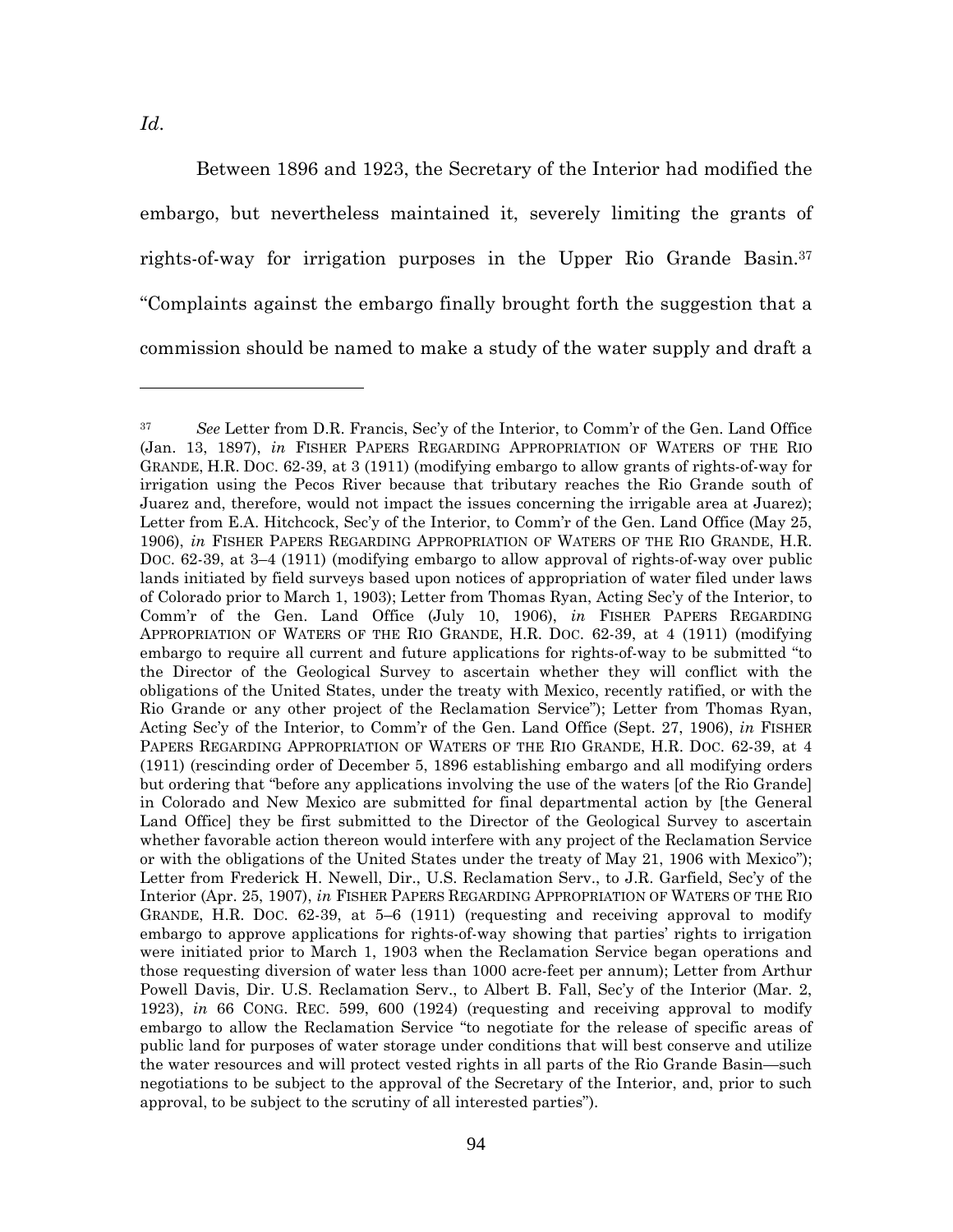form of compact between the States affected under which an equitable allocation of the use of the waters of the Rio Grande would be made to each State." *Id*. That commission would become known as the Rio Grande Compact Commission.

New Mexico and Colorado both sanctioned compact negotiations by enacting laws authorizing the appointment of a representative on the Rio Grande Compact Commission. *See* Act of Mar. 12, 1923, ch. 112, 1923 N.M. Laws 175; Act of Mar. 20, 1923, ch. 192, 1923 Colo. Sess. Laws 702. "In December, 1923, President Coolidge named [Secretary of Commerce] Herbert Hoover as the representative of the United States on the Rio Grande Commission." 66 CONG. REC. 591 (1924).<sup>38</sup>

<sup>38</sup> The governors of New Mexico and Colorado requested federal representation on the Commission. Secretary of Commerce Herbert Hoover served on the Commission initially, but was replaced in 1928 by U.S. Assistant Attorney General William J. Donovan after Hoover resigned to fill the Office of the Presidency. When the Commission reconvened in 1934 to negotiate a permanent compact, President Franklin D. Roosevelt directed Sinclair O. Harper, Chief Engineer of the Bureau of Reclamation, to represent the federal government on the Commission. *See* Rio Grande River Compact Commission, Proceedings of the Rio Grande Compact Conference Held at Santa Fe, New Mexico, December 10 11, 1934, at 1, *in* Papers of Delph E. Carpenter and Family, Water Resources Archive, Colorado State University, Box 62, Folder 1, *available at* http://lib.colostate.edu/archives/findingaids/water/wdec.html#series7 (last visited Mar. 3, 2016) (attached hereto as **Appendix H**). Mr. Harper summarized the role and scope of federal representation on the Commission:

As I understand my duties I will act largely in the capacity of an observer and referee, or any other term you may call it, and I propose to represent the interests of the government only so far as they are affected by the Treaty with Mexico of 1906, and the investment which the government has in the Rio Grande project in New Mexico and Texas.

*Id*. The federal representative was not a voting member of the Commission. As discussed by the state representatives to the Commission and confirmed by Mr. Harper in 1934:

SENATOR McGREGOR [of Texas]: To be sure we understand this, for instance if the three states agree on a compact, I don't think his (Harper's)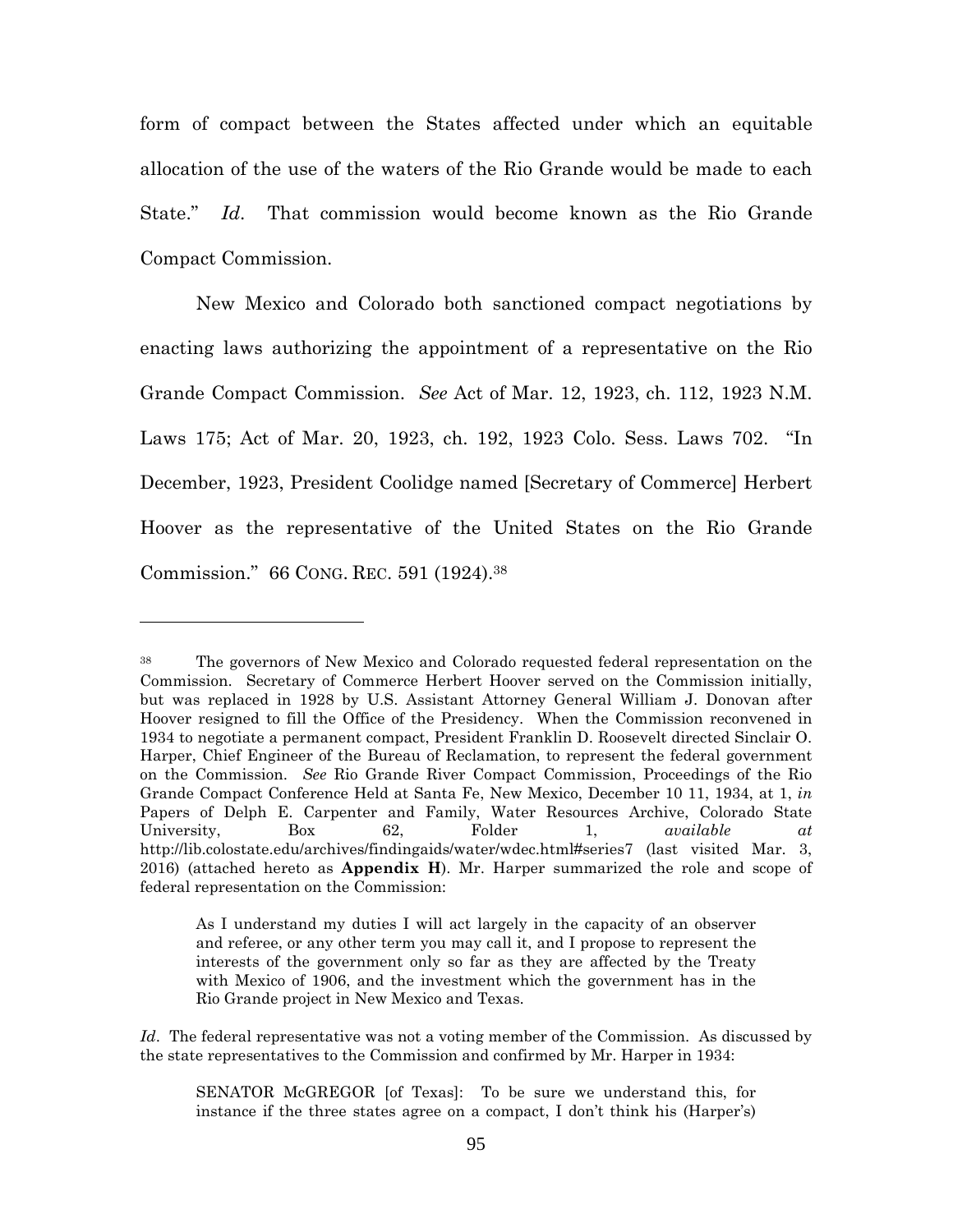The Rio Grande Compact Commission, including an unofficial Texas delegate, first met on October 26, 1924, in Colorado Springs, Colorado, before any legislative act had been passed granting authority for a representative of Texas to sit on the Commission; indeed, anxiety existed as to Texas's participation in compact talks. Colorado's Act authorizing the appointment of a representative included specific reference to the option of Texas's participation on the Commission. *See* 1923 Colo. Sess. Laws at 702. But New Mexico's Act did not, as the Governor and Legislature of New Mexico believed that Reclamation represented Texas's rights and protected those rights through the apportionment it assigned Texas via the Rio Grande Project. *See* Transcript of First Meeting of Rio Grande River Compact Commission 11 (Oct. 26, 1924) (statement of Julian O. Seth of New Mexico), *available at* http://digitool.library.colostate.edu (search "Transcript of First Meeting of Rio Grande River Compact Commission") (last visited Mar. 3, 2016) ("The New Mexico act certainly omits Texas, presumably, I think, on

MR. CARR [of Colorado]: I don't think so; he is presiding officer without vote.

negation would destroy that compact. I don't think he has a vote on it, in other words.

MR. HARPER: I think that can be answered by referring to the Compact of 1929 which the three Commissioners signed, and at one side it was approved by the representative of the government. Even though that were not the rule, as a matter of policy the representative of the government will act as Referee, for want of a better word, or umpire, and will only express his opinions when he considers the interests of the government, as represented by these two contacts which I just mentioned [the Rio Grande Project and the Convention of 1906], are affected.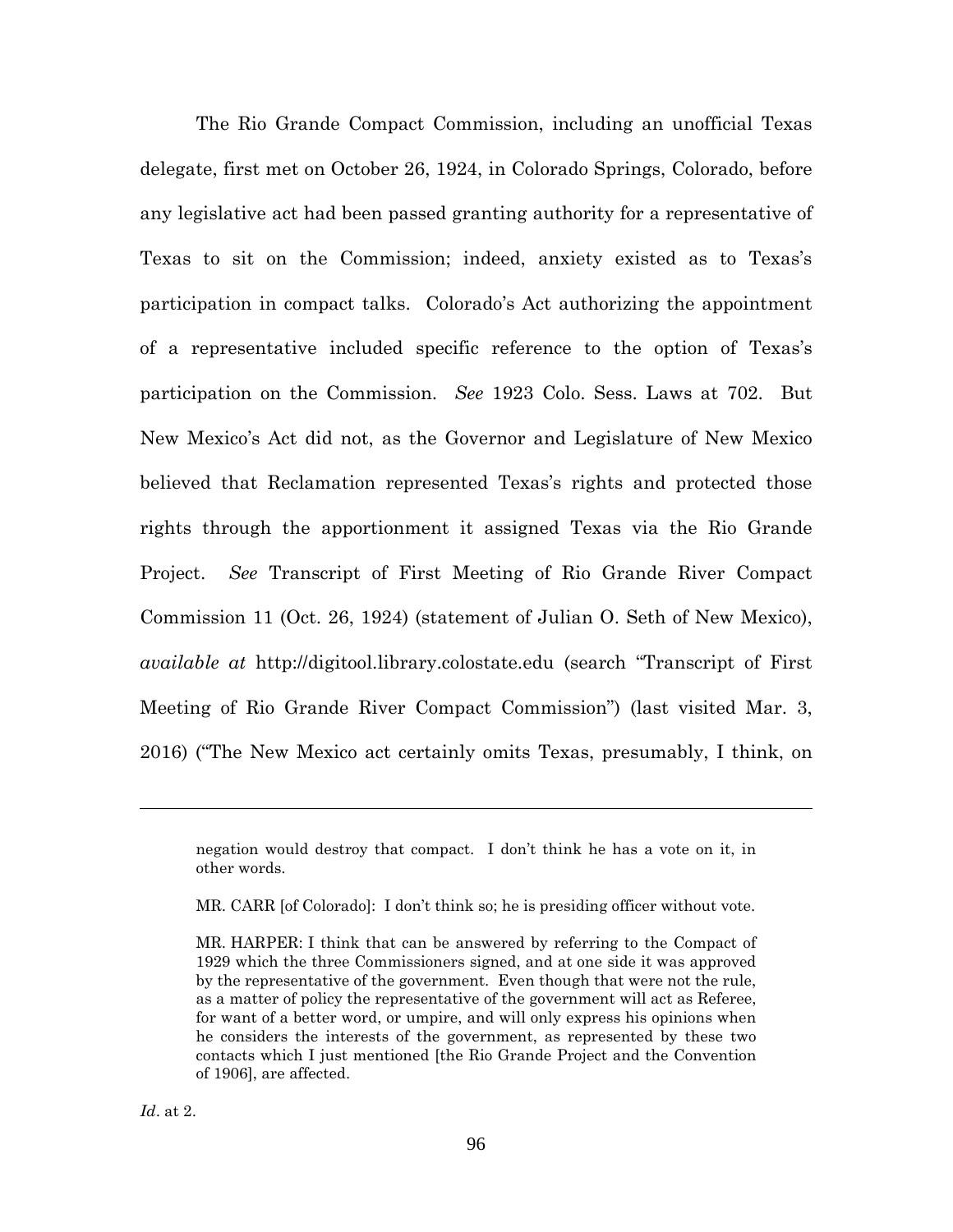the theory that all the area above Fort Quitman, which is scarcely entirely true, but on the theory nevertheless, that the Reclamation Service represented practically all of the area.") (attached hereto as **Appendix I**). But New Mexico, as a general matter, was not opposed to Texas's participation, as its buy-in would be necessary if, ultimately, an adjustment of Texas's water allocation under the Rio Grande Project became necessary:

In my district, the one warning I get from the water users, in going ahead with this procedure, is the possibility that our interests at sometime may be different from the interests of the El Paso Valley, and that unless we are very careful, that we proceed with the full acquiescence of the people in the lower valley, there may be questions of water supply which may at some time limit the project, and which might be interpreted by our friends below as being a limitation which would effect New Mexico's interest only. We have the City water supply of El Paso that may come up, and our people are a little bit doubtful of the propriety of going ahead unless Texas is fully and legally represented in every respect.

*Id*. at 18–19 (statements of Joseph Taylor of New Mexico).

Colorado, on the other hand, feared that Texas unfairly had the full support of Reclamation and would use that support to increase its water allotment if allowed to participate on the Commission:

People of the San Luis Valley have been disturbed with the fear and apprehension that Texas would come forward and claim water for the irrigation of land near Brownsville [at the southernmost tip of Texas on the Rio Grande and border of Mexico], feeling that the burden of such a demand which they think would be unjust would naturally fall upon the source of supply, the major portion of which is in Colorado  $\dots$ . Frankly, this is the way they feel. For years and years they have sought by every method within their command, and especially in the years when they had the finances to proceed, to have a reasonable removal of what is known as the Embargo Act on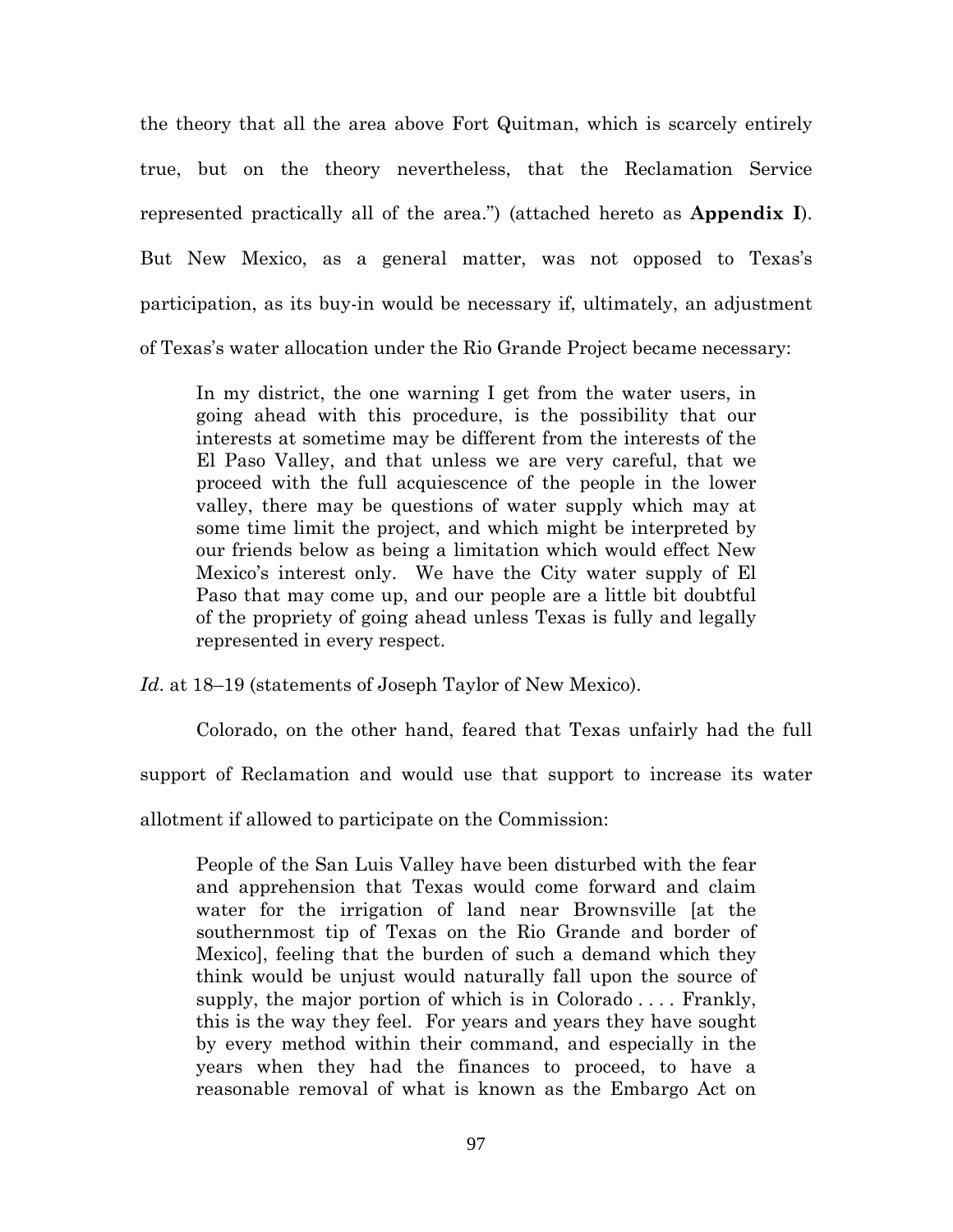Development. Those efforts have been futile. The Reclamation Service, as a matter of ample caution, has held firmly to this position. It has caused a feeling that the whole lower end of the river is against the upper, and that what New Mexico and Texas want to do is to strangle future developments in the upper country. Now, naturally that has put them in a frame of mind that they look with apprehension upon the coming in of Texas, for fear of the Brownsville demands . . . .

*Id*. at 24–25 (statements of Delph Carpenter of Colorado). Secretary Hoover

provided comments on the political prudence of having Texas's participation:

The people of the San Luis Valley are the ones who are most anxious to have the situation cleared up. Assuming that a compact was arrived at between New Mexico and Colorado, it must come before Congress, and with the opposition of the State of Texas, if they were not a party to it, it would stand but little chance of passing. It would be very seriously jeopardized.

*Id*. at 31. In the end, the members of the Rio Grande Compact Commission agreed that Texas's involvement in compact talks was required and they adjourned the business of the Commission until Texas passed an act authorizing the appointment of a representative to serve on the Commission. *Id*. at 35–36. Texas passed such an act to appoint a commissioner in 1925. *See* Act of Mar. 26, 1925, ch. 117, 1925 Tex. Gen. Laws 301.

> *2. The Secretary of the Interior lifts the 1896 embargo, causing compact negotiations to break down*

In March 1923, Secretary of Interior Albert B. Fall somewhat loosened the grip that the 1896 embargo had upon the San Luis Valley by modifying the embargo to allow applications for grants of rights-of-way and canals for irrigation purposes to be considered by Reclamation on a case-by-case basis. *See supra* note 38. But Secretary Fall resigned later that month and Hubert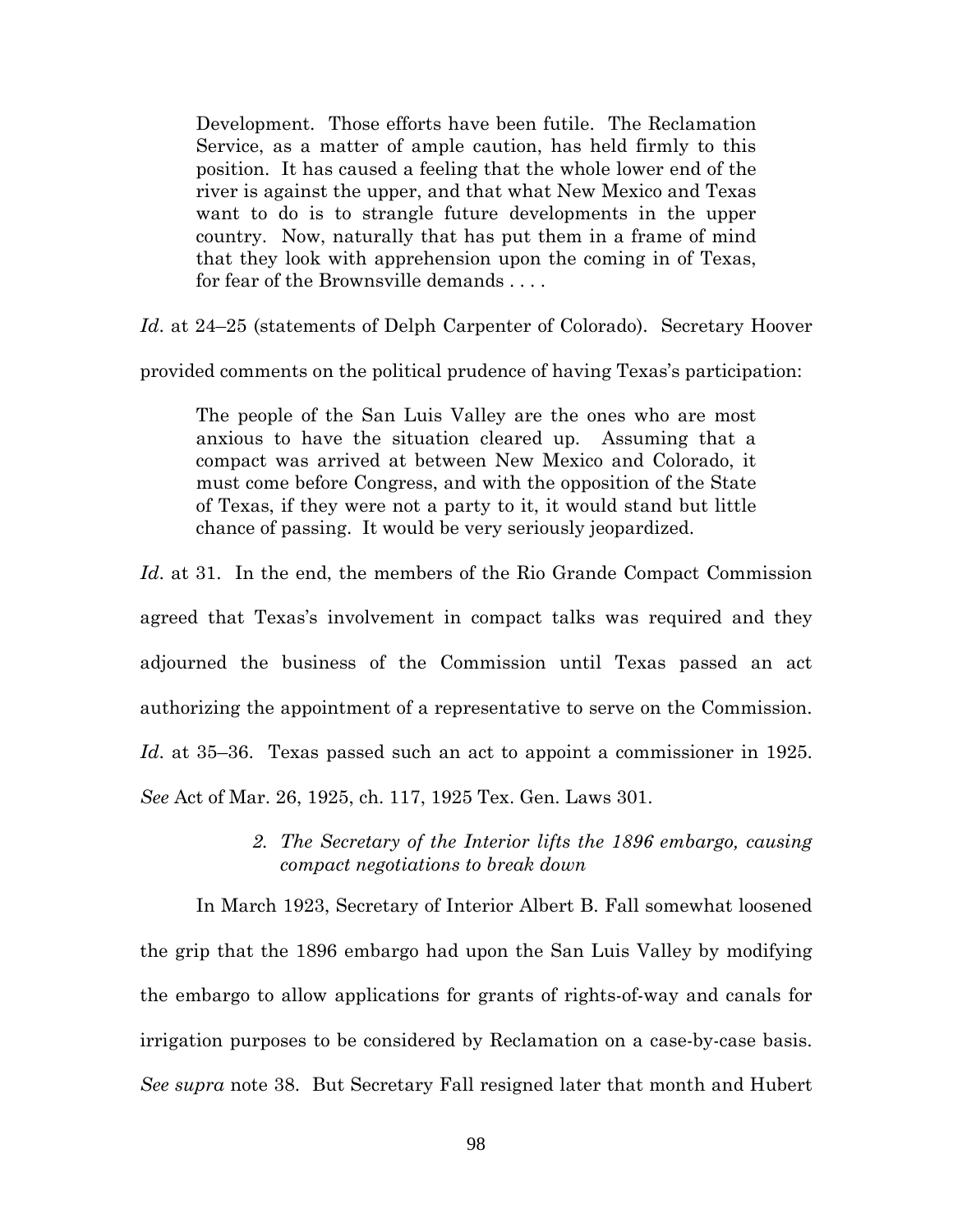Work of Colorado replaced him as Secretary of the Interior. On May 20, 1925, Secretary Work vacated the 1896 embargo order entirely. *See* RIO GRANDE JOINT INVESTIGATION, at 67; Delph E. Carpenter, *Rio Grande Water Controversy* 1 (1926), *in* Papers of Delph E. Carpenter and Family, Water Resources Archive, Colorado State University, Box 24, Folder 29 [hereinafter Carpenter, Rio Grande Controversy Paper], http://lib.colostate.edu/archives/findingaids/water/wdec.html#idp243680 (last visited Mar. 3, 2016) (attached hereto as **Appendix J**).

That act, coupled with the Secretary of the Interior's approval of an application for a right-of-way to complete the Vega Sylvestre dam and reservoir in Colorado weeks earlier, prompted the immediate withdrawal of the delegate from New Mexico to the Rio Grande Compact Commission. *See* Carpenter, Rio Grande Controversy Paper, at 2. It appeared that New Mexico planned on litigating, rather than negotiating, its disputes regarding appropriation of Rio Grande waters in the San Luis and Middle sections of the Upper Rio Grande Basin. As explained by Governor Hannett of New Mexico to Governor Morley of Colorado:

I have heretofore made New Mexico's attitude plain to representatives of your state particularly Mr. Carpenter. The lifting of the embargo by Secretary Work and granting the right for construction of Vega Sylvester Dam and other permits in our judgment gravely threatens New Mexico's priorities in waters of Rio Grande. We cannot sit idly by negotiating while Colorado interests appropriate water. New Mexico will open up negotiations only on one condition and that is that the interests which have acquired Vega Sylvester permit first cancel and surrender whatever claim they have, all to be subject to terms of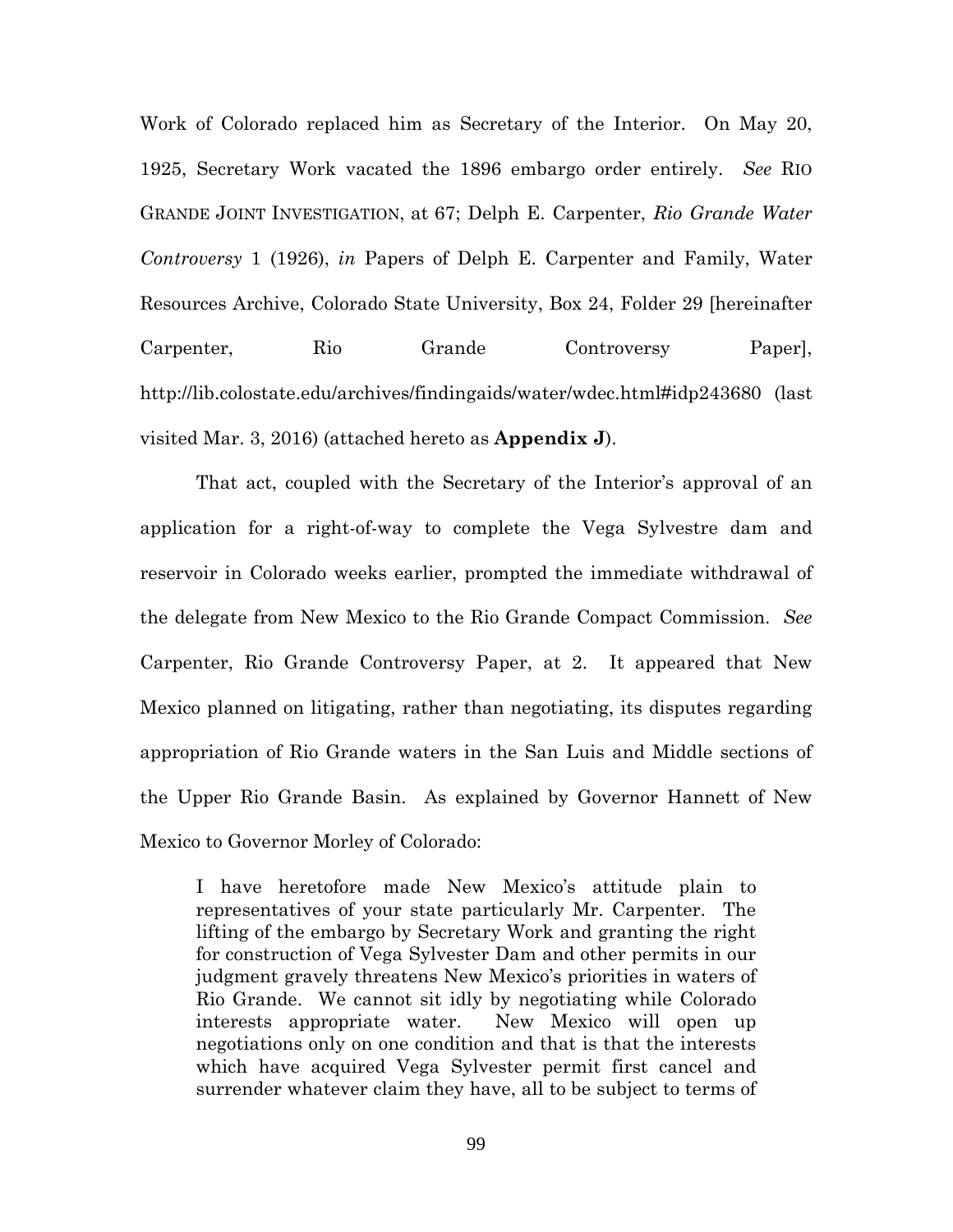any compact entered into by the states. No one regrets proposed litigation more than myself but our rights must be reserved and respected.

Telegram from A.T. Hannett, Gov. of N.M., to Clarence J. Morley, Gov. of Colo. (Oct. 11, 1926), *reprinted in* Carpenter, Rio Grande Controversy Paper, at 3.

## *3. A temporary compact is negotiated*

But as New Mexico prepared to litigate its Rio Grande claims, it and other states experienced significant legal challenges in ratifying and administering earlier interstate compacts—specifically the Colorado River Compact and the La Plata River Compact. *See* LITTLEFIELD, *supra* note 11, at 188. "Moreover, disastrous flooding throughout the entire Mississippi River valley in 1927 had emphasized the need for concerted and unified responses to all of the nation's water resource problems." *Id*. Those events prompted New Mexico to return to the bargaining table, but only for the period of time remaining before its case was ready to be filed against Colorado. *Id*.

On December 19, 1928, the Rio Grande Compact Commission reconvened and signed a compact on February 12, 1929; that compact was approved shortly thereafter by the legislatures of the signatory States. *See* Act of May 22, 1929, ch. 9, 1929 Tex. Gen. Laws 29; Act of Apr. 9, 1929, ch. 154, 1929 Colo. Sess. Laws 548; Act of Mar. 9, 1929, ch. 42, 1929 N.M. Laws 61. The compact received Congressional approval in 1930. *See* Act of June 17, 1930, ch. 506, 46 Stat. 767 [hereinafter 1929 Interim Compact].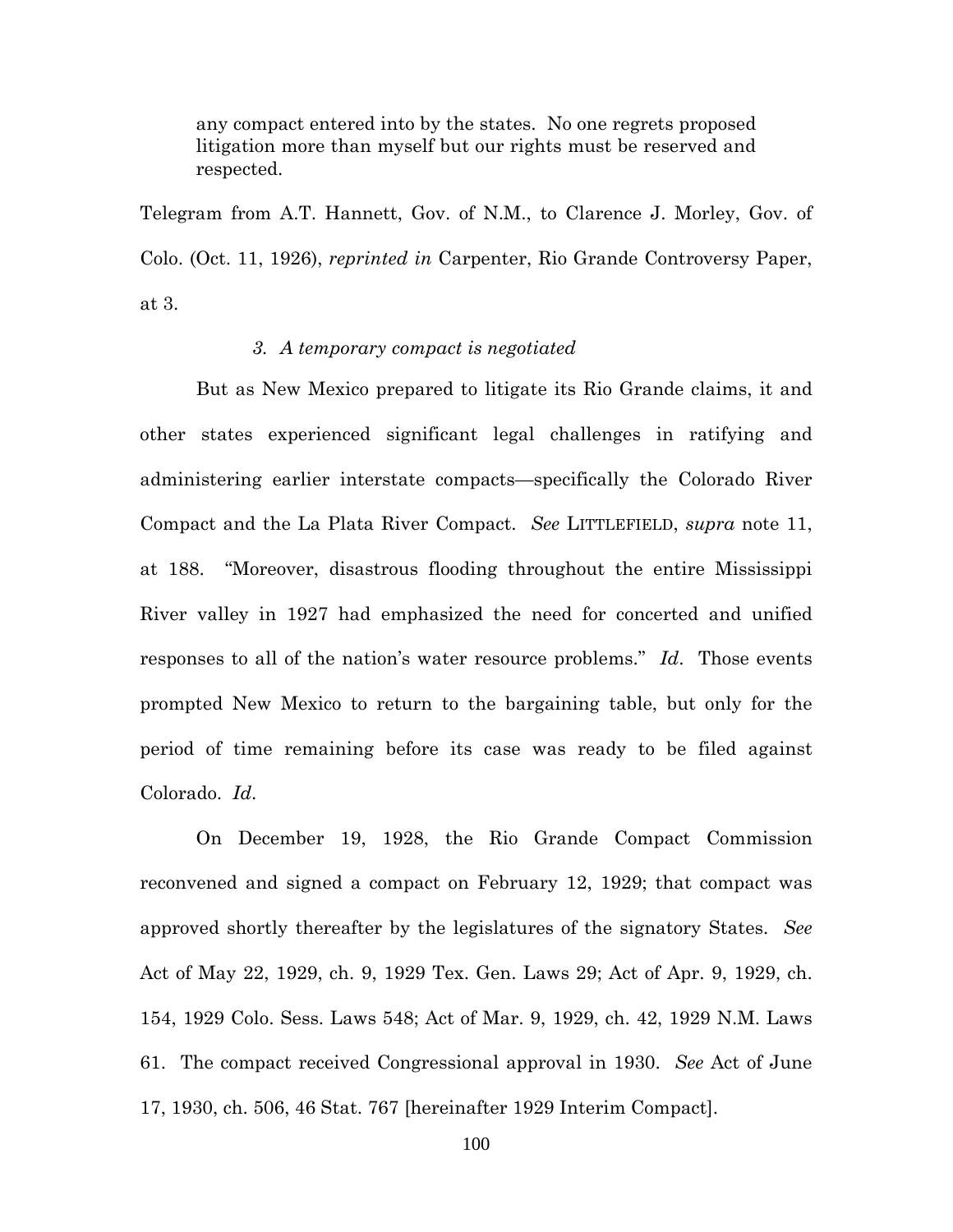The 1929 Interim Compact, however, represented only a temporary agreement. As reported by the Commissioner from Colorado:

The negotiations revealed that final apportionment of the waters of the Rio Grande between the signatory states should not be undertaken until after the conclusion of a concerted effort to obtain construction of a drain from the Closed Basin of the San Luis Valley and construction of a control reservoir at the head of the Rio Grande Canyon near the Colorado–New Mexico boundary.

Letter from Delph E. Carpenter, Comm'r, Rio Grande River Compact Comm'n, to William H. Adams, Gov. of Colorado 1–2 (Mar. 1, 1929), *in* Papers of Delph E. Carpenter and Family, Water Resources Archive, Colorado State University, Box 16, Folder 12 [hereinafter 1929 Carpenter Report], http://lib.colostate.edu/archives/findingaids/water/wdec.html#idp243680 (last visited Mar. 3, 2016) (reporting on substance of temporary compact) (attached

hereto as **Appendix K**). According to one historian,

[New Mexico] recognized Colorado's desire to increase development in the San Luis Valley, but [it] thought this could be done by draining the waterlogged part of the valley commonly known as the "dead" or "sump" area and more formally designated the Closed Basin. Residents of the San Luis Valley had proposed utilizing this wasted water since as early as 1911, and the recovered water, [New Mexico] believed, could be used elsewhere in Colorado. Such a plan would allow Colorado to enlarge its irrigated acreage and expand its water supplies by as much as 200,000 acre-feet per year with no detrimental effects below the state line. [New Mexico] pointed out, however, that without such drainage, Vega Sylvestre Dam would be a direct threat to Rio Grande Project water rights because it would impound existing flows coming out of the San Luis Valley—an amount of water estimated by [New Mexico] to be about 600,000 acre-feet per year.

LITTLEFIELD, *supra* note 11, at 189 (internal footnotes and citations omitted).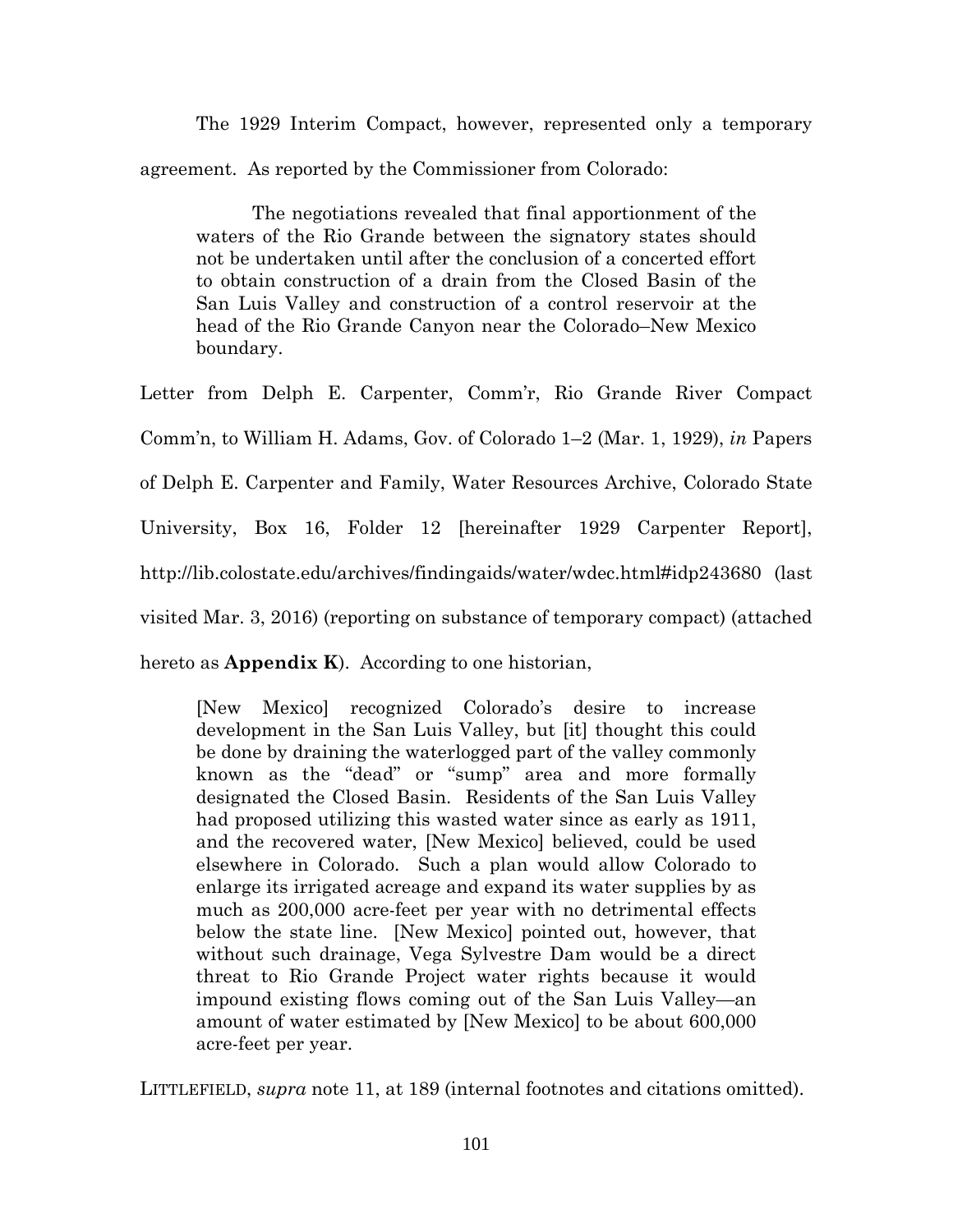Article II of the 1929 Compact acknowledged the United States' "paramount right and duty" to enter into treaties with foreign sovereigns, but firmly stated the signatory States' belief that the pledge of the Convention of 1906 of 60,000 acre-feet annually to Mexico imposed an unfair obligation on Colorado, New Mexico, and Texas specifically, and not upon all of the States of the Union equally. *See* 1929 Interim Compact, 46 Stat. 768–69.<sup>39</sup> The signatory States were concerned about that obligation; as part of its deliberations, the Commission heard testimony from engineering consultants from each of the signatory States, which confirmed their fear that significant volumes of Rio Grande water were wasted annually. As described by Delph E. Carpenter:

The complaints of the [1890s] from the vicinity of El Paso gave rise to erroneous opinions respecting the water supply of the Rio Grande and led to a practice of assuming an inadequacy when, in fact, there is still a superabundance. Notwithstanding the construction of several reservoirs in Colorado since 1906, under the modified embargo order, and notwithstanding the irrigation of several thousand acres of newly reclaimed desert land in Texas by the Rio Grande Project and the over irrigation of the lands of that project, the uncontradicted evidence submitted to the Rio Grande Commission in the hearings preceding the concluding of the compact, proved that there is an average annual waste of more than 400,000 acre feet of water at the lower end of the Rio Grande Project, controlled by the Elephant Butte Reservoir, and that more than 200,000 acre feet of this is needlessly wasted. This project is the lowest on the river and reveals the net excess after satisfying all demands upon the river. It is freely admitted by representatives of the

<sup>&</sup>lt;sup>39</sup> "[W]hereby in order to fulfill that promise [of 60,000 acre-feet to Mexico annually] the United States of America, in effect, drew upon the States of Colorado, New Mexico, and Texas a draft worth to them many millions of dollars, and thereby there was cast upon them an obligation which should be borne by the Nation. . . ." 1929 Interim Compact, 46 Stat. 769.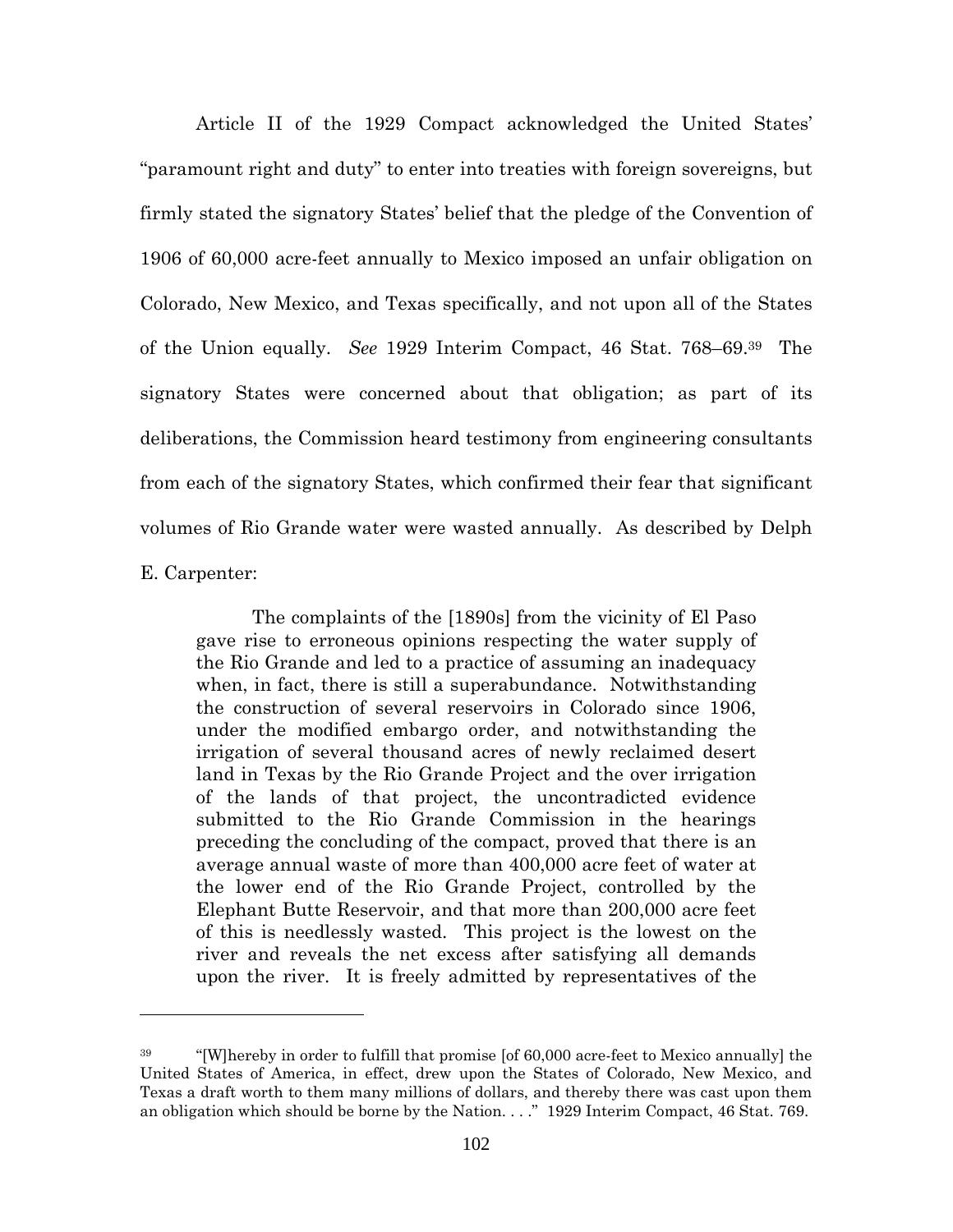United States in charge of Elephant Butte Reservoir that there has been a large annual wastage of water because of lack of necessity for its use. These facts were first brought to light at the hearing before the Commission and had not been generally made known to the people of the three interested states.

1929 Carpenter Report, at 13–14 (**App. K**). Therefore, the need to collect accurate data regarding water supply and river flows was of paramount importance to the Rio Grande Compact Commission, and would be required before any final apportionment agreement could be reached. But as a first step, the 1929 Interim Compact envisioned the Unites States' funding of a drain for the Closed Basin and a reservoir near the Colorado–New Mexico border in which to store the waters captured by the drainage works. 46 Stat. at 769.

Articles III, IV, and VI provided for temporary river regulation, which included the construction and use of stream-gauging stations along the Rio Grande; information-sharing of the data from those stations; the establishment of a tri-state engineering committee, whose jurisdiction "shall extend only to the ascertainment of the flow of the river and to the prevention of waste of water"; and an agreement that Colorado and New Mexico may use in equal parts any spill from Elephant Butte Dam. *Id*. at 769–70.

Through Article VII, the drafters of the 1929 Interim Compact made clear they intended merely to preserve the status quo until 1935, when a final equitable apportionment would be determined after the Closed Basin drainage works and reservoir were completed and data had been collected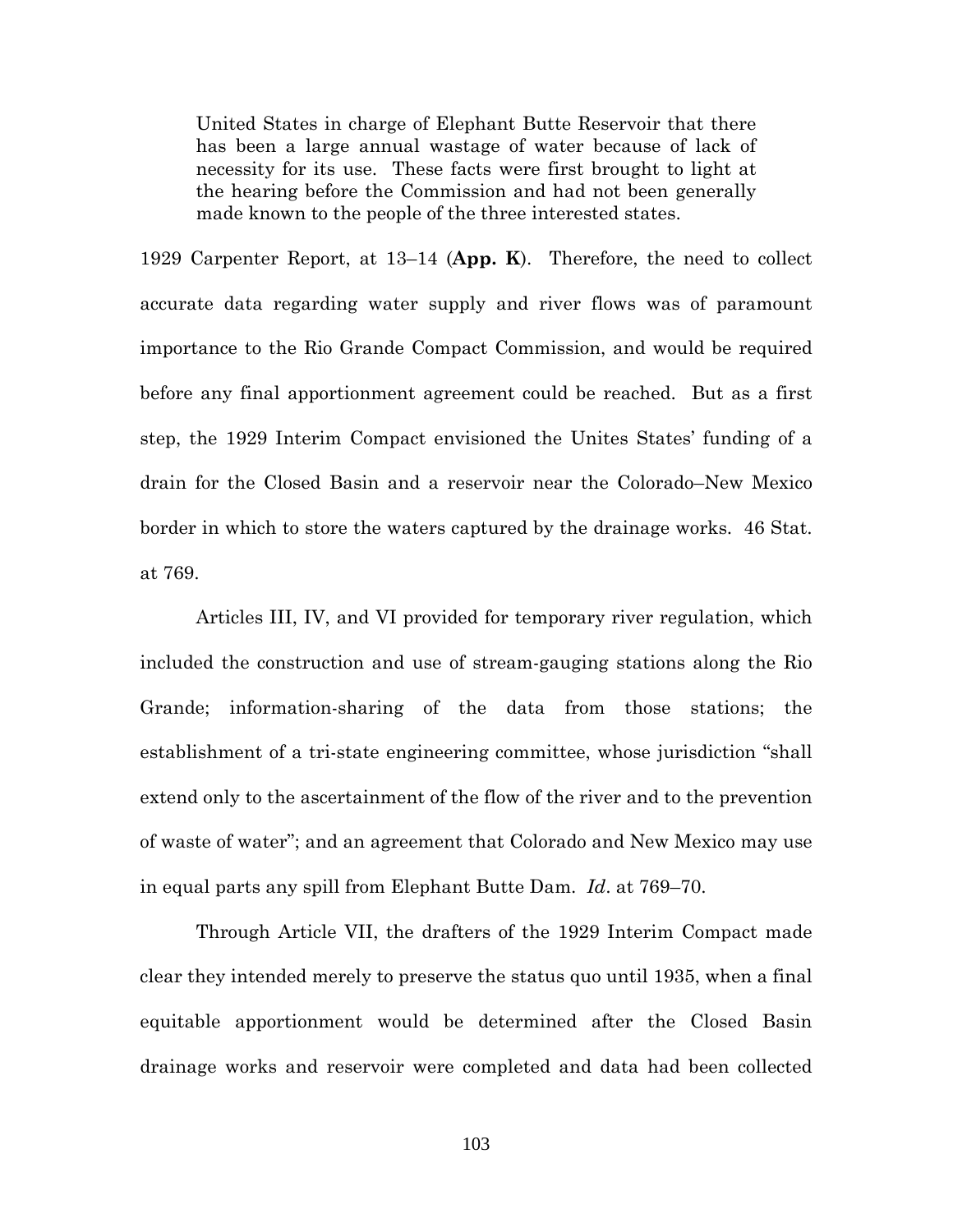regarding how much return flow the Closed Basin drain would provide. *Id*. at

771. As summarized by Delph Carpenter:

Article VII provides that final equitable apportionment of the waters of the Rio Grande among said states is to be made by a compact to be negotiated by a Commission to be appointed not later than June 1, 1935. Such Commission shall equitably apportion the waters of the Rio Grande as of conditions obtaining on the river and within the Rio Grande Basin at the time of the signing of the present compact (February 12, 1929) and not as of conditions obtaining in 1935 and thereafter and no advantage or right shall accrue or be asserted by reason of construction of works, reclamation of land or other changes in conditions or in use of water during the time intervening between the signing of the present compact and the concluding of such subsequent compact to the end that the rights and equities of each state may be preserved unimpaired. . . .

. . . .

Authentic records of water supply and of river flow at different points will be imperative for the work of the future Commission, for a comprehensive knowledge of river conditions and for purposes of future allocation and administration. These records may be obtained only by the maintenance of stream gauging stations equipped with automatic recorders and by cooperation by the water officials of the three states.

1929 Carpenter Report, at 2–3, 6 (**App. K**).<sup>40</sup>

So the "primary objective" of the 1929 Interim Compact was to procure federal funding for the building of the Closed Basin drain and reservoir "for the purpose of putting water in the river that is not perpetual, in order to give us a cushion upon which a fair adjustment could be made." Rio Grande

<sup>40</sup> The 1929 Interim Compact carved out Colorado's "right to divert, store, and/or use water in additional amounts equivalent to the flow into the river from the drain from the Closed Basin," as the Commission recognized that the delivery of that water into the Rio Grande represented new water, not tributary water. *See* 1929 Compact, 46 Stat. 771 Delph Carpenter was clear in his report to the Colorado governor that "[t]h[e] [Closed Basin] proviso is a mandate to the future Commission." 1929 Carpenter Report, at 3.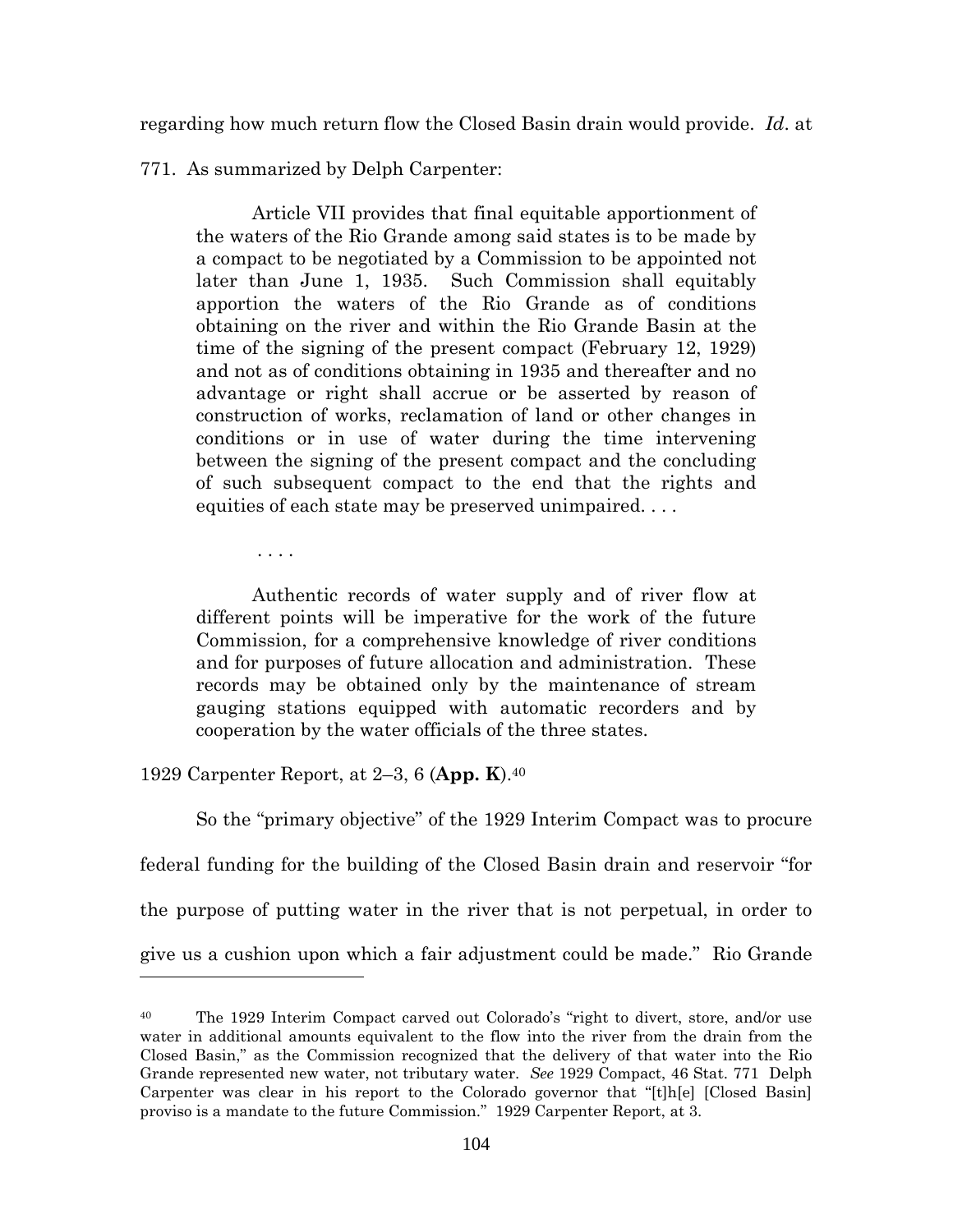River Compact Commission, Proceedings of the Rio Grande Compact Conference Held at Santa Fe, New Mexico, December 10 11, 1934, at 6, *in* Papers of Delph E. Carpenter and Family, Water Resources Archive, Colorado State University, Box 62, Folder 1 [hereinafter 1934 Rio Grande Compact Comm'n Proceedings], *available at* http://lib.colostate.edu/archives/findingaids/water/wdec.html#series7 (**App. H**). To preserve the signatory States' rights and equities until a final compact could be ratified down the road, Colorado agreed in Article V of the 1929 Interim Compact that, "until the construction of the Closed Basin Drain and . . . Reservoir," it would "not cause or suffer the water supply at the interstate gauging station to be impaired by new or increased diversions or storage within the limits of Colorado unless and until such depletion is offset by increase of drainage return." 1929 Interim Compact, 46 Stat. 770. New Mexico made similar guarantees in Article XII:

New Mexico agrees with Texas, with the understanding that prior vested rights above and below Elephant Butte Reservoir shall never be impaired hereby, that she will not cause or suffer the water supply of the Elephant Butte Reservoir to be impaired by new or increased diversion or storage within the limits of New Mexico unless and until such depletion is offset by increase of drainage return.

*Id*. at 772. With "[e]ngineering studies lead[ing] to the conclusion that with completion of the proper works [*i.e*., the Closed Basin drain and reservoir], the water supply [of the Rio Grande] is more than ample for all needs," *see* 1929 Carpenter Report, at 17 (**App. K**), the States' commitments to maintain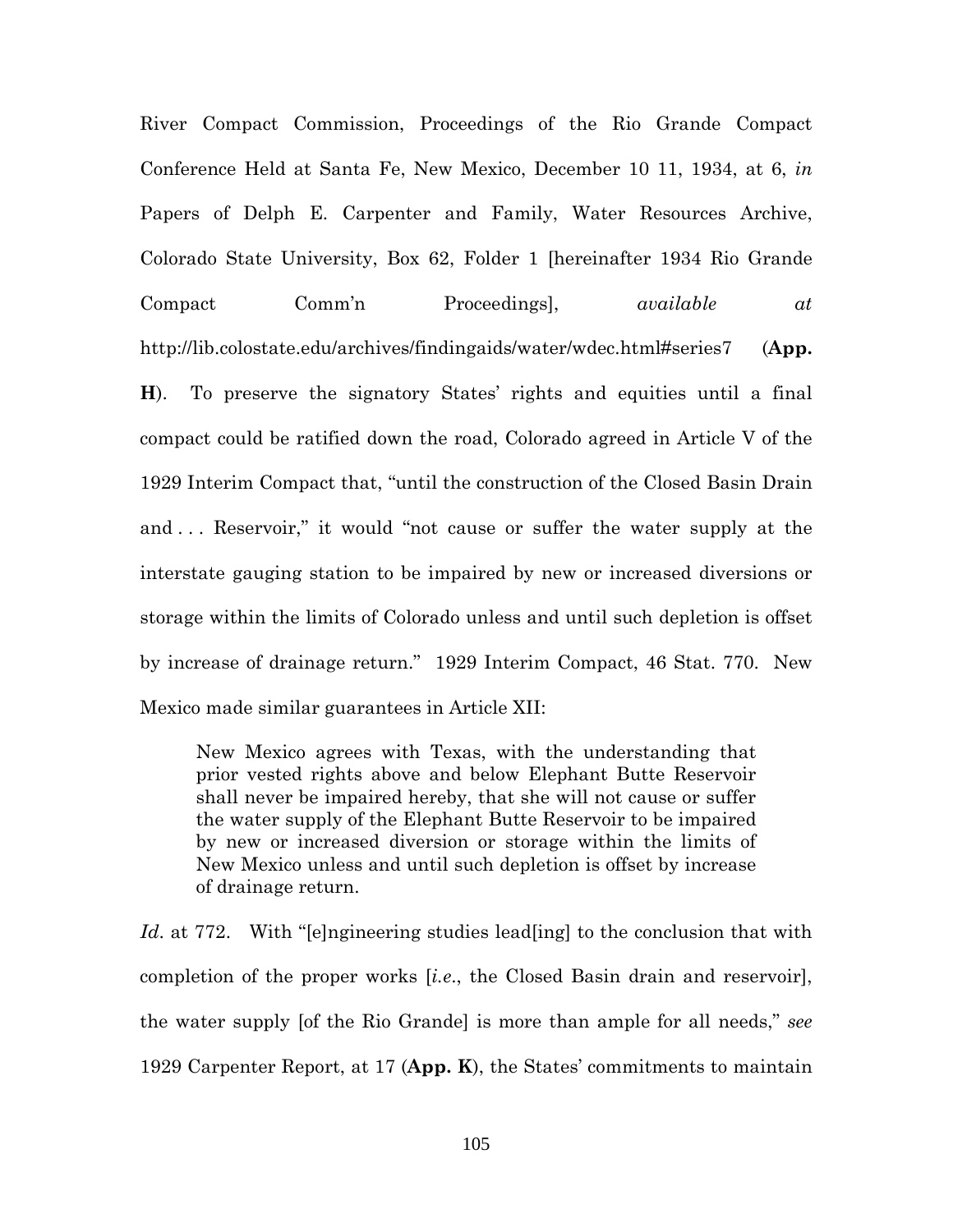the status quo until such time as a final compact could be ratified protected the apportionments of water made below Elephant Butte by Reclamation through administration of the Rio Grande Project.

In sum, the 1929 Interim Compact

permanently provide[d] for the construction of the State Line Reservoir and the Closed Basin drain and permanently settle[d] the disposition of the waters of the drain and the relations and rights of those building and using the reservoir. Most of its other provisions [were] temporary but it set[ ] at rest a potential interstate controversy and provide[d] an orderly and constructive method for its future settlement.

*Id.* at 17–18.

### **F. The 1938 Rio Grande Compact**

*1. The Rio Grande Compact Commission reconvenes on the eve of the expiration of the 1929 Interim Compact*

The stock market crash of 1929, occurring within months after the ratification of the 1929 Interim Compact, and the ensuing economic depression halted the construction of the Closed Basin drain and reservoir until 1934. As the June 1935 deadline contained within the 1929 Interim Compact loomed, the Rio Grande Compact Commission reconvened on December 10, 1934, despite the fact that no drainage works had been initiated and no data on availability and volume of return flow had been collected.<sup>41</sup>

<sup>41</sup> By the time the Rio Grande Compact Commission reconvened in December 1934, "[t]he Public Works Administration ha[d] made an appropriation of \$900,000 to construct a drain from the closed in basin in Colorado to the Rio Grande. . . commonly referred to as the sump area . . ., [which had to] be accepted or rejected soon." 1934 Rio Grande Compact Comm'n Proceedings, at 5 (**App. H**).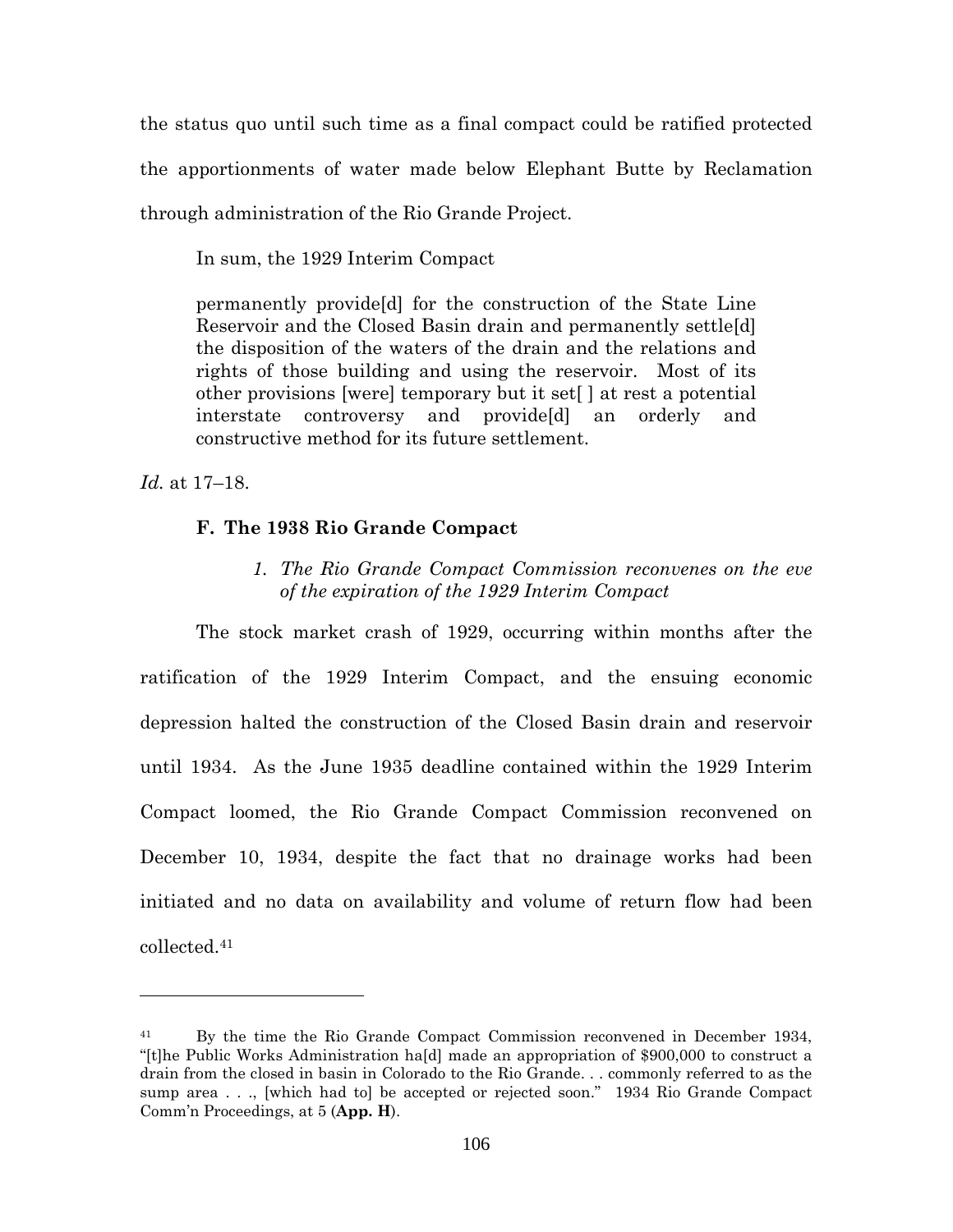Colorado pressed for a final, "perfect and regulated" apportionment of water and considered that determination to be the "main reason" for reconvening the Commission. 1934 Rio Grande Compact Comm'n Proceedings, at 16, 22 (**App. H**). Colorado asserted that, pursuant to the 1929 Interim Compact, the Closed Basin drainage water was a Colorado asset existing outside of the waters of the Rio Grande, and, therefore, did not bear upon the equitable apportionment of those waters. *Id*. at 24. To that end, Colorado argued for "parity" with New Mexico and Texas, based upon "present requirements." *See id*. at 12–13, 24.

Texas, supported by New Mexico, strenuously objected to and viewed as premature Colorado's pursuit of a final, equitable apportionment of Rio Grande waters; Texas simply questioned (i) whether Colorado planned to take advantage of the recent federal grant offered to it for the purpose of constructing the Closed Basin drain and (ii) whether it wanted to extend the 1929 Interim Compact until such time as the drain and reservoir could be built and data regarding the volume of return drainage water from the Closed Basin could be obtained. *See id*. at 23–33. As stated by Major Richard F. Burges of Texas:

Our position is this: It is impossible to make an allocation of the waters of the Rio Grande until we know what waters there are. That cannot be known until the sump drain is constructed and its result manifested. That being true, we cannot conceive that we could, even if we wanted to, arrive at any permanent settlement of the matter. . . . Our second question was predicated upon this idea: If Colorado is going ahead with the drain—and we are constrained to believe it would be very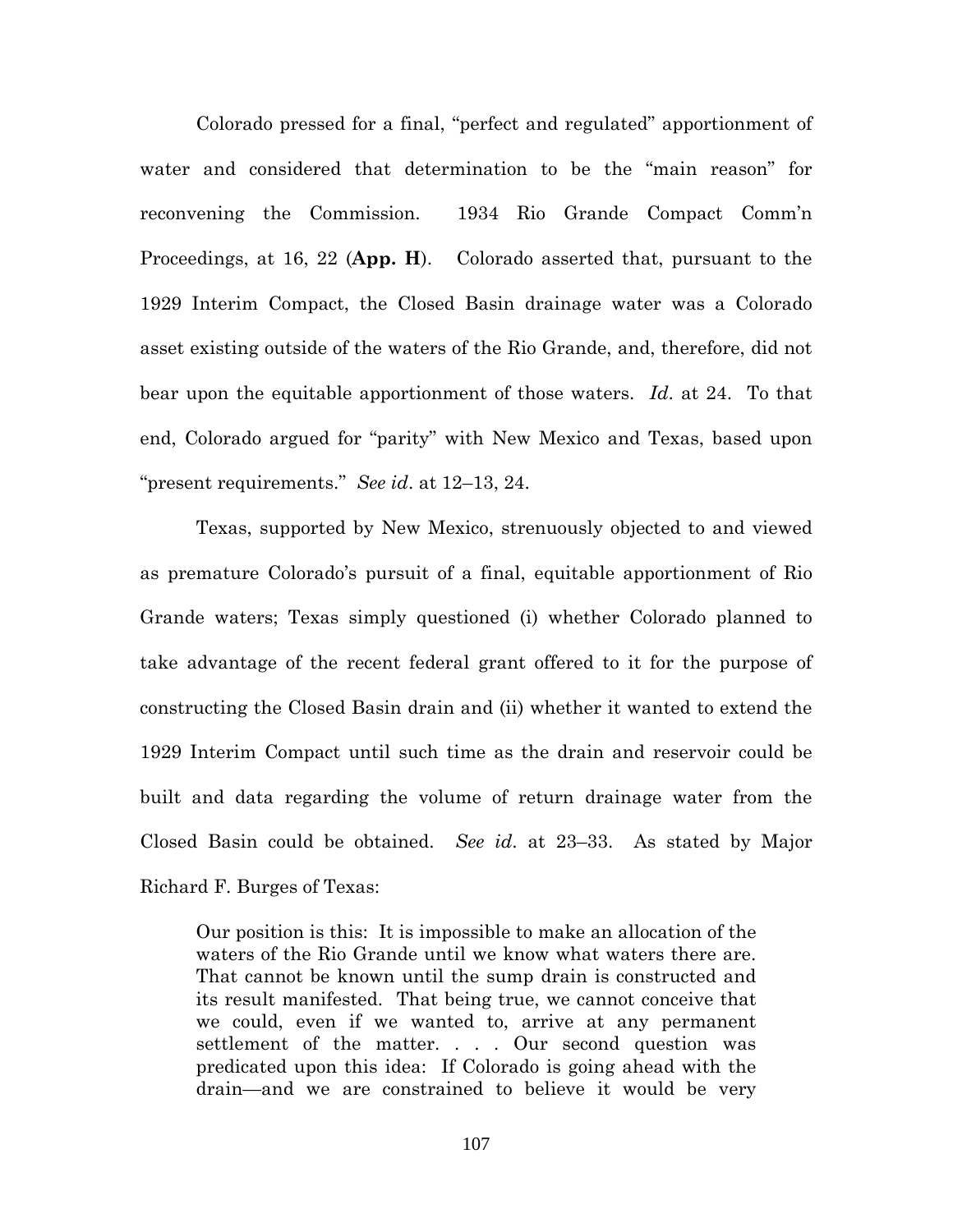unwise not to use that appropriation—then there should be such a temporary extension. You gentlemen all recall the compact expressly provides for that temporary extension as would permit the realization of that plan, and when that has been done we would then face the situation which we faced, as we thought five years ago, and that is, it would not be possible to arrive at a permanent allocation until we know what there is to allocate, and we cannot know that until this intermediate step is taken. That was the definite position of Colorado at that time, and it was ours, and I don't see that position has been changed, except we do know we can get that drain at federal cost. . . . [B]ut we cannot permanently allocate the waters of the Rio Grande until we know what they are, and we cannot know that until the drain is constructed and its return indicated.

*Id.* at 23–24. With that impasse, and even after a second round of meetings in January 1935, the Rio Grande River Compact Commission adjourned, passing a resolution "recommending that the present Compact be extended for a period of two years, to June 1, 1937." *See* Rio Grande Compact Commission, Proceedings of the Rio Grande Compact Commission Held in Santa Fe, New Mexico, December 2–3, 1935, at 1, *in* Rio Grande Compact Commission Records, 1924–1941, 1970, Dolph Briscoe Center for American History, The University of Texas at Austin, Box 2F463 [hereinafter Dec. 1935 Rio Grande Compact Comm'n Proceedings] (attached hereto as **Appendix L**). The legislatures of all three states extended the 1929 Interim Compact two years to June 1, 1937. *See* Act of Apr. 18, 1935, ch. 87, 1935 Tex. Gen. Laws 209; Act of Apr. 13, 1935, ch. 188, 1935 Colo. Sess. Laws 983; Act of Feb. 25, 1935, ch. 77, 1935 N.M. Laws 175. Congress approved that extension in June 1935. *See* Act of June 5, 1935, ch. 177, 49 Stat. 325.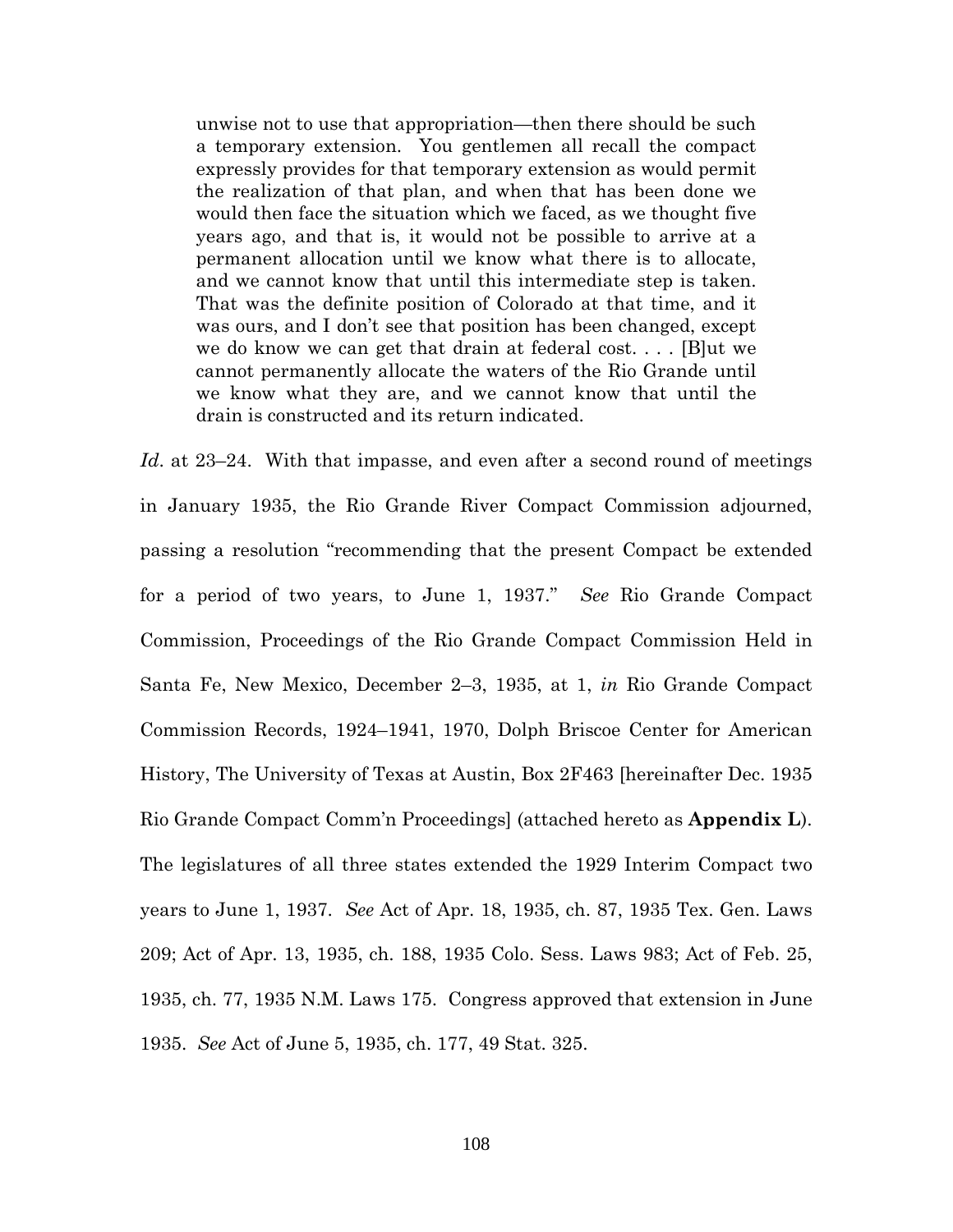# *2. The National Resources Committee is called upon to triage and assist in the resolution of the interstate water dispute in the Upper Rio Grande Basin*

In part to deal with a lawsuit filed by Texas against New Mexico and the Middle Rio Grande Conservancy District in October 1935 over perceived misappropriation of Rio Grande waters,<sup>42</sup> President Franklin Roosevelt

<sup>42</sup> According to one historian:

The Middle Rio Grande Conservancy District had been formed in 1925 to reclaim farmland near Albuquerque through a combination of drainage systems, flood control facilities, and irrigation works. To avoid depleting flows that normally went down the river to Elephant Butte Reservoir for the Rio Grande Project and for Mexico, organizers of the Middle Rio Grande Conservancy District had planned that water from drainage works would offset increased irrigation and storage in their area. Because studies had estimated that the Rio Grande Project's water supply would not be affected so long as the conservancy district reclaimed just the immediate Rio Grande valley and not higher mesa lands, officials of the Elephant Butte Irrigation District and El Paso County Water Improvement District No. 1 had not objected strenuously to the conservancy district's organization.

LITTLEFIELD, *supra* note 11, at 198–99 (internal footnotes omitted). Raymond A. Hill, Texas's engineering advisor and significant contributor to the drafting of the 1938 Compact, described the litigation:

On October 28, 1935, the State of Texas moved in the Supreme Court of the United States for leave to file a bill in equity (leave granted on November 11, 1935) against the State of New Mexico and the Middle Rio Grande Conservancy District, basing its suit, as it contended, on two grounds: first, that New Mexico had violated the Compact of 1929 by impairing the water supply in the Elephant Butte Reservoir through excessive diversions and through injurious increase of the salt contents of the water; and second, that such excessive diversions and increase of salt contents were in violation of the rights of Texas water users, under the general doctrines of the Supreme Court and of water law in the southwest.

This action by Texas was precipitated by the storage of water in El Vado Reservoir on Rio Chama in 1935, a year of deficiency of the supply of water in Elephant Butte Reservoir resulting from less than the normal runoff in the Rio Grande in preceding years. El Vado Reservoir had been constructed pursuant to a plan developed by the Chief Engineer of the Middle Rio Grande Conservancy District following an extensive investigation of conditions in the Middle Rio Grande Valley, made from 1926 to 1928 by the U.S. Bureau of Reclamation under a cooperative agreement with that District.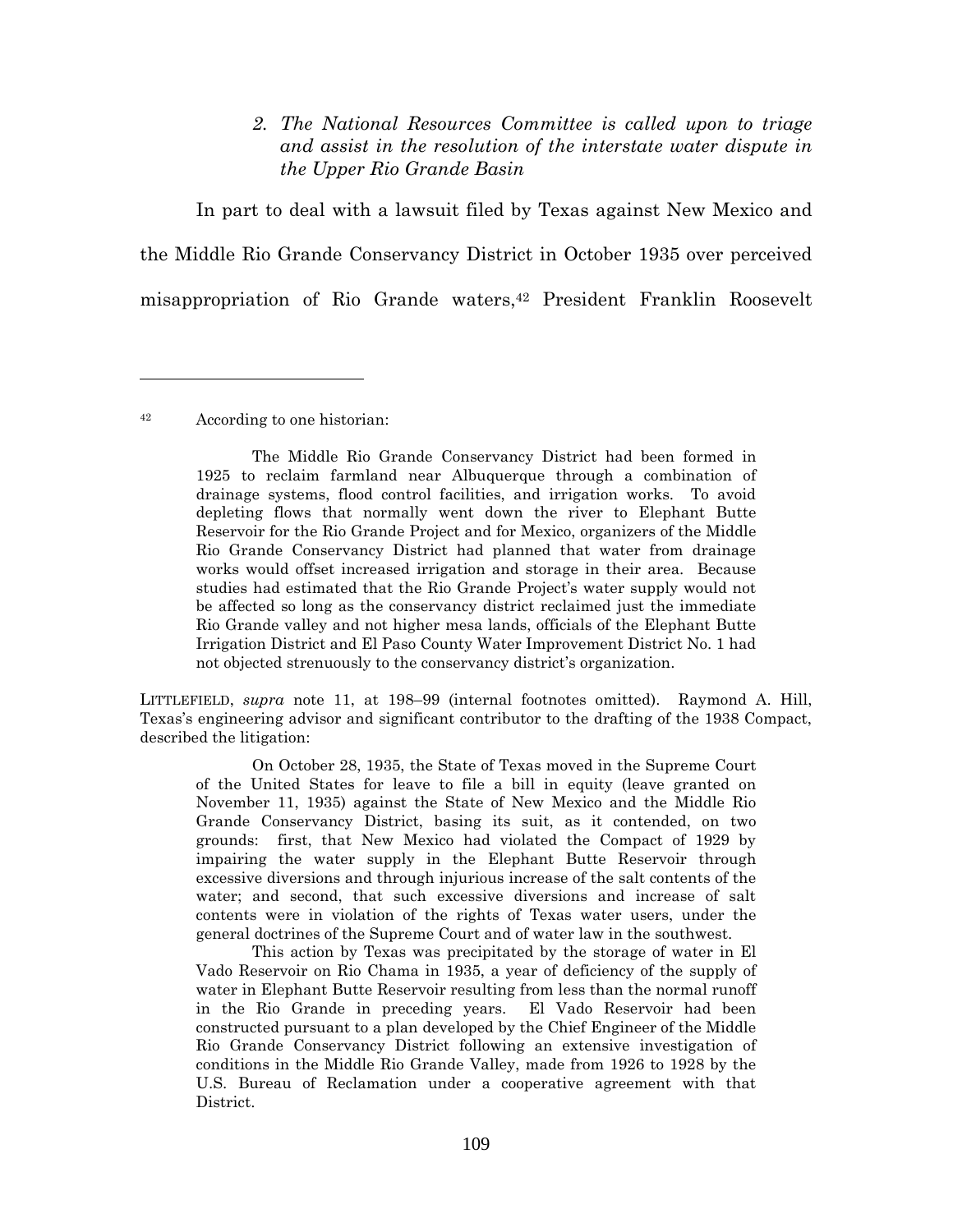assigned the National Resources Committee<sup>43</sup> the task of cooperating with

the three States represented by the Rio Grande Compact Commission "in

Raymond A. Hill, *Development of the Rio Grande Compact of 1938*, 14 NAT. RESOURCES J. 163, 167–68 (1974).

<sup>43</sup> President Franklin Roosevelt established the National Planning Board as a branch of the Public Works Administration in July 1933, during the first 100 days of his presidency. *See* MARION CLAWSON, NEW DEAL PLANNING: THE NATIONAL RESOURCES PLANNING BOARD 3 (1981). The National Planning Board's "activities and its objectives [can be grouped] into a twofold breakdown: (1) idea development and stimulation, and (2) planning and coordination in general." *Id*. at 4.

For the first of these it conducted its own research, financed or helped to find funds and manpower for research by other agencies, served as a catalyst and synthesizer of existing information into comprehensive reports, and was a publisher and disseminator of reports. On the whole, the NRPB was quite successful in this general role....

On its second main role, that of planning and programming coordination, the NRPB's record is spottier and harder to measure. Some excellent work was done on water development planning but this stirred the opposition of the Rivers and Harbors Congress. Some of its attempts to formulate national policy, such as in welfare and social service, were highly controversial and not accepted during the life of the NRPB.

Id. In its short ten-year life span, the agency underwent several name changes, also reflecting changes in direction:

At the end of the first year, the National Planning Board became the National Resources Board; the major changes were to make the organization an adviser to the president rather than to the administrator of public works and to add to the three-man citizen governing board six cabinet members (or administrators of cabinet rank). The second name change, another year later, to National Resources Committee was solely due to the fact that the National Industrial Recovery Act, which had been the legal basis for the two first boards, was declared unconstitutional by the Supreme Court, and the authority of the Emergency Relief Act was substituted for it. The third name change, to National Resources Planning Board, was accompanied by more basic changes: the cabinet members were dropped from the Board, the three citizen members being thereafter solely responsible; the Board now met directly with the president, rather than having Harold L. Ickes (its chairman in the two previous incarnations) as its formal contact; the Board now had to go to Congress for its appropriations (formerly the president had allotted it emergency funds); and its legal basis and the rationale for its existence were increasingly challenged in the Congress.

Id. at 5. Although the reports generated by the NRPB have been characterized as "highly influential . . . in developing ideas, stimulating discussion, and encouraging thinking," Professor Clawson notes that actual results often came to fruition much later. *Id*. at 8. For example, "[t]he NRPB's work in the water planning field has been basic to everything that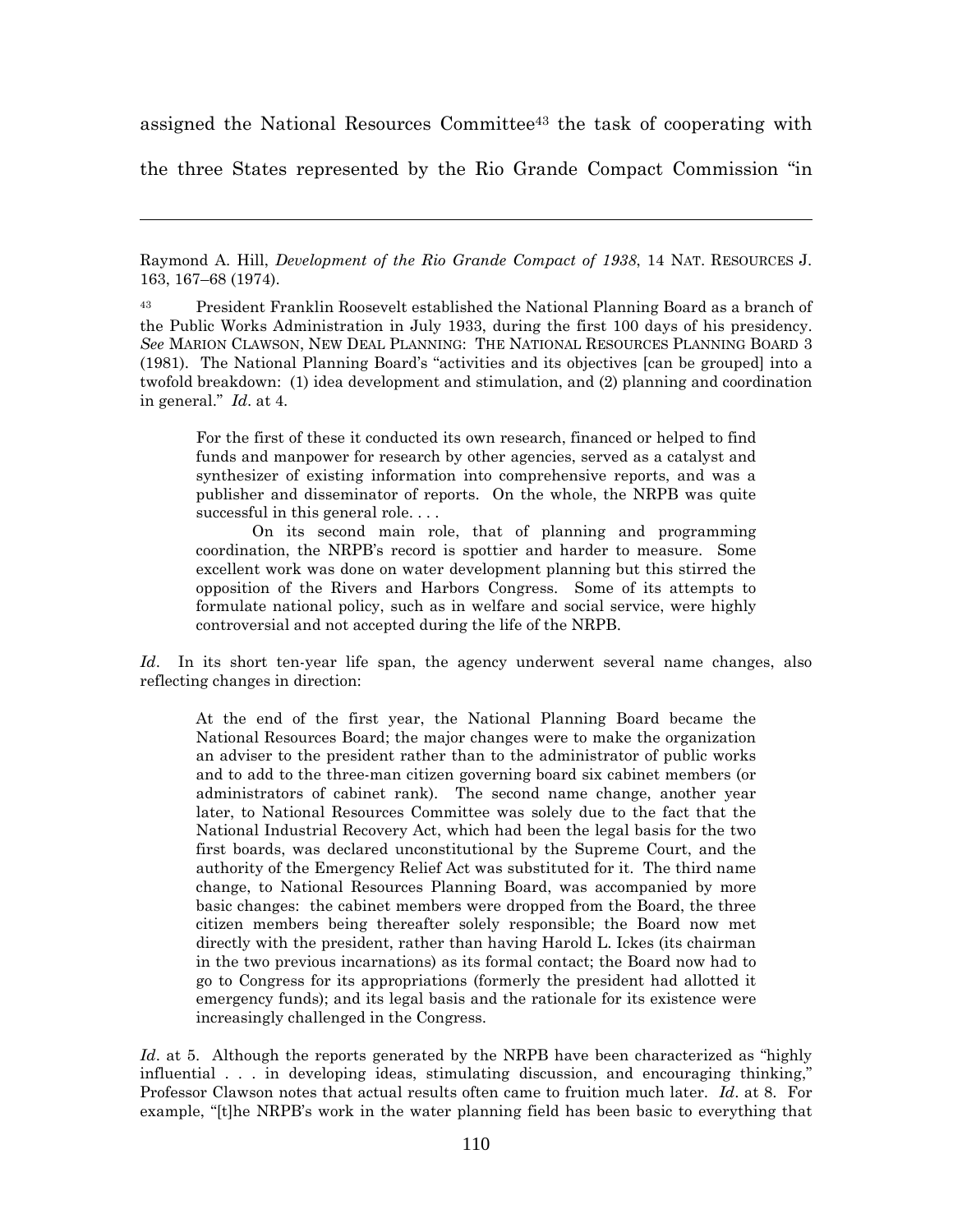gathering facts that might be helpful in arriving at a solution of the interstate water problem on the Rio Grande above Fort Quitman." 1938 RIO GRANDE JOINT INVESTIGATION, at 10. Indeed, the federal government viewed itself as a party to the 1929 Interim Compact with "direct concern and weighty interest" in resolving any issue regarding the distribution of Rio Grande waters. Dec. 1935 Rio Grande Compact Comm'n Proceedings, at 5 ("[The federal government], no less than your three states, is a party to the existing Rio Grande Compact . . . .") (statement of Professor Harlan Barrows of the National Resources Committee) (**App. L**); *see also* Letter from President Franklin D. Roosevelt to Fed. Agencies Concerned With Projects or Allotments for Water Use in the Upper Rio Grande Valley Above El Paso (Sept. 23, 1935), *reprinted in* Dec. 1935 Rio Grande Compact Comm'n Proceedings, at 2 (referring to the federal government as a "party" to the 1929 Interim Compact).

Accepting the assistance of the National Resources Committee, the Rio Grande River Compact Commission resolved

[t]hat the National Resources Committee, through the Water Resources Committee, be requested, in consultation with the members of the Rio Grande Compact Commission, to arrange immediately for such investigation (1) of the water resources of the Rio Grande Basin above Fort Quitman, (2) of the past, present and prospective uses and consumption of water in such Basin in the United States, and (3) of opportunities for

has happened in U.S. water planning since then." *Id*. "And yet, the publications of the NRPB are little used, indeed nearly unknown today." *Id*. Then "[i]n 1943 Congress killed the NRPB by the simple device of refusing to make any further appropriations for it and by forbidding it to accept any funds not appropriated to it." *Id*. at 11.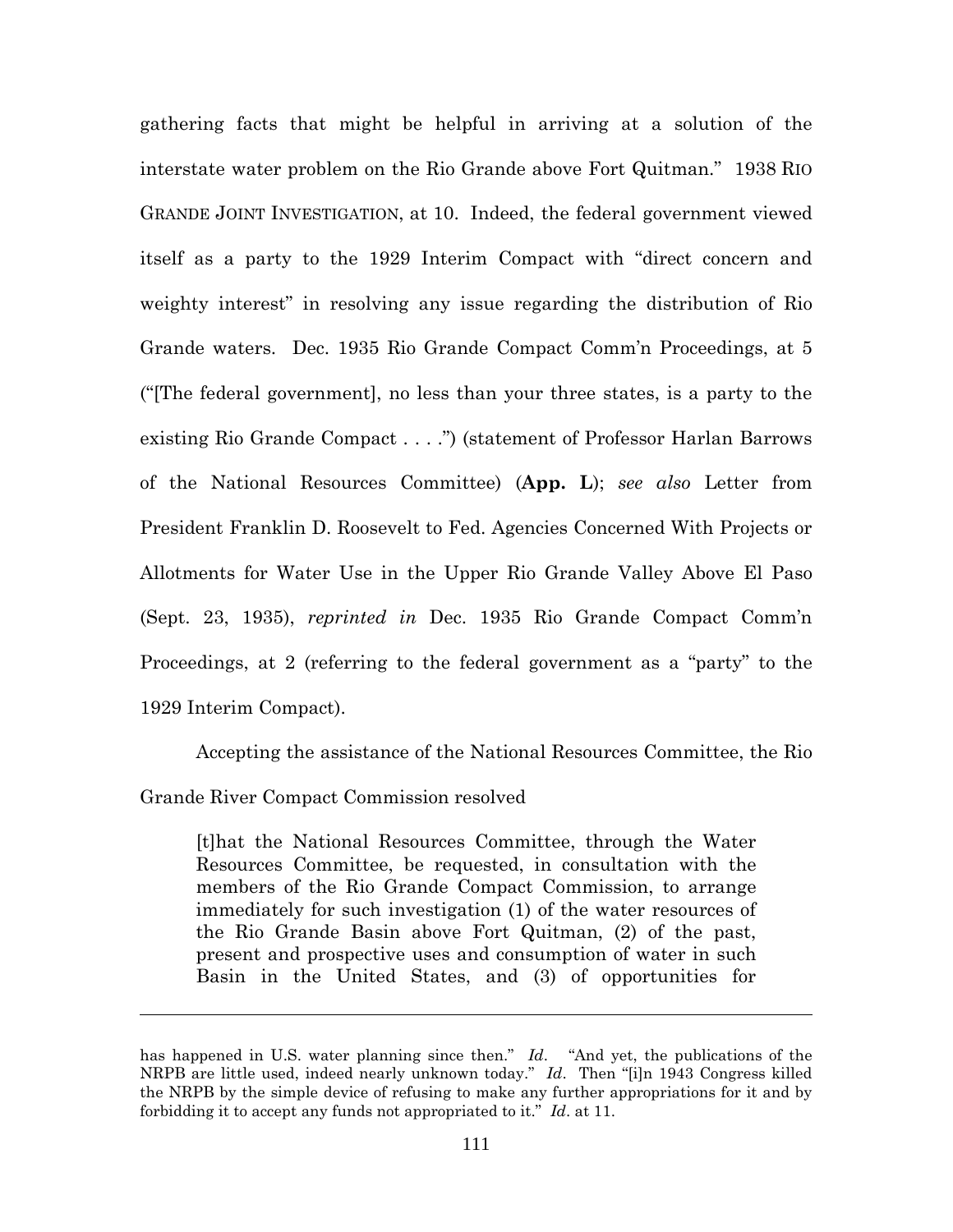conserving and augmenting such water resources by all feasible means, as will assist the Rio Grande Compact Commission in reaching a satisfactory basis for the equitable apportionment of the waters of the Rio Grande Basin in the United States above Fort Quitman, as contemplated by such Rio Grande Compact.

Dec. 1935 Rio Grande Compact Comm'n Proceedings, at 42. But the cooperative investigation of the National Resources Committee was "limited to the collection, correlation and presentation of factual data, and shall not include recommendations, except upon request of the Rio Grande Compact Commission," and would be conducted "in harmony with the spirit and intent of the [1929 Interim] Rio Grande Compact." *Id*. at 43. "To accomplish th[e] investigation efficiently, expeditiously, and impartially within the period available," and with the approval of the Rio Grande Compact Commission, the National Resource Committee partnered with several federal agencies, including the USGS, the Bureau of Agricultural Engineering, and Reclamation. RIO GRANDE JOINT INVESTIGATION, at 11.

But the extension of the 1929 Interim Compact granted by the States' legislatures and Congress was due to expire on June 1, 1937, before the time the National Resources Committee's report would be completed. Moreover, the lawsuit filed by Texas against New Mexico and the Middle Rio Grande Conservancy District cast a shadow of uncertainty over the likelihood of a permanent compact being reached. Thomas M. McClure, the Commissioner from New Mexico, convened a meeting of the Rio Grande Compact Commission in March 1937 to proffer New Mexico's position: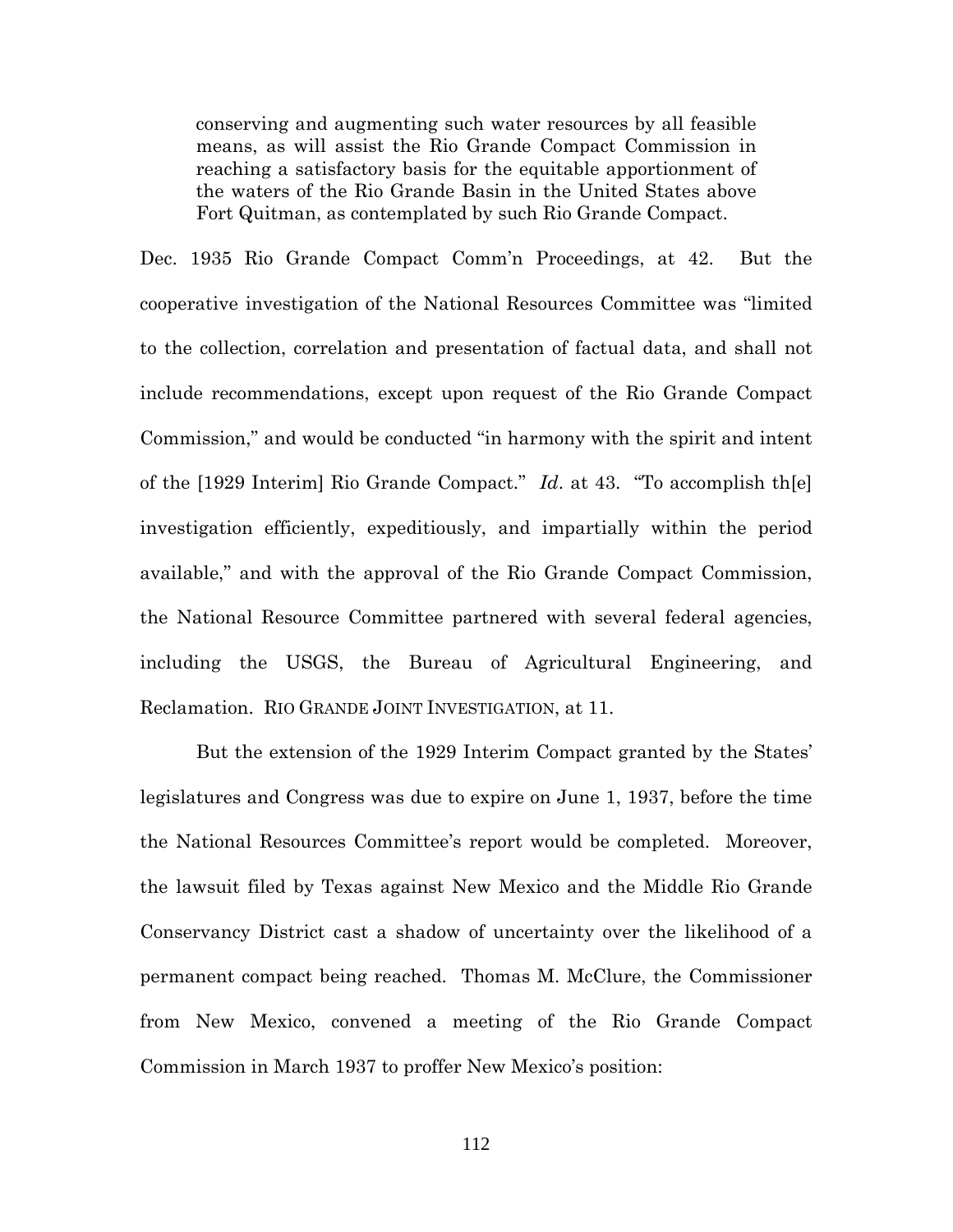It seems that [New Mexico's] position under the Compact has been changed a little bit since our last meeting in which the Compact was extended. Our idea of the compact was more or less status quo of conditions on the river; to hold in that condition until some permanent compact could be drawn up in which there could be equitable distribution of the waters. But, as I see it, the position of New Mexico is not that now, as we are in a law suit in the Supreme Court. Under the present compact it is questionable what effect that suit will have on New Mexico and at the present time it has not been definitely settled in New Mexico's mind what we should do about it.

New Mexico has always been a compact state. We realize that it is the compact which in most cases prevents expensive and long drawn out litigation and we believe in compacts, and were well satisfied with the [1929] compact up until the time that we were sued on a more or less technicality in the provisions of the compact. . . .

. . . .

Rio Grande Compact Commission, Proceedings of the Rio Grande Compact Commission Held in Santa Fe, New Mexico, March 3 and 4, 1937, at 3, 6, *in* Rio Grande Compact Commission Records, 1924–1941, 1970, Dolph Briscoe Center for American History, The University of Texas at Austin, Box 2F463 [hereinafter Mar. 1937 Rio Grande Compact Comm'n Proceedings] (attached hereto as **Appendix M**). M.C. Hinderlider, the Commissioner for Colorado, conceded that "there is an element in [Colorado], particularly in the San Luis Valley, which is at this time luke-warm toward extending the life of the present Compact." *Id*. at 5. Ultimately, the Commissioners, in consultation with the Governors of their respective States, resolved to recommend to the legislatures and Congress to extend the 1929 Compact only to October 1, 1937, with the understanding that the rights of the parties to the litigation,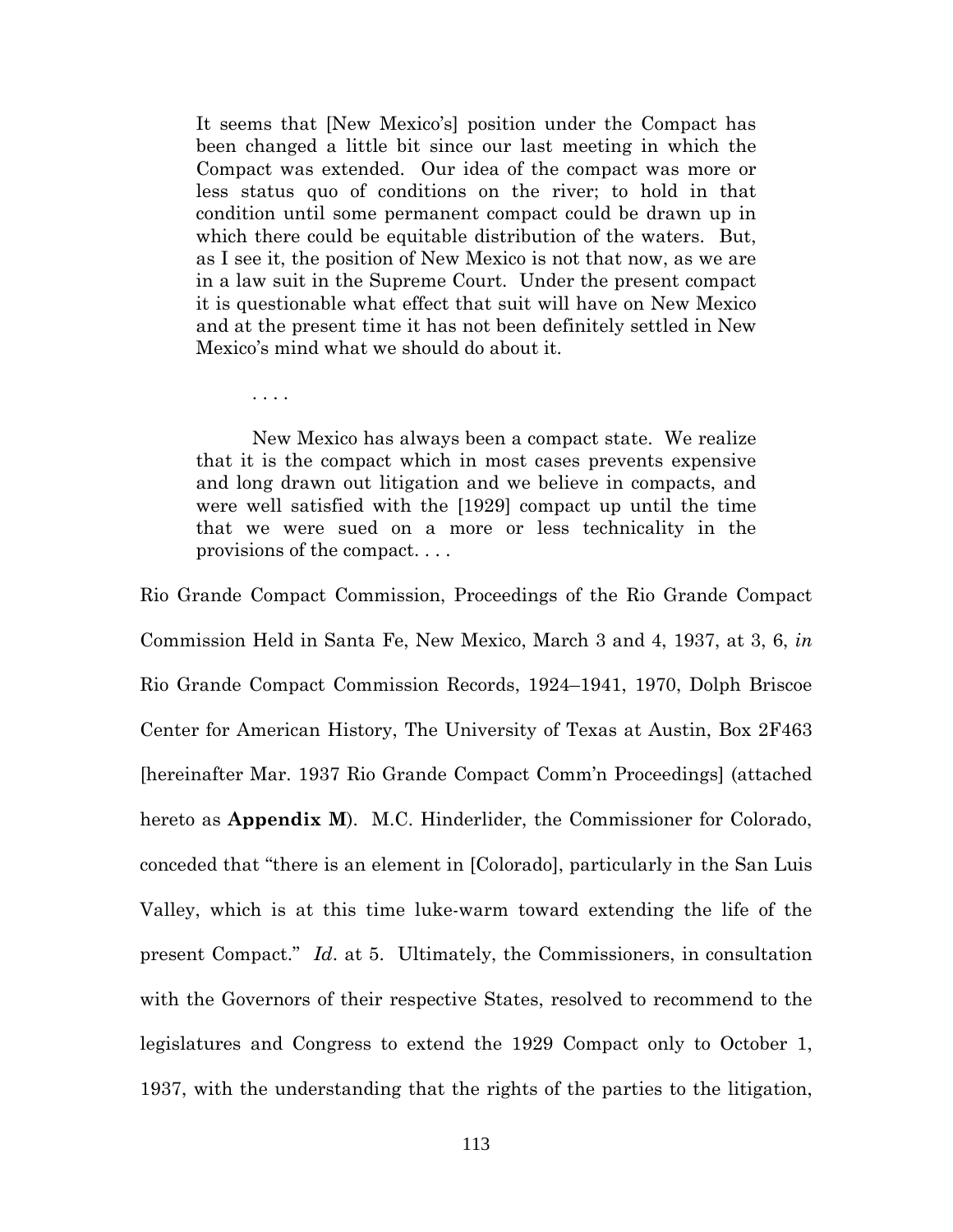particularly those of New Mexico, would not be impaired by the extension. *Id*. at 24. As explained by A.T. Hannett, attorney for the New Mexico Interstate Stream Commission:

I think it is fruitless for us to discuss the extension beyond October 1st of this year. If we were to go before the Governor and tell him what the true situation is as to the pending litigation and this proposed extension and be frank with him as we must necessarily be, I am sure he would dispense with our services and you would have to deal with another lawyer and another engineer. I am convinced that the people of our state would not ratify an extension that would jeopardize our defenses in the pending litigation.

Id. at 22. Pursuant to the resolution of the Rio Grande Compact Commission, each State's legislature ratified an extension of the 1929 Interim Compact to October 1, 1937. *See* Act of Apr. 26, 1937, ch. 226, 1937 Tex. Gen. Laws 440, Act of Apr. 19, 1937, ch. 228, 1937 Colo. Sess. Laws 1056; Act of Mar. 13, 1937, ch. 96, 1937 N.M. Laws 256.

In August 1937, the National Resources Committee completed its report entitled, *The Rio Grande Joint Investigation in the Upper Rio Grande Basin in Colorado, New Mexico, and Texas 1936–1937*. *See* Letter from Frank Adams & Harlan H. Barrows, Rio Grande Joint Investigation, to Abel Wolman, Chairman, Water Resources Committee, National Resources Committee (Aug. 10, 1937), *in* RIO GRANDE JOINT INVESTIGATION (transmitting report). The Rio Grande Compact Commission reconvened in late September 1937 to review the *Rio Grande Joint Investigation*, despite the fact that the National Resources Committee had published the report late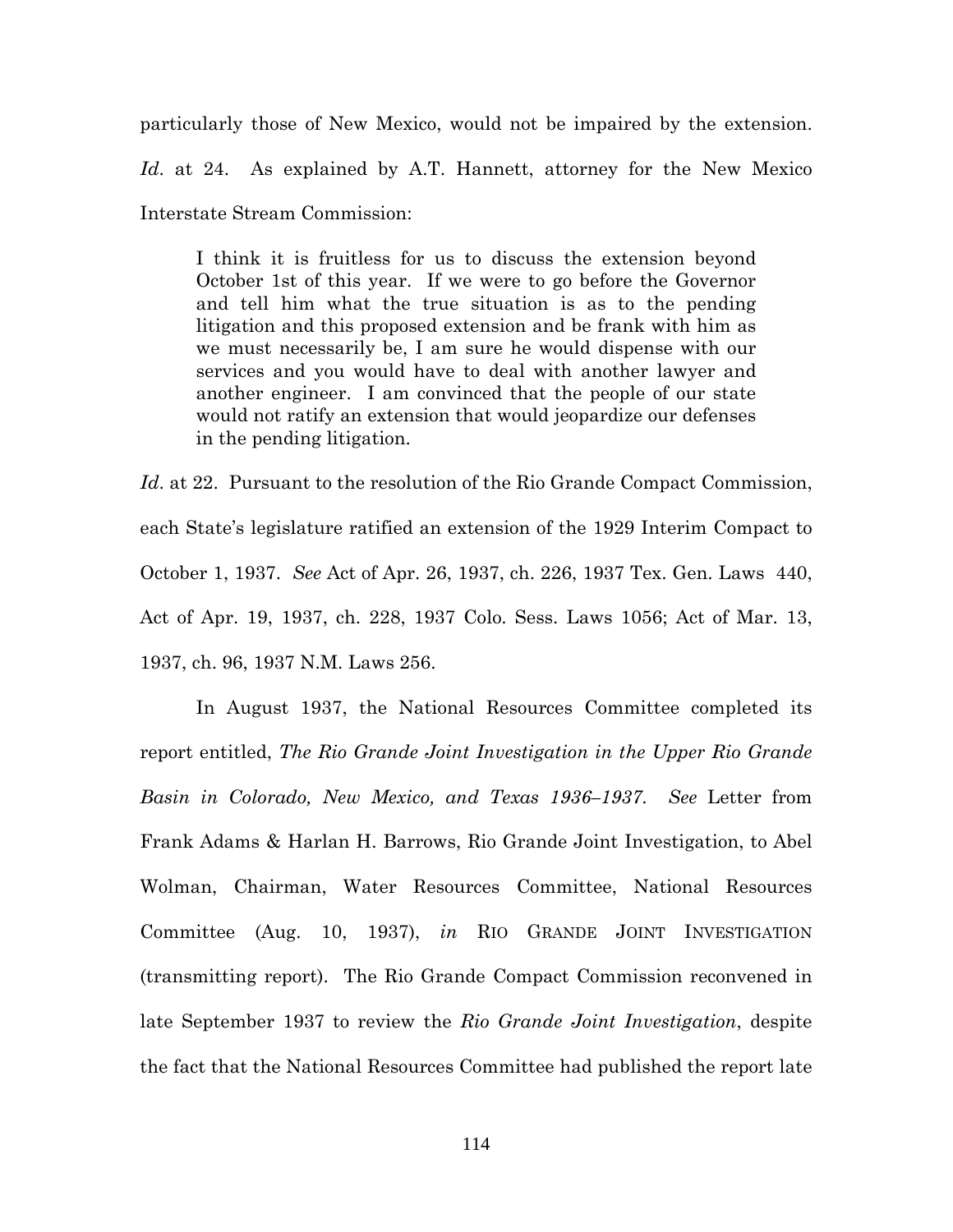and, therefore, the report was not made readily available in its completed form for all Commission members prior to the meeting. *See* Rio Grande River Compact Commission, Proceedings of the Meeting of the Rio Grande Compact Commission Held in Santa Fe, New Mexico, September 27, to October 1, 1937, at 1, *in* Rio Grande Compact Commission Records, 1924–1941, 1970, Dolph Briscoe Center for American History, The University of Texas at Austin, Box 2F463 [hereinafter Sept. 1937 Rio Grande Compact Comm'n Proceedings] (attached hereto as **Appendix N**).

Nevertheless, when the Commissioners reconvened to review the *Rio Grande Joint Investigation*, each State presented in writing "the views they entertain as to the minimum conditions under which [each State] would be willing to negotiate." *Id*. at 9. As to the subject of a specific apportionment of water to Texas, Colorado appeared to import the "status quo" articulated in Article VII of the 1929 Interim Compact to the negotiations of the final compact: ". . . [A]nd that the Commission so named shall equitably apportion the waters of the Rio Grande as of conditions obtaining on the river and within the Rio Grande Basin at the time of the signing of the Compact." *Id.* at 10, 54. The "conditions obtaining on the river" at the signing of the 1929 Interim Compact included the operation of the Rio Grande Project and the allocation and distribution of water downstream of Elephant Butte Reservoir by Reclamation.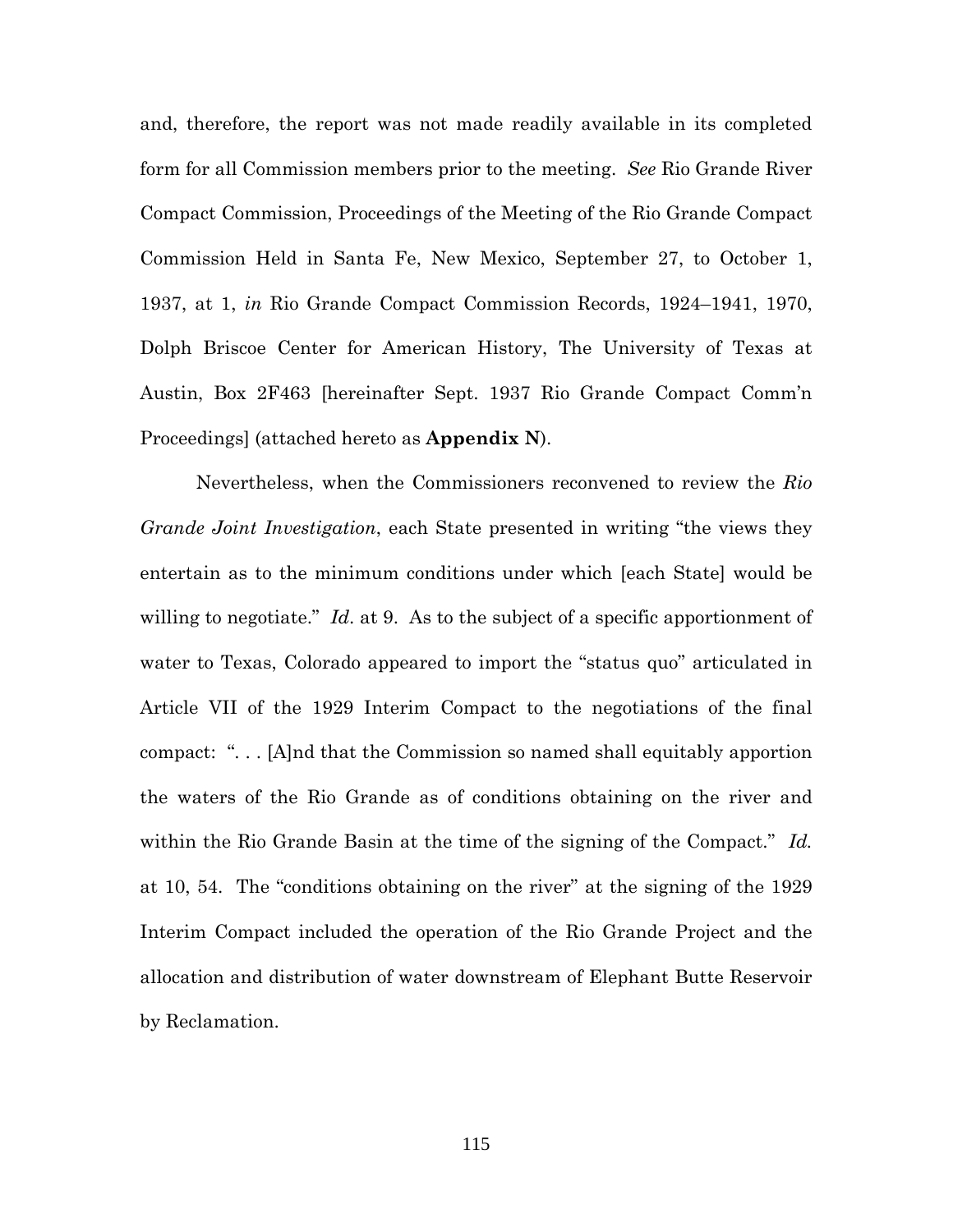New Mexico's opening position also equated the apportionment owed to Texas with that allocated to the Rio Grande Project: "New Mexico is willing to negotiate with the State of Texas as to the right to the use of water claimed by citizens of Texas under the Elephant Butte Project on the basis of fixing a definite amount of water to which said project is entitled." *Id*. at 12, 59.

In one paragraph, Texas stated its position. Although Texas would have liked to have benefited from Colorado's and New Mexico's future reclamation projects, built to contribute more water into the Rio Grande, it nonetheless recognized and agreed that its allocation was tied directly to the amount released by the Rio Grande Project and negotiated for both the quantity and quality of that Project water:

Although the State of Texas feels that it should share in the benefits from new works for the augmentation of the water supply of the Rio Grande, it will not insist thereon, provided that the States of Colorado and New Mexico will release and deliver at San Marcial a supply of water sufficient to assure the release annually from Elephant Butte Reservoir of 800,000 acrefeet of the same average quality as during the past ten years, or the equivalent of this quantity if the quality of the supply is altered by any developments upstream.

*Id*. at 13, 60.

With the position statements assuming that Texas's water allotment would be inextricable from the Rio Grande Project, each of the three States submitted proposed schedules for water deliveries. *See id*. at 61–65. Of particular concern to Colorado and New Mexico were unauthorized diversions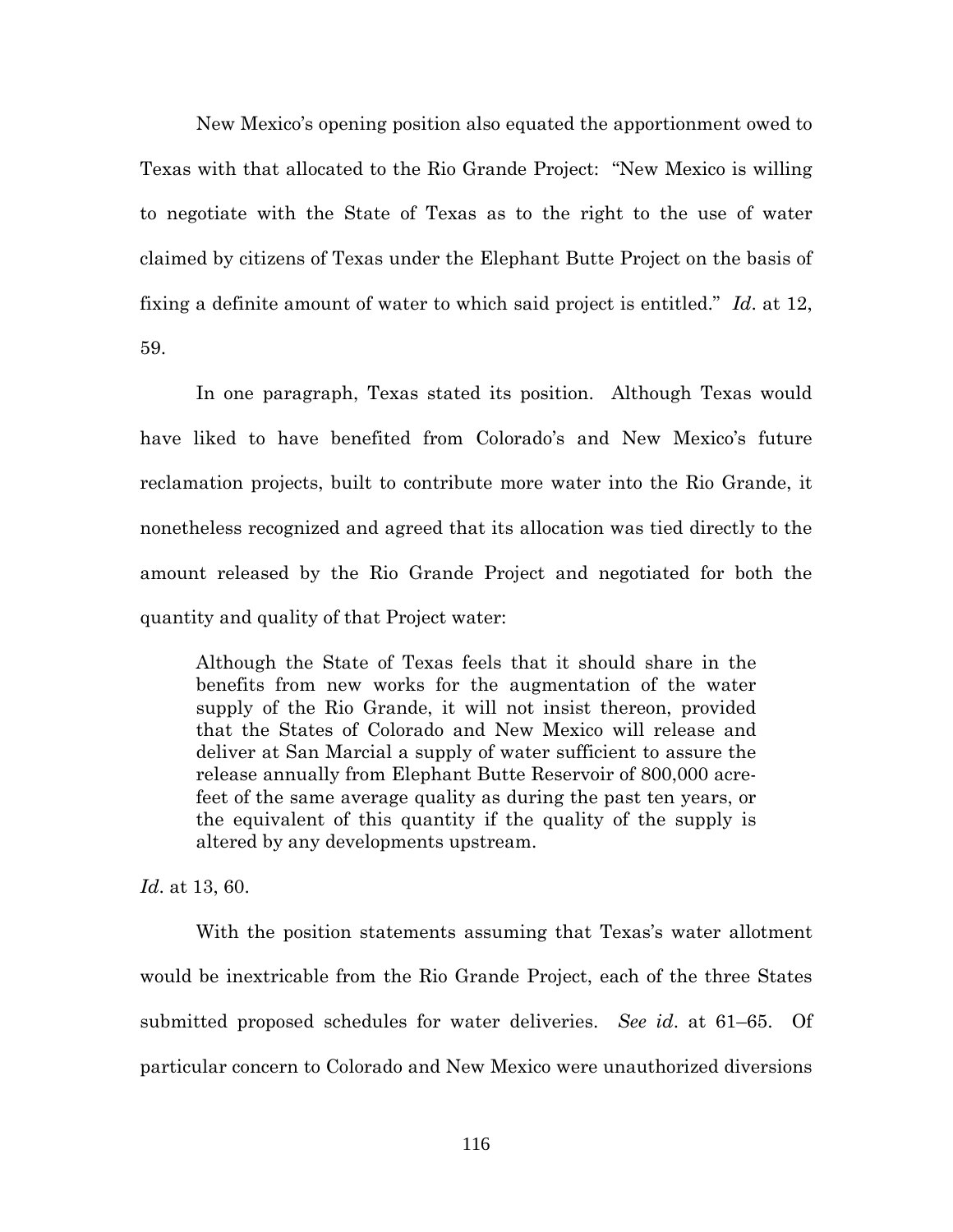taken by Mexico, above and beyond the volume of acre-feet owed to that Republic under the Convention of 1906, and which State(s) would bear the burden for those diversions. To account for those "over-diversions," Colorado proposed that "[t]he mean required releases from Rio Grande Project storage . . . be considered as 750,000 acre-feet per year," resulting in the burden for Mexico's unauthorized diversions shifting directly to the water districts under the Rio Grande Project. *Id.* at 32, 34.<sup>44</sup>

Although the *Rio Grande Joint Investigation* included massive amounts of new data and information, the members of the Rio Grande Compact Commission could not agree on terms for a permanent Compact "until further research is possible, [with] engineering suggestions for deliveries at the state line and San Marcial, and until the engineers have had an opportunity to check on [the] figures [provided in the *Rio Grande Joint Investigation*]." *Id*. at 52. Therefore, the Rio Grande Compact Commission

<sup>44</sup> R.J. Tipton, consulting engineer to the Commission from Colorado, explained the bases for the proposal:

<sup>[</sup>Colorado's proposal for annual Rio Grande Project releases] was worked out on two bases; the first being 800,000 acre-feet of releases from Elephant Butte, suggested the other day as a mean release over a period of years, and deducting from that all what appears to have been over-diversions by Mexico in an amount of some 74,000 acre-feet, as I remember, in 1930, up to 1935, and then adding an amount to that, 20 to 30,000 acre-feet, which brings it up around 750,000. Another basis was taking releases from Elephant Butte Reservoir since the signing of the former compact, eliminating the year of low release in 1935, since the operation was materially curtailed that year, but not including the last two years, that amounts to a mean of 783,000. That's eliminating the low releases of 1935, deducting 74,000 acre-feet of overdiversions and then bringing it back up to 750,000 by adding an additional amount.

Sept. 1937 Rio Grande Compact Comm'n Proceedings, at 34 (**App. N**).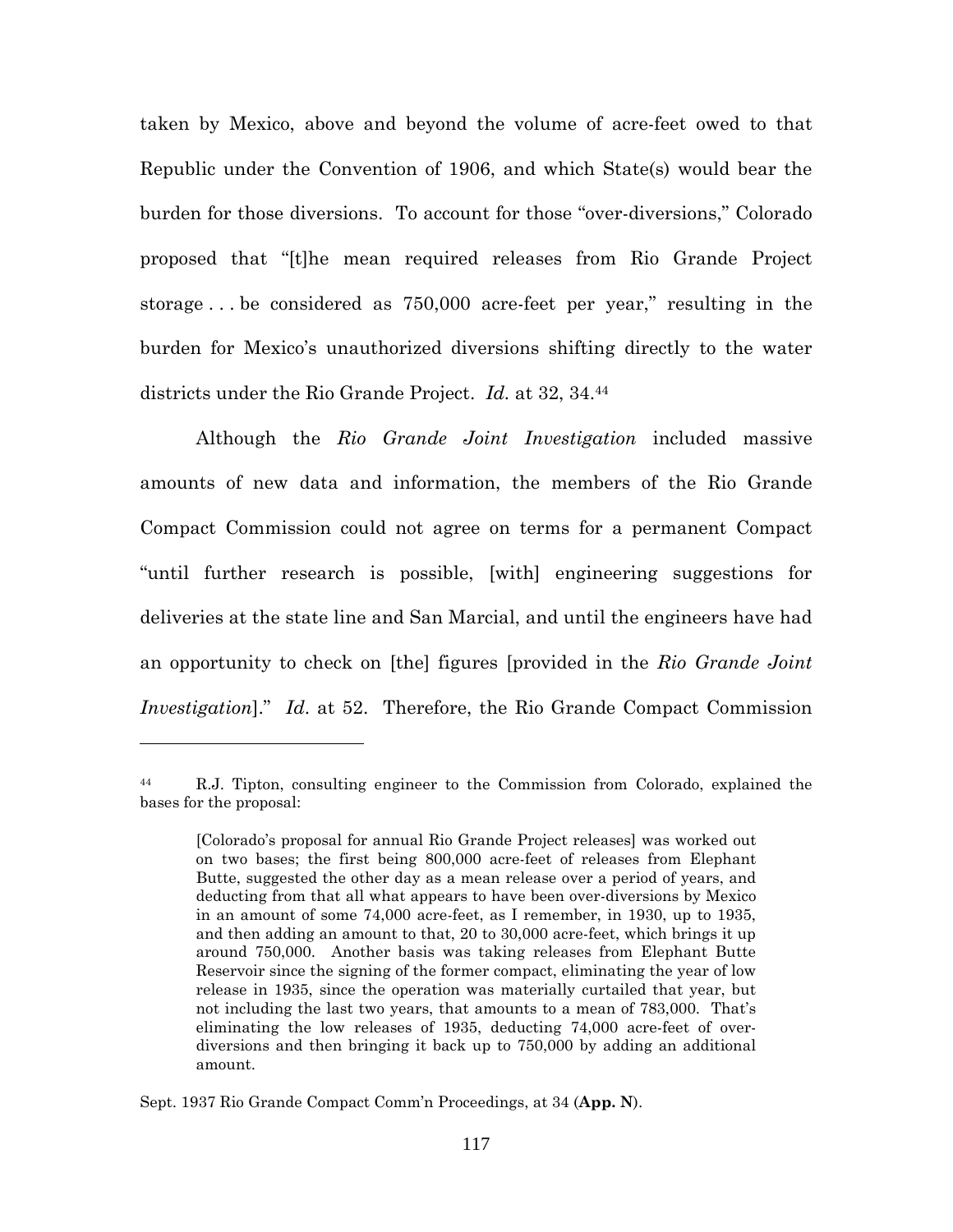resolved that one engineer consultant be appointed from each State and the federal government to form a committee

for the purpose of discussing the engineering features, particularly of the state line deliveries and deliveries at San Marcial, in order to determine if they can arrive at a determination of general principles and if possible agree on the details of the deliveries, and the engineering factual data which should underlie the compact.

Id, at 53.<sup>45</sup> In the meantime, the parties agreed to stay the pending litigation in pursuit of a permanent compact based upon the forthcoming engineering report. *See* Letter from Charles Warren, Special Master, to Frank B. Clayton, Commissioner, Rio Grande Compact Commission (Dec. 21, 1937), *in* Rio Grande Compact Commission Records, 1924–1941, 1970, Dolph Briscoe Center for American History, The University of Texas at Austin, Box 2F467 (informing Mr. Clayton of stay granted by Supreme Court) (attached hereto as **Appendix P**).

The engineering committee submitted its report to the Compact Commission "setting forth certain factual data bearing on the state line flow schedules" on December 27, 1937, and that report was circulated to the Commissioners. Rio Grande Compact Commission, Proceedings of the Rio Grande Compact Commission Held at Santa Fe, New Mexico, March 3rd to

<sup>45</sup> The following engineers comprised the engineering committee: E.B. Debler, Hydraulic Engineer of the Bureau of Reclamation for the United States; Royce J. Tipton for Colorado; John H. Bliss for New Mexico; and Raymond A. Hill for Texas. *See* Letter from Comm. of Eng'g Advisors to Rio Grande Compact Comm'n 13 (Mar. 9, 1938) (transmitting second engineers' report), *in* Rio Grande Compact Commission Records, Dolph Briscoe Center for American History, The University of Texas at Austin, Box 2F466 (attached hereto as **Appendix O**).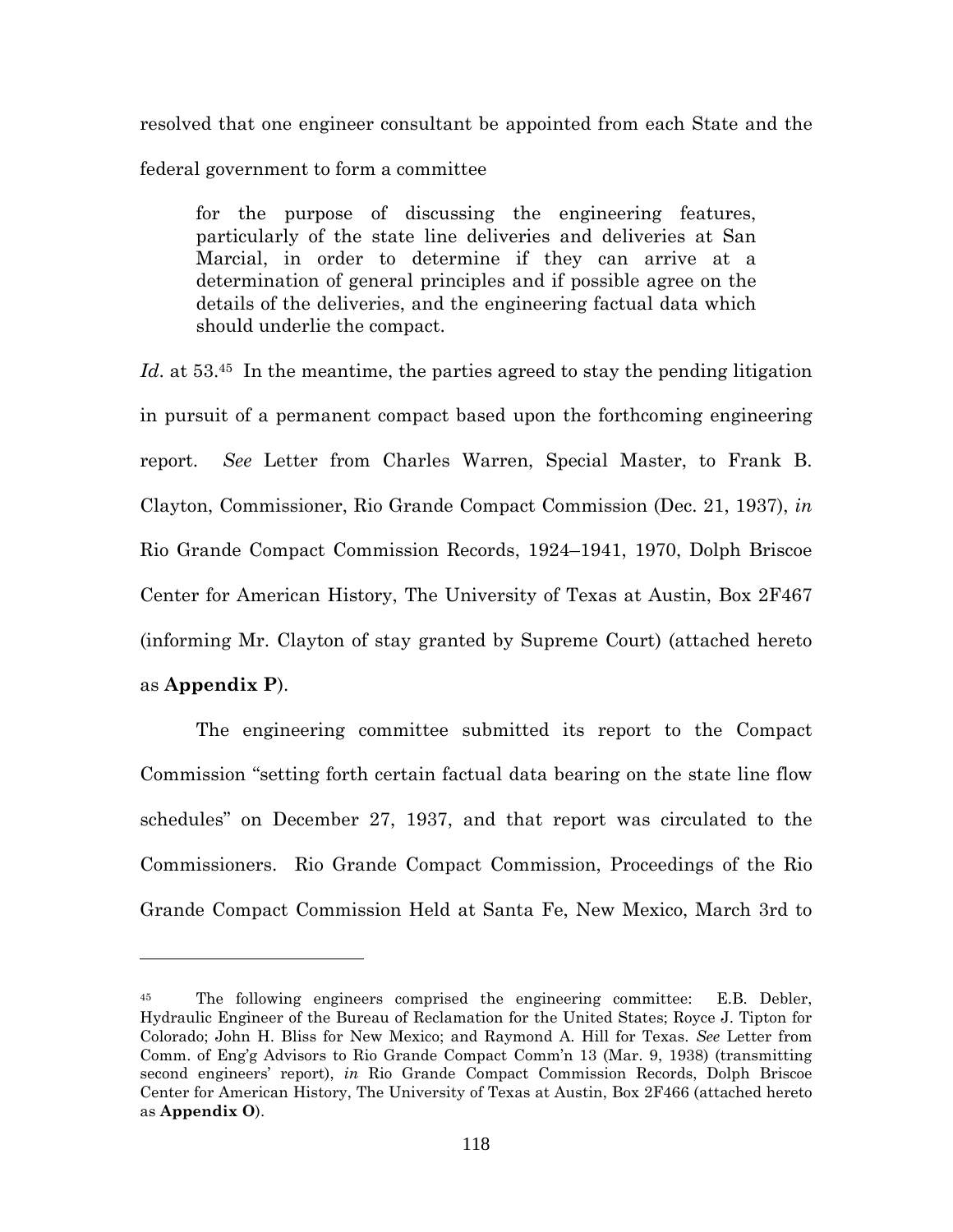March 18th, inc. 1938, at 2, *in* Rio Grande Compact Commission Records, Dolph Briscoe Center for American History, The University of Texas at Austin, Box 2F463 [hereinafter Mar. 1938 Rio Grande Compact Comm'n Proceedings] (attached hereto as **Appendix Q**). Thomas M. McClure, Commissioner for New Mexico, strongly objected to the engineers' report based, among other things, upon the volume of Rio Grande water the engineers' report allocated to Texas:

I have discussed [the engineers' first report] with others in authority representing the State of New Mexico, and we have reached the conclusion that it would be a waste of time for the compact commissioners to meet and accept the report as a basis for negotiations of a new compact without clarification of the provisions of the report. It is too vague and indefinite in some respects; nor does it set up sufficient of the data used by the committee to work out the relationship of the flow at various stations; *likewise, the report fixes a basis for water supply to the State of Texas, which, in my judgment and in the judgment of others in authority in New Mexico, is so far out of reason that it could not be considered as a basis for negotiation*.

Furthermore, the engineers in their recommendation plainly exceeded their authority. I understand that their authority was to present basic facts upon which the commissioners themselves might arrive at a permanent compact. It appears that, instead of reporting accurate basic data, a compromise on basic data was reported.

Letter from Thomas M. McClure, New Mexico State Eng'r and Comm'r, Rio Grande Compact Comm'n, to S.O. Harper, Chief Eng'r, Dep't of the Interior and Chairman, Rio Grande Compact Comm'n (Jan. 25, 1938), *in* Rio Grande Compact Commission Records, 1924–1941, 1970, Dolph Briscoe Center for American History, The University of Texas at Austin, Box 2F466 (emphasis added) (attached hereto as **Appendix R**).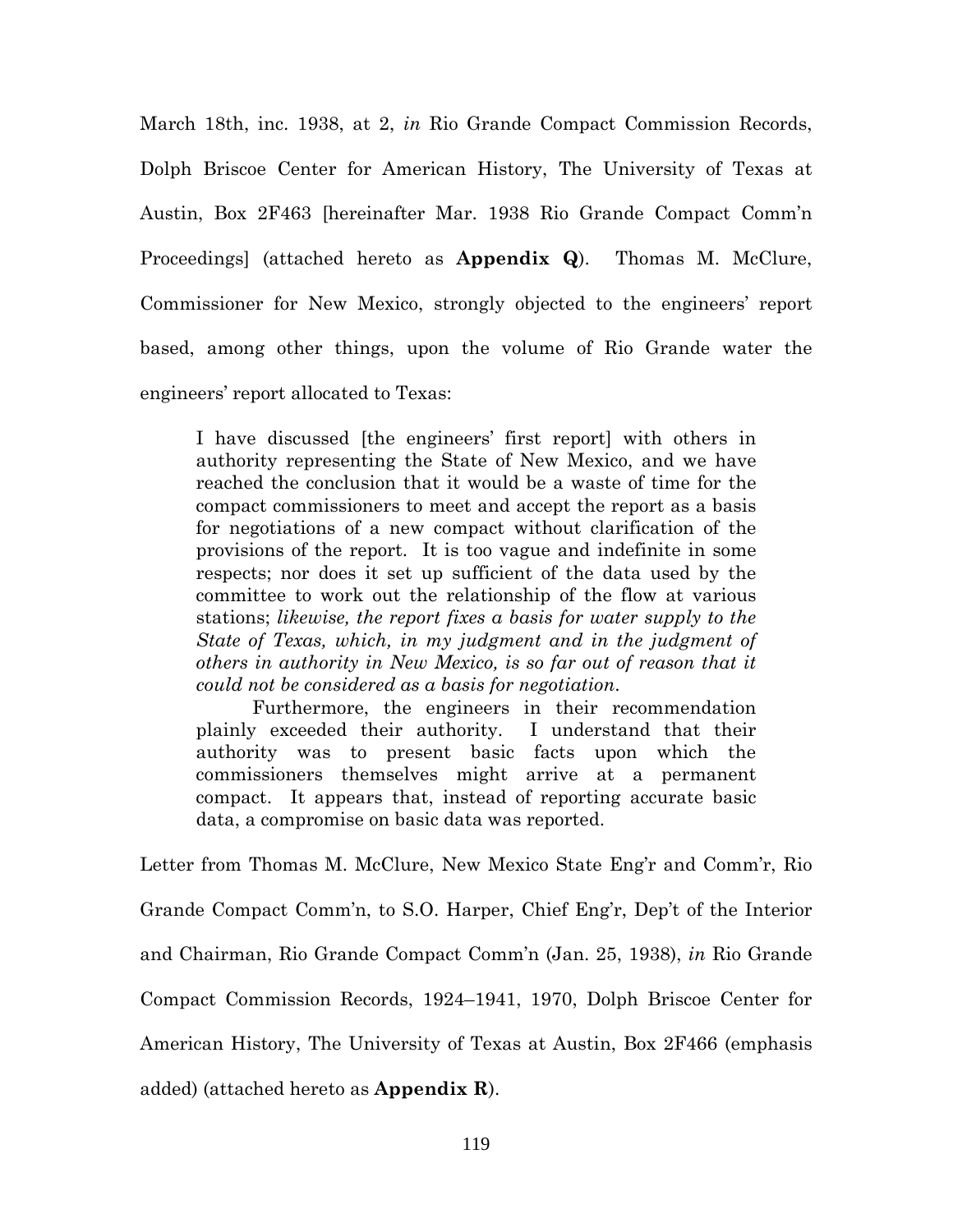McClure believed that the engineers should "reassemble at the earliest possible moment and give the matter further study." *Id*. The other commissioners did not agree with McClure's recommendation. *See*, *e.g*., Letter from M.C. Hinderlider, Colorado Comm'r to the Rio Grande Compact Comm'n, to S.O. Harper, Chief Eng'r, Dep't of the Interior and Chairman, Rio Grande Compact Comm'n (Feb. 4, 1938), *in* Rio Grande Compact Commission Records, 1924–1941, 1970, Dolph Briscoe Center for American History, The University of Texas at Austin, Box 2F466 (attached hereto as **Appendix S**).<sup>46</sup>

In your recent letter to Mr. Harper you alluded to the failure of McClure to consider the interest of Elephant Butte Irrigation District. I have been giving considerable thought to the implications of this situation and believe that the time has come when the State of Texas should cease being the direct representative of an irrigation district situated in New Mexico.

So long as Texas bears the burden of protecting the rights of all lands under the Rio Grande Project, the official attitude of New Mexico is going to be the same as that of Middle Rio Grande Conservancy District. This was clearly brought out in the meetings of the Committee of Engineers when [John H.] Bliss [engineering advisor to the New Mexico Compact Commissioner] not only failed to assist me in discussions with [Royce J.] Tipton [engineering advisor to Colorado Compact Commissioner] but went so far as to make demands which favored Colorado beyond those that Tipton felt justified in making. The only conclusion from Bliss' attitude and from the expressions of McClure is that the use of water below Elephant Butte Dam should be reduced even if the benefit of such reduction would be solely Colorado's. If this attitude is continued into the Compact negotiations, and I

<sup>46</sup> Because both Texas's apportionment and part of New Mexico's apportionment (the Elephant Butte Irrigation District) of Rio Grande water was to be delivered via the Rio Grande Project, Texas appeared puzzled by New Mexico's objections to the volume of annual normal release by the Project proposed by the Engineer Advisors; Texas was disturbed by New Mexico's seeming unwillingness to advocate for the interests of its citizens in the Elephant Butte Irrigation District. *See* Letter from Raymond A. Hill to Frank B. Clayton (Feb. 8, 1938), *in* Rio Grande Compact Commission Records, 1924–1941, 1970, Dolph Briscoe Center for American History, The University of Texas at Austin, Box 2F466 (attached hereto as **Appendix T**). Seeking to reduce New Mexico's discord regarding the schedule of deliveries to Texas proposed by the engineering consultants, the Texas delegation planned to request information on contemplated deliveries to the New Mexico–Texas state line, rather than to the Elephant Butte Reservoir (located in New Mexico) to encourage the New Mexico delegation to advocate for the Elephant Butte Irrigation District's interests in addition to those of water users in northern New Mexico: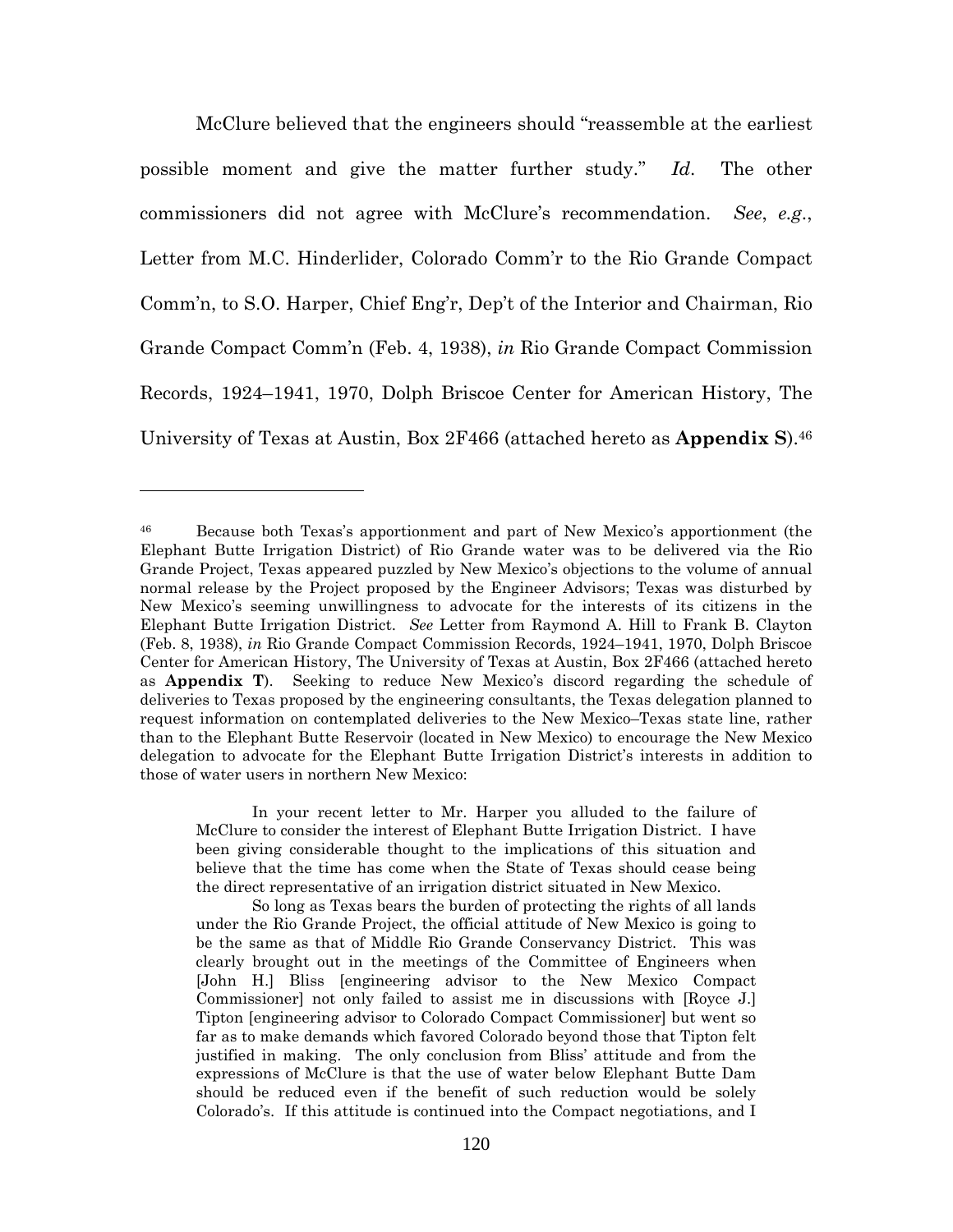And for practical reasons, the federal representative and chair to the Rio Grande Compact Commission recommended that the Commission proceed to meet in March 1938 to ascertain what progress could be made toward a permanent compact. *See* Letter from S.O. Harper, Chief Eng'r, Dep't of the Interior and Chairman, Rio Grande Compact Comm'n, to M.C. Hinderlider, Thomas M. McClure, and Frank B. Clayton, at 2 (Feb. 12, 1938), *in* Rio

see no reason to expect anything else, it will put Texas in an untenable position.

I suggest, therefore, that you present the issue clearly to Judge [Edwin] Mechem [counsel for Elephant Butte Irrigation District] and [N.B.] Phillips [Manager of Elephant Butte Irrigation District]. I think that they, either directly or through political channels, should bring pressure on the State Engineer of New Mexico to protect their interests; also, that they should sit in on all conferences of New Mexico interests to the end that the Elephant Butte District may be given the same consideration by New Mexico that the Middle Rio Grande Conservancy District is given. If this is done, the Elephant Butte District can demand of McClure the schedule of deliveries into Elephant Butte Reservoir which will protect the Elephant Butte District. Texas can likewise demand the same schedule of deliveries in the Compact meetings as a protection to the lands in Texas.

In order to accomplish the above and protect directly the interests of Texas land owners and indirectly the interests of all lands in the Rio Grande Project, I suggest that demand be made for the adoption of a schedule of deliveries at Courshesne [at the border of Texas and New Mexico]. . . .

I realize that a similar suggestion was categorically rejected at a general conference just prior to the Compact Commission meeting in October. I believe, however, that the situation is sufficiently changed to warrant such a demand from Texas. In my judgment, the interests of the Elephant Butte Irrigation District will be better served thereby than will be the case if the full burden of providing for deliveries into Elephant Butte Reservoir is placed upon Texas.

## *Id*.

But that plan was rendered moot later in February 1938 when the Elephant Butte Irrigation District and the El Paso County Water Improvement District No. 1 entered into an interdistrict agreement, approved by the Secretary of the Interior in April 1938, which affirmed Reclamation's prerogative under the Reclamation Act of 1902 to apportion waters of the Rio Grande Project and recognized Reclamation's determinations of maximum irrigable acreage between the two districts as a 88:67 ratio, respectively. *See* Contract Between Elephant Butte Irrigation District of New Mexico and El Paso County Water Improvement District No. 1 of Texas (Feb. 16, 1938), approved by Secretary of the Interior (Apr. 11, 1938), *in* Rio Grande Compact Commission Records, 1924–1941, 1970, Dolph Briscoe Center for American History, The University of Texas at Austin, Box 2F466 (attached hereto at **Appendix U**).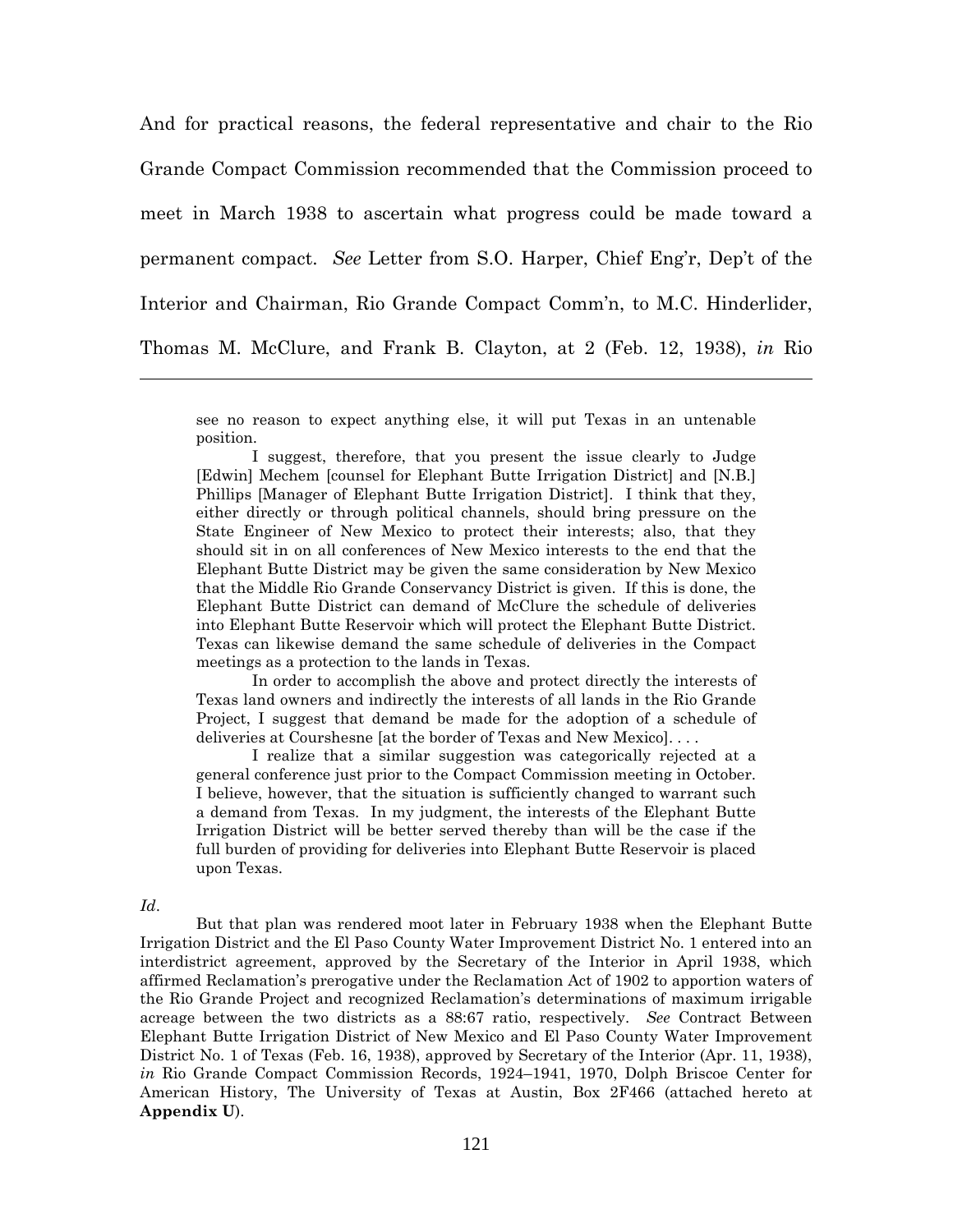Grande Compact Commission Records, 1924–1941, 1970, Dolph Briscoe Center for American History, The University of Texas at Austin, Box 2F463 (attached hereto as **Appendix V**).

The Compact Commission reconvened in March 1938 to review the findings and recommendations. *See* Mar. 1938 Rio Grande Compact Comm'n Proceedings, at 2 (**App. Q**). The New Mexico delegation remained dissatisfied with the engineers' first report, submitting nine complaints, including (i) an objection to the figure of "800,000 acre feet of water annually" as the "normal release from the Elephant Butte," stating that amount "is far in excess of past and present average releases and is far in excess of their *project needs*"; and (ii) an insistence that "the responsibility of carrying out such treaty provisions [with Mexico] be definitely placed either with the state of Texas or with the United States." *Id.* at 11 (emphasis added).

New Mexico specifically took issue with the engineers' treatment of Mexico's unauthorized diversions as they affected the calculation of the "normal release" from the Elephant Butte Reservoir for Rio Grande Project deliveries—or, stated another way, for Texas's apportionment of the waters of the Rio Grande. *See id*. at 3. The engineers' report recommended that

the normal release from Elephant Butte Reservoir be deemed to be 800,000 acre-feet per annum, adjusted for any gain or loss of usable water resulting from the operation of any reservoir below Elephant Butte. We also recommend that this normal release be reduced or increased by two-thirds of any change in aggregate diversions and loss to Mexico.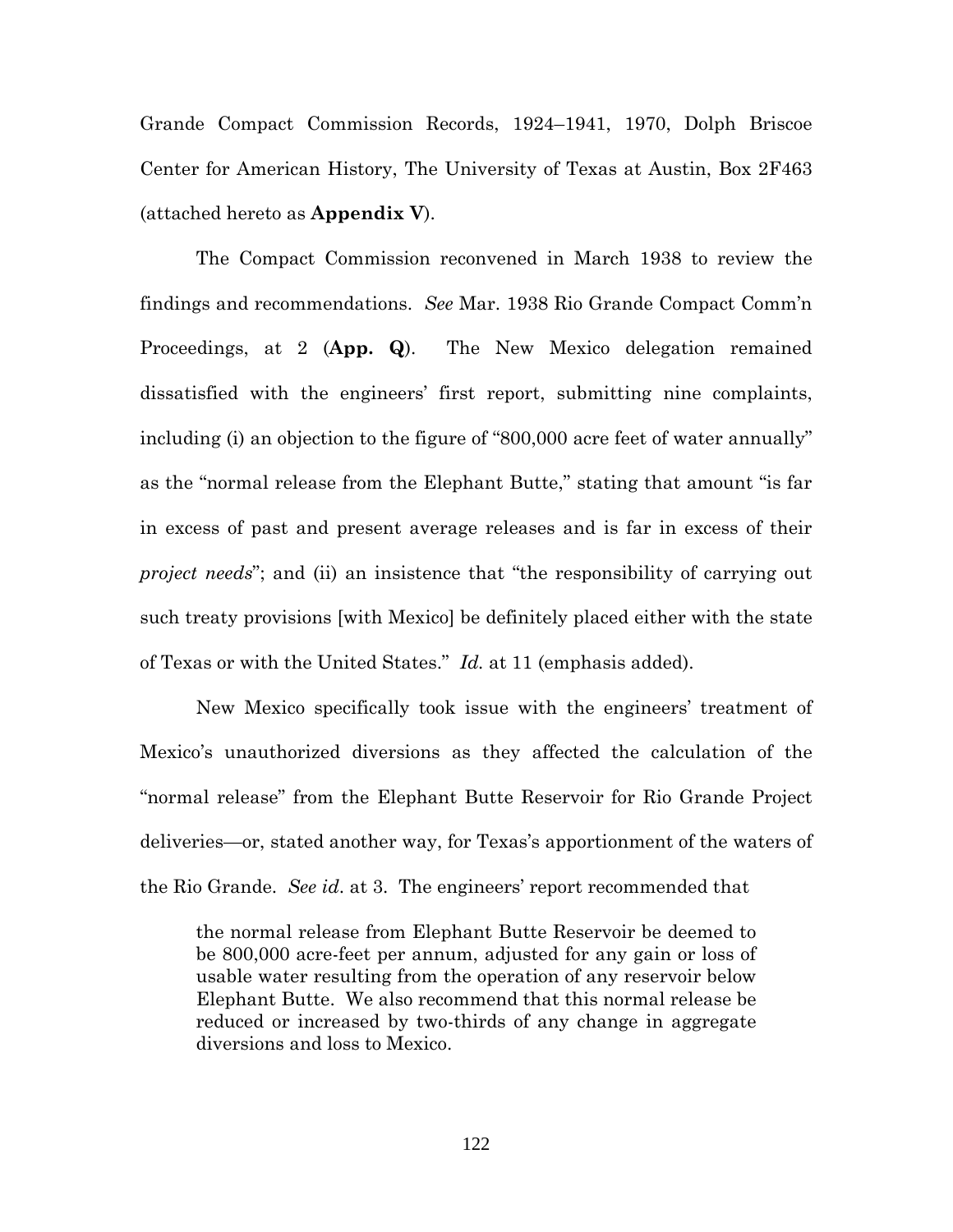Raymond A. Hill, *Development of the Rio Grande Compact of 1938*, 14 NAT. RESOURCES J. 163, 182 (1974) [hereinafter Hill, *Development of the Rio Grande Compact*] (quoting Dec. 27, 1937 report of the Committee of Engineering Advisors). Those recommendations appeared to include in the calculation of the Rio Grande Project's "normal release" Mexico's allotment pursuant to the Convention of 1906—but also its unauthorized overdiversions—and called for the three States to share *pro rata* any loss due to those unauthorized diversions below Elephant Butte.

Because New Mexico refused to negotiate specific apportionments of water until the engineers addressed its concerns, the Commission agreed to recess, without adjourning, while the engineers' committee considered those concerns, as "the paramount question for arriving at a decision upon this compact is the equitable division of the waters of the river." Mar. 1938 Rio Grande Compact Comm'n Proceedings, at 14 (statement of M.C. Hinderlider) (**App. Q**). The Commission recessed on March 7, 1938, reconvening on March 10, 1938, once the engineers had updated their report. *Id.* at 20; *see also* Letter from Comm. of Eng'g Advisors to Rio Grande Compact Comm'n (Mar. 9, 1938) (transmitting second report), *in* Rio Grande Compact Commission Records, Dolph Briscoe Center for American History, The University of Texas at Austin, Box 2F463 [hereinafter 1938 Engineers' Second Report] (**App. O**).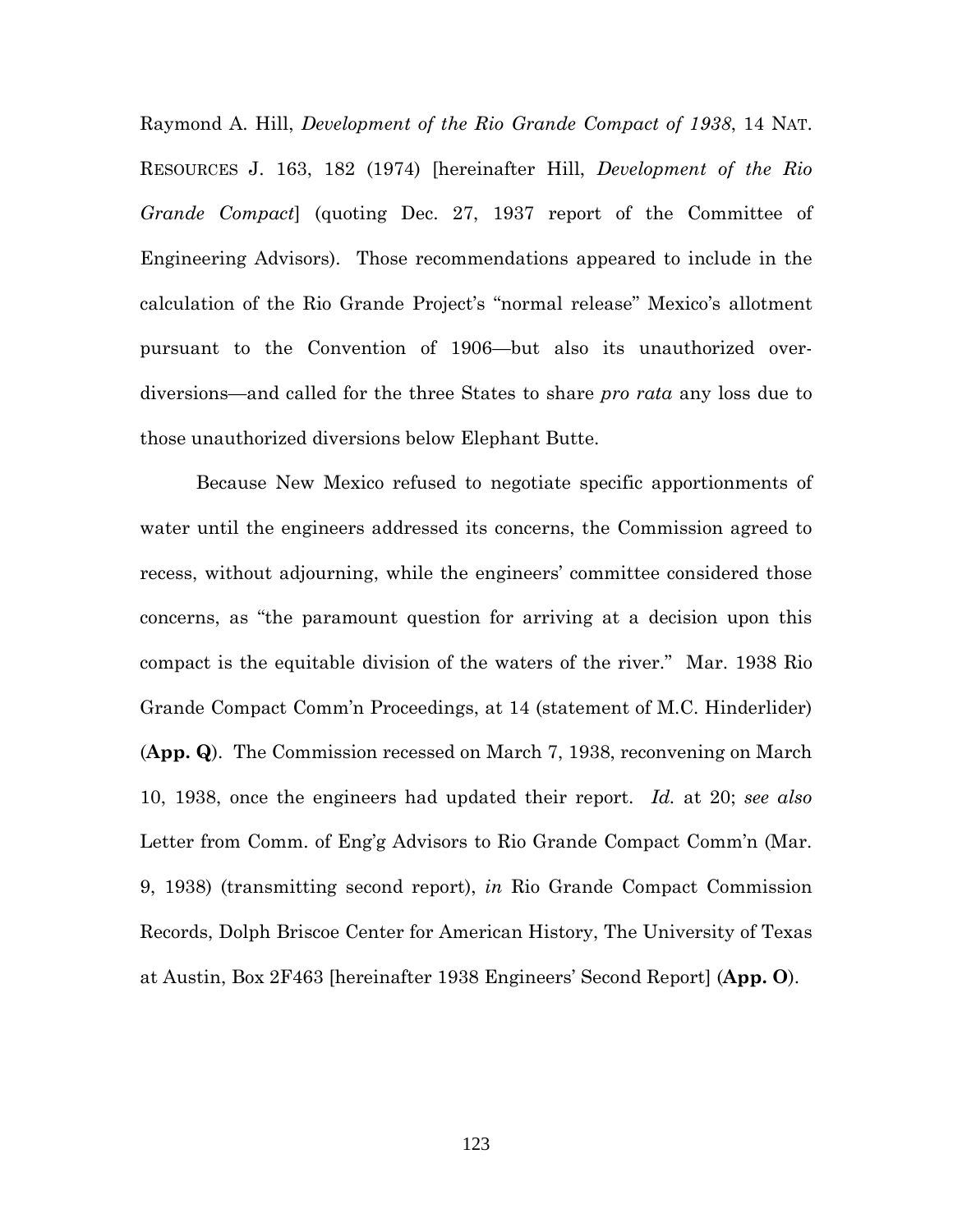The 1938 Engineers' Second Report followed the format of the first report, including only the engineers' changed recommendations. The report outlined the engineers' processes in reaching the updated recommendations:

We avoided discussion of the relative rights of water users in the three States, and were guided throughout our work by the general policy—expressed at the meeting of the Compact Commission in October—that present uses of water in each of the three States must be protected in the formulation of a Compact for administration of the Rio Grande above Fort Quitman, because the usable water supply is no more than sufficient to satisfy such needs.

1938 Engineers' Second Report, at 1. In fact, the engineers stated: "We are

satisfied that no material expansion of the irrigated area in the Rio Grande

Basin above Fort Quitman will be practicable without importations from

other watersheds." *Id*. at 12–13.

Notably, the report defined the following terms:

Normal Release from Elephant Butte—is equal to an average of 790,000 acre feet per annum; provided that this amount shall be adjusted for any gain or loss in usable water resulting from the operation of any reservoir below Elephant Butte; provided, further, that water released from Elephant Butte reservoir for the generation of power which encroaches on flood control capacity of and which is not subsequently released from another reservoir for irrigation of the Rio Grande project lands plus deliveries to Mexico, shall be deemed to have been released for such purposes, excepting only when such release for power is made by an agency beyond the control of any of the States contrary to the formal protest of New Mexico or Texas or any irrigation district therof.

Project Storage—is the combined capacity of Elephant Butte Reservoir and all other reservoirs actually available for storage of usable water between Elephant Butte and Courchesne, but not more than a total of 2,638,860 acre feet.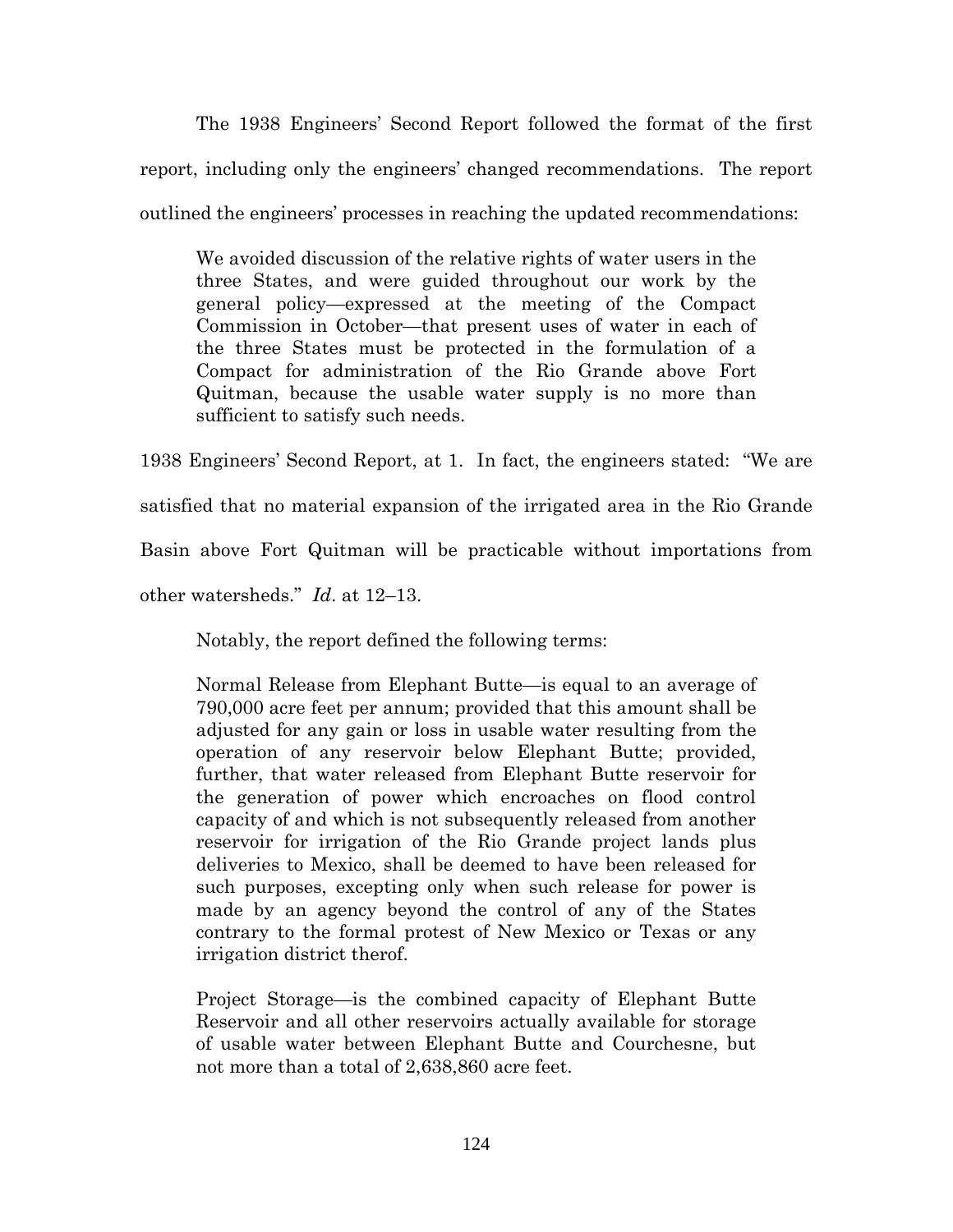Usable Water—is all water in Project storage which is available for release in accordance with irrigation demands, including deliveries to Mexico.

Unusable Spill—is the amount of water which is actually spilled from Elephant Butte Reservoir or released for flood control in excess of the current demand for irrigation of Rio Grande Project lands plus deliveries to Mexico and which is not stored in another reservoir for subsequent release for such uses; provided that, if the actual releases from Elephant Butte Reservoir from the time of previous unusable spill have aggregated more than the sum of the normal releases, the time of occurrence of spill shall be adjusted by the difference between the total actual release and the accrued normal release.

*Id*. at 8–9. "In the Second Report, the Engineer Advisors reduced the 'normal release' to 790,000 acre-feet, which included the 60,000 acre-foot treaty obligation." William A. Paddock, *The Rio Grande Compact of 1938*, 5 U. DENVER WATER L. REV. 1, 32 (2001). "In addition, they eliminated from the definition of 'normal release from Elephant Butte' any provision for sharing either in the benefit of Mexico's reduced over-diversions or in the burden of increased deliveries to Mexico." *Id*.

As the engineers had sufficiently addressed all of the Compact Committee's concerns and questions, the Rio Grande Compact Commission adopted the recommendations of the 1938 Engineers' Second Report, including the proposed schedule of deliveries to be made by Colorado and New Mexico, and passed a motion that allowed for a "drafting committee consist[ing] of two attorneys designated by each commissioner and that the committee would actually make a preliminary draft of the compact for final submission after it is discussed by all of the states and the respective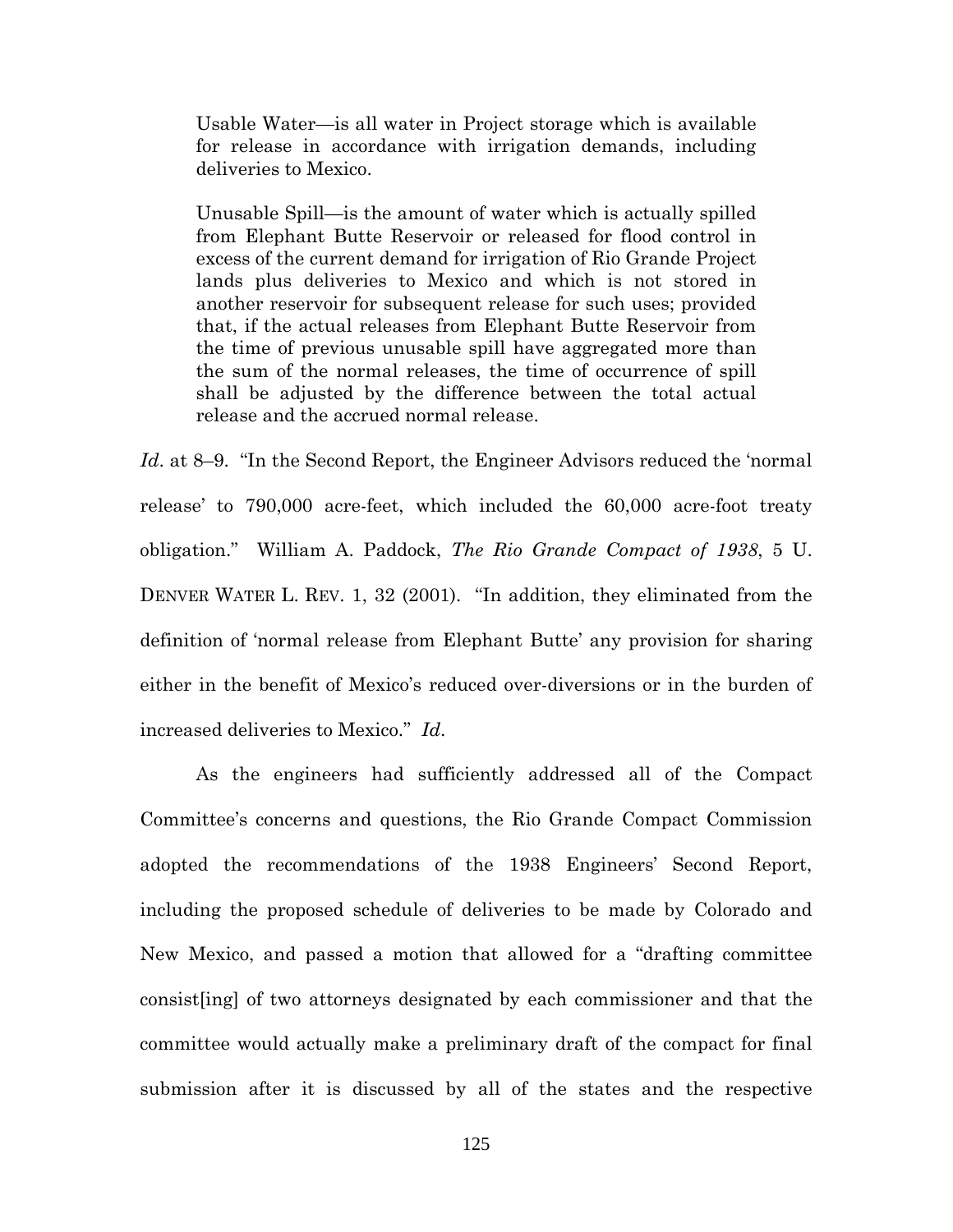commissioners of the states." Mar. 1938 Rio Grande Compact Comm'n Proceedings, at 31 (**App. Q**). The draft compact would "incorporate in substance the report of the engineers and provide administrative machinery . . . ." *Id*. The advisors appointed by the Commissioners included: for Colorado, George M. Corlett, counsel for the Rio Grande Water Users' Association, and Ralph Carr, counsel for the Conejos River Water Users' Association; for New Mexico, A.T. Hannett, Special Assistant Attorney General and counsel for the Interstate Streams Commission of New Mexico, and Fred E. Wilson, counsel for the Middle Rio Grande Conservancy District; and for Texas, Major Richard F. Burges, counsel for the El Paso County Water Improvement District No. 1, and Judge Edwin Mechem, Sr., counsel for the Elephant Butte Irrigation District. *See id*. <sup>47</sup> The United States did

<sup>&</sup>lt;sup>47</sup> At first glance, it may appear odd that Texas would appoint a legal advisor from New Mexico to represent Texas's interests in negotiating and crafting the 1938 Compact. But, as explained later in 1938 by Rio Grande Compact Commissioner Frank B. Clayton of Texas to lower Rio Grande water users, the interests of Texas above Fort Quitman (*i.e*., the El Paso County Water Improvement District No. 1) were completely aligned with Elephant Butte Irrigation District of New Mexico as beneficiaries of the Rio Grande Project:

<sup>[</sup>I]f, in those negotiations, we had permitted the conflicting interests in each State to attempt to insert in the compact provisions protecting their own particular requirements, no compact could ever have been arrived at. There is as much controversy in Colorado as in Texas, maybe more, and fully as much in New Mexico as here. You gentlemen know that as far as the Rio Grande project is concerned, the interests of the Elephant Butte District, in New Mexico, and the districts in Texas above Fort Quitman are common interests. We have with us the manager and attorney of the Elephant Butte district, in New Mexico, and because our interests are common we determined long ago that no satisfactory, practical, legal or engineering way could be devised by which the waters could be allocated between these districts at the Texas line. As far as they and we are concerned, our source is the same. If the supply is impaired above Elephant Butte, we all suffer alike. Consequently, from both the legal and practical standpoint there is an identity of interests.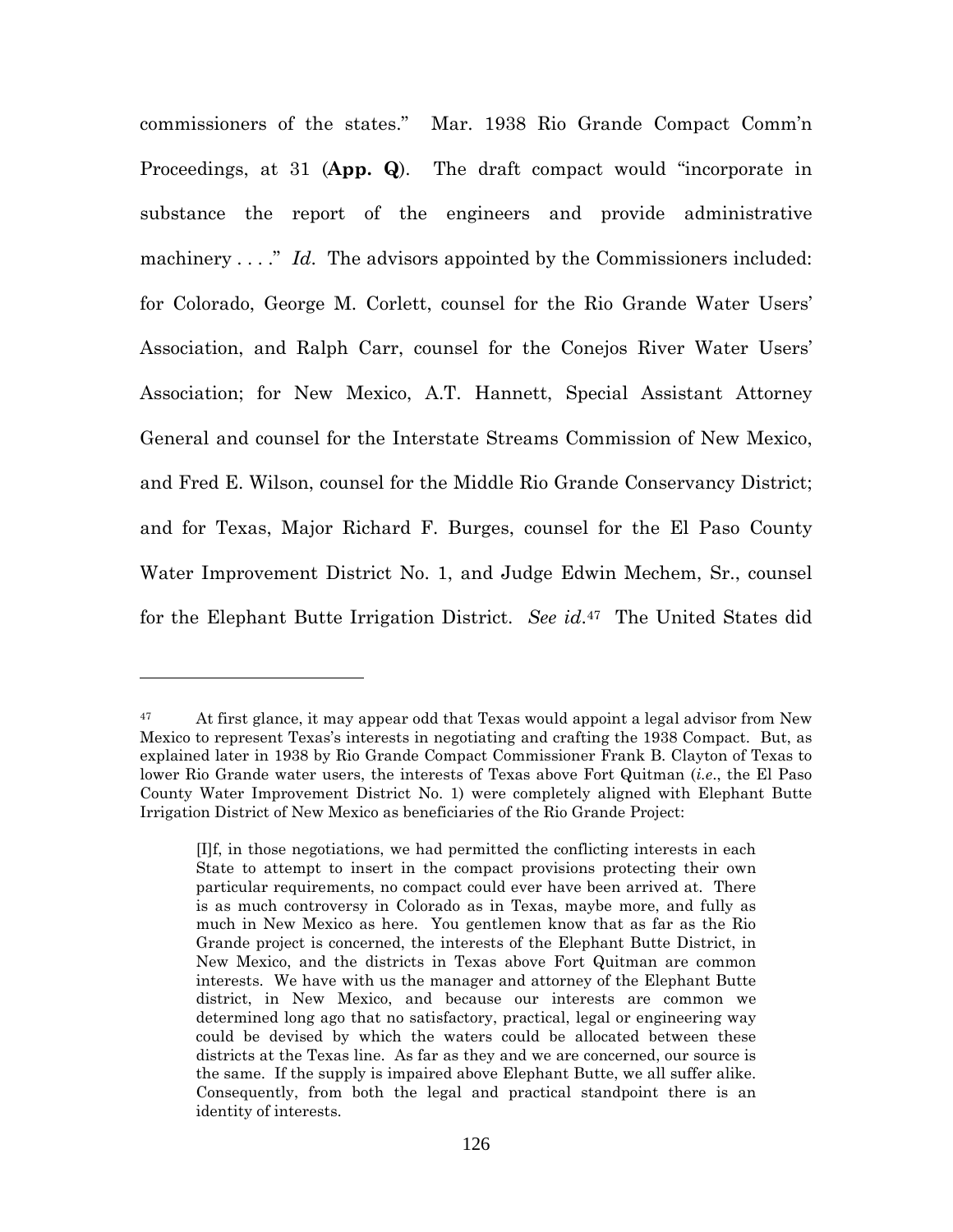not appoint a legal advisor to the drafting committee, as the only legal advisor to the United States present at the start of the proceedings had a scheduling conflict and was unavailable to meet with the drafting committee. *Id*. at 31–32.

## *3. A final compact apportioning Rio Grande waters is signed*

On March 18, 1938, the Commissioners of the Rio Grande Compact Commission signed a final compact that equitably apportioned the waters of the Rio Grande above Fort Quitman among Colorado, New Mexico, and Texas. The 1938 Compact contains a preamble and seventeen articles, many of which directly imported the text and tenets of the 1929 Interim Compact. As explained by Raymond A. Hill, Engineering Advisor to the Rio Grande Commission from Texas:

Although the several schedules of deliveries set forth in Rio Grande Compact were of primary concern to the Rio Grande Compact Commissioners in effecting an equitable apportionment of the waters of the Rio Grande above Fort Quitman, the Compact contains many other provisions of importance, some having to do with administration, others defining special rights of separate States, and others placing limitations upon the separate States.

It is significant that the Committee of Legal Advisers to the Commissioners followed the language of the 1929 Compact insofar as they could do so in preparing the drafts of the 1938 Compact. The preamble is much the same; many of the definitions in Article I are the same; Article XV and Article XVI

Proceedings of Meeting Held On Friday, May 27, 1938 at El Paso, Texas Between Representatives of Lower Rio Grande Water Users and Representatives of Irrigation Districts Under the Rio Grande Project of the Bureau of Reclamation 11, *in* Rio Grande Compact Commission Records, Dolph Briscoe Center for American History, The University of Texas at Austin, Box 2F463 (attached hereto as **Appendix W**).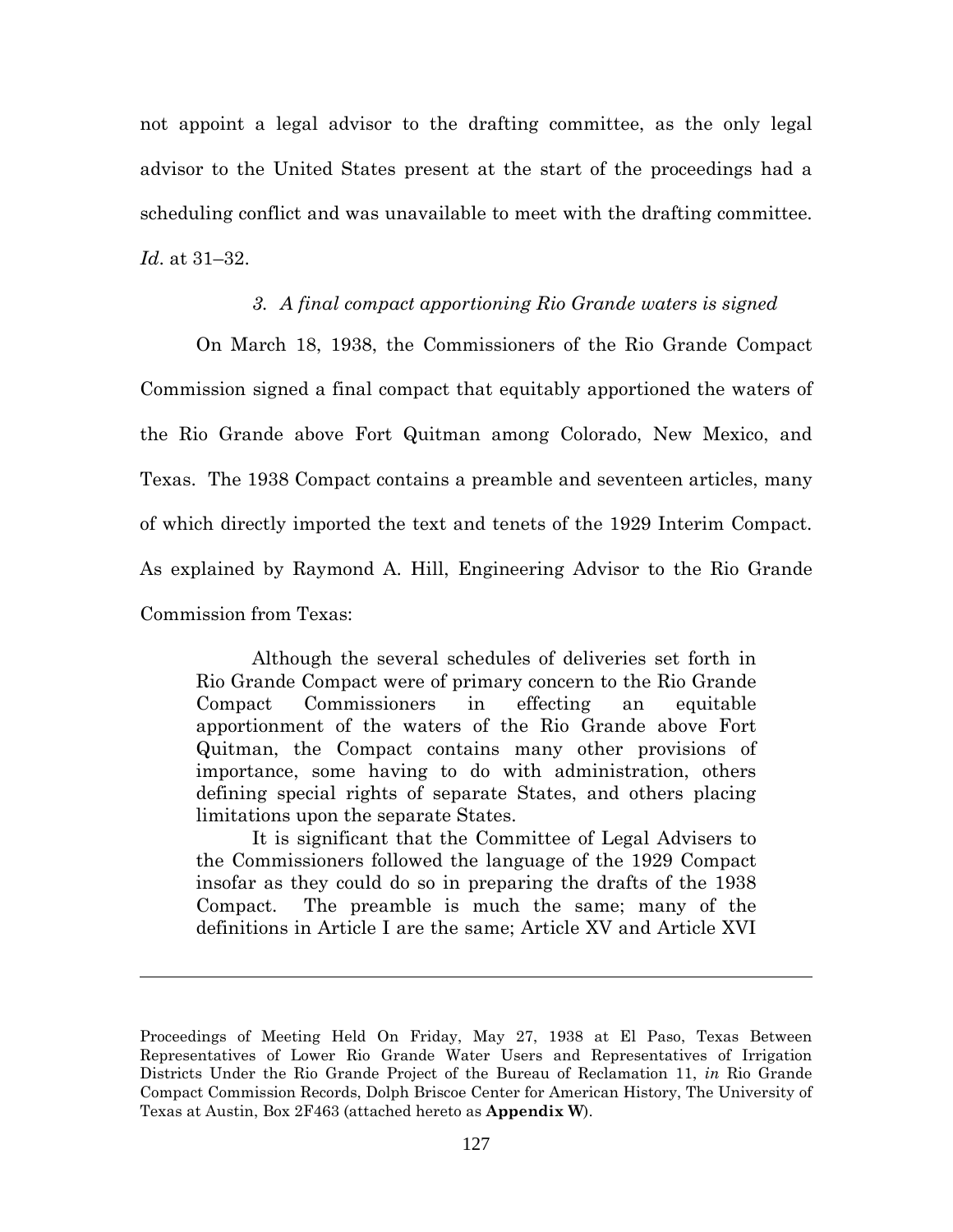of the 1938 Compact are almost verbatim copies of Articles XIII and IX, respectively, of the 1929 Compact.

Hill, *Development of the Rio Grande Compact*, at 184.

The preamble designates the purpose of the 1938 Compact:

The State of Colorado, the State of New Mexico, and the State of Texas, desiring to remove all causes of present and future controversy among these States and between citizens of one of these States and citizens of another State with respect to the use of the waters of the Rio Grande above Fort Quitman, Texas, and being moved by considerations of interstate comity, and for the purpose of effecting an equitable apportionment of such waters, have resolved to conclude a Compact for the attainment of these purposes . . . .

Act of May 31, 1939, ch. 155, 53 Stat. 785. Article I contains definitions of specific terms used in the 1938 Compact. Of note are the following definitions:

"Project Storage" is the combined capacity of Elephant Butte Reservoir and all other reservoirs actually available for the storage of usable water below Elephant Butte and above the first diversion to lands of the Rio Grande Project, but not more than a total of 2,638,860 acre-feet.

"Usable Water" is all water, exclusive of credit water, which is in project storage and which is available for release in accordance with irrigation demands, including deliveries to Mexico.

"Credit Water" is that amount of water in project storage which is equal to the accrued credit of Colorado, or New Mexico, or both.

. . . .

"Actual Release" is the amount of usable water released in any calendar year from the lowest reservoir comprising project storage.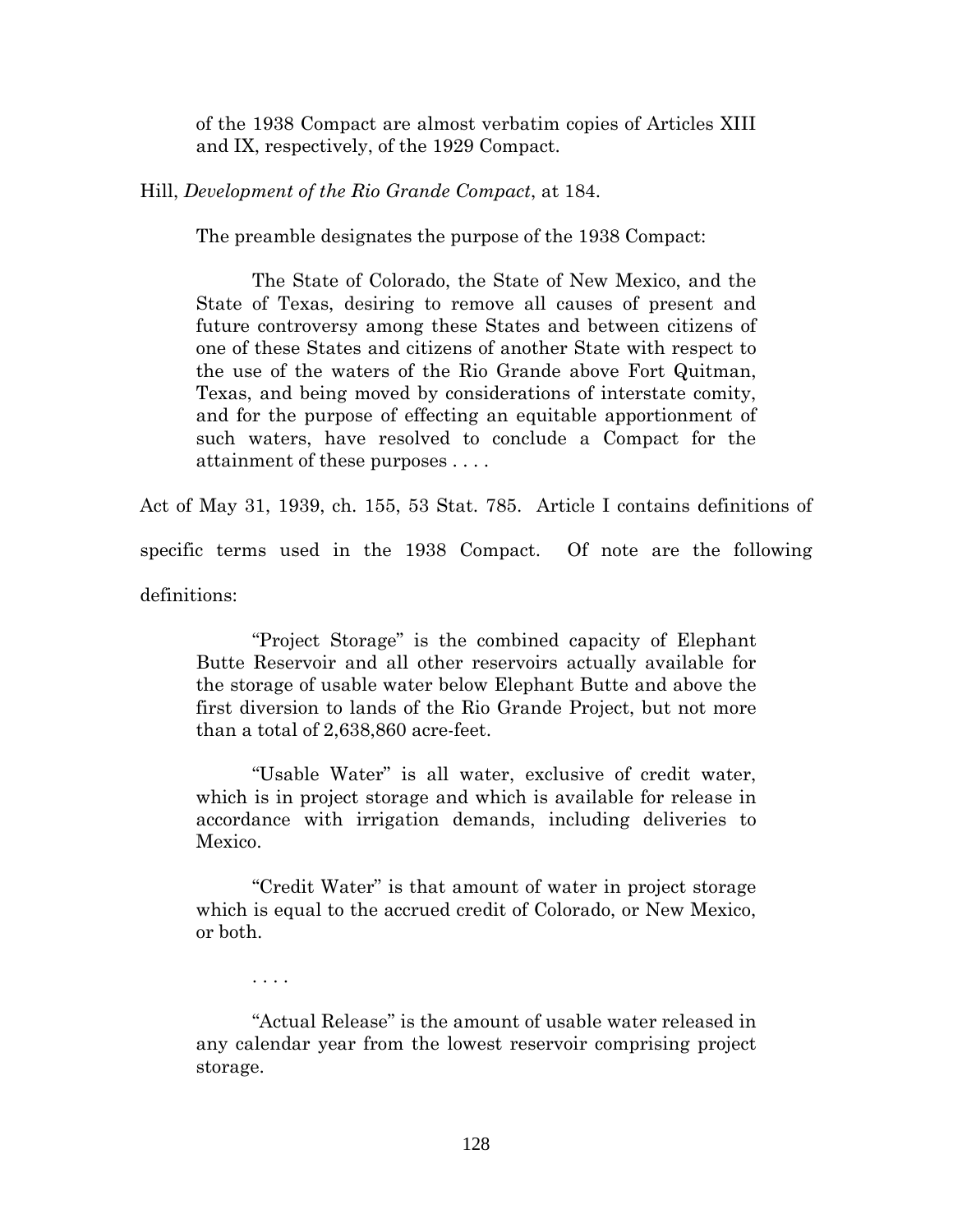"Actual Spill" is all water which is actually spilled from Elephant Butte Reservoir, or is released therefrom for flood control, in excess of the current demand on project storage and which does not become usable water by storage in another reservoir; provided, that actual spill of usable water cannot occur until all credit water shall have been spilled.

*Id.* at 786.

Article II identifies twelve locations for stream-gauging stations maintained and operated by the Rio Grande Compact Commission itself or in cooperation with the appropriate government agency and requires that similar stream-gauging systems be constructed and maintained in the future for any reservoir completed after 1929. *Id.* at 786–87.

Article III identifies "[t]he obligation of Colorado to deliver water in the Rio Grande at the Colorado–New Mexico State Line" in an amount determined by schedules that correspond to water quantities at gaging stations on both the Rio Grande River and the Conejos River. *Id*. at 787–88. As clarified by M.C. Hinderlider, Colorado's State Engineer and Rio Grande Compact Commissioner:

Article III sets up the schedules of relationship between the total water supply furnished by the Conejos and its tributaries, and the outflow to the Rio Grande, and also the relationship between the total water supply furnished by the Rio Grande at Del Norte and outflow at the stateline, less contributions from the Conejos River basin, as determined by conditions of inflow and outflow since 1928 (the former temporary compact provided that the conditions on the river should remain as of 1929), and makes provisions for correcting this relationship between inflow and outflow resulting from new depletions of inflow, or increase of inflow resulting from importation of water from the Colorado River basin.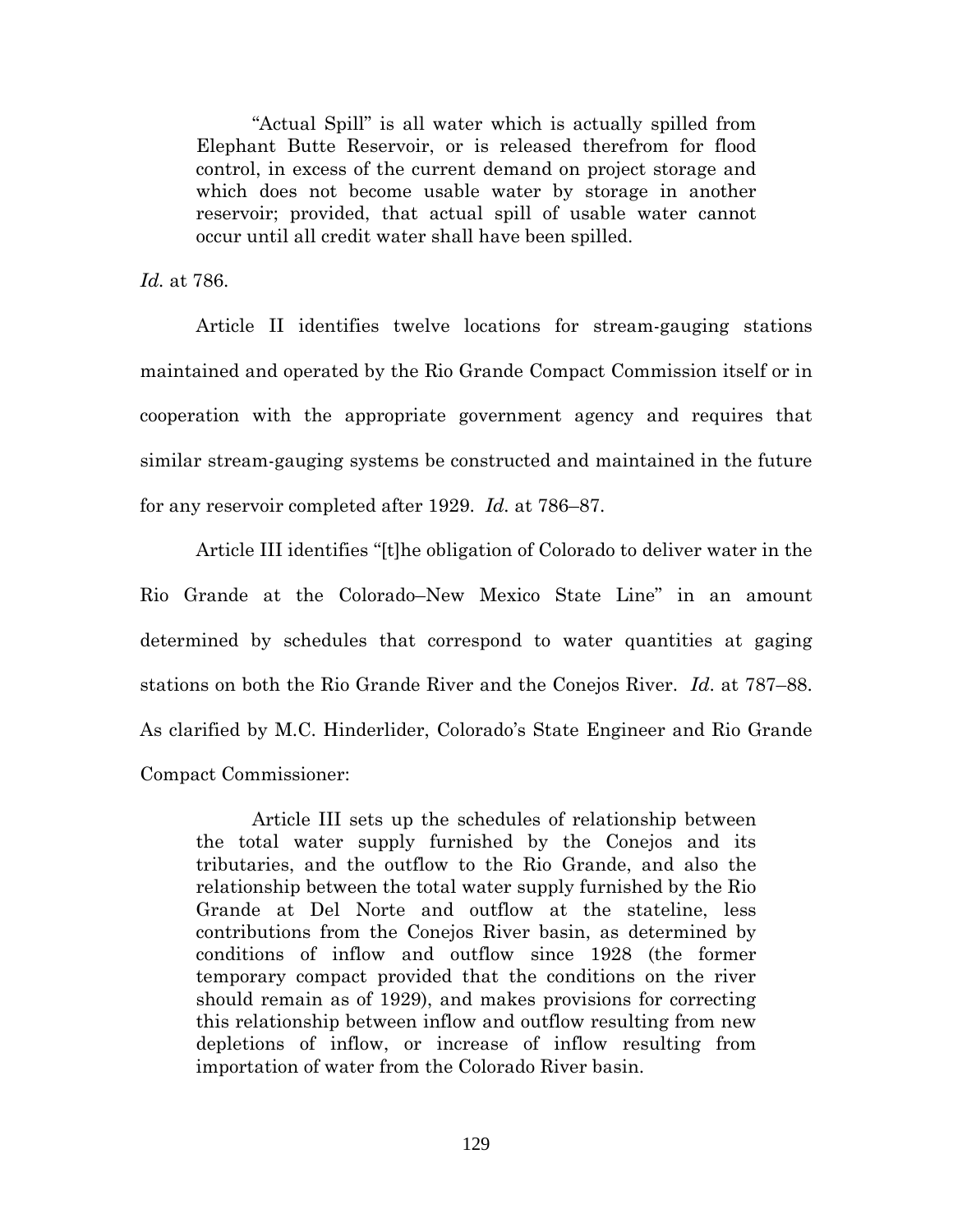While the obligation to meet the schedule of stateline deliveries rests upon the San Luis Valley as a whole, it is believed that a division of the obligation as between the Conejos and Rio Grande will better enable the water users to apportion among themselves their relative responsibilities in meeting the total obligations of Colorado.

M.C. HINDERLIDER, RIO GRANDE BASIN COMPACT 23 (1938) [hereinafter HINDERLIDER, RIO GRANDE BASIN COMPACT], *in* Papers of Delph E. Carpenter and Family, Water Resources Archive, Colorado State University, Box 62,  $Folder$  5,

http://lib.colostate.edu/archives/findingaids/water/wdec.html#idp243680

(attached hereto as **Appendix X**).

Article IV requires "New Mexico to deliver water in the Rio Grande at San Marcial," a gauging station in New Mexico upstream of Elephant Butte Reservoir, for nine months of each year. 53 Stat. at 788.<sup>48</sup> "Article IV sets up the schedules of relationship between the total water supply furnished by the Rio Grande at Otowi, New Mexico, which is located 78 miles south of the Colorado–New Mexico stateline, and that furnished at San Marcial near the upper end of Elephant Butte Reservoir . . . ." HINDERLIDER, RIO GRANDE BASIN COMPACT, at 24. Essentially, New Mexico is required to deliver to the

<sup>48</sup> In 1948, the Rio Grande Compact Commission adopted a resolution amending the 1938 Compact that changed the location of New Mexico's deliveries—without altering the obligation to deliver water; the resolution abandoned the gaging stations at San Acacia and San Marcial and, instead, required "New Mexico to deliver water in the Rio Grande into Elephant Butte Reservoir" year-round. Rio Grande Compact Comm'n, Tenth Annual Report of the Rio Grande Compact Commission 3 (1948), http://www.ose.state.nm.us/Compacts/RioGrande/isc\_rio\_grande\_tech\_compact\_reports.php (selecting 1948 report).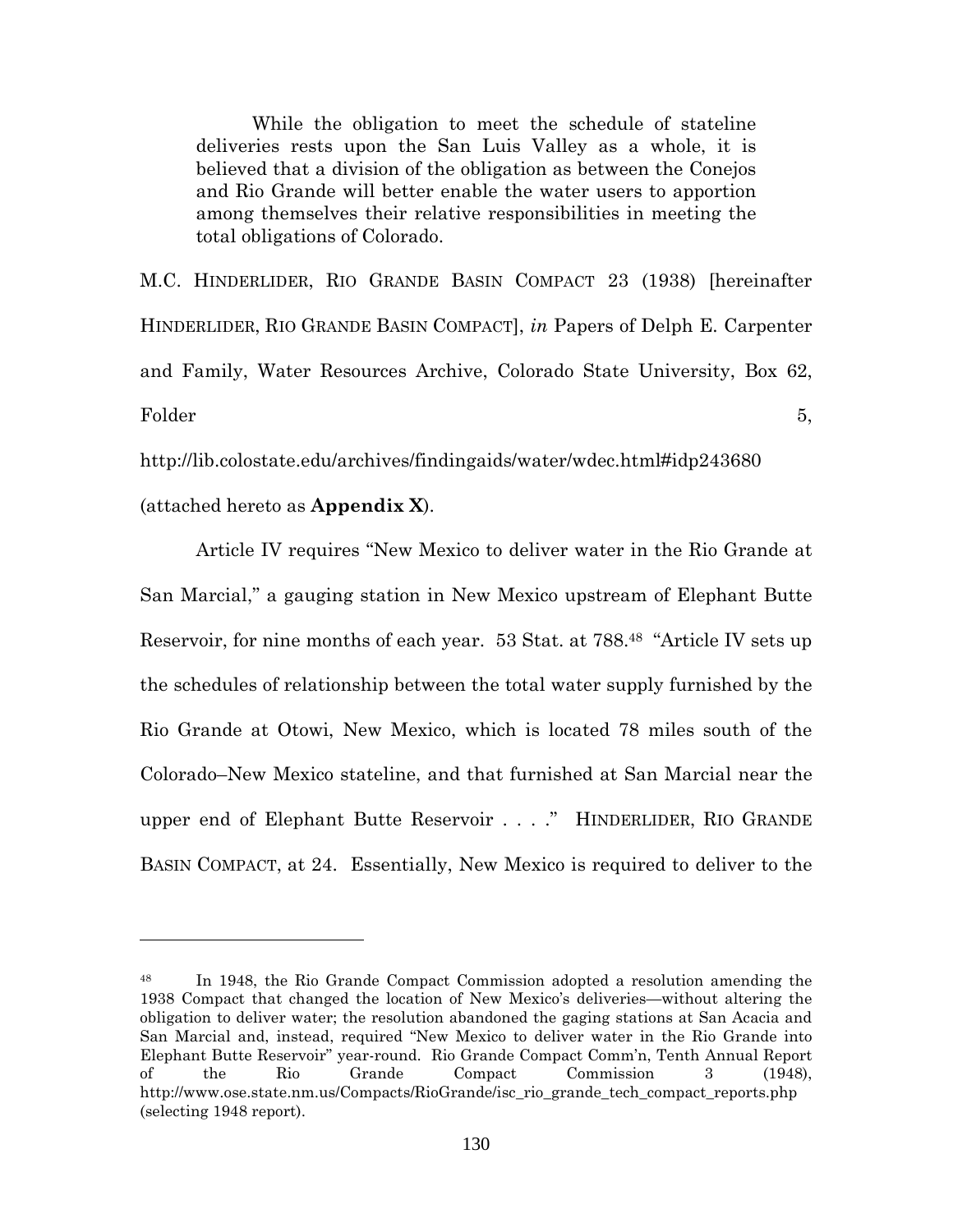Elephant Butte Reservoir a designated percentage of the water flowing past Otowi.

Article V grants the Rio Grande Compact Commission the right to abandon or create gauging stations with unanimous consent. 53 Stat. at 789; *see also* Hill, *Development of the Rio Grande Compact*, at 184. Article VI creates a system of credits and debits for Colorado and New Mexico, corresponding respectively to over-deliveries and under-deliveries of water. 53 Stat. at 789. Article VI also imposes caps on the debits and credits each State can accrue and requires that each State "retain water in storage at all times to the extent of its accrued debit." *Id.* As "credit water" is that volume of water delivered annually in excess of that required under the 1938 Compact, "credit water" is within the exclusive control of the over-delivering State; however,

[Article VI] also provides that Colorado or New Mexico may not accumulate annual credits in Elephant Butte reservoir in excess of 150,000 acre-feet of water. This limitation is designed to prevent unsound expansion of development which otherwise might result from accumulations of large annual credits, and which also might reduce the available capacity of that reservoir to regulate the portion of the river flow to which the lands under the Elephant Butte are rightfully entitled.

HINDERLIDER, RIO GRANDE BASIN COMPACT, at 24.

Article VII prohibits Colorado and New Mexico from "increas[ing] the amount of water in storage in reservoirs constructed after 1929 whenever there is less than 400,000 acre feet of usable water in project storage," unless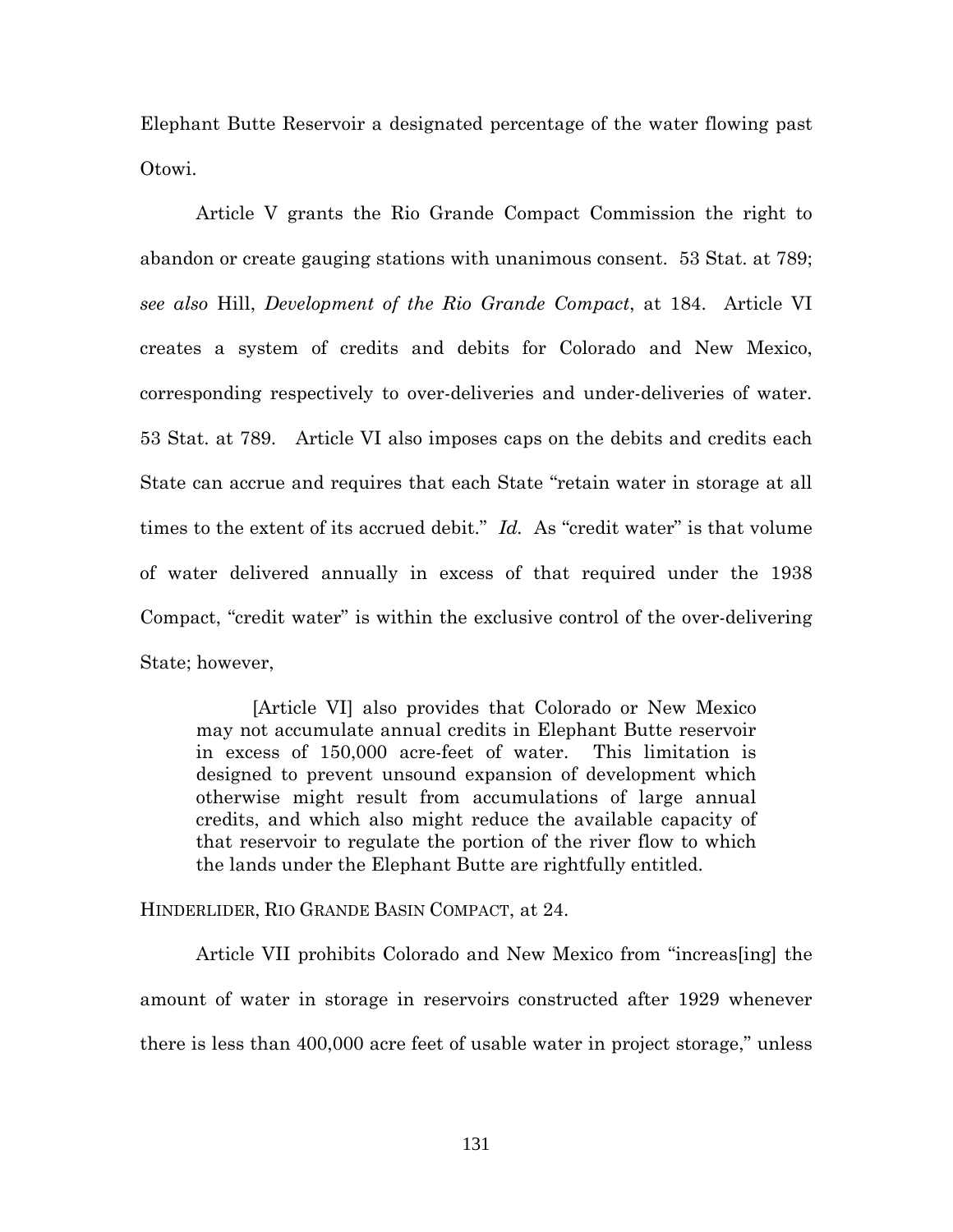actual releases from the Rio Grande Project "have aggregated more than an average of 790,000 acre feet per annum." 53 Stat. at 790.

Article VIII provides "that if the usable water in Elephant Butte and Caballo Reservoirs is less than 600,000 acre feet during any January, both Colorado and New Mexico shall release enough debit water from storage reservoirs to maintain at least 600,000 acre feet in the lower reservoirs until the end of April"; but "[t]he amount released by each is limited by the total accrued debit of each." Letter from Raymond A. Hill, Engineering Advisor to the Rio Grande Compact Comm'n, to Julian P. Harrison, Esq., Rio Grande Compact Comm'r for the State of Tex., at 1 (Dec. 8, 1940), *in* Raymond A. Hill Papers, 1890–1945, Dolph Briscoe Center for American History, The University of Texas at Austin, Box 4X190 (attached hereto as **Appendix Y**); *see also* 53 Stat. at 790. As explained by M.C. Hinderlider to Colorado Governor Teller Ammons in 1938:

This provision is to prevent shortage under the Elephant Butte Reservoir due to the withholding of water which would otherwise have been in storage in that reservoir. The terms of the provisions are such that the release of the water can be made at a rate to protect structures and property along the Conejos and Rio Grande against high stages of flow, and to insure that the releases of reservoir water may be made in such manner as not to encroach upon the stream channel capacity to the detriment of the use of such capacity by Colorado appropriators.

HINDERLIDER, RIO GRANDE BASIN COMPACT, at 25 (**App. X**). And Raymond Hill later explained: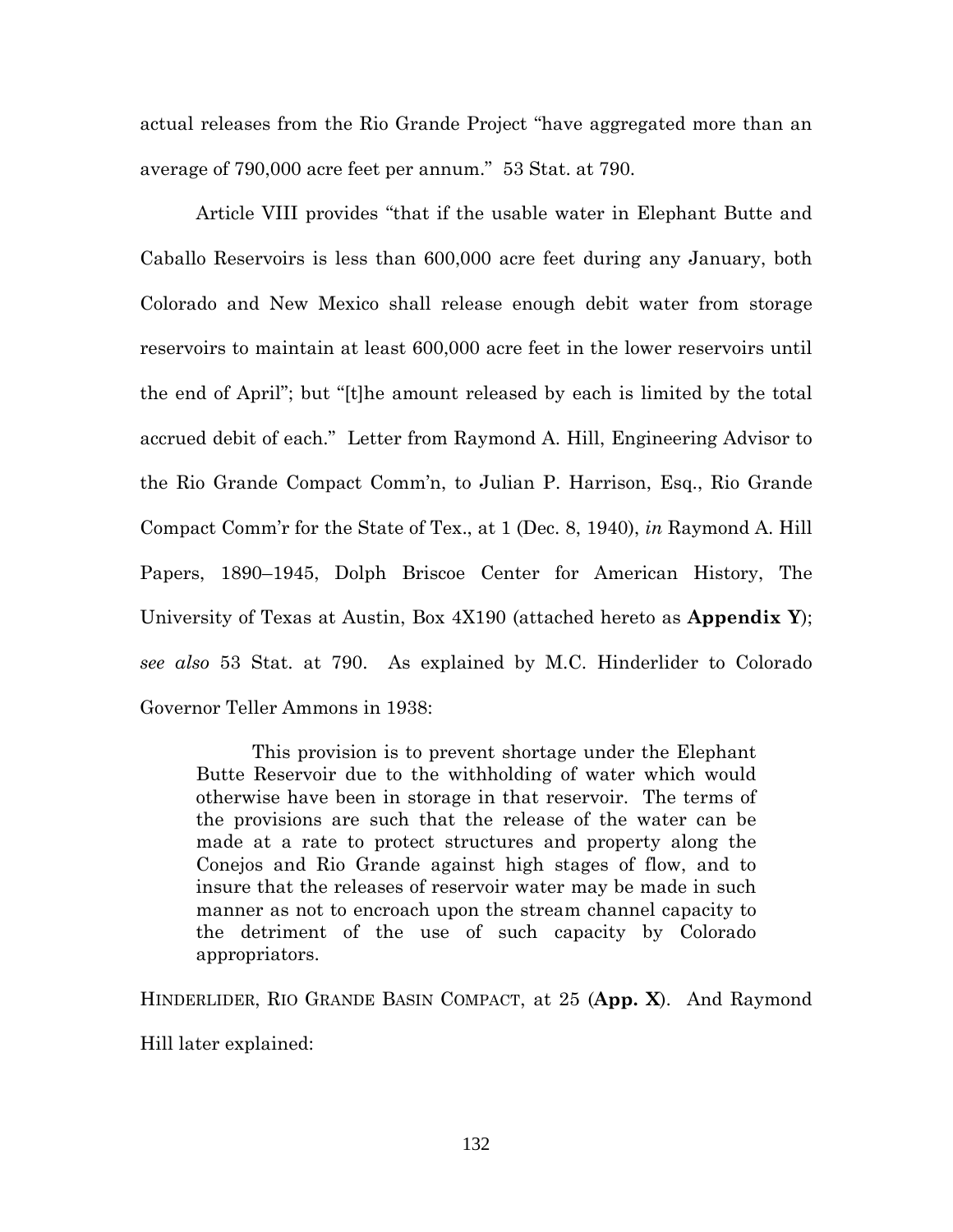It is apparent . . . that the Rio Grande Compact Commissioners, at the time of executing the Rio Grande Compact of 1938, anticipated that compliance by Colorado with the schedules of deliveries set forth in Article III of that Compact and compliance by New Mexico with the schedules set forth in Article IV would result in enough water entering Elephant Butte Reservoir to sustain an average normal release of 790,000 acre-feet per year from Project Storage for use on lands in New Mexico downstream of Elephant Butte Reservoir and on lands in Texas and also to comply with the obligations of the Treaty of 1906 for deliveries of water to Mexico. It is also clear that the restrictive provisions [of Article VIII] were designed to protect Colorado and New Mexico from the adverse effects of releases from Project Storage at any greater average annual rate.

Hill, *Development of the Rio Grande Compact*, at 183–84. Article VIII, therefore, shielded Colorado and New Mexico from bearing responsibility for any unauthorized diversions by Mexico downstream of Elephant Butte, which had been a major source of contention for New Mexico.

Article IX of the 1938 Compact, which allows for future works on the San Juan River to divert water into the Rio Grande, *see* 53 Stat. at 790, "is a recognition of the right of the U.S. Government or New Mexico to make importations of water into the Upper Rio Grande Basin under conditions that will insure the protection of vested rights, present and future uses of water, and full development in the San Juan Basin in Colorado." HINDERLIDER, RIO GRANDE BASIN COMPACT, at 25. Article X states that, should water from another drainage basin be introduced pursuant to Article IX into the Rio Grande Basin by the United States or Colorado or New Mexico, individually or jointly, then "the State having the right to the use of such water shall be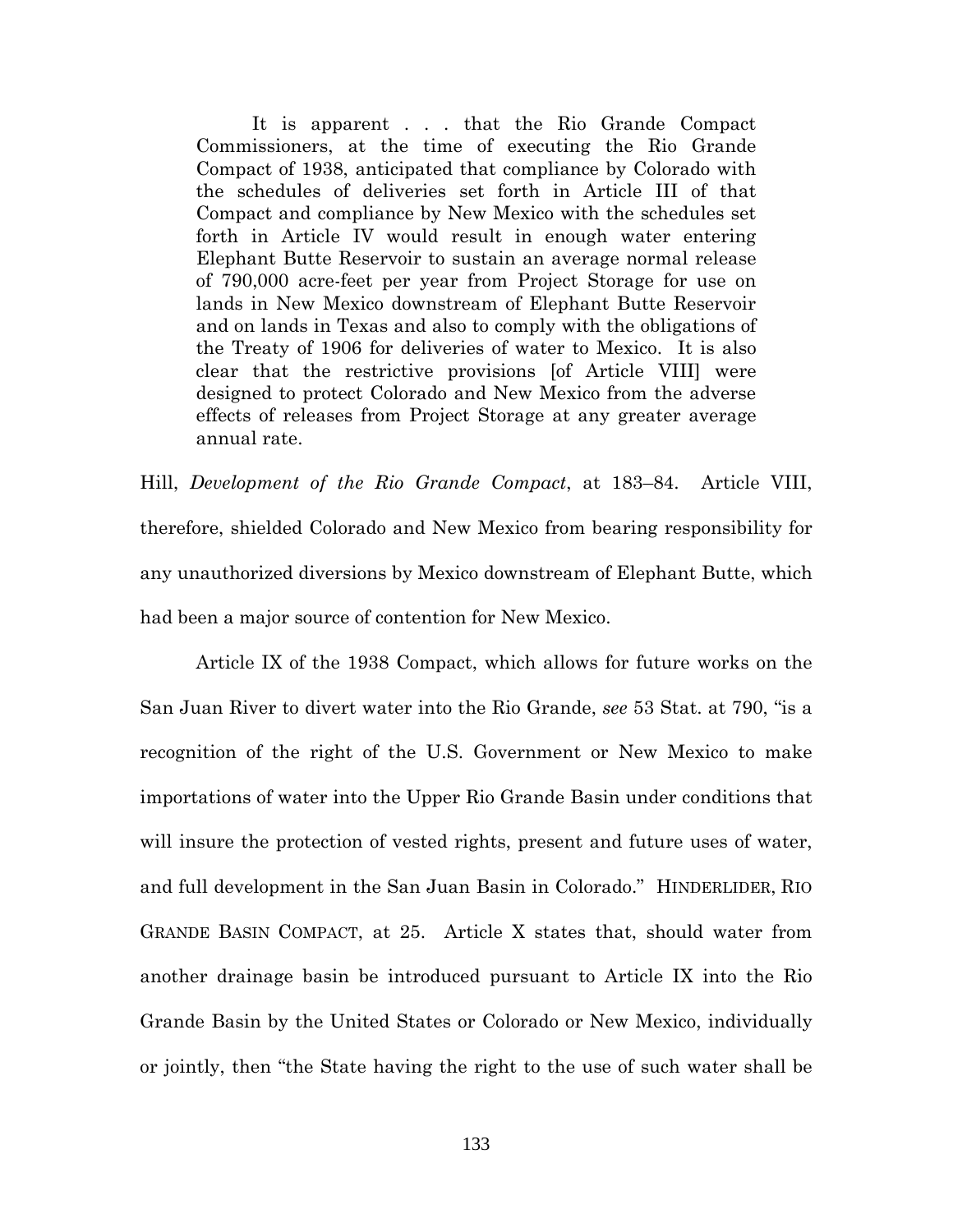given proper credit therefor in the application of the [delivery] schedules." 53 Stat. 790.

Article XI protects the character and quality—not the quantity—of the water in the Rio Grande flowing downstream and allows a signatory State to bring an action related to such in the Supreme Court if that State decides a negative change in the quality of the waters has occurred. *Id.* at 790–91. M.C. Hinderlider elaborated on the inclusion of Article XI:

Article XI is a most important declaration of principle with respect to the responsibility of an upper state, or citizen thereof, for the quality or character of the water flowing from an upper

state into another state, and is designed for the protection of the interests of the upper state and its water users.

HINDERLIDER, RIO GRANDE BASIN COMPACT, at 26. And, as explained by

Frank B. Clayton, when asked whether the 1938 Compact addressed the

quality of the water passing downstream:

That question was a very sore spot, and almost prevented the consummation of the compact. One of the principal issues in the suit with New Mexico was the impairment on her part of the quality of the water by development of the Middle Rio Grande Conservancy District and for that reason [Texas was] not getting the equivalent of what we were entitled to in undiluted, unimpaired water. That point was discussed at great length in the negotiations for the compact. We tried to get a definite agreement from Colorado and New Mexico that if the quality of the water was impaired beyond a certain grade or point, defining it in terms of total dissolved salts, instead of in terms of general quality, then the amount would be increased according to the proportions worked out by the engineers. We could not agree on that point. There has never been any determination by the courts of the legal effects of changing the quality of water by irrigation, as far as the rights of users below are concerned. We did insert in the compact a provision substantially to the effect that the compact was without prejudice to the rights of Texas, or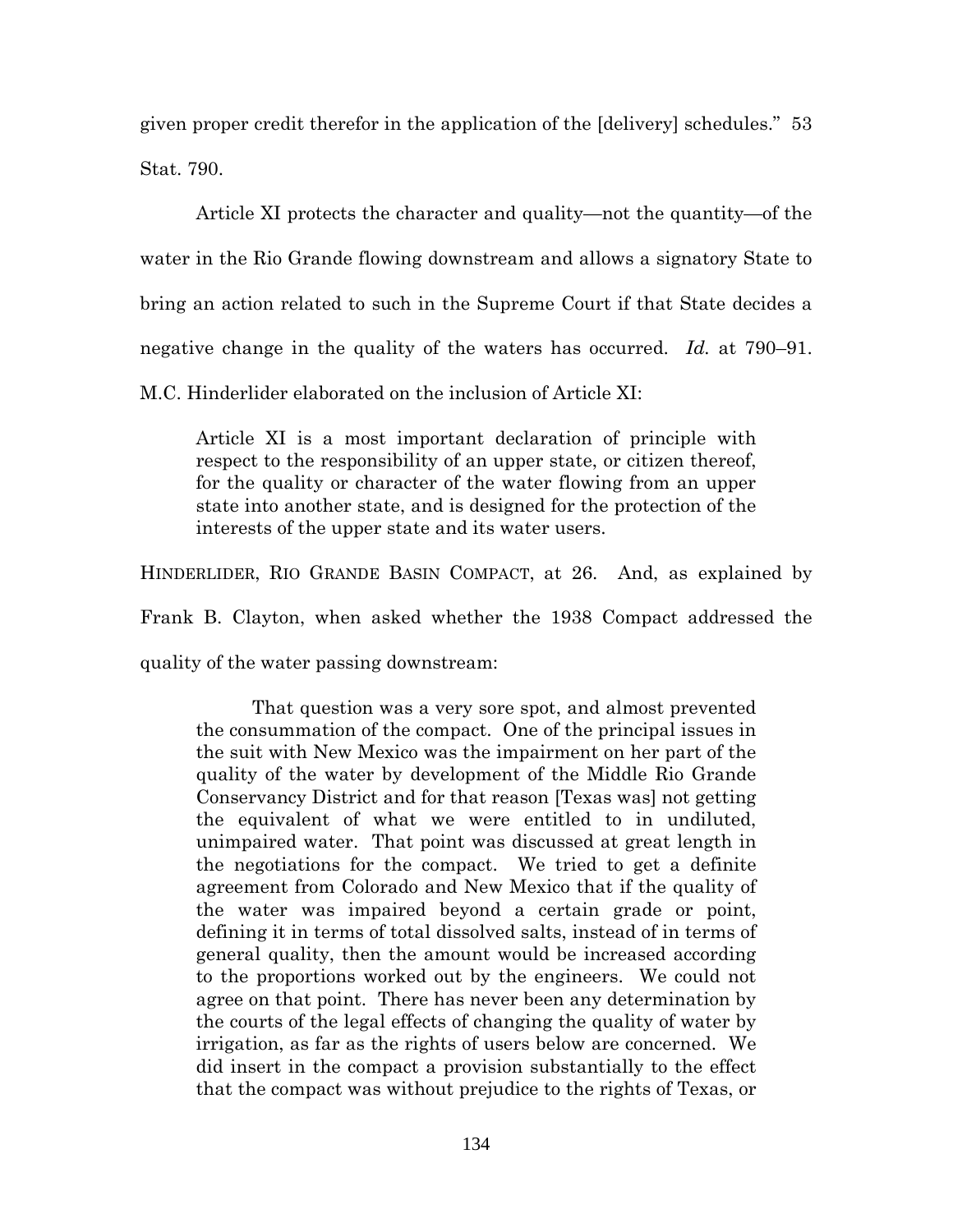of any of the signatory States, to invoke the jurisdiction of a court of competent jurisdiction in the event the quality of the water is impaired. That provision is Article XI of the Compact . . . .

That, gentlemen, was a compromise between opposing views. They took the position that they were not in law responsible. We took the contrary position, not only in the negotiations for the compact but in the lawsuit. But we could not reach any definite agreement as to the legal effect nor as to the relation between salinity and amount. Consequently, we left that point open, to be determined by litigation in the event the quality should be impaired in the future to our detriment.

May 1938 Lower Rio Grande Users' Meeting Proceedings, at 11. (**App. W**).<sup>49</sup>

Article XII establishes the construct for the administration of the

Compact by the Rio Grande Compact Commission. 53 Stat. at 791.

According to M.C. Hinderlider,

[t]he conception of the Commissioners and their advisors was that there should be as little interference as possible with the control by the duly accredited state authorities, and the present

Nothing herein shall be interpreted to prevent recourse by a signatory State to the Supreme Court of the United States for redress should the character or quality of the water, at the point of delivery, be changed hereafter, by one signatory State to the injury of another. Nothing herein shall be construed as an admission by any signatory State that the use of water for irrigation causes increase of salinity for which the user is responsible in law.

Hill, *Development of the Rio Grande Compact of 1938*, at 185. Nothing in the 1938 Compact or in the negotiation history suggests that the Commission intended to limit future Compact disputes solely to water-quality issues.

<sup>49</sup> And according to Raymond Hill:

Impairment of the quality of the waters of the Rio Grande reaching Elephant Butte Reservoir was one of the causes of the action brought by Texas against New Mexico in the Supreme Court of the United States in October 1935. Trial of this action was suspended in March 1937 by the Special Master, leaving this allegation undecided. The intent of Article XI was to terminate this controversy, but with the proviso that: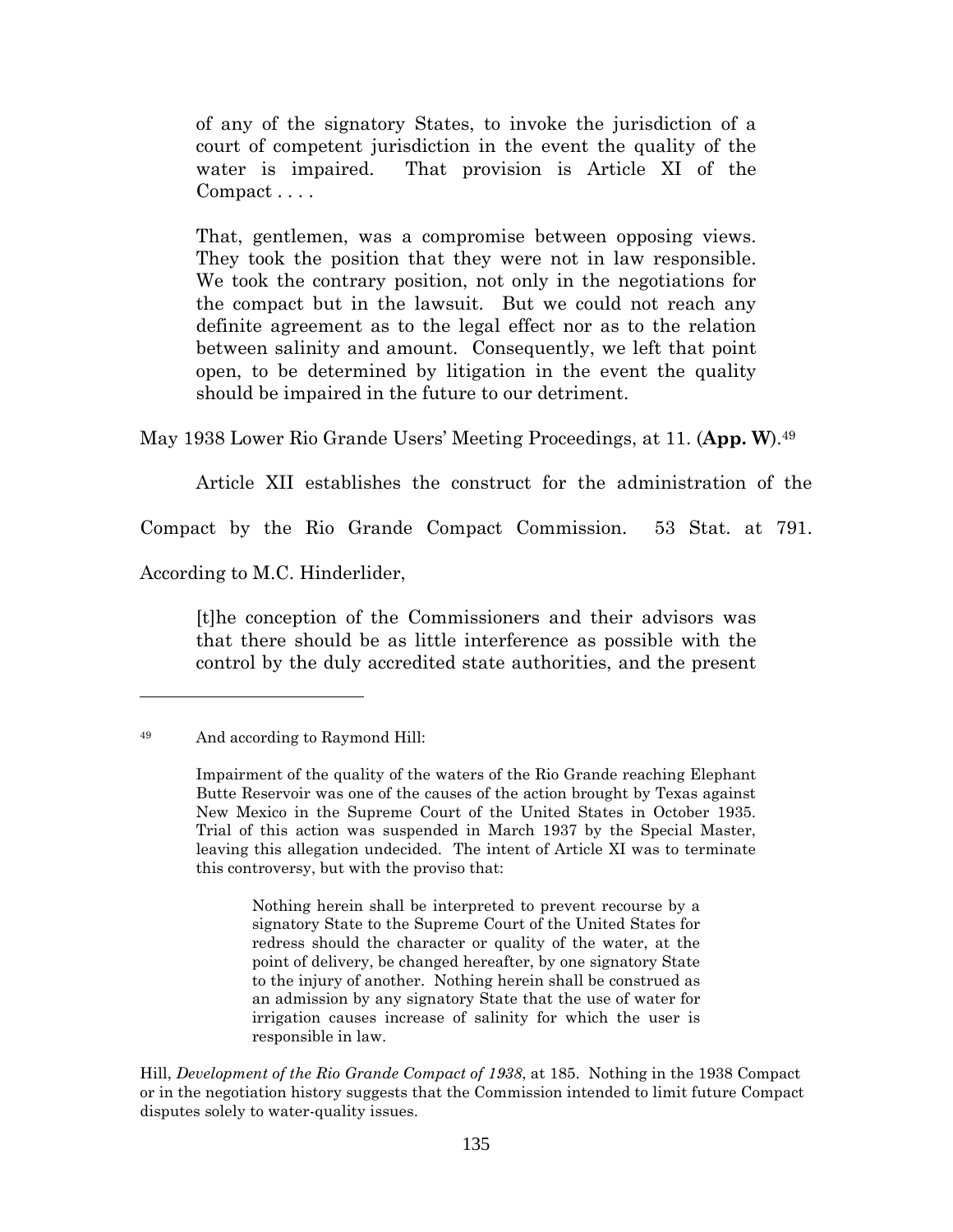uses of water in each state, by the joint Commission for the administration of the Compact. While it was recognized that the provisions of the Compact are not self-executing, and hence require some administration aside from the collection of hydrographic data, et cetera, it will be noted that any action taken by the Commission must be unanimous. This is designed to protect the rights of any one state against concerted action by a mere majority of the members of the Commission.

HINDERLIDER, RIO GRANDE BASIN COMPACT, at 26. But Article XII also limits the jurisdiction of the Commission "only to the collection, correlation, and presentation of factual data and the maintenance of records having a bearing upon the administration of this Compact, and, by unanimous action, to the making of recommendations to the respective States upon matters connected with the administration of this Compact"; further, "[t]he findings of the Commission shall not be conclusive in any court or tribunal which may be called upon to interpret or enforce [the 1938] Compact." 53 Stat. at 791.

Article XIII of the 1938 Compact "provides that the Compact Commission shall meet at the request of any member of the Commission at the expiration of every five-year period after the effective date of the Compact to review any provisions which are not substantive in character and do not affect the basic principles upon which the Compact is founded." Hill, *Development of the Rio Grande Compact*, at 185; *see also* 53 Stat. at 791.

Article XIV states that "[t]he schedules herein contained and the quantities of water herein allocated shall never be increased nor diminished by reason of increases of diminution in the delivery or loss of water to Mexico." 53 Stat. at 792. As explained by Raymond A. Hill: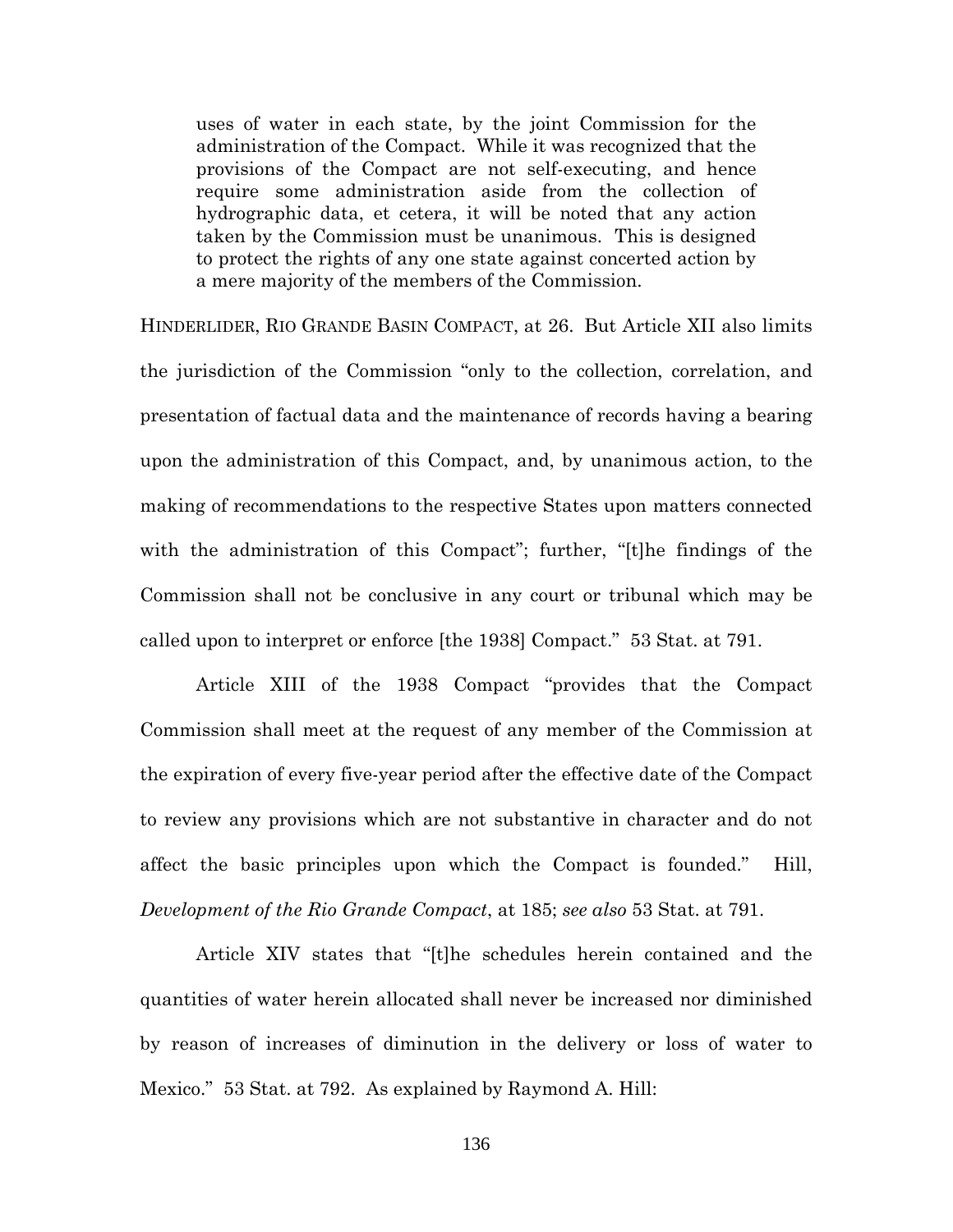There were repeated and sometimes acrimonious arguments among the Commissioners and their Advisers during the negotiations of [the] Rio Grande Compact with respect to diversions of water for use in Mexico in excess of the 60,000 acre-feet per year allocated to Mexico under the Treaty of 1906. Colorado and New Mexico demanded that such diversions be kept down to the amount prescribed by the Treaty and that each of them share in any such reduction in diversions by Mexico. Texas, on the other hand, asserted that it had no control over such diversions and could not be responsible for them. Article XIV . . . was thus a compromise.

Hill, *Development of the Rio Grande Compact*, at 185–86. Therefore,

according to M.C. Hinderlider:

Article XIV is designed to protect Colorado and New Mexico against any increases in future uses of water by Mexico over and above the 60,000 acre-feet recognized by treaty [and] any decrease in uses of water by Mexico would be to the benefit of the water users under the Elephant Butte Reservoir.

HINDERLIDER, RIO GRANDE BASIN COMPACT, at 26.

Article XV recognizes that the 1938 Compact is based solely upon conditions peculiar to the Rio Grande Basin; for that reason, it would not serve to "establish[ ] any general principle or precedent applicable to other interstate streams." 53 Stat. at 792. "This provision, taken from the 1929 [Interim] Compact, was universally desired because each of the three States was involved in the allocation of water in other interstate streams." Hill, *Development of the Rio Grande Compact*, at 186. "Article XVI, also taken from the 1929 Compact, was incorporated to meet the requirments [sic] of the United States." *Id*. Article XVI states: "Nothing in this Compact shall be construed as affecting the obligations of the United States of America to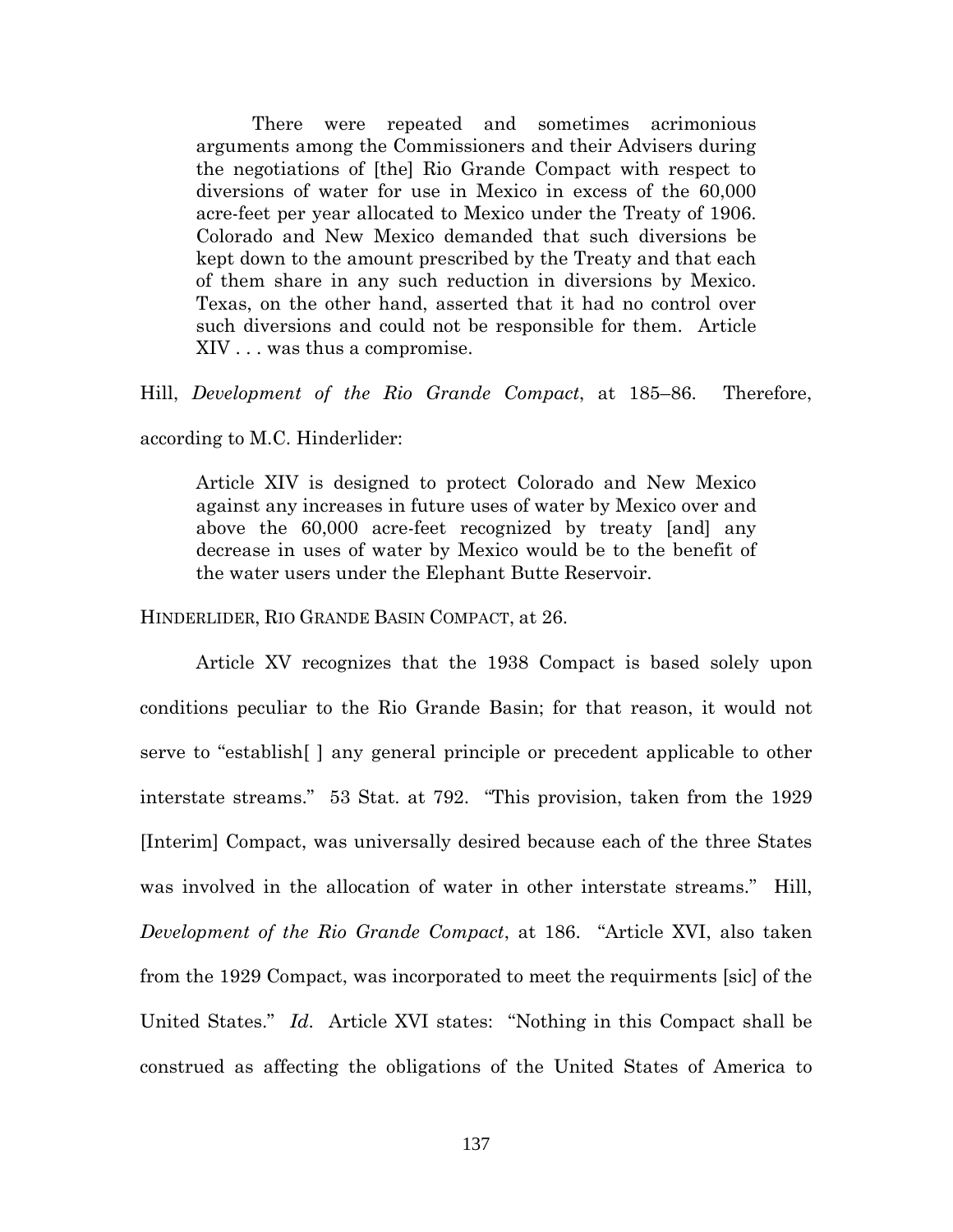Mexico under existing treaties or to the Indian tribes, or as impairing the rights of the Indian tribes." 53 Stat. at 792.

Lastly, Article XVII states that the 1938 Compact "shall become effective when ratified by each of the signatory States and consented to by the Congress of the United States." *Id*.

## *4. Ratification of the 1938 Compact proves difficult*

The negotiation and drafting of the 1938 Compact took years, but even after the Commissioners of the Rio Grande Compact Commission signed the compact, ratification by the legislatures of the three States proved difficult. Interests in both New Mexico and Colorado threatened to block ratification in their respective legislatures if Texas did not support applications for federally constructed reservoir projects in those states—projects that could impair the volume of water received downstream by Texas without a ratified Compact in place to protect Texas's rights. *See, e.g.*, Letter from Frank B. Clayton, Rio Grande Compact Comm'r for Texas, to Judge Edwin Mechem, counsel for the Elephant Butte Irrigation District (Aug. 12, 1938), *in* Rio Grande Compact Commission Records, Dolph Briscoe Center for American History, The University of Texas at Austin, Box 2F466 ("[M]y good friend [H.C.] Neuff[er] [Chief Engineer for the Middle Rio Grande Conservancy]. . . threatens that Albuquerque will upset the apple-cart and defeat ratification if we don't clear her project.") (attached hereto as **Appendix Z**); Letter from Frank B. Clayton, Rio Grande Compact Comm'r for Texas, to Maj. Richard F. Burges, Counsel for El Paso Cnty. Water Improvement Dist. No. 1, at 1 (Aug. 30,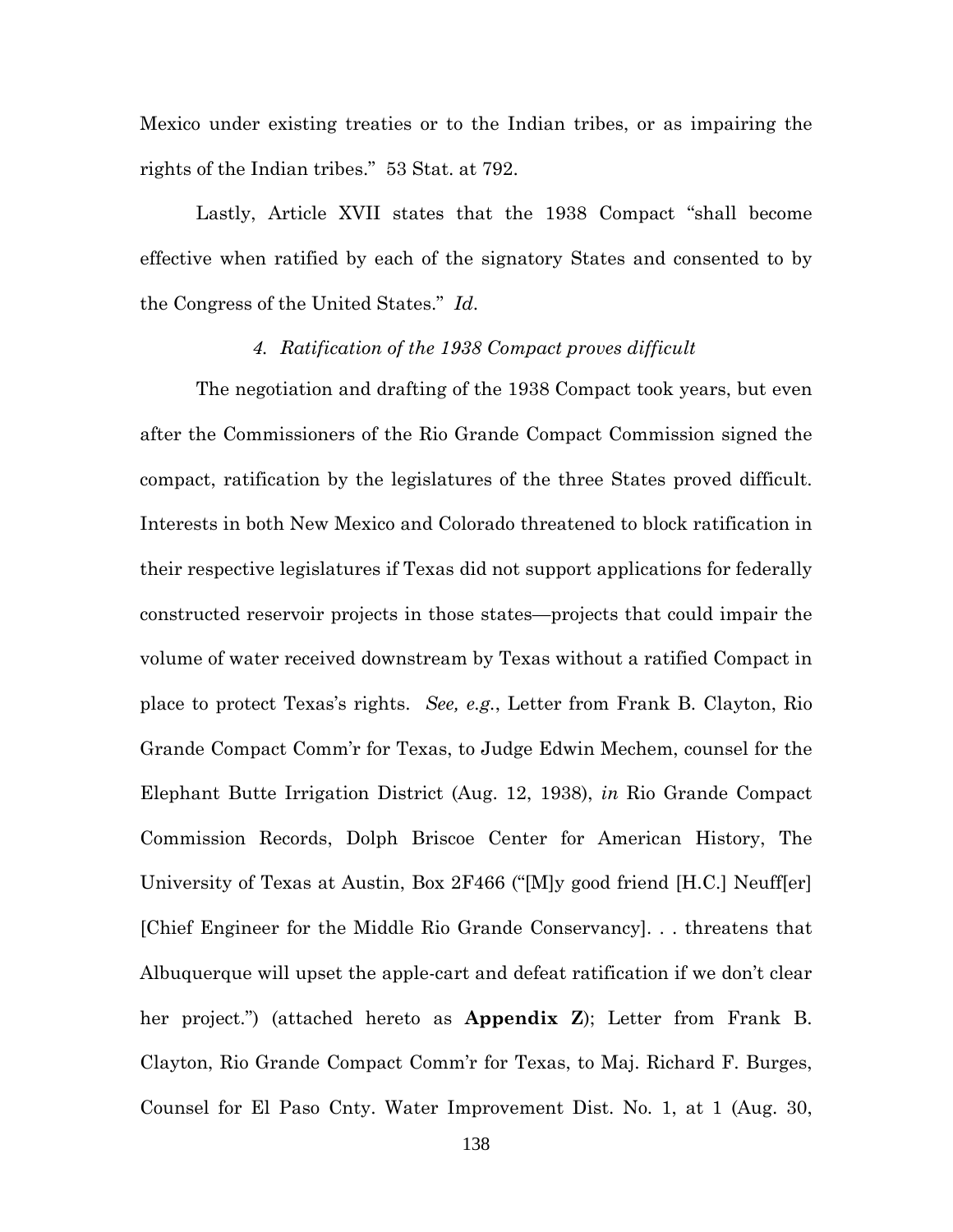1938), *in* Rio Grande Compact Commission Records, Dolph Briscoe Center for American History, The University of Texas at Austin, Box 2F466 ("To each of these requests [to support federal funding for Colorado and New Mexico projects] I have replied that until the Compact has been ratified by the three state legislatures and approved by the Congress, it is actually not a compact and affords us no protection . . . all those gentlemen threaten to defeat ratification in their legislatures if they are prevented from getting federal funds at this time on account of [Texas's] failure to clear the projects. ... Carr stated most emphatically that he was going to do all in his power to defeat ratification if clearance was not given to the Colorado projects.") (attached hereto as **Appendix AA**); Letter from Frank B. Clayton, Rio Grande Compact Comm'r for Texas, to Hon. Oscar C. Dancy 1 (Sept. 20, 1938), *in* Rio Grande Compact Commission Records, Dolph Briscoe Center for American History, The University of Texas at Austin, Box 2F466 ("[I]f [Colorado and New Mexico] don't get [federal funding for their projects], they threaten to defeat ratification in their own legislatures, a contingency [Texas] wishes to avoid if possible. The truth of the matter is that the chief reason Colorado and New Mexico agreed to the terms of the Compact was that they could build these improvements with government money, and if they don't get this money their interest in ratification [of the 1938 Compact] is materially lessened.") (attached hereto as **Appendix BB**).<sup>50</sup>

<sup>50</sup> In an effort to appease Colorado and New Mexico, as well as obtain protections for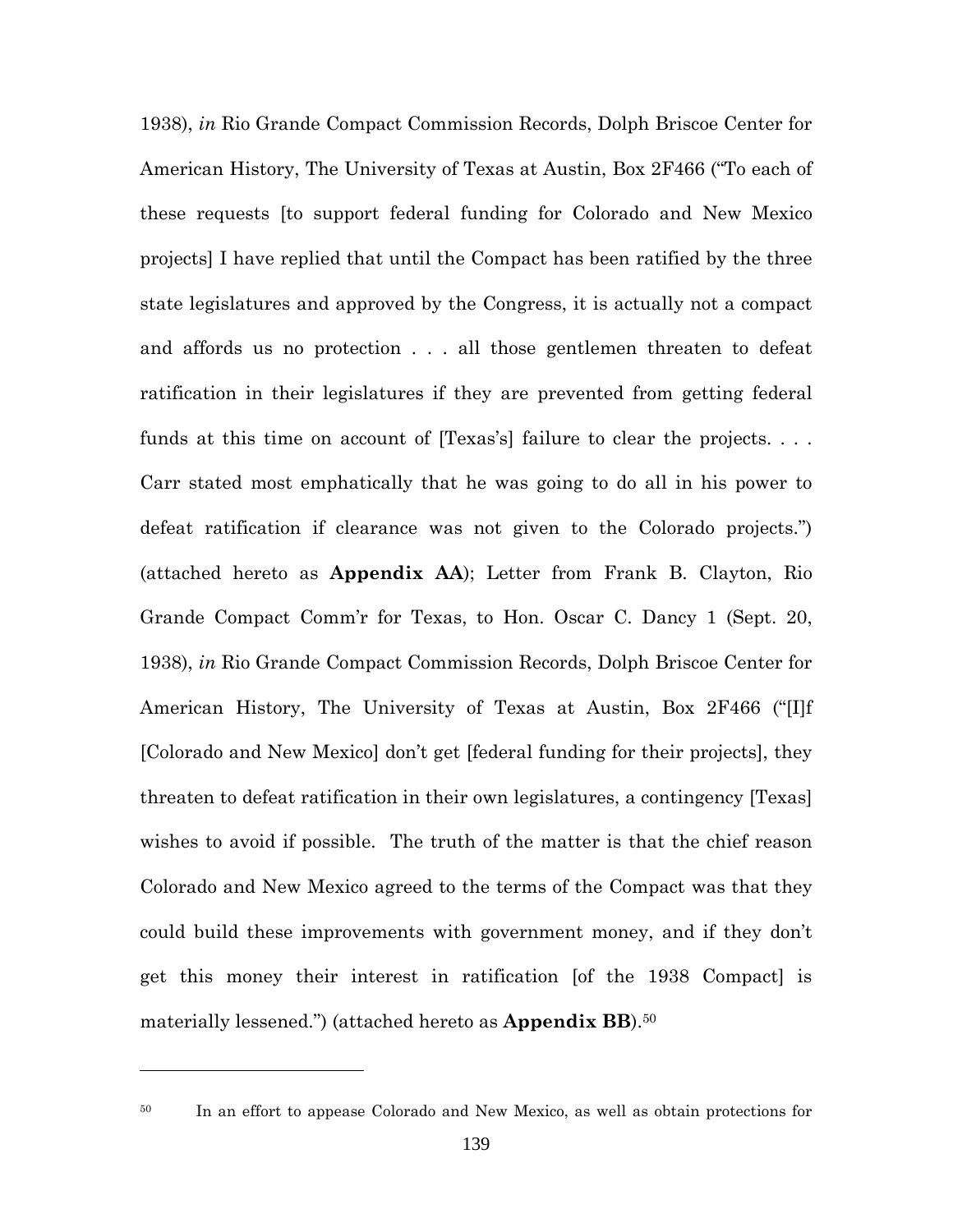Within Texas, irrigators in the Lower Rio Grande Valley threatened to

lobby their legislators to defeat ratification of the 1938 Compact in Texas if

an intrastate agreement could not be reached allowing a certain volume of

It is not the desire of this Department, nor of the Commissioner for Texas, to defeat Colorado and New Mexico in their applications, except on grounds which we believe to be of compelling importance. We have given a good deal of thought and study to this situation and think that we have arrived at a solution which should be satisfactory to all three States.

There is pending in the Supreme Court of the United States a law suit between Texas and New Mexico over the waters of the Rio Grande. Final hearings in this law suit were held in abeyance pending negotiations for a permanent compact, which it was hoped would resolve the differences between the two States. The final disposition of this law suit is in the hands of the Attorneys General of the two States, of course, quite independent of the compact, and we believe it is entirely feasible for the two States, through their counsel, to dispose of the law suit by the entry of a an agreed decree embodying the provisions of the compact even prior to its ratification by the Legislature. If Colorado should intervene in this law suit, and likewise enter into such an agreed decree, the same result could be reached as by final ratification of the compact by the three State Legislatures and the approval of Congress. This, it is thought, can be done with very little delay, and if it is done the objections by the Rio Grande Compact Commissioner of Texas to the proposed projects will be withdrawn and doubtless Federal funds can be secured within the time limit which we understand has been set by the Federal authorities for the allocation of Federal funds.

Letter from H. Grady Chandler, First Assistant Att'y Gen. of Texas, to Frank H. Patton, Att'y Gen. of New Mexico, and Byron G. Rogers, Att'y Gen. of Colorado 2 (Sept. 8, 1938), *in* Rio Grande Compact Commission Records, Dolph Briscoe Center for American History, The University of Texas at Austin, Box 2F466 (attached hereto as **Appendix CC**).

But the proposal for the consent decree became moot after New Mexico voluntarily withdrew its request for federal funding of its project, deciding to obtain their water supply elsewhere in the state; "[h]ence, there [was] no longer any necessity for haste" in consummating a deal with Texas to put into effect the protections outlined in the 1938 Compact. Letter from Frank B. Clayton, Rio Grande Compact Comm'r from Texas, to Dr. Harlan H. Barrows, Nat'l Res. Comm. 3 (Oct. 1, 1938), *in* Rio Grande Compact Commission Records, Dolph Briscoe Center for American History, The University of Texas at Austin, Box 2F466 (attached hereto as **Appendix DD**). Colorado's project had also been disapproved by the Public Works Administration. *See* Letter from Dr. Harlan H. Barrows, Nat'l Res. Comm., to Frank B. Clayton, Rio Grande Compact Comm'r from Texas (Sept. 29, 1938), *in* Rio Grande Compact Commission Records, Dolph Briscoe Center for American History, The University of Texas at Austin, Box 2F466 (attached hereto as **Appendix EE**).

Texas prior to the ratification of the 1938 Compact by the States and Congress, the Texas Attorney General's Office proposed to the Attorneys General for Colorado and New Mexico terms for a consent decree in the pending, yet stayed, lawsuit involving Texas and New Mexico: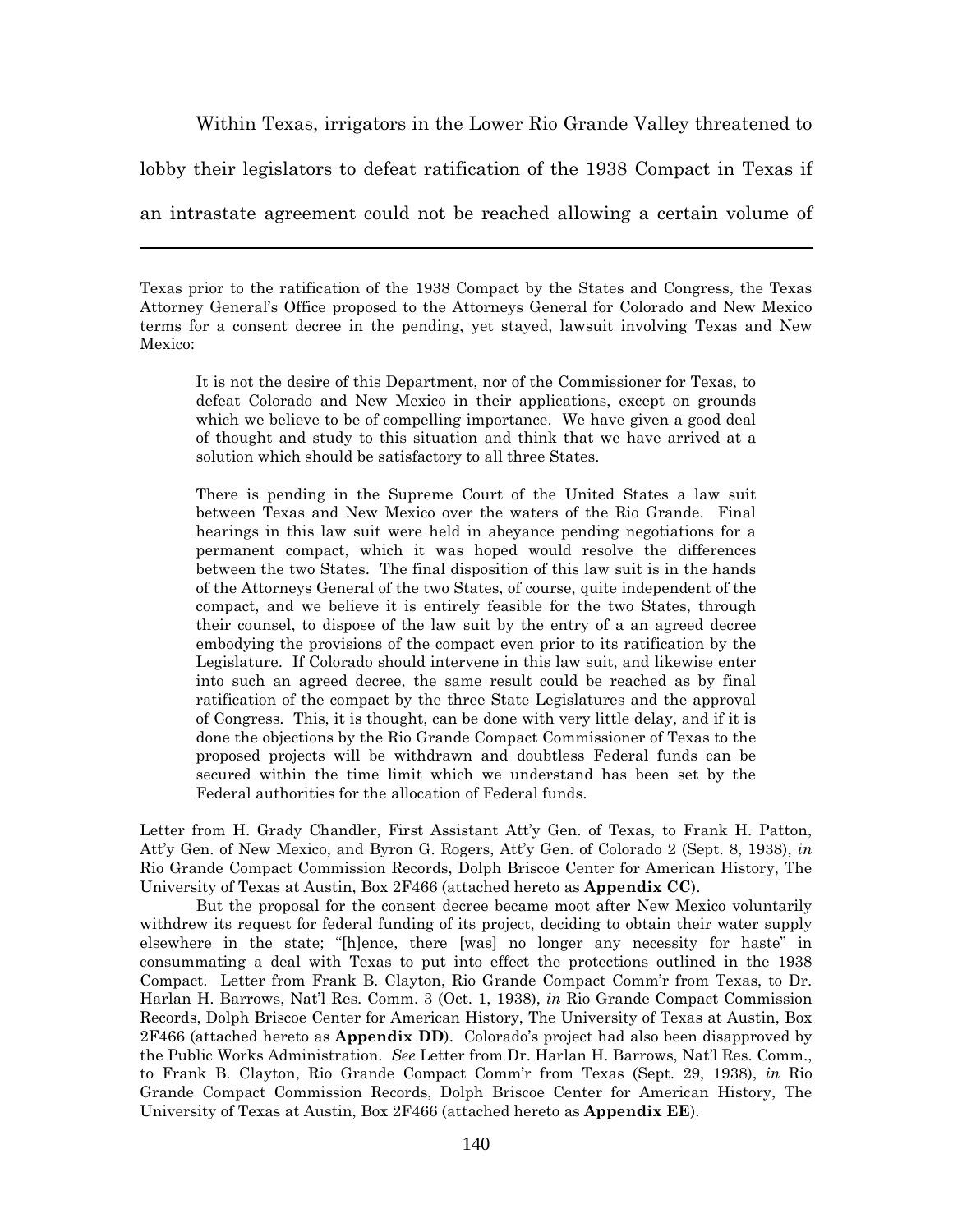water to be distributed to water users downstream of Fort Quitman to Brownsville, Texas. *See, e.g.*, 1938 Lower Rio Grande Users' Meeting Proceedings, at 12–13 (**App. W**); Letter from Frank B. Clayton, Rio Grande Compact Comm'r for Texas, to Hon. Homer L. Leonard 2 (Aug. 3, 1938), *in* Rio Grande Compact Commission Records, Dolph Briscoe Center for American History, The University of Texas at Austin, Box 2F466 [hereinafter Aug. 3 Clayton Letter] ("[T]here seemed to me to be an indication that if [Lower Rio Grande water users'] claims were not conceded by the upper [water] districts, the lower water users would oppose ratification.") (attached hereto as **Appendix FF**).

Lower Rio Grande water users were convinced that their interests had not been taken into account when the Rio Grande Compact Commission allocated Rio Grande waters to each State under the 1938 Compact:

Of course I know this: I know we are interested in getting our proportionate share of the water, the share to which we are entitled. Under the compact between the States of Texas, Colorado and New Mexico, none of the diversions below Fort Quitman have been taken into consideration. . . . I understand that under the ruling of the Supreme Court laid down in the la Plata [sic] case, each State is entitled to its proportionate part of the water, that is to an equitable apportionment. . . . In view of the fact that the users below Fort Quitman haven't been taken into consideration, we rather feel that in justice to them some provision should be made for a certain diversion for the lower users of this Rio Grande water.

1938 Lower Rio Grande Users' Meeting Proceedings, at 5 (statement of Judge Ben E. King, attorney for the Maverick County Water Control and Improvement District No. 1) (**App. W**). Indeed, Lower Rio Grande water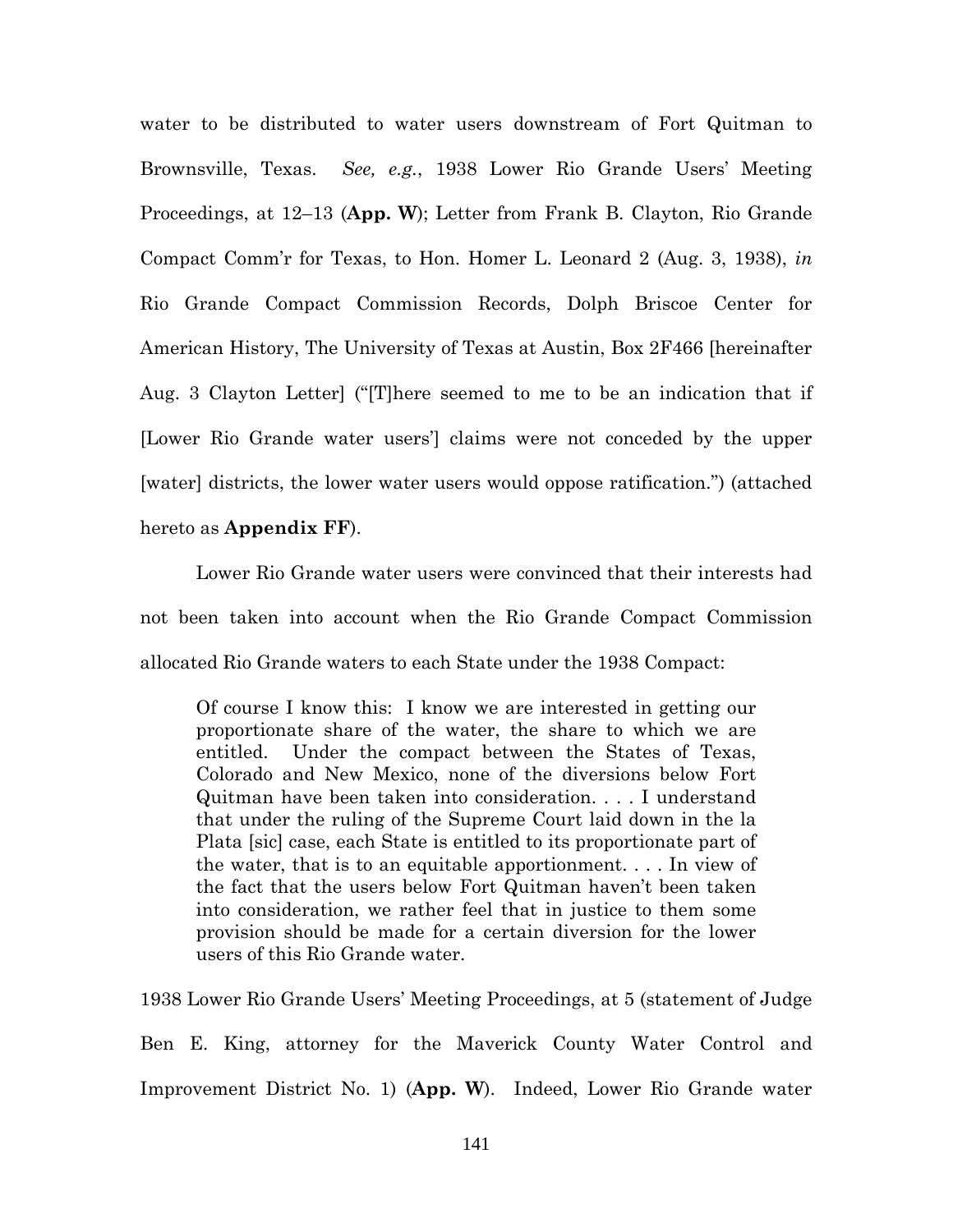users, reading the 1938 Compact for the first time without the benefit of knowledge of the long history of the dispute and of the Rio Grande Project, the scientific data forming the foundation for the compact, and the negotiating history leading to the final compact, wondered if the Rio Grande Compact Commissioner from Texas had bargained for the best deal that he could have obtained. *See id.* at 15–16.<sup>51</sup>

Over the course of several conversations with various Lower Rio Grande water users and their counsel, Frank B. Clayton, Rio Grande Compact Commissioner for Texas, and others, attempted to educate those water users as to two realities: (1) the geography of Southern Texas and (2) the preemptive nature of the Rio Grande Project as operated by Reclamation. First,

<sup>&</sup>lt;sup>51</sup> The Lower Rio Grande water users were not even aware that the authority of the Rio Grande Compact Commission was limited to apportionment of the waters above Fort Quitman and the reasons for that limitation. As explained to Lower Rio Grande water users in May 1938 by Frank B. Clayton, Rio Grande Compact Commissioner from Texas, with assistance from Dr. Harlan H. Barrows of the National Resources Committee and Mr. Roland Harwell, Manager of the El Paso County Water Improvement District No. 1, the problem of apportionment of Rio Grande waters dated back to the turn of the twentieth century and the claims of Mexico to the waters near El Paso and Juarez. *See* 1938 Lower Rio Grande Users' Meeting Proceedings, at 15–16. As noted by Harwell:

Then when the United States and Mexico got off together to settle their differences, they settled on that portion of the river along which there were difficulties and didn't include any other part, because there were no difficulties. . . .

In those days the river petered out at Fort Quitman or above completely, and nobody could feel certain that there would be any water in the stream down there during the summer, unless water flowed in from other sources prior to 1906. So, I think the river just naturally got divided into two sections; they tried to solve the problem up above; there was no problem to solve down below. Not then.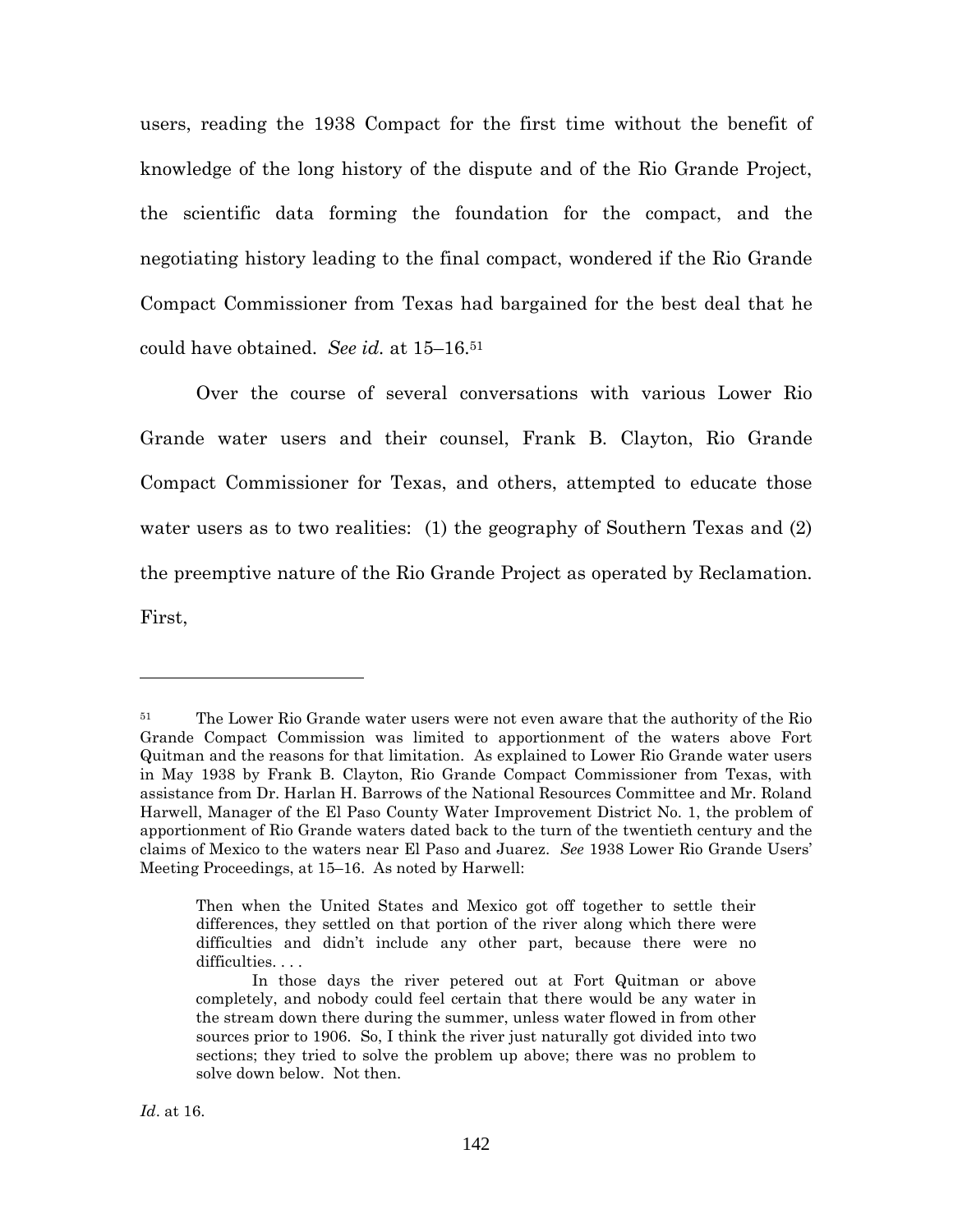as a practical matter, when we talk about deliveries of water to Texas, we are speaking of deliveries into the reservoir at Elephant Butte, because below Elephant Butte there are no tributaries to speak of, and, except in times of flood, the flow is not augmented in any considerable measure until after the water passes Fort Quitman.

. . . .

[T]he lands above Fort Quitman receive their entire water supply from the Rio Grande and its tributaries in Colorado and New Mexico. The lands below Fort Quitman, except those immediately below, receive by far the greater part of their supply from tributaries flowing in below that point in Texas and Mexico.

*See id*. at 10, 15 (statements of Frank B. Clayton); *see also* Aug. 3 Clayton Letter, at 4 ("[B]ecause of the small quantity [of water] that can actually, physically be passed and the very poor quality of the water, the amount which you could beneficially use twelve hundred miles below us would be infintesimal [sic] . . . .) (**App. FF**). And as to the water entering the Rio Grande via tributaries below Fort Quitman, appropriators on both sides of the U.S.–Mexico border diverted it at will to irrigate their lands. May 1938 Lower Rio Grande Users' Meeting Proceedings, at 17–18 (**App. W**).

Second, Clayton explained that "for the benefit of the lands above Fort Quitman, [Reclamation had appropriated] all [of] the unappropriated waters in New Mexico[;] Elephant Butte dam was constructed, and is being paid for by farmers within the Rio Grande Project." *Id*. at 10. Roland Harwell, Manager of the El Paso County Water Improvement District No. 1, explained the limits of the Rio Grande Project: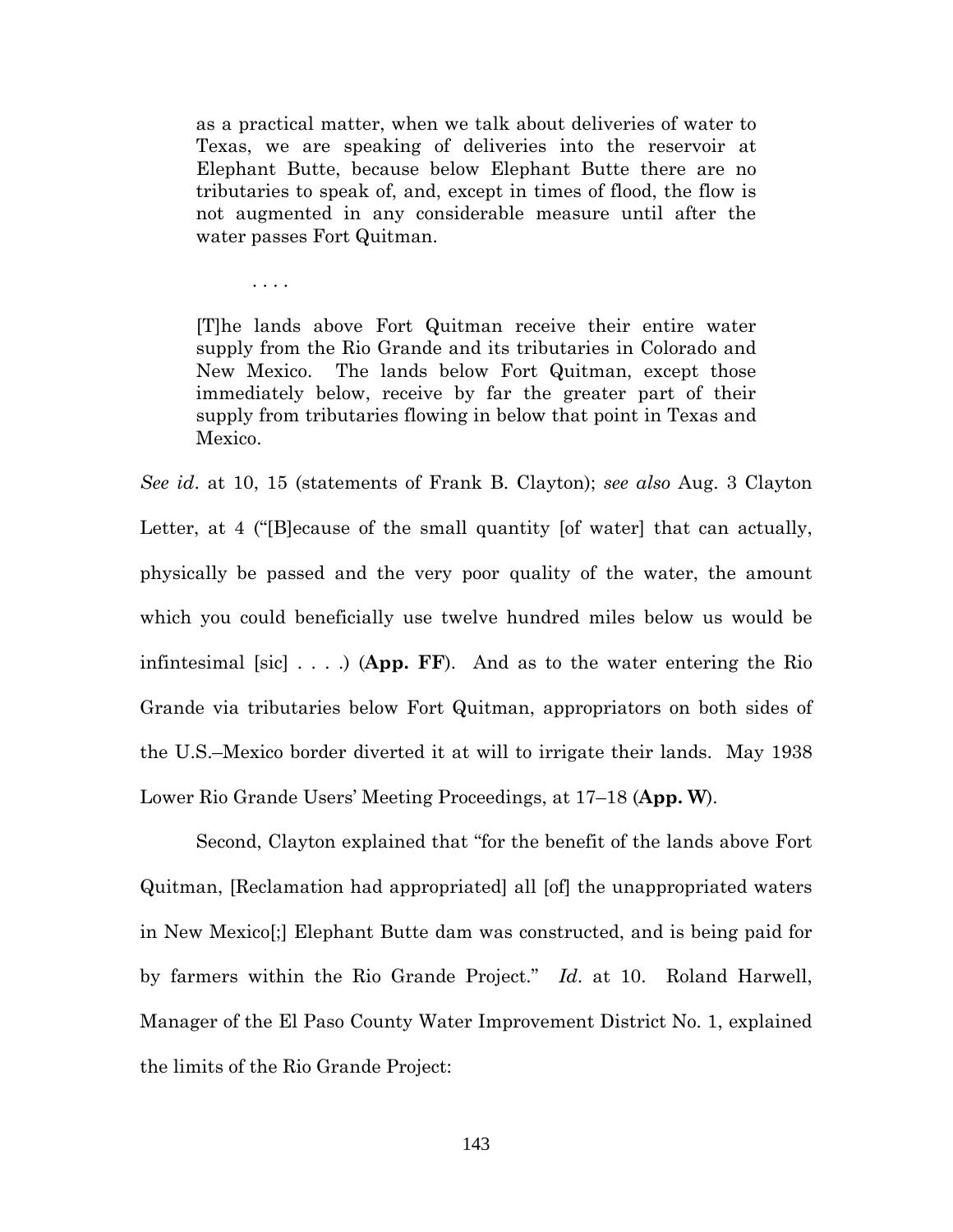[O]ur project ends at the end of the Tornillo district, a point down below Fabens a relatively short distance. The last diversion which we contemplate making here will be at Ysleta, twelve miles below El Paso. Our control over the water still will end at Fabens, in part, and at the head of the Tornillo main canal, at the end of the Tornillo district. . . . What happens beyond that point, and Fort Quitman is well beyond that point, is something wholly without our control as it is without your control.

*Id*. at 16. Because the Rio Grande Project water is depleted after the last delivery of water, and because of diversions of tributary water occurring immediately below the last delivery of water by the Rio Grande Project, Reclamation could not guarantee a delivery of 200,000 acre-feet of water at Fort Quitman, even if it were so inclined, as requested by the Lower Rio Grande water users. *Id*. at 16–17. As succinctly put to the Lower Rio Grande water users by Harwell: "[Y]ou need storage; and you need a treaty [with Mexico] . . . ." *Id.* at 17; *see also* Letter from Frank B. Clayton, Rio Grande Compact Comm'r for Texas, to Gov. W. Lee O'Daniel 4 (Nov. 16, 1938), *in* Rio Grande Compact Commission Records, Dolph Briscoe Center for American History, The University of Texas at Austin, Box 2F466 [hereinafter 1938 Gov. O'Daniel Letter] ("In deed, it has been only in very recent years that the lower Rio Grande valley has suffered from lack of water, and these dry seasons have alternated with seasons of destructive floods, the waters of which, if impounded, would afford a dependable and ample supply.") (attached hereto as **Appendix GG**). And, as simplified further by Dr. Harlan Barrows of the National Resources Committee: "No compact, no treaty; no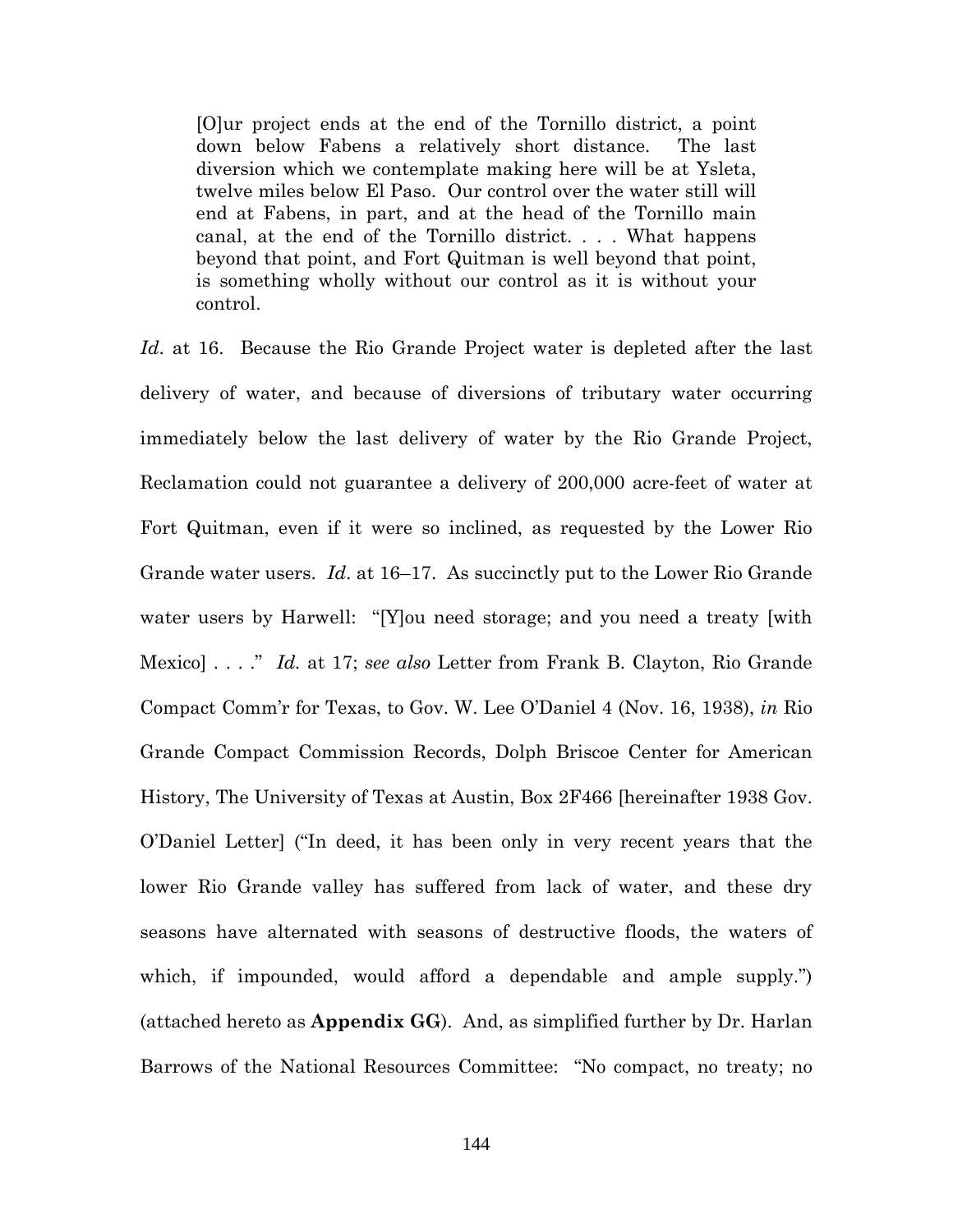treaty, no storage dams; no dams, no regulation of the waters of the lower river." May 1938 Lower Rio Grande Users' Meeting Proceedings, at 21 (**App. W**).

While the Lower Rio Grande water users contemplated their options, one attorney investigated the negotiations of the Rio Grande Compact Commission. Sawnie B. Smith, an attorney representing the Water Conservation Association of the Lower Rio Grande Valley, wrote to Frank Clayton, Rio Grande Compact Commissioner from Texas, to ask for clarification on the 1938 Compact's terms regarding the water allocation to Texas:

There has been considerable comment on the fact that the Rio Grande Compact between Colorado, New Mexico and Texas, dated March 18, 1938, makes no provision for the division of waters below Elephant Butte between the States of New Mexico and Texas and makes no provision concerning the amount of water to which Texas is entitled.

I understand that theoretically, if not in fact, the total amount of water in the project storage provided for in the compact is used or needed by the Rio Grande project except the portion thereof required to be delivered to Mexico. I also understand that the Rio Grande project is an established, defined area lying about 60% in New Mexico and about 40% in Texas. Therefore, if these understandings are correct, and the present usage and physical conditions remain the same, the division of the waters as between Texas and New Mexico would be in the proportions of the Rio Grande project area in said two States.

I do not find anything in the compact, however, which ties down and limits the use or division of the waters according to present usage and physical conditions, and nothing that would prevent controversy between the two States in the future regarding the division of the waters between the two States.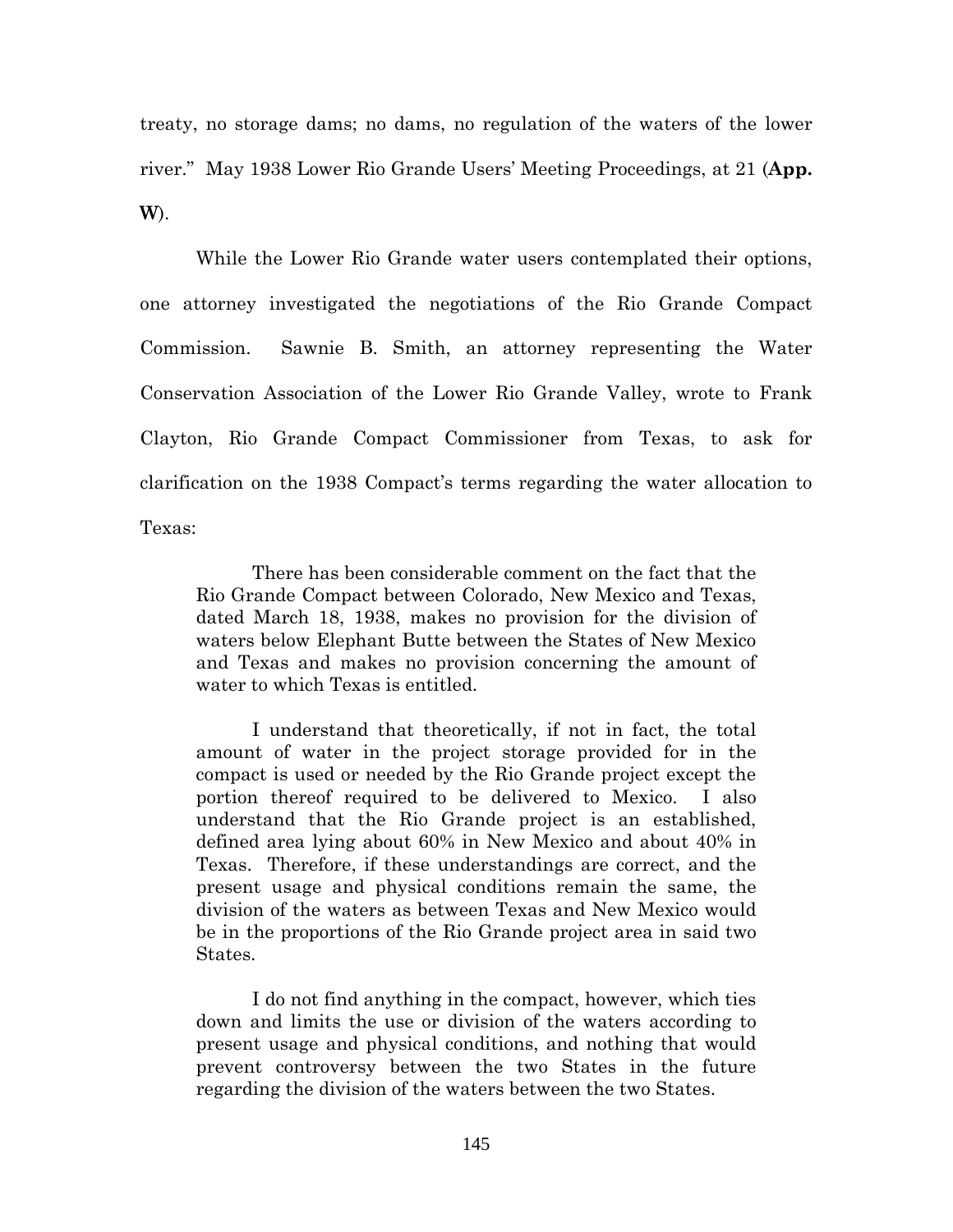This omission is too obvious to have been inadvertent, and, therefore, unquestionably, the Commissioners had what they considered valid reason for it. On behalf of a number of interested parties in this area, I would appreciate it very much if you would advise me why the respective rights of Texas and New Mexico to these waters were not defined and provided for in the compact in express terms.

Letter from Sawnie B. Smith, Esq., to Frank B. Clayton, Rio Grande Compact

Comm'r (Sept. 29, 1938), *in* Rio Grande Compact Commission Records, Dolph

Briscoe Center for American History, The University of Texas at Austin, Box

2F466 [hereinafter Sept. 1938 Sawnie Smith Letter] (attached hereto as

## **Appendix HH**).

In response, Clayton explained:

The question of where the point of division of the waters of the Rio Grande as between Texas and New Mexico should be fixed has been the subject of a great deal of study ever since the original Rio Grande Compact Act was passed, in 1928. It was decided prior to the signing of the temporary compact that New Mexico's obligations as expressed in the compact must be with reference to deliveries at Elephant Butte reservoir, and this provision was inserted in the temporary compact. The reasons for it are numerous. In fact, the obstacles in the way of providing for any fixed flow at the Texas line were considered insuperable.

The Rio Grande Project, as you know, is operated as an administrative unit by the Bureau of Reclamation, and the dam and releases from the reservoir are controlled by the Bureau and will continue to be at least until the federal government is repaid its investment, and very probably even beyond that time. Obviously, neither Colorado nor New Mexico could be expected to guarantee any fixed deliveries at the Texas line when the operation of the dam is not within their control but is in the control of an independent government agency.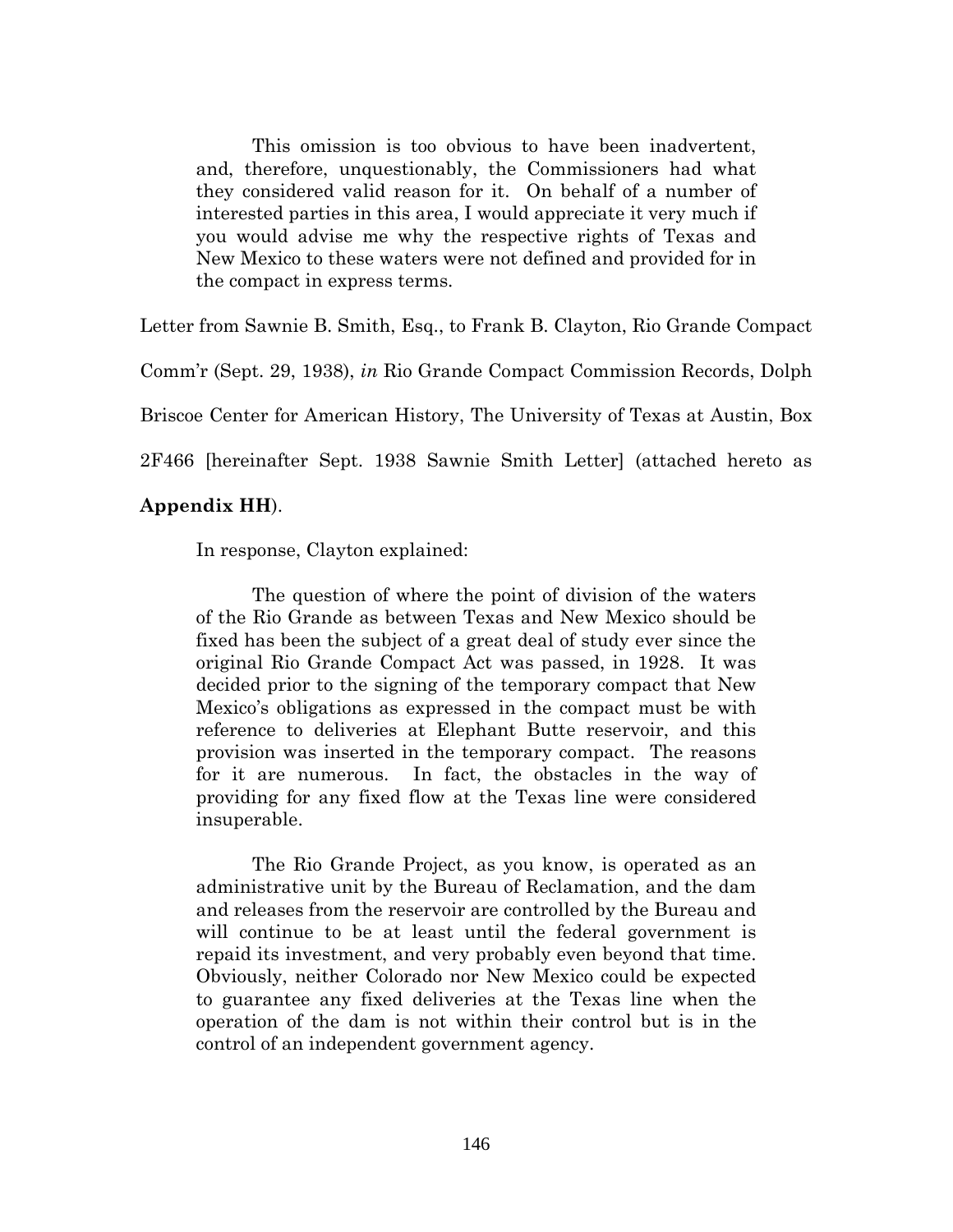Moreover, measurements of the waters passing the Texas state line would be very difficult and expensive, if not impossible. This, for the reason that irrigation canals, ditches and laterals cross the line, which is of a very irregular contour, at many different points, carrying water in addition to what is carried in the river, itself, and it would require continual measurements in these various channels to make any reasonably accurate computations of the total flow.

However, the question of the division of the water released from Elephant Butte reservoir is taken care of by contracts between the districts under the Rio Grande Project and the Bureau of Reclamation. These contracts provide that the lands within the Project have equal water rights, and the water is allocated according to the areas involved in the two States. By virtue of the contract recently executed, the total area is "frozen" at the figure representing the acreage now actually in cultivation: approximately 88,000 acres for the Elephant Butte Irrigation District, and 67,000 for the El Paso County Water Improvement District No. 1, with a "cushion" of three per cent. [sic] for each figure.

I apprehend that there will never be any difficulty about the allocation of this water.

The arrangement just mentioned is of course a private one between the districts involved, and for that reason it was felt neither necessary or desirable that it be incorporated in the terms of the Compact.

The lands above Fort Quitman and below the Rio Grande Project eastern boundary receive only "tail-end" or waste water, the lands in the Hudspeth County district taking its water by virtue of a contract and the lands privately owned below the district lower boundary only by taking by gravity or pumps what happens to be in the river channel.

The deliveries to Mexico are of course governed by treaty.

Letter from Frank B. Clayton, Rio Grande Compact Comm'r. of Texas, to Sawnie B. Smith, Esq. 1–2 (Oct. 4, 1938), *in* Rio Grande Compact Commission Records, Dolph Briscoe Center for American History, The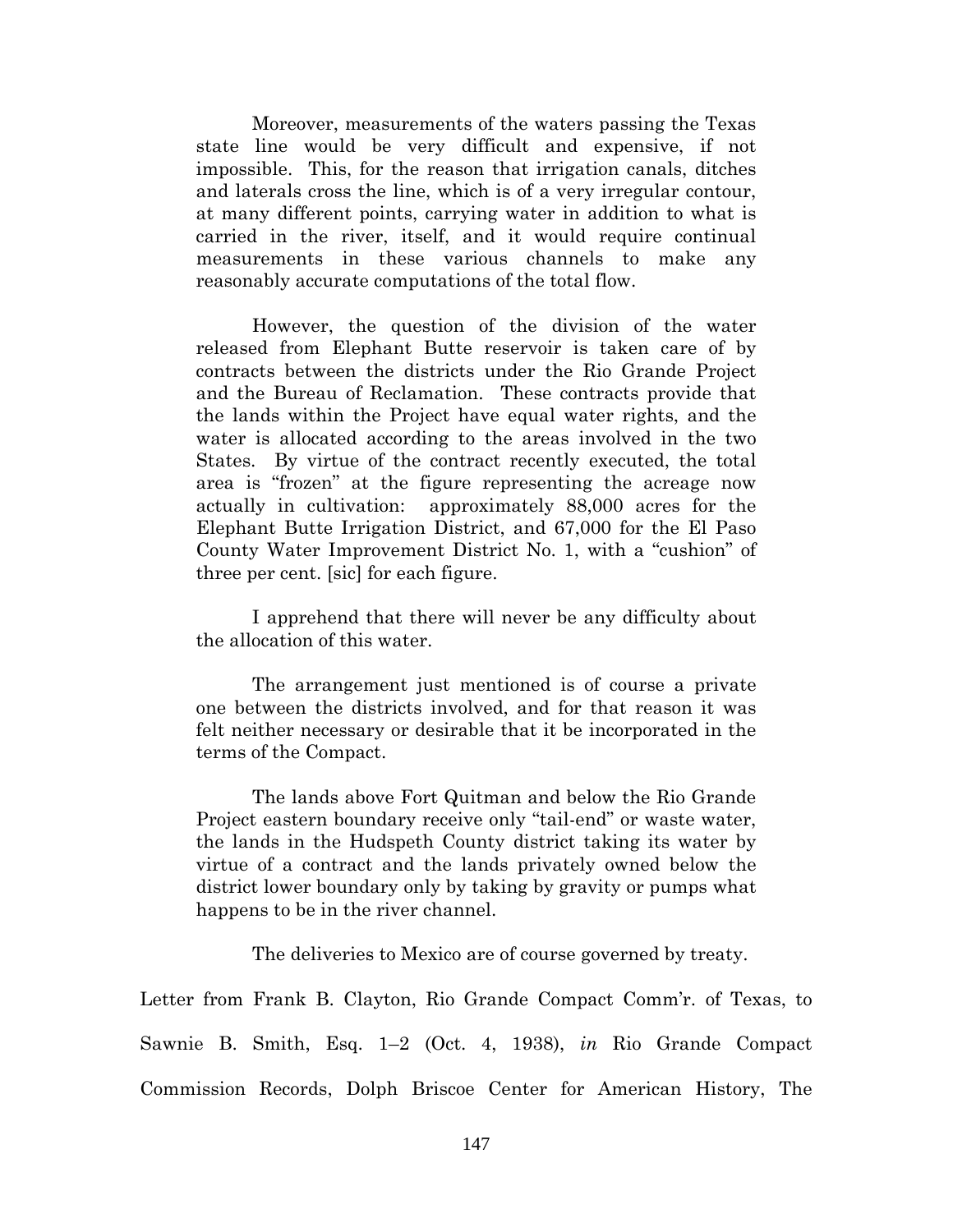University of Texas at Austin, Box 2F466 [hereinafter Oct. 1938 Frank Clayton Letter] (attached hereto as **Appendix II**).

After many conversations with and among Lower Rio Grande water users over several months,<sup>52</sup> "the governing board of the Water Conservation Association of the Lower Rio Grande Valley . . . adopted a resolution endorsing ratification of the [1938] Compact." Letter from Frank B. Clayton, Rio Grande Compact Comm'r. of Texas, to Sen. H.L. Winfield of Texas 1 (Feb. 7, 1939), *in* Rio Grande Compact Commission Records, Dolph Briscoe Center for American History, The University of Texas at Austin, Box 2F466 (**App. JJ**).<sup>53</sup> At that point, the legislatures of the signatory States ratified the compact. *See* Act of Feb. 21, 1939, ch. 146, 1939 Colo. Sess. Laws 489; Act of Mar. 1, 1939, ch. 33, 1939 N.M. Laws 59; Act of Mar. 1, 1939, ch. 3, 1939 Tex. Gen. Laws 531. The 1938 Compact became federal law in May 1939. *See* Act of May 31, 1939, ch. 155, 53 Stat. 785.

<sup>52</sup> *See, e.g*., Letter from Frank B. Clayton, Rio Grande Compact Comm'r. of Texas, to Sen. H.L. Winfield of Texas 1 (Feb. 7, 1939), *in* Rio Grande Compact Commission Records, Dolph Briscoe Center for American History, The University of Texas at Austin, Box 2F466 (recounting Clayton "spen[ding] a week last fall [near Brownsville, Texas], talking with various leaders in the valley—directors, managers, and attorneys of the irrigation districts, and other men of prominence in the towns between Mission and Brownsville") (attached hereto as **Appendix JJ**); 1938 Gov. O'Daniel Letter, at 5 (recounting meetings in the Lower Rio Grande Valley, "meeting with representatives of the various interests, and we discussed with each other freely and frankly all the ramifications of the compact and the possible solution of our mutual problems") (**App. GG**).

<sup>53</sup> In 1944, the United States and Mexico ratified a treaty allocating the waters of the Colorado and Tijuana rivers, as well as the Rio Grande river from Fort Quitman, Texas, downstream to the Gulf of Mexico. Treaty Between the United States of America and the United Mexican States Relating to the Utilization of the Waters of the Colorado and Tijuana Rivers, and of the Rio Grande (Rio Bravo) from Fort Quitman, Texas, to the Gulf of Mexico, U.S.–Mex., Feb. 3, 1944, 59 Stat. 1219.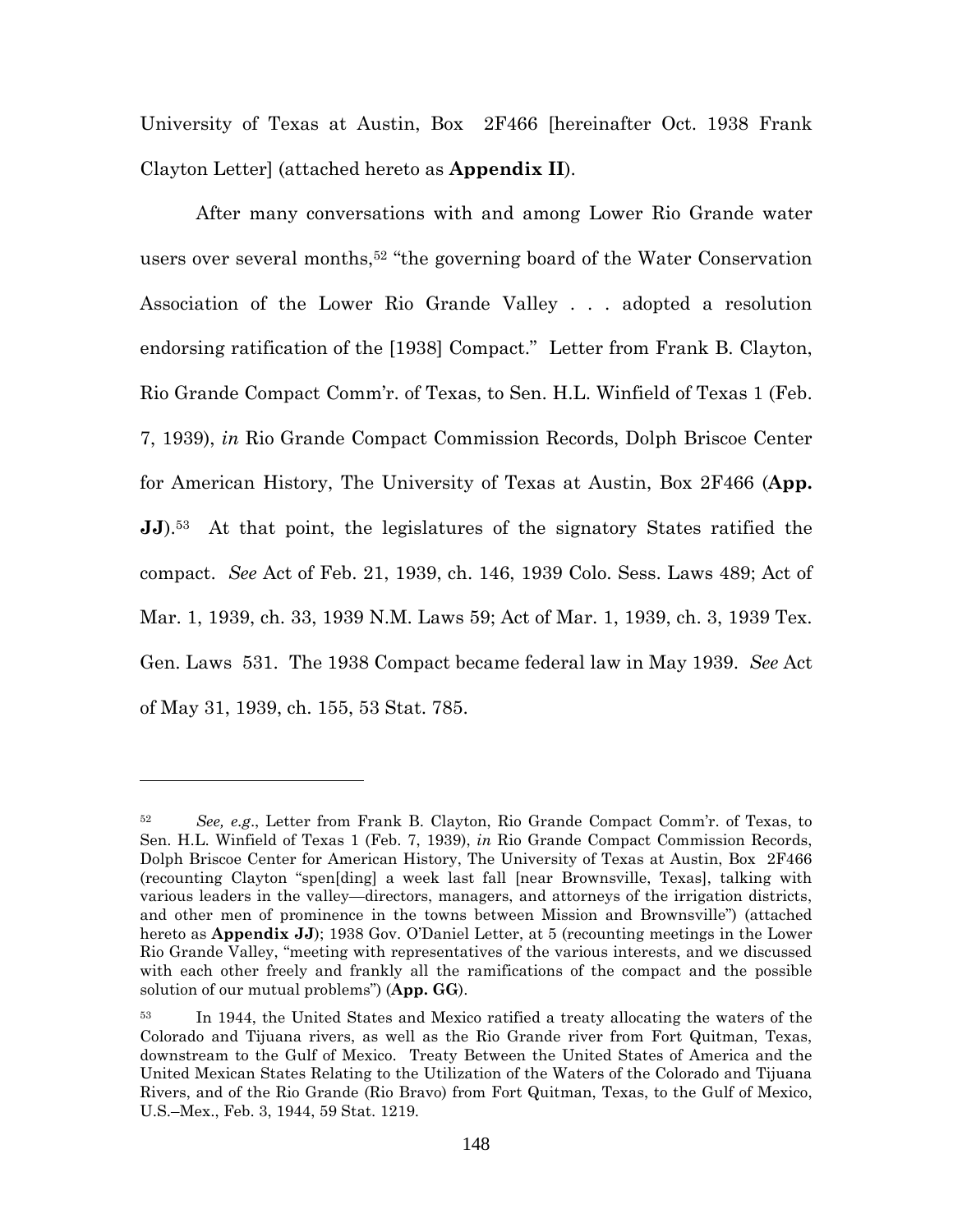Raymond A. Hill, former engineering assistant for Reclamation and

Texas's engineering advisor to the Commission, recounted in the late 1960s:

The Rio Grande Compact of 1938 has been condemned by some as being unduly complicated, poorly written, and of uncertain intent. If read, however, in the light of the history of irrigation developments along the Rio Grande in Colorado, New Mexico, and Texas and with appreciation of the antagonisms among these States and between segments of them at the time of negotiation of that Compact, its apparent complications are reconciled, the language is clarified, and the intent of the negotiators becomes evident.

Long before 1938, it had become obvious that the quantities of water obtainable for the Rio Grande were not sufficient to satisfy the demands on this supply for irrigation of all of the areas under canal systems in Colorado, New Mexico, and Texas. Elephant Butte Dam was built by the Federal Government to capture flood waters and thereby relieve the acute shortages in supply below that point that had been caused by expansion of irrigation agriculture in Colorado. In addition, an embargo was placed on further developments in Colorado.

Water resource developments in New Mexico above Elephant Butte were dormant during this period of expansion in Colorado. In 1926, however, a study was undertaken by the Federal Government, in cooperation with local interests, which had as its objective rehabilitation of the Middle Rio Grande Valley by construction of storage works, new canal systems, and drainage of the valley lands.

The reaction of Colorado to this program was adverse because of the resentment of the embargo on new developments in Colorado. The reaction among the water users in Texas and in New Mexico below Elephant Butte was also adverse because they feared that any expansion of use upstream would impair their water supply. It was in this atmosphere that the Rio Grande Compact of 1929 was negotiated.

The Middle Rio Grande Project was constructed soon thereafter, unfortunately just as a drought began and the natural flow of Rio Grande became insufficient to maintain an ample supply of water in Elephant Butte Reservoir. The condition brought about, in 1935, the action of the Supreme Court of the United States of *Texas v. New Mexico*. This action intensified the antagonism that had long existed between water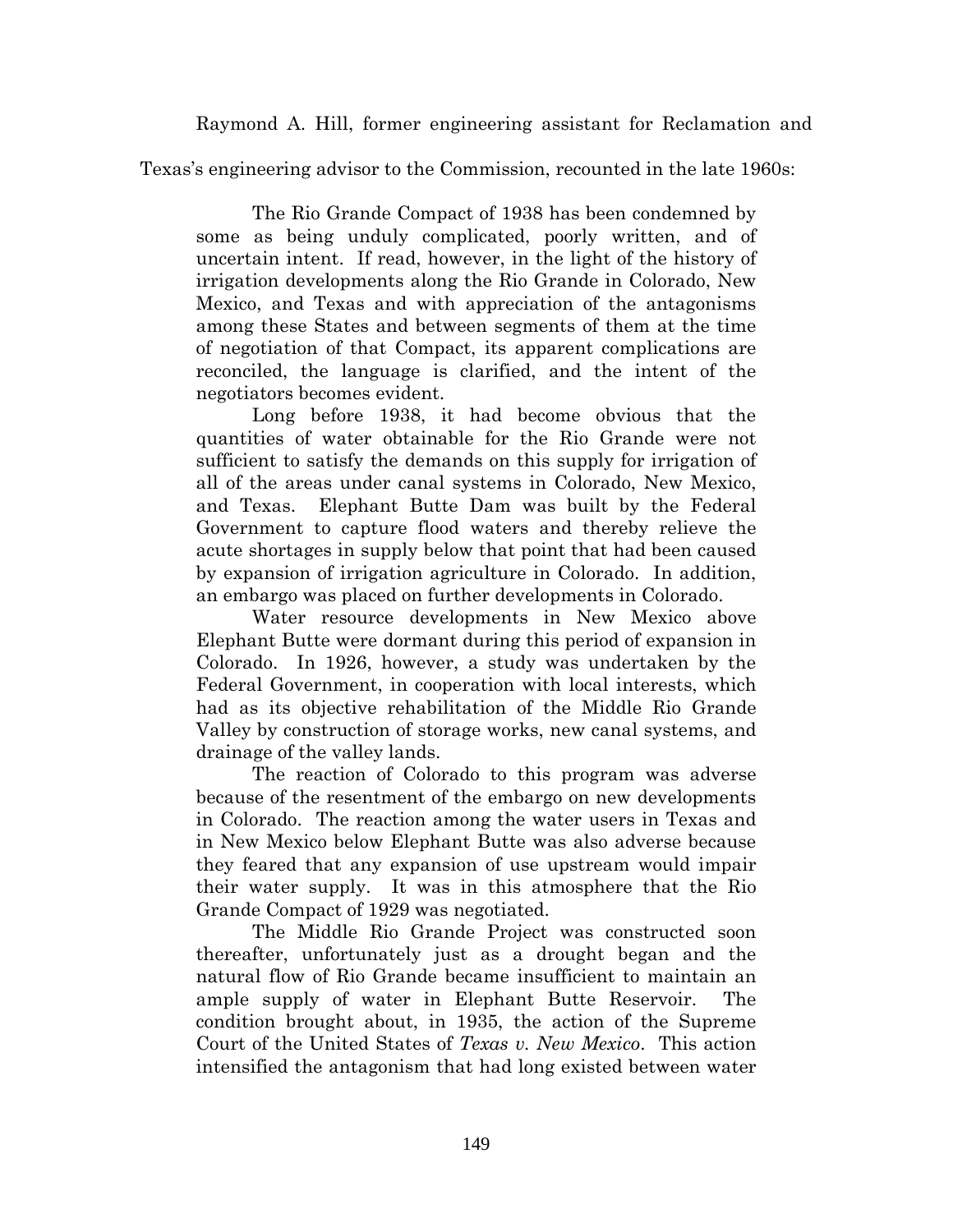users in the Rio Grande Federal Reclamation Project and those in the Middle Rio Grande Project.

Colorado had insisted on the inclusion in the 1929 Compact of provisions intended to result in the construction of the Closed Basin Drain by the Federal Government. If this drain had been built, Colorado would have been entitled to expand its consumptive use of water by the quantity so salvaged. This drain was not built, nor were any other works built in place of it. Colorado thus entered the negotiations of the 1938 Compact with the feeling that it had been treated unfairly by the representatives of New Mexico and Texas.

The Rio Grande Compact Commissioners, during their meetings in 1937 and 1938, thus had to divide an insufficient supply among three groups of water users, each of which was antagonistic to the other two. Their solution was to hold to the principles of the 1929 Compact and to depart as little as practicable from its provisions.

The Committee of Engineering Advisers was instructed to prepare schedules of deliveries by Colorado and by New Mexico that would insure maintenance of the relationships of stream inflow to stream outflow that had prevailed under the conditions existent when the Compact of 1929 was executed. The Committee of Engineering Advisers was also instructed to provide for freedom of development of all water resources in the drainage basin of Rio Grande above Elephant Butte subject only to compliance with these schedules. Both tasks were accomplished, but only after much time and effort and argument as to the wording of each phrase in their reports to the Commission.

The Committee of Legal Advisors, who prepared the draft of the 1938 Compact, used the language of the 1929 Compact where possible. They also adopted almost verbatim the wording of the reports of the Engineering Advisers to avoid renewal of controversies that had been resolved.

The Rio Grande Compact of 1938 should thus be looked upon as an expansion of the Compact of 1929, designed to provide for the maximum beneficial use of water in the basin of Rio Grande above Fort Quitman without impairment of any supplies beneficially used under the conditions prevailing in 1929.

Hill, *Development of the Rio Grande Compact of 1938*, at 197–98.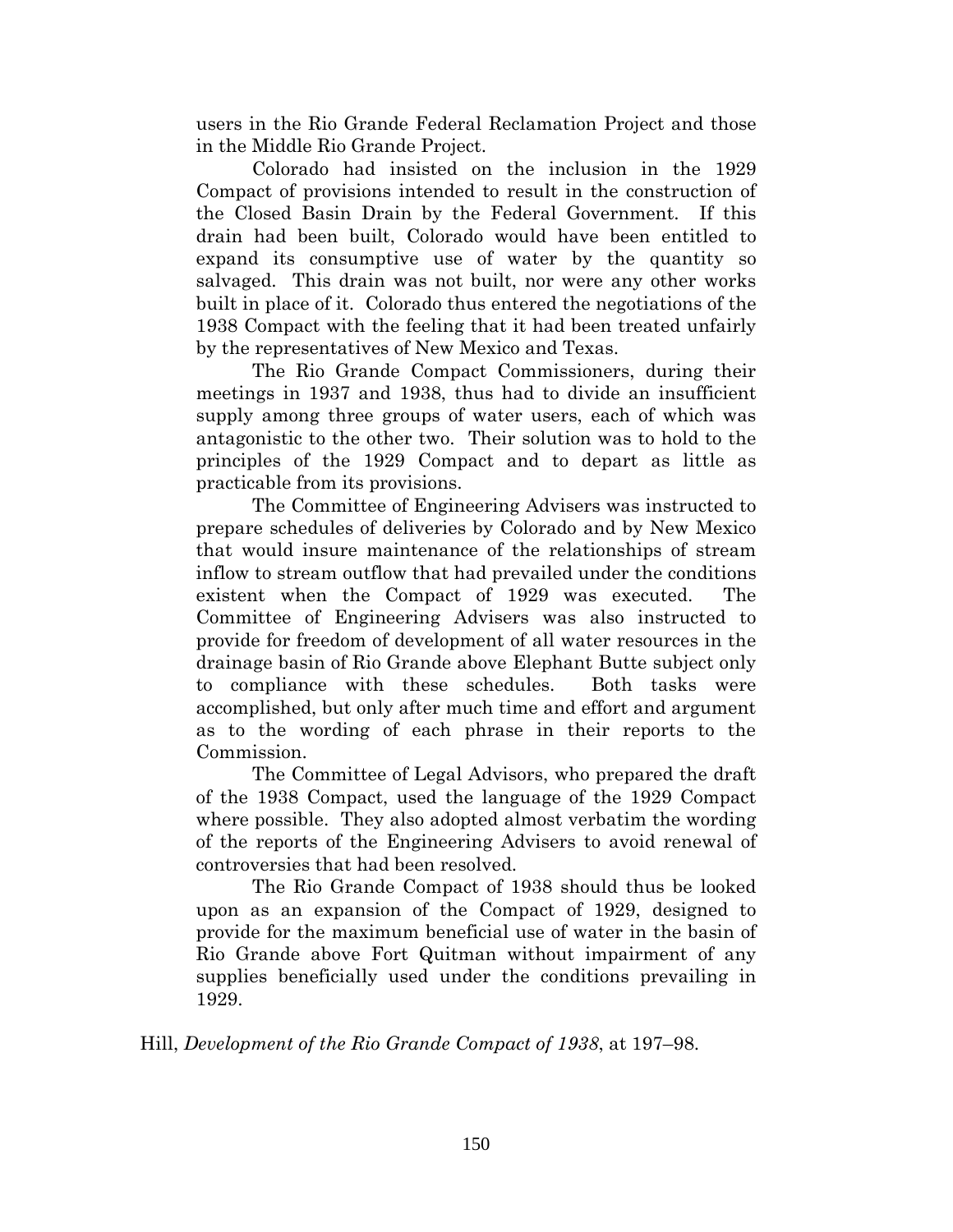#### *5. Performance under the 1938 Compact*

"The Schedules of deliveries [of water] under the Compact became operative January 1, 1940." RIO GRANDE COMPACT COMM'N, FIRST AND SECOND ANNUAL REPORTS OF THE RIO GRANDE COMPACT COMMISSION 1939 AND 1940, at 3 (1941), http://www.ose.state.nm.us/Compacts/RioGrande/isc\_rio\_grande\_tech\_compa ct\_reports.php (selecting 1939–1940 report). "The year 1940 was an abnormally dry year on the Rio Grande water shed," resulting in both Colorado and New Mexico accruing annual debits of 19,300 acre-feet and 58,900 acre-feet, respectively, leading to a deficit of 55,500 acre-feet of Rio Grande Project storage in the Elephant Butte Reservoir. *Id*. <sup>54</sup> For the next eleven years, Colorado evenly accrued annual credits and debits, so that by the end of 1951, Colorado registered an accrued credit of 900 acre-feet.<sup>55</sup>

<sup>54</sup> As defined in the 1938 Compact, "'Annual Debits' are the amounts by which actual deliveries in any calendar year fall below scheduled deliveries" and "'Annual Credits' are the amounts by which actual deliveries in any calendar year exceed scheduled deliveries." 53 Stat. 785. "'Accrued Debits' are the amounts by which the sum of all annual debits exceeds the sum of all annual credits over any common period of time," while "'Accrued Credits' are the amounts by which the sum of all annual credits exceeds the sum of all annual debits over any common period of time." *Id*. at 785–86.

<sup>55</sup> *See* RIO GRANDE COMPACT COMM'N, THIRD ANNUAL REPORT OF THE RIO GRANDE COMPACT COMMISSION 1941, at 21 (1942), http://www.ose.state.nm.us/Compacts/RioGrande/isc\_rio\_grande\_tech\_compact\_reports.php (selecting 1941 report) (indicating Colorado's "resulting accrued credit at the end of 1941 of 127,000 acre-feet"); RIO GRANDE COMPACT COMM'N, FOURTH ANNUAL REPORT OF THE RIO GRANDE COMPACT COMMISSION 1942, at 21 (1943), http://www.ose.state.nm.us/Compacts/RioGrande/isc\_rio\_grande\_tech\_compact\_reports.php (selecting 1942 report) ("By virtue of the fact that there was Actual Spill from Project Storage in an amount greater than Credit Water in storage . . ., no debits or credits were computed. . . . Had Actual Spill not occurred the records showed that . . . Colorado would have a credit for the year of 150,000 acre-feet by limitation in Article VI of the Compact and an accrued credit of 277,000 acre-feet at the end of the year."); RIO GRANDE COMPACT COMM'N, FIFTH ANNUAL REPORT OF THE RIO GRANDE COMPACT COMMISSION 1943, at 21 (1944),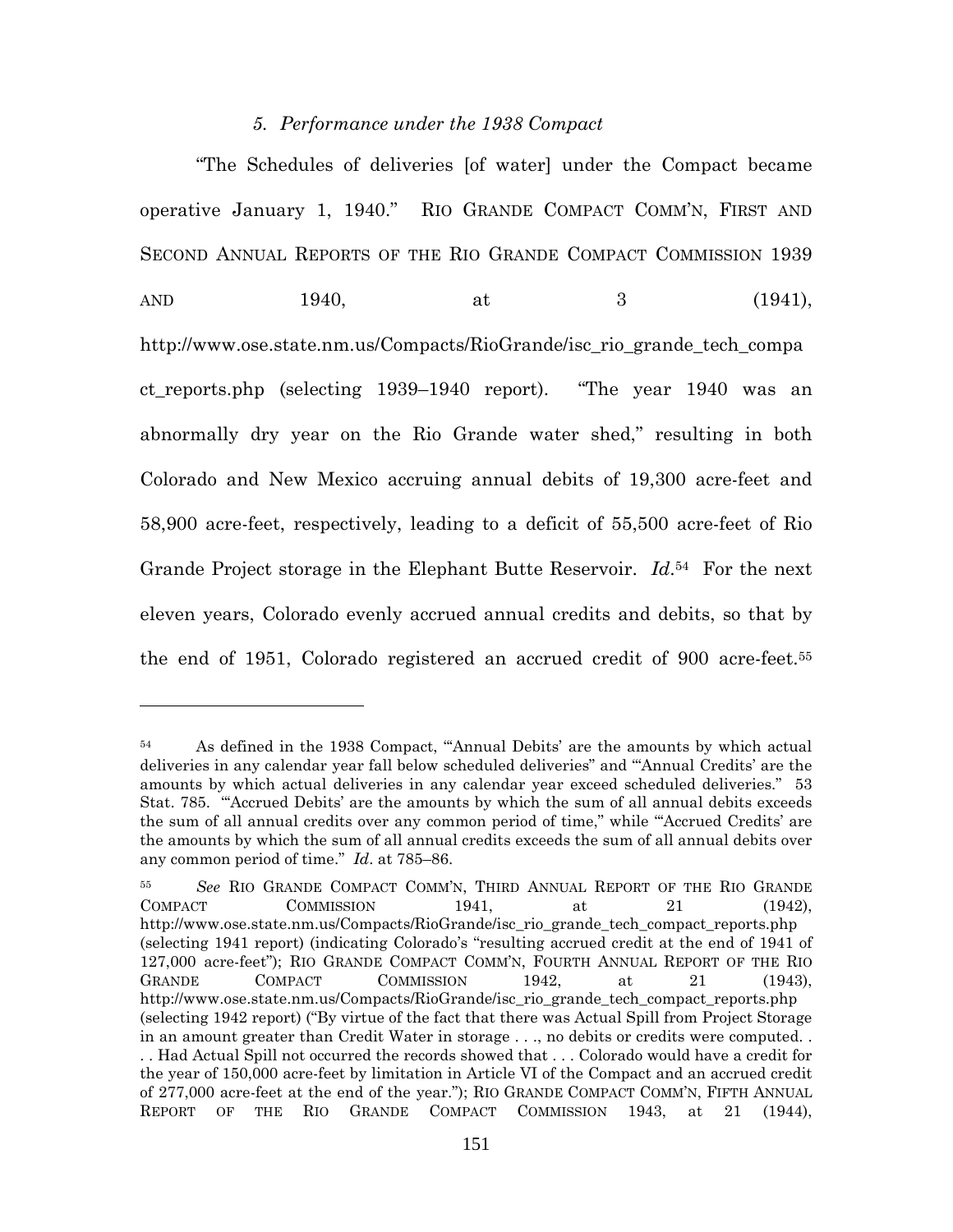Over those eleven years, New Mexico, more often than not, accrued annual debits; by the end of 1951, its accrued debits had swelled to 331,800 acre-feet, or 131,200 acre-feet in excess of that permitted under the 1938 Compact.<sup>56</sup>

http://www.ose.state.nm.us/Compacts/RioGrande/isc\_rio\_grande\_tech\_compact\_reports.php (selecting 1943 report) ("Deliveries by Colorado at the Colorado–New Mexico state line produced an annual debit for 1943 of 28,700 acre-feet after adjustments provided for in the Compact were made. Since there were neither debits nor credits at the beginning of 1943 the accrued debit for Colorado is also 28,700 acre-feet."); RIO GRANDE COMPACT COMM'N, SIXTH ANNUAL REPORT OF THE RIO GRANDE COMPACT COMMISSION 1944, at 19 (1945), http://www.ose.state.nm.us/Compacts/RioGrande/isc\_rio\_grande\_tech\_compact\_reports.php (selecting 1944 report) (indicating Colorado's accrued credit of 83,500 acre-feet); RIO GRANDE COMPACT COMM'N, SEVENTH ANNUAL REPORT OF THE RIO GRANDE COMPACT COMMISSION  $1945,$  at  $21$  (1946), http://www.ose.state.nm.us/Compacts/RioGrande/isc\_rio\_grande\_tech\_compact\_reports.php (selecting 1945 report) (indicating Colorado's accrued credit of 69,400 acre-feet at the beginning of 1946); RIO GRANDE COMPACT COMM'N, EIGHTH ANNUAL REPORT OF THE RIO GRANDE COMPACT COMMISSION 1946, at 21 (1947), http://www.ose.state.nm.us/Compacts/RioGrande/isc\_rio\_grande\_tech\_compact\_reports.php (selecting 1946 report) (indicating the net credit of Colorado to be 37,300 at the end of 1946); RIO GRANDE COMPACT COMM'N, NINTH ANNUAL REPORT OF THE RIO GRANDE COMPACT  $COMMISSION$  1947, at 20 (1948), http://www.ose.state.nm.us/Compacts/RioGrande/isc\_rio\_grande\_tech\_compact\_reports.php (selecting 1947 report) ("In the 1947 calendar year, deliveries by Colorado at the Colorado– New Mexico State line were 56,100 acre-feet less than the scheduled delivery, thereby changing the accrued credit of 37,300 acre-feet to a debit of 18,800 acre-feet."); RIO GRANDE COMPACT COMM'N, TENTH ANNUAL REPORT OF THE RIO GRANDE COMPACT COMMISSION 1948, at  $26$  (1949), http://www.ose.state.nm.us/Compacts/RioGrande/isc\_rio\_grande\_tech\_compact\_reports.php (selecting 1948 report) (indicating that Colorado delivered a surplus of water, thereby "cancel[ing] the debit existing at the beginning of 1948 leaving a credit balance of 130,100 acre-feet"); RIO GRANDE COMPACT COMM'N, ELEVENTH ANNUAL REPORT OF THE RIO GRANDE COMPACT COMMISSION 1949, at 1 (1950), http://www.ose.state.nm.us/Compacts/RioGrande/isc\_rio\_grande\_tech\_compact\_reports.php (selecting 1949 report) (recording an accrued credit for Colorado of 144,700 acre-feet for 1949); RIO GRANDE COMPACT COMM'N, TWELFTH ANNUAL REPORT OF THE RIO GRANDE COMPACT COMMISSION 1950, at 1 (1951), http://www.ose.state.nm.us/Compacts/RioGrande/isc\_rio\_grande\_tech\_compact\_reports.php (selecting 1950 report) (adjusting Colorado's accrued credit of 1949 to 141,700 acre-feet and reporting Colorado's accrued credit for 1950 as 25,000 acre-feet); RIO GRANDE COMPACT COMM'N, THIRTEENTH ANNUAL REPORT OF THE RIO GRANDE COMPACT COMMISSION 1951, at 1 (1952),

http://www.ose.state.nm.us/Compacts/RioGrande/isc\_rio\_grande\_tech\_compact\_reports.php (selecting 1951 report) (reporting Colorado's accrued credit of 900 acre-feet).

<sup>56</sup> *See* RIO GRANDE COMPACT COMM'N, THIRD ANNUAL REPORT OF THE RIO GRANDE COMPACT COMMISSION 1941, at 21 (1942), http://www.ose.state.nm.us/Compacts/RioGrande/isc\_rio\_grande\_tech\_compact\_reports.php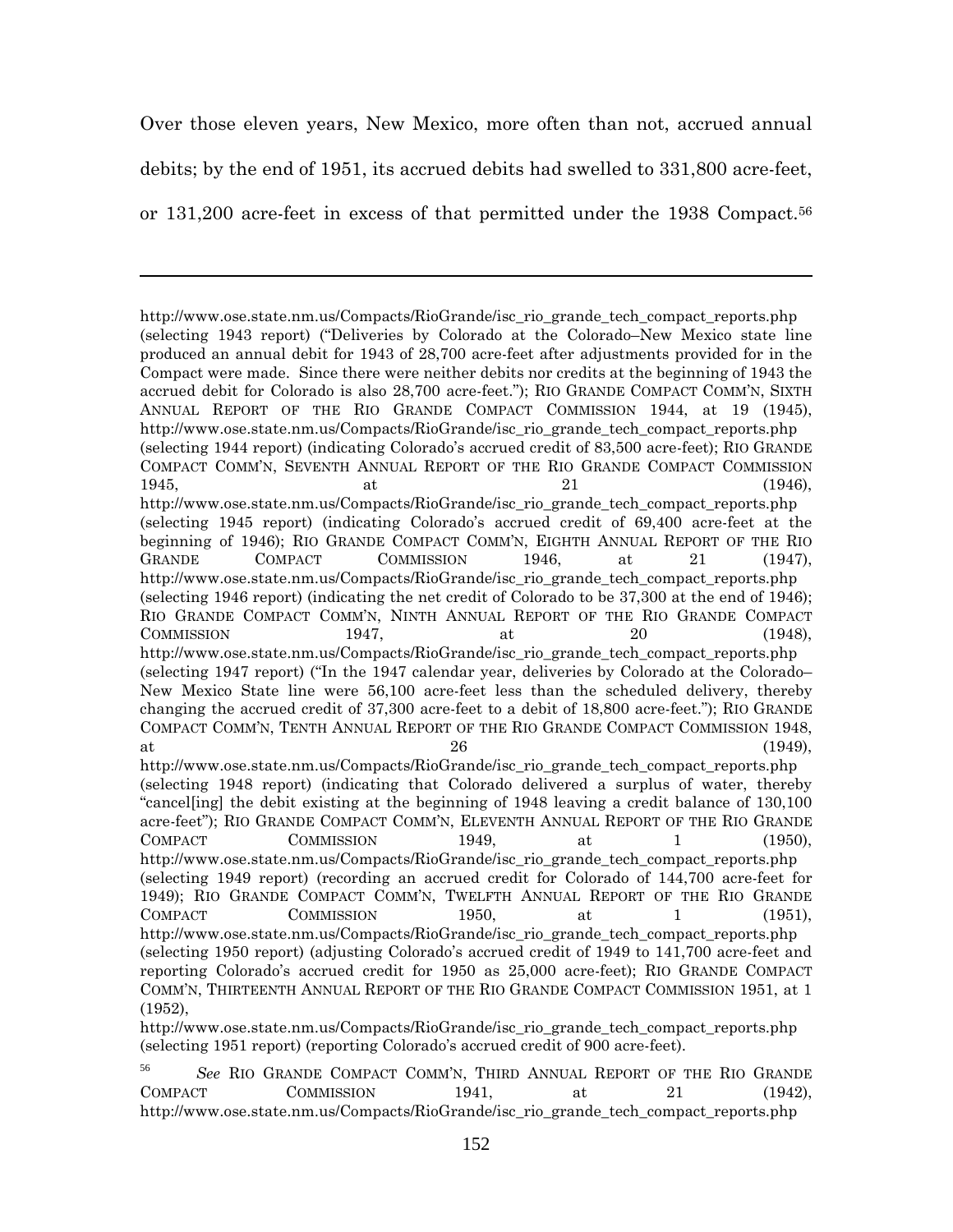(selecting 1941 report) (registering New Mexico as possessing an accrued credit of 49,400 acre-feet); RIO GRANDE COMPACT COMM'N, FOURTH ANNUAL REPORT OF THE RIO GRANDE COMPACT COMMISSION 1942, at 21 (1943), http://www.ose.state.nm.us/Compacts/RioGrande/isc\_rio\_grande\_tech\_compact\_reports.php (selecting 1942 report) ("By virtue of the fact that there was Actual Spill from Project Storage in an amount greater than Credit Water in storage . . ., no debits or credits were computed. . . . Had Actual Spill not occurred the records showed that . . . New Mexico would have a debit for the year of 13,000 acre-feet and an accrued credit of 36,400 acre-feet."); RIO GRANDE COMPACT COMM'N, FIFTH ANNUAL REPORT OF THE RIO GRANDE COMPACT COMMISSION 1943, at

 $21$  (1944), http://www.ose.state.nm.us/Compacts/RioGrande/isc\_rio\_grande\_tech\_compact\_reports.php (selecting 1943 report) ("Deliveries by New Mexico at San Marcial resulted in an annual debit of 59,200 acre-feed after adjustments provided for in the Compact were made. Since there were neither debits nor credits at the beginning of 1943 the accrued debit for New Mexico is also 59,200 acre-feet."); RIO GRANDE COMPACT COMM'N, SIXTH ANNUAL REPORT OF THE RIO GRANDE COMPACT COMMISSION 1944, at 2, 19 (1945), http://www.ose.state.nm.us/Compacts/RioGrande/isc\_rio\_grande\_tech\_compact\_reports.php (selecting 1944 report) (indicating New Mexico registered an accrued debit of 136,600 acrefeet, and noted that, pursuant to Article XIII of the 1938 Compact, at the close of 1944, New Mexico requested "a review by the Commission of New Mexico's schedule of water deliveries required by the Compact"); RIO GRANDE COMPACT COMM'N, SEVENTH ANNUAL REPORT OF THE RIO GRANDE COMPACT COMMISSION 1945, at 21 (1946), http://www.ose.state.nm.us/Compacts/RioGrande/isc\_rio\_grande\_tech\_compact\_reports.php (selecting 1945 report) (indicating New Mexico's accrued debit of 150,400 acre-feet at the beginning of 1946); RIO GRANDE COMPACT COMM'N, EIGHTH ANNUAL REPORT OF THE RIO GRANDE COMPACT COMMISSION 1946, at 21 (1947). http://www.ose.state.nm.us/Compacts/RioGrande/isc\_rio\_grande\_tech\_compact\_reports.php (selecting 1946 report) (indicating the net debit of New Mexico to be 105,400 at the end of 1946); RIO GRANDE COMPACT COMM'N, NINTH ANNUAL REPORT OF THE RIO GRANDE COMPACT  $COMMISSION$  1947, at 20 (1948), http://www.ose.state.nm.us/Compacts/RioGrande/isc\_rio\_grande\_tech\_compact\_reports.php (selecting 1947 report) ("New Mexico also failed to deliver the amount of water scheduled by the Compact and as a result the accrued debit increased from 105,400 to 176,800 acre-feet."); RIO GRANDE COMPACT COMM'N, TENTH ANNUAL REPORT OF THE RIO GRANDE COMPACT  $COMMISSION$  1948, at 26 (1949), http://www.ose.state.nm.us/Compacts/RioGrande/isc\_rio\_grande\_tech\_compact\_reports.php (selecting 1948 report) (indicating that New Mexico registered an accrued debit of 286,400 acre-feet); RIO GRANDE COMPACT COMM'N, ELEVENTH ANNUAL REPORT OF THE RIO GRANDE COMPACT COMMISSION 1949, at 1 (1950), http://www.ose.state.nm.us/Compacts/RioGrande/isc\_rio\_grande\_tech\_compact\_reports.php (selecting 1949 report) (recording an accrued debit for New Mexico of 280,400 acre-feet for 1949); RIO GRANDE COMPACT COMM'N, TWELFTH ANNUAL REPORT OF THE RIO GRANDE COMPACT COMMISSION 1950, at 1 (1951), http://www.ose.state.nm.us/Compacts/RioGrande/isc\_rio\_grande\_tech\_compact\_reports.php (selecting 1950 report) (adjusting New Mexico's accrued debit of 1949 to 281,900 acre-feet and reporting New Mexico's accrued debit for 1950 as 263,100 acre-feet); RIO GRANDE COMPACT COMM'N, THIRTEENTH ANNUAL REPORT OF THE RIO GRANDE COMPACT COMMISSION  $1951,$  at  $1$  (1952), http://www.ose.state.nm.us/Compacts/RioGrande/isc\_rio\_grande\_tech\_compact\_reports.php (selecting 1951 report) (reporting New Mexico's accrued debit at 331,200 acre-feet).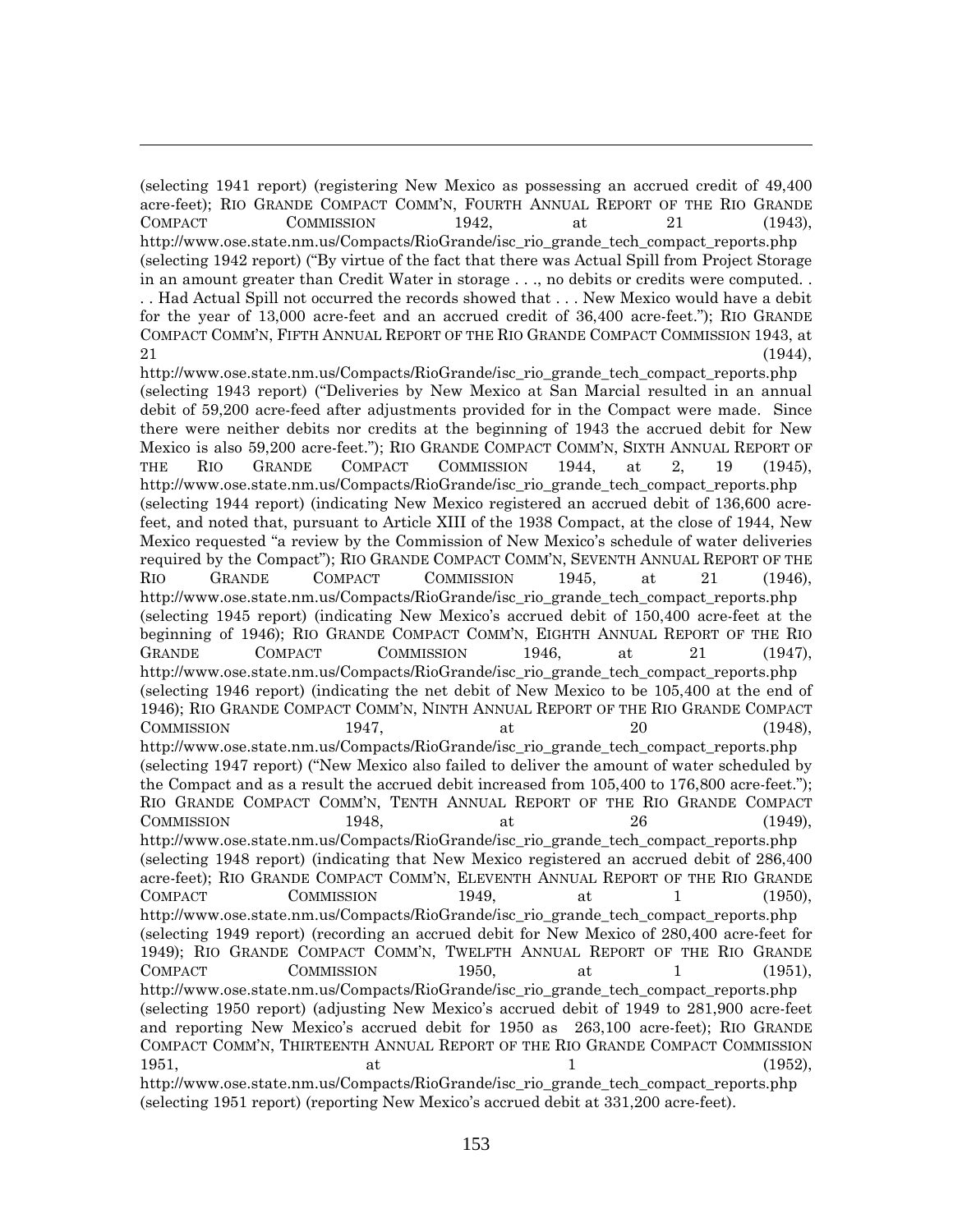Moreover, at the end of 1951, Project Storage in Elephant Butte Reservoir totaled only 26,800 acre-feet. *See* RIO GRANDE COMPACT COMM'N, THIRTEENTH ANNUAL REPORT OF THE RIO GRANDE COMPACT COMMISSION 1951, at  $29$  (1952),

http://www.ose.state.nm.us/Compacts/RioGrande/isc\_rio\_grande\_tech\_compa ct reports.php (selecting 1951 report). In 1951, Texas sued New Mexico and the Middle Rio Grande Conservancy District in the Supreme Court of the United States for violation of the 1938 Compact, seeking to enjoin New Mexico from further diversions under the 1938 Compact until New Mexico lowered its accrued debits. *See Texas v. New Mexico*, 342 U.S. 874 (1951).<sup>57</sup>

"[D]rought condition persisted through 1956 [and] [t]he severe depletion of all water resources caused by this continued deficient runoff [was] reflected in the increase in debits and under-releases from Project Storage during the period 1952 to 1956." RIO GRANDE COMPACT COMM'N, REPORT OF THE RIO GRANDE COMPACT COMMISSION 1952–1958, at 61 (1959), http://www.ose.state.nm.us/Compacts/RioGrande/isc\_rio\_grande\_tech\_compa ct reports.php (selecting 1952 report).<sup>58</sup> The close of 1960 saw Colorado's

<sup>&</sup>lt;sup>57</sup> That lawsuit was ultimately dismissed for failure to join the United States as an indispensable party. *See Texas v. New Mexico*, 352 U.S. 991 (1957); *see also Idaho ex rel. Evans v. Oregon*, 444 U.S. 380, 391 (1980) (describing the outcome of *Texas v. New Mexico* in "adopt[ing] the finding of the Special Master that the United States was indispensable in its role as trustee for various Indians").

<sup>58</sup> "Publication of the annual reports for 1952 and succeeding years was deferred because of litigation, but annual reports to the Governor of each of the signatory States, as prescribed by Article XII of the Compact, were made in letter form after each annual meeting." RIO GRANDE COMPACT COMM'N, REPORT OF THE RIO GRANDE COMPACT COMMISSION 1952-1958, at 1 (1959),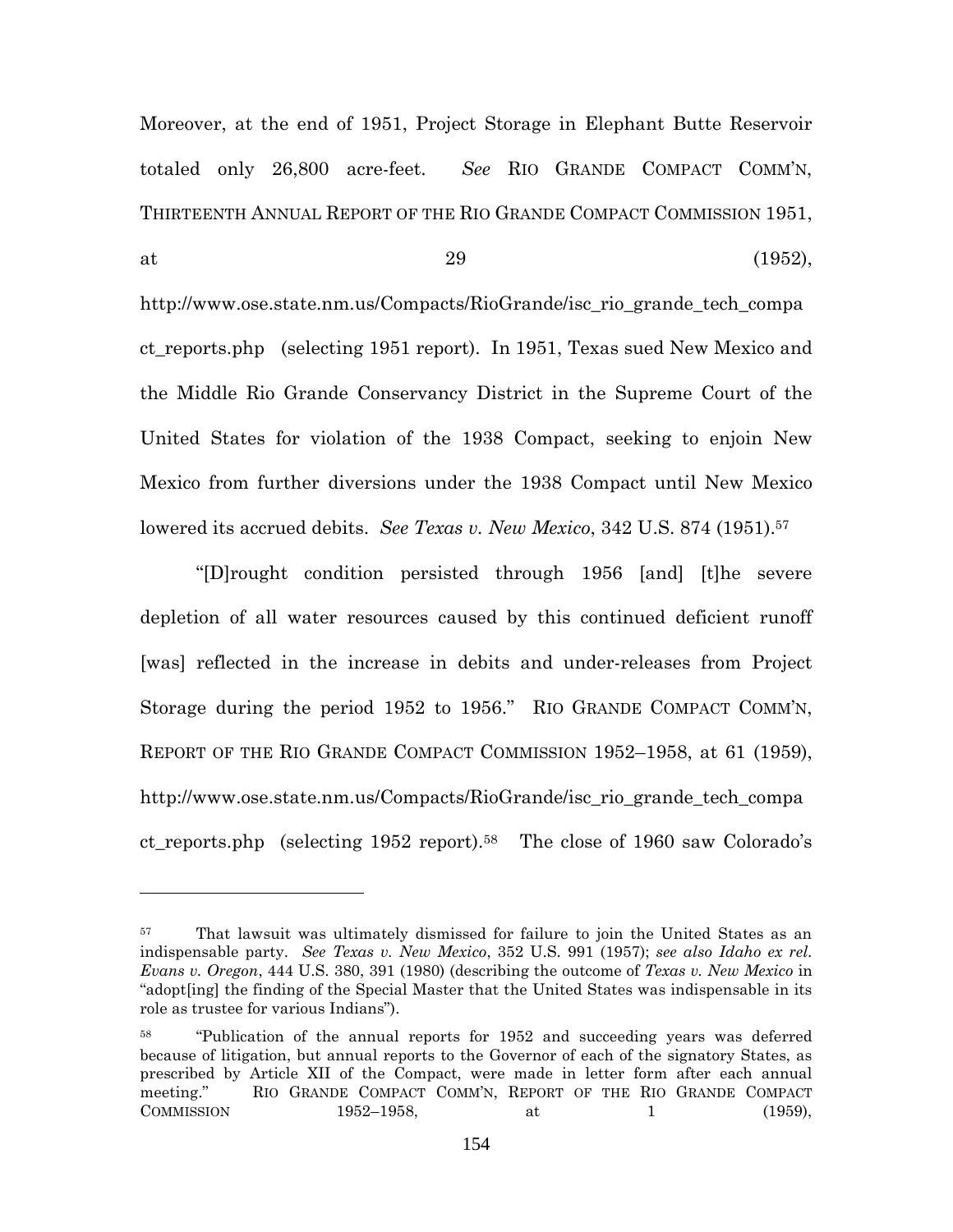accrued debits reaching 571,700 acre-feet, while New Mexico's accrued debits totaled 448,100 acre-feet. *See* RIO GRANDE COMPACT COMM'N, REPORT OF THE RIO GRANDE COMPACT COMMISSION 1960, at 1 (1961), http://www.ose.state.nm.us/Compacts/RioGrande/isc\_rio\_grande\_tech\_compa ct\_reports.php (selecting 1960 report).

In 1948, New Mexico received federal funding for additional reclamation projects, increasing its ability to reduce its accrued debits. *See, e.g*., Act of June 30, 1948, ch. 771, § 203, 62 Stat. 1171, 1179 (appropriating funds for construction of a comprehensive reclamation project in the Middle Rio Grande section in New Mexico to be constructed and operated by Reclamation pursuant to the Reclamation Act). Those projects were completed in 1964. So by the end of 1966, New Mexico's accrued annual debits had been reduced to 424,200 acre-feet, but Colorado's accrued annual debits had continued to balloon, totaling 927,300 acre-feet. *See* RIO GRANDE COMPACT COMM'N, REPORT OF THE RIO GRANDE COMPACT COMMISSION 1966, at  $1 \t(1967)$ ,

http://www.ose.state.nm.us/Compacts/RioGrande/isc\_rio\_grande\_tech\_compa ct\_reports.php (selecting 1966 report). In 1967, the Supreme Court granted leave to Texas and New Mexico to file a bill of complaint against Colorado for failure to comply with its delivery obligations pursuant to Article III of the

http://www.ose.state.nm.us/Compacts/RioGrande/isc\_rio\_grande\_tech\_compact\_reports.php (selecting 1952 report). "At the Twentieth Annual Meeting, February 1959, the Commission approved the publication of annual reports for the years 1952–58 in one volume." *Id*.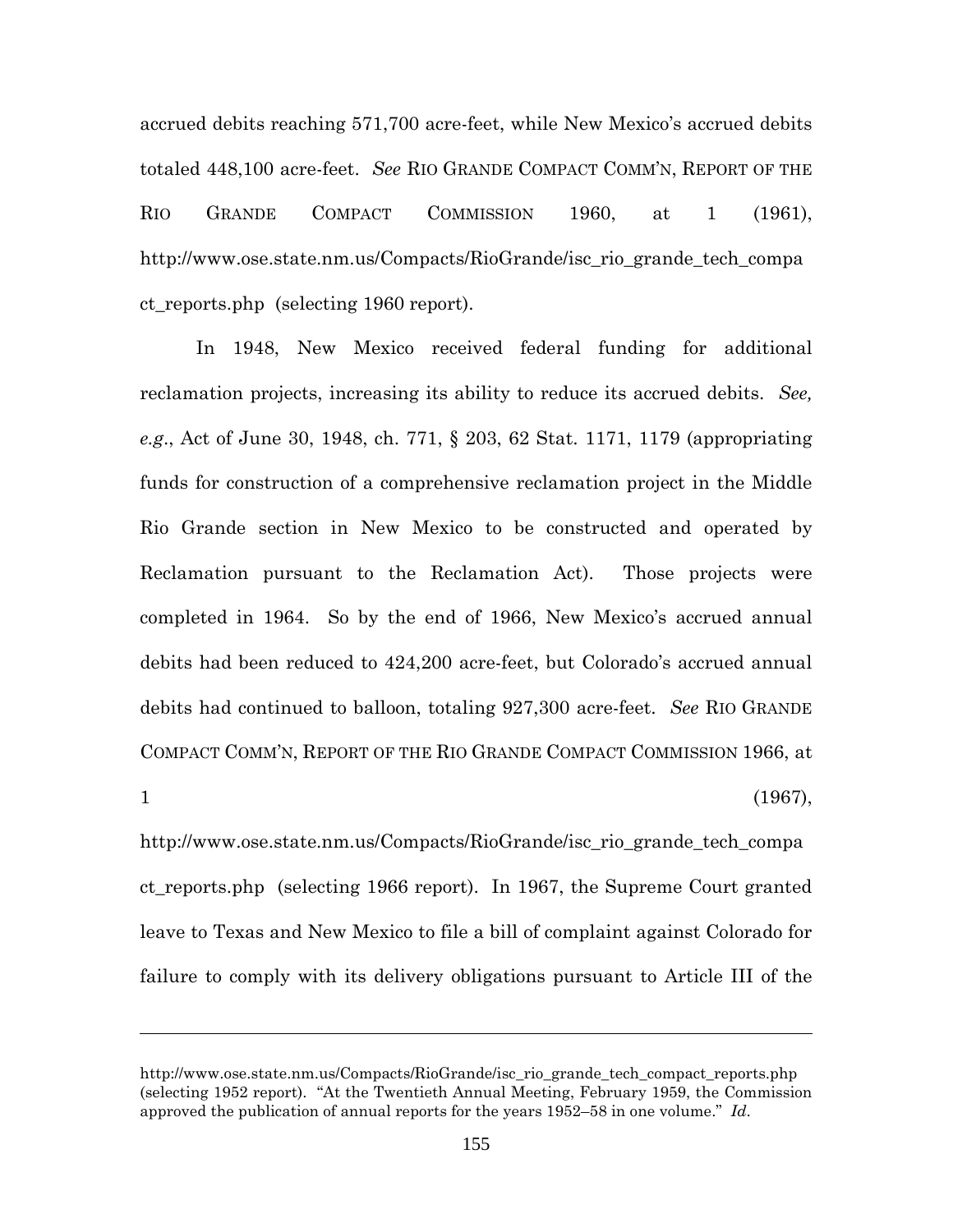1938 Compact. *See Texas v. Colorado*, 389 U.S. 1000 (1967). The parties entered into a stipulation in 1968 "by which Colorado committed to curtail water uses as necessary to achieve its delivery obligation." Kathleen A. Miller, Lawrence J. MacDonald & Steven L. Rhodes, *Groundwater Rights in an Uncertain Environment: Theoretical Perspectives on the San Luis Valley*, 33 NAT. RESOURCES J. 727, 748 (1993). The Supreme Court subsequently granted a joint motion for a continuance of the matter. *See Texas v. Colorado*, 391 U.S. 901 (1968). "Neither [the Conejos River nor the Rio Grande mainstem] was administered for compact purposes until 1968, when the stipulation forced Colorado to meet it state line obligation on an annual basis," which necessarily entailed the Colorado state engineer imposing "substantial curtailments" upon Colorado water users' diversions. *See Alamosa-La Jara Water Users Protection Ass'n v. Gould (In re Rules & Regulations Governing the Use, Control, and Protection of Water Rights for Both Surface and Underground Water Located in the Rio Grande and Conejos River Basins and Their Tributaries)*, 674 P. 2d 914, 919, 925 n.19 (Colo. 1983)  $(en$  banc).<sup>59</sup>

<sup>59</sup> In a later statement issued by the State Engineer of Colorado, he recognized that [m]any citizens of the Valley attribute the water problems to the adoption of the Rio Grande Compact between Colorado, New Mexico and Texas, ratified by the legislatures of the three states and Congress of the United States. I do not intend to defend or criticize this compact; however, it was incorporated into Colorado and Federal Law and is a fact of life to be reckoned with. The State Engineer and his staff have made every attempt possible to understand the reasoning which went into the various articles of this compact in order to understand the intent of the Colorado negotiators in implementing the terms of the compact. Everything points to the fact that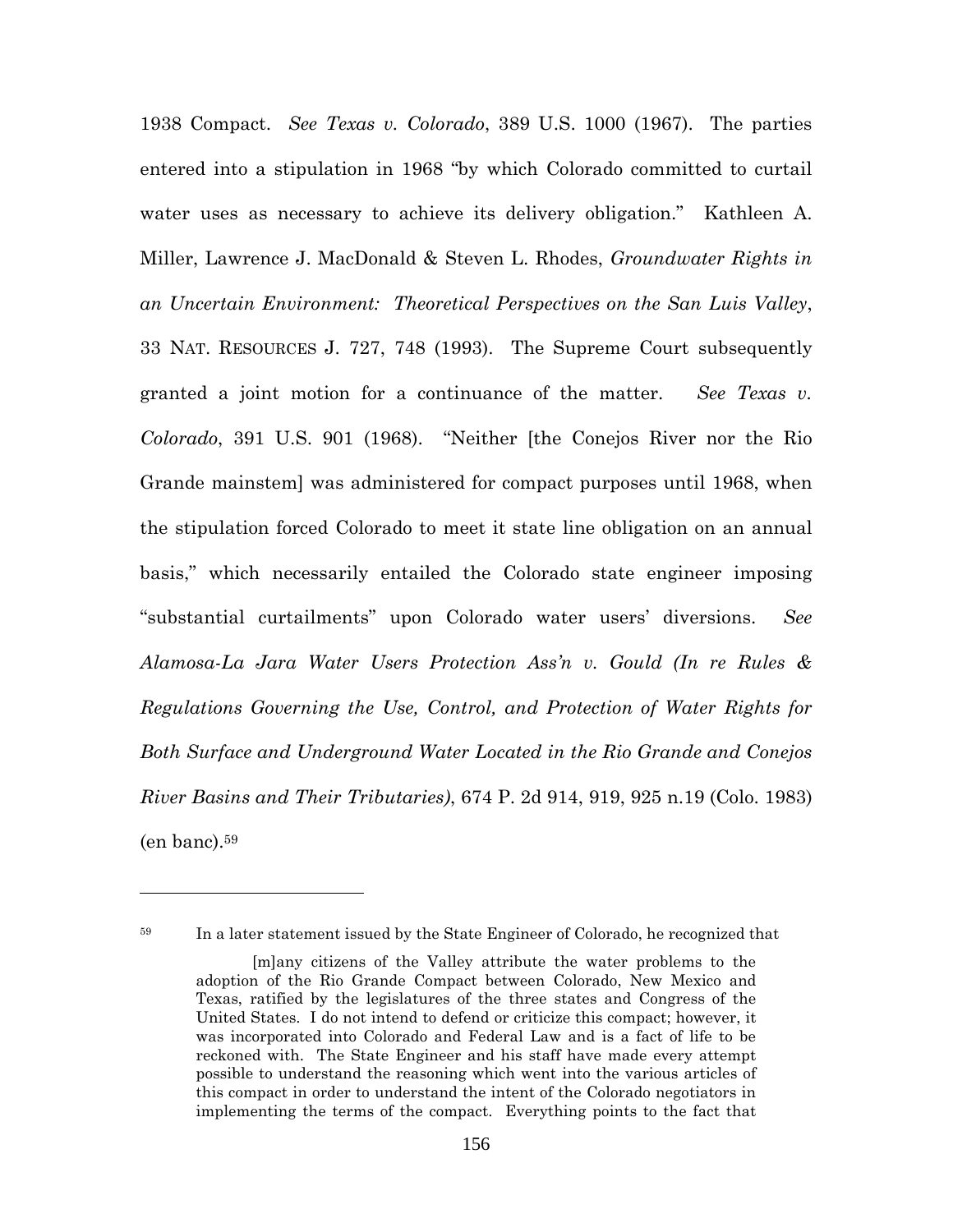In 1985, the Bureau of Reclamation completed an Actual Spill<sup>60</sup> of Usable Water from the Elephant Butte Reservoir; "[a]ccordingly, all accrued debits of Colorado and New Mexico were cancelled pursuant to Article VI of the Rio Grande Compact." RIO GRANDE COMPACT COMM'N, REPORT OF THE RIO GRANDE COMPACT COMMISSION 1985, at 1 (1986),

the negotiators attempted to preserve and protect the EXISTING water uses in the Valley with little or no provision for expanded uses of existing water rights of [sic] additional water rights and uses. Not being a party to the negotiations, of course, I am at a loss to explain this apparent oversight. . . .

. . . .

Since the effective date of the compact, many thousands of wells have been drilled and underground water put to use, which situation apparently was not contemplated by the compact negotiators. The interception of the return flow to the river and consumption of a portion of that water withdrawn, depleted the runoff in the surface streams to the detriment of prior vested water rights which existed on the effective date of the compact. This is another fact of life.

Expanded use of pre-compact rights, both in the addition of acreage irrigated and intensification of agricultural production, has likewise affected the amount of water used prior to the effective date of the compact. This is another fact of life.

Prior to 1968, no attempt was made by my predecessors or the water users of the San Luis Valley to comply with the articles of the compact, resulting in an accumulated debit to Texas and New Mexico. I am told that it was the opinion of everyone concerned in Colorado that the States of New Mexico and Texas would never protest this cumulative debit; however, a suit was brought by the States of New Mexico and Texas against Colorado alleging violation of the compact and demanding that the debit be paid. . . . A Motion for Continuance of this suit was granted by the U.S. Supreme Court on May 6, 1968 providing that the State of Colorado meet its commitments according to the schedule of Article III of the Compact every year. The consensus of the attorneys representing Colorado in this case is that we must abide by this stipulation without fail. This is another fact of life.

*State Engineer Explains Anticipated Court Action on SLV Waters*, THE VALLEY COURIER (Alamosa, Colorado), Feb. 18, 1975, at 1 (quoting four-page statement of Colorado State Engineer) (internal quotations omitted) (attached hereto as **Appendix KK**).

 $60$  "Actual Spill" is defined in the 1938 Compact as "all water which is actually spilled from Elephant Butte Reservoir, or is released therefrom for flood control, in excess of the current demand on project storage and which does not become usable water by storage in another reservoir . . . ." 53 Stat. 786.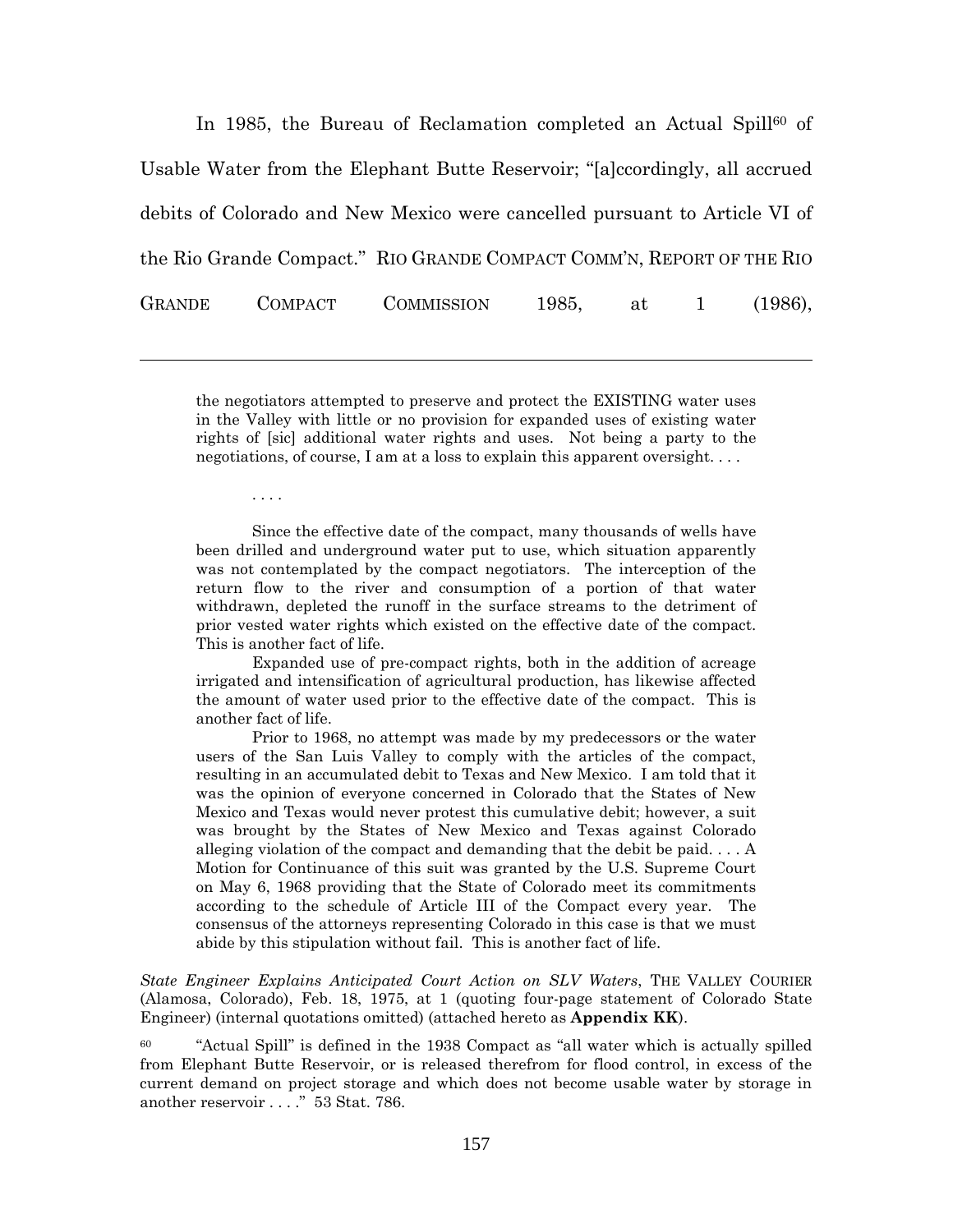http://www.ose.state.nm.us/Compacts/RioGrande/isc\_rio\_grande\_tech\_compa ct\_reports.php (selecting 1985 report). That elimination of debits led to the Supreme Court's grant of a joint motion for dismissal of the case against Colorado. *See Texas v. Colorado*, 474 U.S. 1017 (1985).

Actual Spill occurred in 1987 and 1995, resulting in the accrual of no credits or debits for Colorado or New Mexico; otherwise, Colorado accrued credits each year through 2002 and New Mexico also accrued credits each of those years but for 1989 and 1990.<sup>61</sup> But then drought conditions set in. The engineer advisers to the Rio Grande Compact Commission reported that in 2002,

[s]treamflows throughout the upper portion of the basin in Colorado and New Mexico were the lowest in recorded history which resulted in the scheduled deliveries of Colorado and New Mexico being the lowest in the history of the Compact. New Mexico's calculations showed usable water in Project Storage dropped below 400,000 acre-feet on July 2, 2002 for the first time since 1979 and remained below that level for the remainder of the year.

RIO GRANDE COMPACT COMM'N, REPORT OF THE RIO GRANDE COMPACT

 $COMMISSION$  2002, at 21 (2003),

<sup>61</sup> *See* RIO GRANDE COMPACT COMM'N, REPORT OF THE RIO GRANDE COMPACT COMMISSION,

http://www.ose.state.nm.us/Compacts/RioGrande/isc\_rio\_grande\_tech\_compact\_reports.php (selecting germane annual report). Years 1996 and 1997 saw the Commissioners disagree regarding the determination of Project Storage; therefore, credits and debits could not be calculated. *See* RIO GRANDE COMPACT COMM'N, REPORT OF THE RIO GRANDE COMPACT COMMISSION 1996, at  $1-2$  (1997), http://www.ose.state.nm.us/Compacts/RioGrande/isc\_rio\_grande\_tech\_compact\_reports.php (selecting 1996 report); RIO GRANDE COMPACT COMM'N, REPORT OF THE RIO GRANDE COMPACT COMMISSION 1997, at  $1-2$  (1997), http://www.ose.state.nm.us/Compacts/RioGrande/isc\_rio\_grande\_tech\_compact\_reports.php (selecting 1997 report).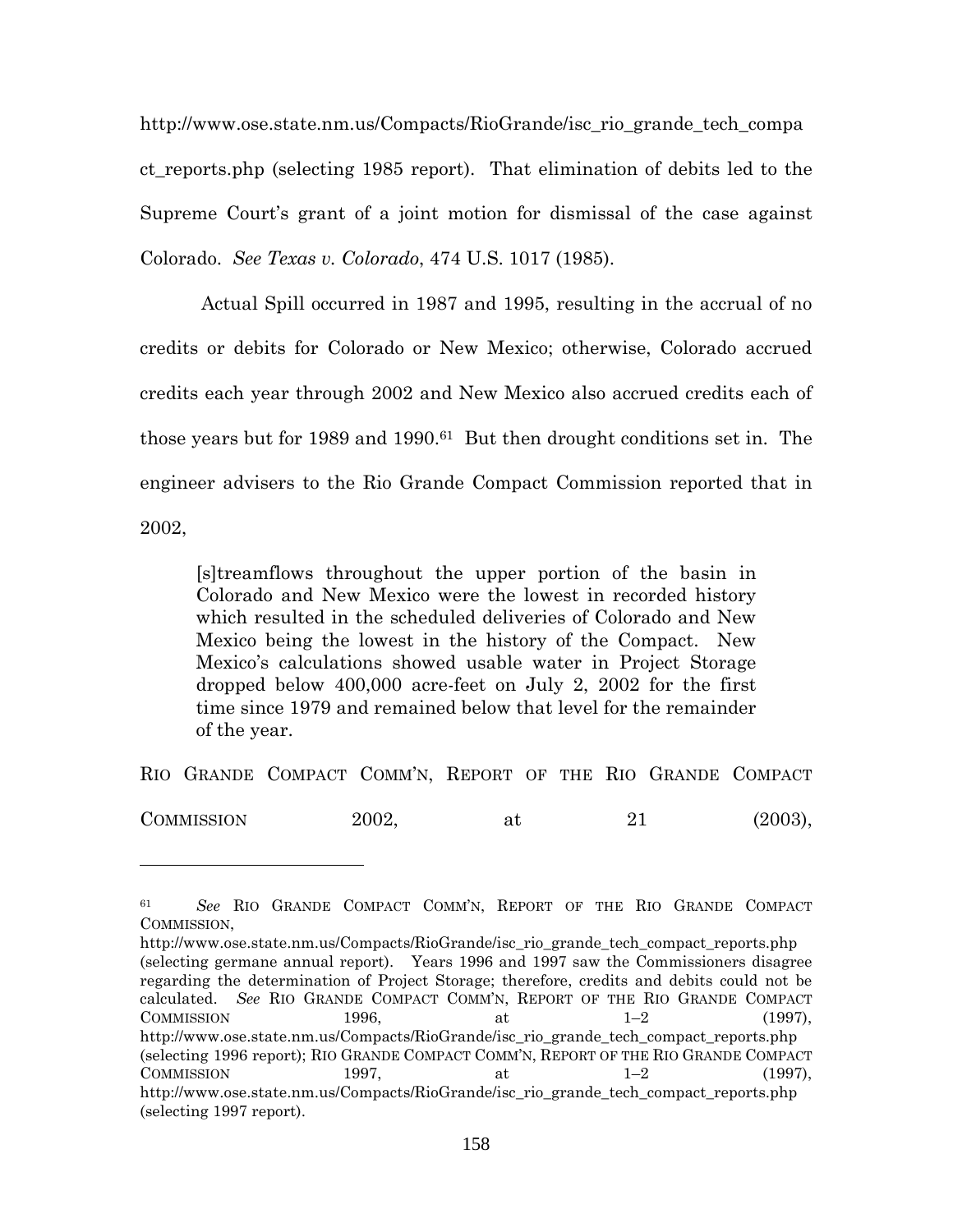http://www.ose.state.nm.us/Compacts/RioGrande/isc\_rio\_grande\_tech\_compa ct\_reports.php (selecting the 2002 report). Drought conditions have persisted to date:

Since the historic drought of 2002, the annual water supply at the Compact index gages in Colorado and New Mexico have been significantly below the long-term average. In particular, snowmelt runoff has been less than average each year since 2010. This has led to declining water supplies and reservoir storage throughout the Upper Rio Grande basin. At the beginning of 2015, there was almost no native Rio Grande water in storage upstream of Elephant Butte Reservoir in New Mexico and native storage in Elephant Butte Reservoir was approximately 13 percent of capacity.

RIO GRANDE COMPACT COMM'N, REPORT OF THE RIO GRANDE COMPACT COMMISSION 2014, at  $\frac{2014}{100}$ , at (2015), http://www.ose.state.nm.us/Compacts/RioGrande/isc\_rio\_grande\_tech\_compa ct\_reports.php (selecting 2014 report). When Usable Water in Project Storage falls below 400,000 acre-feet, Article VII of the 1938 Compact is triggered, prohibiting Colorado and New Mexico from increasing the amount of water in storage in post-1929 reservoirs. *See* 1938 Compact, 53 Stat. 785, art. VII. In the years since 2004, Article VII has been in effect for at least half of each year, with Article VII being in effect the full year in the years between 2011 and 2014.<sup>62</sup> In the years between 2004 and 2010, Colorado and

<sup>62</sup> RIO GRANDE COMPACT COMM'N, REPORT OF THE RIO GRANDE COMPACT COMMISSION  $2004,$  at  $20$  (2005), http://www.ose.state.nm.us/Compacts/RioGrande/isc\_rio\_grande\_tech\_compact\_reports.php (selecting 2004 report) (stating Article VII in effect the full year); RIO GRANDE COMPACT COMM'N, REPORT OF THE RIO GRANDE COMPACT COMMISSION 2005, at 20–21 (2006), http://www.ose.state.nm.us/Compacts/RioGrande/isc\_rio\_grande\_tech\_compact\_reports.php (selecting 2005 report) (stating Article VII in effect for approximately nine months); RIO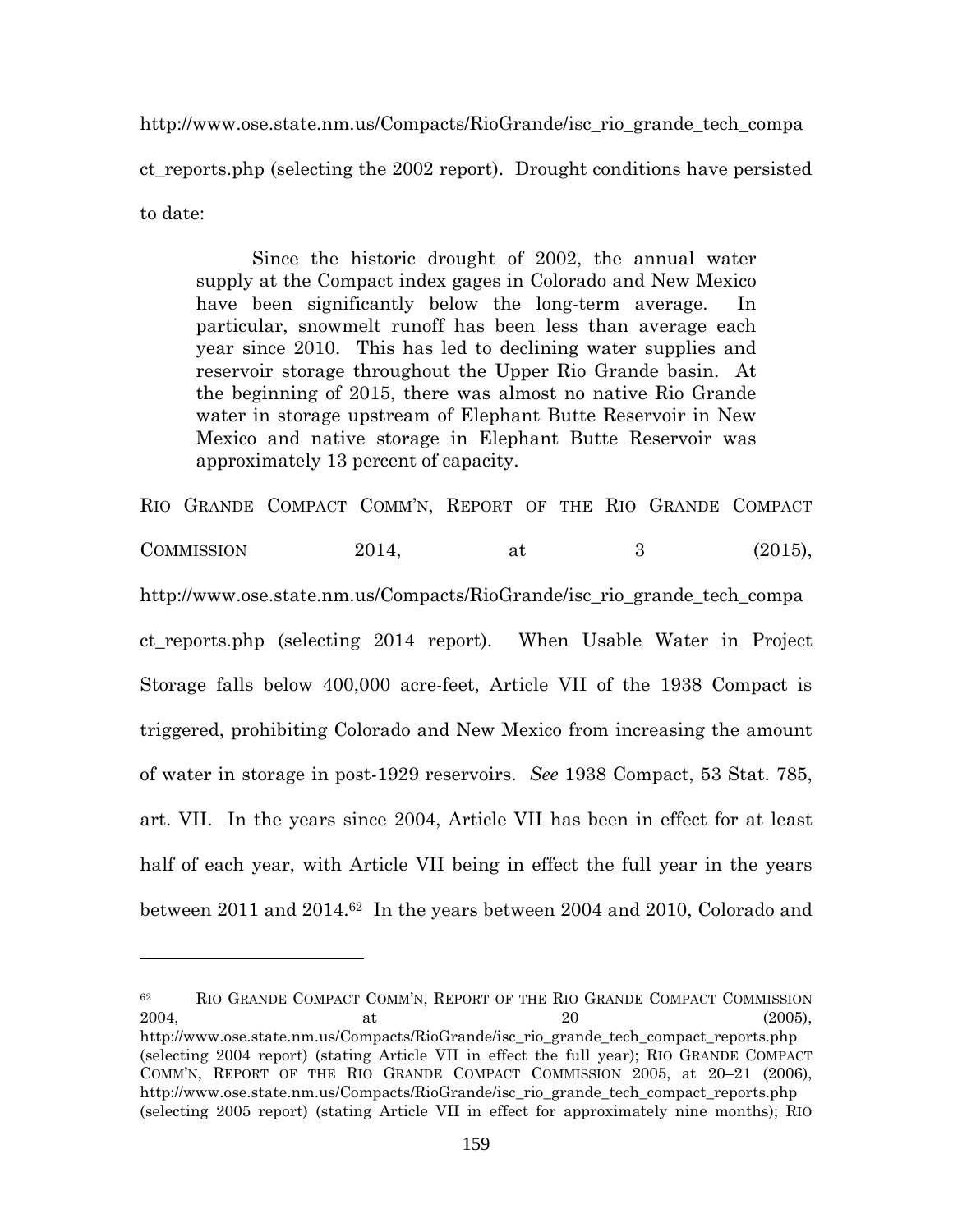New Mexico have delivered water in excess of that scheduled pursuant to the

1938 Compact and have entered into agreements with Texas for the

relinquishment of Credit Water.<sup>63</sup> Since 2011, the signatory States have

<sup>63</sup> RIO GRANDE COMPACT COMM'N, REPORT OF THE RIO GRANDE COMPACT COMMISSION 2004, at 1, 21–22 (2005),

http://www.ose.state.nm.us/Compacts/RioGrande/isc\_rio\_grande\_tech\_compact\_reports.php (selecting 2004 report); RIO GRANDE COMPACT COMM'N, REPORT OF THE RIO GRANDE COMPACT COMMISSION 2005, at 1, 22 (2006),

http://www.ose.state.nm.us/Compacts/RioGrande/isc\_rio\_grande\_tech\_compact\_reports.php (selecting 2005 report); RIO GRANDE COMPACT COMM'N, REPORT OF THE RIO GRANDE COMPACT COMMISSION 2006, at 1, 21–22 (2007),

http://www.ose.state.nm.us/Compacts/RioGrande/isc\_rio\_grande\_tech\_compact\_reports.php (selecting 2006 report); RIO GRANDE COMPACT COMM'N, REPORT OF THE RIO GRANDE COMPACT COMMISSION 2007, at 1, 28 (2008),

http://www.ose.state.nm.us/Compacts/RioGrande/isc\_rio\_grande\_tech\_compact\_reports.php (selecting 2007 report); RIO GRANDE COMPACT COMM'N, REPORT OF THE RIO GRANDE COMPACT COMMISSION 2009, at 1, 13 (2010),

GRANDE COMPACT COMM'N, REPORT OF THE RIO GRANDE COMPACT COMMISSION 2006, at 20–21 (2007),

http://www.ose.state.nm.us/Compacts/RioGrande/isc\_rio\_grande\_tech\_compact\_reports.php (selecting 2006 report) (stating Article VII in effect for approximately six months); RIO GRANDE COMPACT COMM'N, REPORT OF THE RIO GRANDE COMPACT COMMISSION 2007, at 21 (2008),

http://www.ose.state.nm.us/Compacts/RioGrande/isc\_rio\_grande\_tech\_compact\_reports.php (selecting 2007 report) (stating Article VII in effect for approximately seven months); RIO GRANDE COMPACT COMM'N, REPORT OF THE RIO GRANDE COMPACT COMMISSION 2009, at 8 (2010),

http://www.ose.state.nm.us/Compacts/RioGrande/isc\_rio\_grande\_tech\_compact\_reports.php (selecting 2009 report) (stating Article VII in effect for approximately five months); RIO GRANDE COMPACT COMM'N, REPORT OF THE RIO GRANDE COMPACT COMMISSION 2010, at 8 (2011),

http://www.ose.state.nm.us/Compacts/RioGrande/isc\_rio\_grande\_tech\_compact\_reports.php (selecting 2010 report) (stating Article VII in effect for approximately ten months); RIO GRANDE COMPACT COMM'N, REPORT OF THE RIO GRANDE COMPACT COMMISSION 2011, at 3 (2012),

http://www.ose.state.nm.us/Compacts/RioGrande/isc\_rio\_grande\_tech\_compact\_reports.php (selecting 2011 report) (stating Article VII in effect the full year); RIO GRANDE COMPACT COMM'N, REPORT OF THE RIO GRANDE COMPACT COMMISSION 2012, at 3 (2013), http://www.ose.state.nm.us/Compacts/RioGrande/isc\_rio\_grande\_tech\_compact\_reports.php (selecting 2012 report) (stating that Article VII in effect the full year); RIO GRANDE COMPACT COMM'N, REPORT OF THE RIO GRANDE COMPACT COMMISSION 2013, at 3 (2014), http://www.ose.state.nm.us/Compacts/RioGrande/isc\_rio\_grande\_tech\_compact\_reports.php (selecting 2013 report) (stating that Article VII in effect the full year); RIO GRANDE COMPACT COMM'N, REPORT OF THE RIO GRANDE COMPACT COMMISSION 2014, at 3 (2015), http://www.ose.state.nm.us/Compacts/RioGrande/isc\_rio\_grande\_tech\_compact\_reports.php (selecting 2014 report) (stating that Article VII in effect the full year).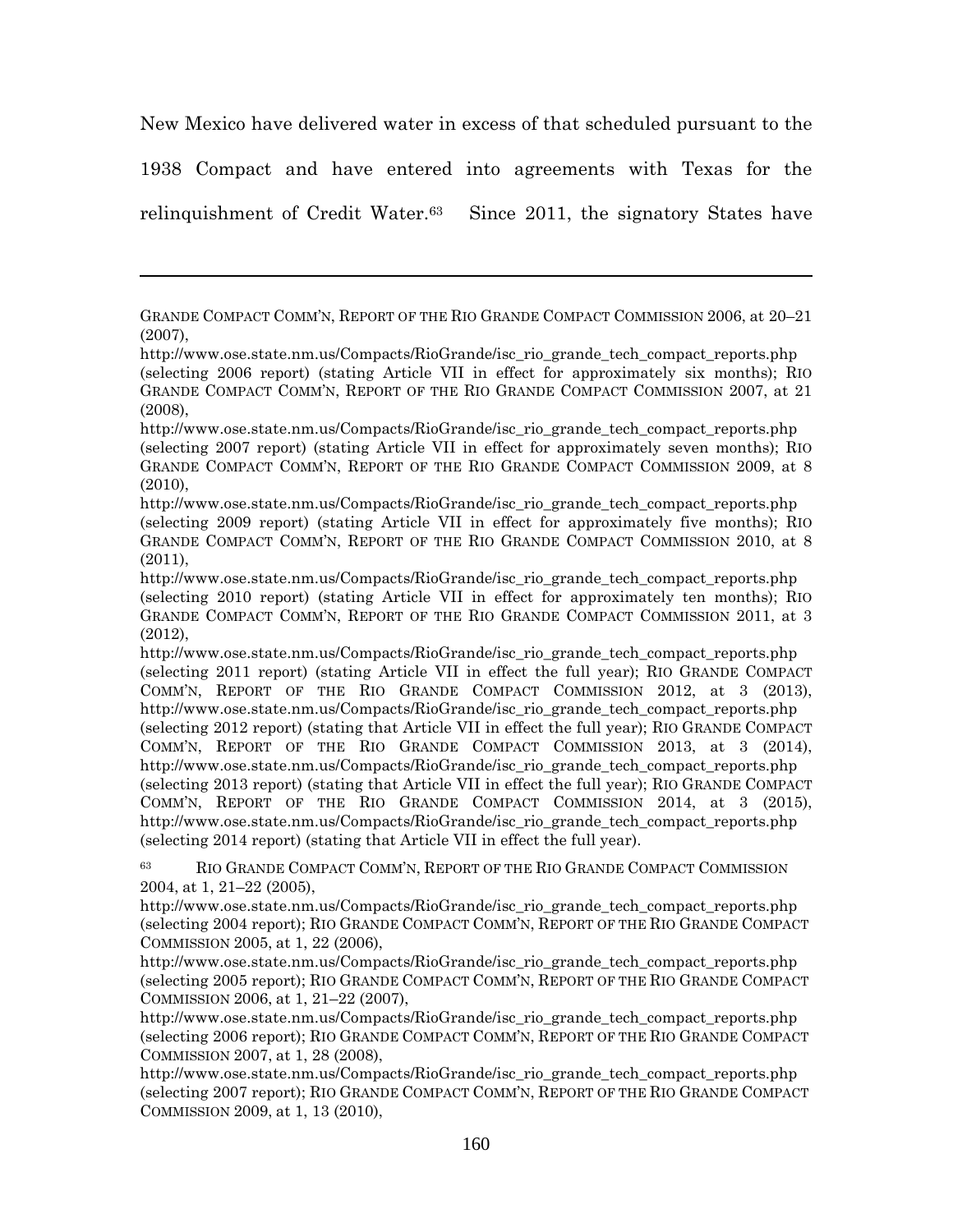been unable to reach consensus on compact accounting, resulting in no calculation of accrued credits or debits for Colorado or New Mexico;<sup>64</sup> the States, however, continued to negotiate agreements on the relinquishment of Credit Water.<sup>65</sup>

### **IV. New Mexico's Motion To Dismiss Texas's Complaint**

The Supreme Court granted leave to Texas on January 27, 2014, to file its Complaint. *See* 134 S. Ct. 1050 (2014). In its Complaint, Texas alleges that various actions of New Mexico violate the 1938 Compact, thereby depriving Texas of its equitable apportionment of water to which it is entitled pursuant to the 1938 Compact. *See* Compl. ¶ 18. Specifically, Texas alleges that New Mexico, through the actions of its officers, agents, and political

http://www.ose.state.nm.us/Compacts/RioGrande/isc\_rio\_grande\_tech\_compact\_reports.php (selecting 2009 report); RIO GRANDE COMPACT COMM'N, REPORT OF THE RIO GRANDE COMPACT COMMISSION 2010, at 1–2, 16–17 (2011),

http://www.ose.state.nm.us/Compacts/RioGrande/isc\_rio\_grande\_tech\_compact\_reports.php (selecting 2010 report).

<sup>&</sup>lt;sup>64</sup> "The lack of consensus arises from a disagreement that began in 2011 amongst the Texas Engineer Adviser and New Mexico and Colorado Engineer Advisers on the release of water by Reclamation from Elephant Butte Reservoir in late summer 2011." RIO GRANDE COMPACT COMM'N, REPORT OF THE RIO GRANDE COMPACT COMMISSION 2014, at 2 (2015), http://www.ose.state.nm.us/Compacts/RioGrande/isc\_rio\_grande\_tech\_compact\_reports.php (selecting 2014 report).

<sup>65</sup> RIO GRANDE COMPACT COMM'N, REPORT OF THE RIO GRANDE COMPACT COMMISSION 2011, at 14 (2012),

http://www.ose.state.nm.us/Compacts/RioGrande/isc\_rio\_grande\_tech\_compact\_reports.php (selecting 2011 report); RIO GRANDE COMPACT COMM'N, REPORT OF THE RIO GRANDE COMPACT COMMISSION 2012, at 12 (2013),

http://www.ose.state.nm.us/Compacts/RioGrande/isc\_rio\_grande\_tech\_compact\_reports.php (selecting 2012 report); RIO GRANDE COMPACT COMM'N, REPORT OF THE RIO GRANDE COMPACT COMMISSION 2013, at 10 (2014),

http://www.ose.state.nm.us/Compacts/RioGrande/isc\_rio\_grande\_tech\_compact\_reports.php (selecting 2013 report); RIO GRANDE COMPACT COMM'N, REPORT OF THE RIO GRANDE COMPACT COMMISSION 2014, at 6 (2015),

http://www.ose.state.nm.us/Compacts/RioGrande/isc\_rio\_grande\_tech\_compact\_reports.php (selecting 2014 report).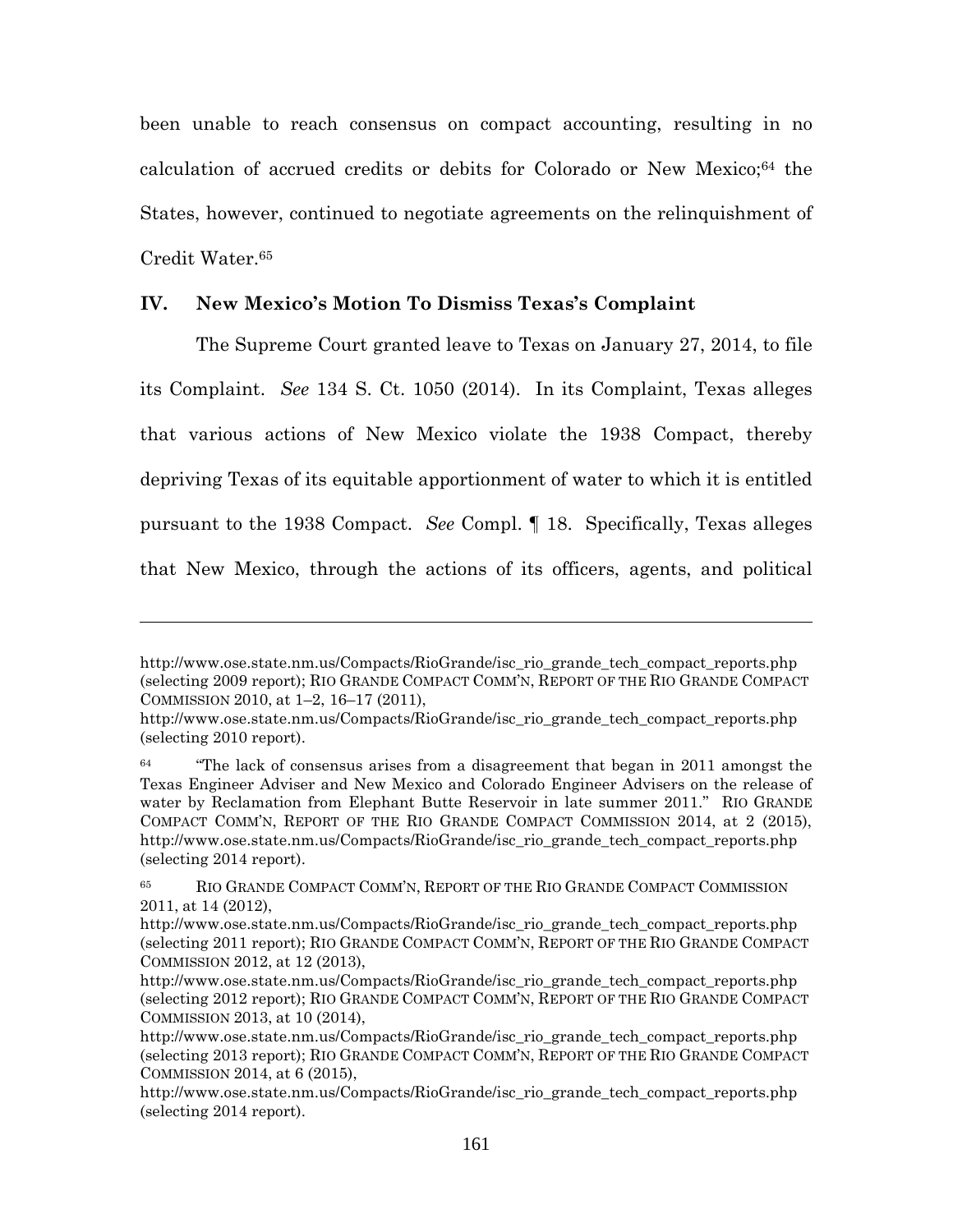subdivisions, has violated the 1938 Compact by allowing the diversion of surface water and pumping of groundwater that is hydrologically connected to the Rio Grande downstream of the Elephant Butte Reservoir, thereby diminishing the amount of water that flows into Texas via the administration of Rio Grande Project by tens of thousands of acre-feet. *Id*. ¶¶ 18–19. Texas seeks (i) declaratory relief as to its rights to the waters of the Rio Grande pursuant to the 1938 Compact, (ii) an order compelling New Mexico to "deliver the waters of the Rio Grande in accordance with the provisions of the Rio Grande Compact and the Rio Grande Project Act" and enjoining New Mexico from interfering with or usurping the United States' authority to operate the Rio Grande Project; and (iii) an order awarding damages including pre- and post-judgment interest for injuries suffered by Texas as a result of New Mexico's actions. *Id*. at 15–16.

New Mexico moves to dismiss Texas's Complaint for failure to state a claim upon which relief can be granted under the terms of the 1938 Compact. New Mexico asserts that Texas's claim that New Mexico has "allowed and authorized Rio Grande Project water intended for use in Texas to be intercepted and used in New Mexico" fails to state a claim under the 1938 Compact because the compact does not require New Mexico to deliver or guarantee water deliveries to the New Mexico–Texas state line or "to prevent diversion of water after New Mexico has delivered it at Elephant Butte Reservoir." Mot. To Dismiss, at 28 (quoting Compl. ¶ 4). Indeed, New Mexico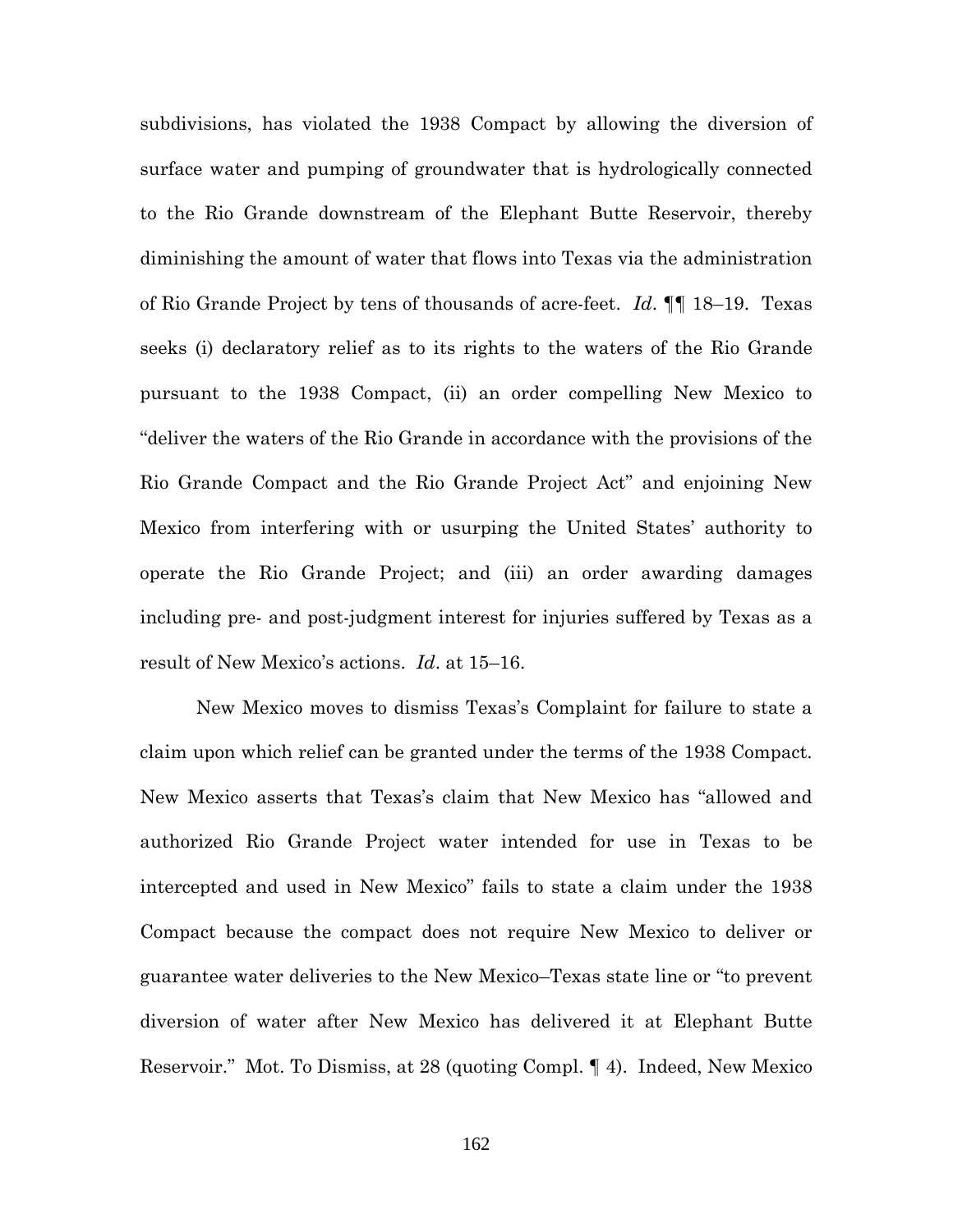argues that its *only* duty under the 1938 Compact is to deliver water to Elephant Butte Reservoir. *See id*. at 59, 61 ("New Mexico's duty under the Compact is to deliver water to Elephant Butte Reservoir, and neither Texas nor the United States alleges that New Mexico breached that duty . . . . In sum, New Mexico's duty under the Compact is to deliver water to Elephant Butte."). New Mexico, therefore, argues that it has no duty under the 1938 Compact "to limit post-1938 development below Elephant Butte" within its boundaries. *Id*. at 45. New Mexico further asserts that New Mexico state law—not the 1938 Compact—governs the distribution of water released from Elephant Butte Reservoir within New Mexico state boundaries. *See* Reply Br. at 14–15 ("Texas' and the United States' reading of the Compact . . . transforms Article IV's requirement that New Mexico deliver water to Elephant Butte into a silent but sweeping relinquishment of New Mexico's sovereign authority to regulate the use of state waters in southern New Mexico and a complete disavowal of this Court's long-standing recognition of the primacy of state water law under Section 8 of the Reclamation Act.").

Texas and the United States filed briefs in opposition to New Mexico's motion to dismiss. Four *amici curiae* filed briefs as well: the City of Las Cruces, New Mexico, filed its brief in support of the motion to dismiss, while the City of El Paso, Texas, the Hudspeth County Conservation and Reclamation District No. 1, and the El Paso County Water Improvement District No. 1 filed briefs in opposition to the motion to dismiss. New Mexico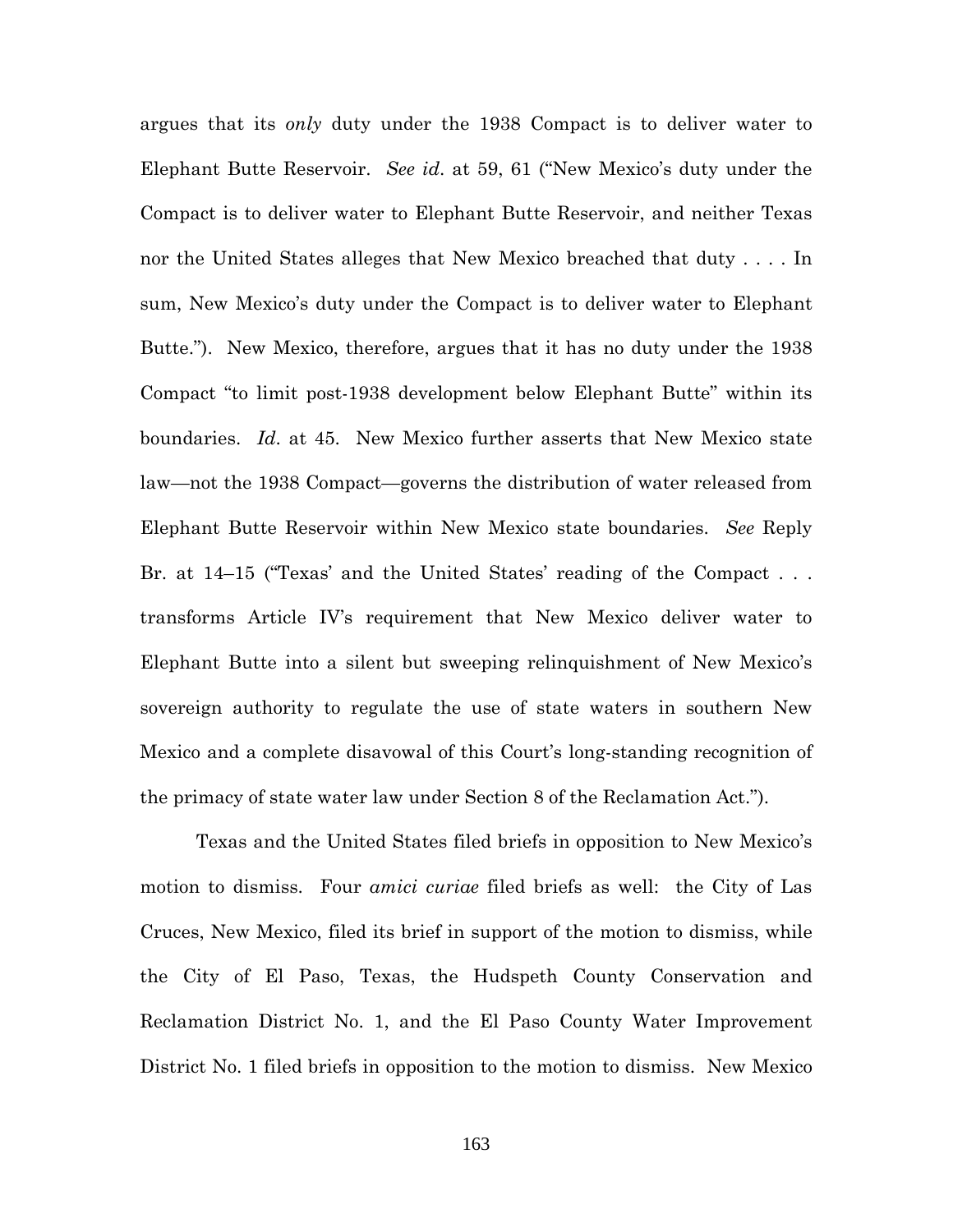submitted a Reply Brief on July 1, 2014. Counsel for parties New Mexico, Colorado, Texas, and the United States, as well as *amici curiae* City of Las Cruces, City of El Paso, Texas, and El Paso County Water Improvement District No. 1 presented oral argument $66$  at a hearing to consider the motion to dismiss held in New Orleans, Louisiana, on August 19, 2015.

Based upon the standard of review for motions filed pursuant to Rule 12(b)(6) of the Federal Rules of Civil Procedure, the pleadings filed by the parties and the *amici curiae*, and the oral arguments advanced by those parties, I recommend that the Court deny New Mexico's motion to dismiss Texas's Complaint.

### **A. Standard of Review**

Rule 12(b)(6) of the Federal Rules of Civil Procedure provides guidance in ruling on New Mexico's motion to dismiss. Under Rule 12(b)(6), all factual allegations contained in Texas's Complaint and the United States' Complaint in Intervention are assumed to be true. *See Bell Atl. Corp. v. Twombly*, 550 U.S. 544, 555 (2007); *see also Jenkins v. McKeithen*, 395 U.S. 411, 421 (1969) (stating that a complaint should be liberally construed in favor of the nonmovant). "To survive a motion to dismiss, a complaint must contain sufficient factual matter, accepted as true, to 'state a claim to relief that is

<sup>66</sup> *Amici curiae* City of Las Cruces, City of El Paso, Texas, and El Paso County Water Improvement District No. 1 filed motions pursuant to Supreme Court Rule 28.7 to participate in oral argument on the motion to dismiss. *See* SM R. Docs. 13, 18, 30. Those motions were granted on July 14, 2015. *See* Modified Case Mgmt. Order No. 4 (SM R. Doc. 32).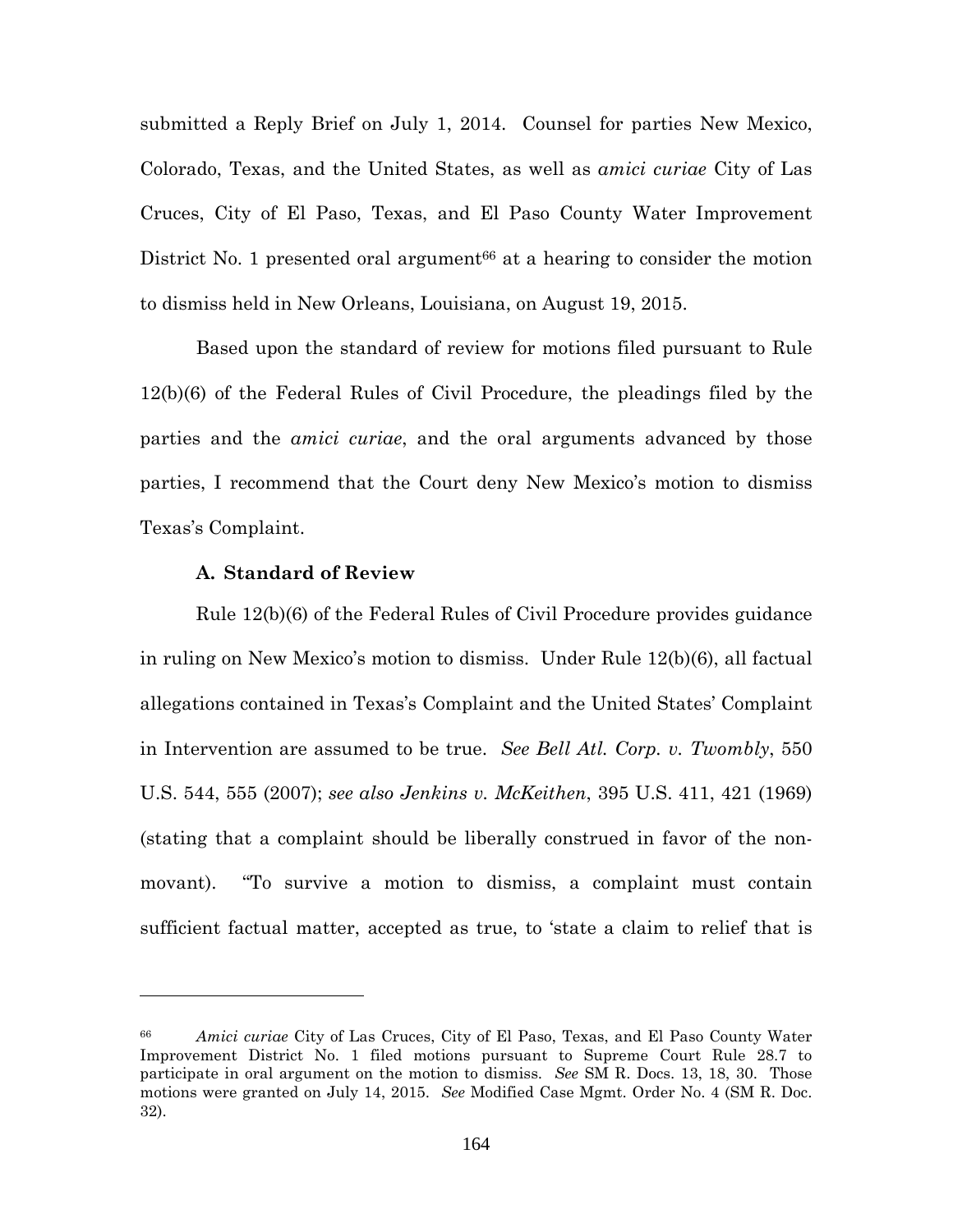plausible on its face.'" *Ashcroft v. Iqbal*, 556 U.S. 662, 678 (2009) (quoting *Twombly*, 550 U.S. at 570).

Here, the States of Colorado, New Mexico, and Texas negotiated and ratified the 1938 Compact, which equitably apportioned all of the waters of the Rio Grande River above Fort Quitman among those States; Congress subsequently approved the 1938 Compact. "Congressional consent transforms an interstate compact . . . into a law of the United States." *Cuyler v. Adams*, 449 U.S. 433, 438 (1981). In interpreting federal statutes, "[i]t is a cardinal principle of statutory construction that a statute ought, upon the whole, to be so construed that, if it can be prevented, no clause, sentence, or word shall be superfluous, void, or insignificant." *TRW Inc. v. Andrews*, 534 U.S. 19, 31 (2001) (internal quotations and citations omitted); *see also United States v. Menasche*, 348 U.S. 528, 538–39 (1955) ("It is our duty 'to give effect, if possible, to every clause and word of a statute.'" (quoting *Montclair v. Ramsdell*, 107 U.S. 147, 152 (1883)).

But it is also appropriate to "look[ ] to legislative history and other extrinsic material when required to interpret a statute which is ambiguous." *Oklahoma v. New Mexico*, 501 U.S. 221, 235 n.5 (1991) (internal citations omitted). The Supreme Court has examined "evidence regarding the negotiating history of other interstate compacts." *Id*. (citing *Texas v. New Mexico*, 462 U.S. 554, 568 n.14 (1983); *Arizona v. California*, 292 U.S. 341, 359–60 (1934)). "Thus, resort to extrinsic evidence of the compact

165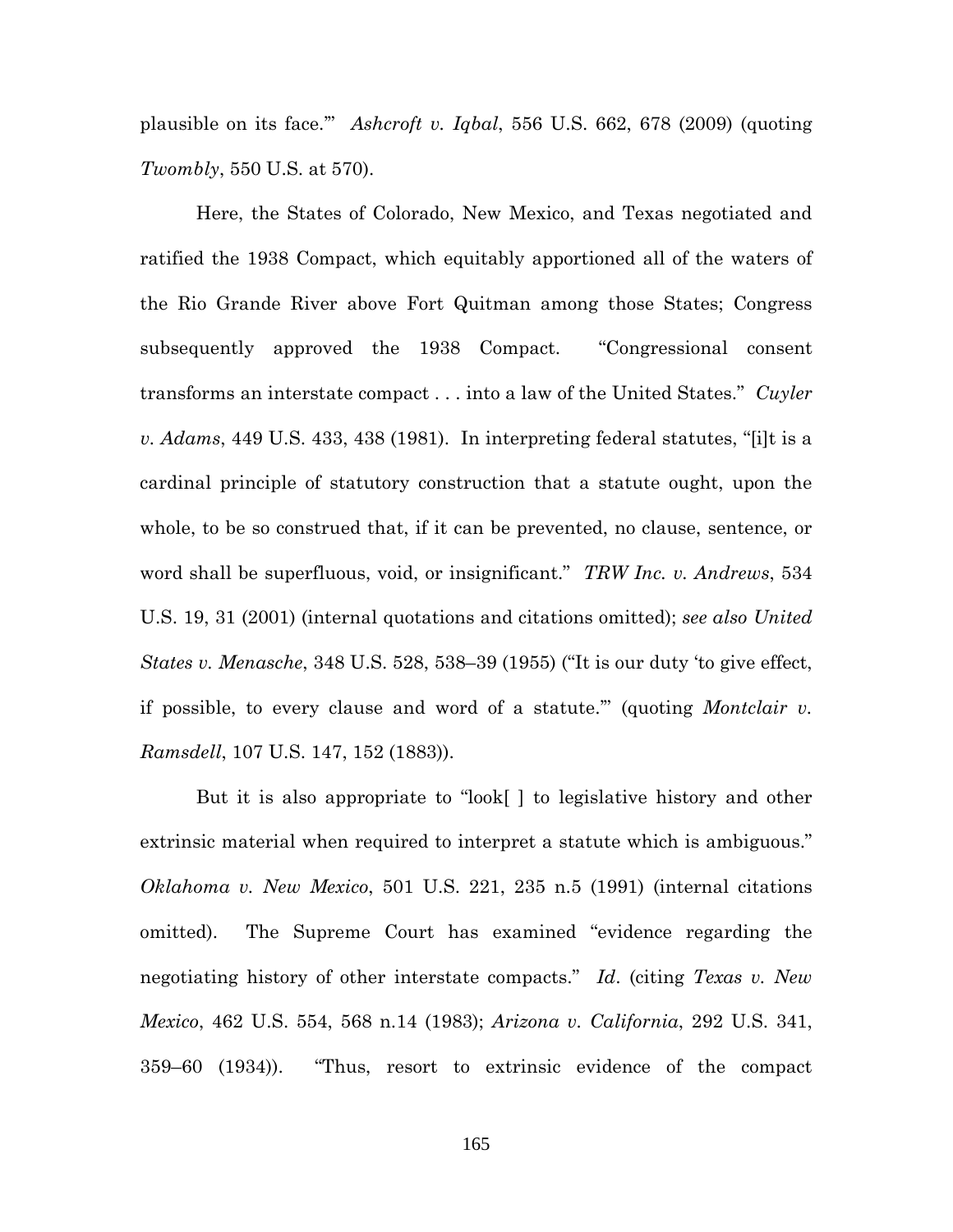negotiations . . . is entirely appropriate" here if the 1938 Compact language is ambiguous. *Id*. Further, "[e]xamination of purpose is a staple of statutory interpretation that makes up the daily fare of every appellate court in the country . . . ." *McCreary Cnty., Ky. v. Am. Civil Liberties Union of Ky*., 545 U.S. 844, 865 (2005) (citing *Gen. Dynamics Land Sys., Inc. v. Cline*, 540 U.S. 581, 600 (2004) (interpreting federal statute in light of its "text, structure, purpose, and history")).

And a congressionally approved compact is a contract as well as a statute; therefore, "[i]nterstate compacts are construed as contracts under the principles of contract law." *Tarrant Reg'l Water Dist. v. Herrmann*, 133 S. Ct. 2120, 2130 (2013) (citing *Texas v. New Mexico*, 482 U.S. 124, 128 (1987)). A compact's express terms are "the best indication of the intent of the parties." *Id*. (citing *Montana v. Wyoming*, 131 S. Ct. 1765, 1771–72 & n.4; RESTATEMENT (SECOND) OF CONTRACTS § 203(b) (1979)).

# **B. Texas Has Stated a Claim Under the Unambiguous Text and Structure of the 1938 Compact**

The preamble to the 1938 Compact unambiguously declares that, through the 1938 Compact, the signatory States intended to apportion equitably all of the waters of the Rio Grande above Fort Quitman among the three States. *See* 1938 Compact, 53 Stat 785.<sup>67</sup> An examination of the plain

 $67$  Due to the history of inconsistency and insufficiency of Rio Grande waters annually available for irrigation, there seems to be no question that the 1938 Compact apportioned *all* of the water of the Rio Grande above Fort Quitman among Colorado, New Mexico, and Texas, reserving none. As stated by Raymond A. Hill, engineer advisor to the Rio Grande Compact Commission from Texas: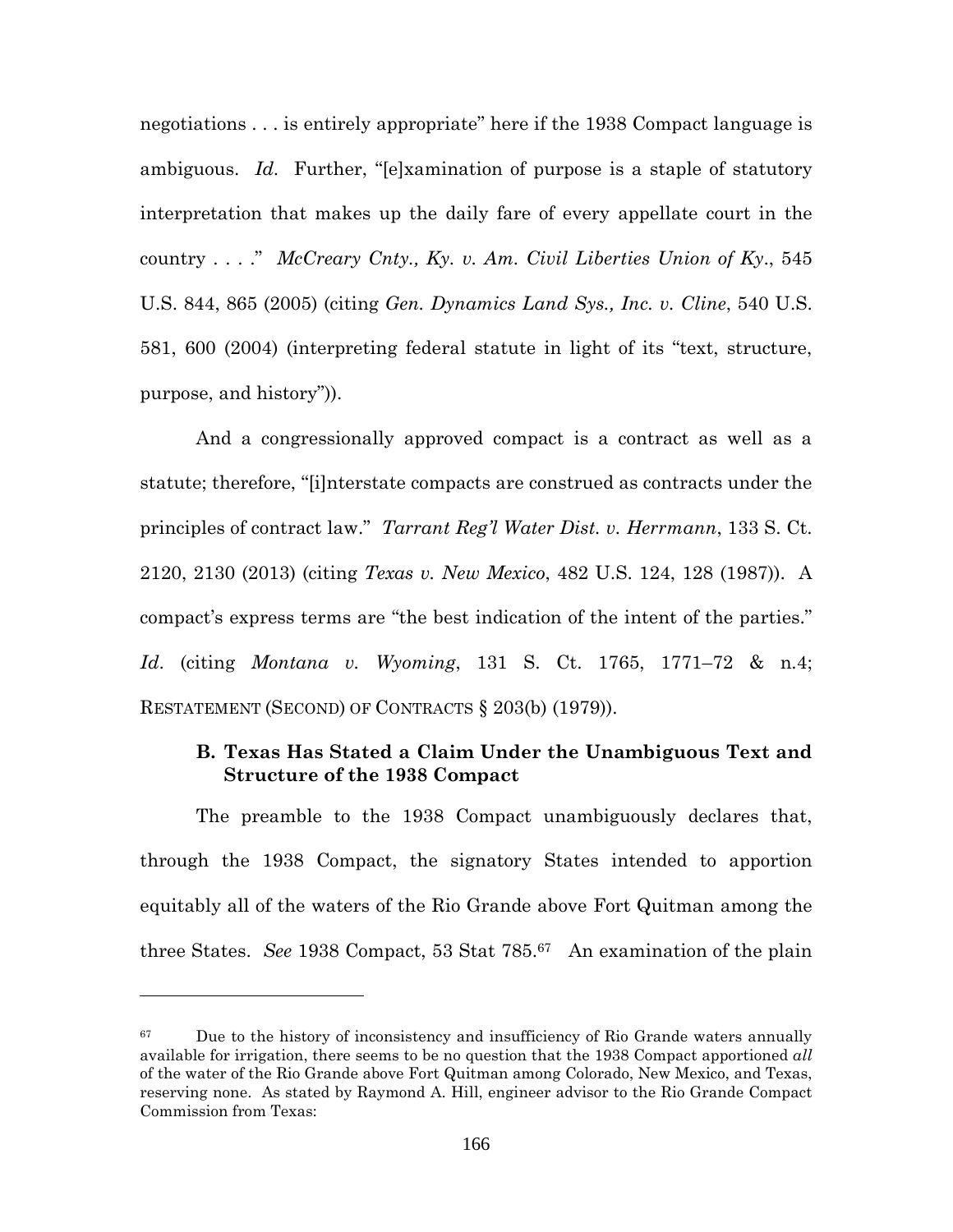text and structure of the 1938 Compact reveals that the signatory States intended the Rio Grande Project to be the sole vehicle by which Texas and lower New Mexico would receive their equitable apportionments of the Rio Grande waters. Starting with the definitions found in Article I and including all of the articles creating the detailed system of accountability to ensure each State received its equitable share of water, the Rio Grande Project, referred to in the 1938 Compact as the "Project," is wholly incorporated throughout the 1938 Compact and imposes rights and duties on each of the signatory States in that context.

> *1. The text of the 1938 Compact requires New Mexico to relinquish control of Project water permanently once it delivers water to the Elephant Butte Reservoir*

Article II of the Compact requires the Rio Grande Compact Commission to maintain and operate a series of gauging stations at regular intervals along the main stem of the Rio Grande to "secur[e] records required

. . . .

Long before 1938, it had become obvious that the quantities of water obtainable for the Rio Grande were *not sufficient* to satisfy the demands on this supply for irrigation of all of the areas under canal systems in Colorado, New Mexico, and Texas. Elephant Butte Dam was built by the Federal Government to capture flood waters and thereby relieve the acute shortages in supply below that point that had been caused by expansion of irrigation agriculture in Colorado. . . .

The Rio Grande Compact of 1938 should . . . be looked upon as an expansion of the Compact of 1929, designed to provide for the *maximum* beneficial use of water in the basin of Rio Grande above Fort Quitman without impairment of any supplies beneficially used under the conditions prevailing in 1929.

Hill, *Development of the Rio Grande Compact*, at 197–98 (emphasis added).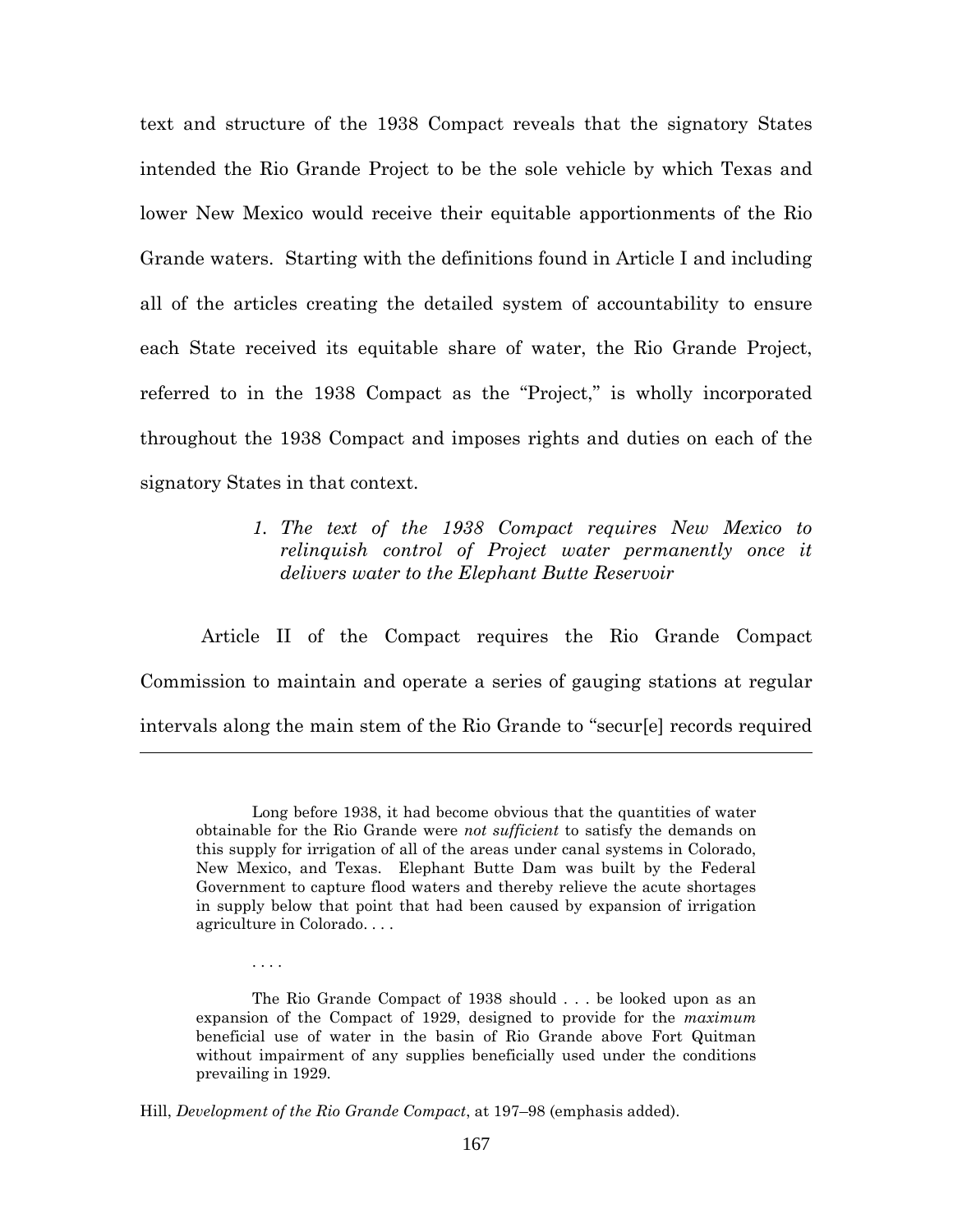for the carrying out of the Compact," *id.* at 786, and, according to delivery schedules identified in the 1938 Compact that are based upon those records, Colorado and New Mexico are required to "deliver" water at certain points along the Rio Grande, after each has taken its equitable share of the waters of the stream, *see id*. at 787–88 (containing Articles III and IV). Article III of the 1938 Compact requires Colorado "to *deliver* water in the Rio Grande at the Colorado-New Mexico State Line, measured at or near Labatos, in each calendar year. . . ." *Id*. at 787 (emphasis added). Article IV of the 1938 Compact requires New Mexico "to *deliver* water in the Rio Grande at San Marcial, during each calendar year. . . ." *Id.* at 788 (emphasis added).<sup>68</sup>

The word "deliver" is identified as the verb form of the noun "delivery" which means "[t]he formal act of transferring something, such as a deed; the giving or yielding possession or control of something to another." BLACK'S LAW DICTIONARY 461 (8th ed. 2004). Similarly, "deliver" is defined as "[t]o release or rescue," or "[t]o take to the intended recipient." THE AMERICAN HERITAGE DICTIONARY 378 (2d ed. 1985). Articles III and IV of the 1938 Compact identify the delivery of water by Colorado and New Mexico to be an "obligation," 53 Stat. at 787–88, which is "a legal or moral duty to do or not to do something," BLACK'S LAW DICTIONARY 1104 (8th ed. 2004). The 1938

<sup>68</sup> New Mexico's point of delivery was later changed to Elephant Butte Reservoir in 1948 by a unanimous decision of the Rio Grande Compact Commission because river conditions at San Marcial made gauge maintenance impossible. *See* Resolution of the Rio Grande Compact Commission at the Annual Meeting Held at El Paso, Texas, February 22– 24, 1948, Changing Gaging Stations and Measurements of Deliveries by New Mexico.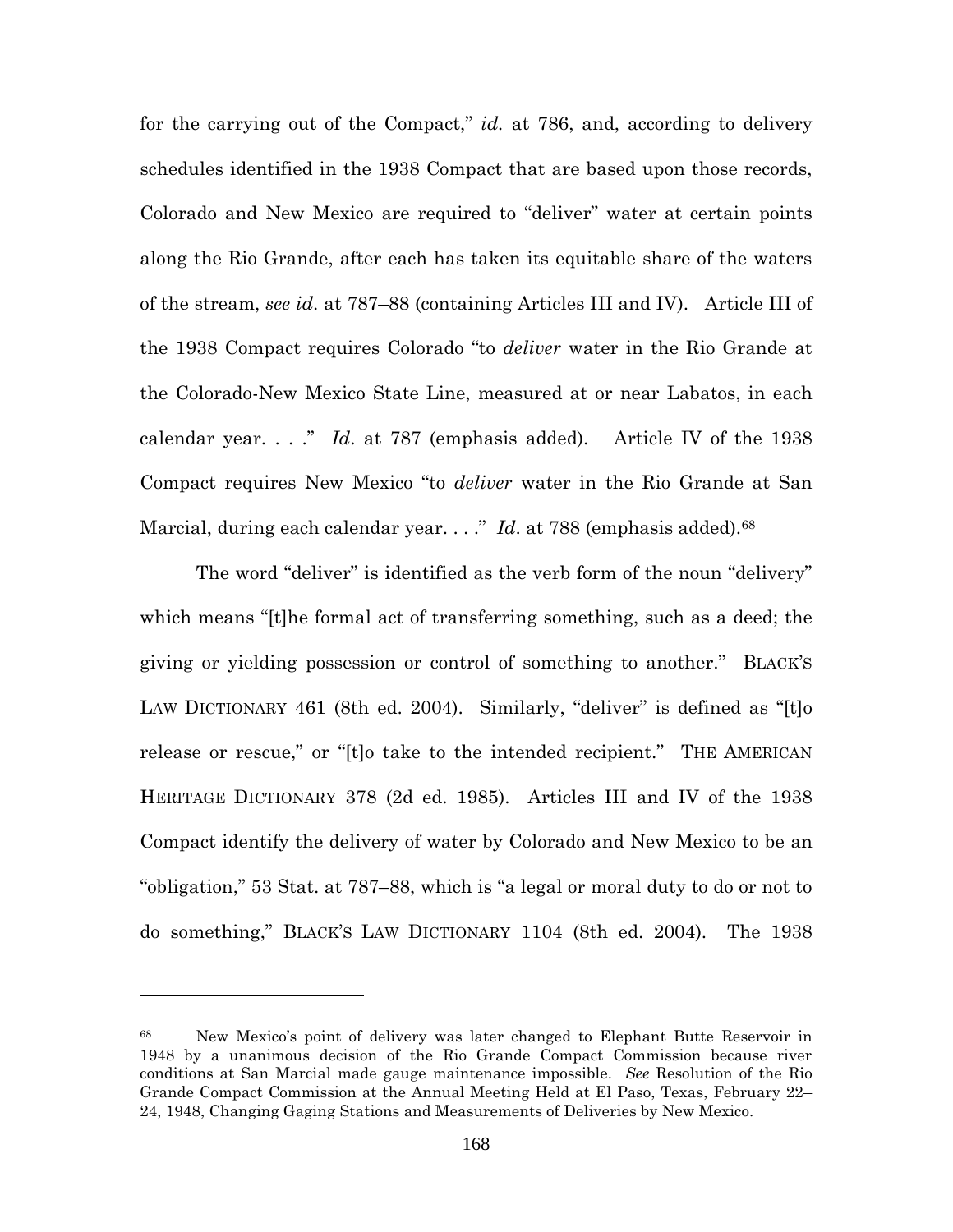Compact pairs that "obligation . . . to deliver water" with the mandatory term "shall" to connect the duty to relinquish control with certain volumes of water identified in the delivery schedules, *i.e.*,: "The *obligation* of New Mexico to *deliver* water in the Rio Grande at San Marcial . . . *shall* be that quantity set forth in the following tabulation of relationship, which corresponds to the quantity at the upper index station." 53 Stat. at 788 (emphasis added).

Thus, the plain text of Article IV of the 1938 Compact requires New Mexico to relinquish control and dominion over the water it deposits in Elephant Butte Reservoir. If, as Texas alleges, New Mexico intercepts or diverts water it delivers to the Rio Grande Project immediately upon release from Elephant Butte Reservoir, it disregards the text of Article IV and renders the common and straightforward meanings of the terms "obligation" and "deliver" in Article IV void, which offends the principles of federal statutory construction as well as those of contractual interpretation.

> *2. The structure of the 1938 Compact integrates the Rio Grande Project wholly and completely, thereby protecting both deliveries to and releases from Elephant Butte Reservoir*

Once New Mexico delivers water to Elephant Butte Reservoir/Rio Grande Project, that water becomes "Usable Water," which is defined by the 1938 Compact in Article  $I(l)$  as "all water, exclusive of credit water,<sup>69</sup> which is in *project storage* and which is available for release in accordance with

 $69$  "Credit Water" is defined by the 1938 Compact in Article I(m) as "that amount of water in project storage which is equal to the accrued credit of Colorado, or New Mexico, or both." 53 Stat. 786.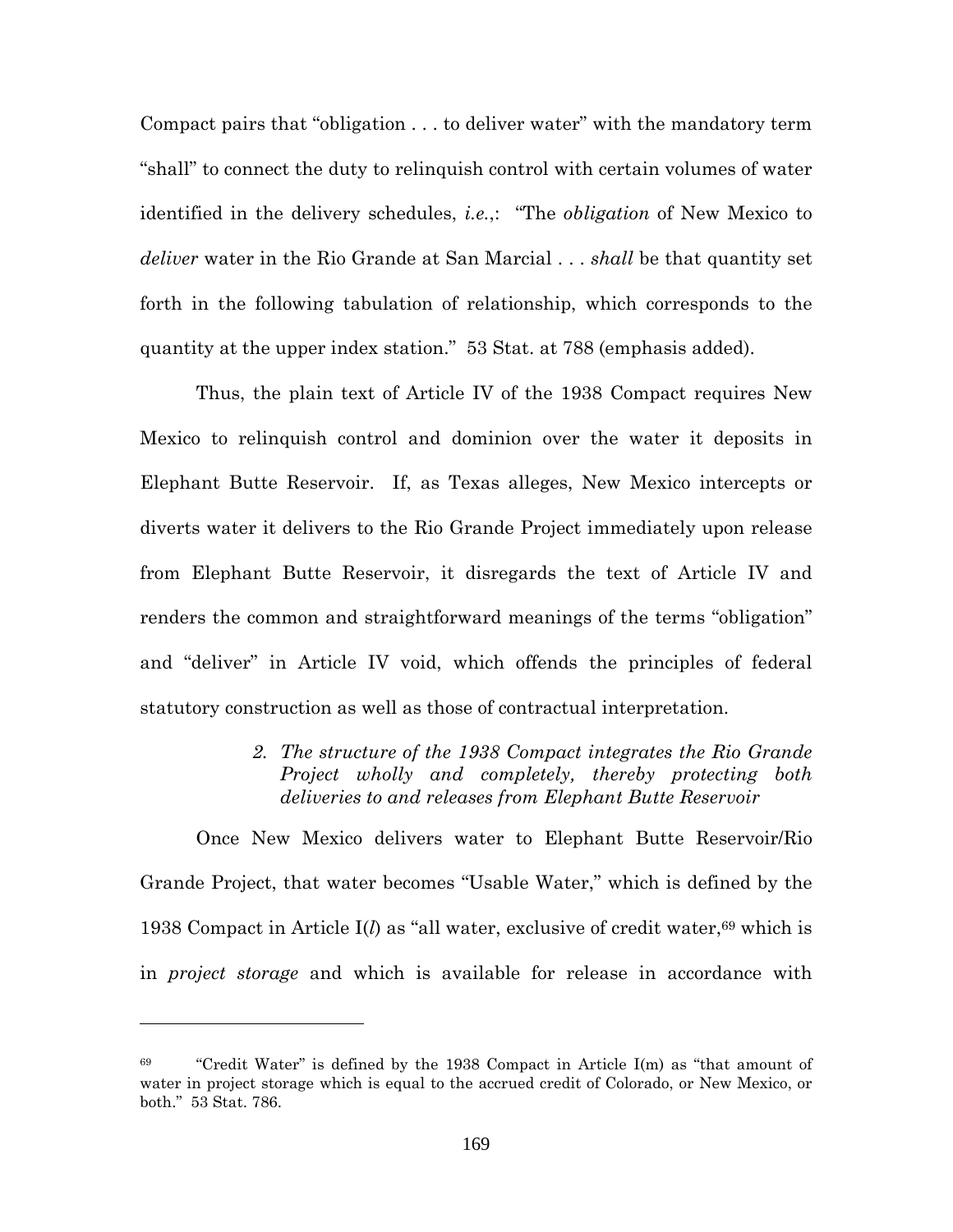*irrigation demands*, including deliveries to Mexico." *Id*. at 786 (emphasis added). During oral argument, New Mexico confirmed the common understanding that the "irrigation demands" as identified in the definition of "Usable Water" refer to the acres in both Texas and lower New Mexico that are irrigated via the administration of the Rio Grande Project. *See* Hr'g Tr. 34:23–35:12, Aug. 19, 2015.

The term "Project Storage" as used in the definition of "Usable Water" is defined in Article I(k) in the 1938 Compact as "the combined capacity of Elephant Butte Reservoir and all other reservoirs actually available for the storage of usable water below Elephant Butte and above the first diversion to the lands of the Rio Grande Project, but not more than a total of 2,638,860 acre feet." 53 Stat. at 786. If either Colorado or New Mexico fails to deliver the full volume of its required deliveries pursuant to the detailed schedules in Articles III and IV of the 1938 Compact, or if either delivers water in excess of its required deliveries, Article VI requires that "all credits and debits of Colorado and New Mexico shall be computed for each calendar year; provided, that in a year of actual spill no annual credits nor annual debits be computed for that year." *Id*. at 789. Colorado is generally limited by the 1938 Compact to 100,000 annual and accrued debits, and New Mexico is limited, with exceptions, to 200,000 accrued debits; both States must "retain water in storage at all times to the extent of its accrued debit." *Id*.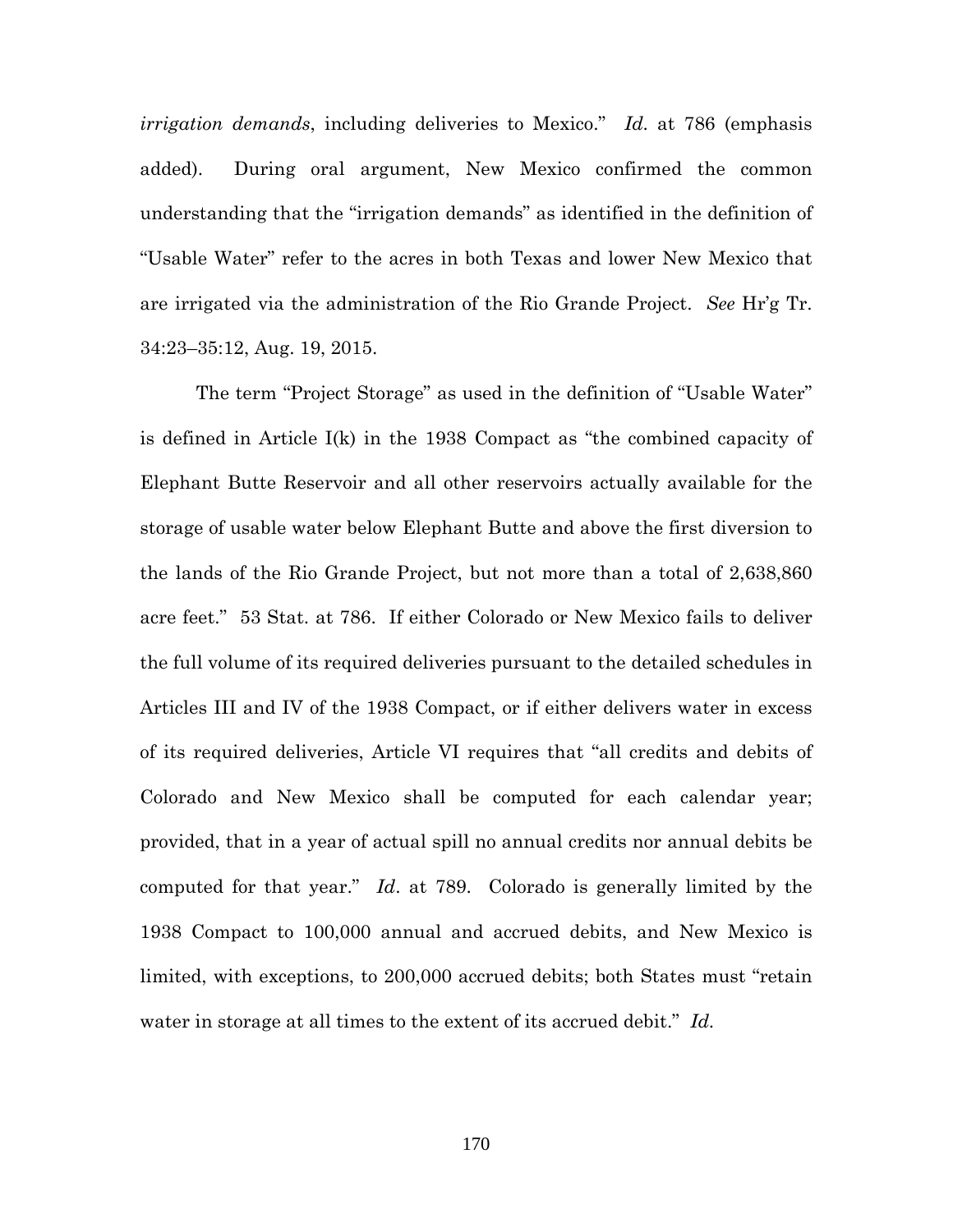Article VII of the 1938 Compact prohibits Colorado and New Mexico from increasing the amount of water in storage in reservoirs constructed after 1929 whenever there is less than 400,000 acre feet of "Usable Water" in "Project Storage," subject to two exceptions. *Id*. at 790.<sup>70</sup> Therefore, Colorado and New Mexico have the duty under the 1938 Compact to ensure that at least 400,000 acre feet of water will be available in "Project Storage" for distribution by the Rio Grande Project to Texas and lower New Mexico (and Mexico pursuant to the Convention of 1906). In fact, Article VIII allows Texas to demand during the first month of each calendar year that Colorado and New Mexico—and New Mexico can demand that Colorado—release water from storage reservoirs constructed in upstream States after 1929 up to the amount of upstream States' Accrued Debits sufficient to maintain the volume of water in "Project Storage" to 600,000 acre feet during the first quarter of the year, "to the end that a normal release of 790,000 acre feet may be made from project storage in that year" to irrigate lands in Texas, lower New Mexico, and Mexico. *Id*.

It is clear from the structure and interplay of the articles of the 1938 Compact—specifically Articles I–IV, VI, VII, and VIII—that the 1938 Compact presumes and fully relies upon the Rio Grande Project, and protects water deliveries to the Project. But the purposes identified in Article I's

<sup>70</sup> Those exceptions apply when Reclamation is able to release from Elephant Butte Reservoir a volume of water that is, on average, greater than 790,000 acre feet per year, or when Colorado or New Mexico elects to relinquish available Accrued Credits in place of scheduled deliveries. *See* 53 Stat. 790.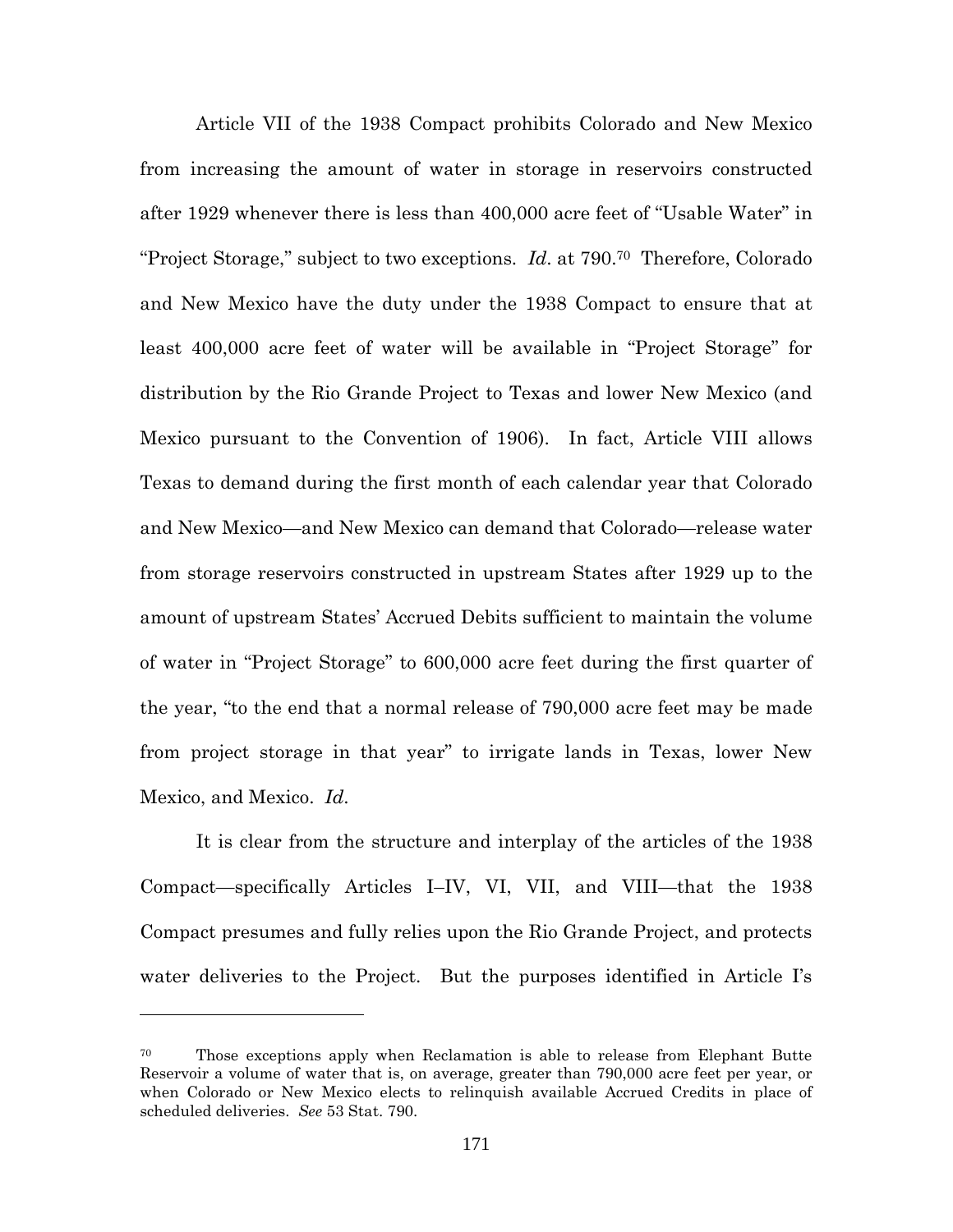definition of "Usable Water" and in Article VIII indicate that the 1938 Compact also protects the water that is released from Elephant Butte in order for it to reach its intended destination. "Usable Water" is that water "available for release in accordance with irrigation demands, including deliveries to Mexico." *Id*. at 786. And the purpose of Article VIII's grant to Texas allowing it to make a water call each January on Colorado and/or New Mexico to release stored water sufficient to bring the Usable Water in Project Storage to 600,000 acre-feet is so "that a normal release of 790,000 acre-feet may be made from project storage that year" to meet the Project's contractual irrigation demands. *Id*. at 790.

The text and structure of the 1938 Compact do not simply require New Mexico to make water deliveries to Elephant Butte Reservoir, as New Mexico asserts. Rather, the 1938 Compact is a comprehensive agreement, the text and structure of which equitably apportions water to Texas, as well as to Colorado and New Mexico, and provides a detailed system of accountability to ensure that each State continues to receive its equitable share. New Mexico's obligations under the 1938 Compact do not end discretely at Article IV, but are woven throughout the 1938 Compact to effect the overall purpose of the Compact.

I am required to assume as true, under Rule 12(b)(6), Texas's factual allegation that New Mexico, through its officers, agents, and political subdivisions, is diverting or intercepting water that belongs to Texas after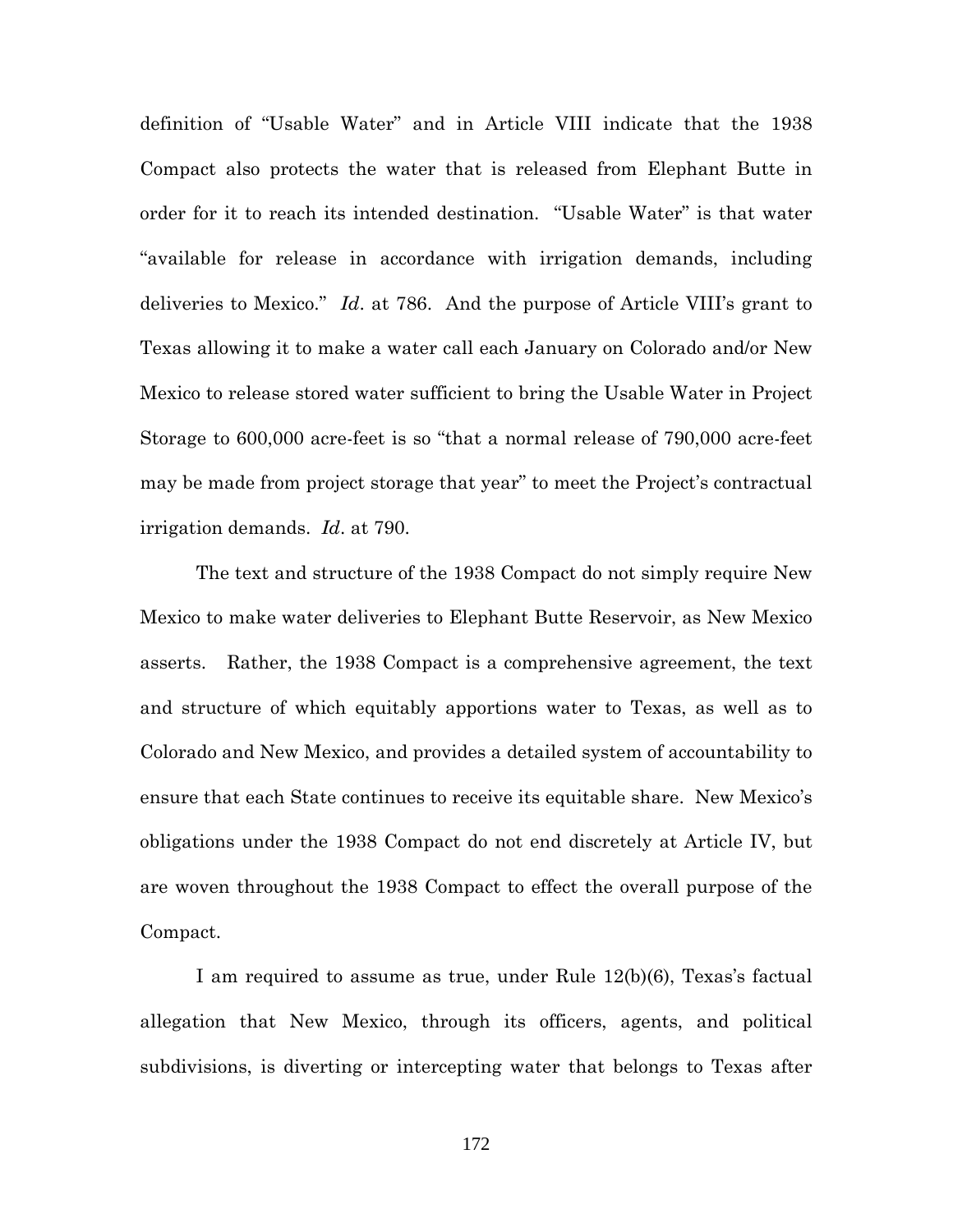Reclamation releases it from Elephant Butte Reservoir to irrigate lands pursuant to the Rio Grande Project. Those actions by New Mexico, if true, would render senseless and purposeless the numerous 1938 Compact articles outlining the basic accounting structure of the deal struck among the signatory States. With the defined terms found in Article I, the 1938 Compact articles (i) requiring New Mexico to "deliver" water to the Project using the fixed delivery schedule based upon gauges and measurements of river flow, *id*. at 786–87, 788 (Articles II & IV); (ii) requiring Colorado and New Mexico to calculate and limit the debits and credits each can accrue, *id*. at 789 (Article VI); (iii) requiring Colorado and New Mexico guarantee that at least 400,000 acre-feet of water be maintained in Elephant Butte Reservoir at all times, *id*. at 790 (Article VII); and (iv) allowing Texas the right to demand Colorado and New Mexico release water at the first of the year to bring the volume of water in Elephant Butte Reservoir to 600,000 acre feet during the first quarter to ensure the Rio Grande Project can make its deliveries, *id*. (Article VII), are *all void* if New Mexico delivers water to the Rio Grande Project at Elephant Butte Reservoir and then immediately grabs it back upon release from the Reservoir. An acceptance of New Mexico's reading of the 1938 Compact would require me to violate "a cardinal principle of statutory construction" which requires me to avoid construing the Compact in such way that renders entire articles "superfluous, void, or insignificant." *TRW Inc. v. Andrews*, 534 U.S. 19, 31 (2001). Indeed, conversely, New Mexico has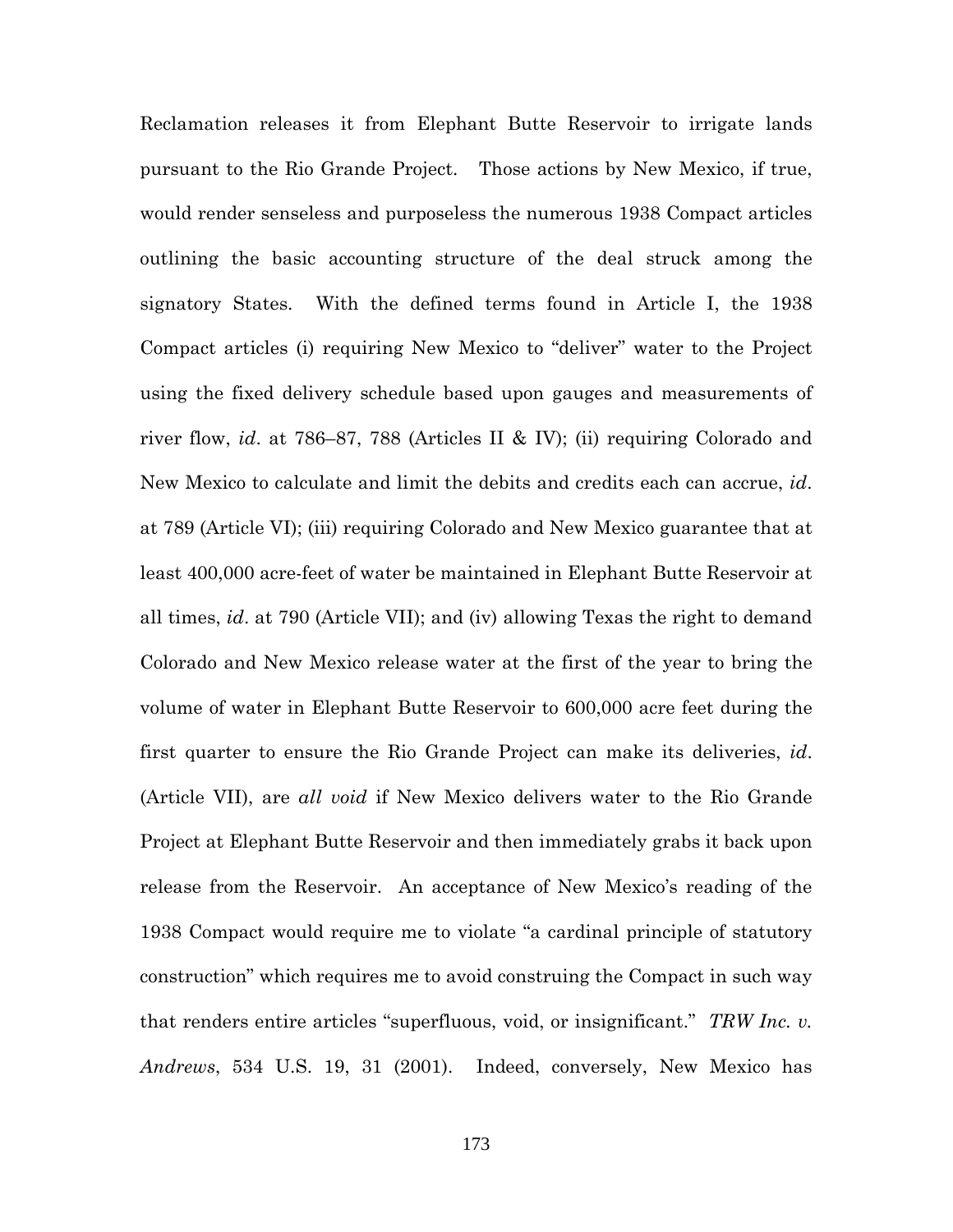identified in its pleadings and at oral argument *no* provision in the 1938 Compact that would allow it to recapture water it has delivered to the Rio Grande Project upon release from the Elephant Butte Reservoir. *See* Hr'g Tr. 39:10–40:11, Aug. 19, 2015.

Moreover, New Mexico's narrow reading of the 1938 Compact also leaves the question of Texas's equitable apportionment under the 1938 Compact an open, major source of controversy. To accept New Mexico's reading would defeat the Compact's express purpose to remove all such causes of controversy:

The State of Colorado, the State of New Mexico, and the State of Texas, *desiring to remove all causes of present and future controversy among these States and between citizens of one of these States and citizens of another State with respect to the use of the waters of the Rio Grande above Fort Quitman, Texas*, and being moved by considerations of interstate comity, and for the purpose of effecting an equitable apportionment of such waters, have resolved to conclude a Compact for the attainment of these purposes . . . .

53 Stat. at 785 (emphasis added). Although the preamble by itself is not conclusive, it does support a holistic reading of the Compact by which each Article is given meaning and purpose, instead of the stunted interpretation that New Mexico advances. *See, e.g., Virginia v. Maryland*, 540 U.S. 56, 68– 69 (2003).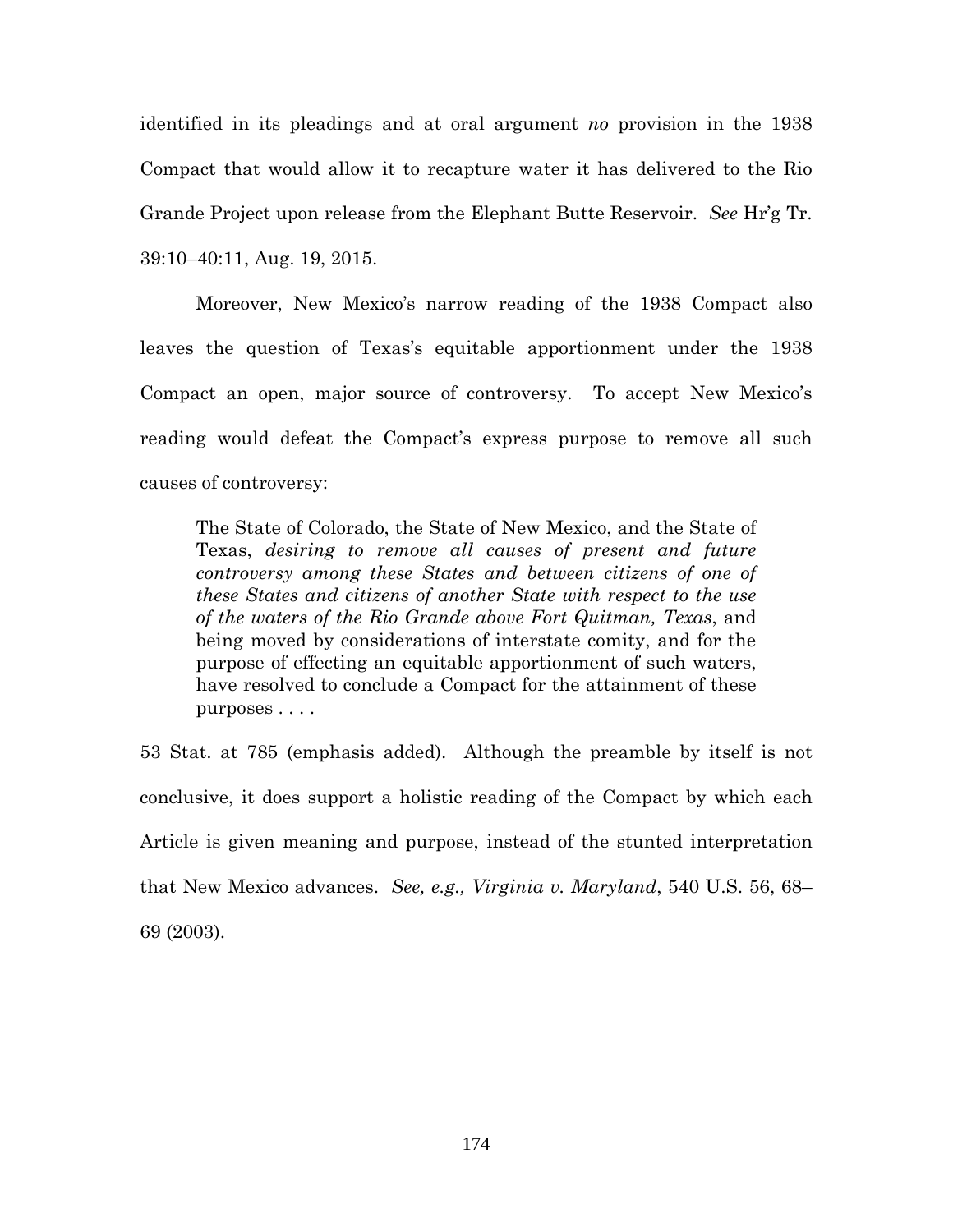# **C. The Purpose and History of the 1938 Compact Confirm the Reading That New Mexico Is Prohibited From Recapturing Water It Has Delivered to the Rio Grande Project After Project Water Is Released from the Elephant Butte Reservoir**

Because the text and structure of the 1938 Compact unambiguously protects the administration of the Rio Grande Project as the sole method by which Texas receives all and New Mexico receives part of their equitable apportionments of the stream, no need exists to rely upon the history of the 1938 Compact to interpret that language. *See Kansas v. Colorado*, 514 U.S. 673, 690 (1995). But in addition to its text and structure, the purpose and history of the 1938 Compact confirm the reading that the signatory States intended to use the Rio Grande Project as the vehicle to guarantee delivery of Texas's and part of New Mexico's equitable apportionment of the stream, thereby supporting the finding that Texas has, in fact, stated a claim under the 1938 Compact. *See McCreary Cnty., Ky. v. Am. Civil Liberties Union of Ky*., 545 U.S. 844, 865 (2005); *Gen. Dynamics Land Sys., Inc. v. Cline*, 540 U.S. 581, 589–90, 600 (2004).

The Rio Grande Project was the culmination of years of national and international problem-solving, litigation, legislation, and negotiation by irrigators, engineers, and politicians to irrigate lands in the Elephant Butte– Fort Quitman section of the Upper Rio Grande River Basin. *See* discussion *supra* Part III.B.–D. By the late 1920s, the number of acres irrigated below Elephant Butte Reservoir through Reclamation's administration of the Rio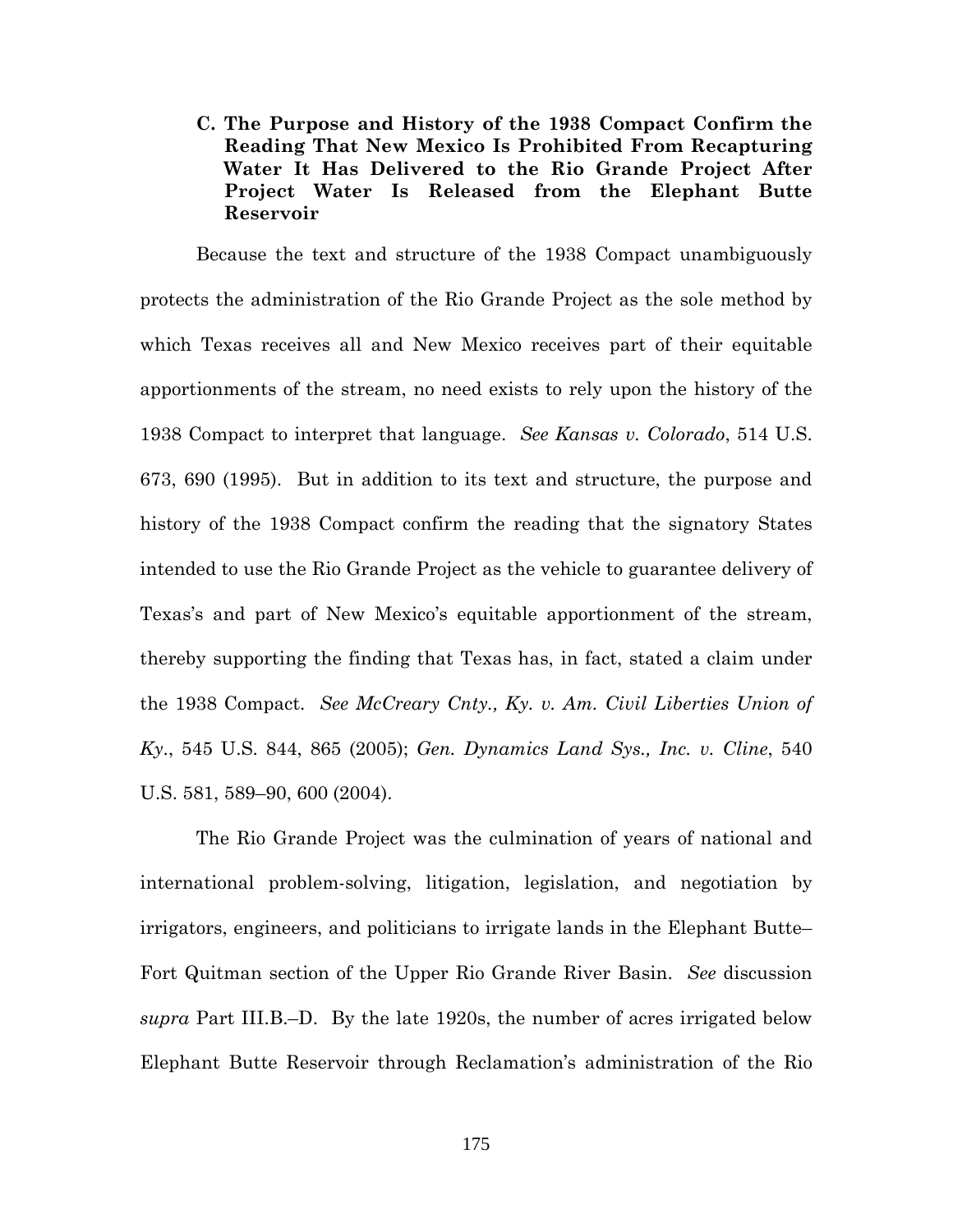Grande Project totaled approximately 88,000 in New Mexico and 67,000 in Texas. *See* RIO GRANDE JOINT INVESTIGATION, at 74–75.

Even as the idea formed in 1924 for a commission to address the 1896 embargo in Colorado and "draft a form of compact between the States affected under which an equitable allocation of the use of the waters of the Rio Grande would be made," 66 Cong. Rec. 591 (1924), representatives from New Mexico accepted then—as they do now—that Texas receives its water through Reclamation's administration of the Rio Grande Project, *see, e.g*., Transcript of First Meeting of Rio Grande River Compact Commission 11 (Oct. 26, 1924), http://digitool.library.colostate.edu; Hr'g Tr. 38:20–23, Aug. 19, 2015 (SM R. Doc. 37) ("The means by which the Texas water is delivered to the territorial jurisdiction of Texas is the Rio Grande Project."). The 1929 Interim Compact represented the intent to protect the status quo on the stream while Colorado received federal funding to capture and store water in the Closed Basin (which was not tributary water) so that eventually a "fair adjustment" of the Rio Grande among the States could be assigned through a permanent compact. 1934 Rio Grande Compact Comm'n Proceedings, at 6 (**App. H**); *see also* Mar. 1937 Rio Grande Compact Comm'n Proceedings, at 3 ("[New Mexico's] idea of the [1929 Interim Compact] was more or less status quo of conditions on the river; to hold in that condition until some permanent compact could be drawn up which there could be equitable distribution of the waters.") (App. M). That commitment to maintain the status quo pending a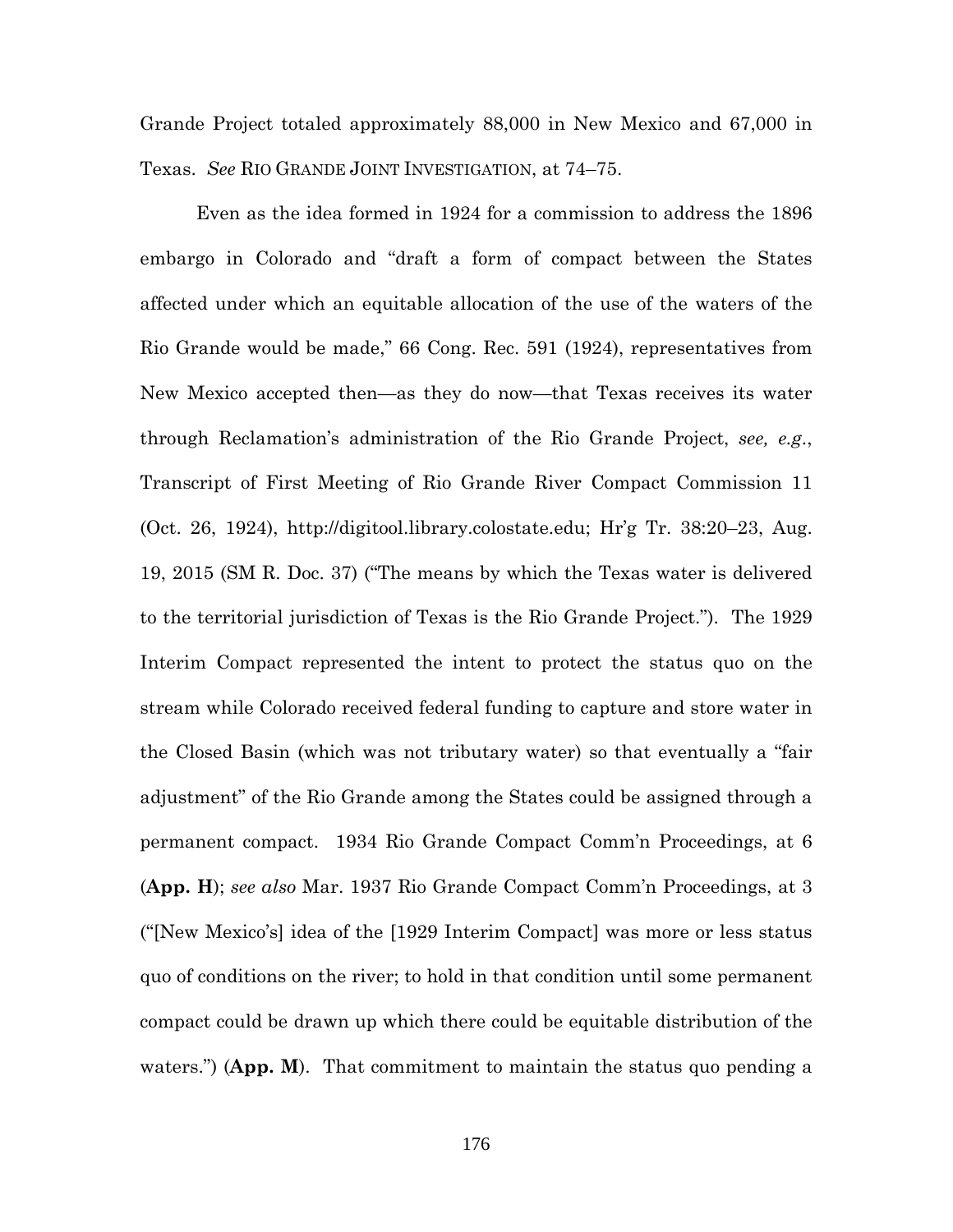permanent compact protected the apportionments of water below Elephant Butte made by Reclamation through the Rio Grande Project. *See* 1929 Interim Compact, 46 Stat. 770, 772 (stating in Articles V and XII that neither Colorado nor New Mexico would "cause or suffer the water supply of Elephant Butte Reservoir to be impaired by new or increased diversion or storage within the limits of each state unless and until such depletion is offset by increase of drainage return").

In September 1937, when the Rio Grande Compact Commission convened to review the *Rio Grande Joint Investigation* and begin negotiations for a permanent compact, Colorado's written position as to Texas's equitable apportionment under a compact imported the "conditions obtaining on the river" at the signing of the 1929 Interim Compact, which included the operation of the Rio Grande Project and the allocation and distribution of water downstream of Elephant Butte Reservoir by Reclamation. Sept. 1937 Rio Grande Compact Comm'n Proceedings, at 10, 54 (**App. N**). Likewise, New Mexico also equated Texas's equitable apportionment of the Rio Grande River with what it receives via the Rio Grande Project: "New Mexico is willing to negotiate with the State of Texas as to the right to the use of water claimed by citizens of Texas under the Elephant Butte Project on the basis of fixing a definite amount of water to which said project is entitled." *Id*. at 12, 59. Although Texas wanted to benefit more from the upstream States' future reclamation projects, it agreed that its allocation would be tied to the amount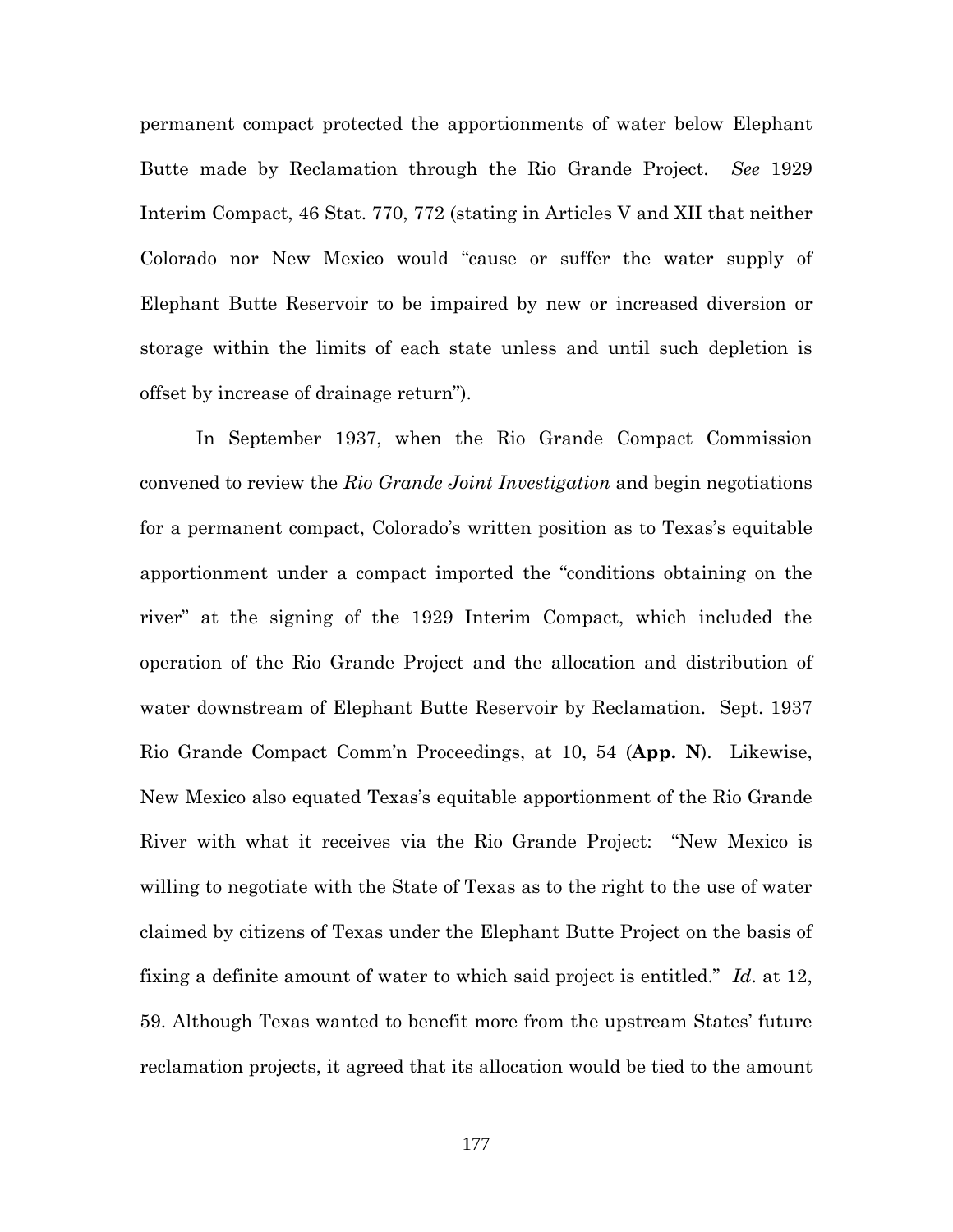released by Reclamation in its administration of the Rio Grande Project. *Id*. at 13, 60. Once the States agreed on that premise, the debate turned to the details of scheduling water deliveries to be made by the upstream States. *See id*. at 32–34, 61–65.

After working with their engineer advisers to forge delivery schedules, each Commissioner of the Rio Grande Compact Commission appointed two legal advisers to represent each State's interest and "to prepare a tentative draft [of a compact] which will incorporate in substance the report of the engineers and provide administrative machinery." March 1938 Rio Grande Compact Comm'n Proceedings, at 31 (**App. Q**). Notably, the Texas Commissioner appointed to advocate for Texas's interests counsel for each of the two irrigation districts served by the Rio Grande Project: El Paso County Water Improvement District No. 1 and the Elephant Butte Irrigation District, *see id*. at 31, as "from both the legal and practical standpoint there is an identity of interests," May 1938 Lower Rio Grande Water Users Proceedings, at 11 (**App. W**).

After the 1938 Compact was signed by the Commissioners, ratification proved difficult in Texas, owing to some confusion regarding the 1938 Compact's apportionment of water to Texas. To clarify that issue, a Texas attorney representing a water district downstream of lands irrigated by the Rio Grande Project wrote to Frank Clayton, the Rio Grande Compact Commissioner from Texas: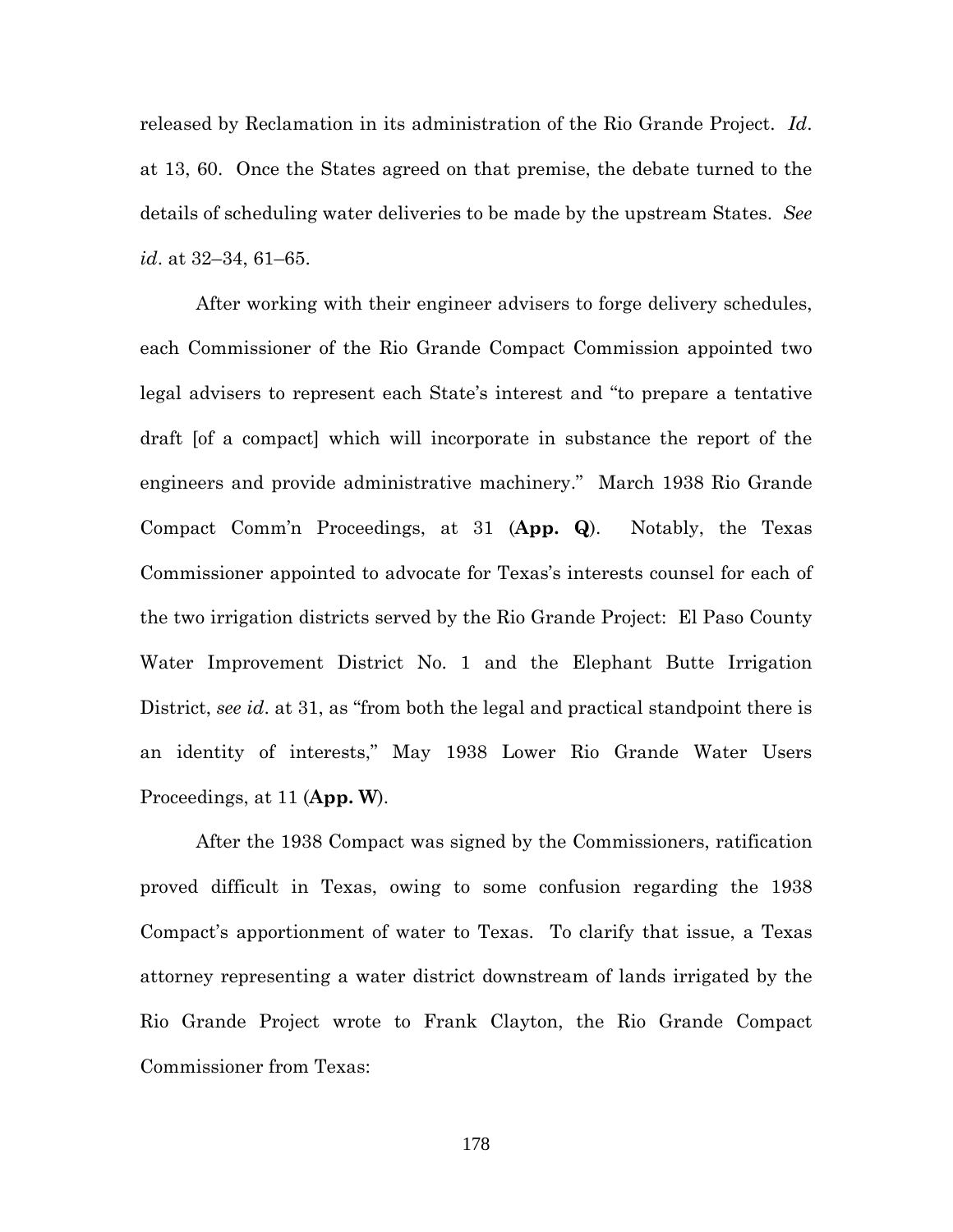I do not find anything in the compact, however, which ties down and limits the use or division of the waters according to present usage and physical conditions, and nothing that would prevent controversy between the two States in the future regarding the division of the waters between the two States.

This omission is too obvious to have been inadvertent and, therefore, unquestionably, the Commissioners had what they considered a valid reason for it. On behalf of a number of interested parties in this area, I would appreciate it very much if you would advise me why the respective rights of Texas and New Mexico to these waters were not defined and provided for in the compact in express terms.

Sept. 1938 Sawnie Smith Letter (**App. HH**). In response, Frank Clayton

answered:

It was decided prior to the signing of the temporary compact that New Mexico's obligations as expressed in the compact must be with reference to deliveries at Elephant Butte reservoir, and this provision was inserted in the temporary compact. . . .

The Rio Grande Project, as you know, is operated as an administrative unit by the Bureau of Reclamation, and the dam and releases from the reservoir are controlled by the Bureau and will continue to be at least until the federal government is repaid its investment, and very probably even beyond that time. . . .

. . . .

[T]he question of the division of the water released from Elephant Butte reservoir is taken care of by contracts between the district under the Rio Grande Project and the Bureau of Reclamation. These contracts provide that the lands within the Project have equal water rights, and the water is allocated according the areas involved in the two States. By virtue of the contract recently executed, the total area is "frozen" at the figure representing the acreage now actually in cultivation: approximately 88,000 acres for the Elephant Butte Irrigation District, and 67,000 for the El Paso County Water Improvement District No. 1, with a "cushion" of three per cent. [sic] for each figure.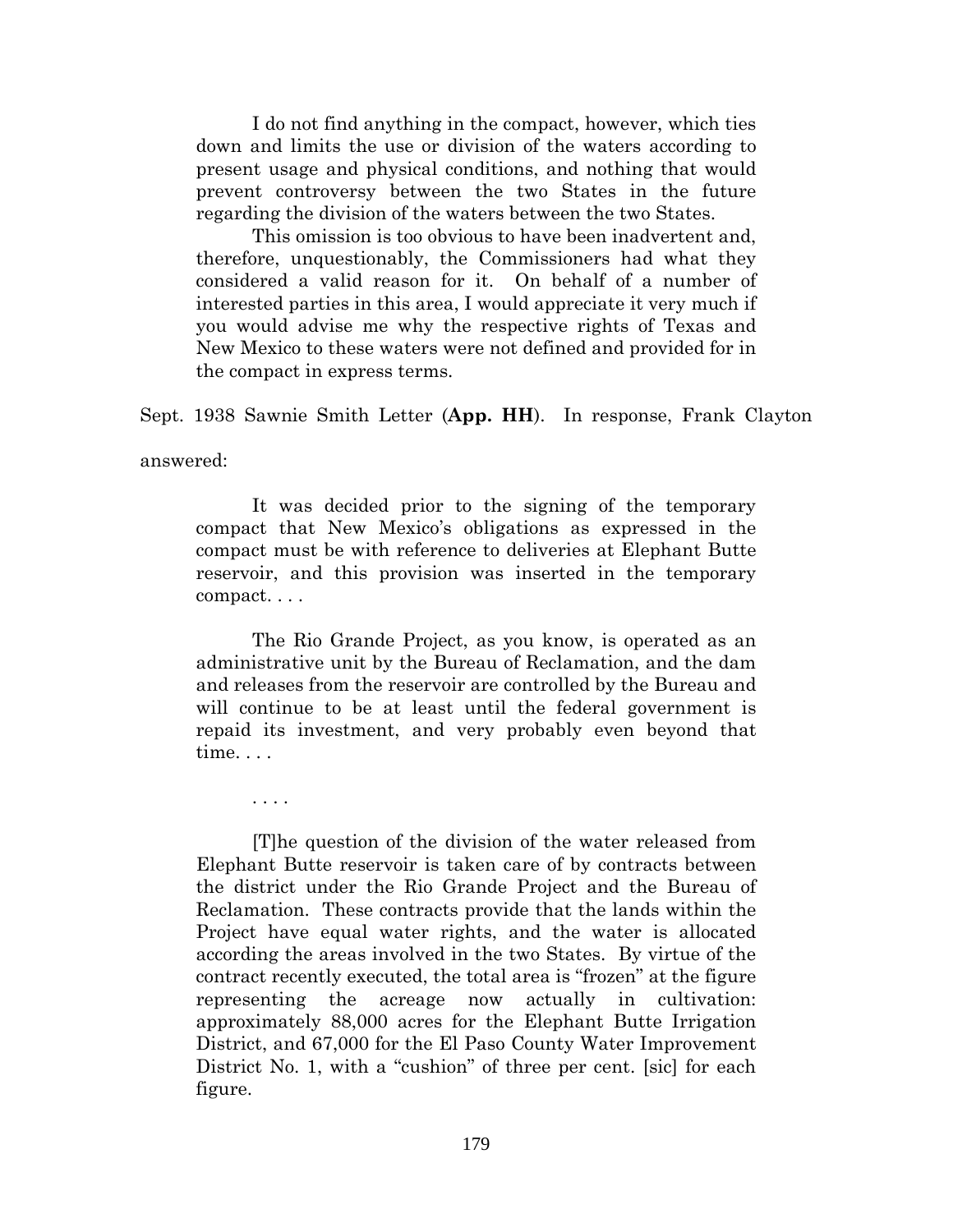Oct. 1938 Frank Clayton Letter (**App. II**).

It is plain from the history and negotiations of the 1938 Compact that the Commission fully relied upon the existing Rio Grande Project to impart Texas's and lower New Mexico's respective equitable apportionments of Rio Grande waters. Even today, New Mexico does not object to that conclusion: "We don't have any serious argument that the compact incorporates a 43 percent [of Project water] to Texas, 57 percent to New Mexico scheme, with 60,000 off the top for Mexico, as a part of the understanding of the compact." Hr'g Tr. 40:6–9, Aug. 19, 2015 (SM R. Doc. 37). In light of the fact that the 1938 Compact was negotiated "in the shadow [of the Supreme Court's] equitable apportionment power," *Kansas v. Nebraska*, 135 S. Ct. 1042, 1052 (2015)—indeed, Texas had just filed suit against New Mexico in 1935 claiming violations of the 1929 Interim Compact, *see* Part III.F.2. & n.43—it is unfathomable to accept that Texas "would trade away its right to the Court's equitable apportionment" *Kansas*, 135 S. Ct. at 1052, had it contemplated then that New Mexico would be able to disown its obligations under the 1938 Compact and simply recapture water it delivered to the Project, destined for Texas, upon its immediate release from the Reservoir.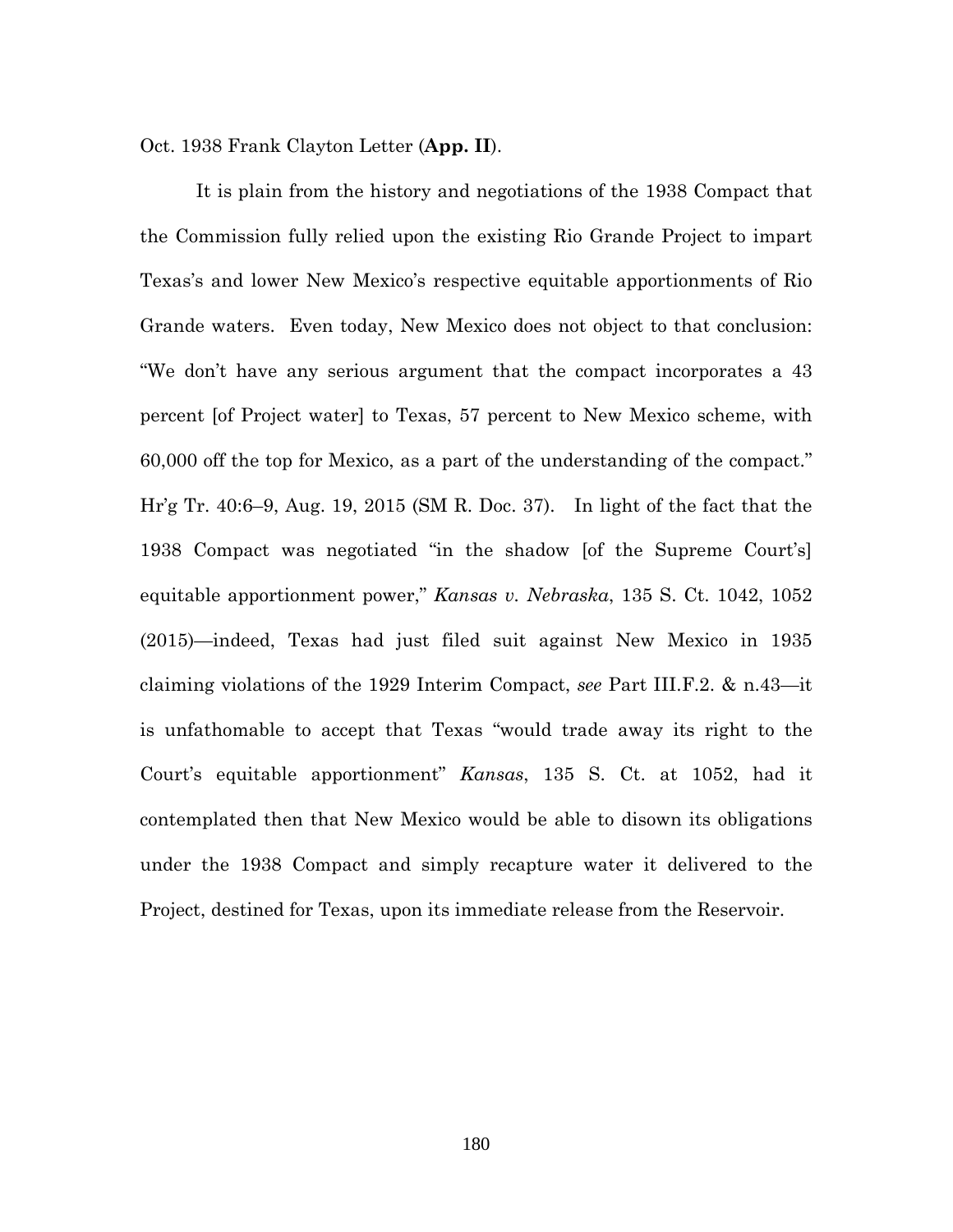**D. Application of the Supreme Court's Doctrine of Equitable Apportionment Also Prohibits New Mexico From Recapturing Project Water After That Water Is Released from the Elephant Butte Reservoir Through the Administration of the Rio Grande Project**

An interstate stream used beneficially in each State through which it passes is considered to be "more than an amenity, [but rather] a treasure [that] offers a necessity of life that *must be rationed* among those who have power over it." *New Jersey v. New York*, 283 U.S. 336, 342 (1931) (emphasis added); *see also Wyoming v. Colorado*, 259 U.S. 419, 466 (1922). Here, the Rio Grande River rises in Colorado, flows through New Mexico and Texas, providing the border between Texas and Mexico, and then empties into the Gulf of Mexico. Therefore, all three States have power over the Rio Grande and each is entitled to an equitable apportionment thereof. And that is the goal they achieved in negotiating and ratifying the 1938 Compact. The preamble to the 1938 Compact unambiguously declares that, through the 1938 Compact, the signatory States intended to apportion equitably by compact all of the waters of the Rio Grande above Fort Quitman among the three States. *See* 1938 Compact, at 1.

New Mexico concedes that Texas received an equitable apportionment of the Rio Grande waters through the 1938 Compact, *see* Hr'g Tr. 34:13–22, Aug. 19, 2015 (SM R. Doc. 37), and it concedes that the signatory States to the 1938 Compact allocated Texas's equitable apportionment to the Rio Grande Project, *see* Hr'g Tr. 35:13–36:12, Aug. 19, 2015 (SM R. Doc. 37); Mot. To Dismiss, at 31–32. New Mexico, however, argues that the 1938 Compact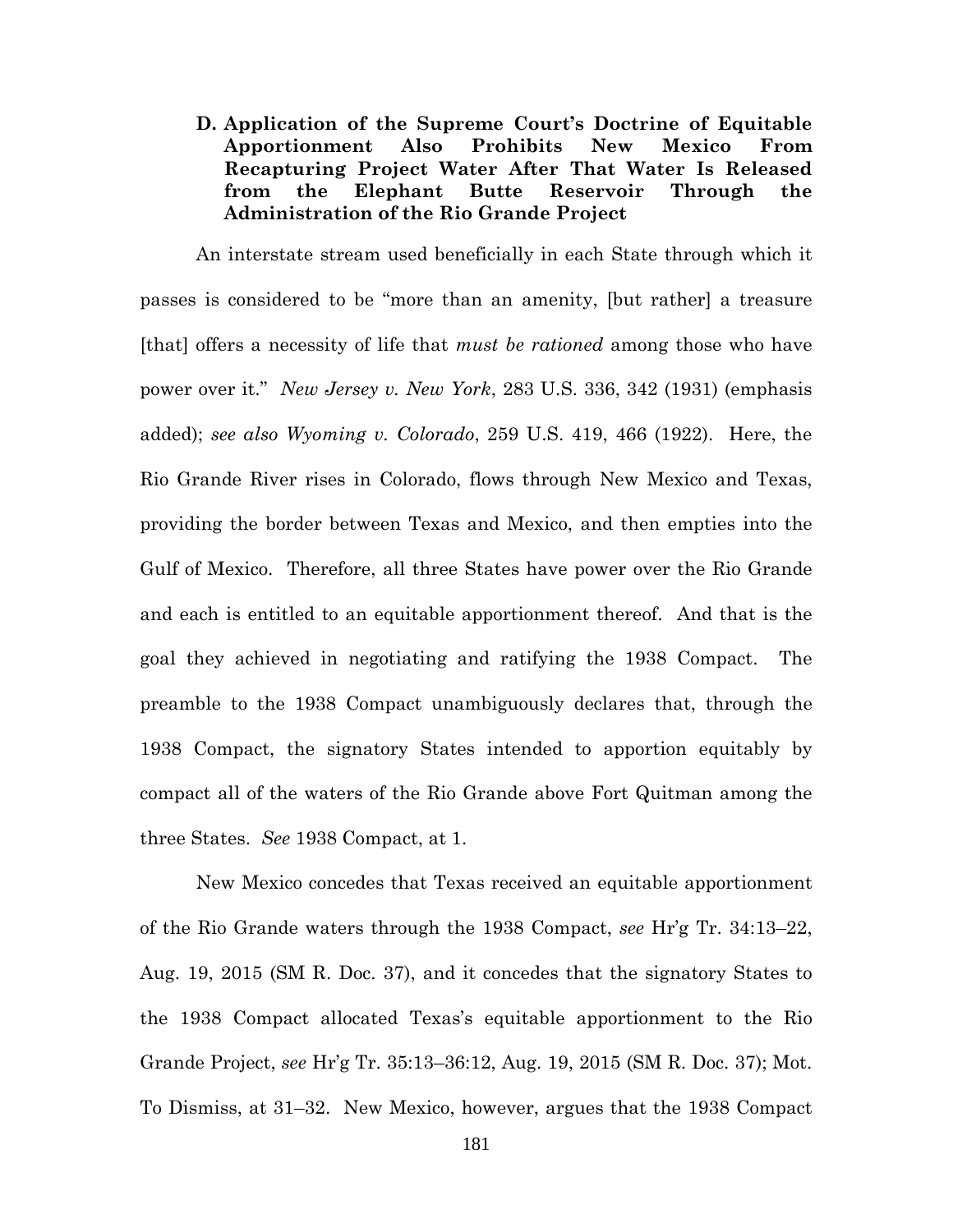imposes upon it no obligations to ensure that Rio Grande Project deliveries (*i.e*., Texas's equitable apportionment) arrive at the New Mexico–Texas state line; therefore, New Mexico asserts that it may intercept and divert water leaving Elephant Butte Reservoir before it crosses the New Mexico–Texas state line because that water—and, indeed, the entire administration of the Rio Grande Project within New Mexico—is governed by New Mexico state water law. *See* Mot. To Dismiss, at 37–63; *see also* Hr'g Tr. 31:11–12, Aug. 19, 2015 (SM R. Doc. 37) ("The compact does not prevent New Mexico from interfering with [P]roject water."). But New Mexico's argument regarding its duties under the 1938 Compact ignores the effect that equitable apportionment via compact has upon all other prior appropriations granted by state law. The equitable apportionment achieved by the 1938 Compact commits the water New Mexico delivers to Elephant Butte Reservoir to the Rio Grande Project; that water is not subject to appropriation or distribution under New Mexico state law.

In participating in the negotiation and ratification of the 1938 Compact as a quasi-sovereign, New Mexico "had power to bind by compact [its] . . . appropriators by division of the flow of the stream" in any way it saw fit. *Hinderlider*, 304 U.S. at 108. At the time of the signing of the 1938 Compact, Reclamation had operated the Rio Grande Project for over twenty years, irrigating lands below Elephant Butte Reservoir in lower New Mexico and Texas, as well as delivering water to Mexico pursuant to the Convention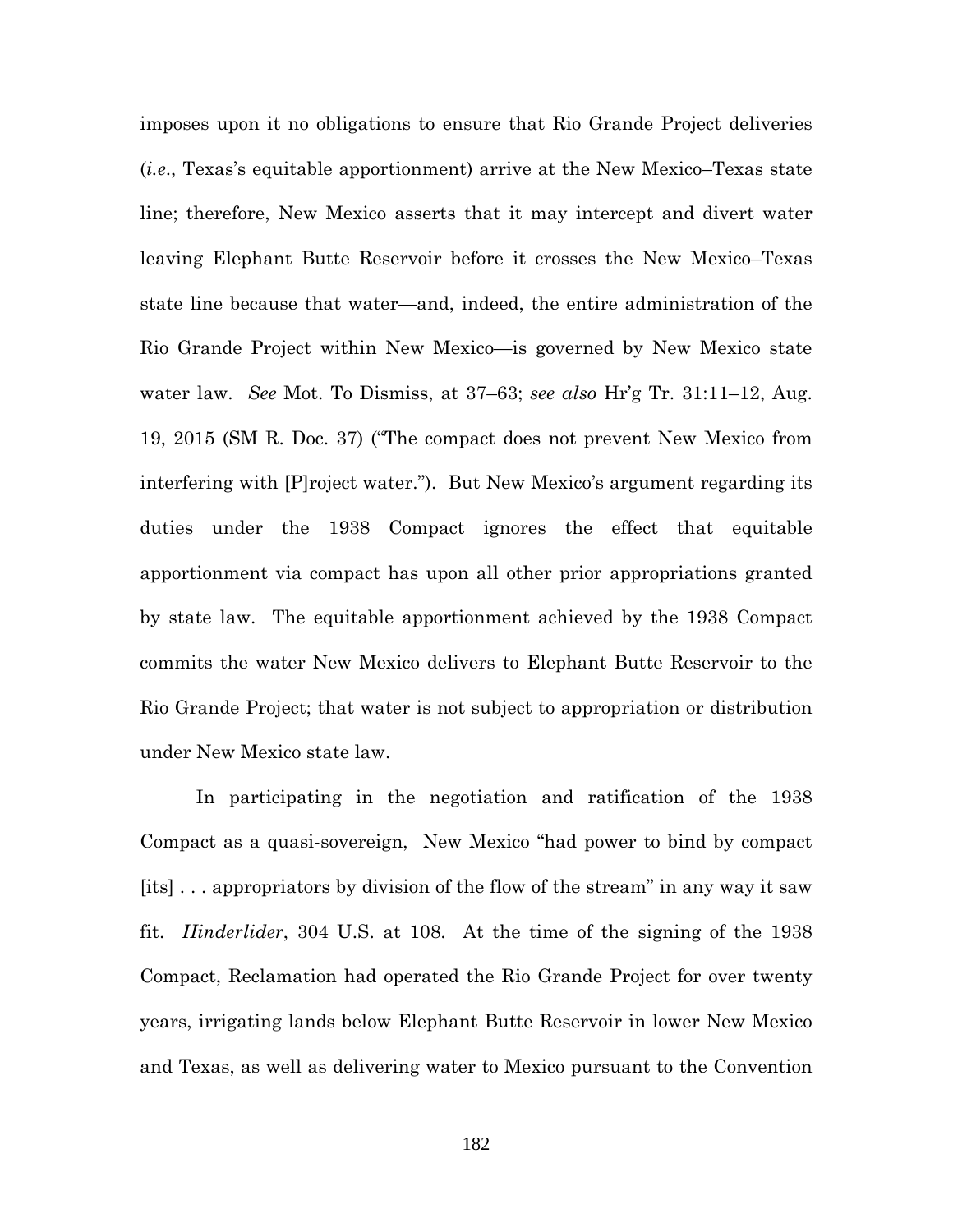of 1906, by releasing water from the Reservoir, the primary water-storage location for the Rio Grande Project. "To secure the greatest beneficial use of the water in the stream," *id.* (internal quotations omitted), the signatory States of the 1938 Compact utilized the existing Rio Grande Project as the vehicle by which Texas would receive its equitable apportionment of the Rio Grande waters, and, indeed, by which New Mexico would also receive a portion of its equitable apportionment. Not only does the negotiating history of the 1938 Compact support that assertion, *see* discussion *supra* Part III.E.– F., but today New Mexico recognizes that understanding as well, *see, e.g*., Hr'g Tr. 38:18–23, 40:6–9, Aug. 19, 2015 (SM R. Doc. 37) ("The means by which the Texas water is delivered to the territorial jurisdiction of Texas is the Rio Grande Project. It is . . . the Texas apportionment. . . . We don't have any serious argument that the compact incorporates a 43 percent to Texas, 57 percent to New Mexico scheme, with 60,000 off the top for Mexico, as a part of the understanding of the compact.") Therefore, the Project water leaving Elephant Butte belongs to either New Mexico or Texas by compact, or to Mexico by the Convention of 1906.<sup>71</sup>

The equitable apportionment of the Rio Grande as agreed upon in the 1938 Compact by Colorado, New Mexico, and Texas "is binding upon the citizens of each State and all water claimants, even where the State had

<sup>71</sup> This is not the only instance where equitable apportionment is premised upon the operation of a federal reclamation project and its distribution of water pursuant to contract, as the Court has recognized. *See Nebraska v. Wyoming*, 515 U.S. 1, 16–18 (1995).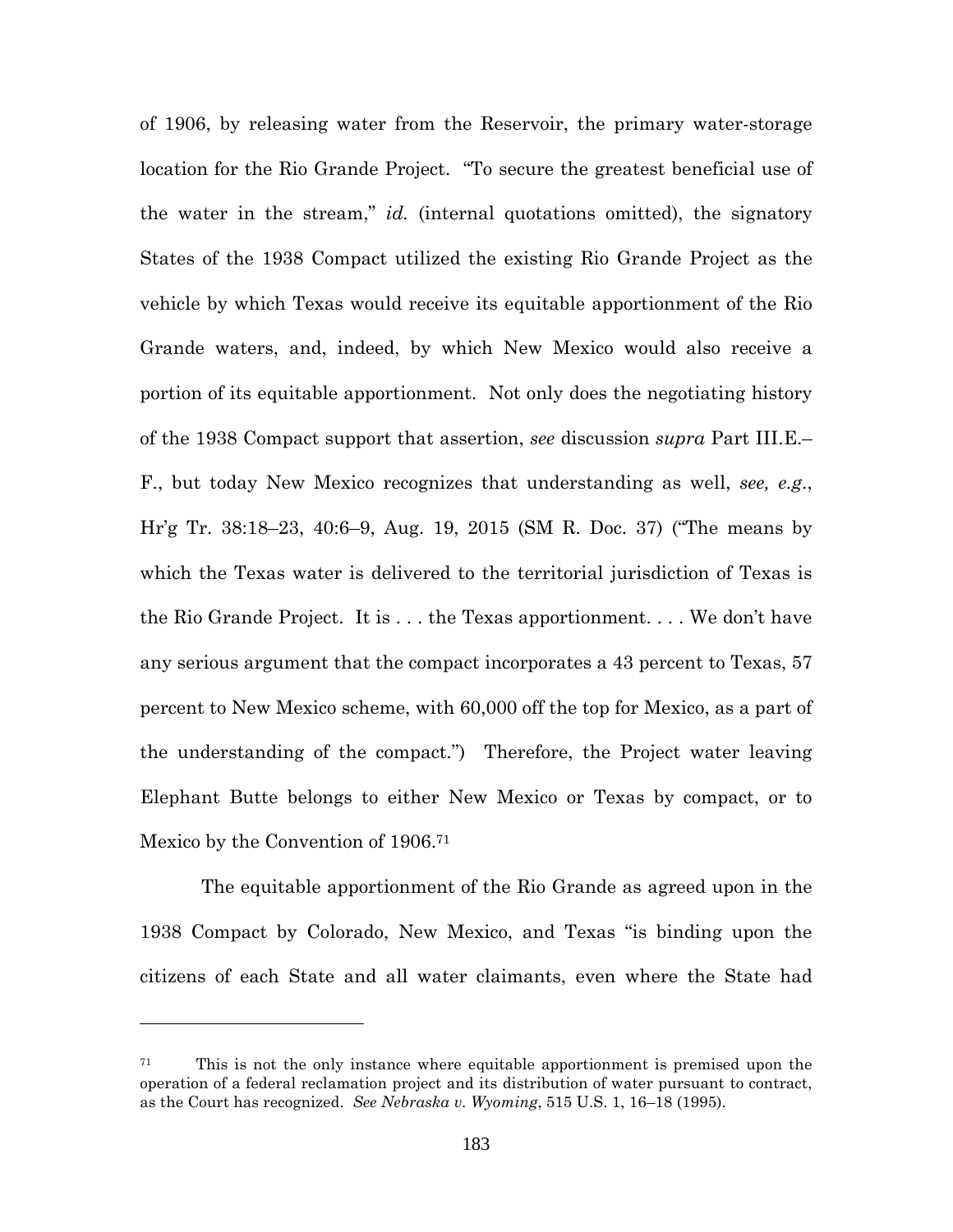granted the water rights before it entered into the compact." *Hinderlider*, 304 U.S. at 106. As New Mexico possesses the right only to its equitable share of the Rio Grande River and cannot grant water rights in excess of that equitable share, "the apportionment made by the Compact can not have taken from [New Mexico's prior appropriators] any vested right." *Id.* at 108. That said, New Mexico, through its agents or subdivisions, may not divert or intercept water it is required to deliver pursuant to the 1938 Compact to Elephant Butte Reservoir after that water is released from the Reservoir by Reclamation for deliveries pursuant to the administration of the Rio Grande Project. That water has been committed by compact to the Rio Grande Project for delivery to Texas, Mexico, and lower New Mexico, and that dedication takes priority over all other appropriations granted by New Mexico.

Indeed, it may seem strange that New Mexico cannot intercept or divert even that portion of water that is delivered via the Rio Grande Project to lower New Mexico water users comprising the Elephant Butte Irrigation District. But as one signatory State's high court has held: "If the water of [an interstate stream] becomes subject to equitable apportionment by compact, *the stream[] must be administered as mandated by compact* . . . ." *In re Rules & Regulations Governing the Use, Control, and Protection of Water Rights for Both Surface and Underground Water Located in the Rio Grande and Conejos River Basins and Their Tributaries*, 674 P. 3d 914, 923 (Colo.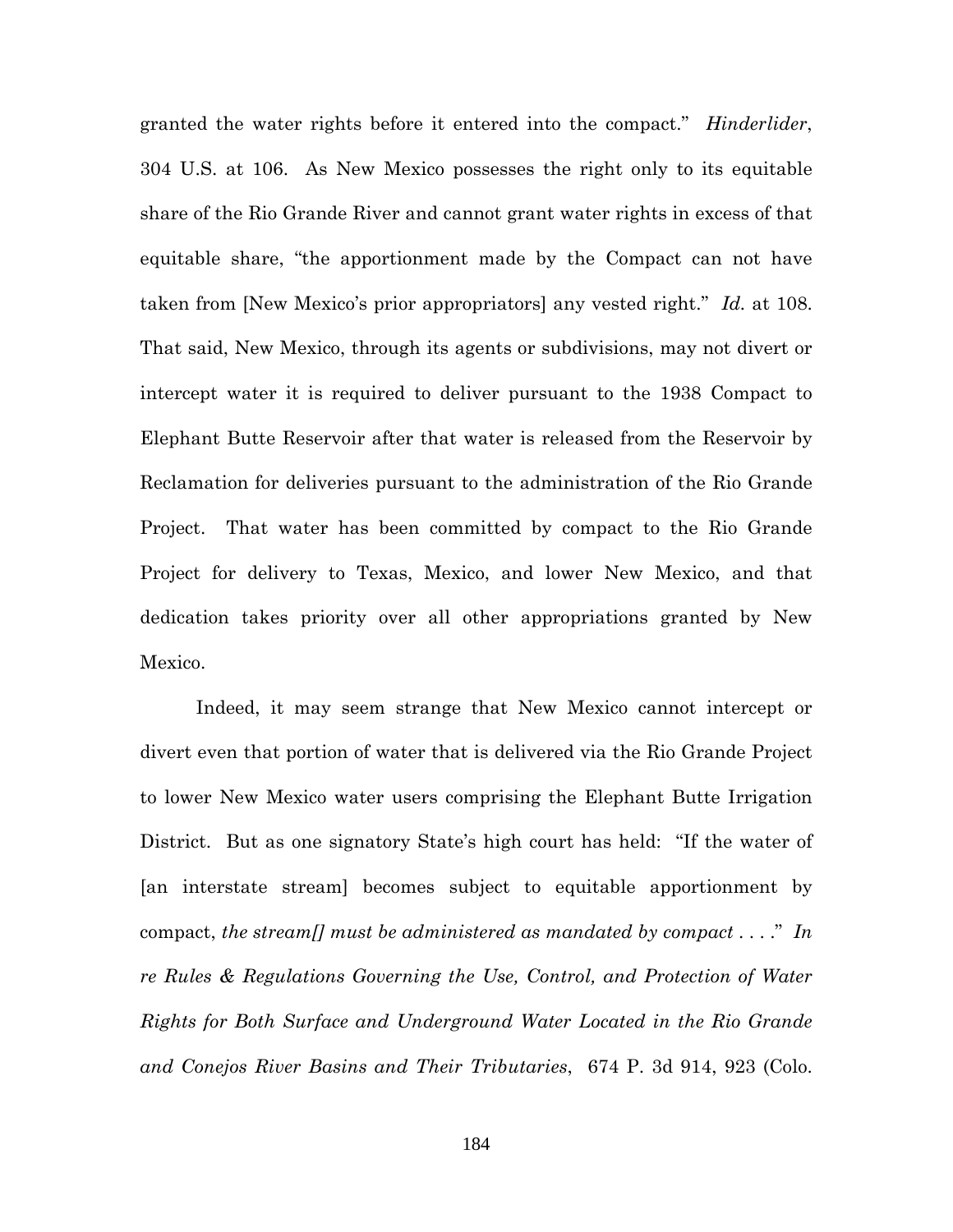1983) (emphasis added). In *In re Rules & Regulations,* the Colorado Supreme Court dealt with a group of prior appropriators challenging the Colorado State Engineer's administration of the Conejos River and the main stem of the Rio Grande River in strict accordance with the dual delivery schedules identified in the 1938 Rio Grande Compact. The prior appropriators argued that because the Conejos River had been considerably depleted through increased well-pumping, decreased snowpack runoff, and more efficient irrigation, the administration of the Conejos River pursuant to strict adherence to the schedules identified in the 1938 Compact created hardships for prior appropriators on the river and diminished their water rights. *Id*. at 920. Therefore, they argued that "a unitary state obligation, which would combine the delivery obligations of both streams as a total obligation for Colorado, to be reallocated in conjunction with the prior appropriation doctrine, best meets the constitutional and statutory prior appropriation doctrines." *Id*. at 922. Although the Colorado Legislature had passed a statute "which mandates that compacts which are deficient in provision for interstate administration be implemented so as to 'restore lawful use conditions as they were before the effective date of the compact insofar as possible,'" *id*. at 923, the Colorado Supreme Court held that statute to be inapplicable, as "the separate delivery obligation is clear on the face of the compact," *id*. at 925. Therefore, the Colorado Supreme Court held that the State Engineer had no discretion to administer the Conejos River and Rio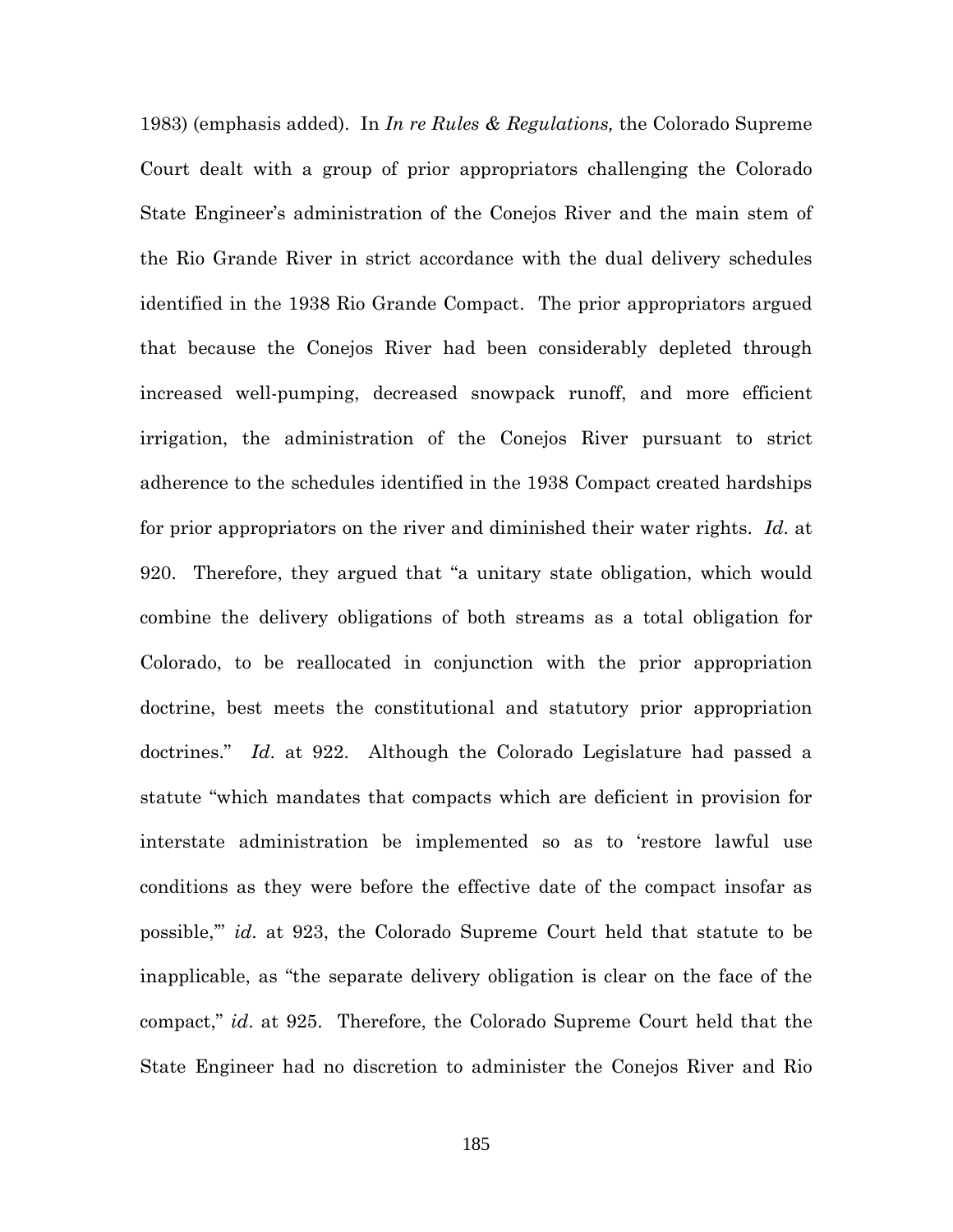Grande River's main stem differently in order to effect Colorado's deliveries under the 1938 Compact: "Although the impact of the Conejos River of separate delivery administration has been severe, particularly on the small farmers and ranchers who depend exclusively on a surface supply, the state engineer did not have any means of addressing that problem in the exercise of his compact rule power . . . ." *Id*.

Although New Mexico concedes "that Reclamation rather than the State of New Mexico is the entity with the power and duty to distribute the water after New Mexico delivers it into Elephant Butte Reservoir," Mot. To Dismiss, at 38, it nevertheless argues that its state water law has been ignored:

Texas' and the United States' reading of the Compact . . . transforms Article IV's requirement that New Mexico deliver water to Elephant Butte into a silent but sweeping relinquishment of New Mexico's sovereign authority to regulate the use of state waters in southern New Mexico and a complete disavowal of this Court's long-standing recognition of the primacy of state water law under Section 8 of the Reclamation Act.

Reply Br. at 14–15. But as discussed above, through the 1938 Compact, New Mexico itself, as a quasi-sovereign, relinquished its own rights to the water it delivers in Elephant Butte Reservoir, allocating the rights to that water instead to the Rio Grande Project to irrigate lands in Texas and lower New Mexico (and the Republic of Mexico pursuant to the Convention of 1906). New Mexico state law does not govern the distribution of the water apportioned by Compact. "Equitable apportionment, a federal doctrine, can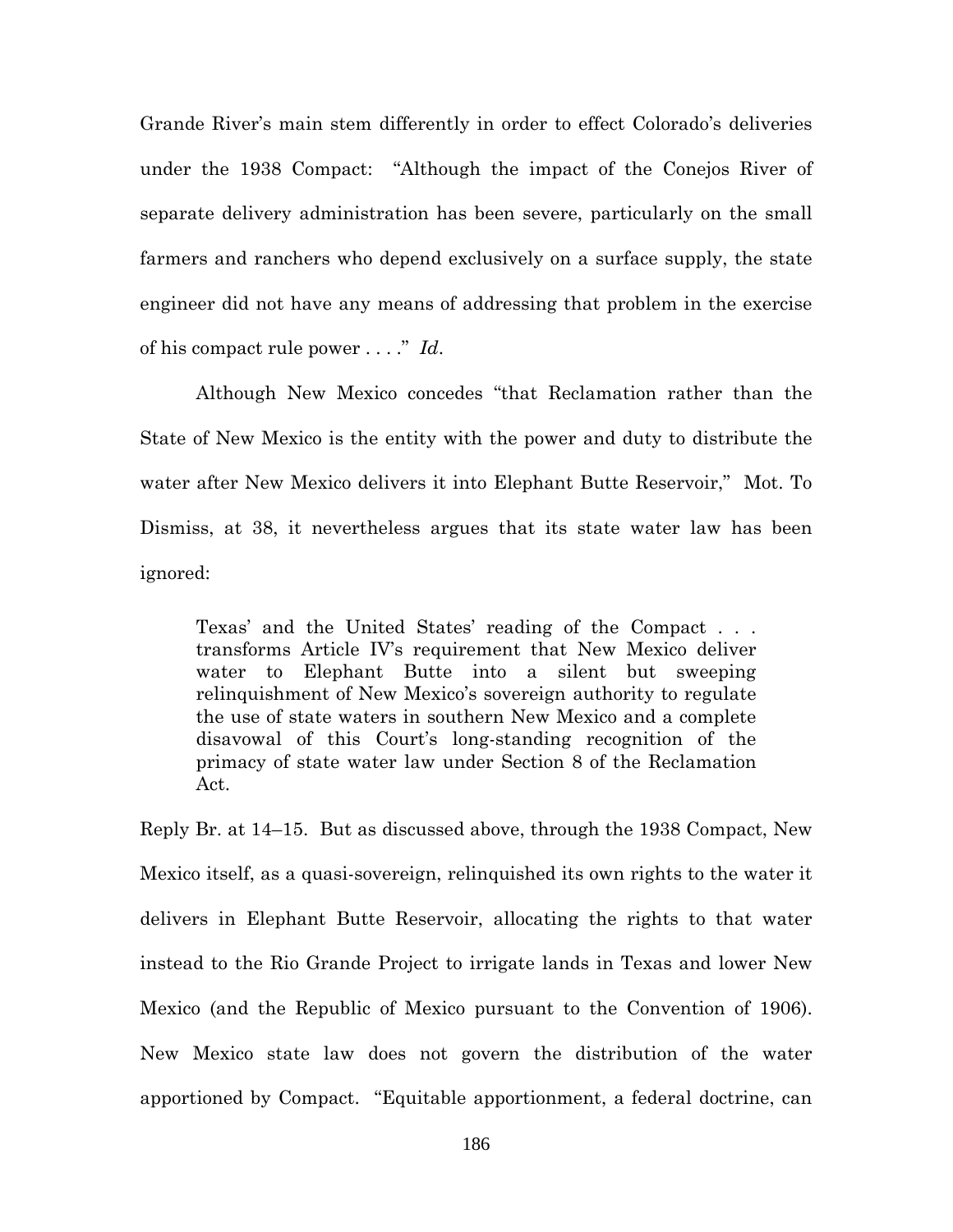determine times of delivery and sources of supply to satisfy that delivery without conflicting with state law, for state law applies only to the water which has not been committed to other states by the equitable apportionment." *In re Rules & Regulations*, 674 P. 2d at 922 (citing *Hinderlider*, 304 U.S. 92, 106–08 (1938)). Therefore, any question of the rights of any signatory State to water apportioned by the 1938 Compact including the rights to that portion of water mandated by compact to be delivered to lower New Mexico via the Rio Grande Project—must be decided pursuant to the original and exclusive jurisdiction of the Supreme Court. *See Hinderlider*, 304 U.S. at 110.

Moreover, New Mexico's statutes indicate that compliance with interstate compact deliveries is "imperative," *see, e.g*., N.M. STAT. ANN. § 72- 2-9.1(A); *see also* N.M. STAT. ANN. § 72-14-3.1(B)(6); *Montgomery v. Lomos Altos, Inc*., 150 P. 3d 971, 976 (N.M. 2006) (discussing rules promulgated by the Office of the State Engineer to ensure compliance with compacts, including the 1938 Compact). And the 1938 Compact sufficiently dictates the method of its administration: the delivery of Texas's apportionment and lower New Mexico's apportionment must be made via Reclamation's administration of the Rio Grande Project. Therefore, New Mexico, like the Colorado State Engineer in *In re Rules & Regulations,* is without discretion to veer from the method of distribution of Project water after it leaves Elephant Butte Reservoir, as the 1938 Compact, by incorporating the Rio Grande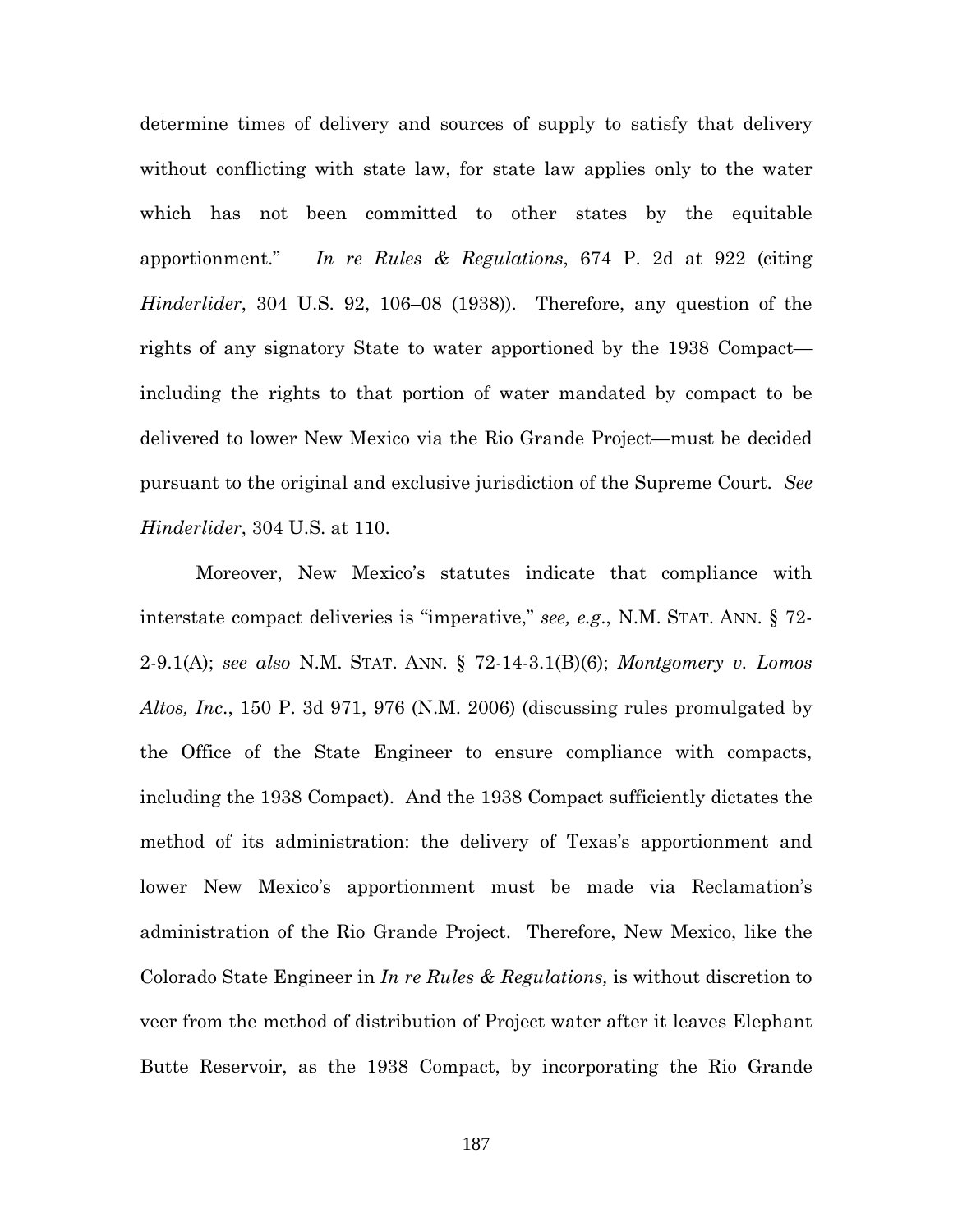Project, requires the water at that point be controlled and delivered to its destinations by Reclamation.

For the foregoing reasons, I recommend that the Supreme Court deny New Mexico's motion to dismiss the Complaint filed by Texas, as Texas has stated plausible claims for New Mexico's violation of the 1938 Compact.

## **V. New Mexico's Motion To Dismiss the United States' Complaint in Intervention**

The Supreme Court granted leave to the United States on March 31, 2014, to intervene in these proceedings to protect federal interests related to the issues in this litigation. *See* 134 S. Ct. 1783 (2014). In its Complaint in Intervention, the United States alleges that "New Mexico has allowed the diversion of surface water and the pumping of groundwater that is hydrologically connected to the Rio Grande downstream of Elephant Butte Reservoir by water users who either do not have contracts with the Secretary [of the Interior] or are using water in excess of contractual amounts," in violation of federal reclamation law. Compl. in Intervention, ¶ 13. The United States also alleges that New Mexico's diversions below Elephant Butte Reservoir negatively interfere with the United States' contractual obligations to deliver water to its consumers, including its obligation pursuant to the Convention of 1906 to deliver water to Mexico. *Id*. ¶¶ 14–15. The United States seeks declaratory and injunctive relief, asking the Court (i) to declare that New Mexico, as a party to the 1938 Compact, may not permit parties not in privity with the Bureau of Reclamation, as well as Rio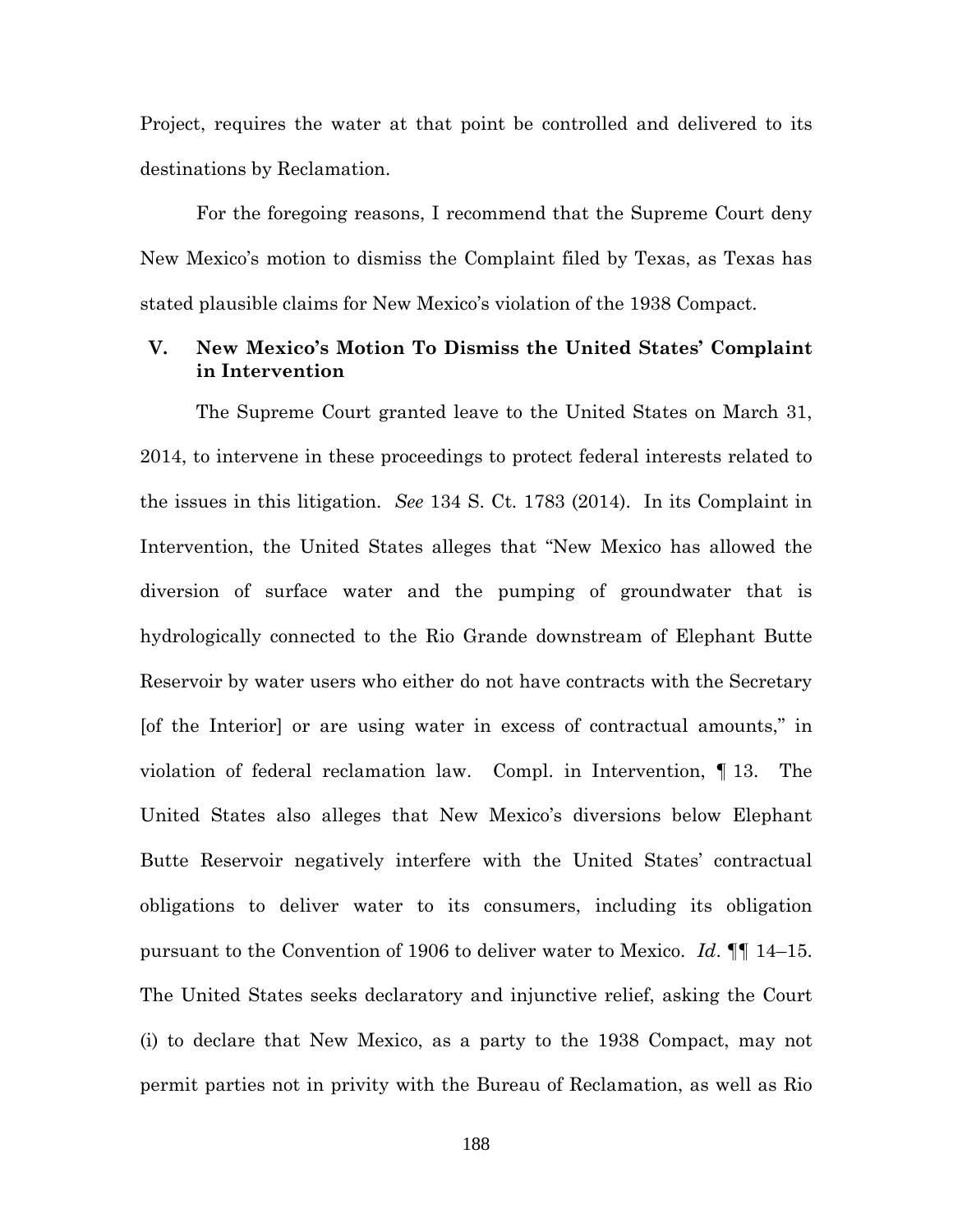Grande Project beneficiaries in New Mexico, to intercept or interfere with delivery of water from the Rio Grande Project; and (ii) to enjoin New Mexico from permitting such interception and interference from junior appropriators. *Id*. at 5.

New Mexico moves to dismiss the United States' Complaint in Intervention for failure to state a claim under the terms of the 1938 Compact upon which relief can be granted. New Mexico asserts that it possesses no affirmative duty under the 1938 Compact to prevent interference with the United States' ability to fulfill long-standing obligations to deliver water pursuant to the Rio Grande Project. *See id.* at 59–61; *see also* Reply Br. at 14–15 ("Texas' and the United States' reading of the Compact . . . transforms Article IV's requirement that New Mexico deliver water to Elephant Butte into a silent but sweeping relinquishment of New Mexico's sovereign authority to regulate the use of state waters in southern New Mexico and a complete disavowal of this Court's long-standing recognition of the primacy of state water law under Section 8 of the Reclamation Act."). And in the event that the Supreme Court dismisses Texas's Complaint for failure to state a plausible claim under the 1938 Compact (thereby removing the basis for the Court's original jurisdiction over the matter pursuant to 28 U.S.C. § 1251(a)), New Mexico argues that the Court should decline to extend its jurisdiction under  $\S 1251(b)(2)$  and hear the United States' Complaint in Intervention as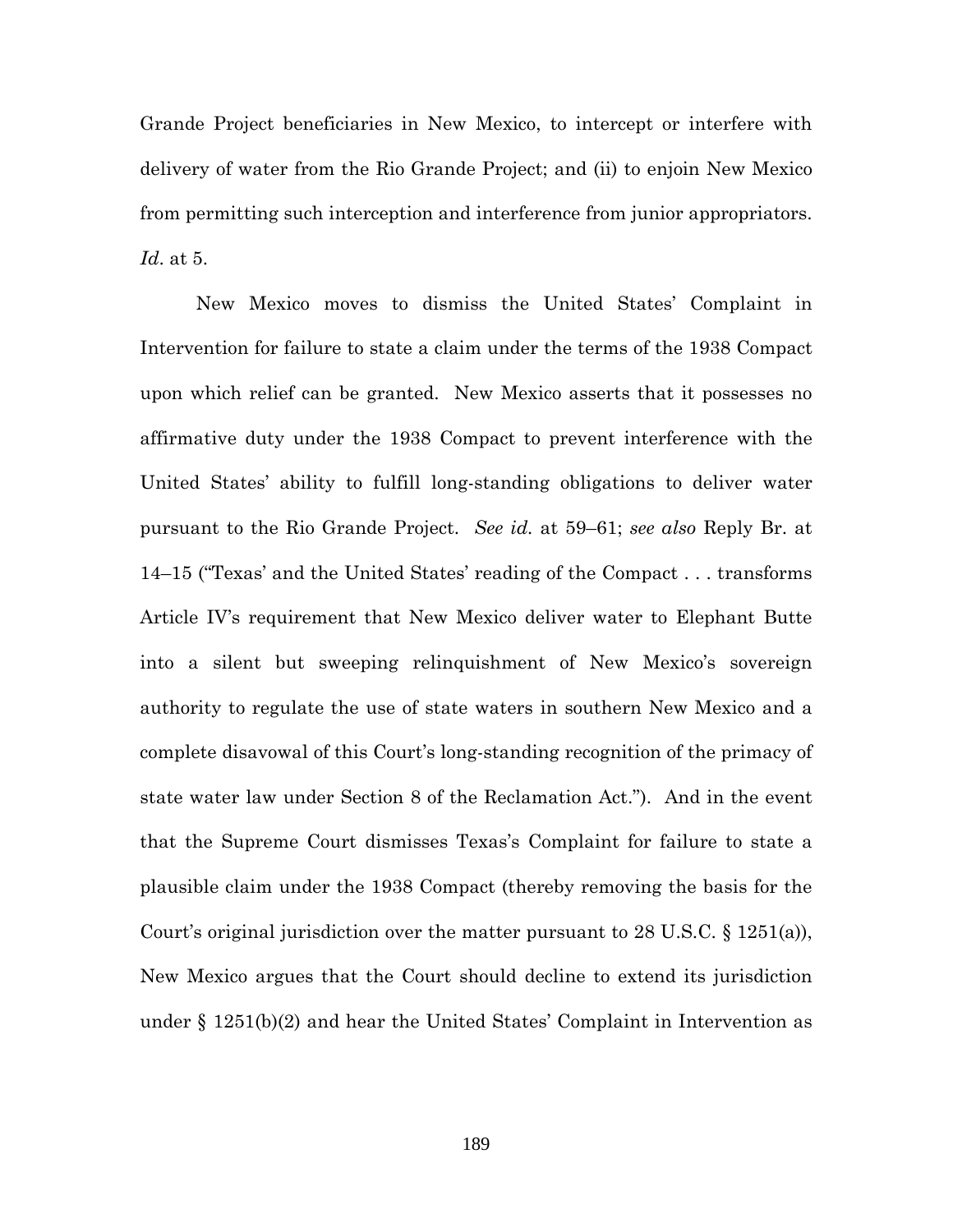more appropriate venues exist in which the United States may assert its Project claims against New Mexico. *See* Mot. To Dismiss, at 63–64.

As stated above, *see* discussion *supra* Part IV, the 1938 Compact utilizes the Rio Grande Project as the single vehicle by which to apportion the waters of the Rio Grande to Texas and New Mexico below Elephant Butte Reservoir, as well as to Mexico pursuant to the Convention of 1906.<sup>72</sup> The 1938 Compact also imposes duties upon Colorado to maintain scheduled deliveries to New Mexico, as well as upon New Mexico to maintain scheduled deliveries to the Project and to protect Project deliveries from Elephant Butte Reservoir to ensure that Texas and lower New Mexico receive their bargained-for apportionments of Rio Grande water. That said, however, the crux of the United States' claims against New Mexico in these proceedings is to assert its own Project water rights, obtained pursuant to the 1902 Reclamation Act (which requires compliance with state law to appropriate water for irrigation purposes), against unauthorized uses and to protect its ability to deliver Project water to its consumers as required by contract or by convention. *See* Compl. in Intervention, ¶¶ 13–15. As an initial matter, in evaluating whether the United States has stated a plausible claim under the 1938 Compact, I must determine whether the 1938 Compact confers upon the United States the right to assert federal reclamation law claims against

 $72$  The 1938 Compact expressly protects Project "deliveries to Mexico" made pursuant to the Convention of 1906. 53 Stat. 786.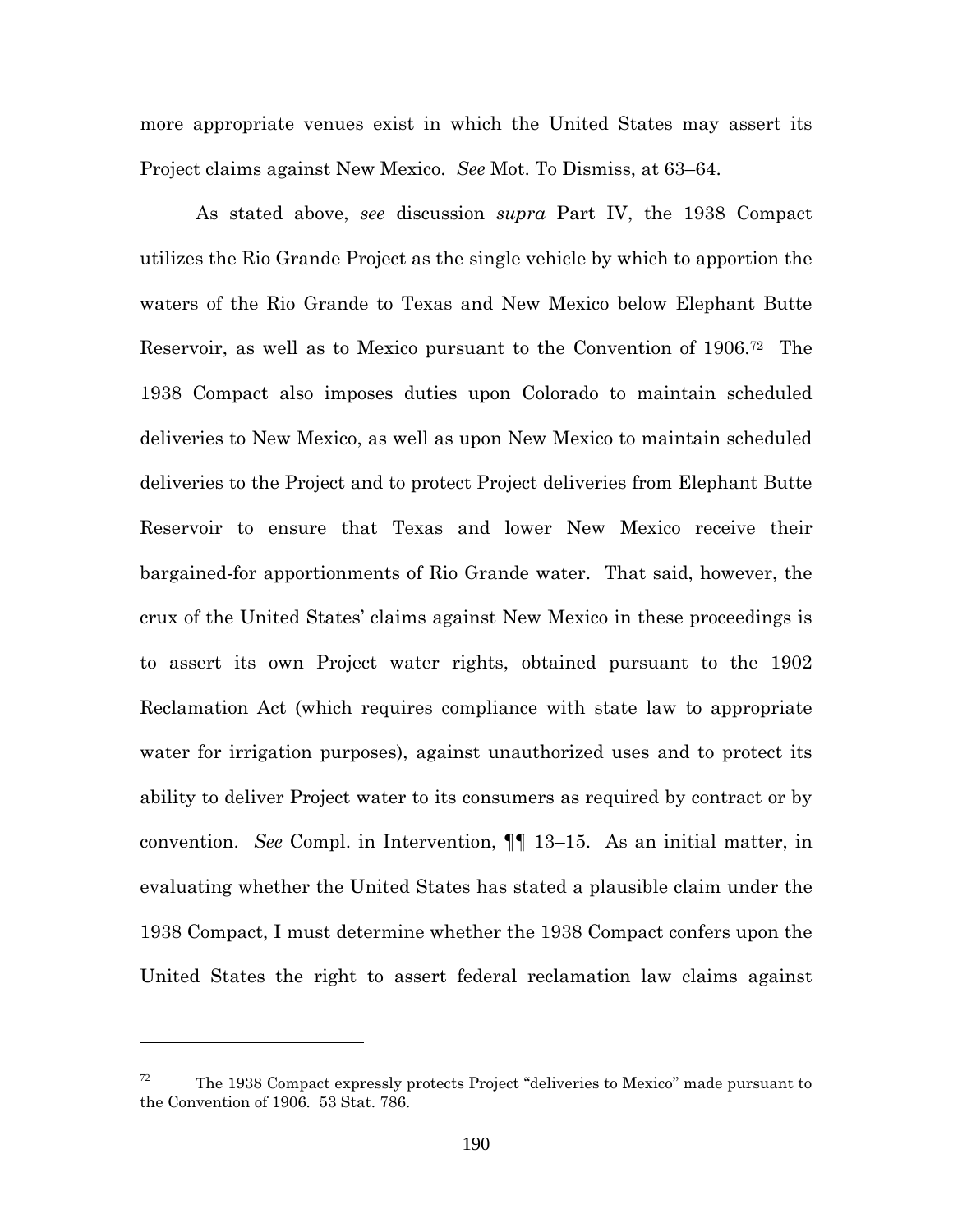quasi-sovereign New Mexico, as the United States itself is not a signatory to that compact and received no apportionment of Rio Grande water through the compact.

### **A. The United States' Litigation Roles Within Original Actions Resolving Interstate Stream Disputes**

A review of the roles of the United States in original actions to apportion interstate streams or to enforce compacts or decrees apportioning those streams reveals that, historically, the United States has participated primarily as *amicus curiae*. *See, e.g*., *Kansas v. Nebraska*, 562 U.S. 820 (2010) (inviting Acting Solicitor General to file briefs expressing views of the United States in a dispute regarding the enforcement of the Republican River Compact); *Montana v. Wyoming*, 550 U.S. 932 (2007) (inviting Solicitor General to file briefs expressing views of the United States in a dispute regarding the enforcement of the Yellowstone River Compact); *Wyoming v. Colorado*, 259 U.S. 419, 465 (1922) ("Here the complaining state [seeks] to have the common policy [of prior appropriation] which each [quasi-sovereign party] enforces within her limits applied in determining their relative rights in the interstate stream. Nor is the United States seeking to impose a policy of its choosing on either state. All that it has done has been to recognize and give its sanction to the policy which each has adopted. Whether its public land holdings would enable it to go further we need not consider.").

On occasion, the United States has been granted leave to intervene as a party in original actions to apportion interstate streams among States; in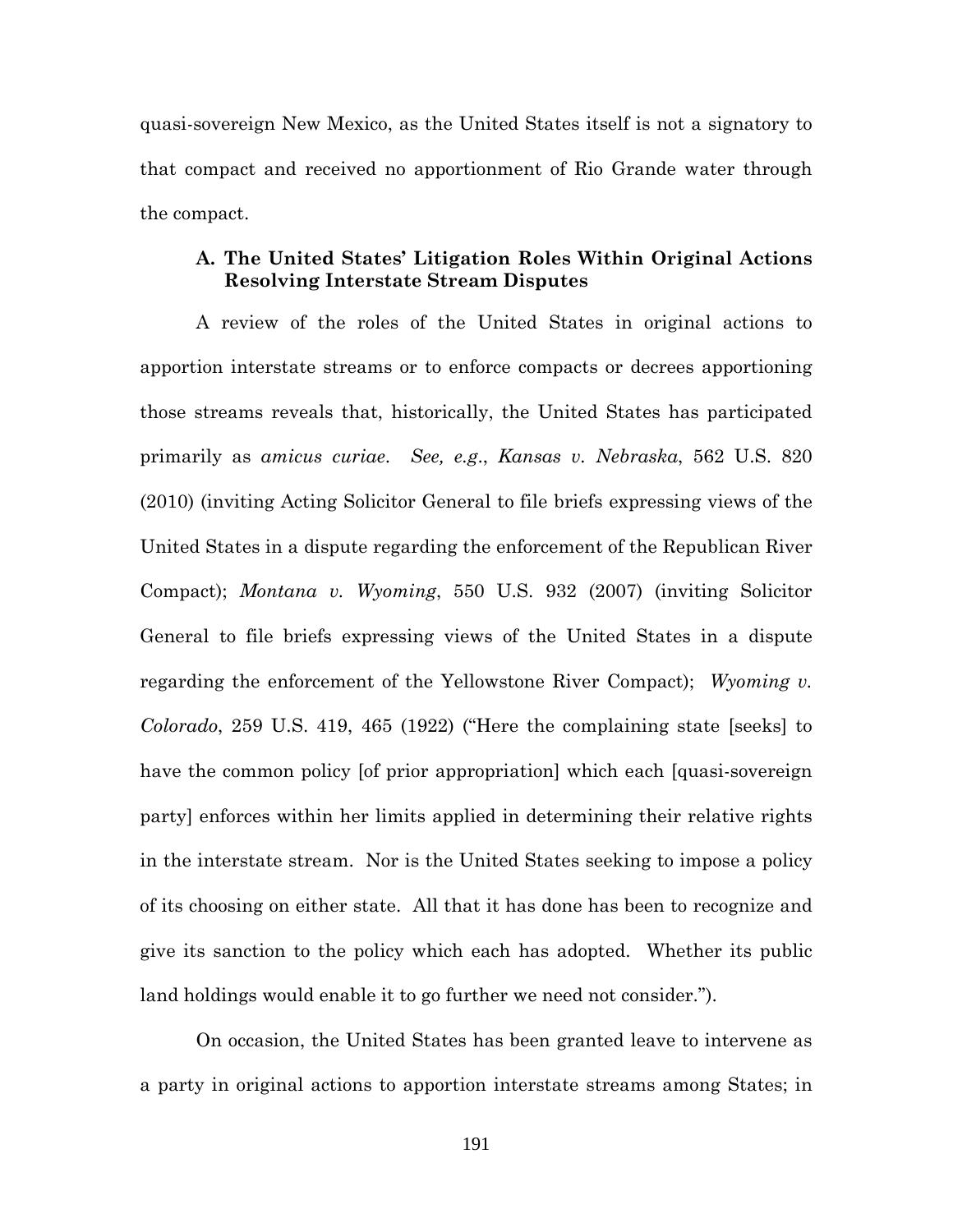those contexts, the United States intervenes to protect unique sovereign interests regarding federal reclamation projects or Native American relations. *See, e.g*., *Arizona v. California*, 373 U.S. 546 (1962). The case of *Nebraska v. Wyoming* provides useful instruction as to the scope of the United States' role both initially in an action to apportion the waters of an interstate stream, as well as the scope of its role in a subsequent action to enforce the decree or compact apportioning a stream.

In 1934, the State of Nebraska filed suit against the State of Wyoming,<sup>73</sup> invoking the original jurisdiction of the Supreme Court and asking the Court to settle disputes regarding alleged misappropriations of the North Platte River. The Court granted leave to the United States to intervene as a party defendant in that original action in order to assert its own rights to both non-navigable, unappropriated water in the river, as well as to its rights in water appropriated under federal reclamation law in its operation of federal reclamation projects on the river. *See* Brief for the United States of America, Intervenor at 14–18, *Nebraska v. Wyoming*, 1945 WL 48651 (Jan. 24, 1945) (No. 108, Original); *see also Nebraska v. Wyoming*, 304 U.S. 545 (1938) (granting United States leave to intervene). During the proceedings, the United States first asserted that its management of federal reclamation projects on the river would be jeopardized without recognition of

<sup>73</sup> The State of Colorado was impleaded as a defendant in the proceedings and filed an answer with a cross-bill against Nebraska and Wyoming, requesting the Court to equitably apportion the North Platte River among the States. *See Nebraska v. Wyoming*, 325 U.S. 589, 591–92.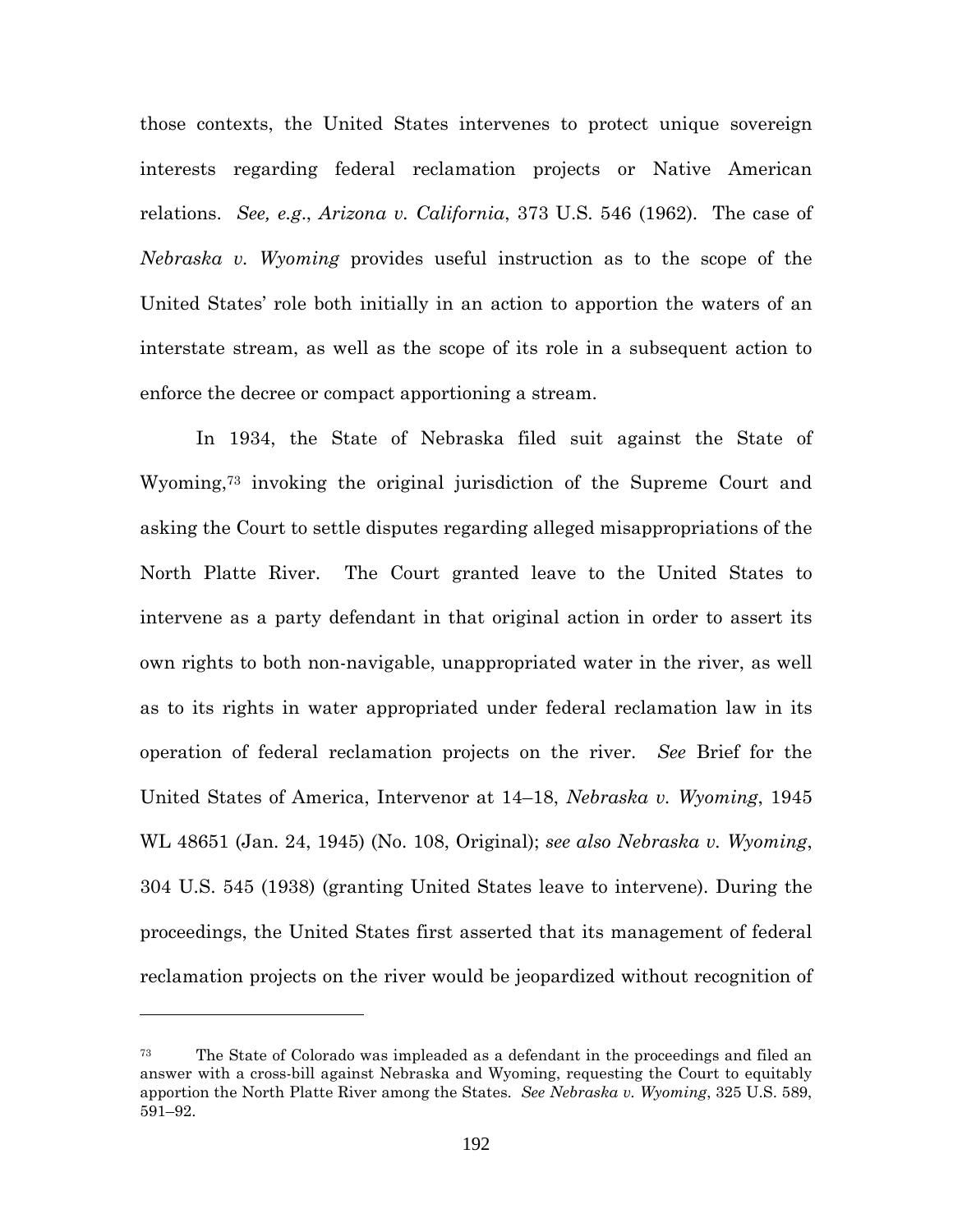its rights as owner of unappropriated water it claimed it had obtained under the 1902 Reclamation Act. *Nebraska v. Wyoming, 325 U.S. 589, 615 (1945)*. Rejecting that argument, the Court challenged the United States' ownership of that unappropriated water:

'Although the government diverted, stored, and distributed the water, the contention . . . that thereby ownership of the water or water rights became vested in the United States is not well founded. Appropriation was made not for the use of the government, but, under the Reclamation Act, for the use of the landowners; and by the terms of the law and of the contract already referred to, the water rights became the property of the landowners, wholly distinct from the property right of the government in the irrigation works. . . . The government was and remained simply a carrier and distributor of the water with the right to receive the sums stipulated in the contracts as reimbursement for the cost of construction and annual charges for operation and maintenance of the works.'

*Id.* at 614 (quoting *Ickes v. Fox*, 300 U.S. 94, 95 (1937)). In denying the

United States its own allocation of the unappropriated waters of the North

Platte River, the Court noted:

We do not suggest that where Congress has provided a system of regulation for federal projects it must give way before an inconsistent state system [that, for example, regulates the charges which the owners of canals or reservoirs may make for the use of water]. We are dealing here only with an allocation, through the States, of water rights among appropriators. The rights of the United States in respect to the storage of water are recognized. So are the water rights of the landowners. To allocate those water rights to the United States would be to disregard the rights of the landowners. To allocate them to the States, who represent their citizens parens patriae in this proceeding, in no wise interferes with the ownership and operation by the United States of its storage and power plants, works, and facilities. Thus the question of the ownership by the United States of unappropriated water is largely academic so far as the narrow issues of this case are concerned.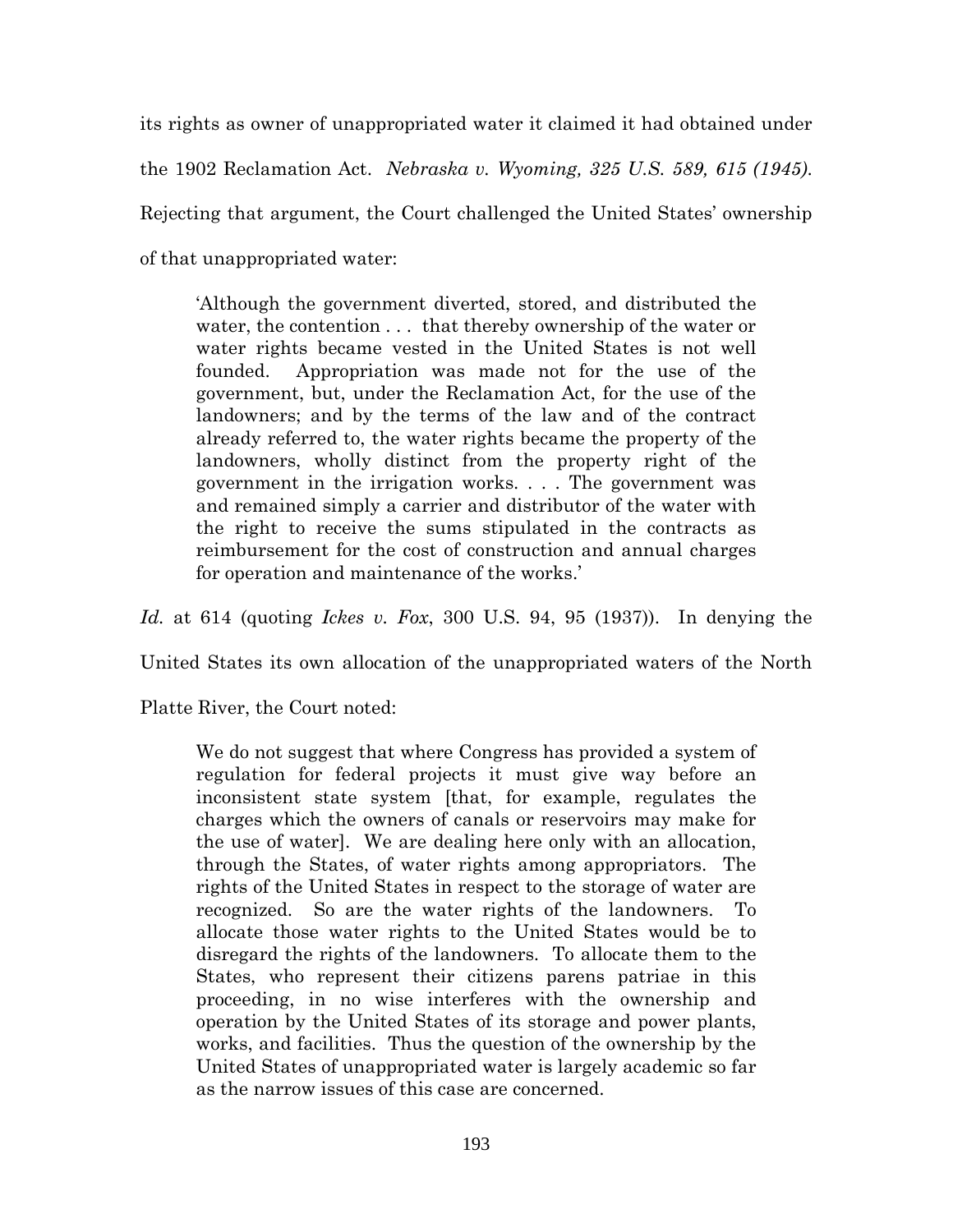*Id*. at 615–16.

The Court further held that the United States was not entitled to its own separate allocation of water even as the mere possessor of federal reclamation project water:

The Special Master concluded that the position of the United States or the Secretary of the Interior is that of an appropriator of water for storage under the laws of Wyoming and that its interests are represented in that connection by Wyoming. That was in line with the ruling of this Court when Wyoming moved to dismiss this very case on the ground, among others, that the Secretary of the Interior was a necessary party. [*See Nebraska v. Wyoming*, 295 U.S. 40, 43 (1935).] The Court said: 'The bill alleges, and we know as a matter of law, that the Secretary and his agents, acting by authority of the Reclamation Act and supplementary legislation, must obtain permits and priorities for the use of water from the state of Wyoming in the same manner as a private appropriator or an irrigation district formed under the state law. His rights can rise no higher than those of Wyoming, and an adjudication of the defendant's rights will necessarily bind him. Wyoming will stand in judgment for him as for any other appropriator in that state. He is not a necessary party.' We have discussed the procedure of appropriation which has been followed in this region. The Secretary of the Interior made the appropriations under Wyoming law. But we have noted that the water rights were adjudicated to be in the individual landowners. Hence, so far as the water rights are concerned, *we think it is not proper to analogize this case to one where the United States acquires property within a State and asserts its title against the State as well as others*.

*Id*. at 629 (emphasis added). The United States finally pressed that "it is at least entitled to be recognized as the owner of the [project] storage water with full control over its disposition and use under Wyoming law." *Id*. at 629–30.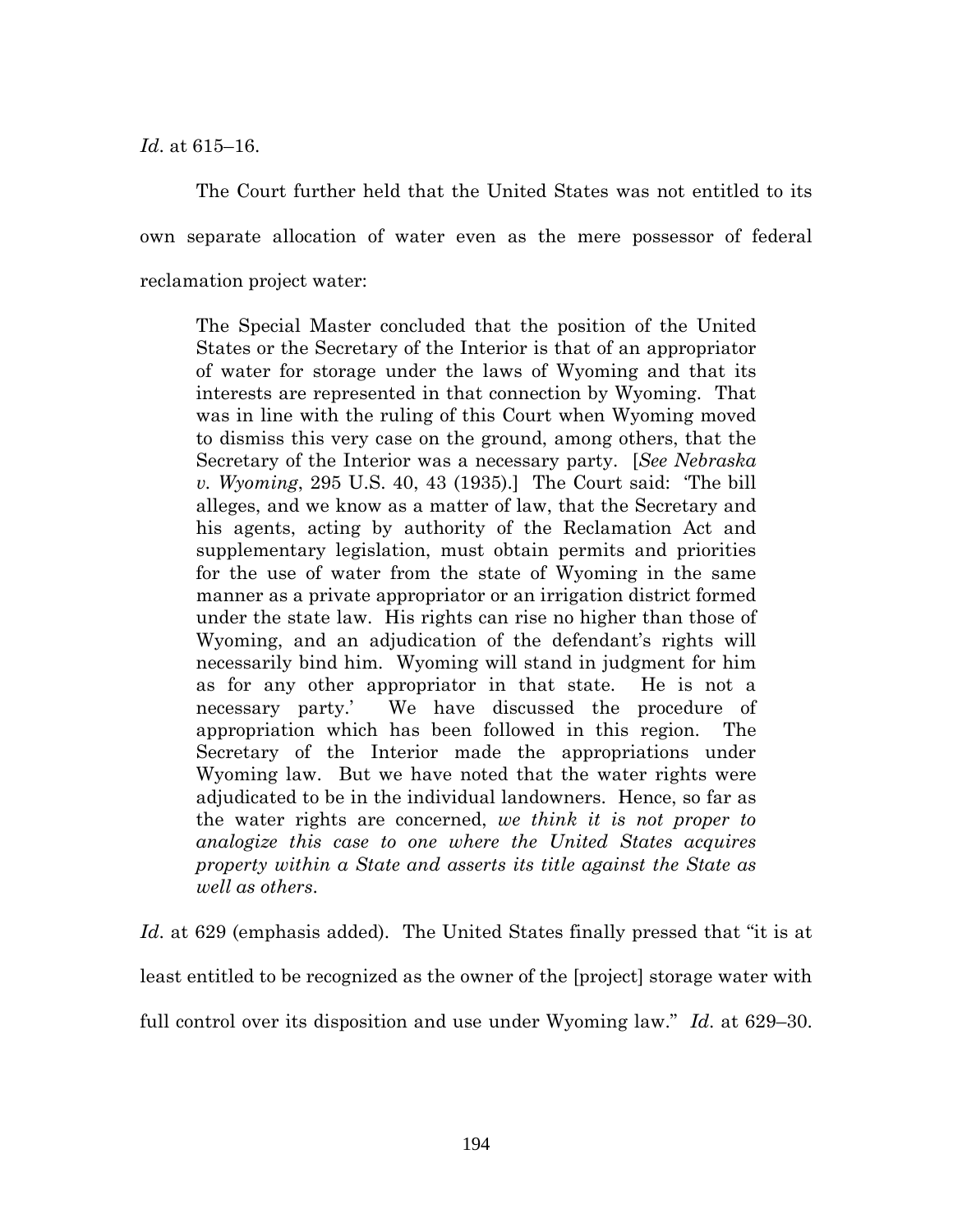The Court, recognizing the truth of that assertion under Wyoming law, held that

[t]he decree which is entered will in no way cloud such claim as it has to storage water under Wyoming law; nor will the decree interfere with the ownership and operation by the United States of the various federal storage and power plants, works, and facilities. We repeat that the decree is restricted to an apportionment of the natural flow.

Id. at 630. The Court then proceeded to resolve the disputes among Nebraska, Wyoming, and Colorado by issuing a decree in 1945 apportioning the natural flow of the North Platte River (but not water stored in federal reclamation projects) among those States. *See id*. at 620–57.<sup>74</sup>

Over forty years after the Court issued its decree in *Nebraska v. Wyoming* apportioning the North Platte River, Nebraska petitioned the Court in 1986 to reopen the case to enforce the 1945 decree as against Wyoming. Nebraska asserted no claims against the United States.<sup>75</sup> Wyoming, however, asserted a cross-claim against the United States for declaratory and injunctive relief, alleging that federal mismanagement of reservoirs on the North Platte River in contravention of state and federal law as well as contracts governing water supply to individual users had the effect of

<sup>74</sup> The Court modified the 1945 decree in 1953 to address issues raised by the United States' construction of another reservoir on the river. *See* 345 U.S. 981 (1953).

<sup>75</sup> According to the Special Master appointed by the Court, "[t]he United States was an intervenor in the original proceedings leading to the 1945 Order and Decree and ... remained as a party in the current proceedings." Second Interim Rep. on Motions for Summary Judgment and Renewed Motions for Intervention at n.4, Nebraska v. Wyoming (Apr. 9, 1992) (No. 108, Original), http://www.supremecourt.gov/SpecMastRpt/SpecMastRpt.aspx.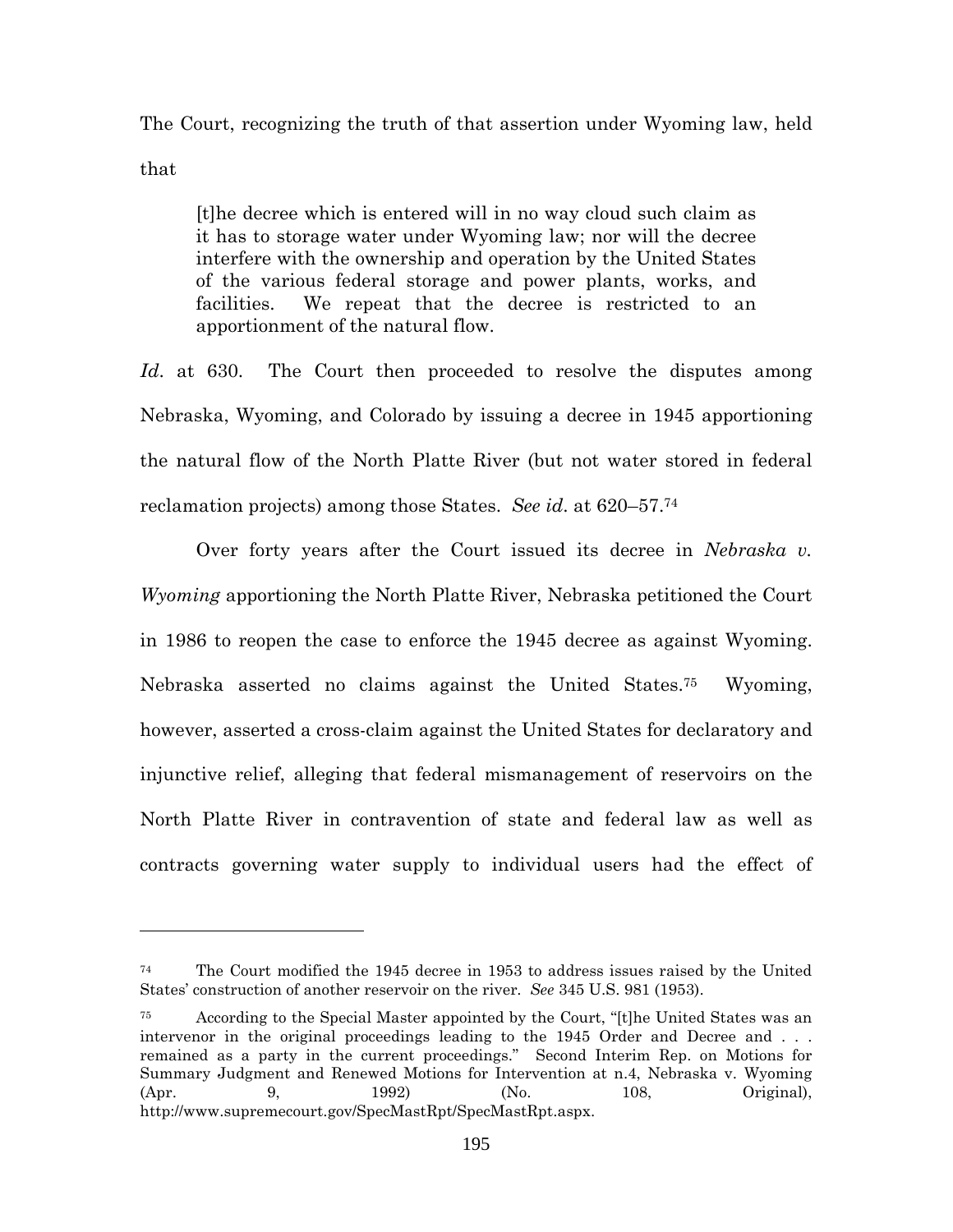interfering with Wyoming's apportionment of water as rationed by the Supreme Court's 1945 decree. 515 U.S. 1, 15 (1995).

In opposition to Wyoming's motion to amend its claims to include the cross-claim, the United States argued, in part, that Wyoming did not state a cognizable claim under the 1945 decree, as "the decree expressly refrained from apportioning storage water." *Id*. The Special Master found that "'even though the decree did not apportion storage water, it was framed based in part on assumptions about storage water rights and deliveries,' and [recommended] that therefore 'Wyoming should have the opportunity to go forward with her claims that the United States has violated the law and contracts rights and that such violations have the effect of undermining Wyoming's apportionment.'" *Id*. at 16 (quoting the Special Master's Third Interim Report). The Court agreed, explaining:

The availability of storage water and its distribution under storage contracts was a predicate to the original apportionment decree. Our 1945 opinion expressly recognized the significance of storage water to the lands irrigated by the pivotal reach, noting that over the prior decade storage water was on average over half of the total supply and that over 90 percent of the irrigated lands had storage rights as well as rights to natural flow. . . .

. . . [W]e anticipated that the storage supply would be left for distribution in accordance with the contracts which govern it. In doing so, we were clearly aware of the beneficial use limitations that govern federal contracts for storage water [including  $\S 8$  of the Reclamation Act of 1902]...

Under this system, access to water from storage facilities was only possible by a contract for its use, and apportionment of storage water would have disrupted that use. . . . But although our refusal in 1945 to apportion storage water was driven by a respect for the statutory and contractual regime in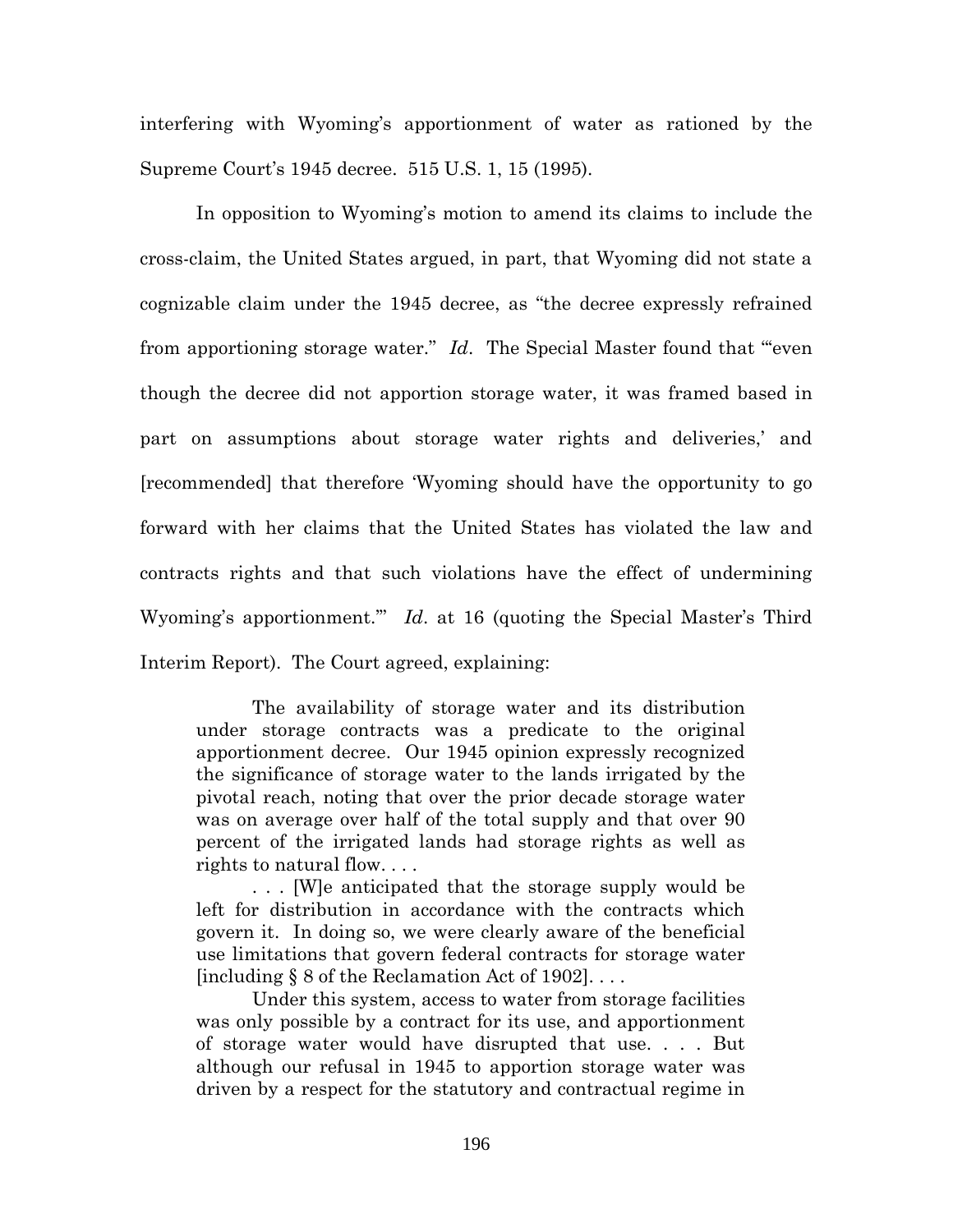place at the time, we surely did not dismiss storage water as immaterial to the proper allocation of the natural flow in the pivotal reach. And while our decree expressly protected those with rights to storage water, it did so on the condition that storage water would continue to be distributed in accordance with lawful contracts.

*Id*. at 17–18 (internal quotation and citations omitted). Despite the fact that the United States was not awarded its own water allocation in the 1945 decree of the Court and argued that the decree, therefore, afforded no causes of action against it, the Court held that because "Wyoming argue[d] only that the cumulative effect of the United States's failure to adhere to the law governing the contracts undermines the operation of the decree," it had "state[d] a claim arising under the decree itself, one by which it [sought] to vindicate its quasi-sovereign interests." *Id*. at 20 (internal quotations and citations omitted).

The United States' role in the 1986 enforcement action of the 1945 decree extended only to its defense of quasi-sovereign Wyoming's cross-claim against it. It asserted no cross-claims against any quasi-sovereign—indeed, given its argument that the 1945 decree afforded Wyoming no cognizable claim against the United States regarding its administration of federal reclamation projects on the North Platte River because the decree did not apportion water to the United States, the United States may have been hardpressed to use the 1945 decree in turn as the basis by which to assert claims of misappropriation of project water or interference with federal reclamation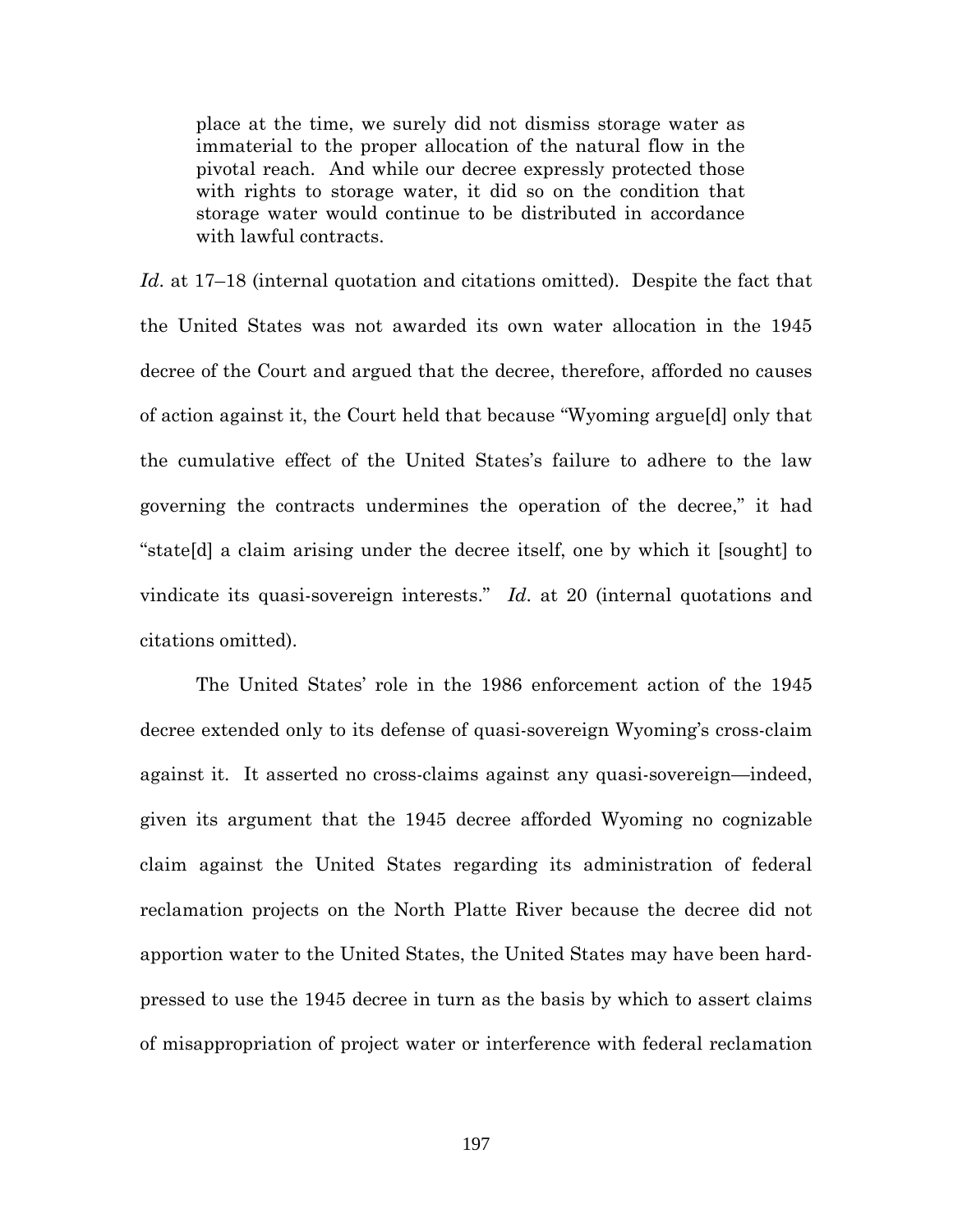contracts connected to its administration of federal reclamation projects on the river.

# **B. The 1938 Compact Does Not Transform the United States' Federal Reclamation Claims into Compact Claims By Virtue of Its Utilization of the Project To Effect the Apportionment of Rio Grande Waters to Texas and New Mexico**

Given the foregoing guidance and precedent, I turn to the examination of the 1938 Compact and whether that agreement affords the United States, a non-signatory, any cognizable claim against quasi-sovereign New Mexico. For the first time in its history of litigating within original actions to apportion interstate streams among States or to enforce compacts or decrees apportioning those streams, the United States here has intervened as a *party plaintiff*, alleging as the basis for its claims against New Mexico that it "has a *right protected by the Compact* to deliver Project water to contract holders in both [New Mexico and Texas] in accordance with irrigation demands, and to Mexico." U.S. Opp'n to Mot. To Dismiss Compl., at 25 (emphasis added).

But the 1938 Compact is an agreement among three quasi-sovereign States to apportion the Rio Grande River—to which each has an equal right—among themselves. The United States is not a signatory to the 1938 Compact—indeed, it received no apportionment of Rio Grande water through the compact. The United States has no claim itself to the natural flow of an interstate stream, as does a State through which the stream passes. *See New Jersey v. New York*, 283 U.S. 336, 342 (1931); *Wyoming v. Colorado*, 259 U.S. 419, 466 (1922). The Supreme Court's characterization in 1945 of the United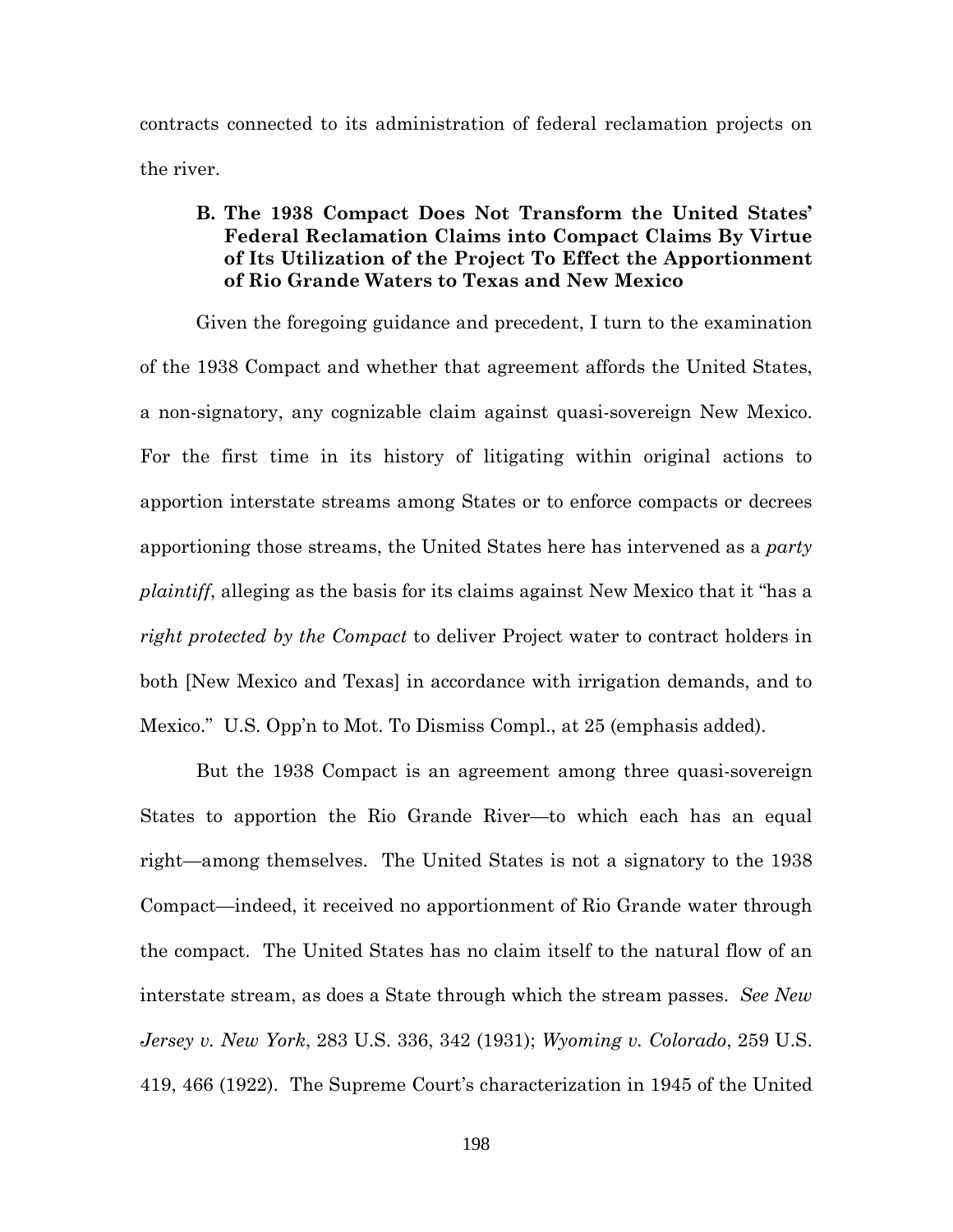States' ownership of any part of an interstate stream in the context of its administration of a federal reclamation project is as accurate here today as it was then: After the Desert Land Act effected a severance of all waters upon the public domain and made free for appropriation for a beneficial use all unappropriated water, the 1902 Reclamation Act granted the United States the opportunity to appropriate that water in accordance with state law for the purpose of building and administering federal reclamation projects. *See Nebraska v. Wyoming*, 325 U.S. 589, 613 (1945). The United States then contracted with individual water users, and later irrigation districts, for the use of project water. *Id*. The United States here obtained the water rights on which the Rio Grande Project rests in compliance with New Mexico state law pursuant to the 1902 Reclamation Act. "Pursuant to that procedure individual landowners have become the appropriators of the water rights, the United States being the storer and the carrier." *Id*. at 615.

The fact that the three signatory States to the 1938 Compact chose to use the Rio Grande Project, which had been in operation for years prior to the negotiation and signing of the compact, as the sole vehicle by which to apportion Rio Grande waters to Texas and New Mexico below Elephant Butte Reservoir does not give the United States a right of action under the 1938 Compact. Applying the holding of the Court in the 1986 enforcement action in *Nebraska v. Wyoming* allowing Wyoming's cross-claim against a non-party to the 1945 decree to proceed, I find that, here, in order to state a claim under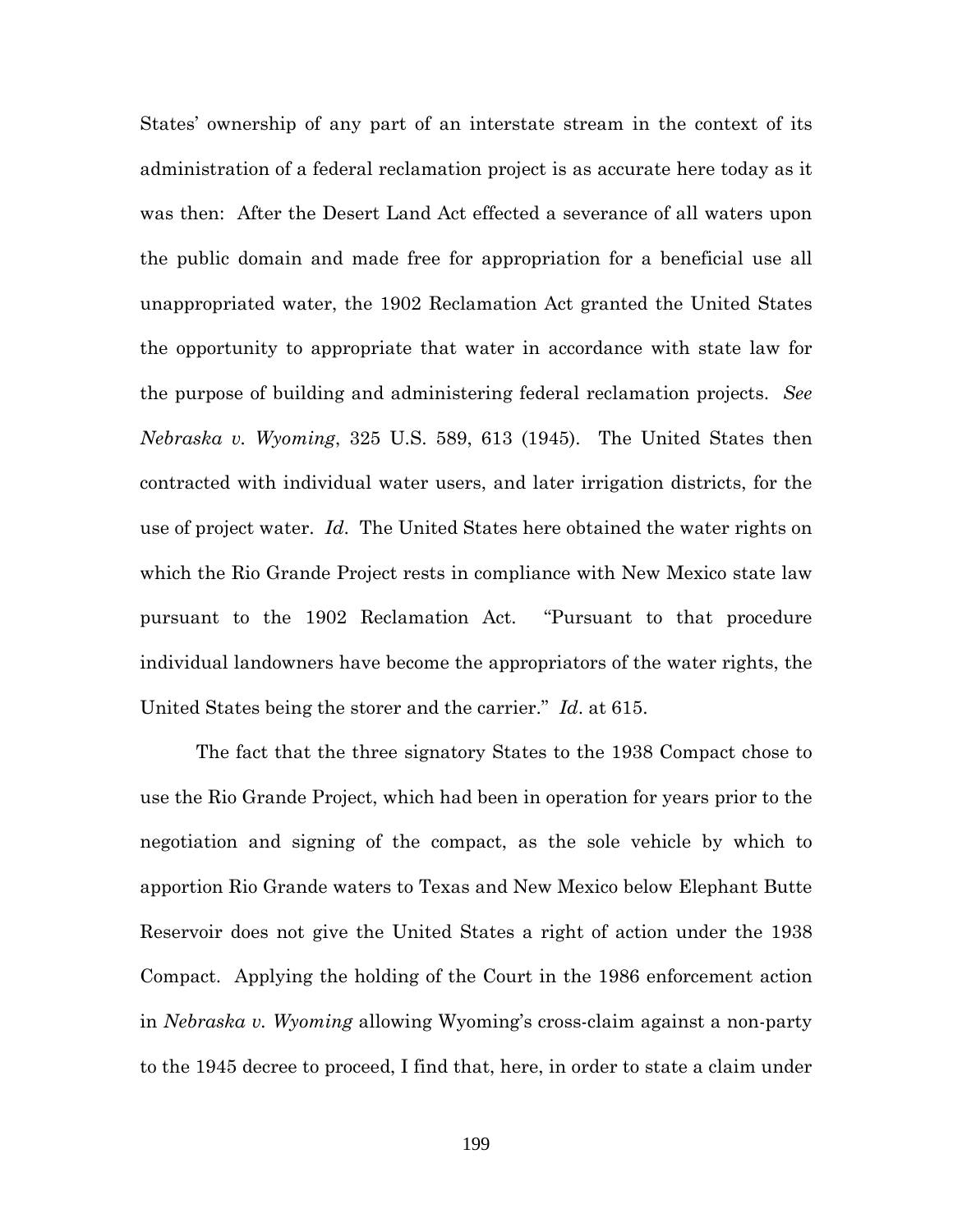the 1938 Compact itself, the United States would have to assert "violations [which] have the effect of undermining [its own] apportionment [of water]." *Nebraska v. Wyoming*, 515 U.S. 1, 16 (1995). The 1938 Compact apportions no water to the United States; therefore, the United States cannot state a claim under the compact against New Mexico.

# **C. The Court Should Nevertheless Exercise Its Discretion To Extend Its Original, But Not Exclusive, Jurisdiction Under 28 U.S.C. § 1251(b)(2) To Hear the United States' Project Claims Against New Mexico**

Despite the fact that the United States is prohibited as a non-signatory to the 1938 Compact from asserting claims under that compact, it nevertheless has stated a plausible claim against New Mexico under federal reclamation law. Under *Bell Atlantic Corp. v. Twombly*, 550 U.S. 544, 555 (2007), to evaluate a motion to dismiss under Rule 12(b)(6), I must assume as true the United States' allegation that "New Mexico has allowed the diversion of surface water and the pumping of groundwater that is hydrologically connected to the Rio Grande downstream of Elephant Butte Reservoir by water users who either do not have contracts with the Secretary or are using water in excess of contractual amounts." Compl. in Intervention, ¶ 13. Federal reclamation law has long-established that only entities having contracts with the United States may receive deliveries of water from a reclamation project, *see, e.g*., 43 U.S.C. §§ 423d, 423e, 431, 439, 461, and that requirement of a contract for project water extends to seepage and return flows, which are included as project water in federal reclamation projects, *see*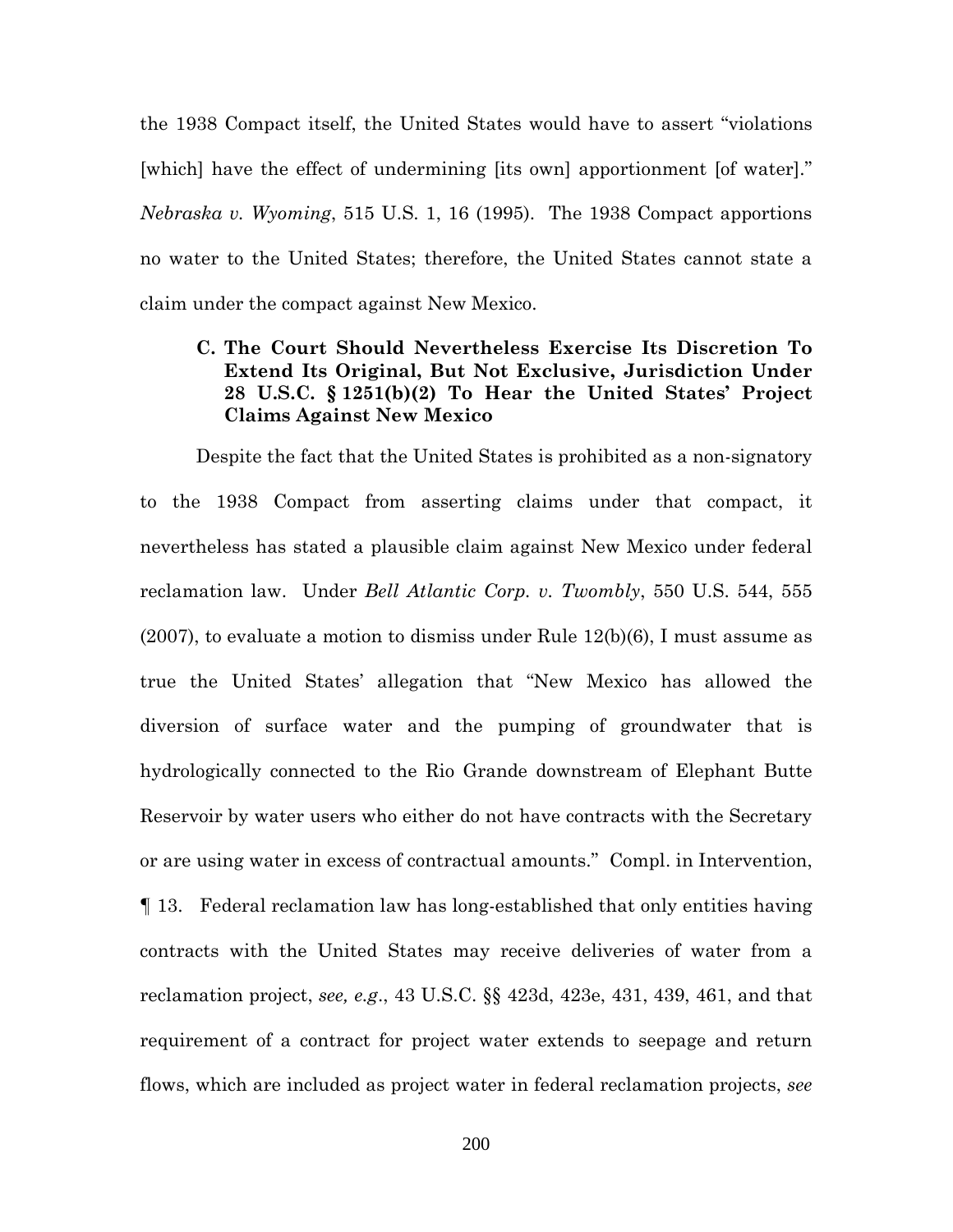*Bean v. United States*, 163 F. Supp. 838 (Ct. Cl. 1958) (citing *Ide v. United States*, 263 U.S. 497, 505 (1924)).

Because the United States does not have a right to assert claims against New Mexico under the 1938 Compact, its claims cannot be properly resolved by the Supreme Court pursuant to its original and exclusive jurisdiction, which is reserved for resolution of "controversies between two or more states." 28 U.S.C. § 1251(a). But the United States can nevertheless properly assert its claims against New Mexico in the Supreme Court, invoking the Court's original, but not exclusive, jurisdiction pursuant to § 1251(b)(2), which is reserved for "controversies between the United States and a State."<sup>76</sup> "The lower federal courts have concurrent jurisdiction over such suits, and the Court generally has been reluctant to hear such suits under its original jurisdiction because of the existence of an alternative forum that is better suited to serve as a trial court." ERWIN CHEMERINSKY, FEDERAL JURISDICTION § 10.3.1 (5th ed. 2007). "Nonetheless, there have been suits before the Supreme Court as part of its original jurisdiction involving both the United States suing state governments and states suing the federal government." *Id*. (citing *United States v. Louisiana*, 339 U.S. 699 (1950) ("The United States, acting through its Attorney General who has authority to assert claims of this character and to invoke our jurisdiction in a federalstate controversy now claims its paramount rights in this [boundary

<sup>76</sup> The United States acknowledged and invoked this basis for jurisdiction during oral argument. *See* Hr'g Tr. 98:7–11, Aug. 19, 2015 (SM R. Doc. 37).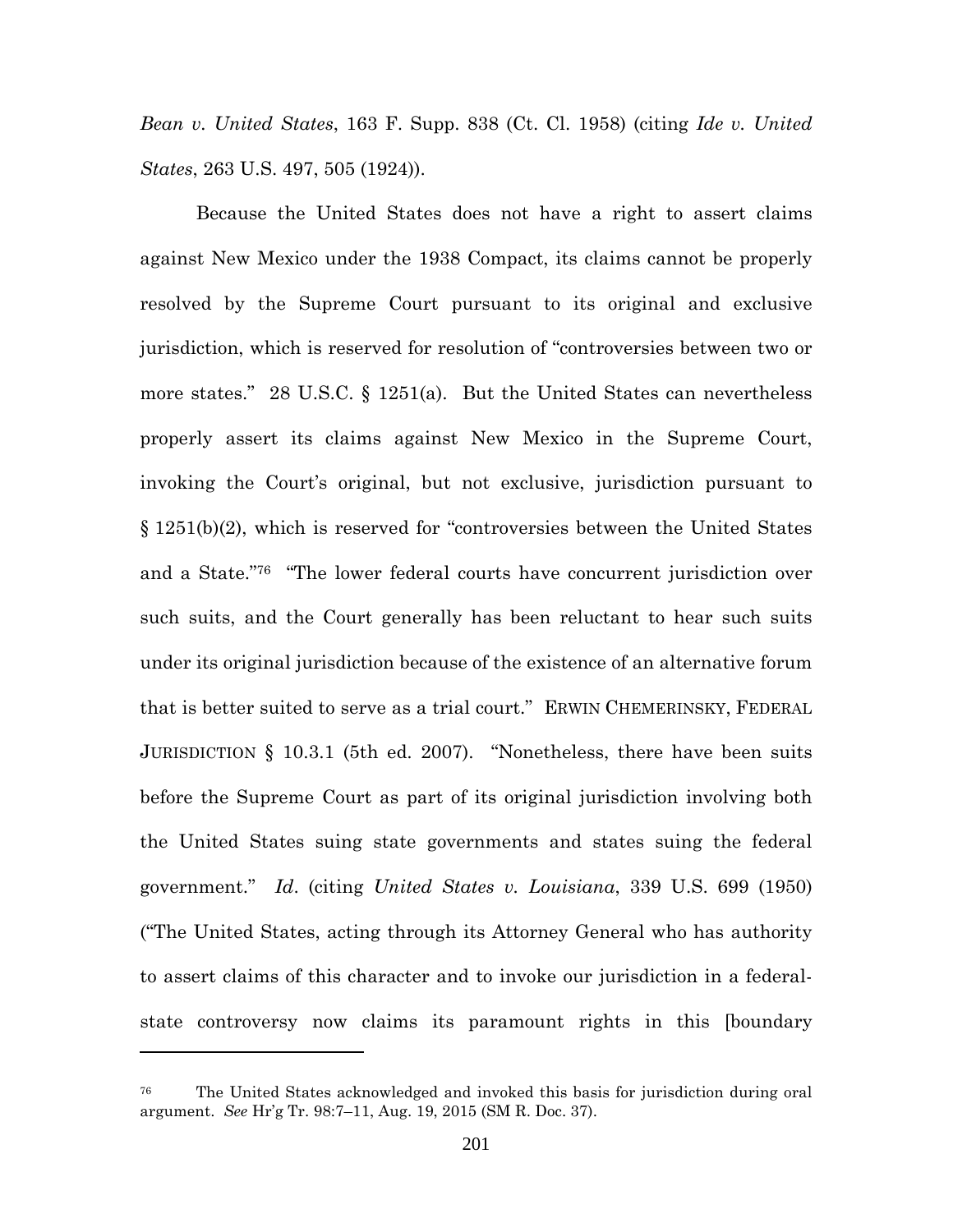dispute]."); *United States v. California*, 332 U.S. 19, 25 (1947) ("The justiciability of this controversy rests therefore on conflicting claims of alleged invasions of interests in property and on conflicting claims of governmental powers to authorize its use.")).

I have recommended that the Court deny New Mexico's motion to dismiss Texas's Complaint, as Texas has alleged plausible claims under the 1938 Compact. If the Court affirms that recommendation, I recommend that the Court extend its original jurisdiction under  $\S 1251(b)(2)$  to consider and resolve the claims made in the United States' Complaint in Intervention concurrently with those made by Texas for purposes of judicial economy. The resolution of the 1938 Compact claims made by Texas and the federal reclamation law claim made by the United States involve the same parties, discovery of the same facts, and examination of similar, if not identical, issues. Indeed, Texas's Complaint prays that the Court should order New Mexico to "cease and desist all actions which interfere with and impede the authority of the United States to operate the Rio Grande Project." Compl. at 16.

Furthermore, whether the Court affirms or rejects my recommendation to deny New Mexico's motion to dismiss Texas's Complaint, resolution of the United States' claims by the Court is nevertheless desirable due to the interstate nature of the Rio Grande Project. In moving to dismiss the United States' Complaint in Intervention, New Mexico argues that the United States

202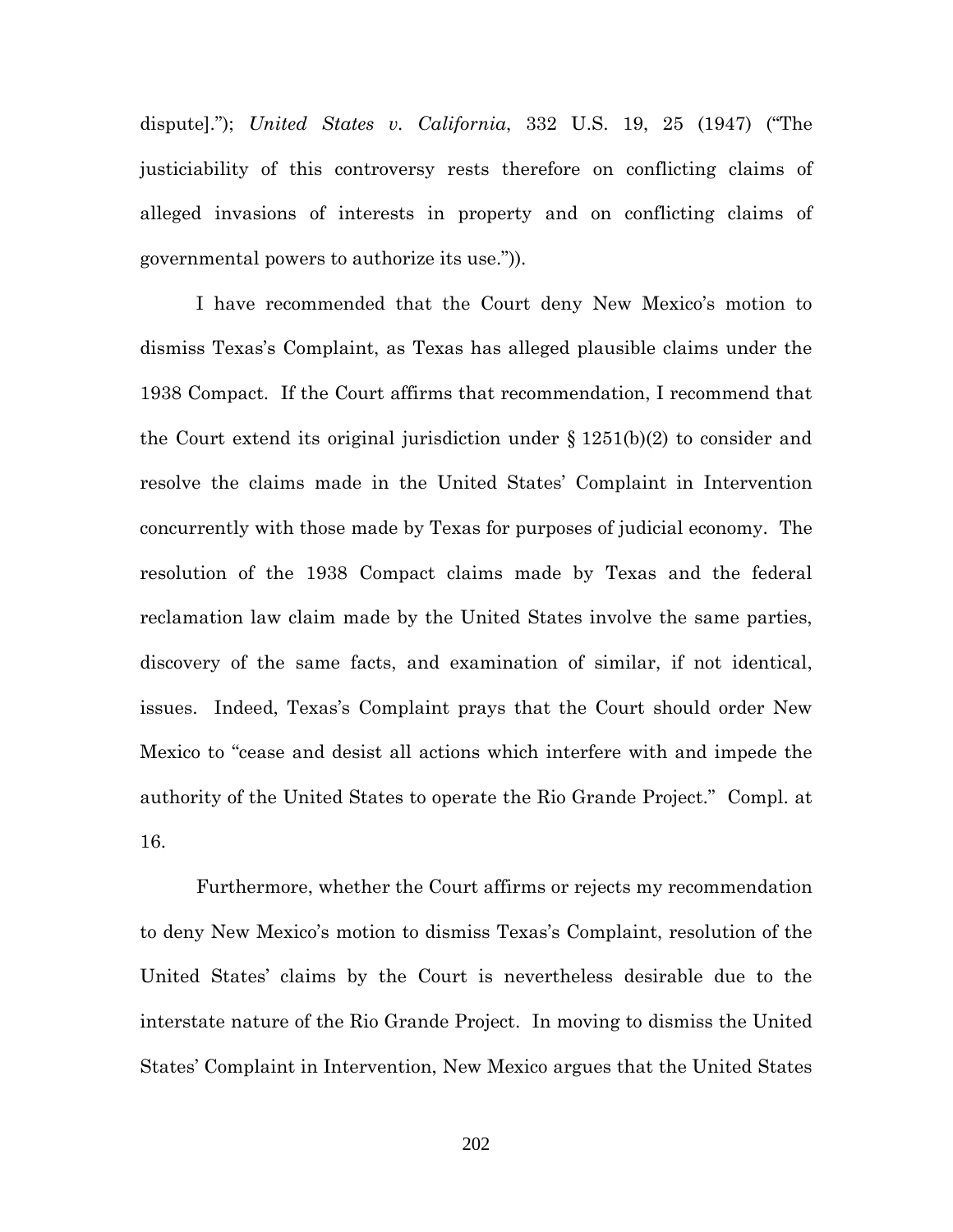should simply "invoke the authority of the New Mexico State Engineer under state law" and make a call on the river as a senior appropriator to prioritize its claims to Rio Grande waters on behalf of the Rio Grande Project. Mot. To Dismiss, at 62. That recourse, however, works best only to resolve intrastate water use disputes. For example, the United States recently made a priority call in order to regulate or prioritize water rights for the benefit of the Klamath Project, a federal reclamation project serving Oregon and California, but, importantly, that process worked because the call was made to regulate only water users within a particular state; the alleged misappropriations did not affect the apportionment made by the governing compact between Oregon and California or any other interstate obligations. *See* Hr'g Tr. 99:6–25, 101:11–19, Aug. 19, 2015 (SM R. Doc. 37). Therefore, resolution of an entirely intrastate issue was appropriately resolved under that State's law by the State Engineer.

But the United States' claims here involve more than "competing claims to water within a single State," over which the Court has expressed reluctance to exercise its original jurisdiction. *See United States v. Nevada & California*, 412 U.S. 534, 538 (1973).<sup>77</sup> As explained by the United States,

<sup>77</sup> I add that the primary reason the Court declined to grant the United States' motion for leave to file a bill of complaint seeking a declaration of the rights of the States and of the United States in the Truckee River is because, after the United States filed its motion, the States of California and Nevada entered into a compact apportioning the river on behalf of all appropriators and providing for the rights of the United States, thereby mooting the controversy. *See United States v. Nevada & California*, 412 U.S. 534, 538–39 (1973). The Court denied the motion without prejudice so that the United States could refile its motion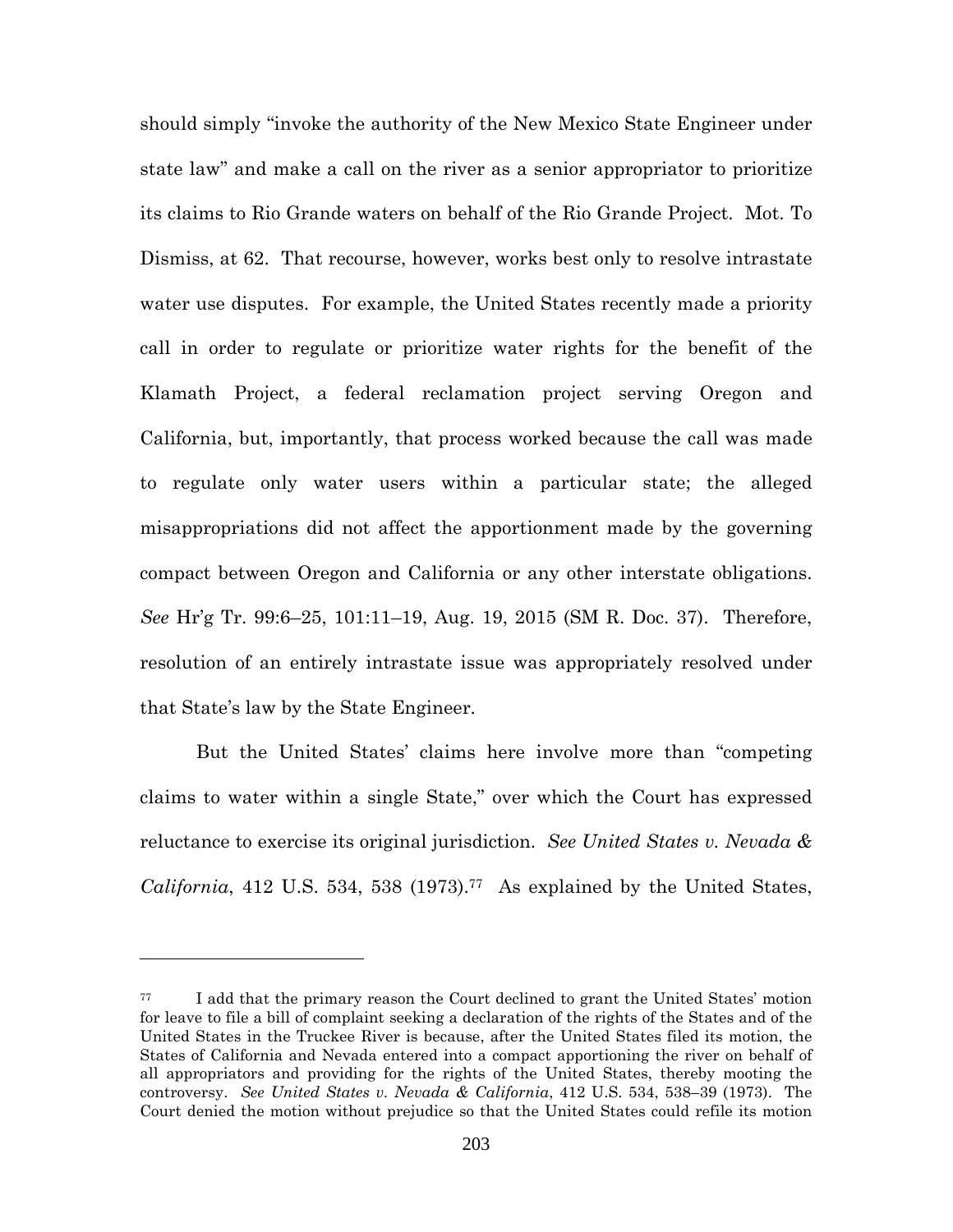"the [Rio Grande] project operates as a whole and has interstate obligations," Hr'g Tr. 98:12–13, Aug. 19, 2015 (SM R. Doc. 37); indeed the Rio Grande Project has international obligations as well, as the Project is required to fulfill the United States' treaty obligations to Mexico regarding the delivery of Rio Grande waters. Unlike the allegations regarding the Klamath Project, both Texas and the United States allege that the misappropriations of water by New Mexico through her agents and citizens affect and diminish the 1938 Compact's apportionment of water to Texas and, possibly, to Mexico. Because other sovereigns have significant interests in the resolution of the United States' project claims, it would be inappropriate to allow the New Mexico State Engineer to resolve those claims.<sup>78</sup> I submit that those claims are best resolved by this Court in light of the various other interstate and international obligations and interests.

Therefore, based upon the standard of review for motions filed pursuant to Rule 12(b)(6) of the Federal Rules of Civil Procedure, Supreme Court precedent, the pleadings filed by the parties, the oral arguments advanced by those parties, and for the reasons stated above, I recommend that the Court grant New Mexico's motion to dismiss the United States'

<sup>&</sup>quot;should the posture of the litigation change in a manner that presents a more substantial basis for the exercise of [the Court's] original jurisdiction." *Id*. at 540.

<sup>78</sup> Indeed, at one point, the New Mexico State Engineer agreed. *See United States v. City of Las Cruces*, 289 F. 3d 1170, 1178 (10th Cir. 2002) (discussing a 1986 action filed to adjudicate water claims on the Rio Grande between Elephant Butte and the Texas state line and observing that the New Mexico State Engineer moved to dismiss the action, arguing that "the state court did not have personal jurisdiction over Project water users in Texas who were indispensable parties").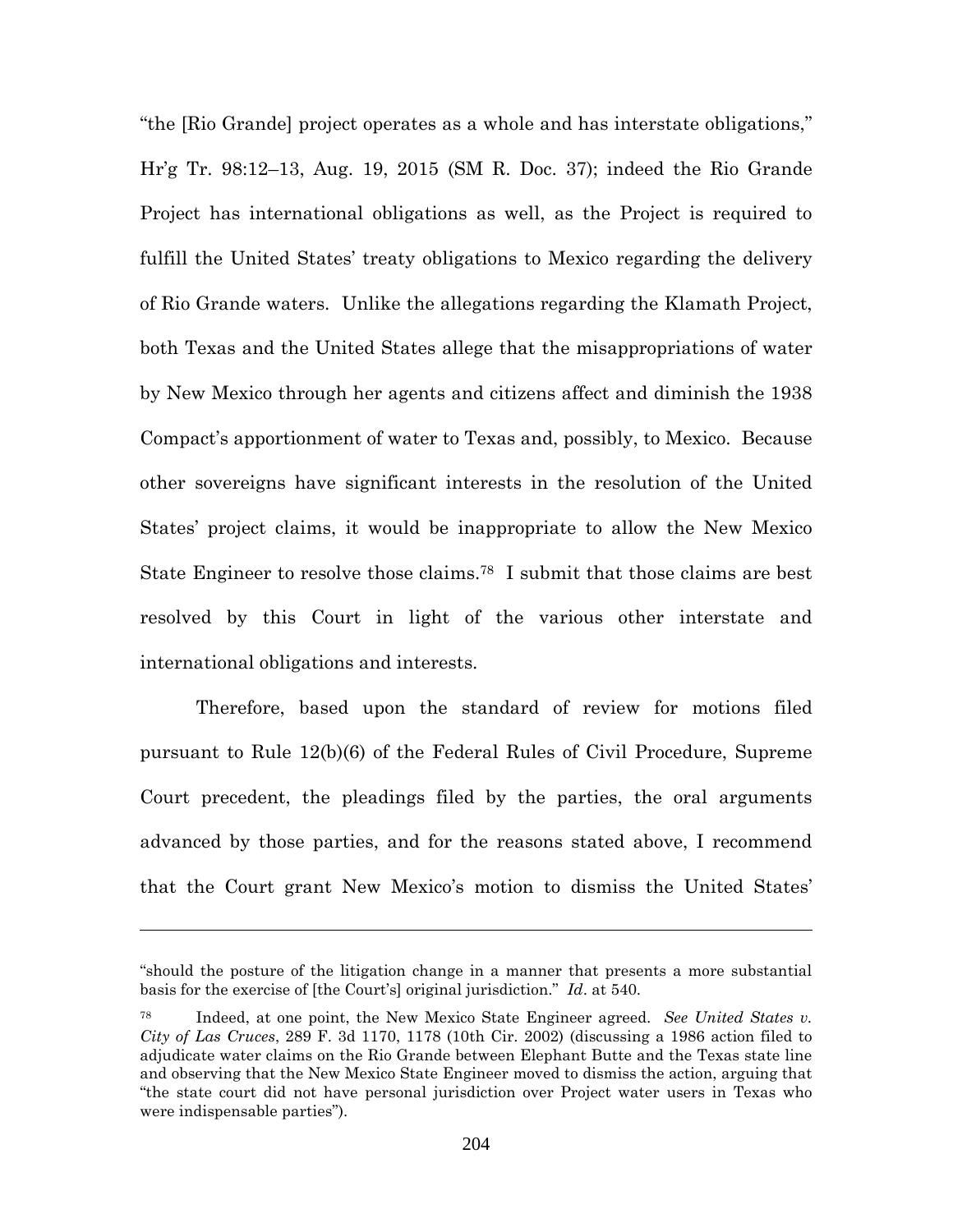Complaint in Intervention to the extent that the United States cannot state a plausible claim under the 1938 Compact; but to the extent that the United States has stated plausible claims under federal reclamation law on behalf of the Rio Grande Project, I recommend that the Court extend its original, but not exclusive, jurisdiction pursuant to 28 U.S.C. 1251(b)(2) to allow for the resolution by the Court of the United States' project claims to occur simultaneously with the resolution of Texas's compact claims against New Mexico.

#### **VI. Elephant Butte Irrigation District's Motion To Intervene**

On December 3, 2014, Elephant Butte Irrigation District ("EBID") filed a motion for leave to intervene as a party to these proceedings. EBID is an "irrigation district and a New Mexico quasi-municipal corporation, duly incorporated and organized under New Mexico law, with its principal place of business in Dona Ana County, New Mexico." EBID Mot. To Intervene, at 2. Its boundaries lie wholly within New Mexico. According to EBID, it "was created pursuant to a New Mexico statute authorizing organization of an irrigation district to cooperate with the United States under the federal reclamation laws in providing water supplies from the lower Rio Grande for irrigation of lands in southern New Mexico." Id; see also N.M. Stat. Ann. § 73-10-16. Essentially, EBID is contractually responsible to the United States to manage Rio Grande Project deliveries within New Mexico after Reclamation determines EBID's share of water pursuant to its administration of the Project. EBID Mem. in Support, at 3–4, 20.

205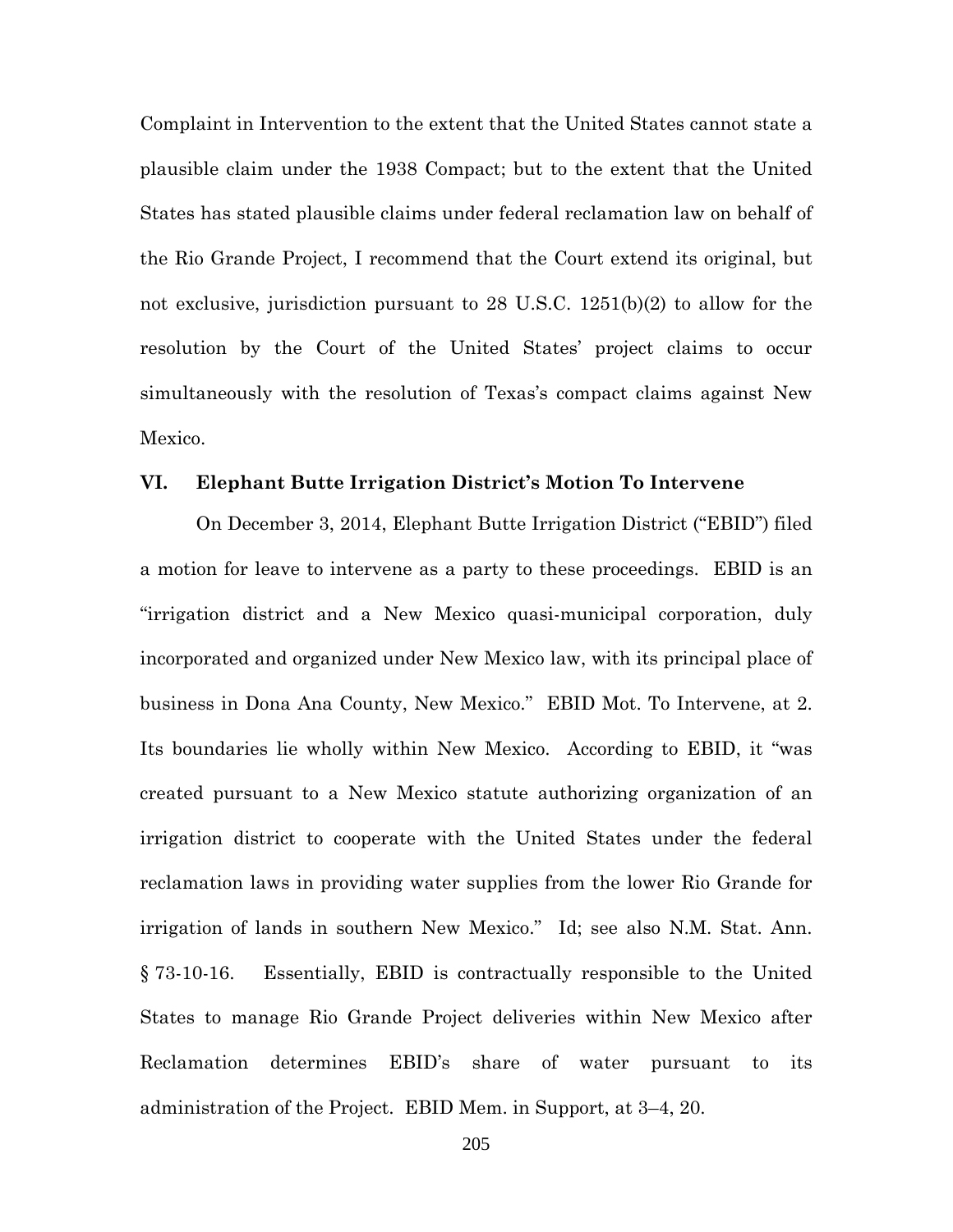EBID is not a party to the 1938 Compact. Texas seeks no relief directly against EBID; EBID is not specifically mentioned in Texas's Complaint, other than the identification of EBID as "a political subdivision of the State of New Mexico [and] the Rio Grande Project beneficiary of water from the Rio Grande Project for delivery and use in southern New Mexico." Compl. ¶ 8. Similarly, the United States seeks no relief directly against EBID, and identifies EBID only as a contractual recipient of Rio Grande Project water. *See* Compl. in Intervention, ¶ 8. EBID nevertheless seeks leave to intervene as a party in this case, despite the fact that EBID's home state of New Mexico is already a party. EBID asserts that it has a unique and compelling interest in this case, one that is distinct from other New Mexico citizens, by virtue of its managerial role on behalf of the United States in administering the Rio Grande Project in New Mexico. *See* EBID Mem. in Support, at 20–22.

On January 29, 2015, New Mexico, Texas, and the United States filed responses opposing EBID's motion; Colorado filed a limited response, refraining from either supporting or opposing EBID's motion, but reserving its right to file a response pending the outcome of the Court's decisions regarding New Mexico's motion to dismiss. On March 20, 2015, EBID submitted a reply brief in support of its motion and addressing the opposing responses. On April 27, 2015, the Supreme Court referred EBID's motion to intervene to me.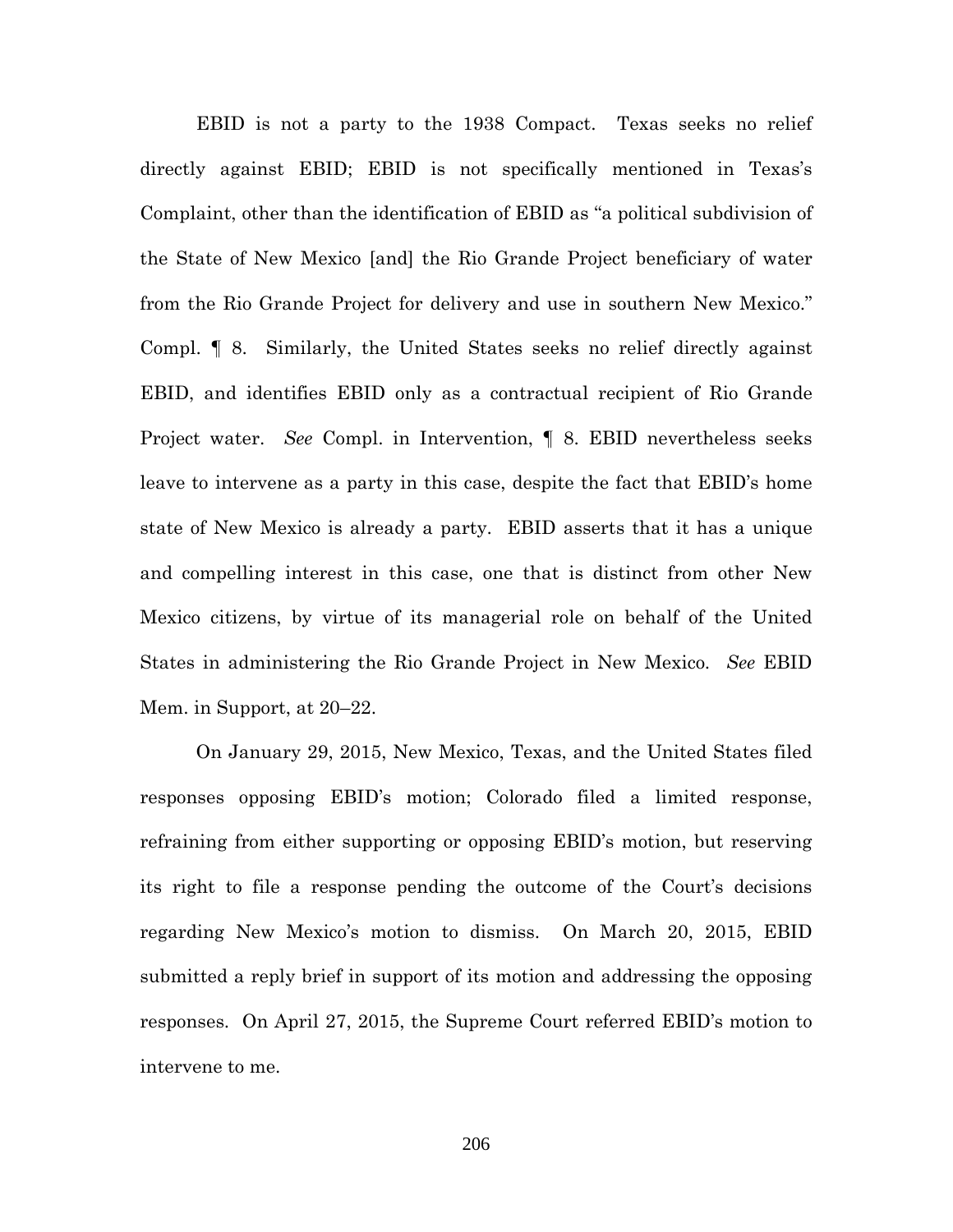Counsel for movant EBID, as well as parties New Mexico, Colorado, Texas, and the United States presented oral argument at a hearing to consider the motion to intervene held in New Orleans, Louisiana, on August 20, 2015. Based upon the pleadings filed by the parties and the *amici curiae* as well as the oral arguments advanced by the parties, I recommend that the Court deny EBID's Motion for Leave to Intervene.

### **A. The Applicable Legal Standard for Intervention**

The Supreme Court has established the standard governing intervention in an original action by a nonstate entity: "An intervenor whose state is already a party should have the burden of showing some compelling interest in his own right, apart from his interest in a class with all other citizens and creatures of the state, which interest is not properly represented by the state." *South Carolina v. North Carolina*, 558 U.S. 256, 266 (2010) (quoting *New Jersey v. New York*, 345 U.S. 369, 373 (1953)). That high standard "is a necessary recognition of sovereign dignity, as well as a working rule for good judicial administration." *New Jersey*, 345 U.S. at 373.

Interstate water disputes, reserved to the "original and exclusive jurisdiction" of the Supreme Court, 28 U.S.C. § 1251(a), necessarily invoke States' sovereignty, with "each acting as a quasi sovereign and representative of the interests and rights of her people in a controversy with the other," *Wyoming v. Colorado*, 286 U.S. 494, 508–09 (1932). Indeed, "the parens patriae doctrine . . . is a recognition of the principle that the state, when a party to a suit involving a matter of sovereign interest, must be deemed to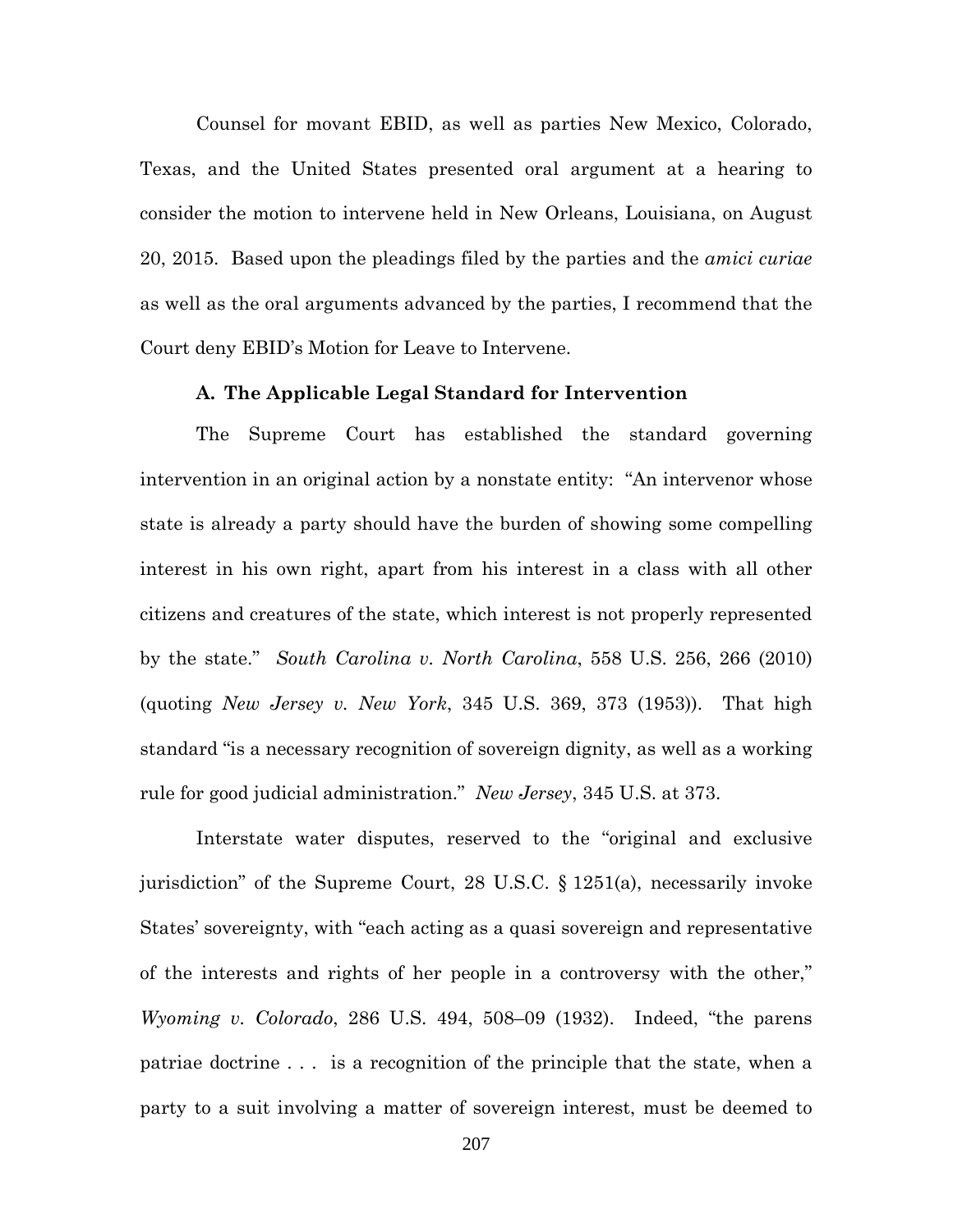represent all citizens." *New Jersey*, 345 U.S. at 372 (internal quotations and citation omitted); *see also South Carolina*, 558 U.S. at 267 ("In its sovereign capacity, a State represents the interests of its citizens in an original action, the disposition of which binds the citizens."); *Nebraska v. Wyoming*, 515 U.S. 1, 21 (1995) ("A State is presumed to speak in the best interests of [its] citizens . . . .").

"A respect for sovereign dignity, therefore, counsels in favor of restraint in allowing nonstate entities to intervene in such disputes." *South Carolina*, 558 U.S. at 267 (citations omitted). "Otherwise, a state might be judicially impeached on matters of policy by its own subjects . . . ." *New Jersey*, 345 U.S. at 373. Thus, in resolving a motion to intervene in an original jurisdiction action, it is appropriate to assume, absent evidence to the contrary, that States will adequately and appropriately represent the interests of their citizens, and, specifically in this case, its citizen water users.

In addition to respecting States' sovereign dignity, the Supreme Court's standard for intervention in original actions also addresses more practical concerns, those of judicial economy and administration. As explained by the Supreme Court, "[s]uch [original] actions tax the limited resources of this Court by requiring us 'awkwardly to play the role of factfinder' and 'diverting our attention from our 'primary responsibility as an appellate tribunal.'" *South Carolina*, 558 U.S. at 267 (quoting *Ohio v.*

208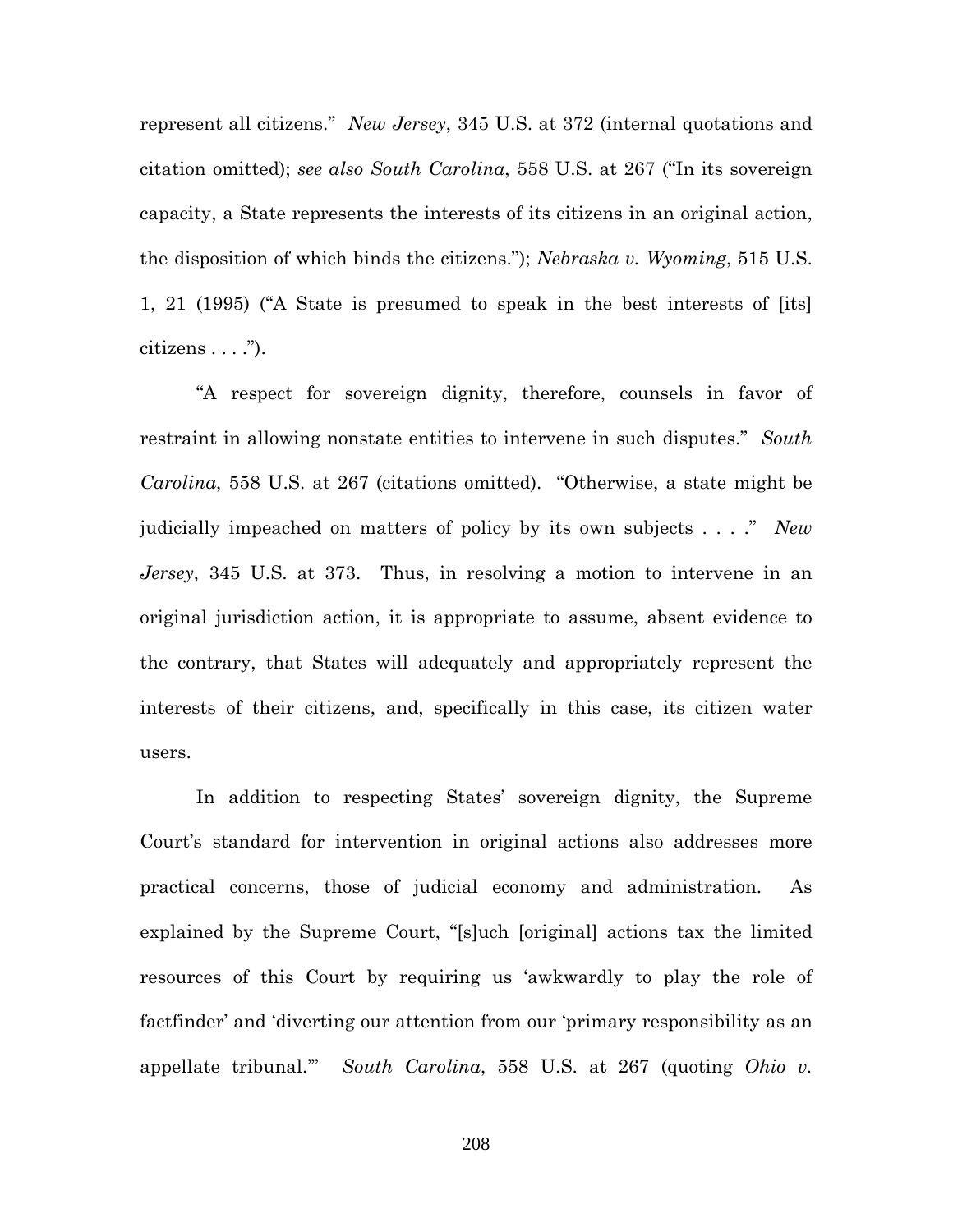*Wyandotte Chemicals Corp*., 401 U.S. 493, 498 (1971) and *Maryland v. Louisiana*, 451 U.S. 725, 762 (1981) (Rehnquist, J., dissenting)). Without such a high standard for intervention in original actions, "there would be no practical limitation on the number of citizens . . . who would be entitled to be made parties." *New Jersey*, 345 U.S. at 373. Therefore, "[i]n order to ensure that original actions do not assume the 'dimensions of ordinary class actions,' . . . [the Supreme Court] exercise[s] [its] original jurisdiction 'sparingly' and retain[s] 'substantial discretion' to decide whether a particular claim requires 'an original forum in [the Supreme] Court.'" *South Carolina*, 558 U.S. at 267 (quoting *New Jersey*, 345 U.S. at 373 and *Mississippi v. Louisiana*, 506 U.S. 76, 76 (1992)).

"That the standard for intervention in original actions by nonstate entities is high, however, does not mean that it is insurmountable." *Id*. at 268. Intervention of nonstate entities is allowed "in compelling circumstances." *Id*. (citing *Oklahoma v. Texas*, 258 U.S. 574, 581 (1922)). For example, the Supreme Court allowed two nonstate entities to intervene in *South Carolina v. North Carolina*, a case in which South Carolina filed an original action seeking an equitable apportionment of the Catawba River, an interstate stream shared by the Carolinas, holding that both proposed intervenors had satisfied the high standard for intervention articulated in *New Jersey v. New York*. *Id*. at 259. The first entity, Catawba River Water Supply Project ("CRWSP"), sought intervention as a party-defendant, arguing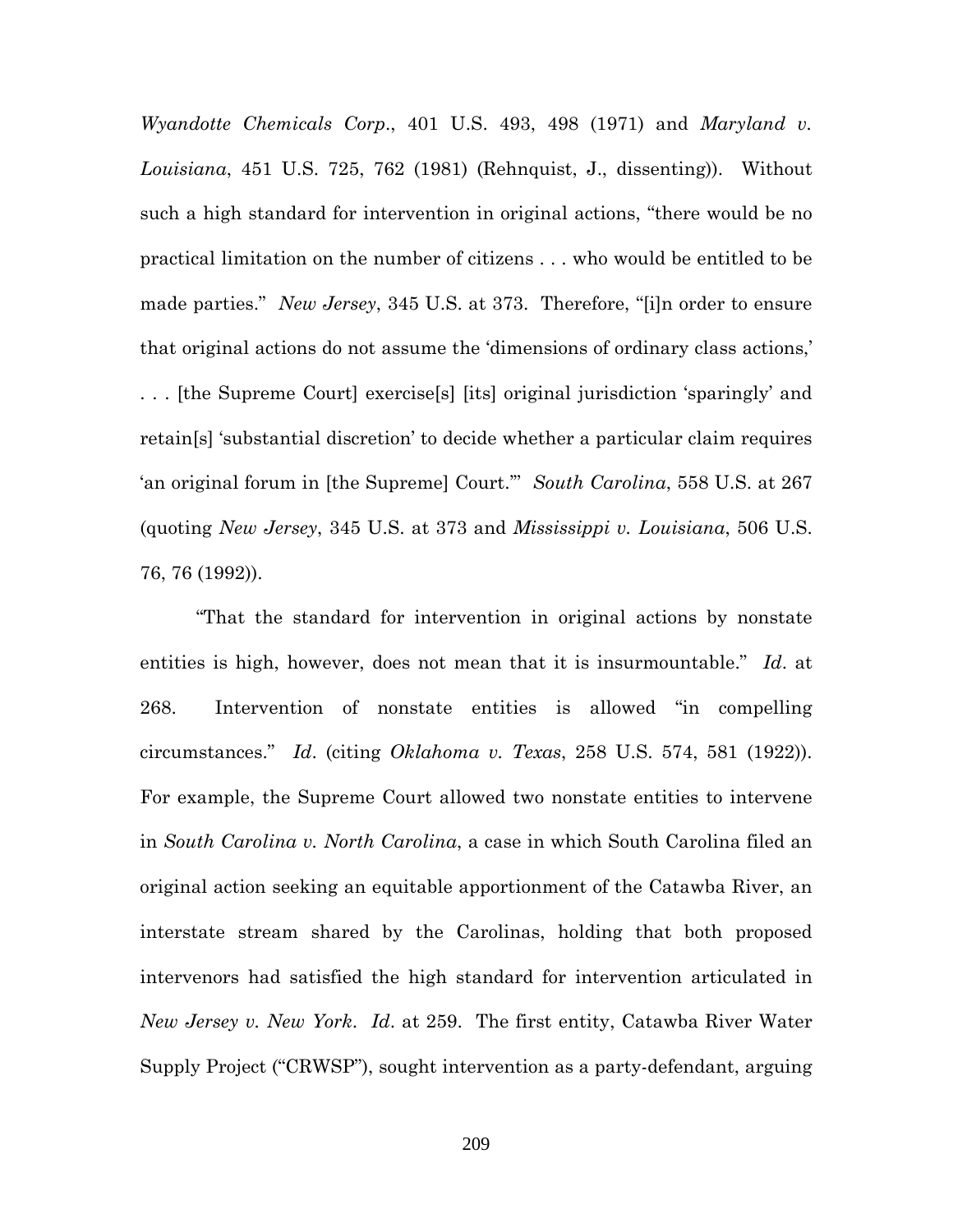that its interest as a water user was not adequately represented by either State, due to the CRWSP's "interstate nature." *Id*. at 260. The Supreme Court allowed CRWSP's intervention, holding that CRWSP had carried its burden to intervene by showing the following compelling circumstances:

The CRWSP is an unusual municipal entity, established as a joint venture with the encouragement of regulatory authorities in both States and designed to serve the increasing water needs of Union County, North Carolina, and Lancaster County, South Carolina. It has an advisory board consisting of representatives from both counties, draws its revenues from its bistate sales, and operates infrastructure and assets that are owned by both counties as tenants-in-common. We are told that approximately 100,000 individuals in each State receive their water from the CRWSP and that "roughly half of the CRWSP's total withdrawals of water from the Catawba River go to South Carolina consumers. It is difficult to conceive a more purely bistate entity.

In addition, the CRWSP relies upon authority granted by both States to draw water from the Catawba River and transfer that water from the Catawba River basin. . . . [T]he complaint specifically identifies this transfer as contributing to South Carolina's harm.

. . . .

We are further persuaded that neither State can properly represent the interests of the CRWSP in this litigation. The complaint attributes a portion of the total water transfers that have harmed South Carolina to the CRWSP, yet North Carolina expressly states that it "cannot represent the interests of the joint venture." A moment's reflection reveals why this is so. In this dispute, as in all disputes over limited resources, each State maximizes its equitable share of the Catawba River's water only by arguing that the other State's equitable share must be reduced. . . . The stresses that this litigation would place upon the CRWSP threaten to upset the fine balance on which the joint venture is premised, and neither State has sufficient interest in maintaining that balance to represent the full scope of the CRWSP's interest.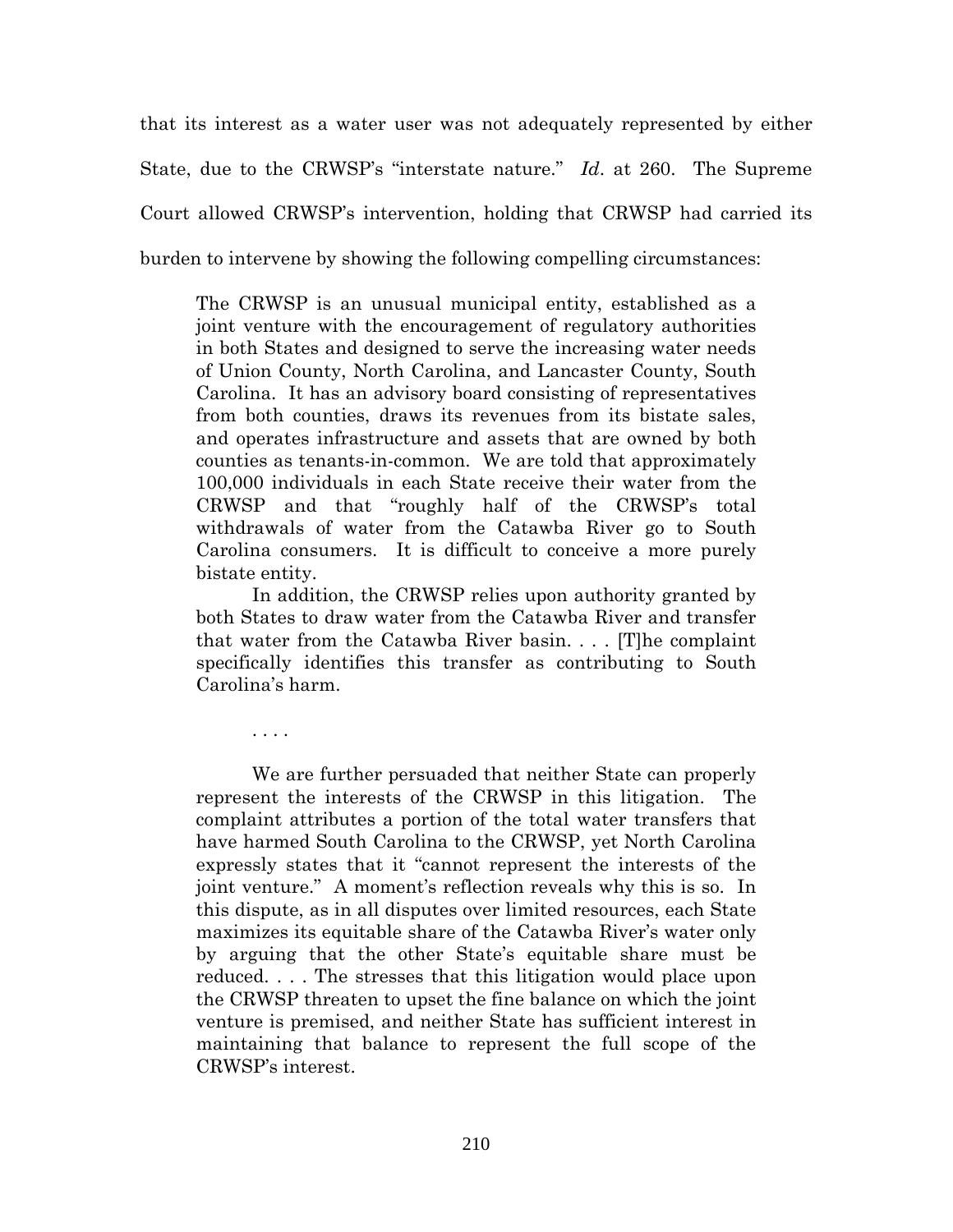*Id*. at 269–71 (internal citations omitted).

Similarly, in light of the "flexible process" requiring consideration of "all relevant factors" by which the Supreme Court "arrive[s] at a just and equitable apportionment of an interstate stream," the Supreme Court held that the second proposed intervenor, Duke Energy Carolinas, LLC ("Duke Energy") had also carried its burden to intervene by showing the following compelling facts: (i) Duke Energy operated eleven dams and reservoirs spanning both States on the Catawba River pursuant to licensing by the Federal Energy Regulatory Committee ("FERC") and controlled the river's minimum flow into South Carolina, representing a unique interest apart from other citizens of either State party; and (ii) "Duke Energy ha[d] a unique and compelling interest in protecting the terms of its existing FERC license" and its renewal, which was governed by a Comprehensive Relicensing Agreement, an agreement which "represent[ed] the full consensus of 70 parties from both States regarding the appropriate minimum flow of Catawba River water into South Carolina under a variety of natural conditions." *Id*. at 271–73 (internal quotations and citations omitted). The Supreme Court concluded "that neither State sufficiently represent[ed] these compelling interests." *Id*. at 273.

### **B. EBID Has Not Met the Standard for Intervention**

To justify its intervention in these proceedings, EBID asserts that it has a compelling interest in its own right, apart from the interests of other New Mexico citizens, because it "bears major responsibilities for managing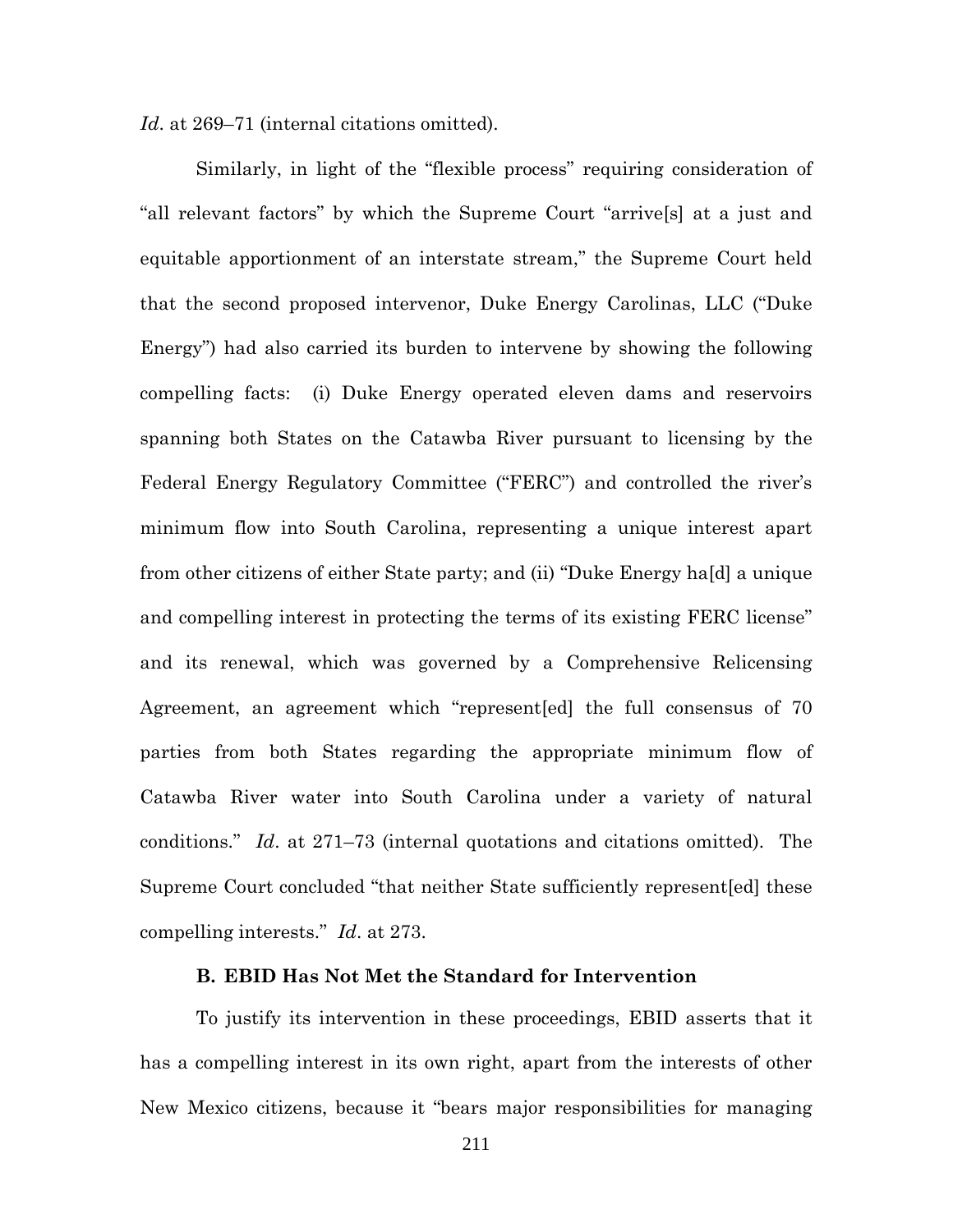the New Mexico portion of the Rio Grande Project, coordinating the delivery of the Texas portion of the Project water, and effectuating the congressional goal of protecting the integrity and feasibility of the Rio Grande Project," purportedly making it "the only entity in this case that bears these major responsibilities and is not currently a party in this litigation." EBID Mem. in Support, at 22. EBID further described its compelling interest during oral argument:

[EBID] administers the Rio Grande Project in New Mexico. Elephant Butte, of course, was created under the laws of New Mexico for the purpose of cooperating with the United States in developing water supplies for the Rio Grande Project under the federal reclamation laws. So [EBID] is kind of a hybrid entity in the sense that it was created under New Mexico law but is created for the purpose of assisting and facilitating the development of a federal reclamation project authorized by Congress under the federal reclamation law.

In addition to that, and perhaps far more important, the United States has transferred the project facilities from itself to [EBID] after [EBID] repaid the costs of the project.

Hr'g Tr. 12:17–13:5, Aug. 20, 2015. EBID also argues that it has a compelling interest in this lawsuit because it "is a signatory to the 1938 contract that has historically apportioned Rio Grande Project water between New Mexico and Texas." Hr'g Tr. 16:18–21, Aug. 20, 2015. Citing the Supreme Court's descriptions of the 1902 Reclamation Act in *Nebraska v. Wyoming*, 325 U.S. 589 (1945) and *Ickes v. Fox*, 300 U.S. 82 (1937), EBID further asserts that its interests are different from other New Mexico citizen water users as only "the surface water users in New Mexico who receive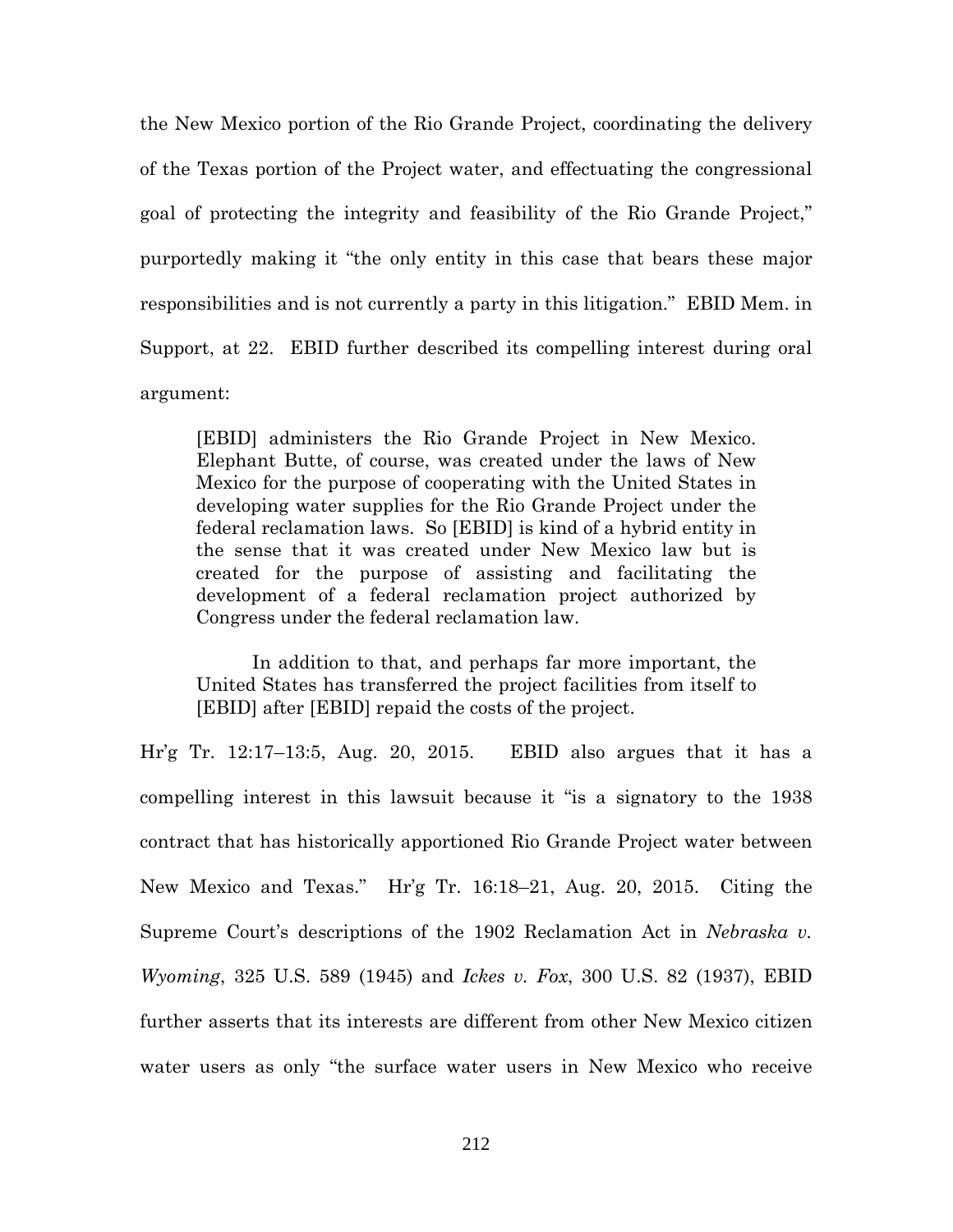Project water deliveries for irrigation of their lands possess the 'beneficial interest' in the Project water's rights, and EBID represents these New Mexico water users." EBID Mem. in Support, at 23.

Moreover, EBID asserts that the State of New Mexico does not properly represent EBID's interests in these proceedings because "New Mexico, although representing the interests of water users in New Mexico, including both Project and non-Project users, has no particular responsibility for ensuring the integrity and feasibility of the Project, and for ensuring that adequate Project water supplies reach users in the Project area in Texas." *Id*. at 24; *see also* Hr'g Tr. 18:12–19:3, Aug. 20, 2015. Finally, EBID argues not only that its interests "are not represented by the other parties in this litigation," EBID Mem. in Support, at 27–29, but that it will assert different legal arguments than the parties, "which would help the Court to better understand the complicated issues raised in the case," *id*. at 29. As EBID stated during oral argument:

We argue that the compact itself does not apportion Rio Grande Project water or Rio Grande water itself between New Mexico and Texas.

. . . .

In our view, the apportionment is governed not by the compact but, rather, by the contracts that have been signed by the United States and the two water districts, particularly the 1938 contract that has historically apportioned the water.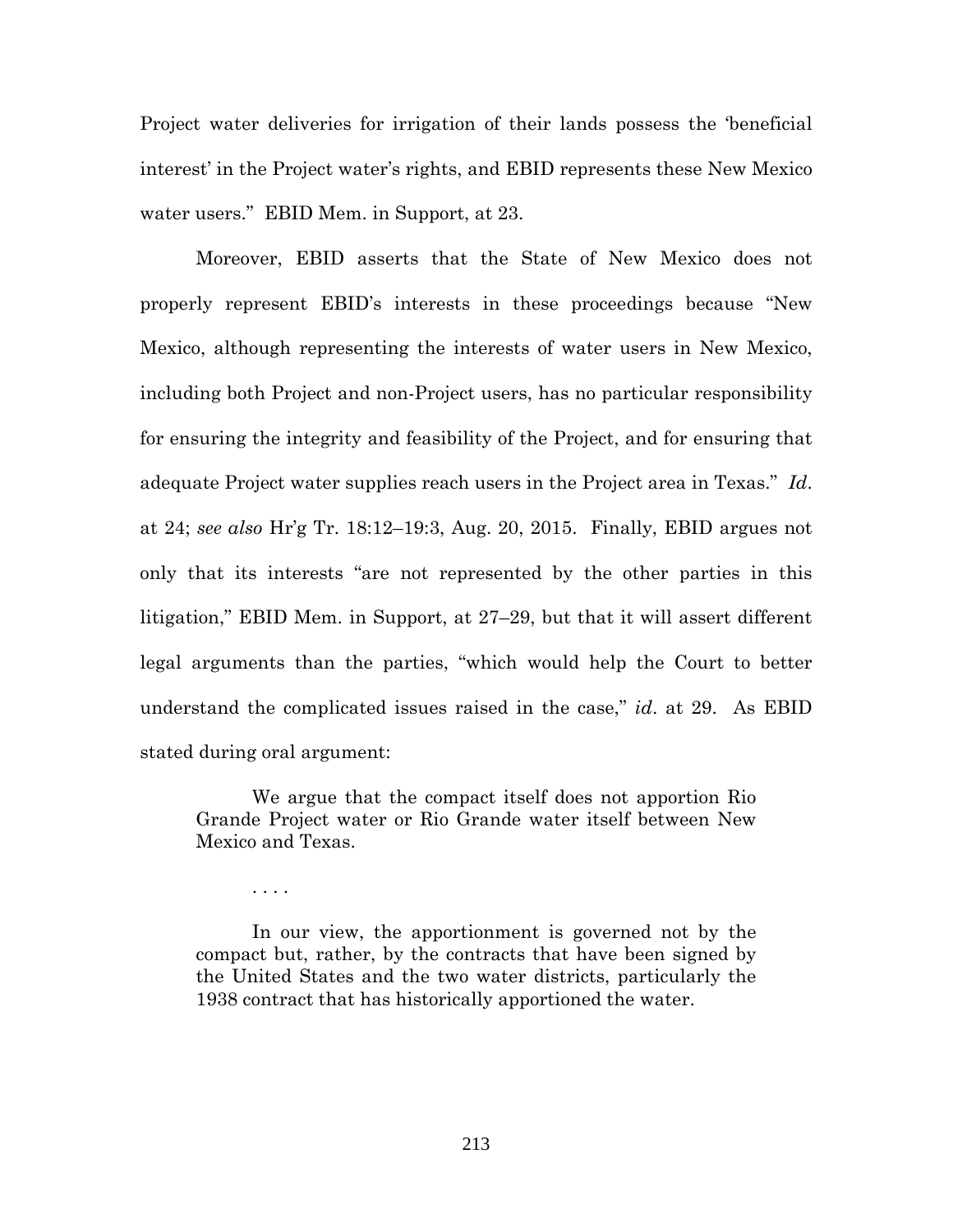Hr'g Tr. 20:14–16, 20:22–21:1, Aug. 20, 2015. That argument, according to EBID, "provides an additional basis for intervention." EBID Mot. To Intervene, at 4.

#### *1. EBID's motion to intervene is procedurally deficient*

As an initial matter, it is unclear on the face of EBID's papers as to whether EBID seeks intervention in this matter as a plaintiff or defendant. EBID did not attach to its motion to intervene a proposed Complaint in Intervention or other pleading setting forth the claims or defenses for which intervention is sought. Supreme Court Rule 17.2 states that "[t]he form of pleadings and motions prescribed by the Federal Rules of Civil Procedure is followed[;] [i]n other respects, those Rules and the Federal Rules of Evidence may be taken as guides." Rule 24 of the Federal Rules of Civil Procedure requires that a motion to intervene "state the grounds for intervention and be accompanied by a pleading that sets out the claim or defense for which intervention is sought." FED. R. CIV. P. 24(c).

EBID cites *South Carolina v. North Carolina*, 558 U.S. 256, 276 n.8 (2010), and *Arizona v. California*, 460 U.S. 605, 614 (1983), *supplemented by* 466 U.S. 144 (1984), for the proposition that Supreme Court Rule 17.2 "provides only that the [Federal Rules of Civil Procedure are] taken as a 'guide' in original actions," concluding that "Rule 17.2 does not require strict compliance with FRCP Rule 24(c), including its requirement that a motion to intervene must include a 'pleading.'" EBID Reply Br., at 39.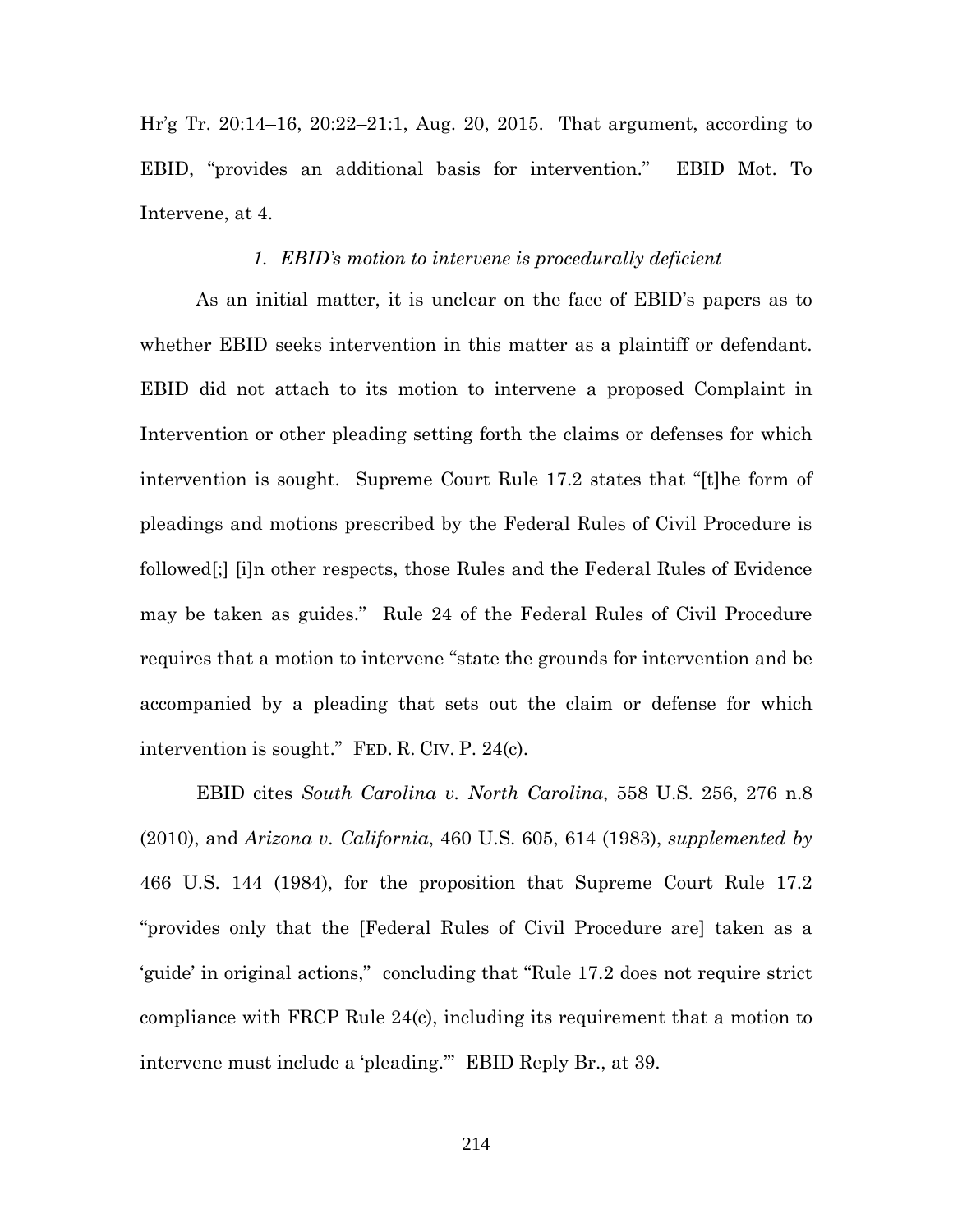But EBID's reliance on *South Carolina* and *Arizona* to conclude that it is not required to attach to its motion to intervene a Complaint in Intervention or other pleading setting forth the claim or defense for which intervention is sought is tenuous at best. In *South Carolina*, the Supreme Court cited Rule 17.2 to note that the Rule 24 standard for permissive intervention gave way to the heightened standard for intervention in original actions articulated in *New Jersey v. New York* when the nonstate's interests can be adequately represented by its home State. 558 U.S. at 276 n.8. In *Arizona v. California*, sovereign Native American tribes sought intervention to participate in an adjudication of their water rights commenced by the United States, without asserting new claims against the State parties. 460 U.S. at 614. Acknowledging that the Supreme Court's "own rules make clear that the Federal Rules are only a guide to procedures in an original action," the Supreme Court held that the Tribes satisfied the standards for Rule 24 permissive intervention. *Id*. Although the Supreme Court identifies in both cases the advisory nature of federal procedural rules in original actions, that is where the appositeness of those cases to EBID's failure to append a proposed Complaint In Intervention to its motion to intervene ends.

Circuits that have taken a lenient approach to the requirements of Rule 24(c) and approved intervention motions without an attached pleading setting forth the claim or defense for which intervention is sought have done so "where the court was otherwise apprised of the grounds for the motion."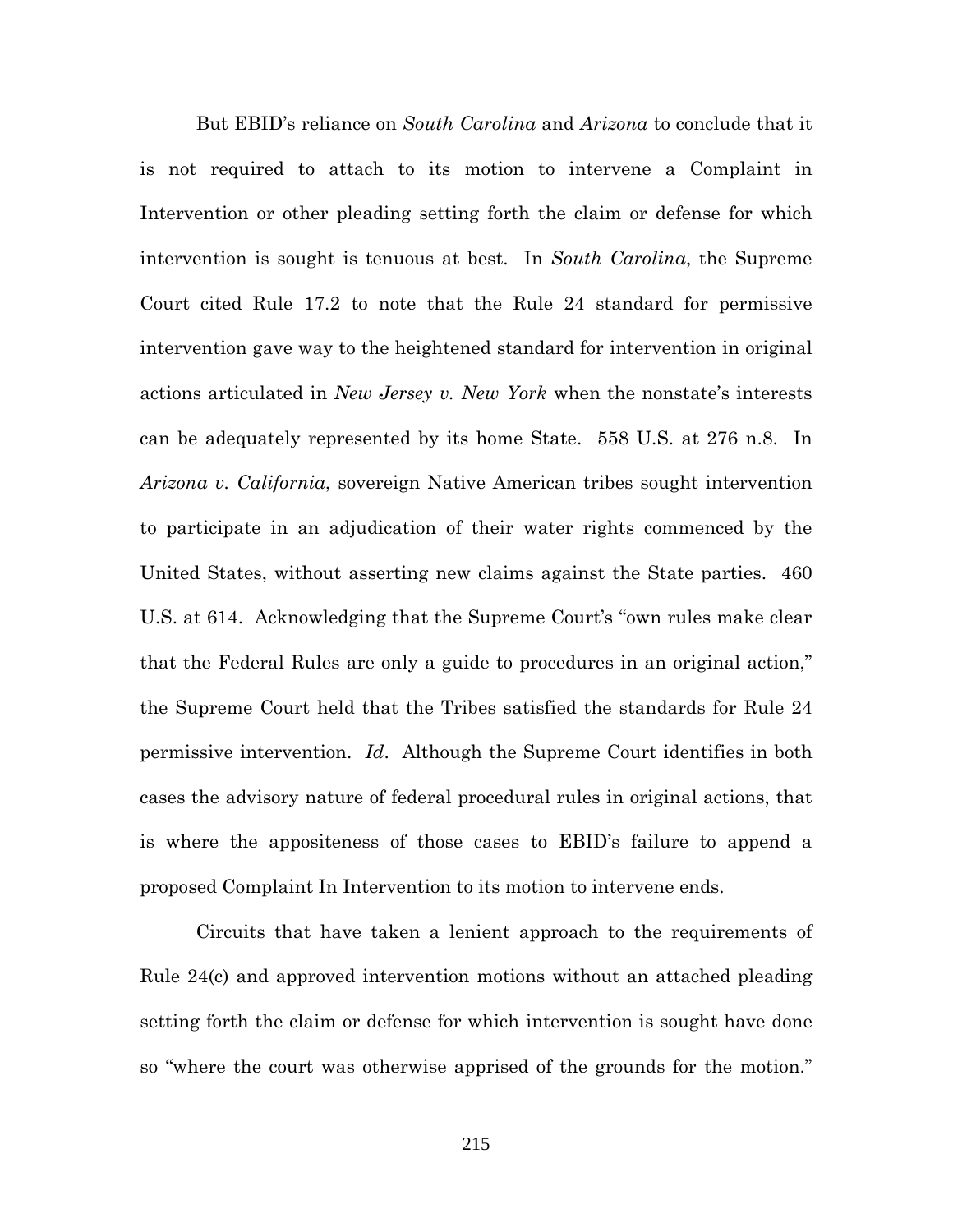*Beckman Indus., Inc. v. Int'l Ins. Co*., 966 F. 2d 470, 474 (9th Cir. 1992); *see also Massachusetts v. Microsoft Corp*., 373 F. 3d 1199, n.19 (D.C. Cir. 2004) (noting that "procedural defects in connection with intervention motions should generally be excused by a court" in the absence of a claim of inadequate notice of the grounds for the motion to intervene). With that practice in mind, I look to EBID's pleadings and its statements made during oral argument to determine its claims or defenses for which intervention is sought and to glean the status to which EBID desires to be accorded in these proceedings. Indeed, in declining to append a proposed Complaint in Intervention or other pleading to its motion to intervene, EBID assured that "the motion and brief fully apprised the Court and the parties of EBID's claims and arguments." EBID Reply Br. at 40.

That said, EBID's papers suggest it is adverse to Texas: "Texas' complaint should be dismissed because, contrary to Texas' theory, the Rio Grande Compact does not apportion Rio Grande water to Texas, or apportion such water based on 1938 conditions." EBID Mot. To Intervene, at 5. And EBID continues: "[T]o the extent that the Compact was intended to protect Texas' rights in Rio Grande water . . . Texas should be permitted to amend its complaint" to reflect that "Texas' rights were to be protected by agreements between the United States and [EBID and EPCWID] which allocated water between Rio Grande Project users in New Mexico and Texas." *Id*.; *see also* EBID Mem. in Support, at 30–36.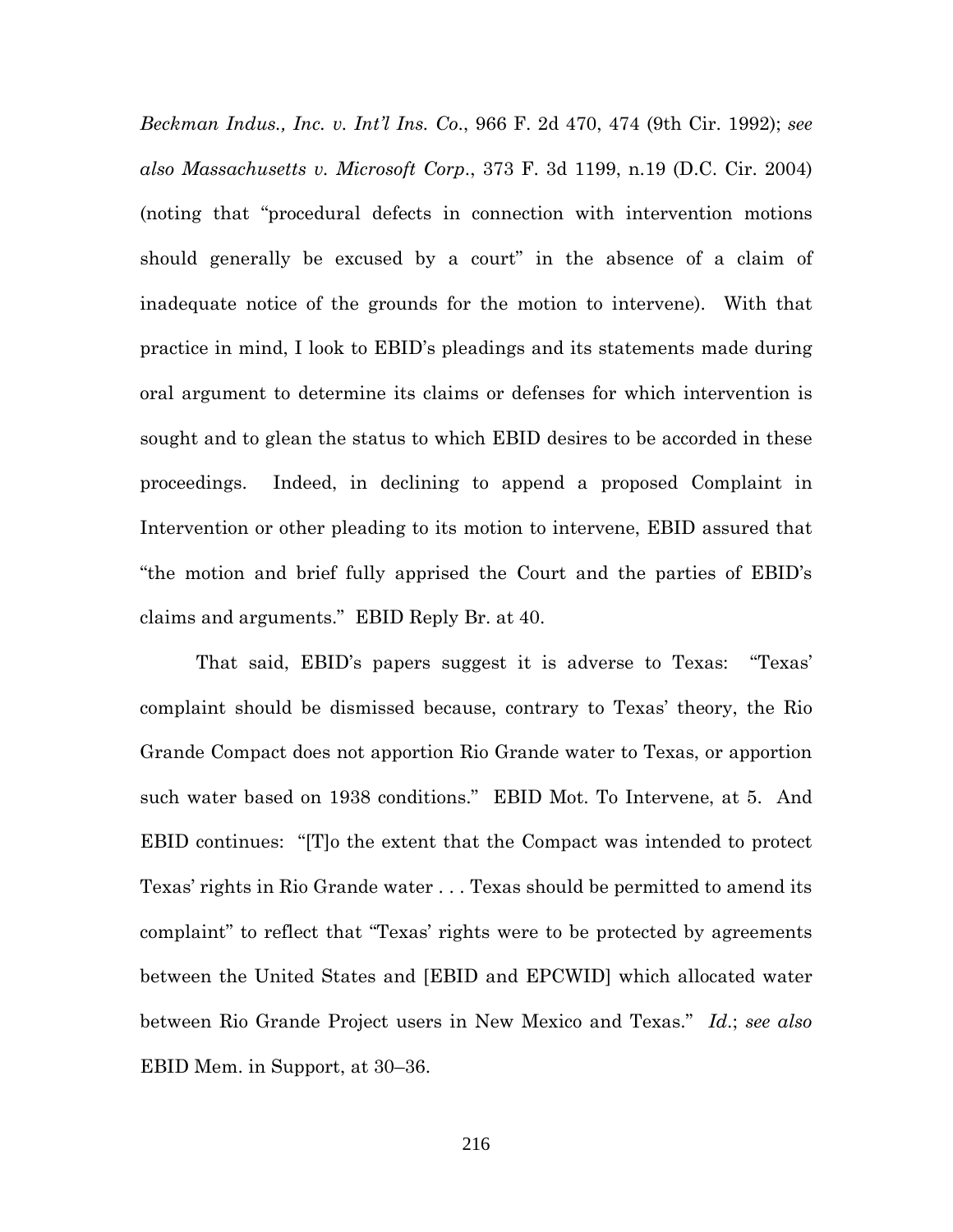EBID's papers also suggest it may be adverse to its home State of New Mexico, arguing that New Mexico does not represent EBID's interests because their interests "diverge in . . . highly significant respects," in light of New Mexico's separate action against the United States and EBID, filed on December 20, 2011, in the United States District Court for the District of New Mexico; particularly, EBID asserts a divergence of positions from New Mexico (i) "concerning the propriety and legality of the Operating Agreement"; (ii) "whether Rio Grande return flows that result from drainage and seepage belong to the Project or instead are public waters subject to appropriation under the laws of New Mexico"; and, more generally, whether (iii) "the dispute between Texas and New Mexico concerning the interpretation of the Compact and the proper allocation of Rio Grande water primarily involves principles of federal law rather than New Mexico law." EBID Mem. in Support, at 24–26; *see also id*. at 36–39.<sup>79</sup>

Aside from its expressed dissatisfaction in its pleadings with the positions of both parties, EBID plainly stated during oral argument that it has no intention to assert claims against or seek relief from either New Mexico or Texas. *See* Hr'g Tr. 23:20–24, Aug. 20, 2015. Therefore, I find it difficult to determine the purpose for EBID's intervention in this lawsuit and recommend the Court deny the motion to intervene on that basis.

<sup>79</sup> EBID also opposes claims made by the United States: "[T]he United States' argument that it is entitled to recover 'hydrologically connected groundwater, and that such groundwater belongs to the Project and is not available for appropriation under New Mexico law . . . is also misplaced." EBID Mem. in Support, at 37–38.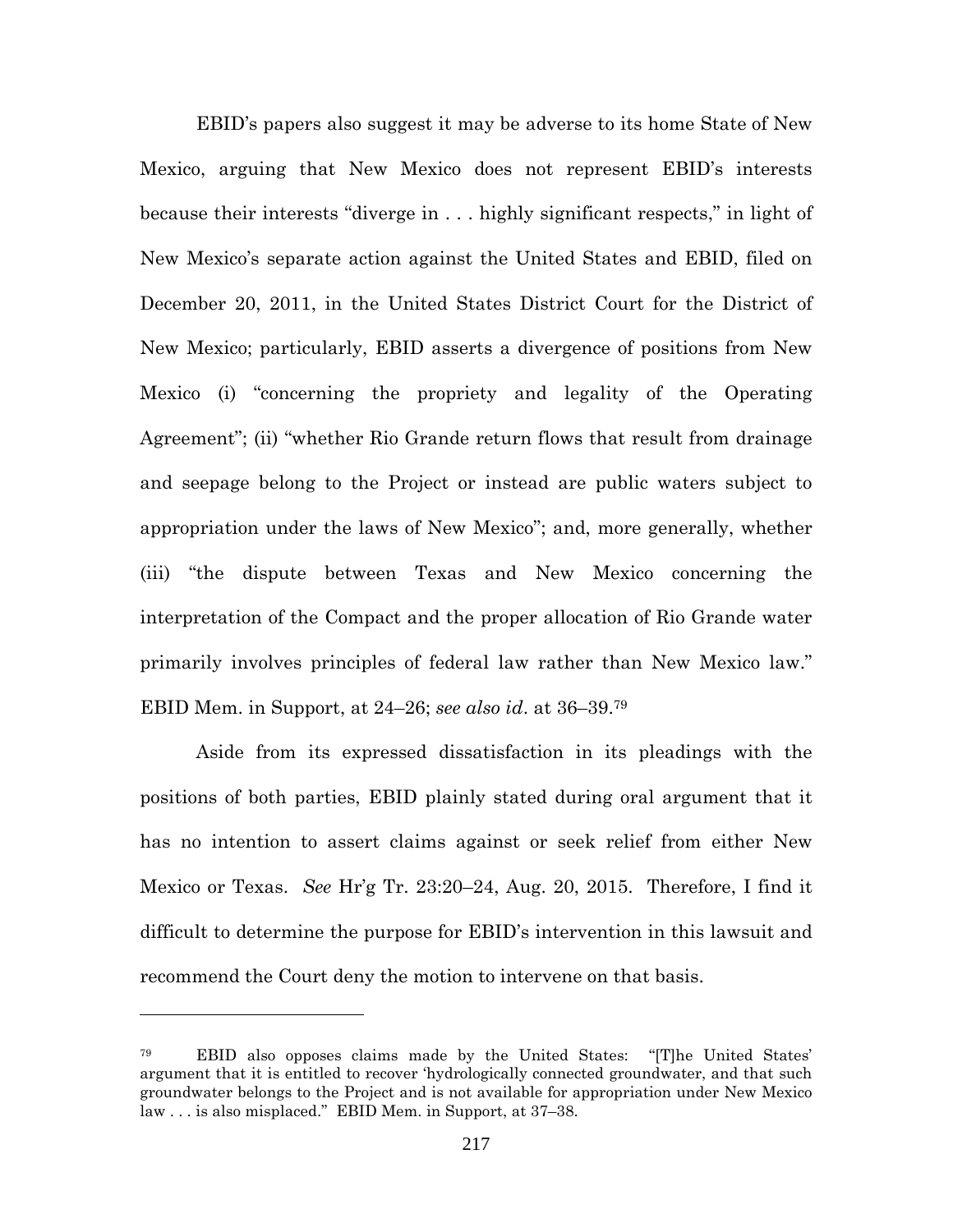But even if EBID's motion to intervene survives its procedural deficiency, EBID has failed to meet its burden to justify intervention in this original case. Because EBID's home State of New Mexico is already a party to this action, EBID has "the burden of showing some compelling interest in [its] own right, apart from [its] interest in a class with all other citizens and creatures of the state, which interest is not properly represented by the state." *South Carolina v. North Carolina*, 558 U.S. 256, 266 (2010).

> *2. EBID fails to satisfy its burden to establish a compelling interest that is unlike the interests of other citizens of the State*

The Complaints filed by the State of Texas and the United States seek (i) enforcement of the 1938 Compact, which equitably apportioned the waters of the Rio Grande between the three signatory States; (ii) a determination of the rights and duties of the signatory States under the 1938 Compact, and (iii) a determination of the rights of the United States on behalf of the Rio Grande Project and under the Convention of 1906.

EBID states that its compelling interest in this case stems from the fact that it "has entered into contracts with the United States, under which the United States provides the Project water supplies to EBID, which EBID then distributes to the agricultural users in New Mexico." EBID Mot. To Intervene, at 20. EBID states that it "has also entered into contracts with the United States and [the El Paso County Water Irrigation District No. 1] under which EBID operates and maintains diversion structures in the Rio Grande that divert water for both districts." *Id*. Thus, EBID argues, it "has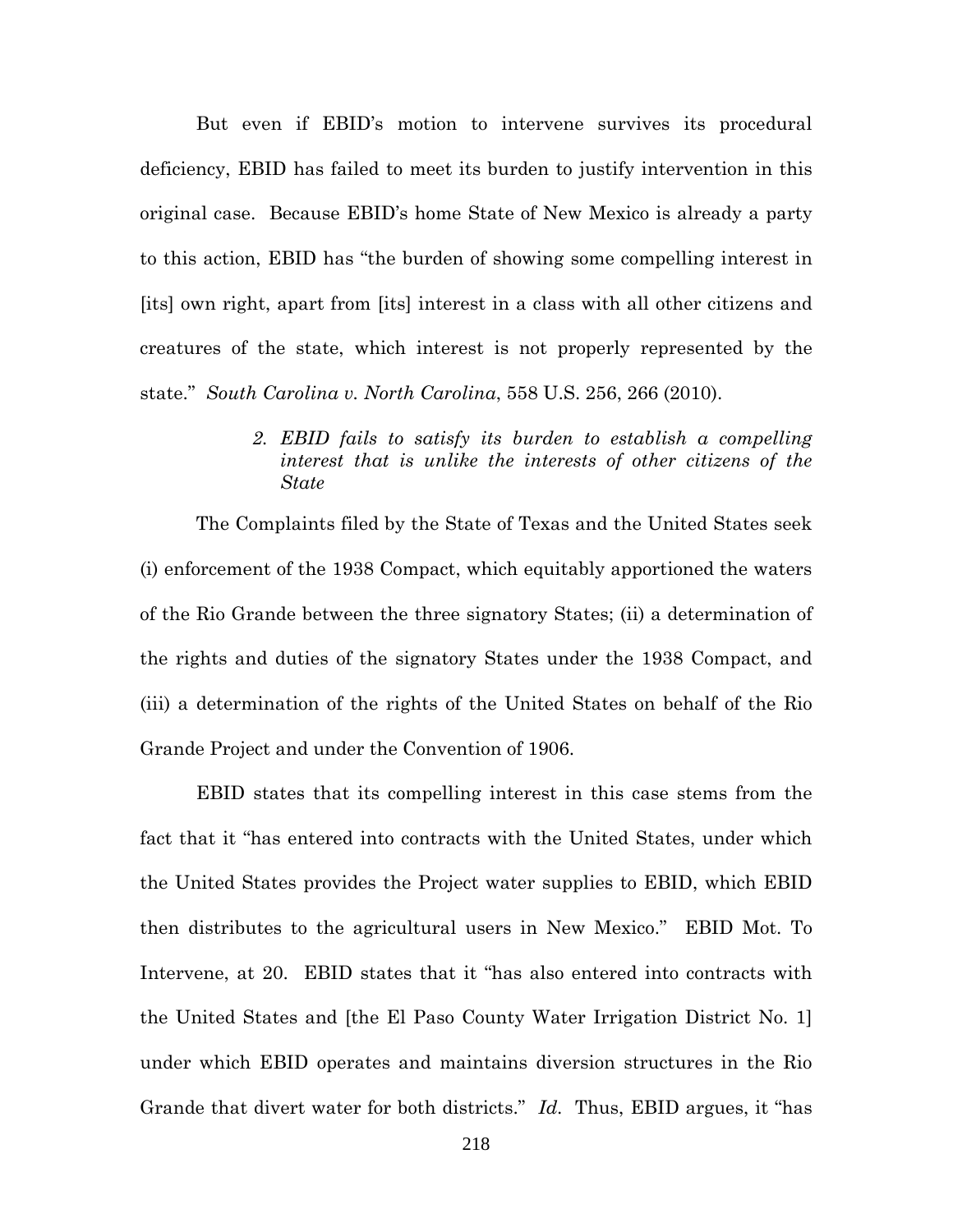significant responsibilities in effectuating the purposes of the Rio Grande Compact." *Id*. at 21. But, EBID asserts, it "is not a 'water user' similarly situated to other water users in New Mexico and Texas," as it "does not 'use' water at all." EBID Reply Br., at 16. "Rather, EBID administers the Rio Grande Project in New Mexico, and owns and operates the Project's distribution and drainage facilities in New Mexico." *Id*. Its status as an administrator of the Rio Grande Project, EBID asserts, affords it a compelling interest in this case that is in a class unique from all other citizens or creatures in New Mexico. *Id*. at 17.

But it is actually the United States that has the ultimate right and responsibility to administer the Rio Grande Project. Only the United States possesses the right to divert and store Project water and determine how that water is allocated between EBID and El Paso County Water Improvement District No. 1 under federal reclamation law. Although the United States has transferred ownership of some appurtenant delivery structures to entrymen who have perfected their beneficial-use rights for irrigation under section 6 of the 1902 Reclamation Act, it has not transferred, and cannot transfer, ownership of its reservoirs or its right to divert, store, release, and reuse Rio Grande Project water without Congressional approval:

Sec. 6. . . . [W]hen the payments required by this Act are made for the major portion of the lands irrigated from the waters of any of the works herein provided for, then the management and operation of such irrigation works shall pass to the owners of the lands irrigated thereby, to be maintained at their expense under such form of organization and under such rules and regulations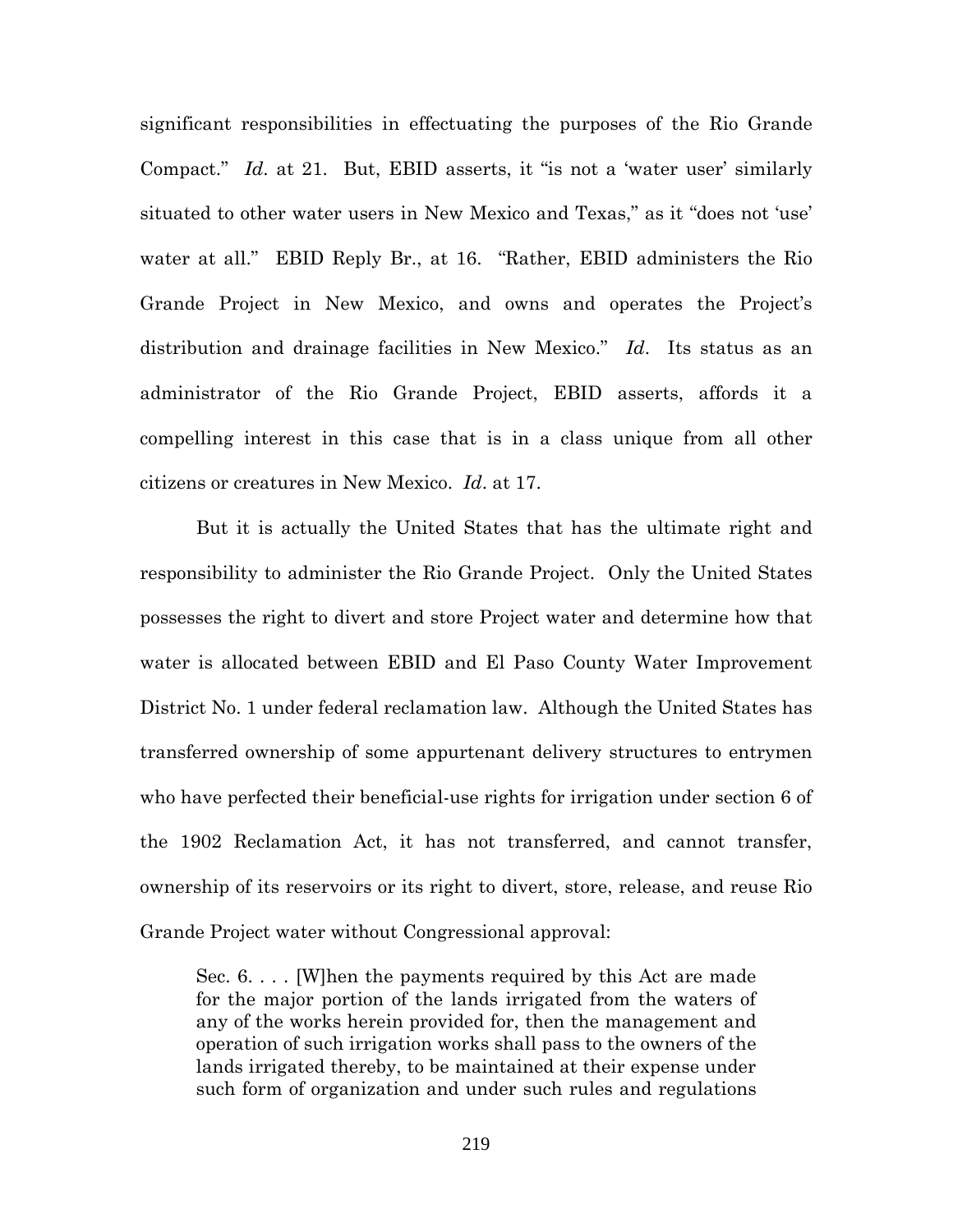as may be acceptable to the Secretary of the Interior: *Provided, That the title to and the management and operation of the reservoirs and the works necessary for their protection and operation shall remain in the Government until otherwise provided by Congress.*

. . . .

Sec. 10. That the Secretary of the Interior is hereby authorized to perform any and all acts and to make such rules and regulations as may be necessary and proper for the purpose of carrying the provisions of this Act into full force and effect.

Act of June 17, 1902, ch. 1093, 32 Stat. 388, 389–90 (codified as amended at 43 U.S.C. §§ 372–373, 498) (emphasis added).

Quite possibly, EBID actually has less of an interest in this case, if any interest at all, than any other affected Rio Grande water user or claimant in New Mexico. EBID does not possess the rights or responsibility under federal reclamation law to carry out the provisions of the Rio Grande Project—the United States has those. And EBID holds no beneficial-use interests; as EBID acknowledges in its papers, the individual entrymen who purchased the land under the Reclamation Act and repaid the United States for the construction and maintenance costs of the irrigation works and the right to use water hold the beneficial-use water rights. *See* EBID Mem. in Support, at 22–23. EBID confirmed during oral argument that it seeks to intervene "as an entity and not on behalf of the individual users." Hr'g Tr. 23:25–24:7, Aug. 20, 2015.

EBID nevertheless compares its "bistate" status to the two entities granted the right to intervene in *South Carolina v. North Carolina*:

220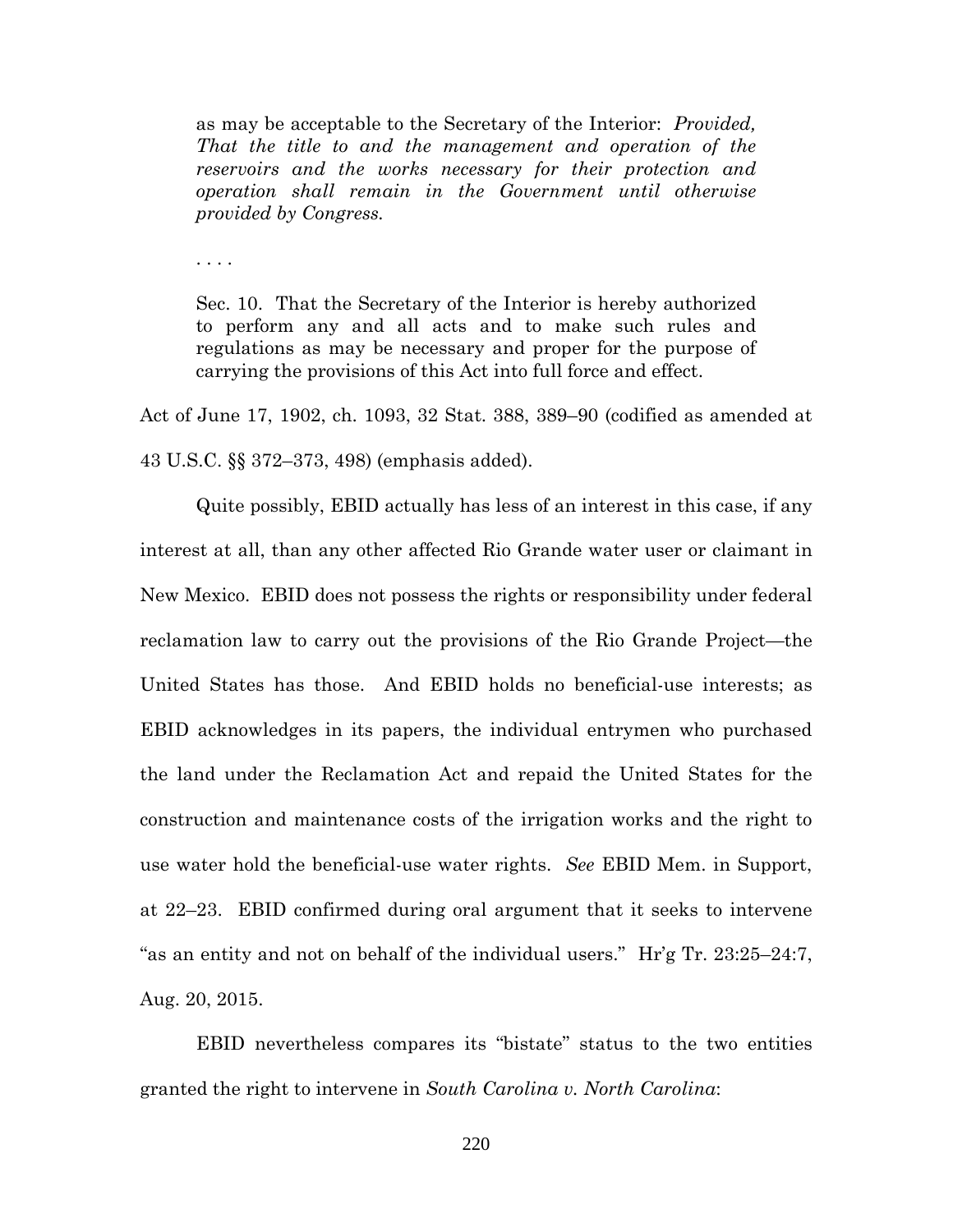Since EBID administers the Project to ensure water deliveries not only to New Mexico but also to Texas and Mexico, and physically delivers Project water to users in Texas, EBID serves bistate interests and not solely intrastate interests in administering the Project. . . . In *South Carolina*, the Supreme Court granted intervention to two non-state entities, CRSWP and Duke Energy, because they served bistate interests. Since EBID serves bistate interests, *South Carolina* supports EBID's right to intervene.

*Id*. at 22 (internal citations omitted). But even if federal reclamation law or the 1938 Compact were to give EBID some compelling interest in this matter, EBID does not possess the "bistate" qualities that led the Supreme Court to allow CRSWP and Duke Energy to intervene in *South Carolina*. Unlike CRSWP, which was formed as a joint venture with the consent of the two State parties' regulatory agencies, was governed by an advisory board consisting of representatives from counties in both States, drew its revenue from bistate sales, and operated irrigation infrastructure owned by counties in two States, EBID is organized, funded, and governed solely under the laws of New Mexico, and owns and operates irrigation infrastructure located wholly in New Mexico. The "bistate" interests that EBID describes it serves are not actually "bistate"; rather, EBID has merely executed agreements with the United States and El Paso County Water Improvement District No. 1 to deliver Rio Grande Project water it receives from the United States within New Mexico to New Mexico water users and, at times, to provide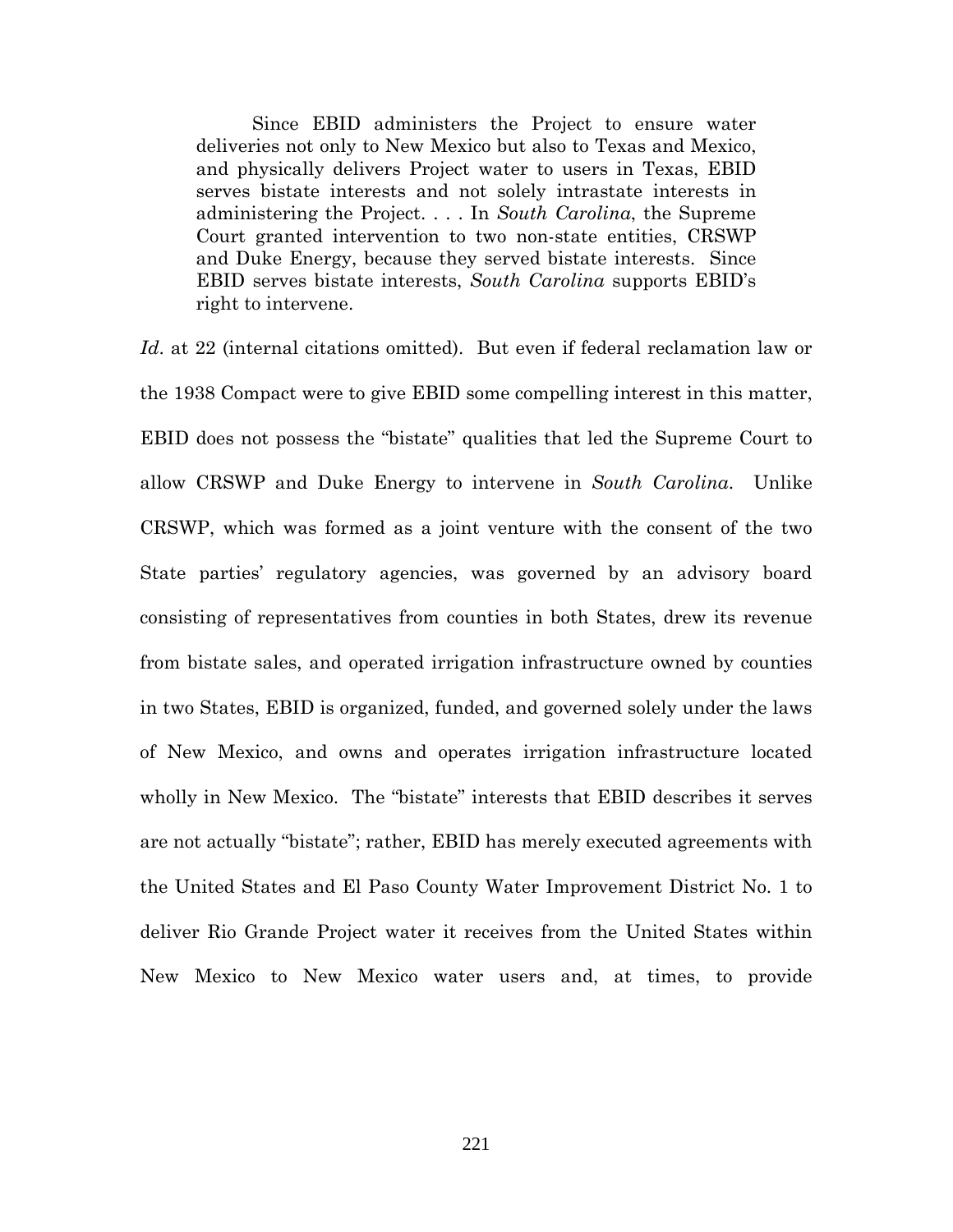infrastructure serving as a pass-through for water destined for Texas. *See* Decl. of Gehrig "Gary" Lee Esslinger, ¶¶ 7, 10, 16–21.<sup>80</sup>

If this case were postured as a "water allocation" case—that is, if Texas had filed a petition requesting the Supreme Court to make a just and equitable apportionment of the Rio Grande River—then perhaps EBID's position as owner and operator of irrigation infrastructure and deliverer of water to end users in New Mexico would accord it a more compelling interest in this action, as the Supreme Court did for Duke Energy's interests in *South Carolina v. North Carolina*. After all, in apportioning an interstate stream

<sup>80</sup> As EBID explained during oral argument:

. . . .

Hr'g Tr. 54:11–16; 54:20–55:6, Aug. 20, 2015.

How does Texas get their water? How do we ensure that Texas gets their water? We are the key player in that. We are, in fact, the de facto water master on this system through contract, conveyances from Congress. We are the one that takes the water from the initial release, take it down through.

When we received title back, we realized that there were lands in Texas that they could not irrigate and there were lands in New Mexico that we could not irrigate. So we entered into a contract before the final deed was signed that would allow us to go back and forth between Texas and New Mexico, the El Paso district coming up into New Mexico to deliver where we couldn't do that. That's been in operation just prior to the deed being signed by the United States, because the United States wanted something in place that would make sure that that water would be able to be delivered out of state by each irrigation district. I don't know how much more bistate we can become than that.

In answer to your question, I turned to my manager. We deliver to X thousand acres, and the size of those constituents can vary from one-acre tracts to 20-acre farms or 50-acre farms. So it's hard to know how many individuals, because we track by the thousands of acres. And I think in our brief we told you the six-unit—that we irrigate to approximately 6,000 acres in Texas. That number goes up and down depending upon the orders year by year.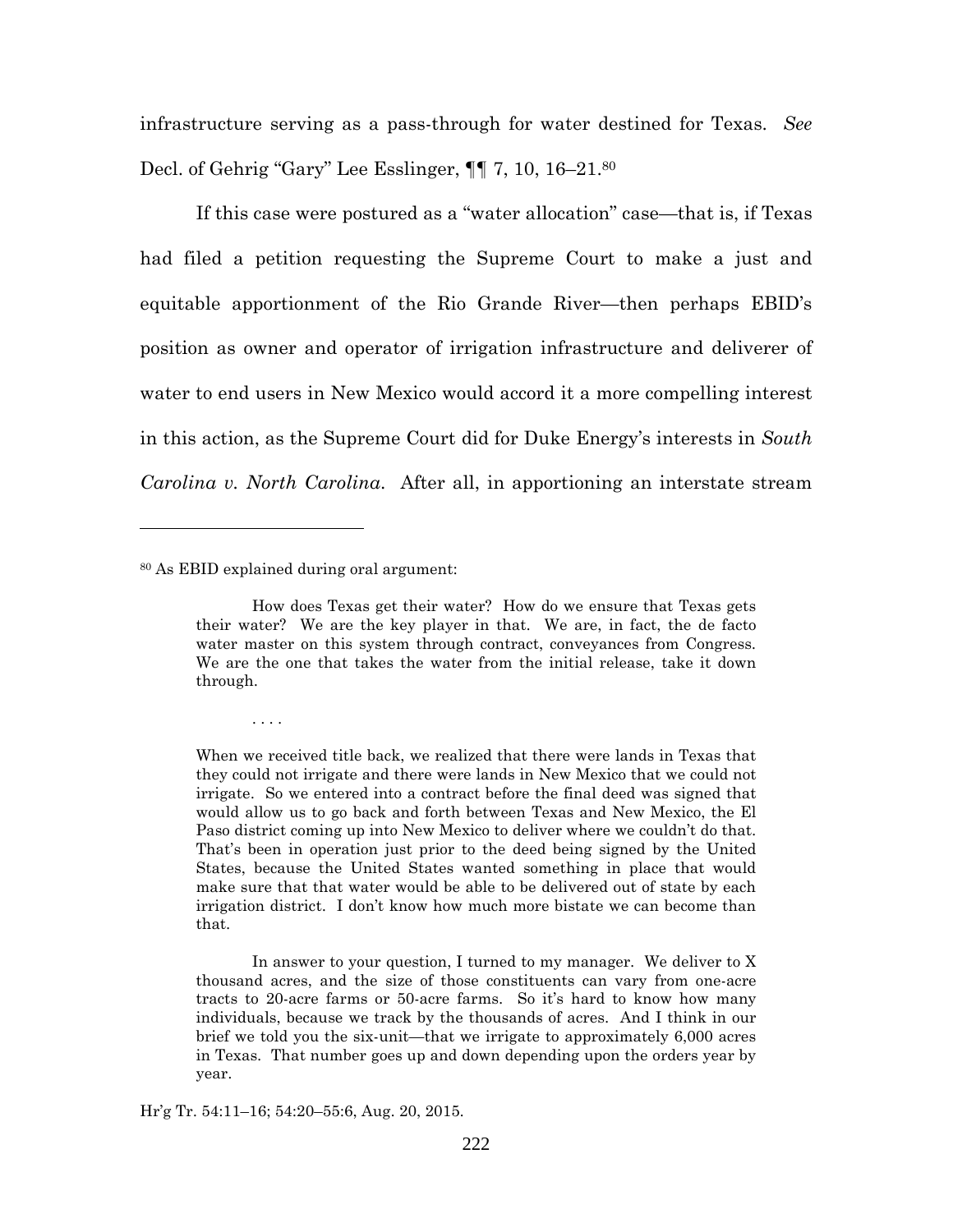between States, the Supreme Court "exercise[s] . . . an informed judgment on a consideration of many factors to secure a just and equitable allocation." *Colorado v. New Mexico*, 459 U.S. 176, 183 (1982) (internal quotations and citations omitted). To make a well-informed apportionment, the Court considers all relevant factors, including

physical and climatic conditions, the consumptive use of water in the several sections of the river, the character and rate of return flows, the extent of established uses, the availability of storage water, the practical effect of wasteful uses on downstream areas, [and] the damage to upstream areas as compared to the benefits to downstream areas if a limitation is imposed on the former.

*Id*. (quoting *Nebraska v. Wyoming*, 325 U.S. 589 (1945)). Indeed, in equitably apportioning an interstate stream, "there is no substitute for the exercise of an informed judgment and [the Supreme Court] will not hesitate to seek out the most relevant information from the source best situated to provide it." *South Carolina v. North Carolina*, 558 U.S. 256, 272 (2010) (internal quotation and citations omitted).

But equitable apportionment of the Rio Grande River has already been acheived through the States' and Congress's ratification of the 1938 Compact. This litigation among quasi-sovereigns asks the Supreme Court to interpret the 1938 Compact and define and enforce those quasi-sovereigns' rights under the 1938 Compact. Therefore, the special considerations justifying Duke Energy's intervention in *South Carolina* are not present here to afford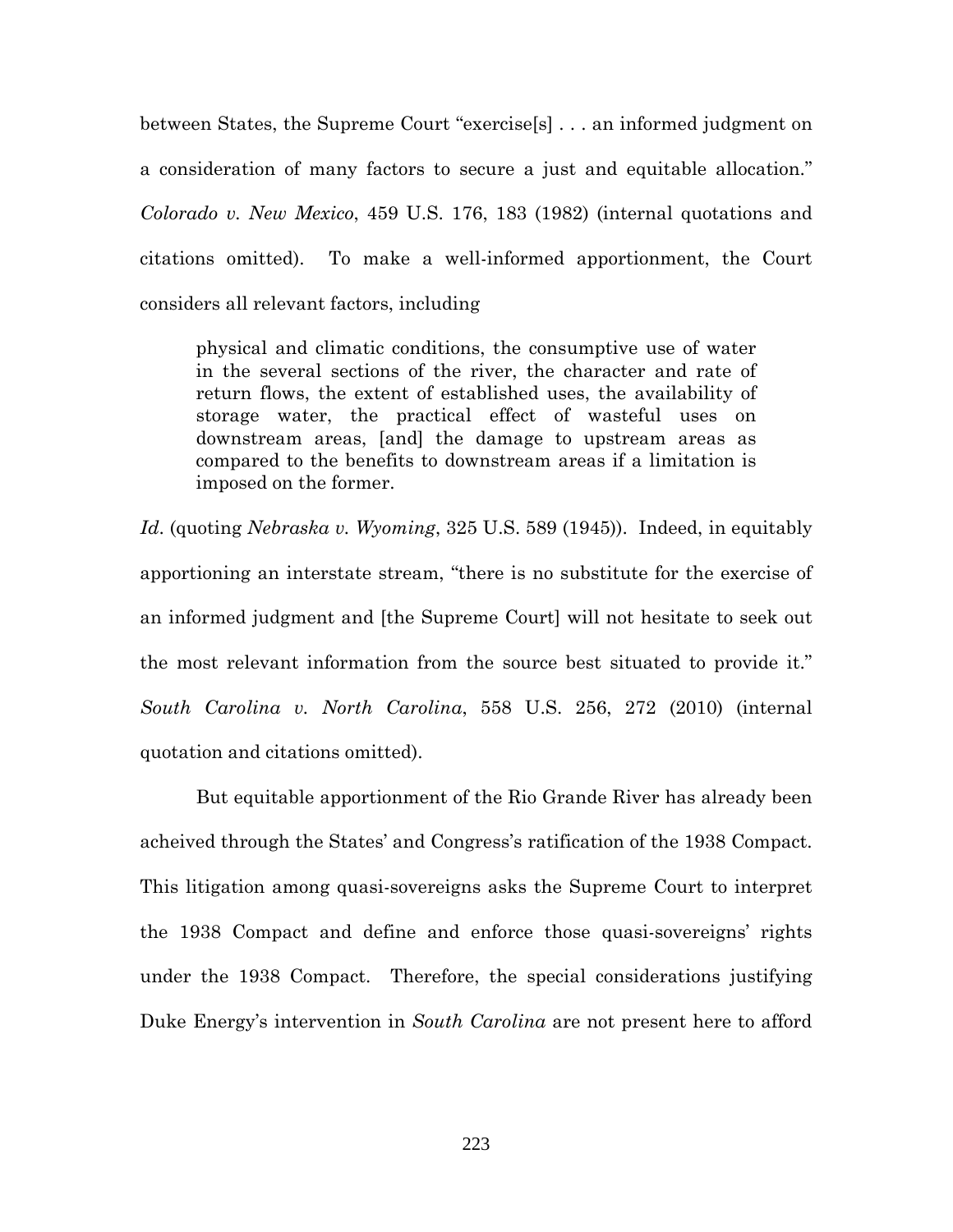the same invitation to  $EBID<sup>.81</sup>$  As it stands, I do not find that EBID has demonstrated a compelling interest that is unlike all other citizens and creatures of the State of New Mexico.

# *3. EBID has not rebutted the presumption that New Mexico adequately represents EBID's interests in this litigation*

Compact enforcement actions, such as the one here, are "of such general public interest" that the signatory States to the 1938 Compact are "proper plaintiffs" and, thus, able to invoke the Supreme Court's original jurisdiction. *Texas v. New Mexico*, 482 U.S. 124, 133 n.7 (1987).<sup>82</sup> EBID, by its own admission, is wholly a creature of the State of New Mexico; therefore, pursuant to the doctrine of *parens patriae* and Supreme Court precedent, New Mexico, as a proper party in interest to this original jurisdiction case, is presumed to represent properly EBID's interests in these proceedings. *See South Carolina*, 558 U.S. at 267; *Nebraska v. Wyoming*, 515 U.S. 1, 21 (1995);

<sup>&</sup>lt;sup>81</sup> Nor are the conditions justifying the intervention of private pipeline companies in *Maryland v. Louisiana* present here. The Supreme Court in *Maryland* allowed the intervention of seventeen pipeline companies in a dispute challenging the constitutionality of a tax imposed by Louisiana on the "first use" of any gas imported into Louisiana not already subject to state or federal taxation because, "[g]iven that the Tax is directly imposed on the owner of imported gas and that the pipelines most often own the gas, those companies have a direct stake in this controversy . . . ." 451 U.S. 725, 745 n.21 (1981). EBID's status as a statutory creature of New Mexico contracted to assist the United States in administering the Rio Grande Project in New Mexico affords it no direct stake in this case, which does not concern the administration of the Rio Grande Project or prioritization of the rights of individual water users on the stream.

 $82$  Indeed, the text of the Eleventh Amendment bars a direct action by citizens against a sovereign State; therefore, "a State may not invoke [the Supreme Court's] original jurisdiction when it is merely acting as an agent or trustee for one or more of its citizens." *Kansas v. Colorado*, 533 U.S. 1, 7 (2001); *see also South Carolina v. North Carolina*, 558 U.S. 256, 277–78 (2010) (Roberts, C.J., concurring in the judgment in part and dissenting in part) ("Original jurisdiction is for the resolution of *state* claims, not private claims. To invoke that jurisdiction, a State 'must, of course, represent an interest of her own and not merely that of her citizens or corporations.'" (quoting *Arkansas v. Texas*, 346 U.S. 368, 370 (1953)).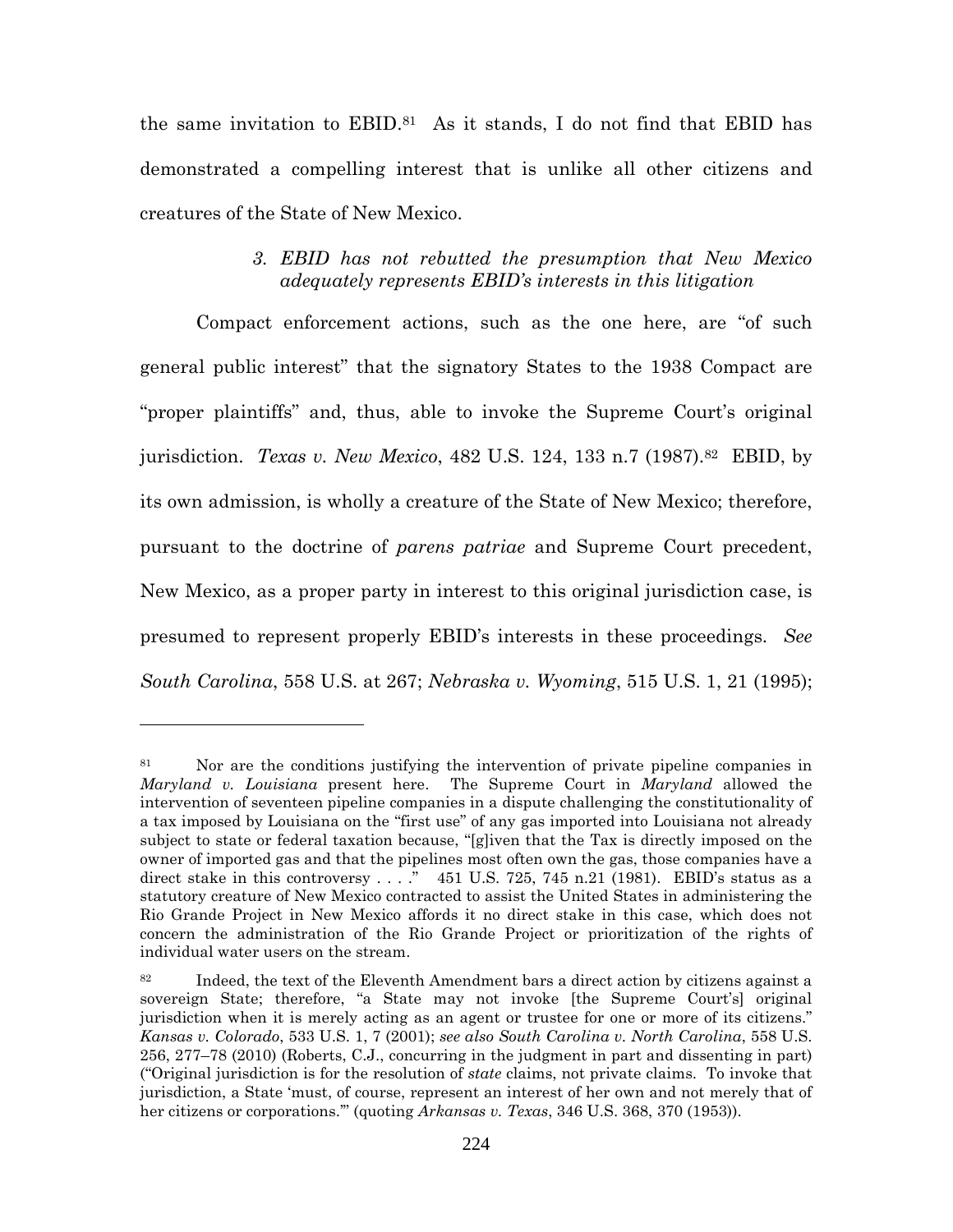*Wyoming v. Colorado*, 286 U.S. 494, 508–09 (1932). Even if EBID were to show a compelling interest unique from other citizens and creatures of New Mexico, it has not rebutted the presumption that New Mexico will adequately represent EBID's interests in this case.

EBID is not a party to the 1938 Compact. The 1938 Compact does not apportion Rio Grande water to EBID and does not impose delivery obligations on EBID. Indeed, the 1938 Compact's "apportionment is binding upon all citizens of each State and all water claimants, even where the State had granted the water rights before it entered into the compact." *Hinderlider v. La Plate River & Cherry Creek Ditch Co*., 304 U.S. 92, 106 (1938). But EBID conflates its interests with that of the United States when it states that, because "EBID was created for the purpose of 'cooperating' with the United States in developing Rio Grande Project water supplies for irrigation of lands situated along the Rio Grande in New Mexico," then "EBID's statutory mission is to ensure the integrity and feasibility of the Project, which serves water users in both New Mexico and Texas." EBID Mem. in Support, at 24. In arguing that New Mexico cannot or will not adequately represent EBID's interests in this litigation, EBID incorrectly asserts that "New Mexico, although representing the interests of water users in New Mexico, including both Project and non-Project users, has no particular responsibility for ensuring the integrity and feasibility of the Project, and for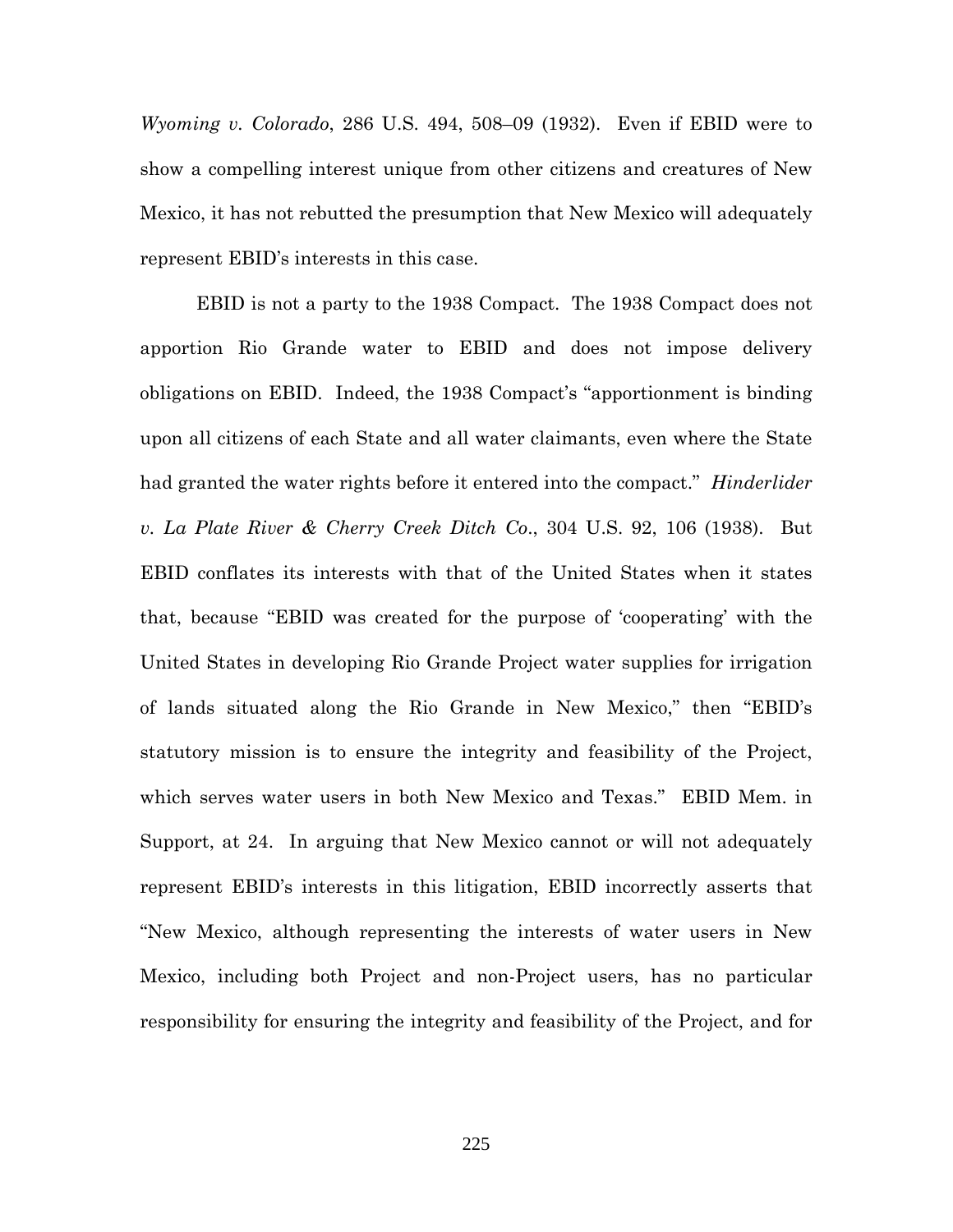ensuring that adequate Project water supplies reach users in the Project area in Texas." *Id*.

Putting aside the fact that this case centers on the determination of the respective rights and duties of the three signatory States under the 1938 Compact and a determination of the rights of the United States on behalf of the Project and the Convention of 1906, EBID's "statutory mission" proceeds directly from the State of New Mexico. EBID concedes it is incorporated pursuant to the laws of New Mexico and is governed by those laws. *See* EBID Mot. To Intervene, at 2; *see also* N.M. STAT. ANN. §§ 73-10-1 to -50.<sup>83</sup> As it explained during oral argument:

[EBID] operates within the control of the State of New Mexico. New Mexico passed a statute some time ago, obviously, that authorized [EBID] to participate with the United States and cooperate with the United States in operating the project for various functions.

Certainly the New Mexico legislature would have the right, I suppose . . . I assume the New Mexico legislature would have the right to step in and terminate [EBID] and provide that it no longer exists and then to take over those functions.

But the point is that the New Mexico legislature has not done that. . . . [t]he New Mexico legislature granted this very carte blanche authority to [EBID] to administer the project. So [EBID] does administer the project independently, but it is always subject to the ultimate control and responsibility of the legislature.

<sup>83</sup> Section 73-10-16 grants EBID's board of directors the right to "enter into any obligation or contract with the United States for the construction, operation, and maintenance of the necessary work for the delivery and distribution of water" from federal reclamation projects or "the board may contract with the United States for water supply under any act of congress providing for or permitting such contract."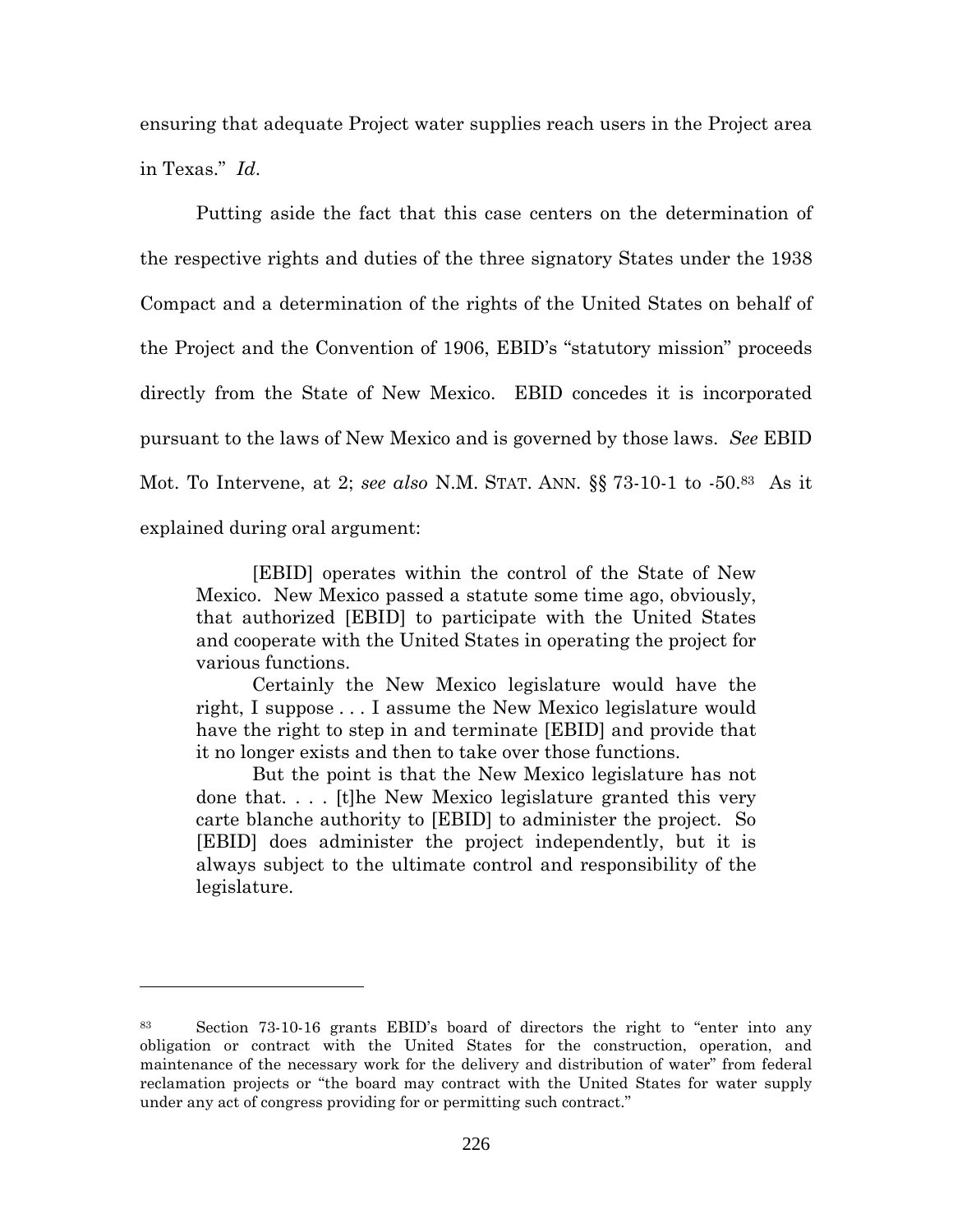Hr'g Tr. 25:12–26:5, Aug. 20, 2015. Indeed, a prime example of the oversight and control over EBID by the State of New Mexico is the September 18, 1995, "Joint Powers Agreement" that allows EBID to cooperate with El Paso County Water Improvement District No. 1 to operate facilities in either state to manage portions of the Rio Grande Project.<sup>84</sup> To be effective, the State of New Mexico was required to approve and sign the contract. *See* Hr'g Tr. 55:23–56:2; 56:13–22, Aug. 20, 2015.

As a "New Mexico quasi-municipal corporation," EBID Mot. To Intervene, at 2, its interests are imputed to be those of New Mexico. Misunderstanding the subject of the dispute in this case, EBID states that it holds "divergent positions" from those of New Mexico. *See* EBID Mem. in Support, at 25; EBID Reply Br., at 34.<sup>85</sup> That admission, however, reveals EBID's intention to impeach its own State, which is offensive to the notion of sovereign dignity and prohibited by the doctrine of *parens patriae*. *See New Jersey v. New York*, 345 U.S. 369, 373 (1953). As explained by Chief Justice Roberts:

<sup>84</sup> Days after oral argument, on August 31, 2015, EBID moved the Special Master for leave to file into the record the Declaration of Gehrig ("Gary") Lee Esslinger, which attached and authenticated an agreement dated September 18, 1995, between EBID and El Paso Water Improvement District No. 1, to which the parties referred in oral argument as the "6A-6B" agreement or the "Joint Powers Agreement." [SM Dkt. 35]. I granted leave to file that exhibit into the record on September 4, 2015. *See* Case Mgmt. Order No. 6 [SM R. Doc. 36].

<sup>85</sup> The contracts between the United States and the irrigation districts in New Mexico and Texas that are the subject of litigation elsewhere are not at issue here. EBID's responsibility to manage Project deliveries within New Mexico after the United States determines EBID's share of Project water has no effect on how the water is allocated among the States under the 1938 Compact.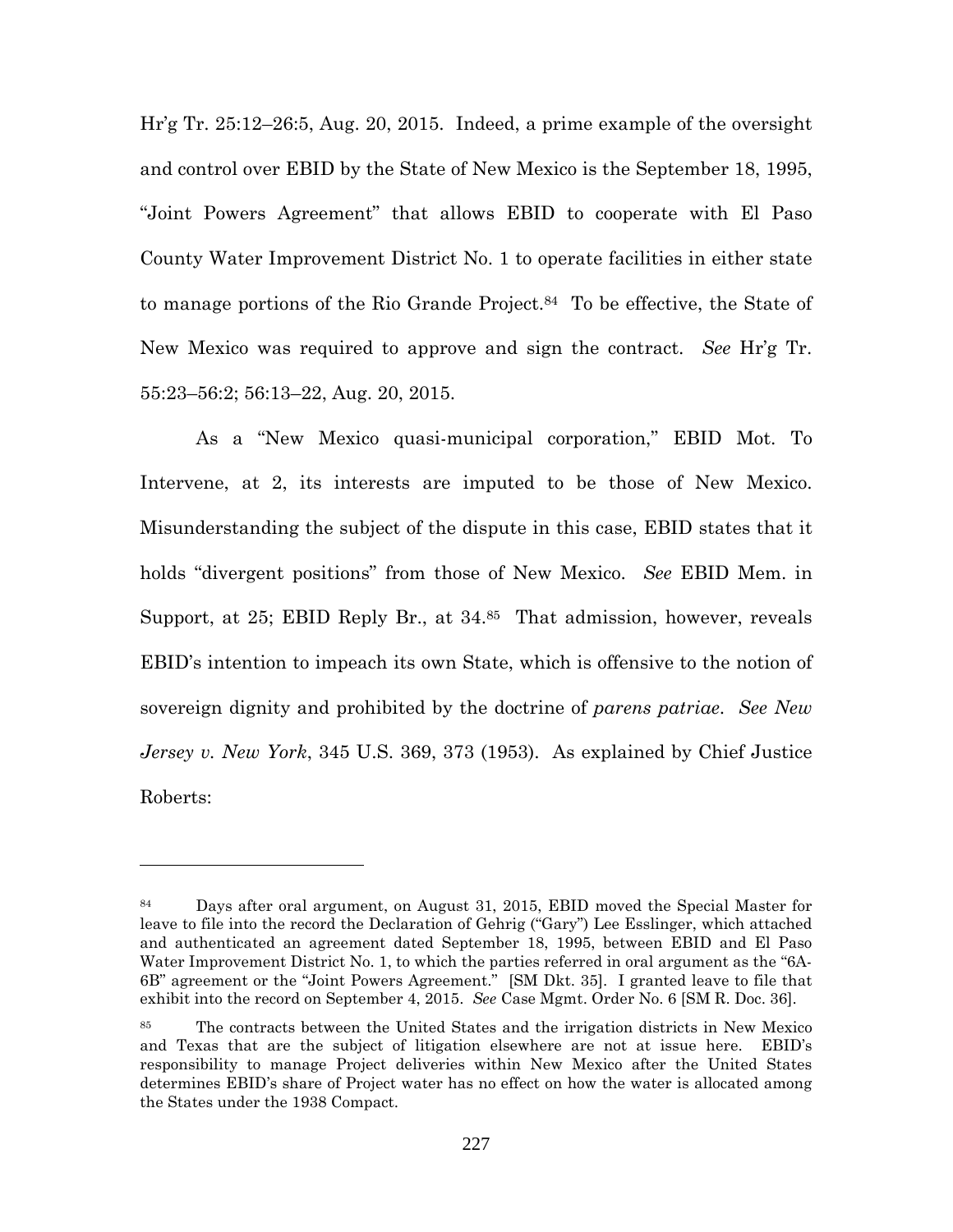This basic principle [that the State represents all of its citizens in an original jurisdiction action] applies without regard to whether the State agrees with and will advance the particular interest asserted by a specific private entity. The State must be deemed to represent *all* its citizens, not just those who subscribe to the State's position before this Court. The directive that a State cannot be judicially impeached on matters of policy by its own subjects obviously applies to the case in which a subject disagrees with the position of the State.

*South Carolina v. North Carolina*, 558 U.S. 256, 280 (2010) (Roberts, C.J., concurring in the judgment in part and dissenting in part) (internal quotations and citations omitted).

I find no reason that New Mexico cannot represent EBID's interests in this sovereign dispute; indeed, New Mexico has plainly conveyed that it is able and has the right to represent EBID in this case. S*ee* Hr'g Tr. 39:16–20, Aug. 19, 2015. And EBID has presented no evidence to rebut the presumption that New Mexico will properly represent EBID's interests here.<sup>86</sup>

<sup>86</sup> EBID's reliance on *Arizona v. California*, 460 U.S. 605 (1983), for the proposition that "a non-state entity may intervene in an original action even though its interest is represented by a sovereign party in the action" is misplaced. EBID Reply Br., at 9. The intervenors in *Arizona* were sovereign Native American tribes, allowed by the Supreme Court to intervene because "at a minimum" they had met the standards for permissive intervention under Rule 24 of the Federal Rules of Civil Procedure. *See* 460 U.S. at 614–15. Because the sovereign Tribes were "independent qualified members of the modern body politic," the Supreme Court held that the intervention standard for nonstate entities in original jurisdiction actions where their interests were already protected identified by the Supreme Court in *New Jersey v. New York*, 345 U.S. 369 (1953) was not applicable. *Id*. at 615 & n.5. EBID, however, is a non-sovereign intervenor whose home state is already a party; therefore, it is subject not to Rule 24 standards, but to the high standard for intervention in an original jurisdiction set forth in *New Jersey v. New York* and *South Carolina v. North Carolina*; that is, EBID has "the burden of showing some compelling interest in its own right, apart from [its] interest in a class with all other citizens and creatures of the state, which interest is not properly represented *by the state*." *South Carolina v. North Carolina*, 558 U.S. 256, 266 (2010) (emphasis added). Under that standard, the question of whether the United States, as administrator of the Rio Grande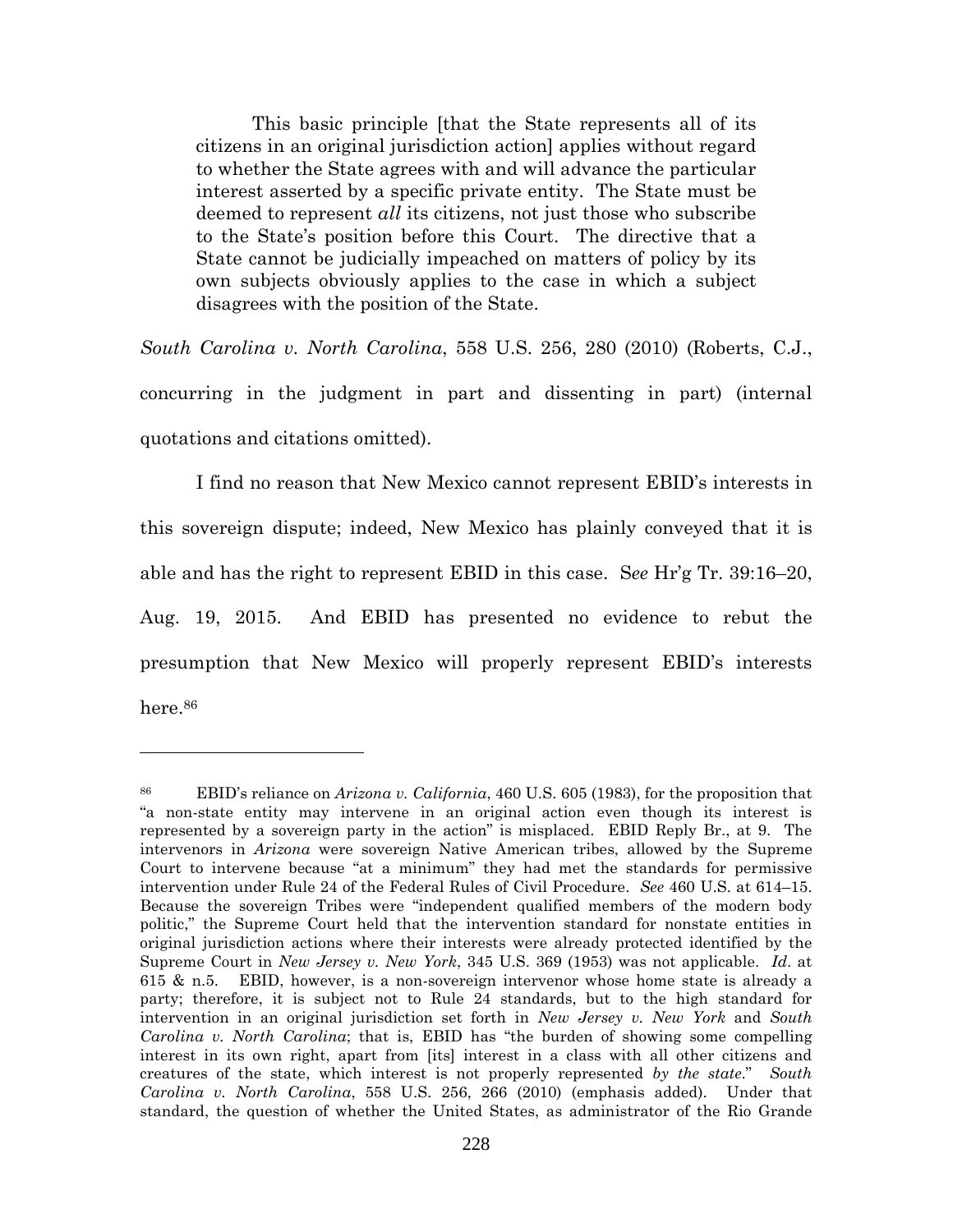## *4. Practical considerations militate against permitting EBID to intervene*

As described above, one of the underpinnings forming the basis for the Supreme Court's high standard for intervention by a nonstate entity in an original jurisdiction action is the need for "good judicial administration." *New Jersey v. New York*, 345 U.S. 369, 373 (1953). If EBID, as a creature wholly of the State of New Mexico, is allowed to intervene despite New Mexico's presence in the case, the Supreme Court "could, in effect, be drawn into an intramural dispute over the distribution of water" within New Mexico, and "there would be no practical limitation on the number of citizens . . . who would be entitled to be made parties." *Id*.

Further, the Supreme Court has made clear that "mutual accommodation and agreement should, if possible, be the medium of settlement, instead of invocation of [the Court's] adjudicatory power." *Colorado v. Kansas*, 320 U.S. 383, 392 (1943). That said, the negotiation of a settlement among numerous quasi-sovereign parties to solve complex issues—such as are those pertaining to equitable apportionment of interstate waterways—is difficult at best, as is evidenced by the extended history of the making of the 1938 Compact. The introduction of more parties, particularly those that advance narrower interests that may conflict with the goals of the

Project, can properly represent EBID's interests in this case is irrelevant. There may be no doubt that EBID's interests are perhaps better aligned with El Paso County Water Improvement District No. 1 than with its home state of New Mexico; however, the standard for intervention identified by the Supreme Court in original actions prohibits a nonsovereign, quasi-municipal entity to intervene specifically to impeach its home state.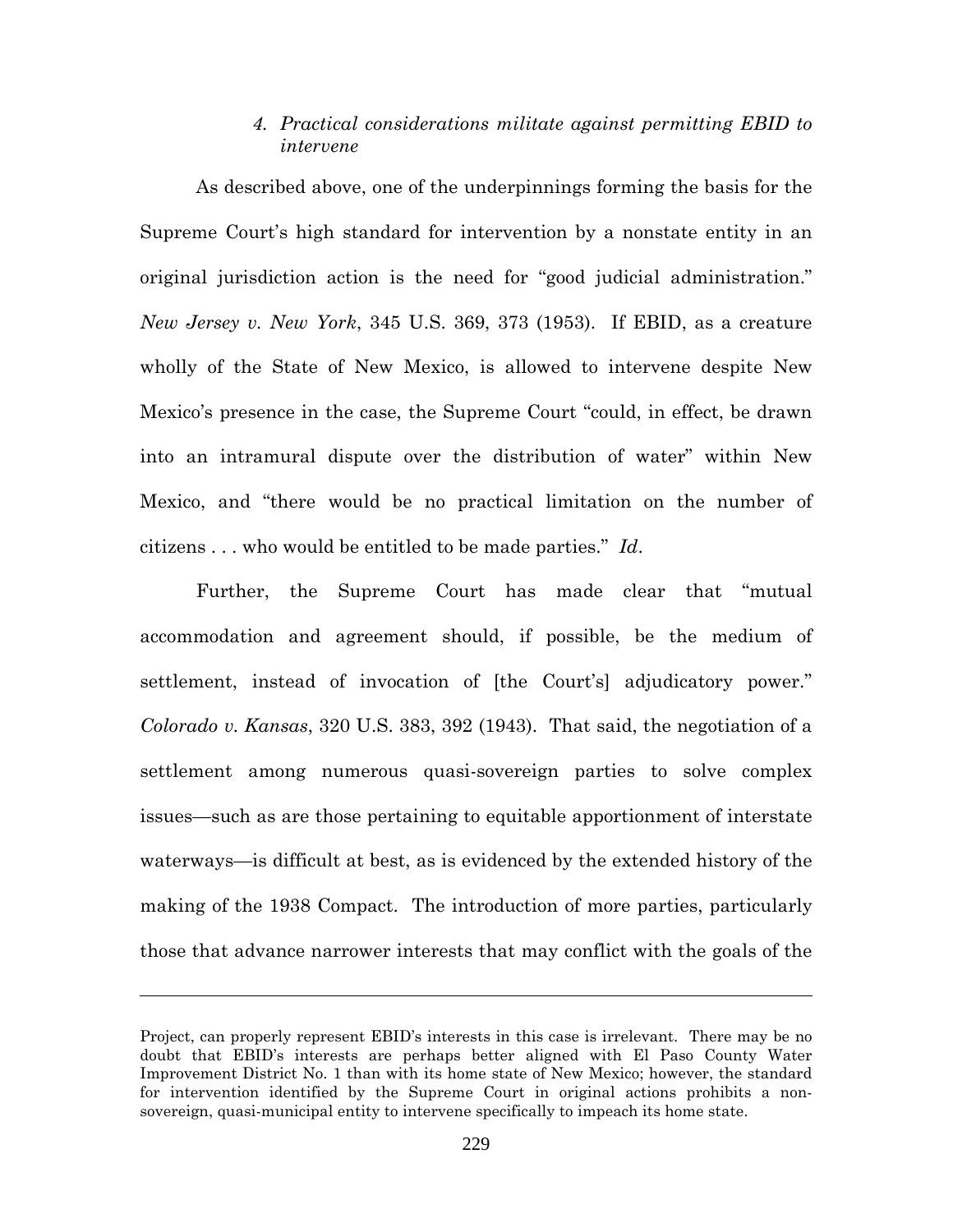quasi-sovereign signatory States to the 1938 Compact, may prove fatal to any opportunity for amicable resolution. *See South Carolina v. North Carolina*, 558 U.S. 256, 288 (2010) (Roberts, C.J., concurring in judgment in part and dissenting in part) ("[I]ntervention makes settling a case more difficult, as a private intervenor has the right to object to a settlement agreement between the States, if not the power to block a settlement altogether.").

EBID has stated that its "arguments concerning the issues in this case are different from the arguments of the parties, which would help the Court to better understand the complicated issues raised in the case." EBID Mem. in Support, at 29. Although the ability or willingness to advance different or alternative theories in a case is not a ground for intervention here, EBID is likely best suited to assist the Special Master and the Court in resolving this matter as an *amicus curiae*. "Where he presents no new questions, a third party can contribute usually most effectively and always most expeditiously by a brief amicus curiae and not by intervention." *South Carolina*, 558 U.S. at 288 (Roberts, C.J., concurring in judgment in part and dissenting in part) (quotations and citation omitted).

### **C. Conclusion**

For the reasons discussed above, I recommend that EBID's Motion To Intervene be denied. EBID has not met the standard for intervention set forth by the Supreme Court in *South Carolina v. North Carolina*. But intervention is not required to obtain the benefit of EBID's perspective; indeed, I will continue to exercise my procedural authority in this case to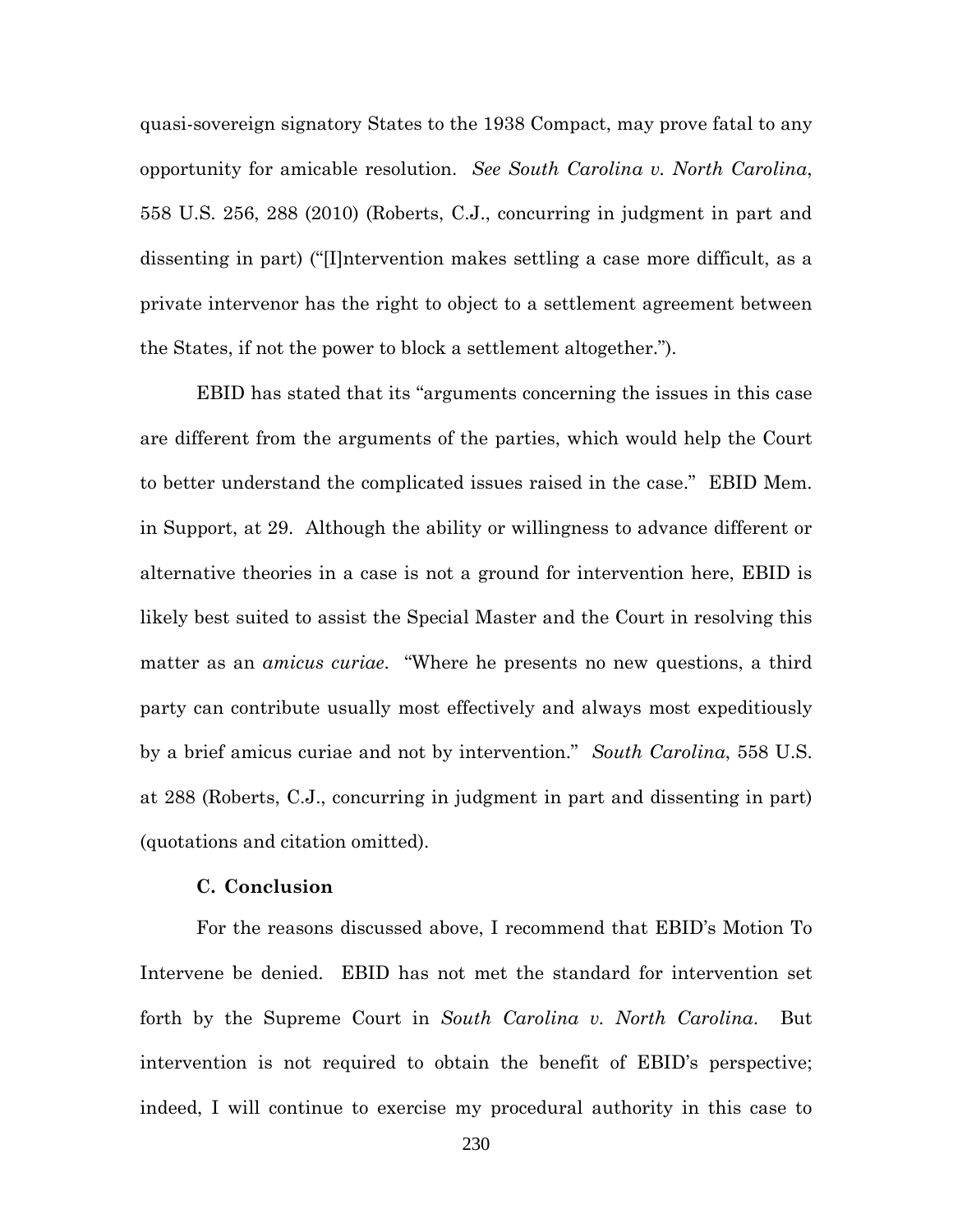ensure the full and fair exposition of the factual and legal issues by encouraging EBID's active involvement in this case as *amicus curiae*.

## **VII. El Paso County Water Improvement District No. 1's Motion To Intervene**

On April 22, 2015, El Paso County Water Improvement District No. 1 ("EP No. 1") also filed a motion for leave to intervene, attaching a proposed Complaint in Intervention seeking declaratory and injunctive relief that "adopts and incorporates . . . by reference the Complaint in Intervention of the United States." EP No. 1 Compl. in Intervention, at 1. EP No. 1 is "a political subdivision of the State of Texas, created pursuant to the Texas Constitution," and "a general law water improvement district subject to Chapter 55 of the Texas Water Code Annotated, performing governmental functions and standing on the same footing as counties and other political subdivisions." EP No. 1 Mem. in Support, at 1–2. "As a beneficiary of the Rio Grande Project, EP No. 1 is a party to the contracts with the United States and EBID for delivery of water from the Project, including the 2008 Operating Agreement which allocates water as between Project users in New Mexico and Texas." *Id*. at 11. Those contracts allow EP No. 1 to effect Rio Grande Project deliveries within Texas on behalf of Reclamation after that agency determines EP No. 1's share of water pursuant to Reclamation's administration of the Project. "In addition to the water it supplies for irrigation, EP No. 1 furnishes a significant portion of the annual water supply of the City of El Paso." *Id*. at 3. Further, EP No. 1 contends, "[a]s a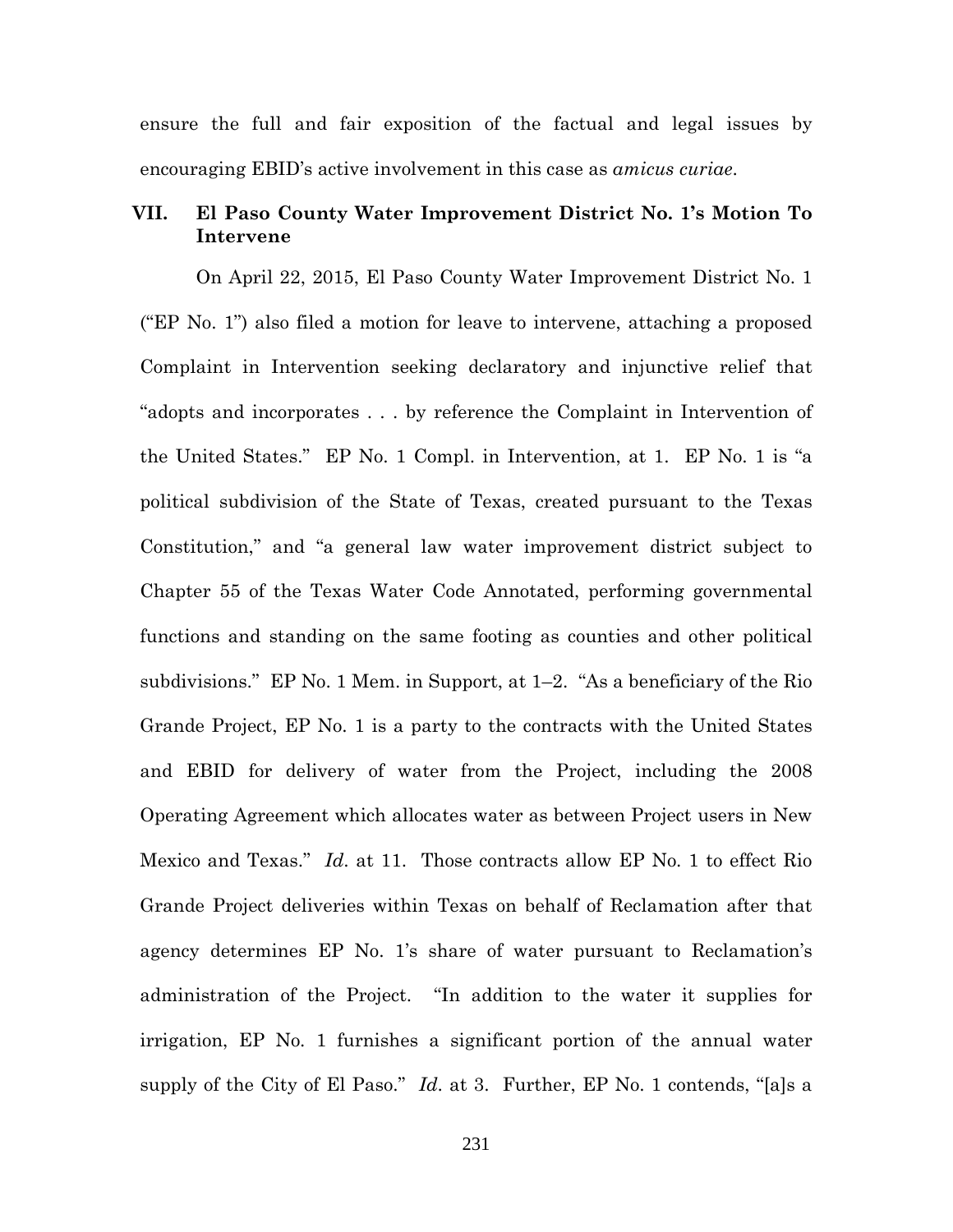distributor of Project water, [it] owns, maintains, and operates irrigation infrastructure which crosses and re-crosses the state line to ensure delivery to both New Mexico and Texas users." *Id*. at 12.

But like EBID, EP No. 1 is not a party to the 1938 Compact. Texas seeks no relief directly against EP No. 1 and it is not specifically mentioned in Texas's Complaint, other than the identification of EP NO. 1 as "a political subdivision of the State of Texas [and] the Rio Grande Project beneficiary of water from the Rio Grande Project for delivery and use in Texas." Compl. ¶ 8. Similarly, the United States seeks no relief directly against EP No. 1, and identifies EP No. 1 only as a contractual recipient of Rio Grande Project water. *See* Compl. in Intervention, ¶ 8.

EP No. 1 seeks leave to intervene as a party in this case, despite the fact that its home state of Texas is already a party. EP No. 1 asserts that it has a unique and compelling interest in this case, one that is distinct from other Texas citizens, and one that is not adequately represented by other parties in the case:

As a beneficiary of the Rio Grande Project, [EP No. 1] has interests in interstate Project water storage and delivery, infrastructure in both New Mexico and Texas, and contracts providing for the allocation of water supply from the Project. [EP No. 1] thus has a unique and compelling interest in this Court's resolution of the interstate dispute regarding the waters of the Rio Grande. No other water user in Texas can claim the kind of direct stake which [EP No. 1] has in the interpretation and enforcement of the Rio Grande Compact. [EP No. 1]'s interests, however, are not adequately represented by any of the current parties to this case.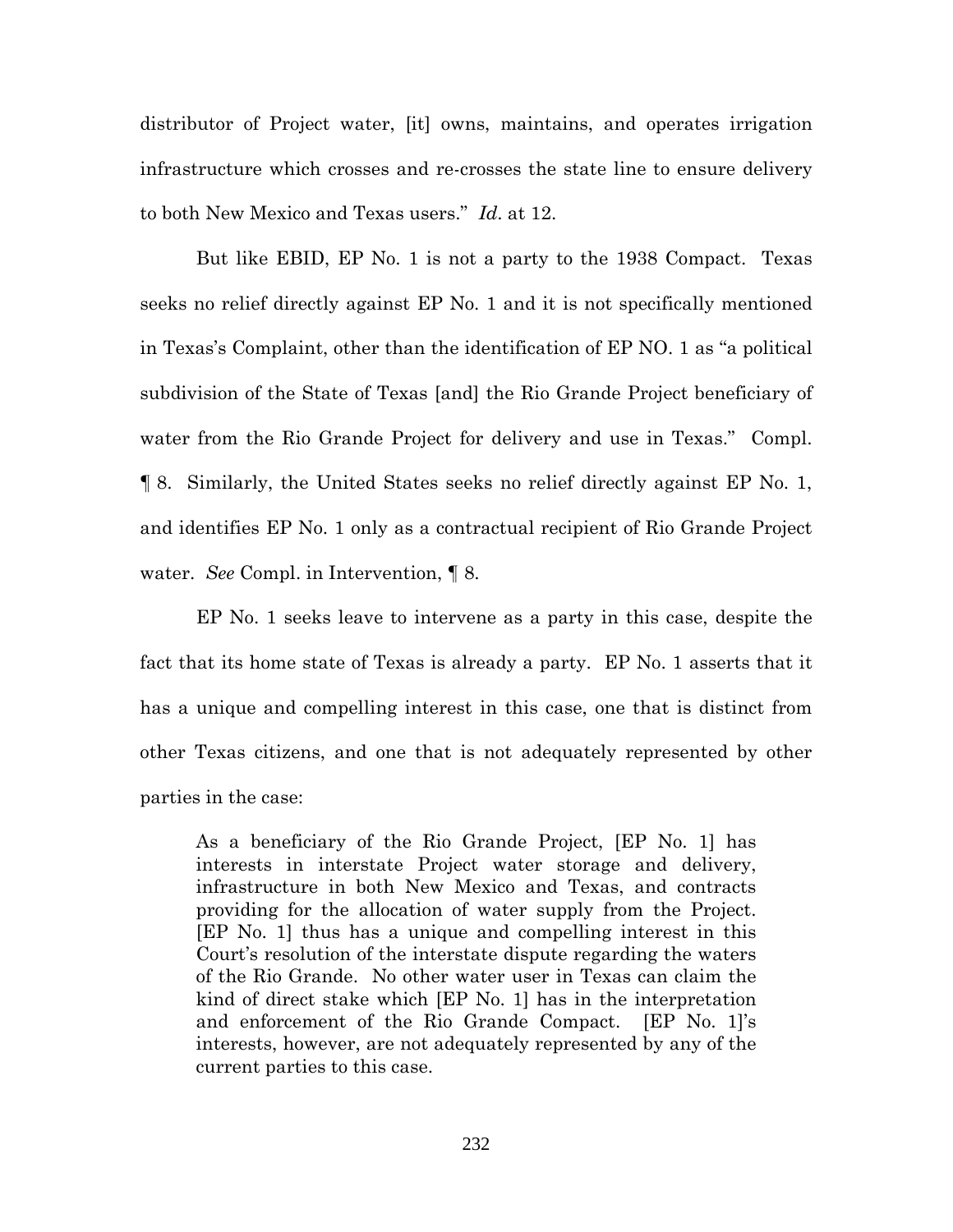EP No. 1 Mot. To Intervene, at 2.

On June 10, 2015, Texas, New Mexico, and the United States filed responses opposing EP No. 1's motion; Colorado filed a limited response, refraining from either supporting or opposing EP No. 1's motion, but reserving its right to file a response pending the outcome of the Court's decisions regarding New Mexico's motion to dismiss. On July 10, 2015, EP No. 1 submitted a reply brief in support of its motion and addressing the opposing responses. On October 5, 2015, the Supreme Court referred EP No. 1's motion to intervene to me.

Based upon the pleadings filed by the parties, I recommend that the Court deny EP No. 1's motion for leave to intervene.

### **A. The Applicable Legal Standard for Intervention**

The high standard for intervention in an original action by a nonstate entity established by the Supreme Court requires that "[a]n intervenor whose state is already a party should have the burden of showing some compelling interest in his own right, apart from his interest in a class with all other citizens and creatures of the state, which interest is not properly represented by the state." *South Carolina v. North Carolina*, 558 U.S. 256, 266 (2010) (quoting *New Jersey v. New York*, 345 U.S. 369, 373 (1953)). That standard is discussed fully in Part VI.A, *supra*.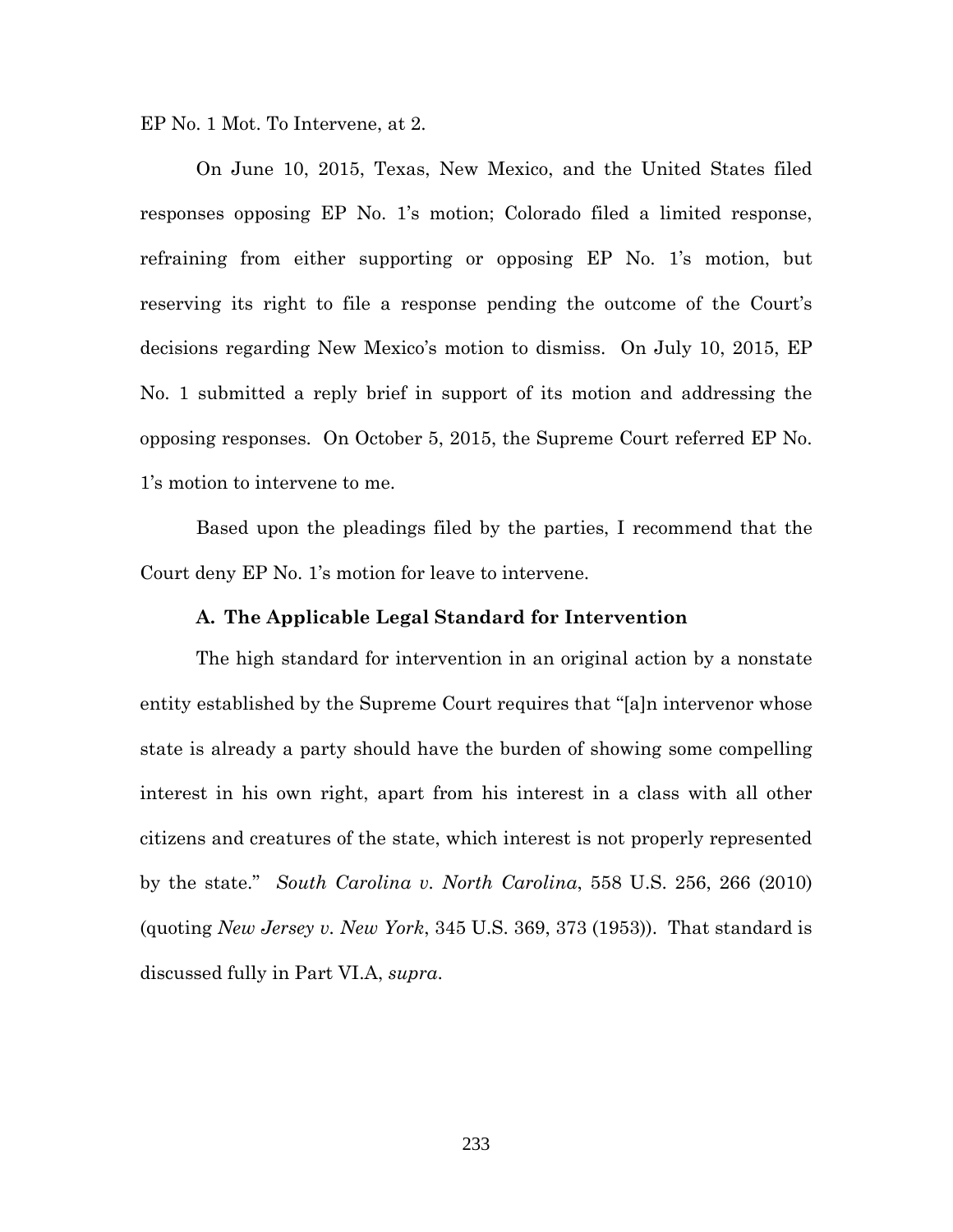### **B. EP No. 1 Has Not Met the Standard for Intervention**

*1. EP No. 1 fails to satisfy its burden to establish a compelling interest that is unlike the interests of other citizens of the State*

The Complaints filed by the State of Texas and the United States seek (i) enforcement of the 1938 Compact, which equitably apportioned the waters of the Rio Grande between the three signatory States; (ii) a determination of the rights and duties of the signatory States under the 1938 Compact, and (iii) a determination of the rights of the United States on behalf of the Rio Grande Project and under the Convention of 1906.

EP No. 1 states that its status as "a beneficiary of the Rio Grande Project" serves as the source of its compelling interest in this case. EP No. 1 Mot. To Intervene, at 2. EP No. 1 claims three bases evidencing its alleged unique compelling interest in this case: (1) its interest in the contracts which effectuate the delivery of water obligated to Texas under the 1938 Compact, *see* EP No. 1 Mem. in Support, at 15; (2) its bi-state interests in the interstate Rio Grande Project, *see id*. at 17–18; and (3) its own water rights in the Rio Grande River, *see id*. at 18–24.

As to EP No. 1's first and third bases evidencing a compelling interest: EP No. 1 is a bookend to EBID in that both are contracted by the United States to deliver water to end users, but those contracts do not grant state law water rights to those water improvement districts. *See* Act of June 17, 1902, ch. 1093, 32 Stat. 390 (codified as amended at 43 U.S.C. § 383) ("Nothing in this Act shall be construed as affecting or intended to affect or to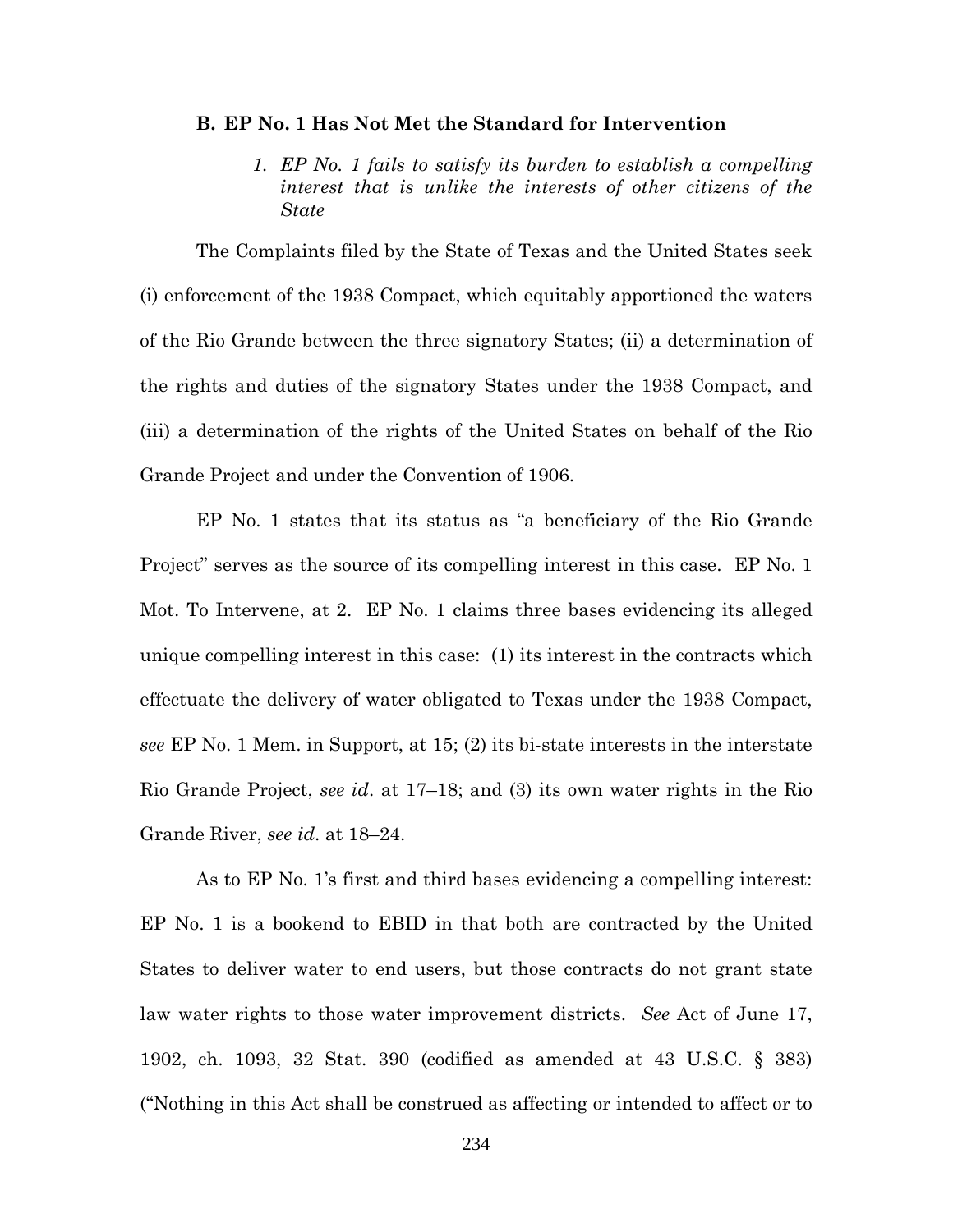in any way interfere with the laws of any State or Territory relating to the control, appropriation, use, or distribution of water used in irrigation, or any vested right acquired thereunder . . ."). Only the United States possesses the right to divert and store water in the Project and determine how water is allocated between EBID and EP No. 1 under federal reclamation law; indeed, the United States itself acquired its water rights via compliance with New Mexico state law. *Id*. ("[A]nd the Secretary of the Interior, in carrying out the provisions of this Act, shall proceed in conformity with such laws . . . ."); *see also* discussion *supra* Part III.C.3. But EP No. 1 has not acquired its own water rights pursuant to Texas state law; indeed, like EBID, EP No. 1 is merely the middle-man or distributor of water to end users. Those individual entrymen comprising EP No. 1's membership possess beneficial-use water rights granted under Texas state law, not EP No. 1.

In equitably apportioning the waters of the Rio Grande among the signatory States, the 1938 Compact utilizes the Rio Grande Project to deliver Texas's (and part of New Mexico's) equitable apportionment of Rio Grande waters; the contracts between the state water improvement districts and the United States for the management of the Project are not at issue here. Rather, this case centers squarely on the interpretation of the 1938 Compact as to the rights and duties of the sovereign signatory States under the Compact. Therefore, the contracts between EP No. 1 and the United States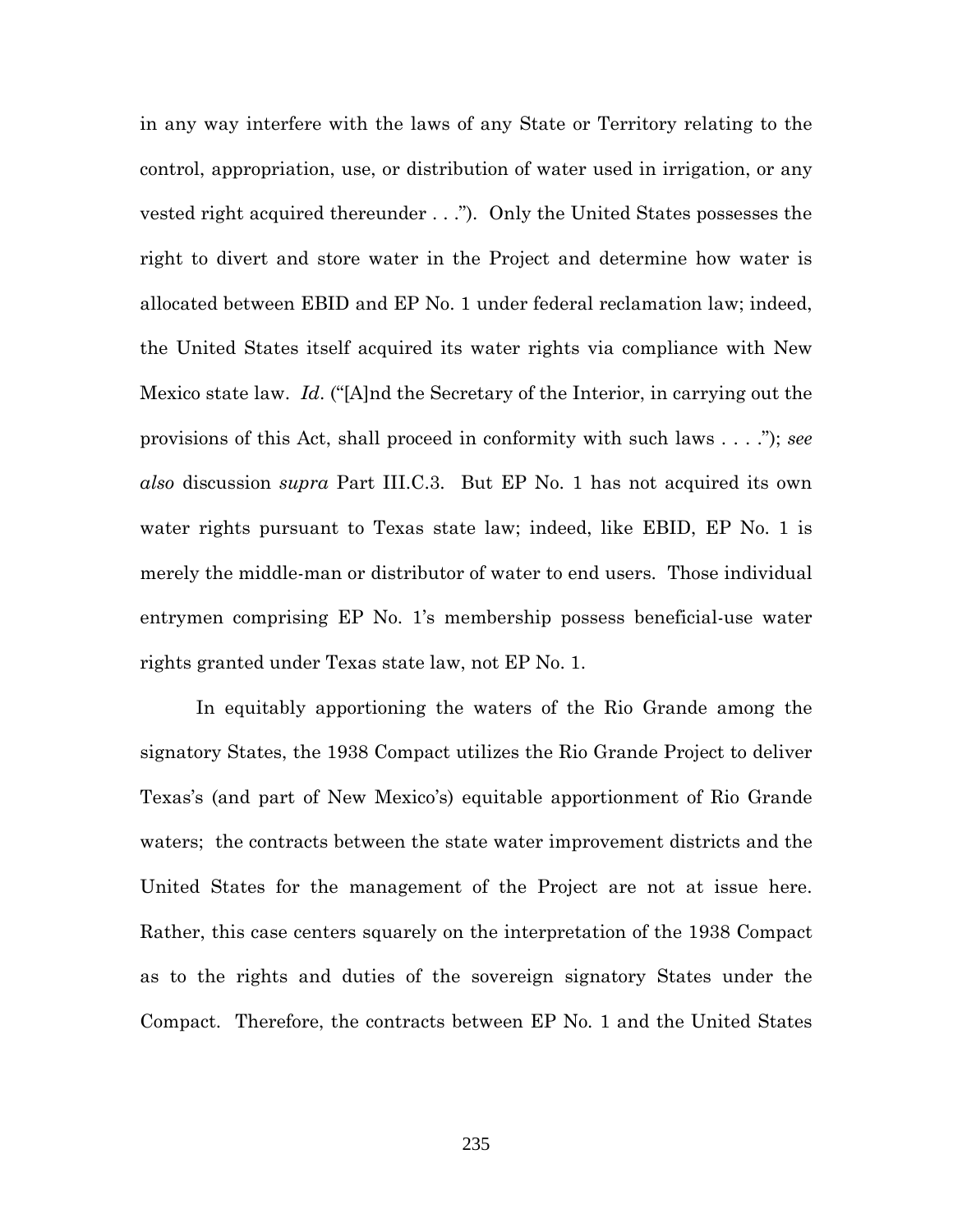for the management of the Rio Grande Project do not afford EP No. 1 a compelling interest in this case.

As to EP No. 1's second basis justifying its alleged compelling interest in this case, EP No. 1 compares itself to the intervening nonstate entities in *South Carolina v. North Carolina*, 558 U.S. 256 (2010), and argues that it also has sufficient "bi-state interests" that would allow it to intervene as a result of its right to store and release water in New Mexico, as well as the fact the Project's irrigation infrastructure "crisscrosses" the state line to provide Project water to irrigators in both New Mexico and Texas. *See* EP No. 1 Mem. in Support, at 17–18. But EP No. 1 is not a bistate entity like those permitted to intervene in *South Carolina*.

As with all water improvement districts in Texas, EP No. 1 is organized, funded, and governed solely under the laws of Texas. *See* TEX. WATER CODE ANN. §§ 55.001–.805. EP No. 1 has no authority to divert or deliver water in New Mexico.<sup>87</sup> EP No. 1 has executed agreements with the United States to deliver Rio Grande Project water it receives from the United States to Texas water users; that ability to contract with the United States is based solely upon a grant of authority from the State of Texas. *See* TEX. WATER CODE ANN. § 55.185. It is the United States that owns and operates

<sup>&</sup>lt;sup>87</sup> The certificate of adjudication by the Texas Commission on Environmental Quality cited by EP No. 1 recognizes that the source of the water that EP No. 1 is entitled to divert and deliver to water users in Texas is Rio Grande Project water impounded and released in New Mexico by the United States, not EP No. 1. *See* EP No. 1 Mem. in Support, App. 4–5, 10.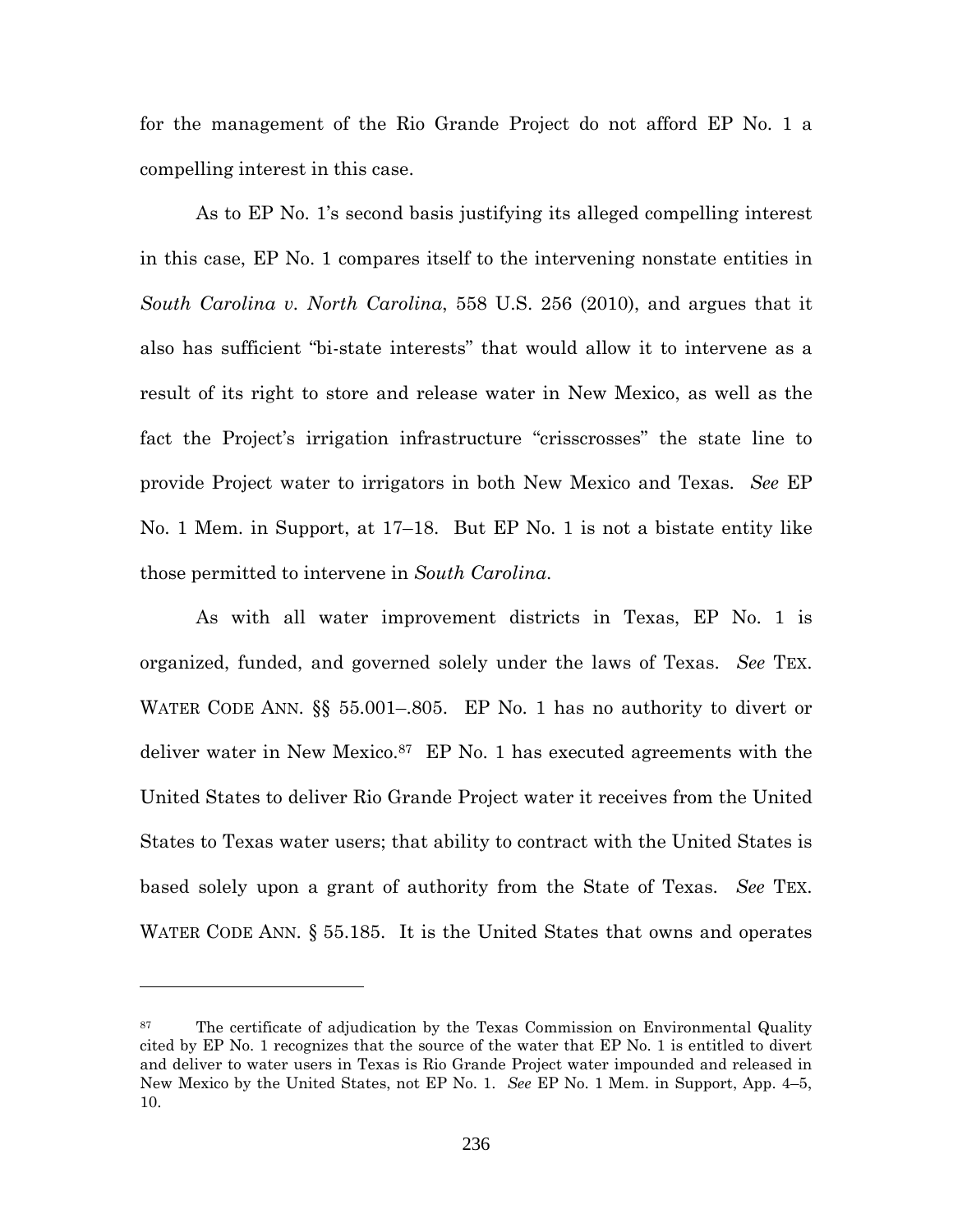the Project's primary dams and storage facilities and determines how water is released and allocated between EBID and EP No. 1 pursuant to the Rio Grande Project. EP No. 1 is simply the "distributor of Project water" to end users in Texas. EP No. 1 Mem. in Support, at 11. And although the United States has transferred ownership of appurtenant delivery infrastructure to those entrymen who have perfected their beneficial-use rights for irrigation under section 6 of the 1902 Reclamation Act, the infrastructure quitclaimed to EP No. 1 is located completely within Texas. *See* United States' Opp., App., at 9a–35a.<sup>88</sup> On those facts, EP No. 1 has demonstrated no "bistate" interest justifying intervention in this case.

EP No. 1's interest in this case, therefore, extends only to Texas's equitable apportionment of the waters of the Rio Grande, but that interest is not unique. I note for the Court the position of Hudspeth County Conservation and Reclamation District No. 1 ("Hudspeth"), another Texas water improvement district. Hudspeth is located downstream of EP No. 1 and "holds rights to divert water from the Rio Grande based on a permit from the State of Texas, and has the right to receive water from the Project based on its Warren Act contract with the United States." Brief of Hudspeth County Conservation and Reclamation District No. 1 as Amicus Curiae in Opposition To New Mexico's Motion To Dismiss, at 4. And I also note the

<sup>88</sup> The United States has not and cannot transfer ownership of its reservoirs or its right to divert, store, release, and reuse Rio Grande Project water without Congressional approval. *See* Act of June 17, 1902, ch. 1093, 32 Stat. 388, 389–90 (codified as amended at 43 U.S.C. §§ 372–373, 498).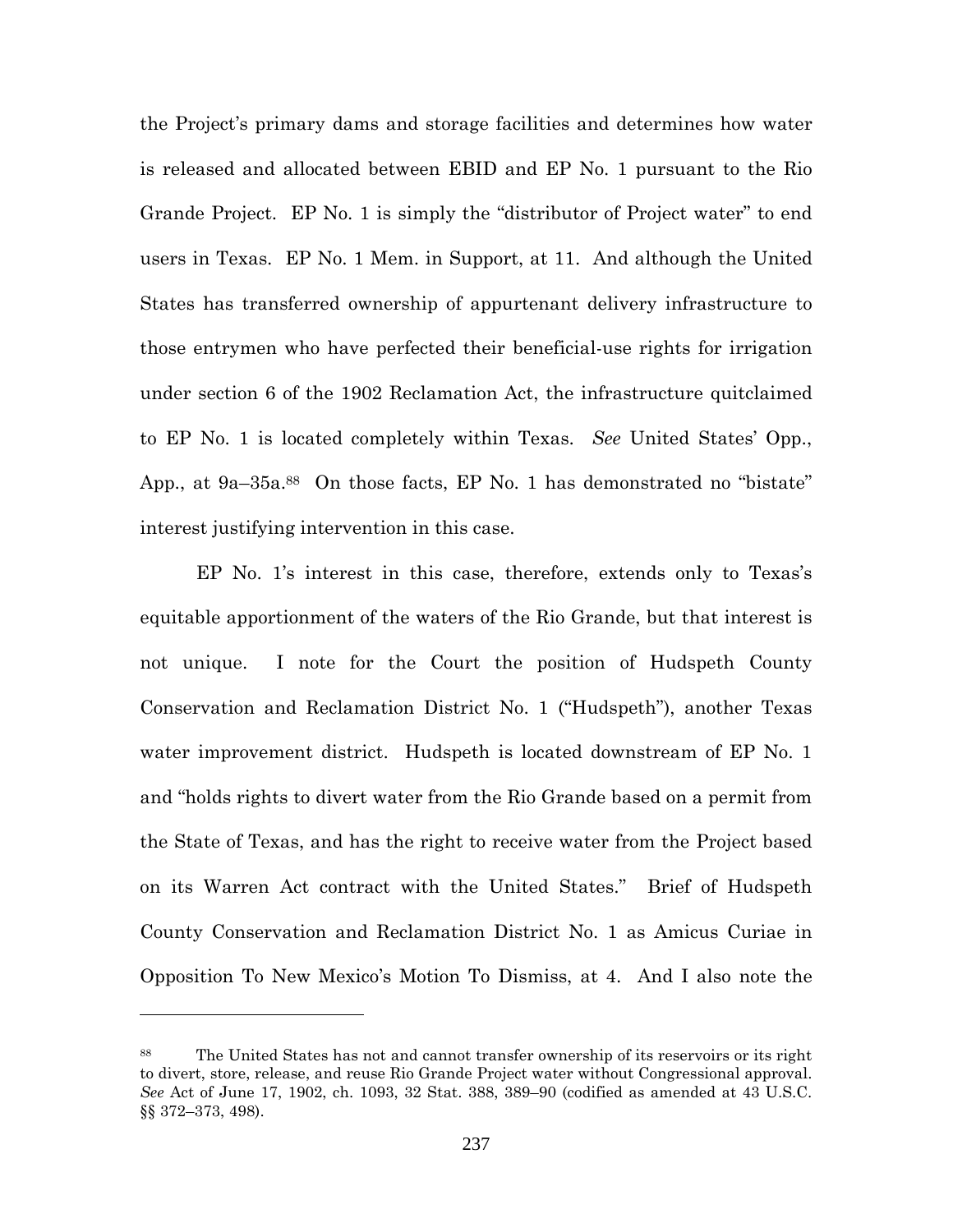position in which the City of El Paso finds itself. That city maintains a contract with EP No. 1 to receive water from the Rio Grande Project when water is available; otherwise, it is forced to pump groundwater to meet its demands. *See* Brief of Amicus Curiae City of El Paso, Texas in Support of Plaintiff's Motion for Leave To File Bill of Complaint, at 3. Both entities share an interest with EP No. 1 and all other water users in the State of Texas as to Texas's equitable apportionment of the waters of the Rio Grande, one that Texas has filed suit to protect.

On those facts, I do not find that the special considerations justifying the intervention of nonstate entities in *South Carolina* to be present here to afford the same invitation to EP No. 1.

> *2. EP No. 1 has not rebutted the presumption that Texas adequately represents EP No. 1's interests in this litigation*

Even if EP No. 1 were to demonstrate a compelling interest in this litigation to justify intervention, it must also demonstrate that its "interest is not properly represented by the state." *South Carolina v. North Carolina*, 558 U.S. 256, 266 (2010) (quoting *New Jersey v. New York*, 345 U.S. 369, 373 (1953)). By its own admission, EP No. 1 is "a political subdivision of the State of Texas, created pursuant to the Texas Constitution, Tex. Const. Art. XVI, § 59," and is "a general law water improvement district subject to Chapter 55 of the Texas Water Code Annotated, performing governmental functions and standing on the same footing as counties and other political subdivisions." EP No. 1 Mem. in Support, at 1–2. Thus, pursuant to the doctrine of *parens*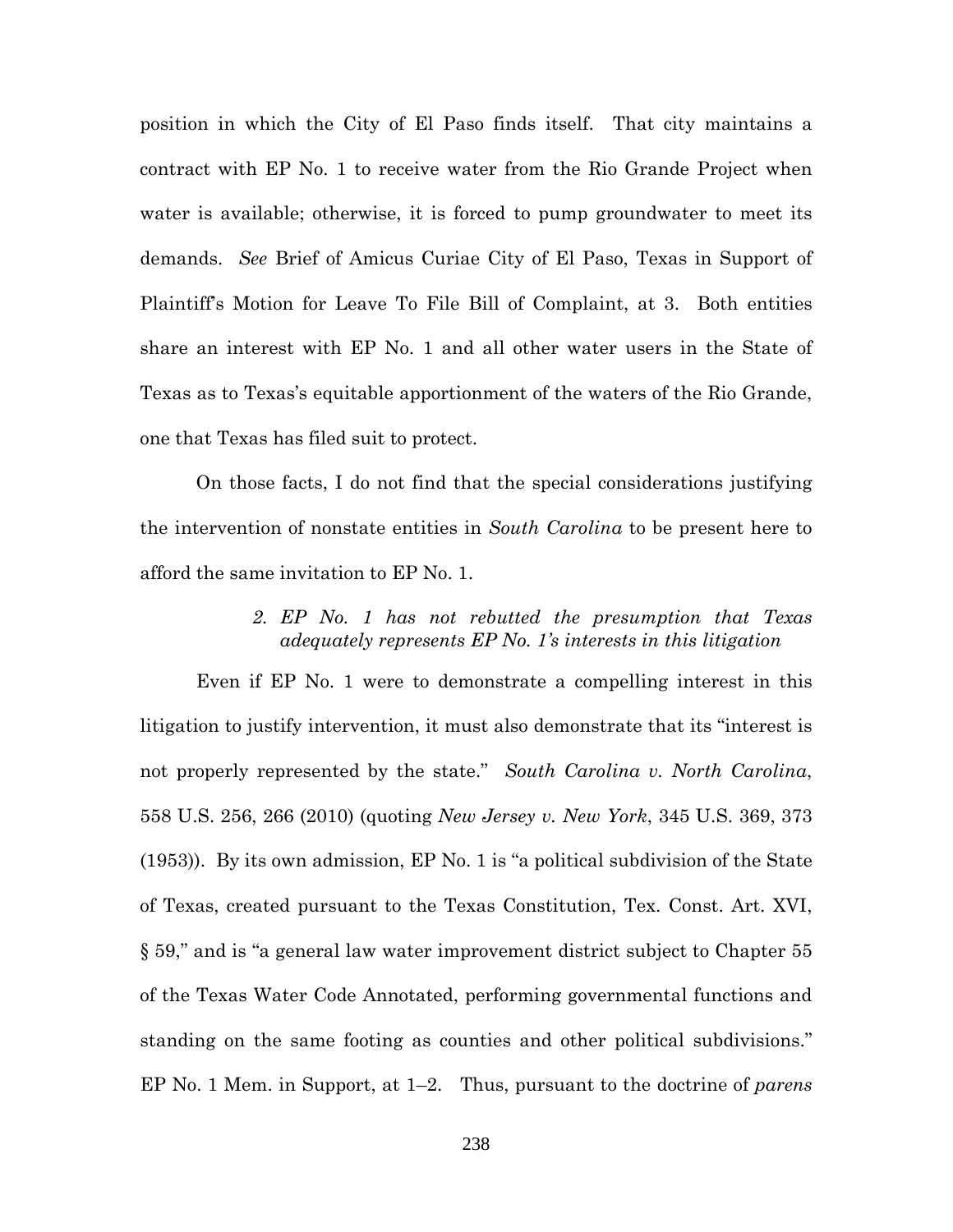*patriae* and Supreme Court precedent, Texas, as a proper party in interest to this original jurisdiction case, is presumed to represent properly EP No. 1's interests in these proceedings. *See South Carolina*, 558 U.S. at 267; *Nebraska v. Wyoming*, 515 U.S. 1, 21 (1995); *Wyoming v. Colorado*, 286 U.S. 494, 508–09 (1932). But EP No. 1 has not rebutted the presumption that Texas will adequately represent its interests in this case.

After acknowledging the doctrine of *parens patriae*, EP No. 1 nevertheless contends that its "interests are different from those of the citizens of Texas generally and are not adequately represented by Texas in this case," and alleges that, "[w]hile sharing interests in ensuring New Mexico complies with its Compact obligations, [EP No. 1]'s and Texas'[s] rights and interests are not identical." EP No. 1 Mem. in Support, at 24. But the doctrine of *parens patriae* does not require EP No. 1's interests to be aligned seamlessly with those of its sovereign parent, Texas. Indeed, "[t]he State must be deemed to represent *all* its citizens, not just those who subscribe to the State's position before this Court." *South Carolina*, 558 U.S. at 280 (Roberts, C.J., concurring in the judgment in part and dissenting in part) (internal quotations and citations omitted).

EP No. 1 also claims that Texas is not a "specific beneficiary" of the Rio Grande Project and has no intention to defend the terms of the contracts between EP No. 1 and the United States governing the administration of the Rio Grande Project in Texas. EP No. 1 Mem. in Support, at 24–25. Those

239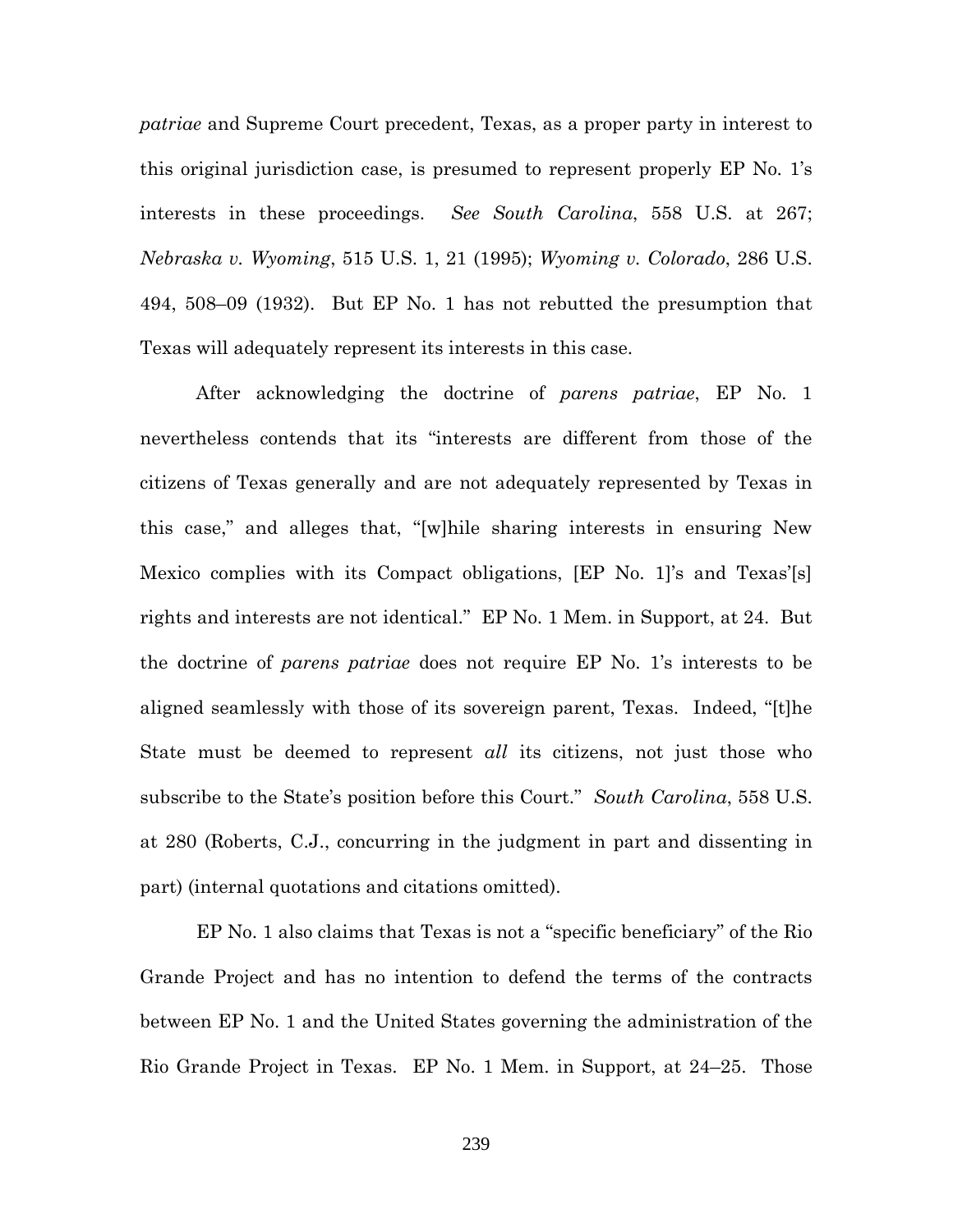contentions only highlight EP No. 1's attempt to advance its private interests regarding those contracts, which are not at issue here.

I find no reason that Texas cannot represent EP No. 1's interests in this sovereign dispute; indeed, the very fact that Texas initiated this action demonstrates its willingness and ability to represent and protect EP No. 1's interests, as well as all of the interests of its sister water improvement districts, with respect to the waters of the Rio Grande. EP No. 1 has presented no evidence to rebut the presumption that Texas will properly represent EP No. 1's interests here.<sup>89</sup>

### **C. Conclusion**

For all of the reasons discussed above concerning EBID's motion to intervene, I find that practical considerations also militate against permitting EP No. 1 to intervene. *See* discussion *supra*, Part VI.B.4. I do not disagree with EP No. 1 that this case certainly qualifies as a "unique and complex interstate dispute." EP No. 1 Mem. in Support, at 12. But because EP No. 1 "presents no new questions," EP No. 1 best serves the parties and the Court in this litigation as an *amicus curiae*. *South Carolina*, 558 U.S. at 288 (Roberts, C.J., concurring in judgment in part and dissenting in part).

I recommend that EP No. 1's motion to intervene be denied. EP No. 1 has not met the standard for intervention set forth by the Supreme Court in

<sup>89</sup> Because the standard for intervention of nonparties in original actions is rooted firmly in the doctrine of *parens patriae*, the question of whether the United States as an intervenor party would be able to represent the interests of EP No. 1 is irrelevant.